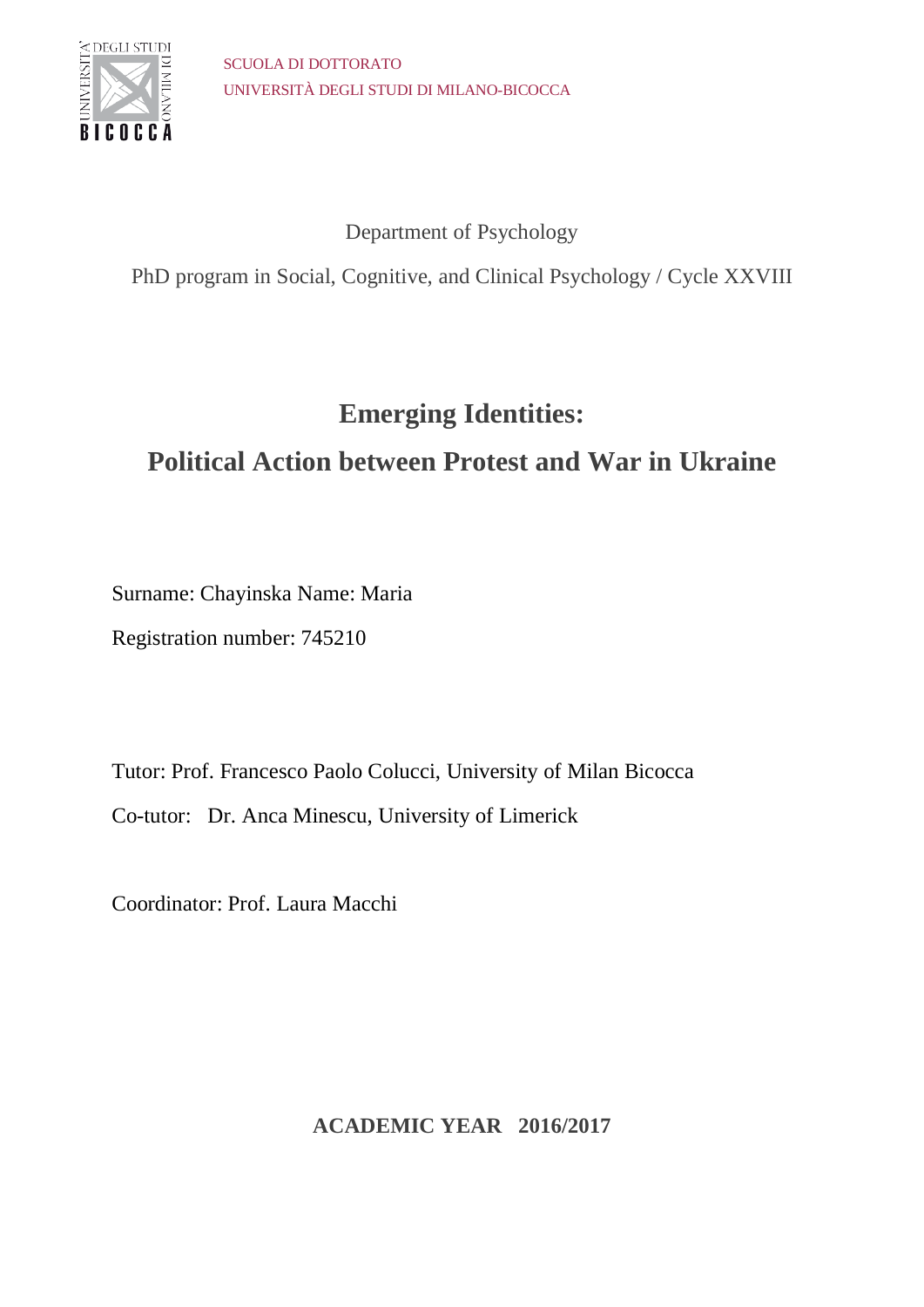|                                                                              | 6  |
|------------------------------------------------------------------------------|----|
|                                                                              | 8  |
|                                                                              | 10 |
|                                                                              | 11 |
|                                                                              | 11 |
|                                                                              | 12 |
|                                                                              | 12 |
|                                                                              | 14 |
|                                                                              | 14 |
|                                                                              | 15 |
|                                                                              | 16 |
|                                                                              | 17 |
|                                                                              | 18 |
| <b>CHAPTER 1</b>                                                             |    |
|                                                                              | 18 |
|                                                                              | 18 |
|                                                                              |    |
|                                                                              | 26 |
|                                                                              | 30 |
| <b>CHAPTER 2</b>                                                             |    |
| UNDERSTANDING THE UKRAINIAN EUROMAIDAN MOVEMENT AS THE                       |    |
|                                                                              | 33 |
|                                                                              | 35 |
|                                                                              | 36 |
|                                                                              | 37 |
|                                                                              | 37 |
| Collective Action as Reactance in Response to Unwanted (Geo)political Change | 39 |
|                                                                              | 40 |
|                                                                              | 43 |
|                                                                              | 46 |
|                                                                              | 47 |
|                                                                              | 51 |

### **TABLE OF CONTENTS**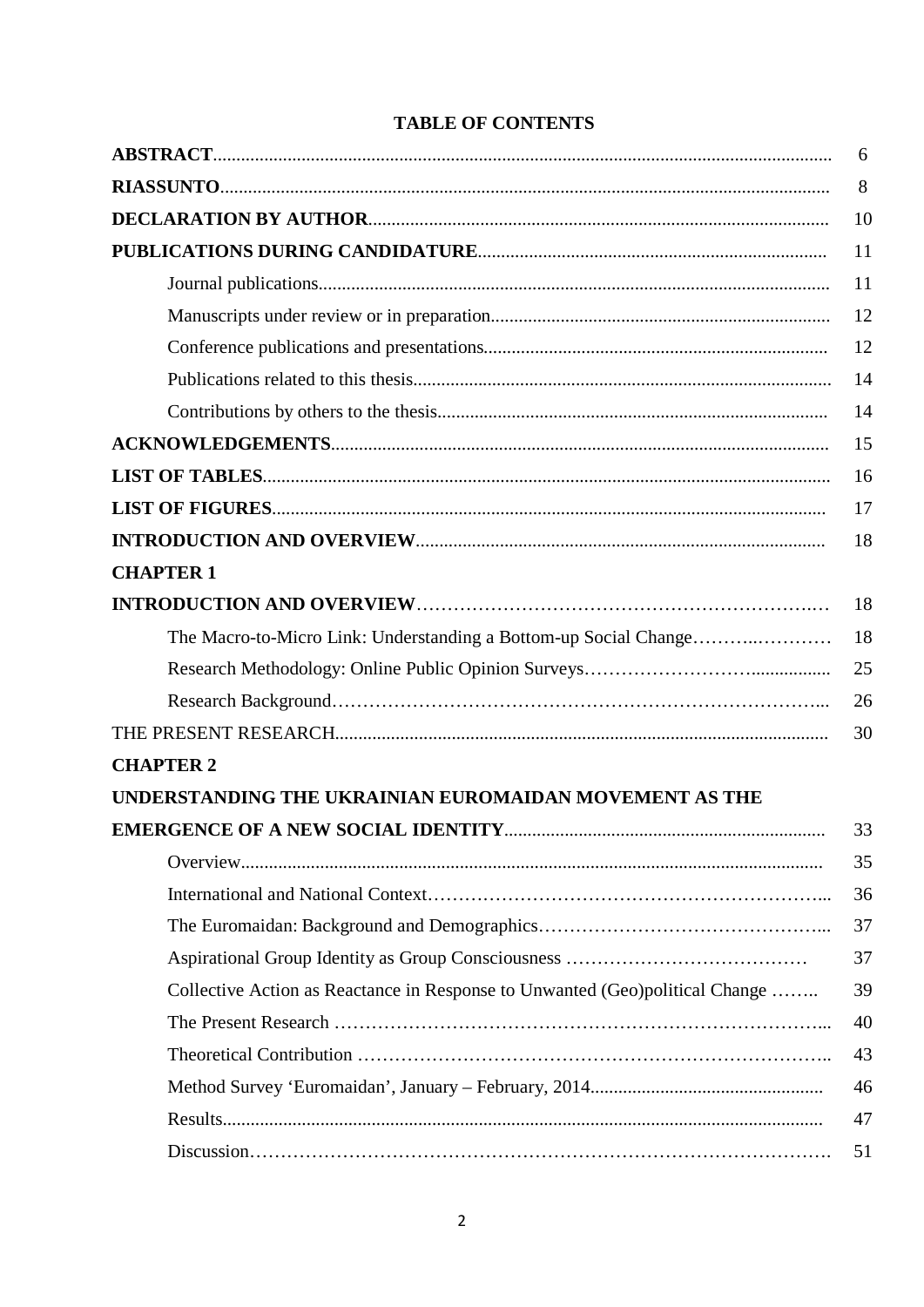|                                                                        | 53  |
|------------------------------------------------------------------------|-----|
| <b>CHAPTER 3</b>                                                       |     |
| TOWARDS A CONTEXTUALIZED UNDERSTANDING OF DISSENT:                     |     |
| <b>INTEGRATING LEGITIMACY OF PROTEST WITH THE SOCIAL IDENTITY</b>      |     |
|                                                                        | 55  |
|                                                                        | 57  |
| Aspirational Group Identity as a Dynamic System of Interrelations      | 60  |
| Legitimacy of Protest as an Element of Political Opportunity Structure | 61  |
|                                                                        | 63  |
|                                                                        | 65  |
|                                                                        | 67  |
|                                                                        | 72  |
|                                                                        | 75  |
|                                                                        | 79  |
|                                                                        | 82  |
|                                                                        | 83  |
| <b>CHAPTER 4</b>                                                       |     |
| 'THE MORE WE STAND FOR - THE MORE WE FIGHT FOR': COMPATIBILITY         |     |
| AND LEGITIMACY IN THE EFFECTS OF MULTIPLE SOCIAL IDENTITIES            | 85  |
|                                                                        | 87  |
|                                                                        | 90  |
|                                                                        | 93  |
|                                                                        | 94  |
|                                                                        | 97  |
|                                                                        | 99  |
|                                                                        | 105 |
|                                                                        | 108 |
|                                                                        | 109 |
| <b>CHAPTER 5</b>                                                       |     |
| POLITICAL SOLIDARITY: UNDERSTANDING POLITICAL MOBILIZATION IN          |     |
| SUPPORT FOR OPPRESSED GROUPS IN THE CONTEXT OF INGROUP'S               |     |
|                                                                        | 112 |
|                                                                        | 114 |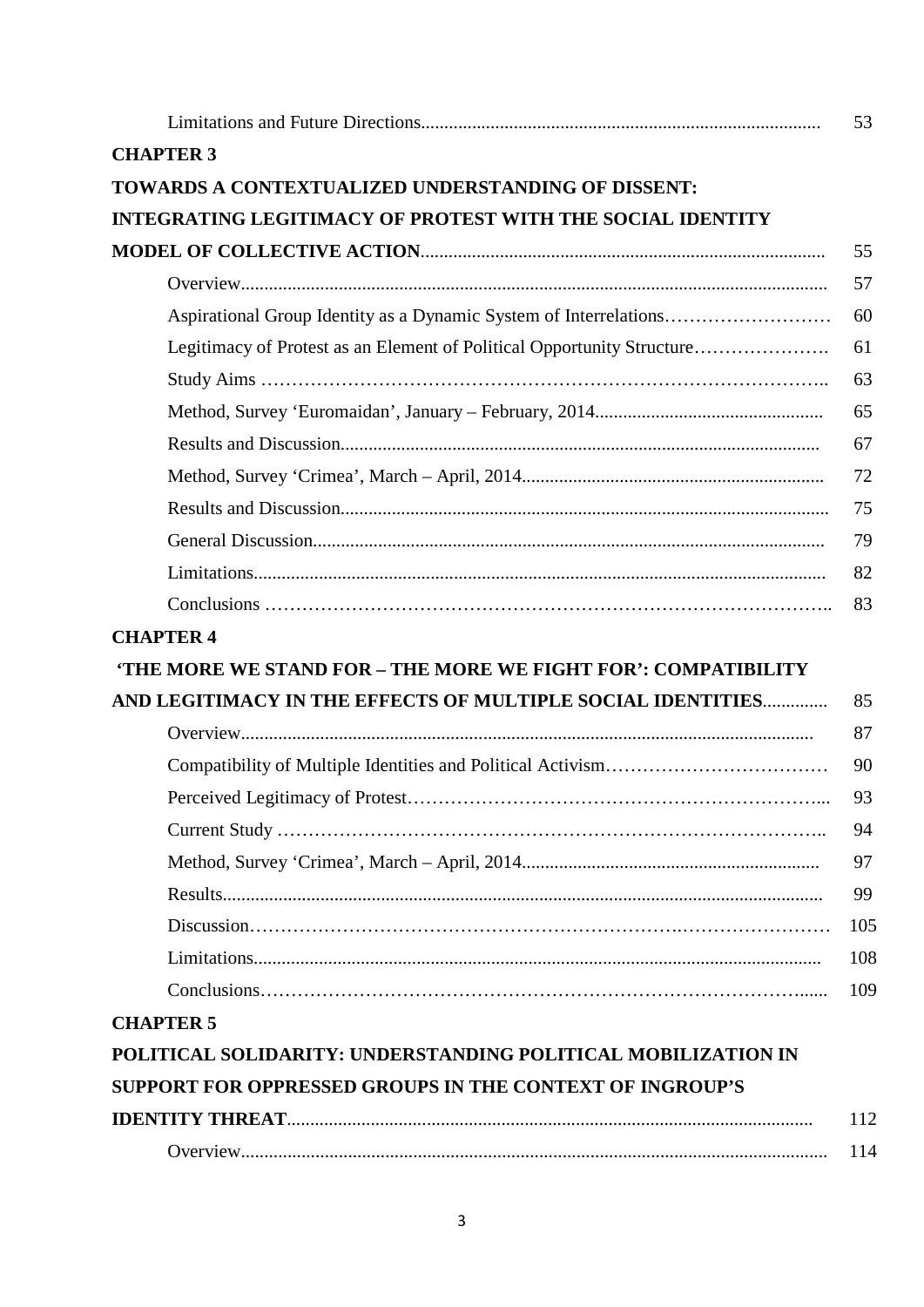|                                                                                      | 115 |
|--------------------------------------------------------------------------------------|-----|
|                                                                                      | 118 |
|                                                                                      | 119 |
|                                                                                      | 122 |
|                                                                                      | 123 |
|                                                                                      | 125 |
|                                                                                      | 130 |
|                                                                                      | 132 |
|                                                                                      | 133 |
| <b>CHAPTER 6</b>                                                                     |     |
| UNDERSTANDING THE ROLE OF CAUSAL ATTRIBUTIONS IN EVALUATING                          |     |
|                                                                                      | 135 |
|                                                                                      | 137 |
| Why Do People Subscribe to Conspiracy Beliefs When They Fail to Achieve a Social     |     |
|                                                                                      | 139 |
| Does Attributing Negative Outcomes to Conspiracies against Ingroup Affect Perception |     |
|                                                                                      | 140 |
|                                                                                      | 141 |
|                                                                                      | 142 |
|                                                                                      | 142 |
|                                                                                      | 144 |
|                                                                                      | 153 |
|                                                                                      | 156 |
| <b>CHAPTER 7</b>                                                                     |     |
|                                                                                      | 158 |
|                                                                                      | 160 |
| Becoming a Political Activist: Why "Disidentification" Rather Than "Identification"  |     |
|                                                                                      | 160 |
| Perception of Political Opportunities: From Persuading to Confronting the Political  |     |
|                                                                                      | 162 |
| Ideological Compatibility: How Does It Bring Political Activists Together?           | 163 |
| Political Solidarity with Third Outgroups: Not a Simple Act of Altruism?             | 164 |
|                                                                                      | 166 |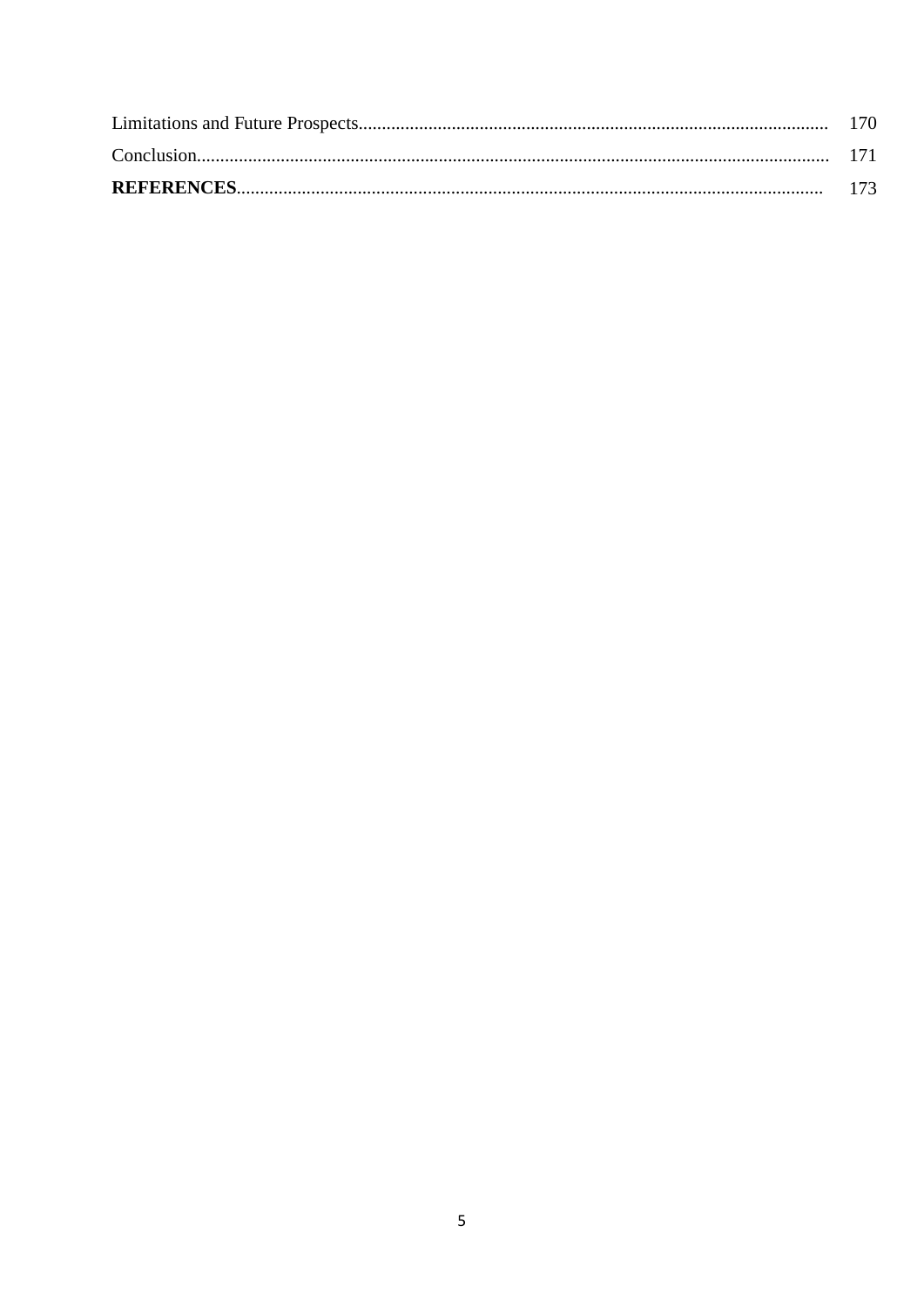### **ABSTRACT**

Ukraine has entered a critical stage of its democratic transition in 2013/14 when the state's authority was challenged by protests, which led to profound transformations of the political system in a span of four months. The Euromaidan revolution started as a protest against the decision of Ukraine's then government to seek closer ties to Russia rather than sign a negotiated free-trade deal with the European Union. This presented a unique opportunity for social psychological researchers to examine the factors determining both individual-level behavioural intentions to engage in collective action and their intergroup consequences. Focusing on the political events in Ukraine, this dissertation politically contextualizes, historically traces, and empirically investigates the antecedents and consequences of politicized group consciousness and proposes a theoretical framework for the systematic understanding of identity-driven collective behaviour. I develop five interdependent lines of investigation on the social psychology of collective action by answering the following questions: 1) What predicts collective action for social change via aspirational group identity? 2) Under which conditions are people more likely to express their aspirational identities through persuasive rather than confrontational (direct, potentially violent) collective action? 3) What social psychological mechanisms govern a synchronized expression of multiple aspirational identities when social protest is outlawed? 4) What drives people to engage in political solidarity action with another group presumed to be socially and/or politically oppressed (i.e. Crimean Tatars)? 5) How do people explain the legality and morality of their own collective behaviour when evaluating the political outcomes of ingroup activism? The studies presented in this dissertation are based on several large scale surveys, collected in the immediate aftermath of the political events in Ukraine (January – February, 2014; March – April, 2014; and March – April, 2017). The research contributes to an increasing body of research examining how intergroup disputes over realistic and symbolic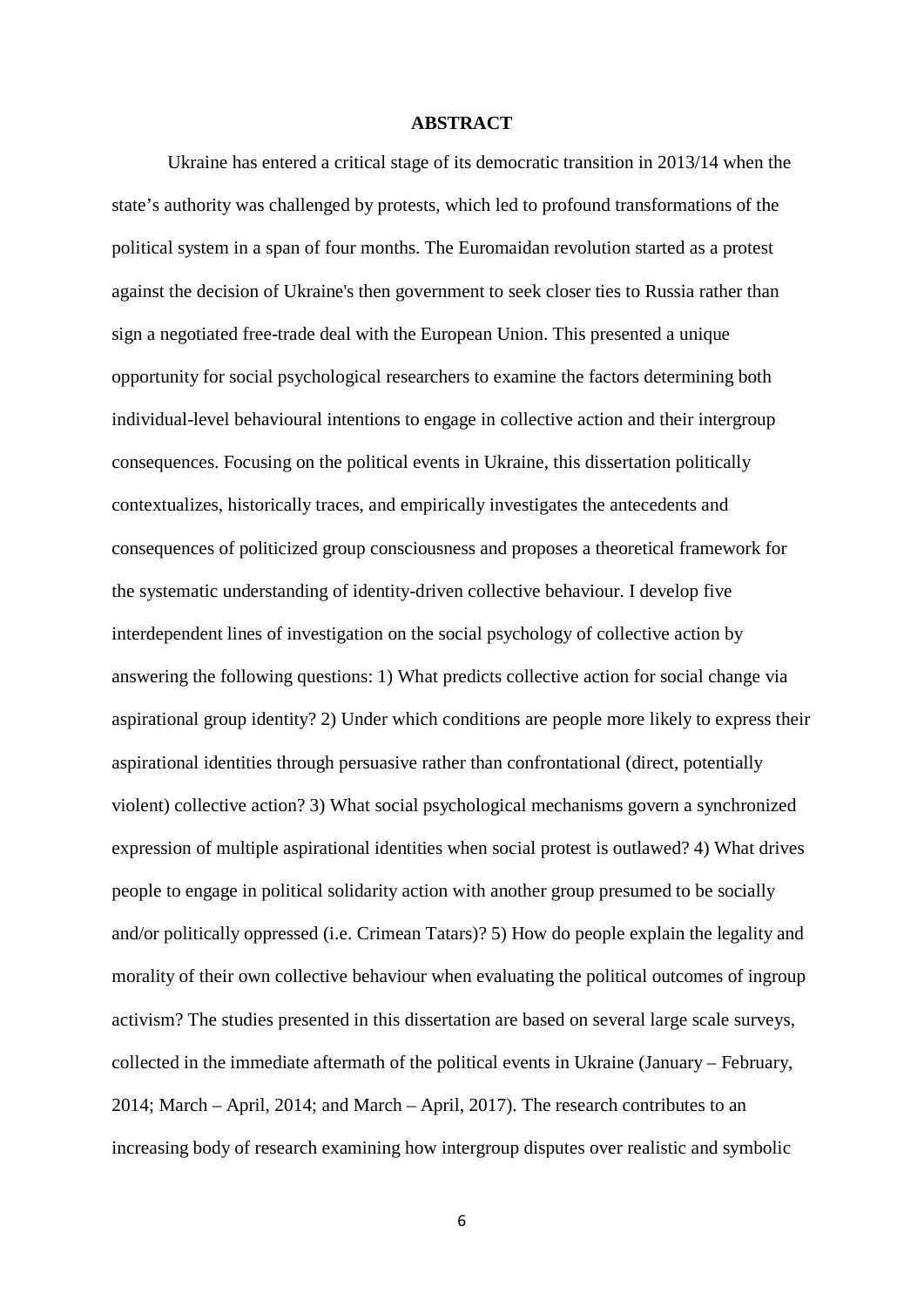resources may pertain to intractable conflicts between social groups and discusses the mechanisms behind their resolution. I argue that the Ukrainian case substantiates the claim that socially constructed and instrumentally politicized aspirational group identities play a crucial role in both conflict spiral and conflict prevention.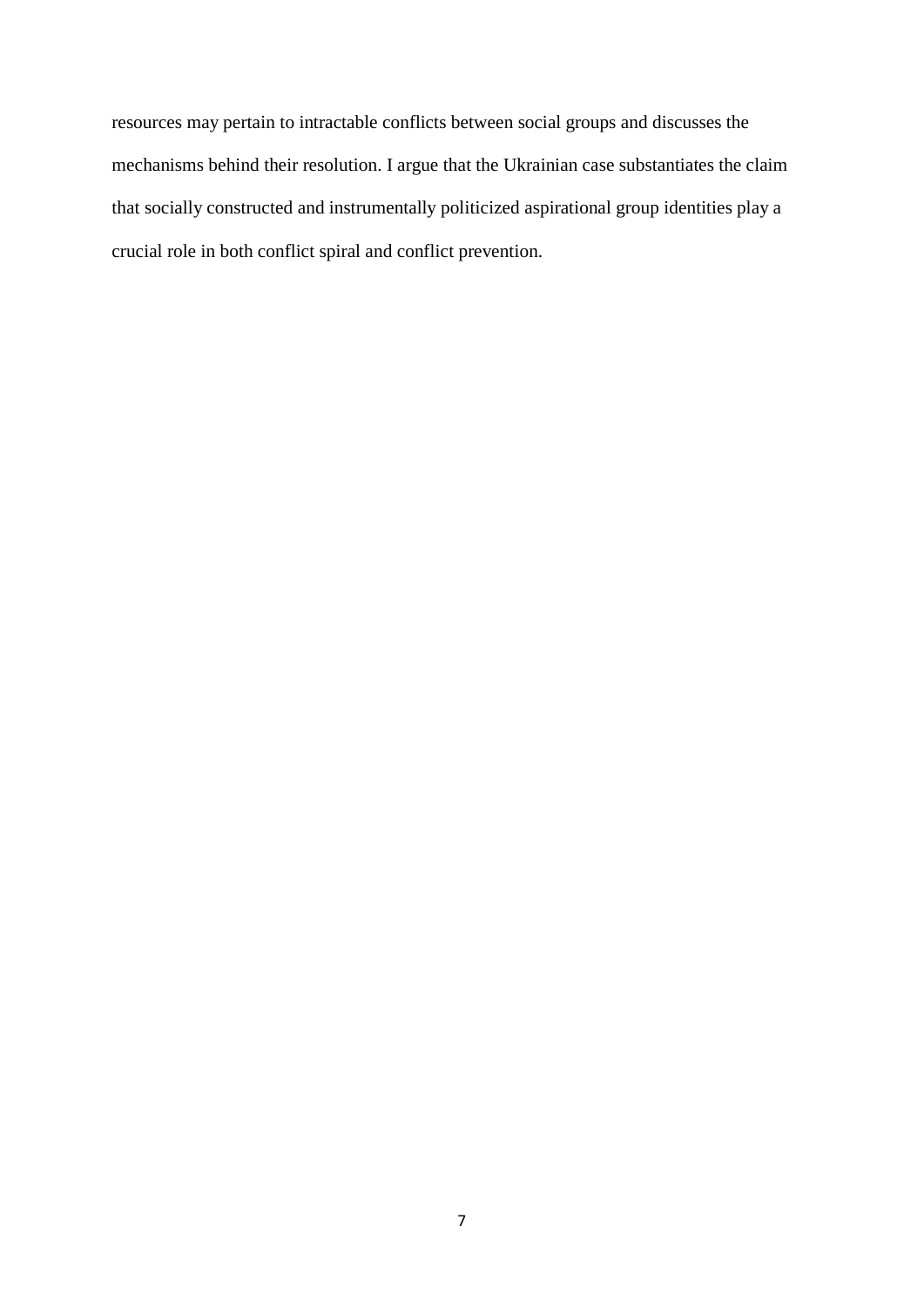### **RIASSUNTO**

L'Ucraina è entrata in una fase critica della sua transizione democratica nel 2013/14, quando il governo dello Stato è stato contestato delle proteste che hanno portato a profonde trasformazioni del sistema politico nell'arco di quattro mesi. La rivoluzione dell'Euromaidan è iniziata come una serie di manifestazioni contro la decisione del governo ucraino di cercare legami più stretti con la Russia piuttosto che firmare il negoziato accordo di associazione con l'Unione Europea. Questo evento storico ha rappresentato un'opportunità unica per i ricercatori in psicologia sociale di esaminare i fattori che determinano le intenzioni al comportamento a impegnarsi sia in un'azione collettiva a livello individuale sia nella valutazione (analisi) delle conseguenze della protesta a livello inter-gruppo. Basandosi sugli eventi politici in Ucraina, questa tesi di dottorato contestualizza politicamente, traccia storicamente e analizza empiricamente gli antecedenti e le conseguenze dell'identità di gruppo politicizzata e propone un quadro teorico per la comprensione sistematica del comportamento collettivo orientato a favorire il cambiamento sociale e strutturale. Vengono sviluppate cinque linee interdipendenti di indagine sulla psicologia sociale dell'azione collettiva, che rispondono alle seguenti domande: 1) Cosa prevede l'azione collettiva per il cambiamento sociale attraverso identità di gruppo aspirazionale? 2) Quali condizioni determinano maggiori probabilità che le persone optino per un'azione collettiva di tipo persuasiva piuttosto che conflittuale (diretta, potenzialmente violenta) nel perseguire un cambiamento sociale? 3) Quali meccanismi psicologici governano l'espressione sincronizzata di identità multiple favorevoli al cambiamento sociale? 4) Che cosa spinge le persone a impegnarsi in un'azione di solidarietà politica con un altro gruppo che si presume essere socialmente e /o politicamente oppresso (cioè, Tatari di Crimea)? 5) Come le persone spiegano la legalità e la moralità del proprio comportamento collettivo quando valutano i risultati politici dell'attivismo dell'ingroup? Gli studi presentati in questa tesi di dottorato si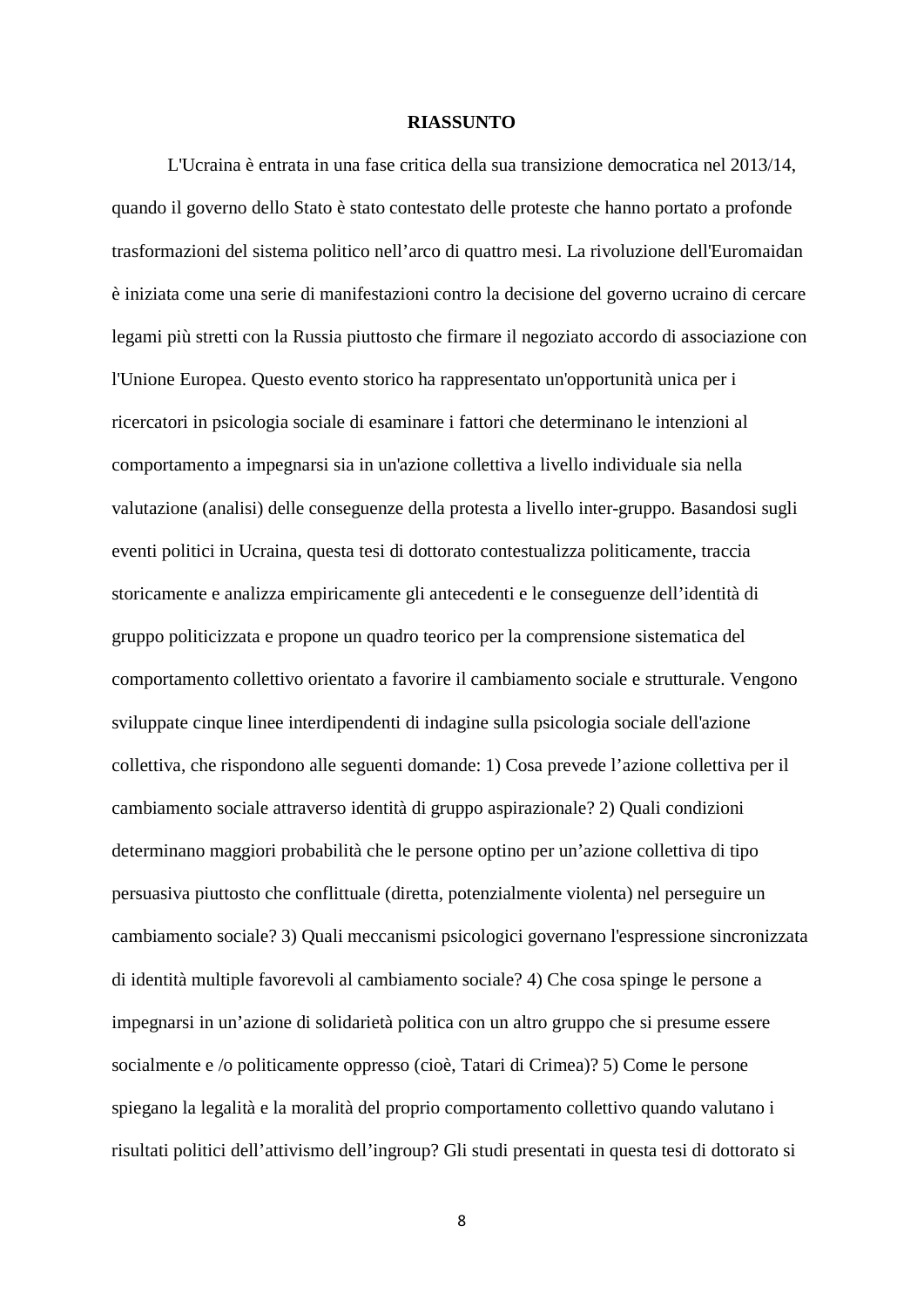basano su una serie di indagini su larga scala, eseguiti nel periodo immediatamente successivo agli eventi politici in Ucraina (gennaio - febbraio 2014, marzo - aprile 2014, e marzo - aprile, 2017). La ricerca si inserisce all'interno di un crescente numero di ricerche volte ad esaminare come le dispute tra gruppi sulle risorse realistiche e simboliche possano riguardare i conflitti difficili tra i gruppi sociali, e discute i meccanismi alla base della loro risoluzione. In questa tesi di dottorato il caso ucraino dimostra che le identità di gruppo aspirazionali, costruite socialmente e strumentalizzate politicamente, svolgono un ruolo cruciale sia nella spirale del conflitto sia nella sua prevenzione.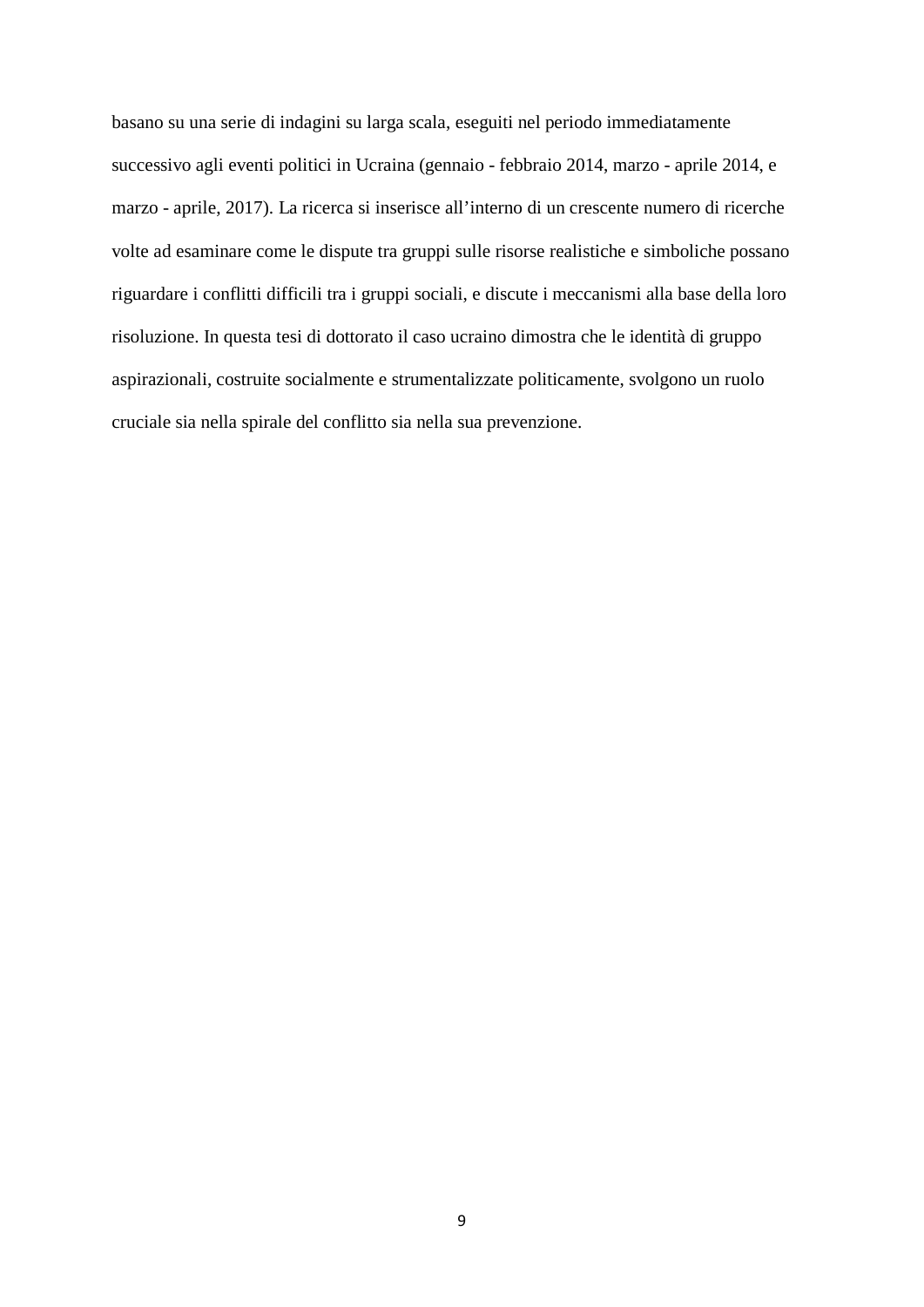

### **DECLARATION BY AUTHOR**

I declare that this dissertation/thesis is my own original work. I have clearly stated the contribution by others to jointly-authored works that I have included in my thesis. All citations, references and borrowed ideas have been duly acknowledged. It is being submitted for the degree of Doctor of Philosophy in the Development of Psychology, University of Milan-Bicocca, Italy. None of the present work has been submitted previously for any degree or examination in any other University.

Maria Chayinska

University of Milan Bicocca

Date 12/06/2017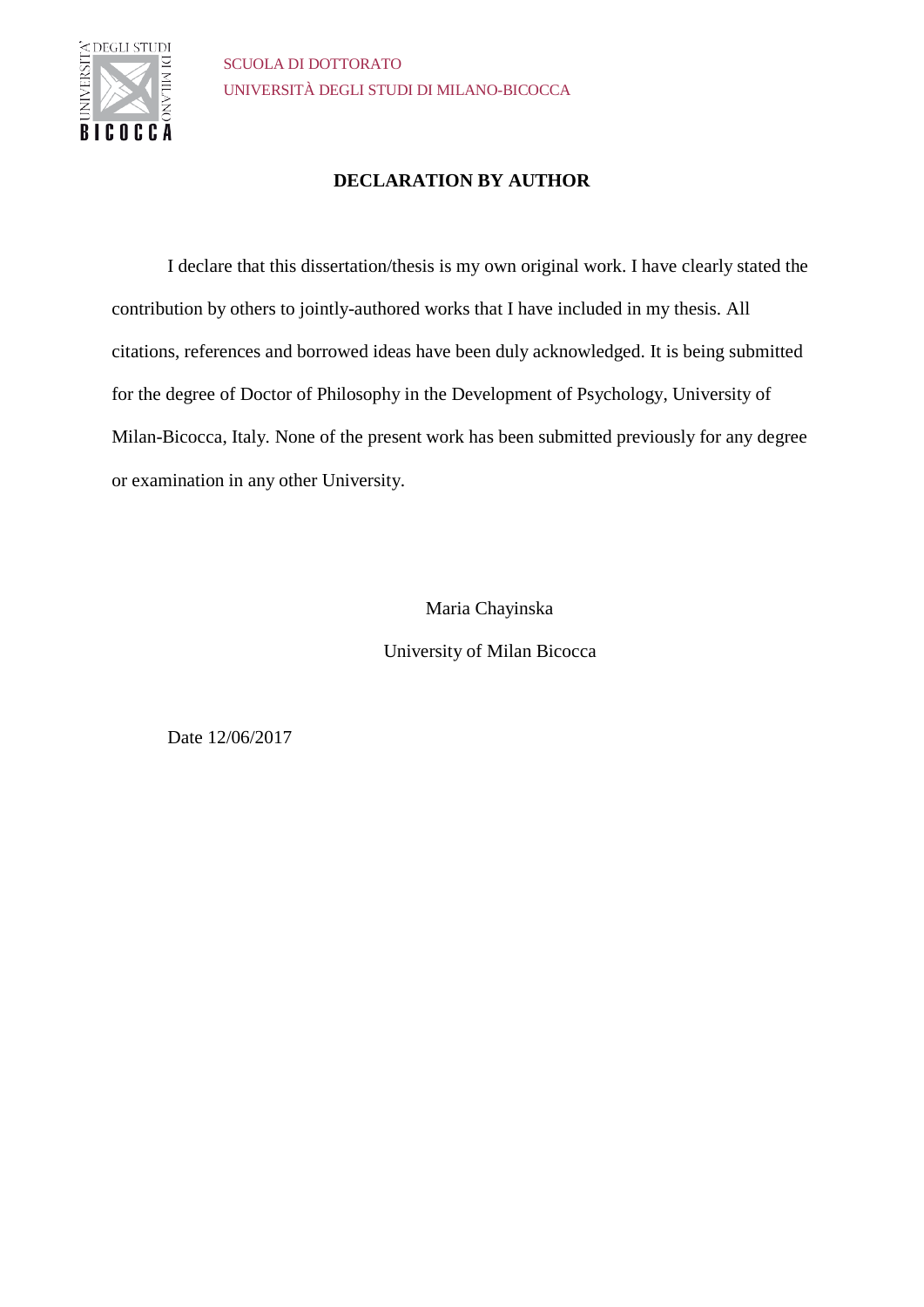#### **PUBLICATIONS DURING CANDIDATURE**

### **Journal publications**

**Chayinska, M.,** Minescu, A., & McGarty, C. (2017). Political solidarity through action (and inaction): How international relations changed intracultural perceptions in Ukraine. *Group Processes & Intergroup Relations*. doi: 10.1177/1368430216682354

**Chayinska, M.**, Minescu, A., & McGarty, C. (2017). 'The More We Stand For – The More We Fight For': Compatibility and Legitimacy in the Effects of Multiple Social Identities. *Front. Psychol*. 8:642. doi: 10.3389/fpsyg.2017.00642

#### **Manuscripts under review or in preparation**

- **Chayinska, M.,** Minescu, A., & McGarty, C. (2017).Understanding the Ukrainian Euromaidan movement as the emergence of a new social identity. *Manuscript under review.*
- **Chayinska, M.,** & Minescu, A. (2017). Towards a Contextualized Understanding of Dissent: Integrating Legitimacy of Protest with the Social Identity Model of Collective Action. *Manuscript in preparation.*
- **Chayinska, M.**, &Minescu, A. (2017). 'They've Conspired against Us': Understandings the Role of Attributions of Responsibility in Social Justification of Ingroup's Collective Action. *Manuscript in preparation*.

### **Conference publications and presentations**

- **Chayinska, M.** & Minescu, A. (2016, July). "I act because I believe". How the perceived legitimacy of protest affects collective action intentions in Ukraine". International Society of Political Psychology (ISPP), Warsaw, Poland
- **Chayinska, M.,** McGarty, C. & Minescu, A. (2016, July).Enacting Polemical Social Representations: Social Disidentification and Collective Action in Ukraine. Final Cost Action Is1205 Conference, Limerick, Ireland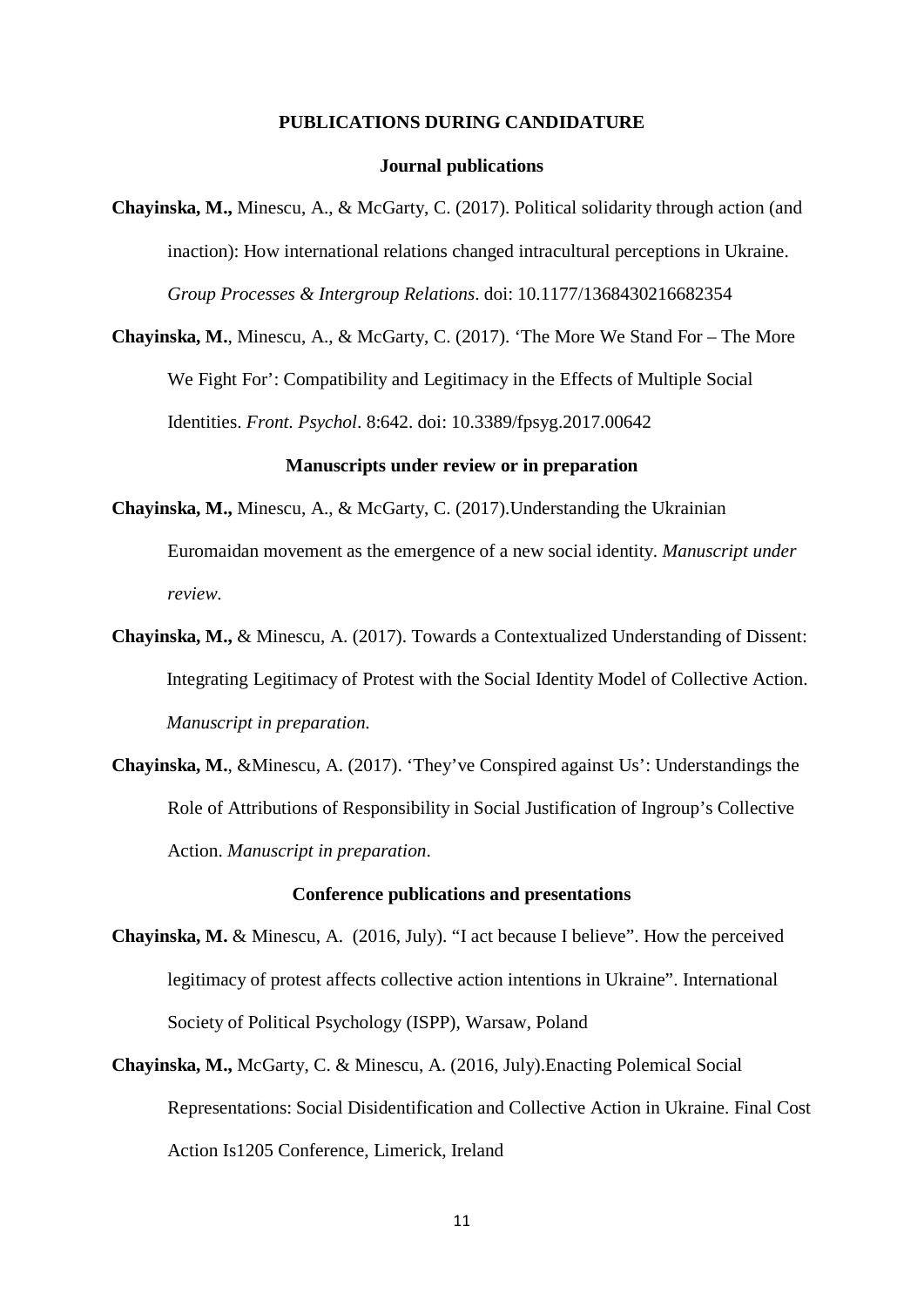- **Chayinska, M.** & Minescu, A. (2015, June). 'Let my people go' or 'Let my people stay'? Understanding solidarity-based collective action in Ukraine. European Association of Social Psychology (EASP) Small Group Meeting on the "Dynamics of intergroup relations: Majority and minority perspectives on improving intergroup relations", Budapest, Hungary
- **Chayinska, M.** & Minescu, A.(2015, June). "I act because I believe". How the perceived legitimacy of protest affects collective action intentions in Ukraine". EASP Medium Size Meeting on Social Justice: Inequality and Recognition, Castle Oppurg, Germany
- **Chayinska, M.,** McGarty, C. & Minescu, A. (2015 , July). With or Without Europe: How Ukrainians' Opinion Based Identities Predict Protest. 38<sup>th</sup> Annual Meeting of the ISPP, San Diego, United States of America
- **Chayinska, M.** & Minescu, A. (2014, July). The Ukrainian Revolution: How Perceived Conventionalism and Social Disidentification Affect Collective Action. 37<sup>th</sup> Annual Meeting of ISPP, Convention, Rome, Italy
- **Chayinska, M.** & Minescu, A. (2014, July). Delineating Operational Boundaries of Politicized Identities: The Role of Perceived Conventionalism and Social Disidentification in the Implementation of Collective Action,  $28<sup>th</sup>$  International Congress of Applied Psychology (ICAP), Paris, France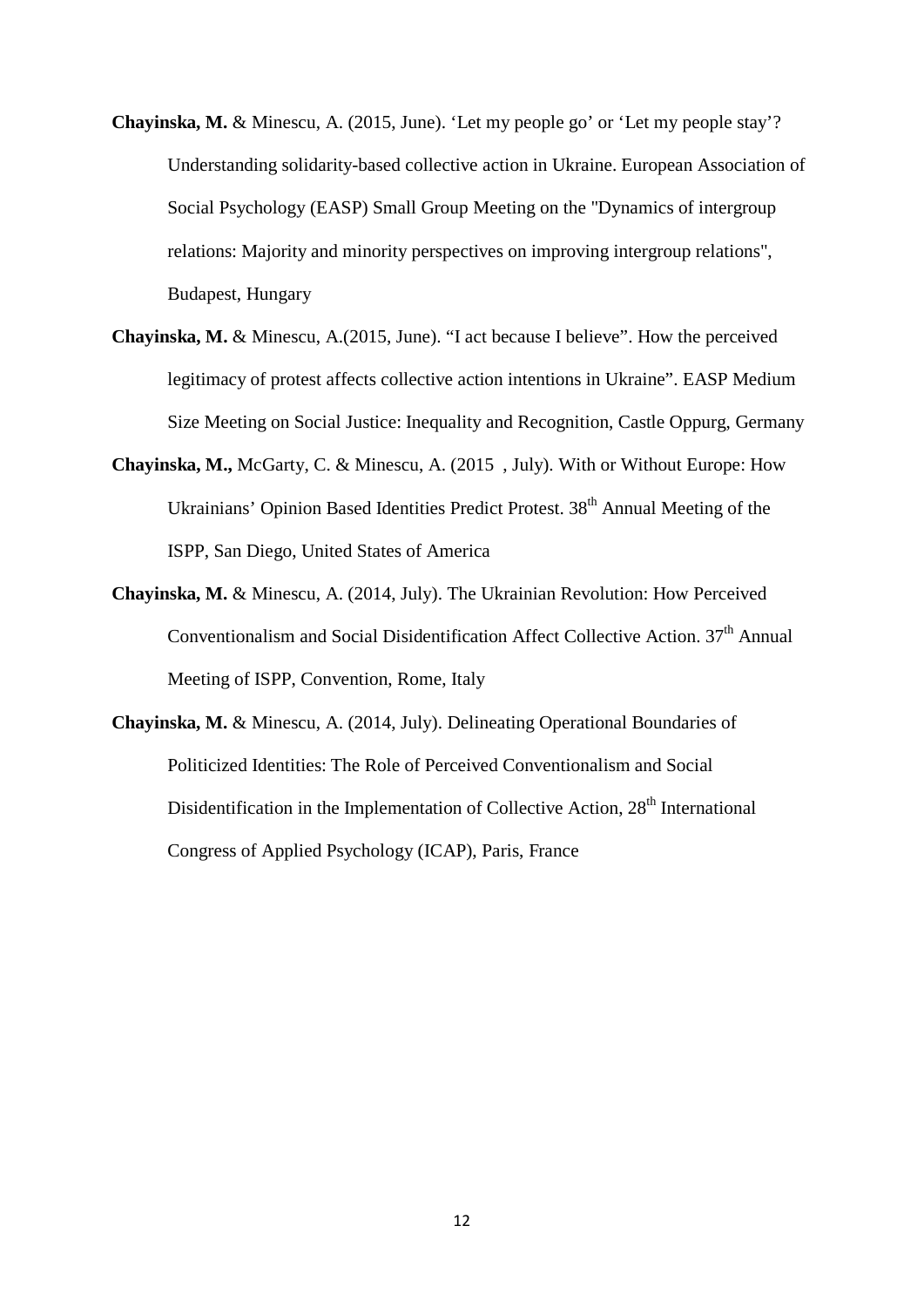### **Publications related to this thesis**

Chapters 2, 3, and 6 of this thesis contain elements from the manuscripts currently under review for publication, of which I am the principal author. The studies were carried out under supervision of Dr. Anca Minescu and approved by the Research Ethics Committee of University of Limerick. The versions of Chapters 4and 5are published as manuscripts in collaboration with Prof Craig McGarty (Western Sydney University). For all the studies reported in the manuscripts, I was responsible for recruiting participants, designing the surveys, collecting and analyzing the data. The first drafts of all the manuscripts submitted for publication were written entirely by myself. I then improved all sections after critical feedback and comments from my co-authors.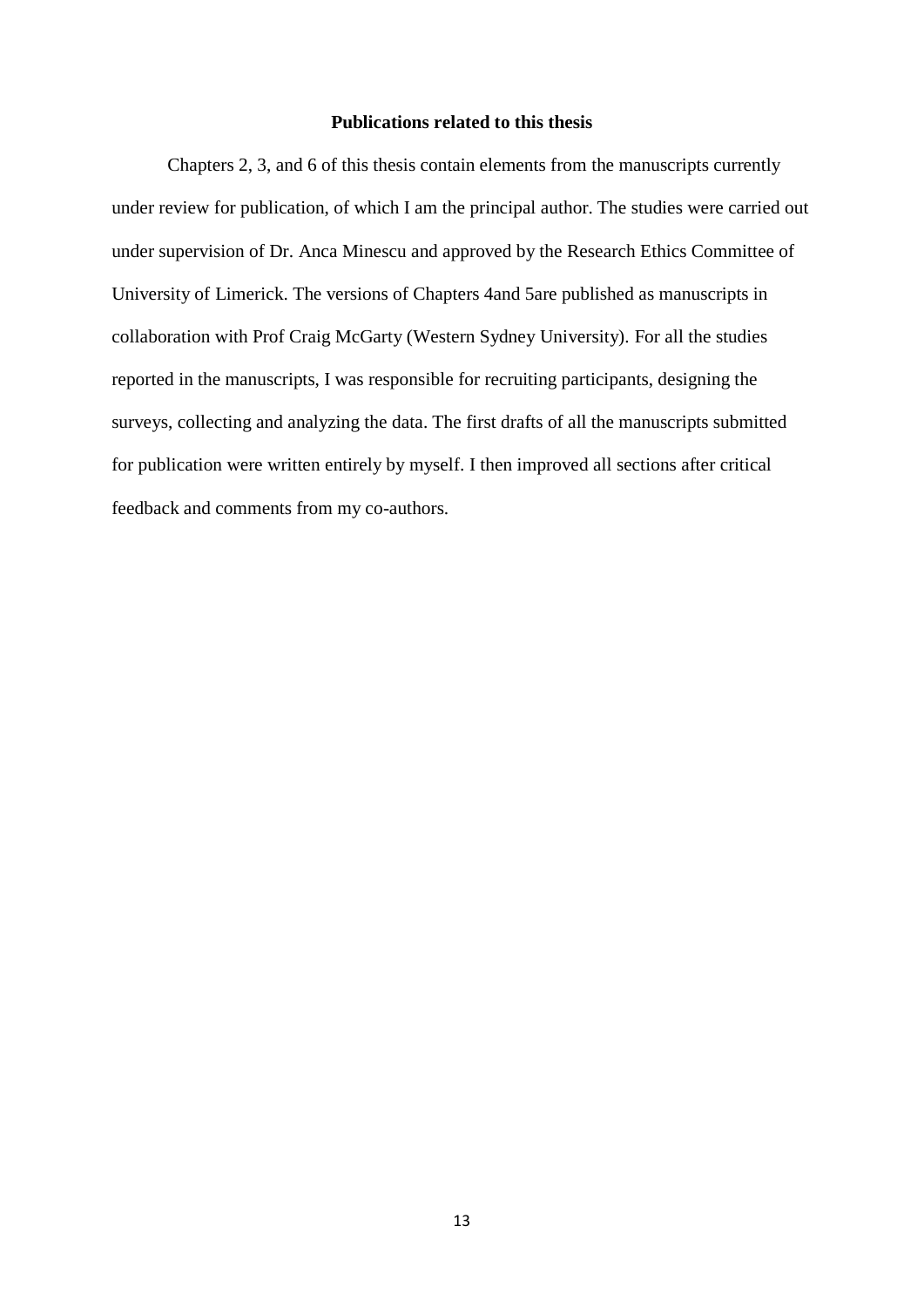### **Contributions by others to the thesis**

My advisors, Anca Minescu and Francesco Paolo Colucci, each contributed to the key ideas in this thesis. Both advisors also gave comments and suggestions on the written text. Craig McGarty contributed to the interpretation of the results for Chapter 2, 4 and 5.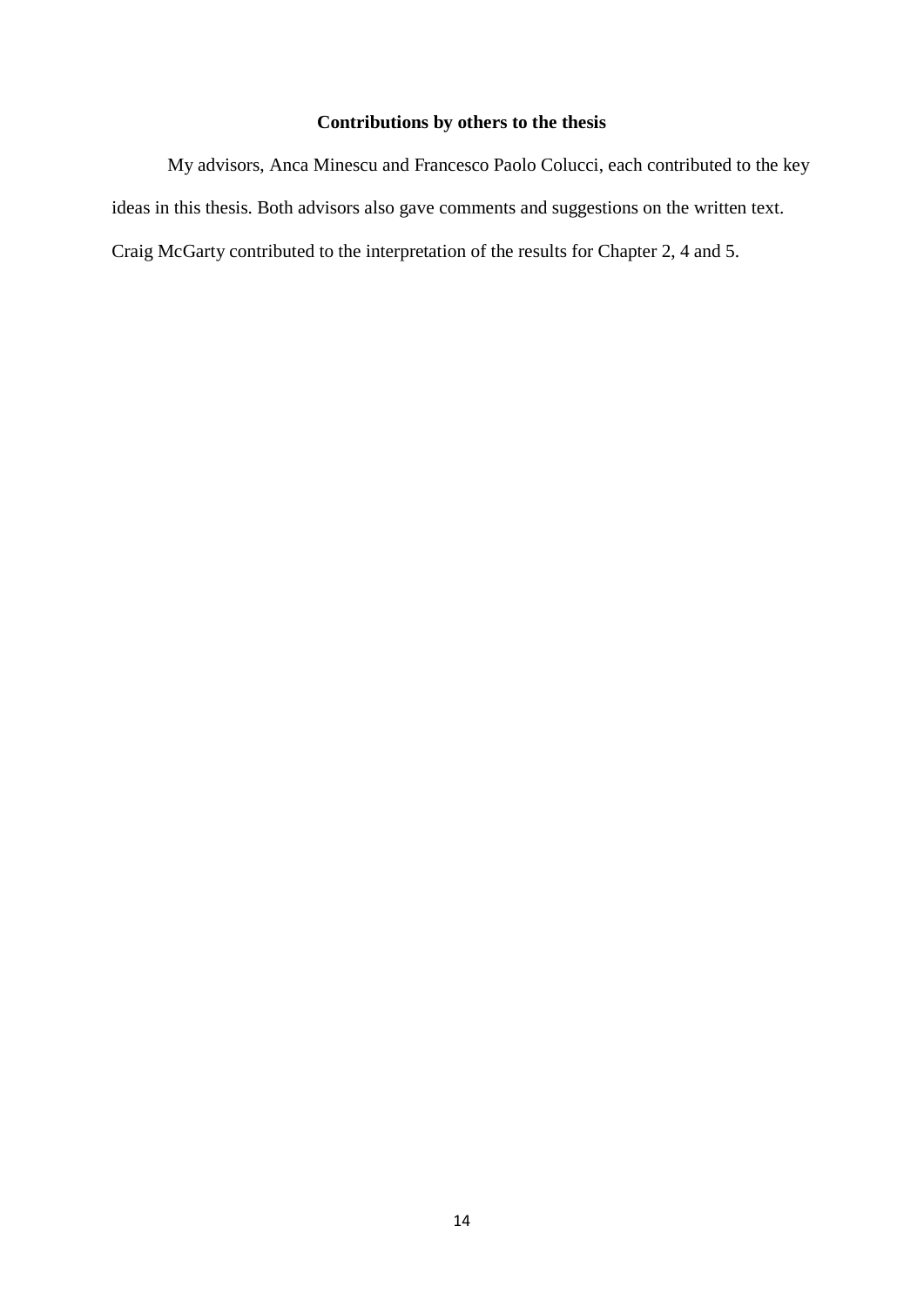### **ACKNOWLEDGMENTS**

I feel honoured to have been mentored by brilliant researchers who have guided me throughout this journey. Professor Francesco Paolo Colucci has been my rock since the first day of this program. I admire his commitment to academic impartiality, his passion for social justice, and his amazing ability to bring people together. I am grateful to Francesco for guiding me all the way through the challenging end. Dr. Anca Minescu, my advisor, has been one of my biggest cheerleaders over the past several years. She ingrained in me the confidence to conduct field research in the war-torn country, and has been a loyal supporter of the most challenging moments along this journey. I am sincerely thankful for Anca's unflinching encouragement to pursue an academic career.

The quality of my dissertation was greatly enhanced by Professor Craig McGarty. I would not be at this point of my career if it had not been for our meeting at the ISPP conference and our collaboration thereafter. Craig provided clear insights on how to improve my writing and taught me to take the reader's perspective. His efficient rigor, forthrightness in thinking and feedback, and support were crucial to my work.

I also thank the University of Milan Bicocca for awarding the scholarship and the Italian Association of Psychology for awarding the research grant, which allowed me to pursue a double PhD with University of Limerick.

I owe an enormous debt of gratitude to my family and long standing friends for their relentless support, and 7k+ of Ukrainians who volunteered to take part in the studies presented in this thesis.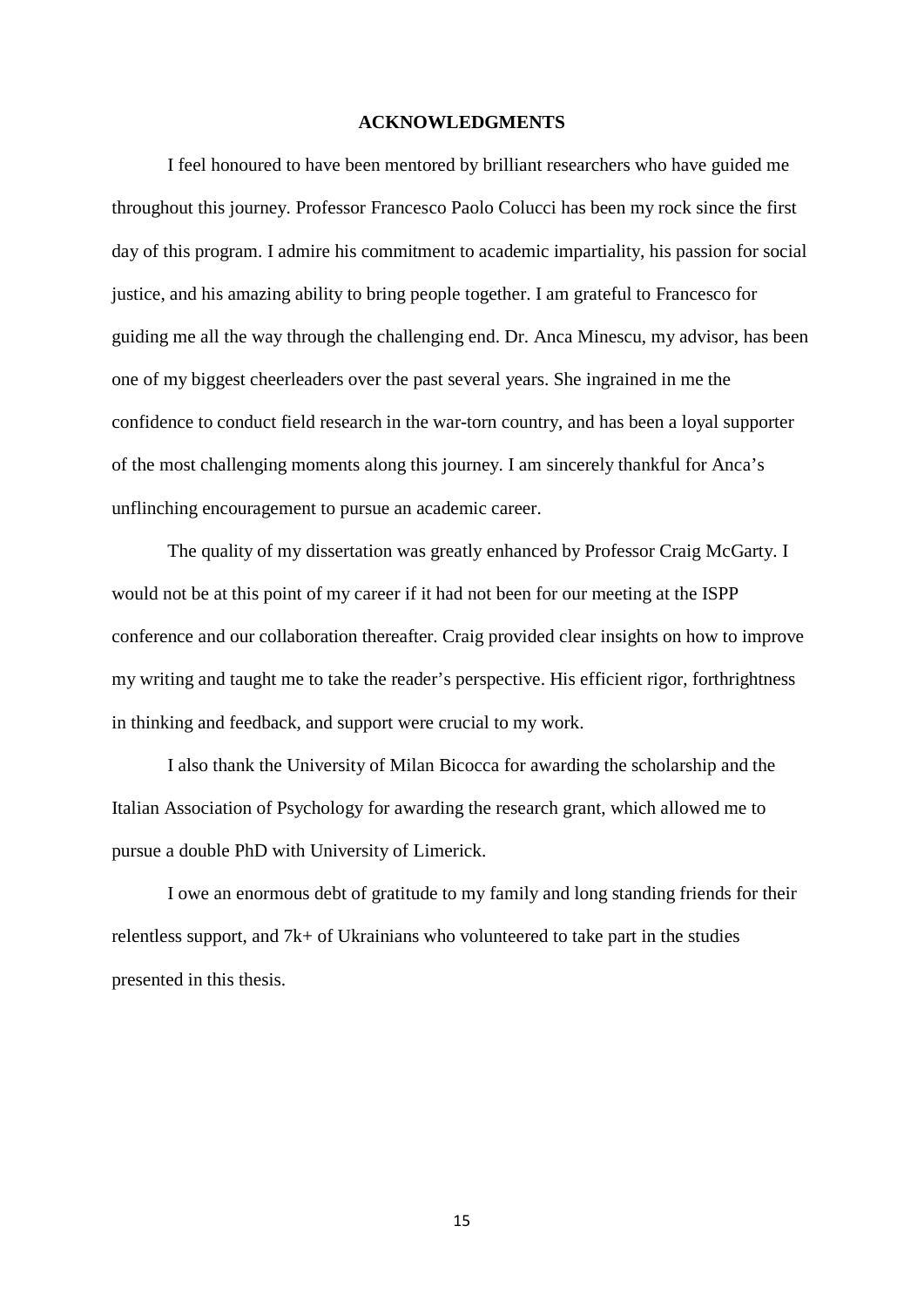### **LIST OF TABLES**

| Table 1.2. | .29                                                                            |
|------------|--------------------------------------------------------------------------------|
| Table 2.1. | Correlations and Descriptive Statistics (Survey "Euromaidan")48                |
| Table 3.1. |                                                                                |
| Table 3.2. |                                                                                |
| Table 4.1. |                                                                                |
| Table 5.1. |                                                                                |
| Table 6.1. | Correlations and Descriptive Statistics (Survey "Aftermath of Euromaidan").147 |
| Table 6.2. | Hierarchical Multiple Regression Predicting Perceived Morality of Collective   |
|            |                                                                                |
| Table 6.3. | Hierarchical Multiple Regression Predicting Perceived Legality of Collective   |
|            |                                                                                |
| Table 7.1. |                                                                                |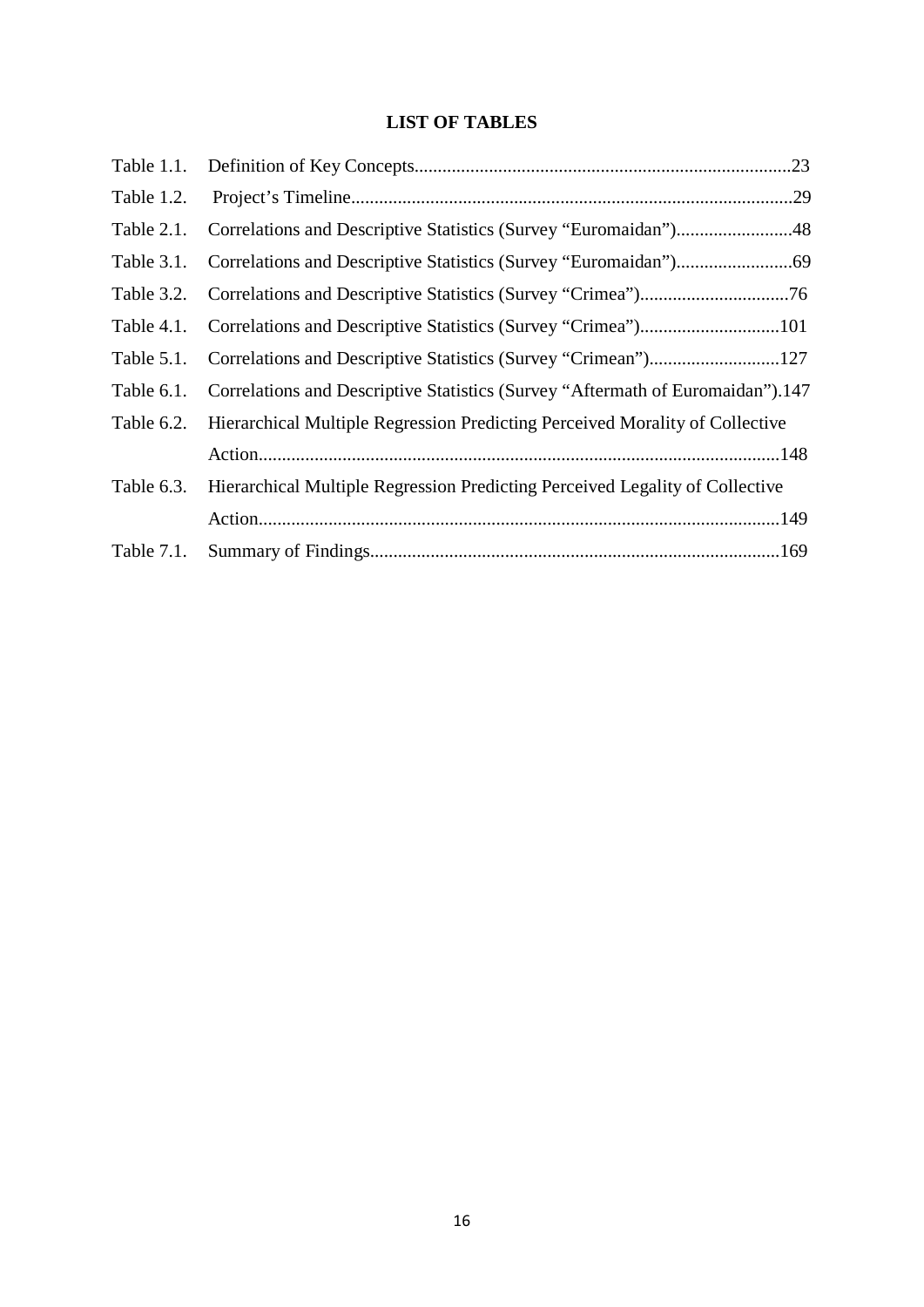### **LIST OF FIGURES**

| Figure 1.1. |                                                                                 |
|-------------|---------------------------------------------------------------------------------|
| Figure 1.2. |                                                                                 |
| Figure 1.3. |                                                                                 |
| Figure 2.1. |                                                                                 |
| Figure 2.2. |                                                                                 |
| Figure 3.1. |                                                                                 |
| Figure 3.2. |                                                                                 |
| Figure 3.3. | Path analysis: Pathways to Persuasive and Confrontational Collective Action     |
|             |                                                                                 |
| Figure 4.1. | Path analysis: Pathways to Persuasive and Confrontational Collective Action     |
|             | via Perceived Compatibility and Perceived Legitimacy of Protest 104             |
| Figure 5.1. | Mediation analysis: Effects of disidentification with CU and EU, and perceived  |
|             | loyalties of Crimean Tatars' towards Russia and Ukraine on political solidarity |
|             |                                                                                 |
| Figure 6.1. | Mediation analyses: Effects of the perceived efficacy of collective action for  |
| $-6.4.$     | perceived morality and legality of collective action152                         |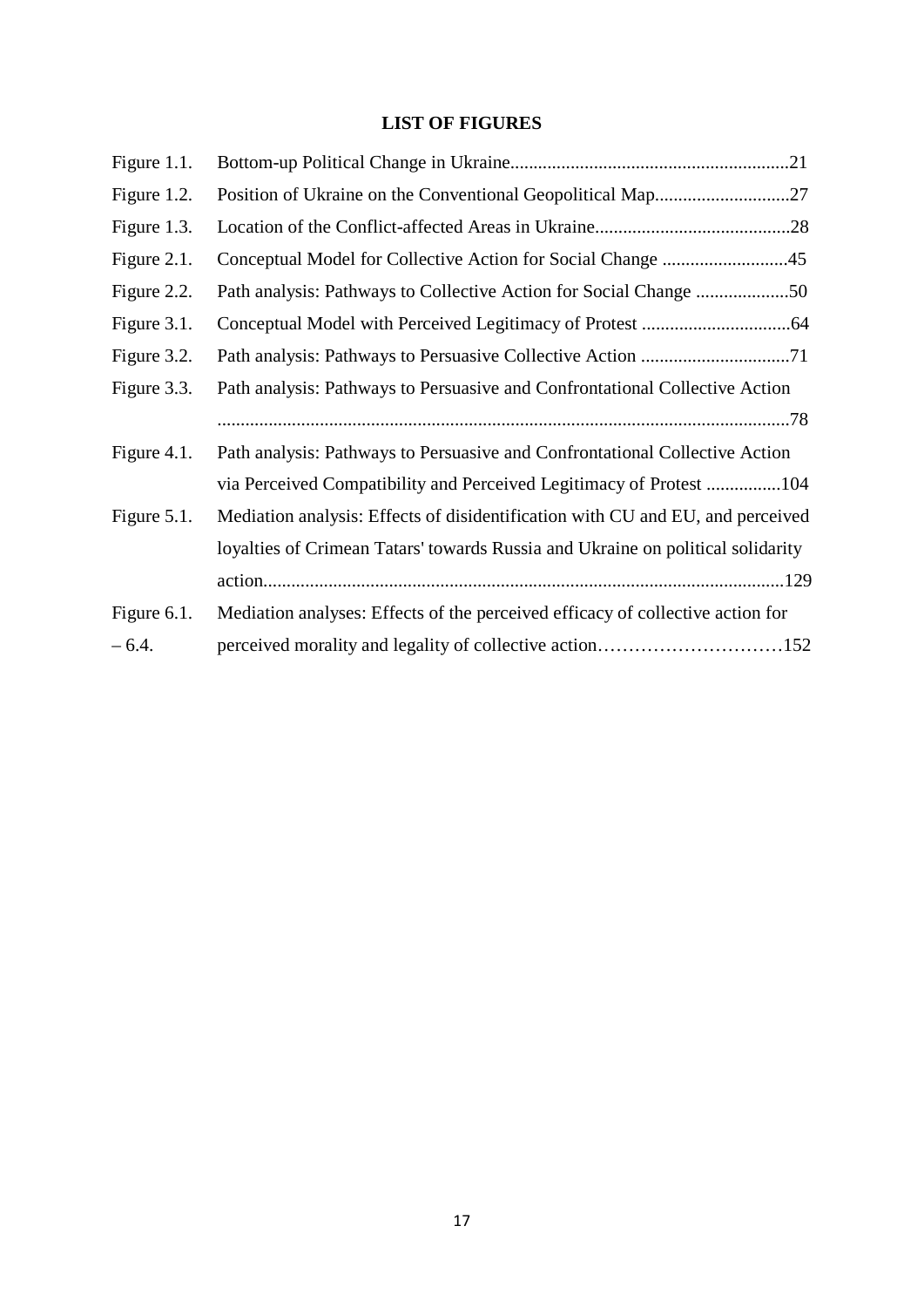## **CHAPTER 1 INTRODUCTION AND OVERVIEW**

#### *The Macro-to-Micro Link: Understanding a Bottom-up Social Change*

The past century has been characterized by extraordinary social change and political unrests. From the Bolshevik Revolution of 1917, to Hungarian Revolution of 1956, and to the twenty first century's uprisings such as the "Arab Spring", "Gezi Park", and "Euromaidan", the past 100 years have seen popular anti-establishment mobilisations resulting in substantial social and institutional transformations. By focusing on Ukraine's Euromaidan Revolution and its aftermath, the present thesis explores the social-psychological processes associated with a bottom-up social change. The aim of the present programme of research is to understand the occurrence of Ukraine's Euromaidan Revolution in terms of social psychology of collective action and to systematically explore the usefulness of reconciling the macro and micro approaches in explaining a bottom-up social change.

Collective action has typically been understood as any behaviour where an individual acts on a group's behalf to improve the status, social power, or conditions of a group as a whole (Wright, Taylor, & Moghaddam, 1990). Such a collective action takes place in a particular social political context in which structural and institutionalized intergroup relationships are inherently determined by history and politics. But what do we know about the ways in which historical, political and intergroup contexts shape collective action and the outcomes it may bring about? My central assumption is that a crucial axis of variability in the dynamics of bottom-up possibilities and top-down conditions in the understanding of collective action has received meager attention in social psychological theories, with notable exceptions discussed later in this thesis. I propose that a potential counter-force to the topdown policies and institutionalized identity politics is the individuals' collective action based on the insusceptibility to accept certain arrangements, perceived to be socially unjust.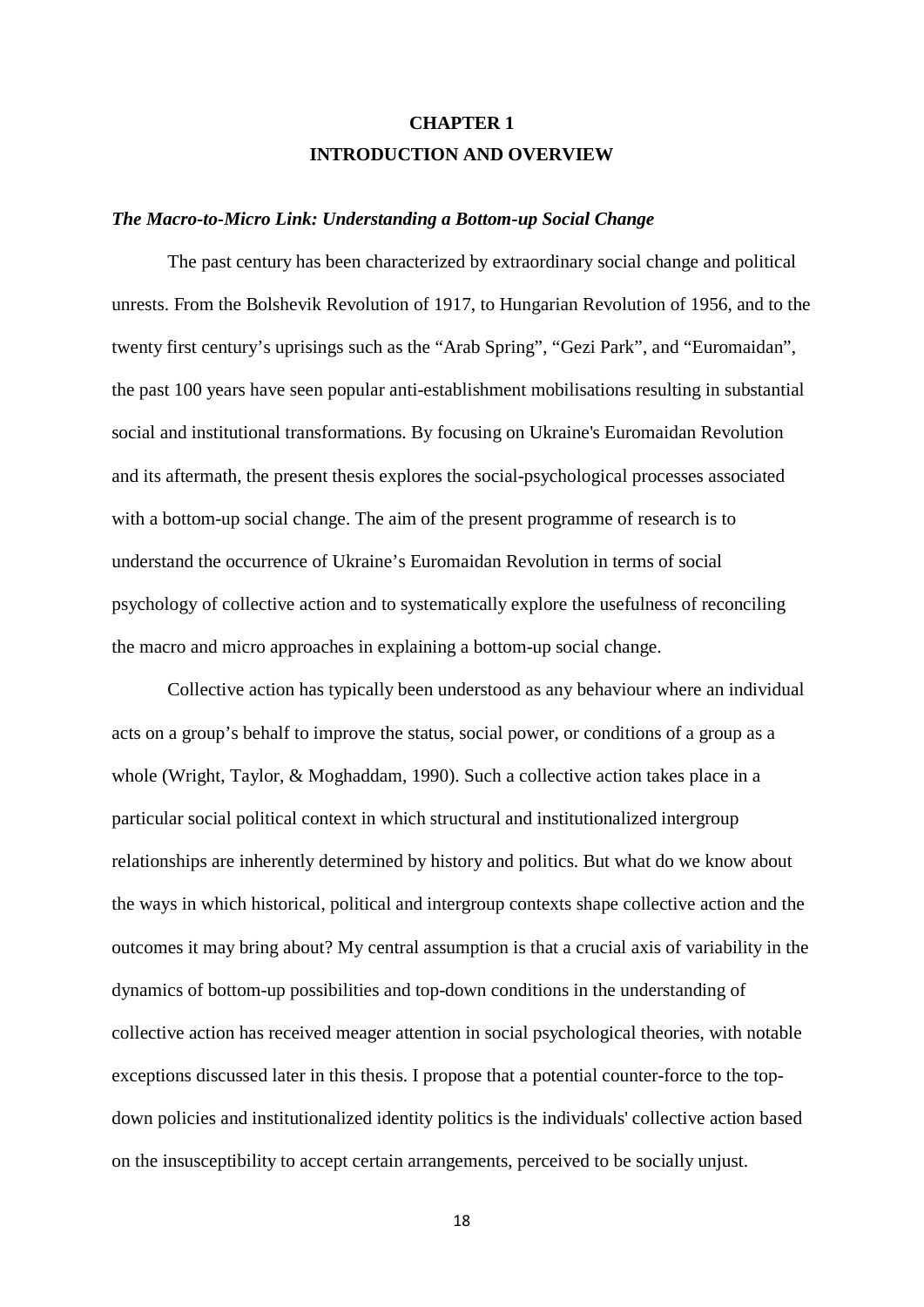Therefore, I conceive of social change as a dynamic interplay of individual and intergroup processes on the one hand and specific macro-level conditions (i.e., structural inequalities, institutional arrangements) on the other hand, and suggest that it should be analysed as such. At the individual level, I propose that intergroup conflicts, revolutions, and today's global social justice movements, – of which the Euromaidan movement is an iconic example, – are in part driven by *aspirational group identities,* a particular kind of group consciousness, premised on shared opinions, ideas, and aspirations of social change. These aspirations typically evoke when people encounter a conflict between the way the world is and the way they believe the world should be (e.g., Smith, Thomas, & McGarty, 2015). Such aspirations were famously voiced out by Martin Luther King, Jr., whose "I have a dream" speech so firmly described the future he, and other supporters of the civil rights movement, stood for. The mere existence of aspirations perhaps does not guarantee the desired social change but I will attempt to untangle the processes by which these emergent aspirational identities – the sense of "who we are and what we stand for and against" – are being socially constructed towards collective action (see Chapter 2 for explanation). At the macro level, I emphasize the role of the political opportunities as they are institutionally and historically embedded in the particular setting (see Chapter 3 for more details). Whether and how structural changes in political opportunities affect one's intention to engage in social protest? I will approach this question by exploring the mechanisms through which political opportunities translate into action in the context, where forms of protests were outlawed during the course of the antiestablishment movement.

Although this thesis is an attempt to analytically integrate the macro-level dimension with the subjective and interpretative dimension of social change, my research is oriented towards a more situated understanding of bottom-up processes. I define a *bottom-up social change* as a specific, contextual, identity-driven process, stemming from shared opinions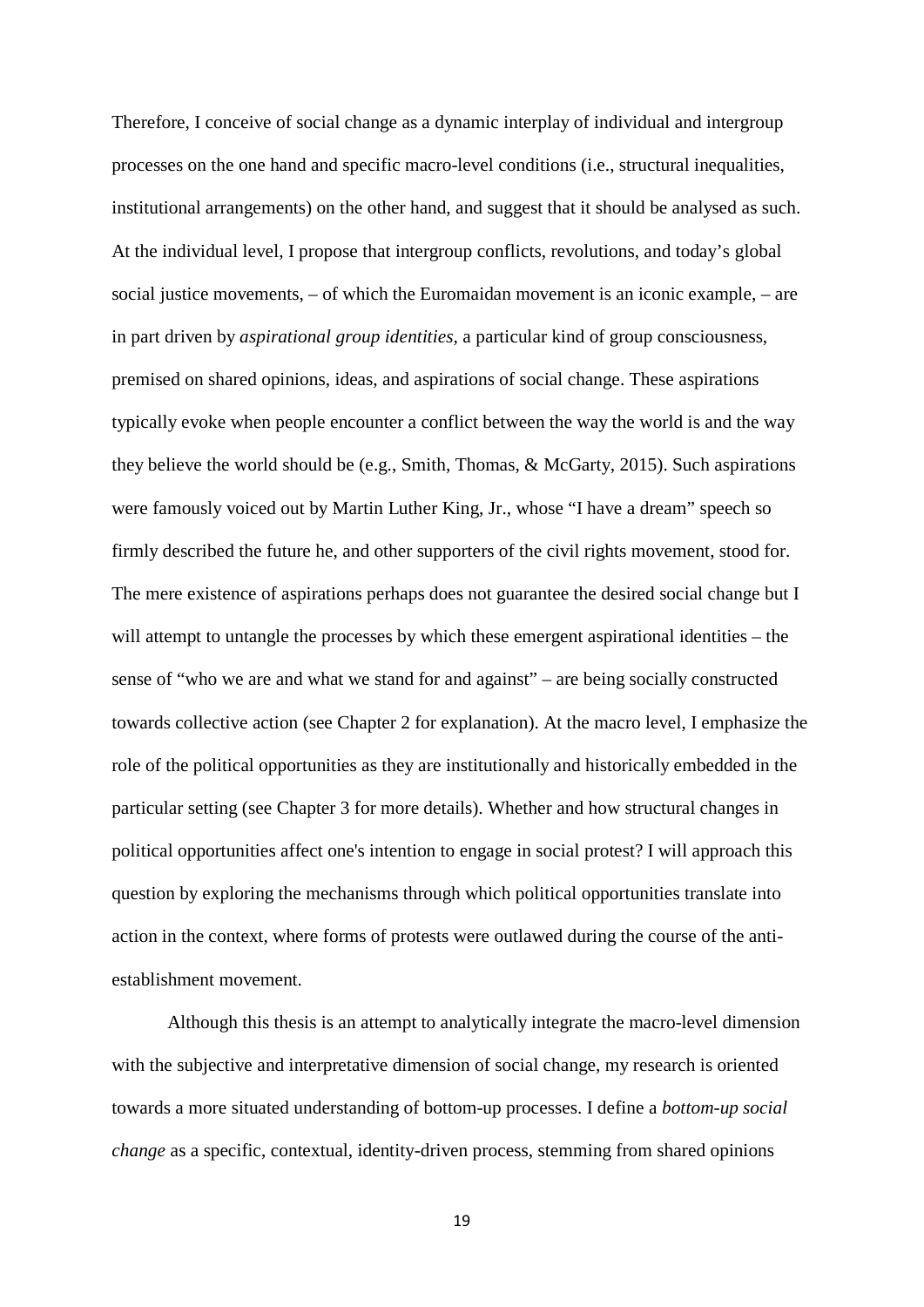about problematic conditions in the world and one's aspirations to improve these conditions through action.

Focusing on the political events in Ukraine, I argue that that macro level change of the country's geopolitical position vis-à-vis Russia and the West as well as a certain quality of the political system (i.e., transition to democracy) can only occur through individuals' mediation of that change though collective action (see Figure 1.1).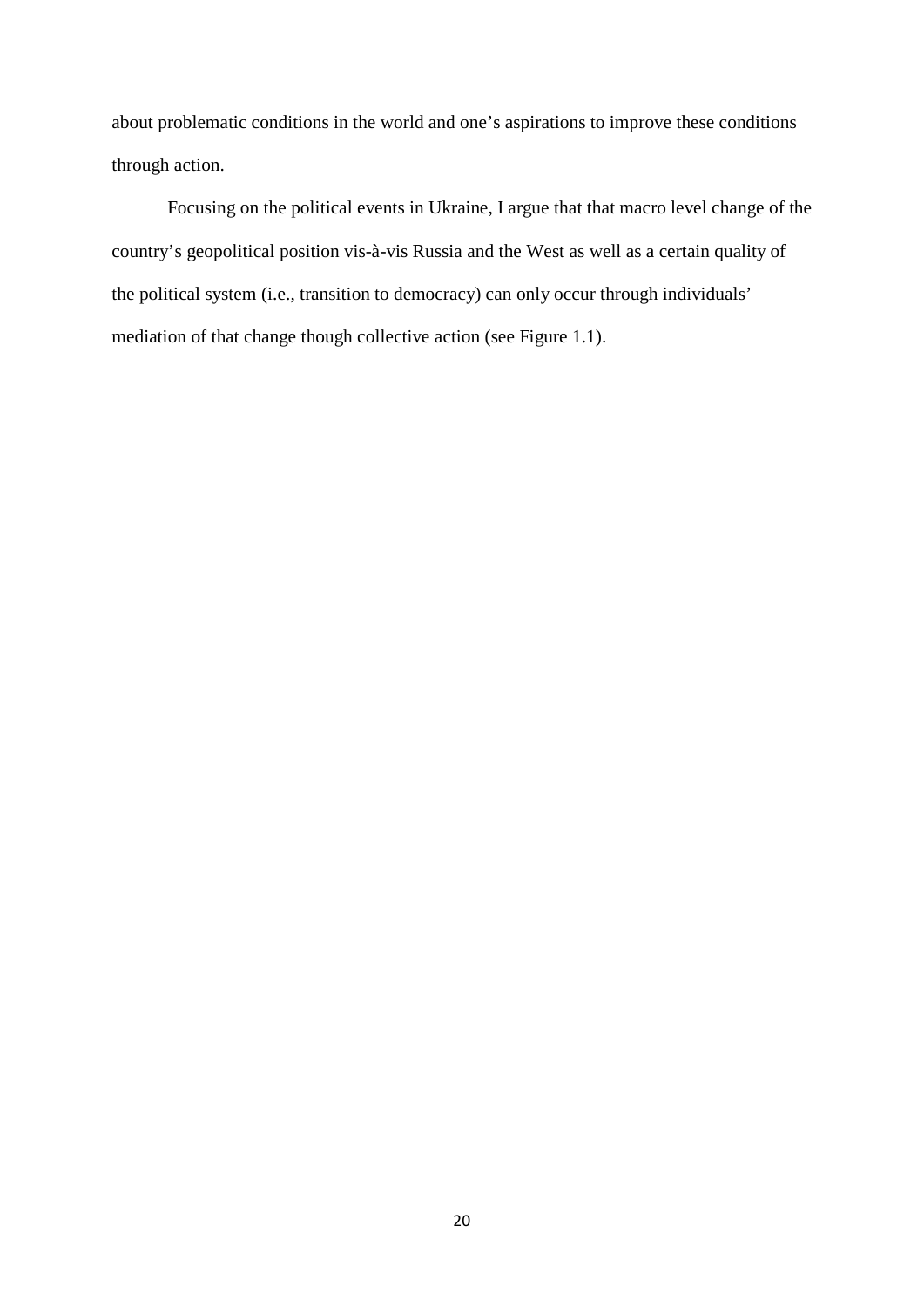

*Figure 1.1.* Bottom-up Political Change in Ukraine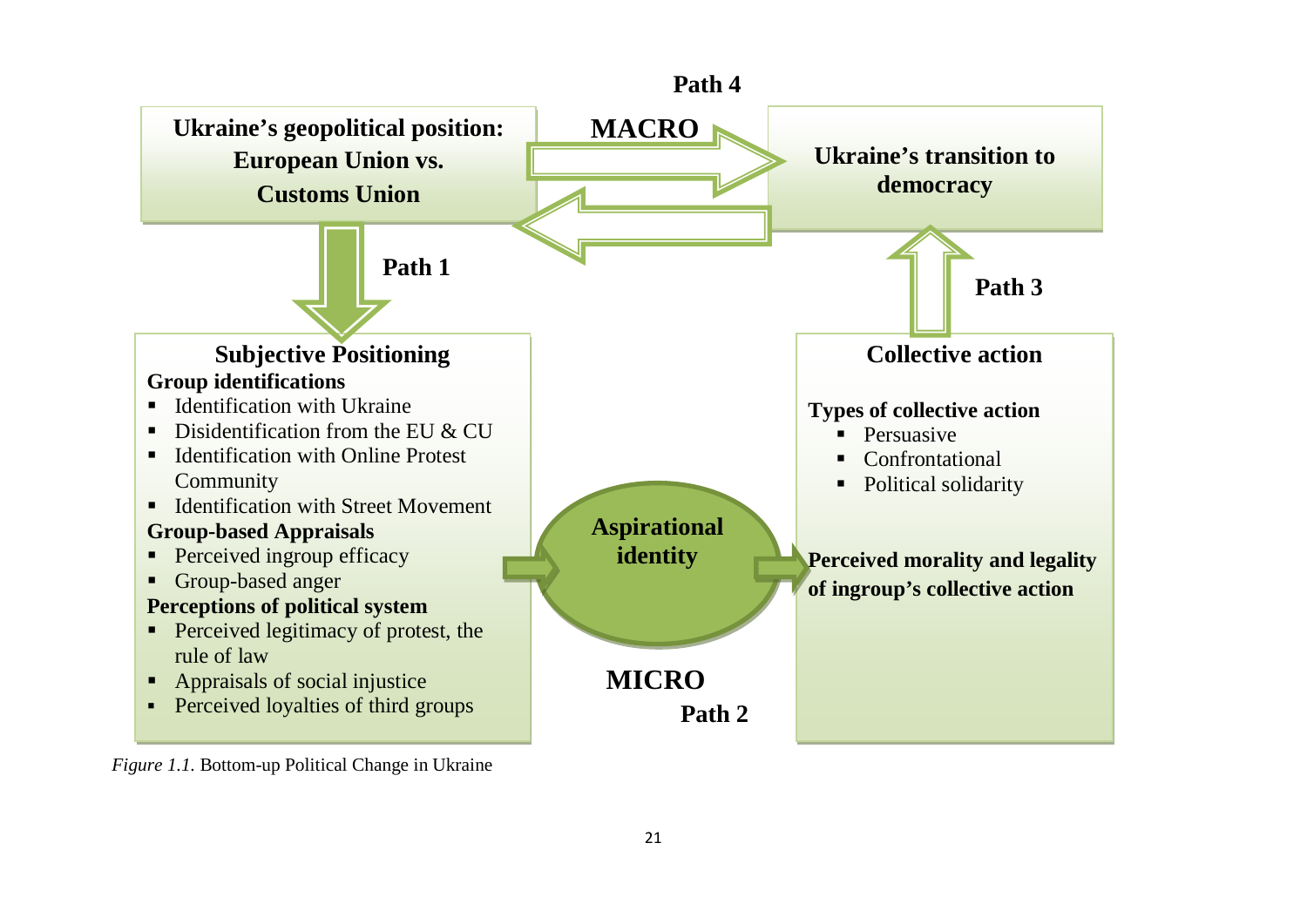

### SCUOLA DI DOTTORATO UNIVERSITÀ DEGLI STUDI DI MILANO-BICOCCA

Essentially, I aim to show how, for instance, the president Yanukovych's decision (top-down policy) to give up the idea of Ukraine's full-fledged membership within the European Union and his declared intention to join Russia-centered integration project, so called Customs Union, have affected the dynamic bottom-up processes(e.g., identification, disidentification, sense of collective efficacy, group-based anger) triggered by one's perception of illegitimacy of the regime and its politics. Also, I aim to show how the annexation of Crimea by Russia (top-down change) have influenced the intergroup conflict within Ukraine, and in particular, shaped people's intentions to engage in political solidarity action in support of Crimea's indigenous group, the Tatars. These and other political events within Ukraine in 2014-2017 have urged me to analyse social change through the lens of macro-to-micro link. This approach lays the foundations of an overall theoretical framework across the studies of this thesis.

While the present thesis explores the contingencies of these interactions in concrete times and settings, that is, 2013/14 Ukrainian upheaval and individuals' evaluation of its political consequences three years later, I aim at identifying universal social psychological processes that capture those interactions. Thus, I anchor my review in the broader geopolitical landscape and use historical knowledge of the intergroup relations in Ukraine in order to provide a comprehensive and more grounded approach to the understanding of bottom-up political change as a social-psychological phenomenon. Definitions of key concepts used throughout this thesis are provided in Table 1.1.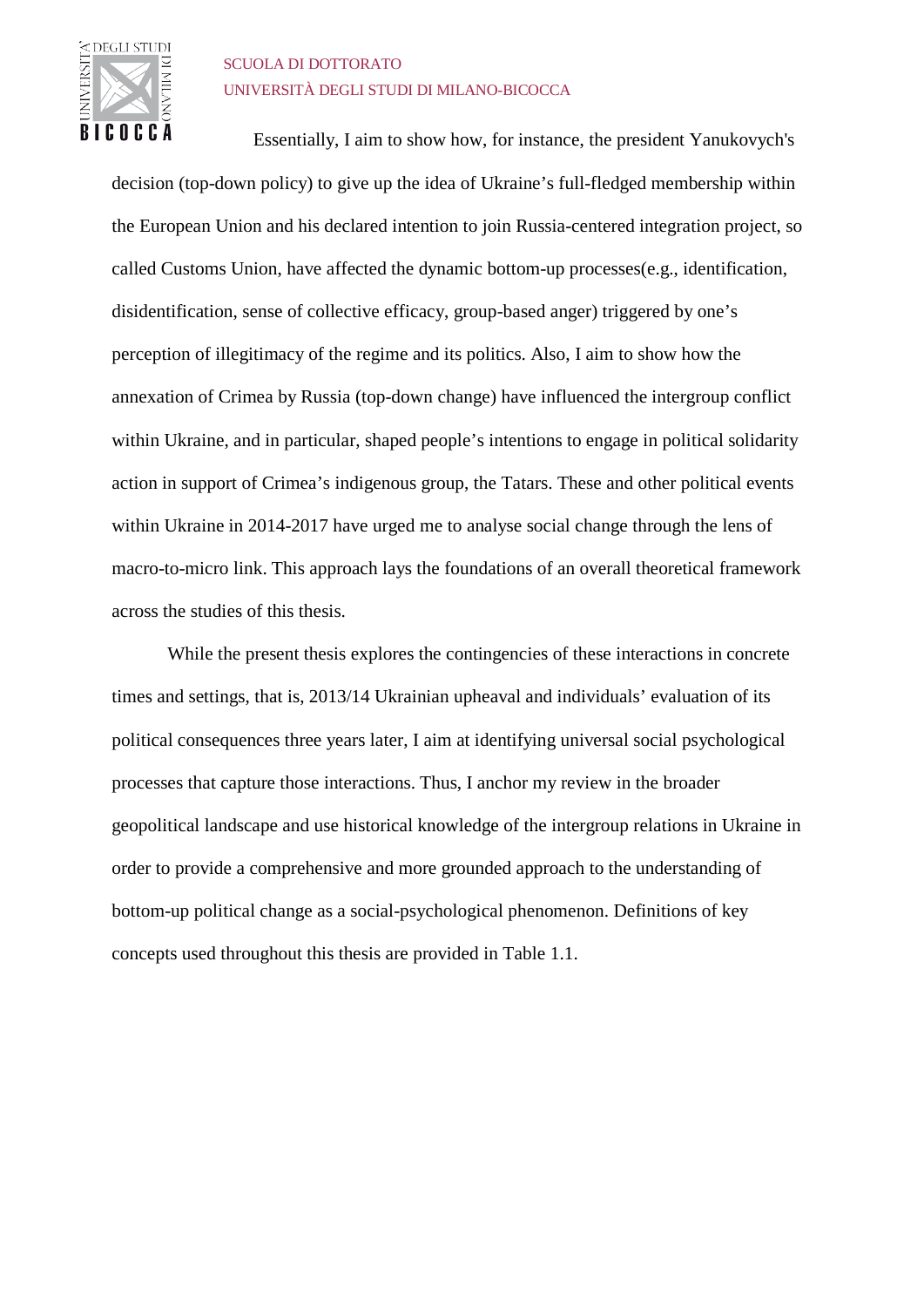## Table 1.1. Definition of Key Concepts

| Concept                                 | Definition                                                                            | Source             |
|-----------------------------------------|---------------------------------------------------------------------------------------|--------------------|
| <b>Dependent Variables</b>              |                                                                                       |                    |
| Collective action                       | Any behaviour where an individual acts on a group's behalf to improve the             | Chapters 1-6       |
|                                         | status, social power, or conditions of a group as a whole.                            |                    |
| Persuasive collective action            | Form of protest with the primary purpose of influencing/persuading third parties      | Chapters 3-4       |
|                                         | (or even opponents) to share a political goal                                         |                    |
| Confrontational collective action       | Form of protest that confronts opponents with direct action that may disrupt their    | Chapters 3-4       |
|                                         | activities.                                                                           |                    |
| Political solidarity                    | Form of collective action in which allies tend to align their aspirational identities | Chapter 5          |
|                                         | to an oppressed group's political loyalties through a shared political orientation to |                    |
|                                         | the status quo and a sense of common cause.                                           |                    |
| Perceived morality of collective action | Appraisal of ingroup collective behaviour as virtuous and upright                     | Chapter 6          |
| Perceived legality of collective action | Appraisal of ingroup collective behaviour as legal and just                           | Chapter 6          |
| <b>Independent Variables</b>            |                                                                                       |                    |
| Disidentification                       | Mechanism of an averse social categorization, which occurs in response to             | Chapters $2, 3, 5$ |
|                                         | arrangements that imply involuntary change in group's loyalties or aspirations.       |                    |
| Collective efficacy                     | Individual-level beliefs in conjoint capabilities of a group to achieve social        | Chapters 2-6       |
|                                         | change through action                                                                 |                    |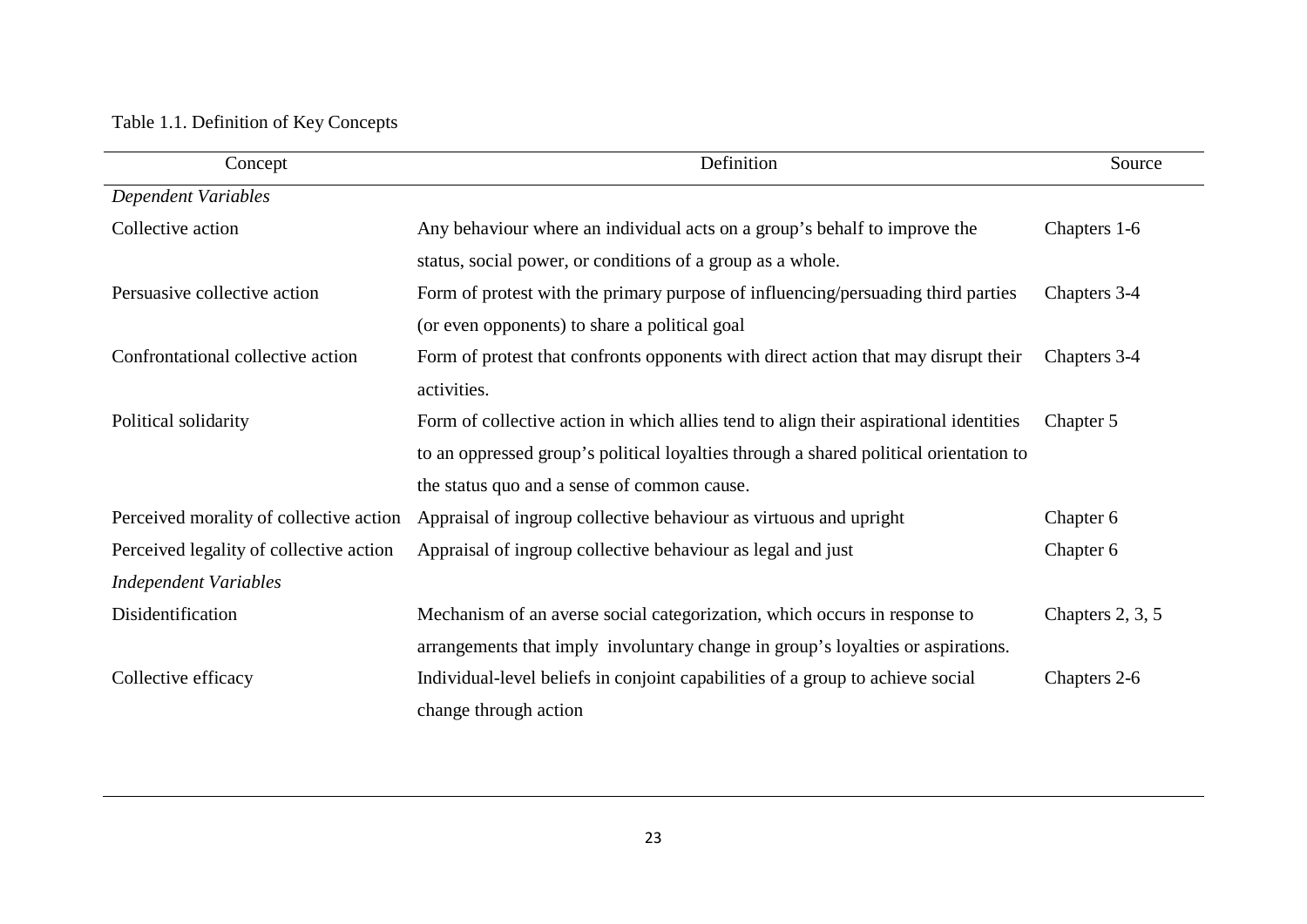| Group-based anger                                                                                                                                                                       | Specific emotion aroused by an appraisal of an outgroup's actions toward the       |              |  |
|-----------------------------------------------------------------------------------------------------------------------------------------------------------------------------------------|------------------------------------------------------------------------------------|--------------|--|
|                                                                                                                                                                                         | ingroup as illegitimate                                                            |              |  |
| Perceived injustice                                                                                                                                                                     | Individual-level appraisals of unfairness towards the ingroup.<br>Chapters 2-5     |              |  |
| Particular kind of group consciousness, premised on shared opinions about<br>Aspirational group identity<br>problematic conditions in the world and aspirations to improve them through |                                                                                    | Chapters 1-6 |  |
|                                                                                                                                                                                         |                                                                                    |              |  |
| <b>Mediators</b>                                                                                                                                                                        |                                                                                    |              |  |
| Perceived legitimacy of protest                                                                                                                                                         | Subjective beliefs about one's entitlement to demand social change through         | Chapters 3-4 |  |
|                                                                                                                                                                                         | action within collectively defined limits of legitimacy                            |              |  |
| Perceived compatibility of identities                                                                                                                                                   | Degree to which the content of multiple social identities (and the values assigned | Chapter 4    |  |
|                                                                                                                                                                                         | to it) are perceived at the individual level to be coherent and in congenial       |              |  |
|                                                                                                                                                                                         | combination with one another.                                                      |              |  |
| Perceived political loyalties                                                                                                                                                           | Feelings about one's political allegiance                                          | Chapter 5    |  |
| Conspiracy beliefs                                                                                                                                                                      | Underlying worldview in which events, processes and circumstances are              | Chapter 6    |  |
|                                                                                                                                                                                         | associated with particular interests of shadow beneficiaries.                      |              |  |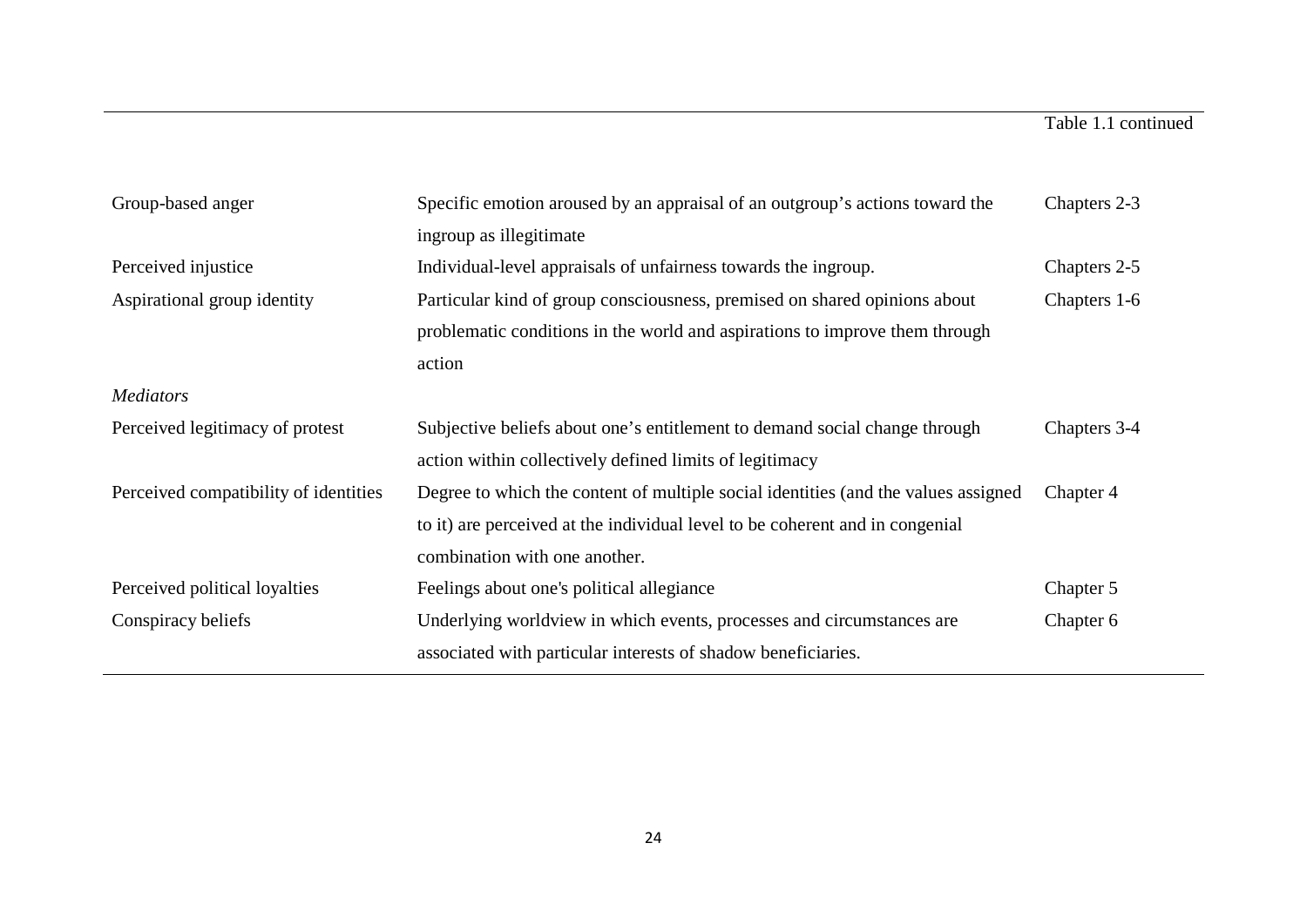### *Research Methodology: Online Public Opinion Surveys*

My investigation of context-embedded social change calls for the positivistic research methodology able to provide data on how opinions held by members of public get translated into collective action via social psychological processes. I thus aim at deconstructing the phenomenon of bottom-up political change into smaller fragments of the observable reality, all of which can be measured and quantified. As such, an online public opinion survey strategy has been chosen for this research.

There are several reasons which guided this decision. First, survey strategy allows addressing a sizeable audience while providing data from "people in context" (e.g., Minescu, 2012). The idea has been to achieve a sample as representative as possible to the general population under study, to increase the generalizability of our findings.

Secondly, public opinion surveys are optimal for testing external validity of conceptual models outside laboratory settings (e.g., Saunders, Lewis, & Thornhill, 2009). By incorporating a series of snapshots, survey data provide an account of whether and how a proposed deductive approach has been accurate.

Thirdly, although there is apparently a risk of selection bias occurring due to the nonrepresentative nature of the Internet population and the 'volunteer effect' through selfselection of participants (e.g., Eysenbach, & Wyatt, 2002), the strategy of using online surveys designed for self-completion has been regarded as more efficient for large-scale cohorts with respect to responsiveness, workflow, and time costs (e.g., Uhlig, Seitz, Promesberger, Eter, & Busse, 2014).

Finally, because the studies reported in the present thesis have addressed sensitive issues such as political participation under Ukraine's semi-authoritarian regime, the use of online public opinion surveys permitted the level of anonymity and thus protection to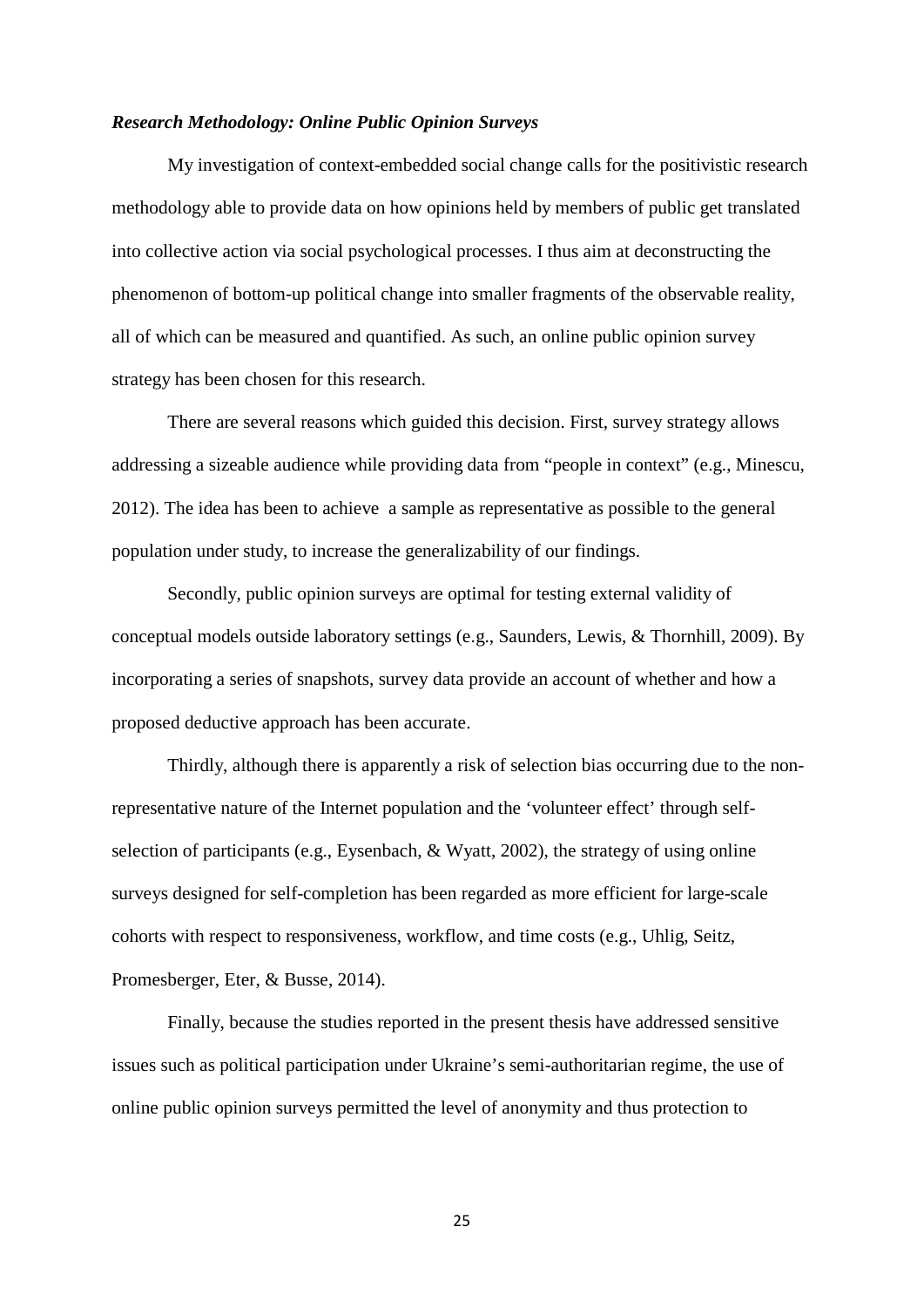participants. This should have also increased the disclosure rates, which are higher in anonymous online surveys compared to the other methods of data collection.

### *Research Background*

As any social movement, the Euromaidan is a dynamic by-product of the "real-world" historical events. This thesis explores Ukraine's 2013/14 bottom-up social change in the time and place, where it had occurred in the immediate aftermath of the key events. The Euromaidan revolution encapsulates a momentous period in the modern Ukrainian history, a four-month uncompromising social resilience with horizontal decentralized organization and, at its peak, the use of transgressive repertories, which led to profound transformations of the political system. The most striking reforms came about in February 2014 when under the pressure of protesters then President Viktor Yanukovych abandoned office and fled the country, and a week later an interim government composed by the oppositional parties was established (e.g., Urquhart, 2014). In March 2014, Ukraine has transited from a series of internal political insurrections to becoming a pivotal arena in a significant geopolitical conflict over the states' territorial integrity (see the geographical position of Ukraine between the West and Russia on Figure 1.2 and conflict-affected zones within the country on and Figure 1.3).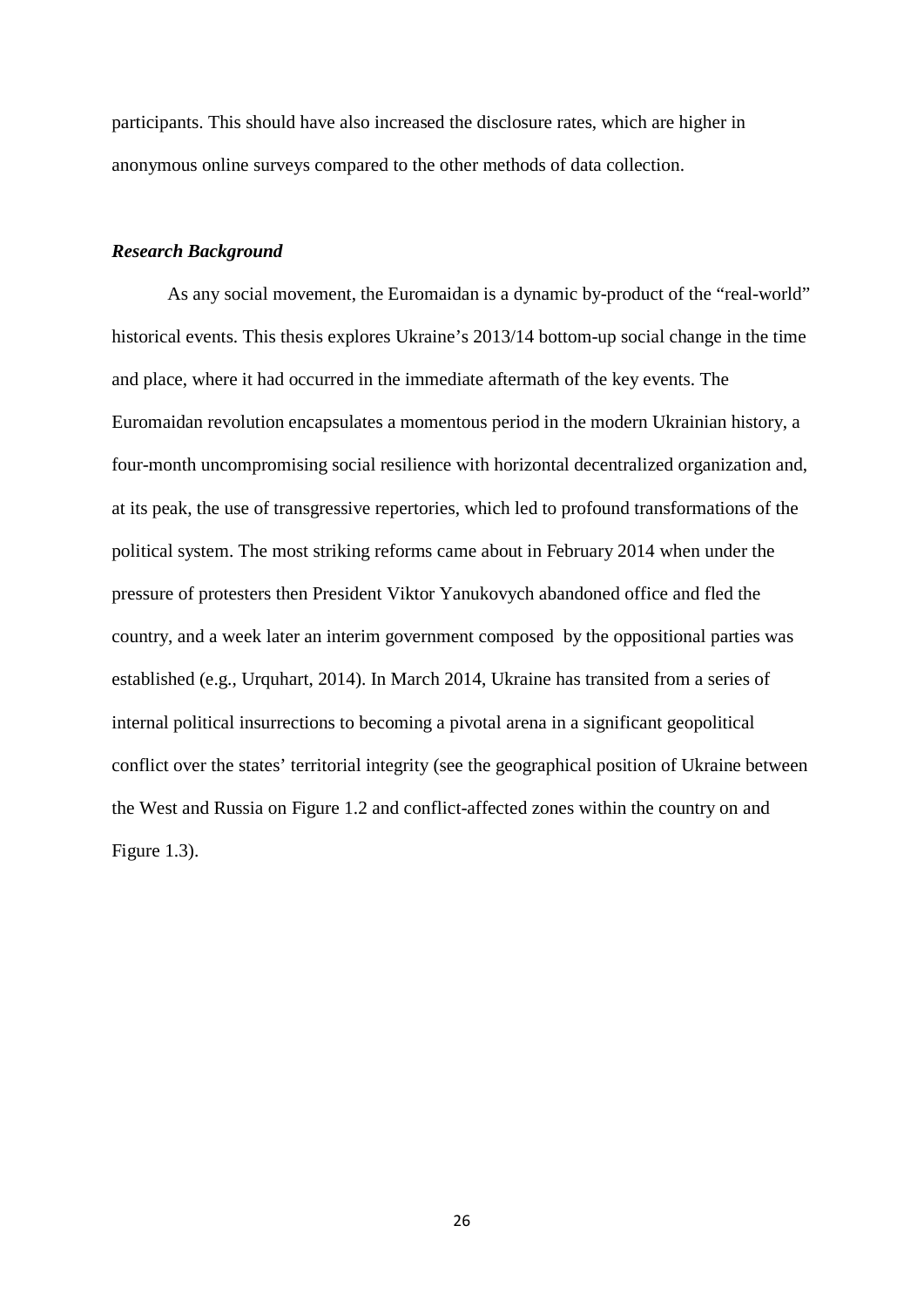

*Figure 1.2.* Position of Ukraine on the Conventional Geopolitical Map. Image source: [www.geocurrents.info](http://www.geocurrents.info/)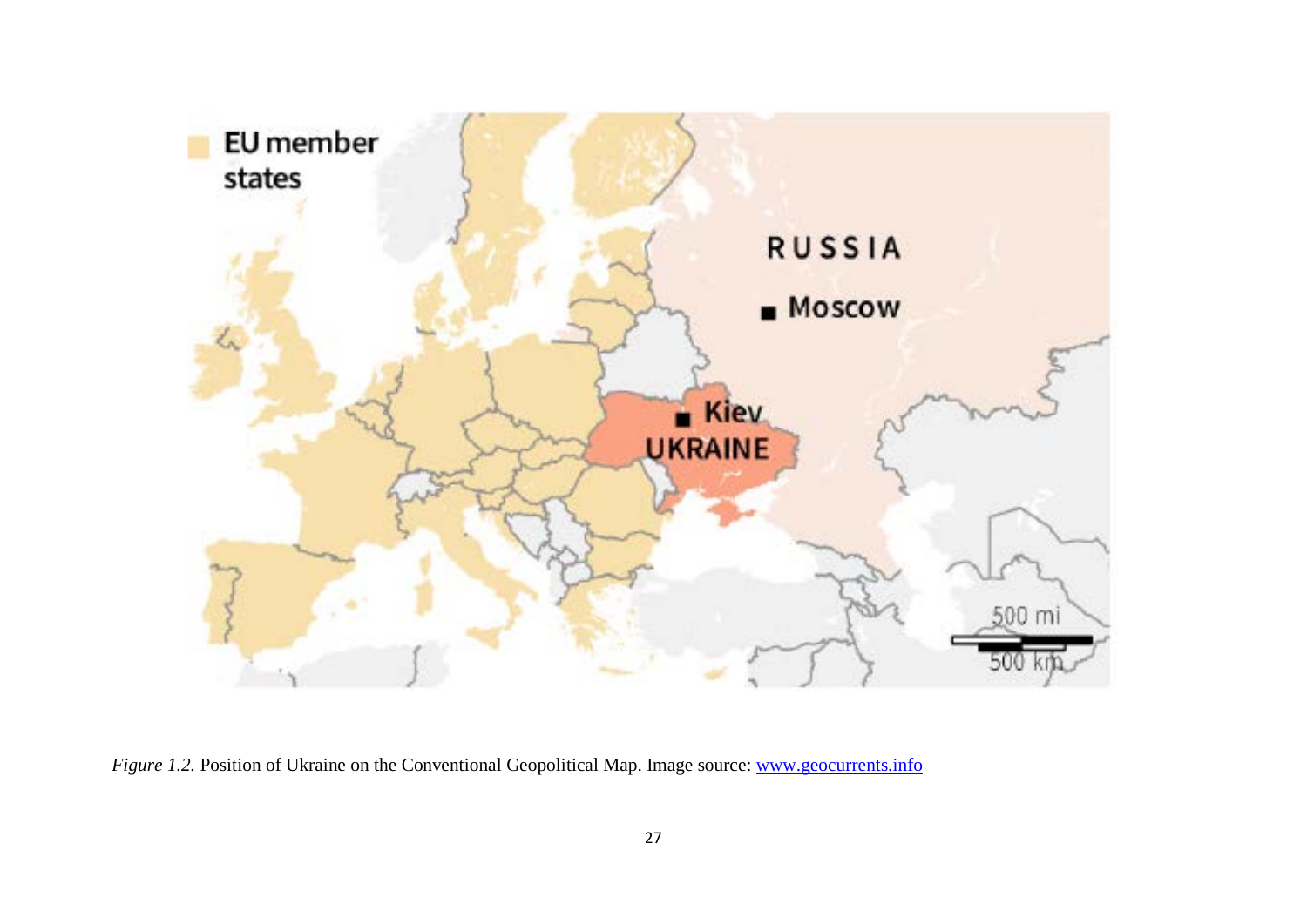

*Figure 1.3.* Location of the conflict-affected areas in Ukraine. Image source: [www.geocurrents.info](http://www.geocurrents.info/)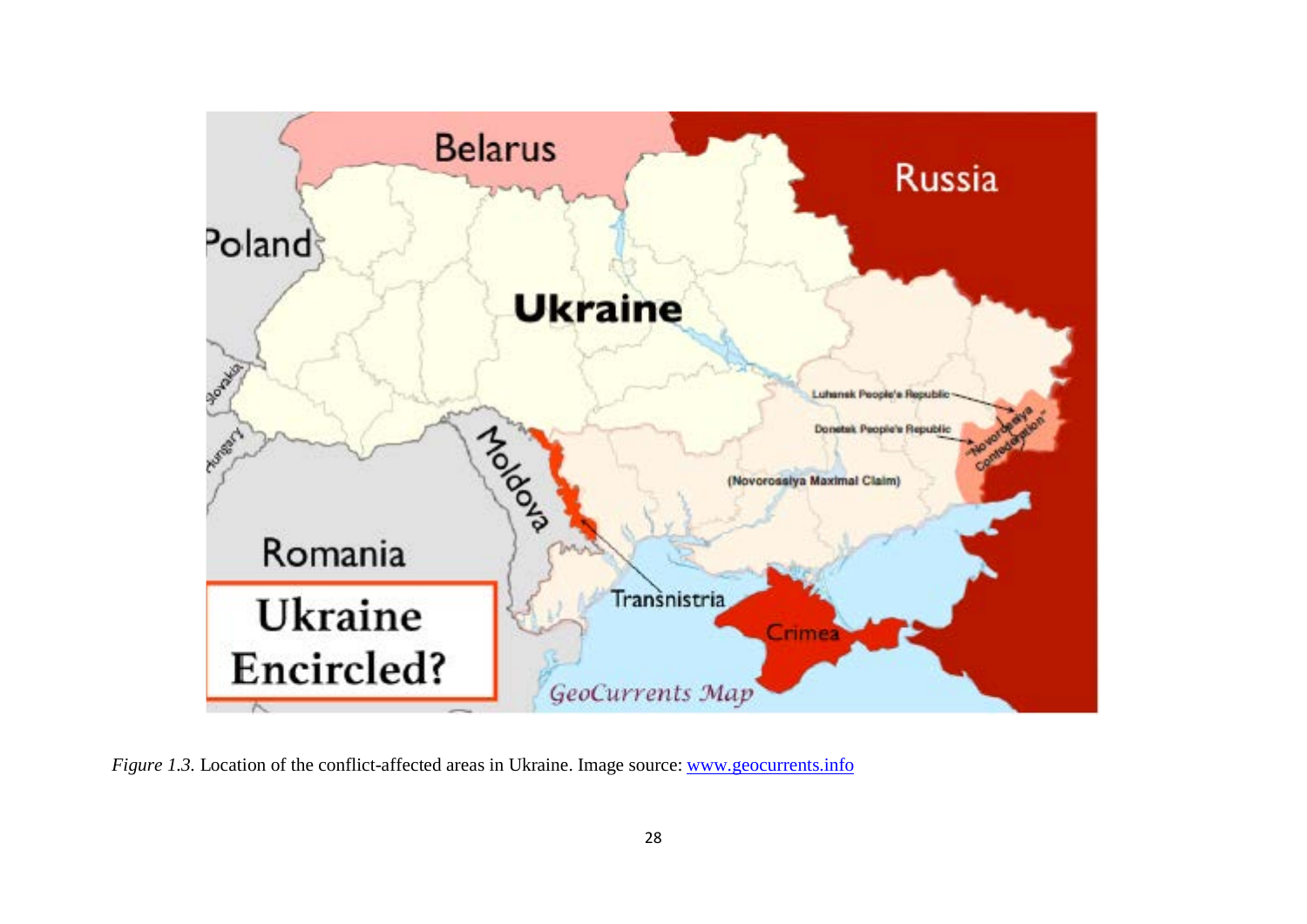Following referendum on Crimea's status, the Russian Federation annexed Ukraine's peninsula, sparkling a new wave of protests inside the country, and instigated an ongoing war-conflict in the Eastern provinces. In 2017, three years after the 2014 Euromaidan revolution (and at the time of writing), Ukraine is a long way away from political stability: slow reforms and high corruption rate open the door for rising public discontent and frustration within the country, while the hostilities in conflict-affected Eastern provinces have marked a rising death toll in the Ukrainian military (Ukraine Reform Monitor, 2017). This social-political situation has provided an opportunity of testing our hypotheses through public opinion surveys in the immediate aftermath of key events (see Table 1.2).

| Survey and Timeline       | <b>Key Milestones</b>                                    |
|---------------------------|----------------------------------------------------------|
| Survey "Euromaidan"<br>٠  | President Yanukovych rejects potential agreement         |
| January – February, 2014  | with the EU and chooses to strengthen ties with          |
|                           | Russia-led CU                                            |
| ш                         | Parliament passes anti-protest laws.                     |
| п                         | Clashes turn deadly: 88 people are killed in 48h         |
| п                         | Parliament annuls the anti-protest law.                  |
|                           | President Yanukovych flees Ukraine                       |
| Survey "Crimea"<br>п      | Crimea holds a secession referendum                      |
| March $-$ April, 2014     | President Putin signs laws completing Russia's           |
|                           | annexation of Crimea                                     |
| п                         | Ukraine launches 'anti-terrorist operation' in the East  |
| Survey "Aftermath of<br>٠ | The government announced a doubling of the               |
| Euromaidan"               | minimum wage to 3,200 hryvnia (\$119). Reforms are       |
| March -April, 2017        | slow and public frustration grows.                       |
|                           | Conflict in the East escalates: the situation remains    |
|                           | tense with a rising death toll in the Ukrainian military |
|                           | EU Parliament approves visa-free regime for Ukraine      |

Table 1.2. Project's Timeline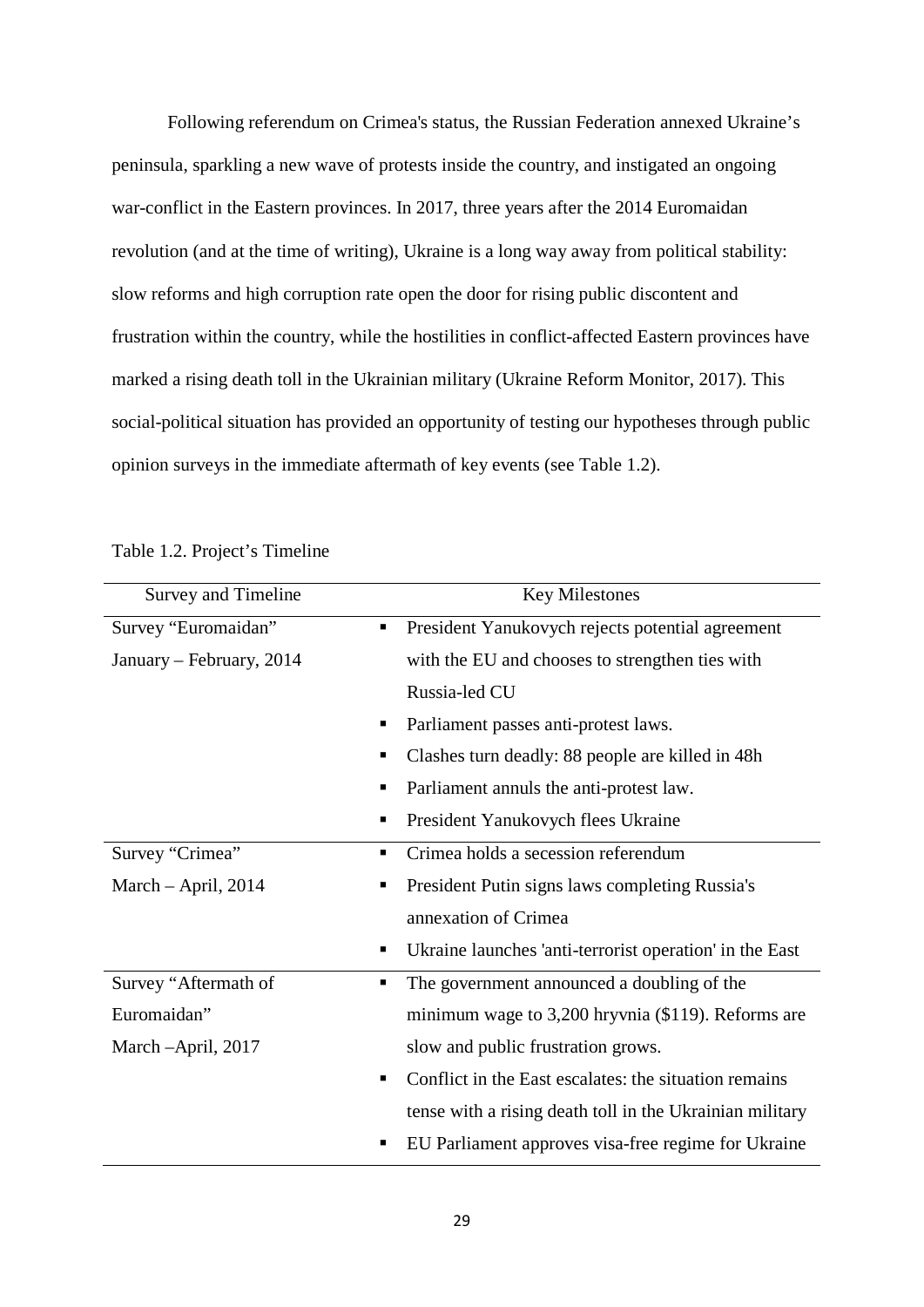### **THE PRESENT RESEARCH**

I argue that social psychological research has a tremendous potential in explaining the existent Ukrainian political situation and transition processes, which led to collective action towards social change in 2013-2014. Placing my research in the context of the Euromaidan revolution, I develop several lines of investigation on the social psychology of collective action and dedicate each chapter of this thesis to answering the following questions:

1) What predicts collective action for social change via aspirational group identity? (Chapter 2);

2) Under which conditions are people more likely to express their aspirational identities through persuasive rather than confrontational (direct, potentially violent) collective action? (Chapter 3);

3) What social psychological mechanisms govern a synchronized expression of multiple aspirational identities when social protest is outlawed? (Chapter 4);

4) What drives people to engage in political solidarity action with another group presumed to be socially and/or politically oppressed (i.e. Crimean Tatars)? (Chapter 5);

5) How do people explain the legality and morality of their own collective behaviour when evaluating the political outcomes of ingroup activism? (Chapter 6)

Each of these questions are addressed in each of the 5 empirical chapters of this thesis.

In Chapter 2, I look at the processes behind the formation and expression of aspirational group identities. Integrating ideas from the social identity model of collective action with psychological reactance theory and the motivational model of collective action, I propose a framework examining antecedents and consequences of the Euromaidan identity. I introduce group disidentification as a mechanism of averse social categorization, a concept that will be further addressed in the subsequent chapters.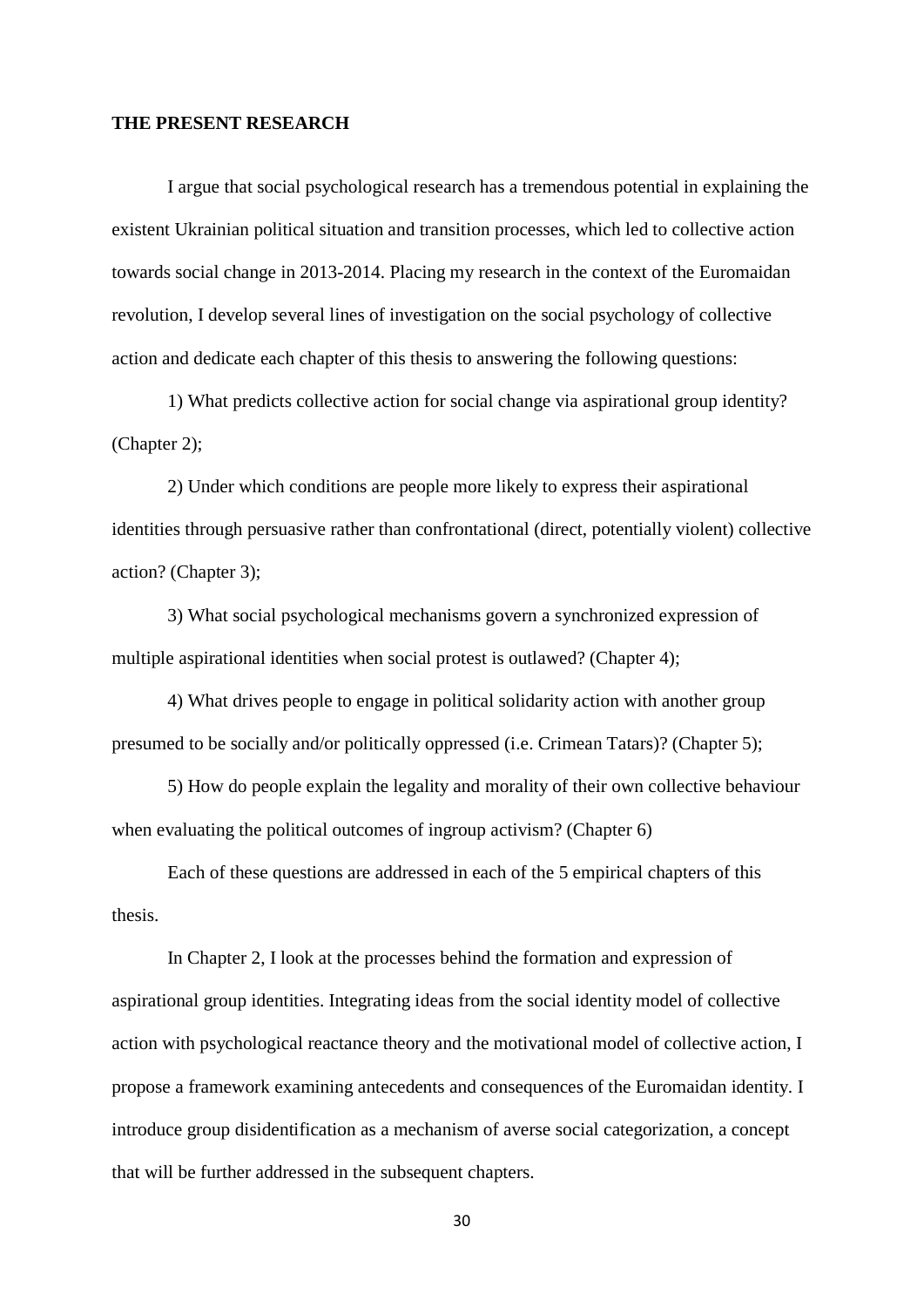In Chapter 3, I extend the path model explaining collective action by adding perceived legitimacy of protest as a new intervening variable. I test whether perceptions of how legal and legitimate protest is in society explains why people may or may not get politically active. In two studies, using different samples, I examine whether perceived legitimacy of protest determines individuals' intentions to engage in non-violent collective action (Study 1) and the degree to which it predicts individuals' engagement in persuasive as opposed to confrontational collective action (Study 2).

In Chapter 4, I investigate the mechanisms behind a synchronized expression of multiple aspirational identities. I examine how the perceived compatibility (i.e., normative overlap) between identification with the Euromaidan street movement and the online protest community led to their congruent expression by predicting collective action. Additionally, I examine whether the effects of perceived legitimacy of protest can be extended to online activism, often regarded as slacktivism. I elaborate on the distinction between persuasive and confrontational forms of action and link them to the perception of political opportunity structure.

In Chapter 5, I suggest that political solidarity with a third outgroup may be considered as a form of collective action as long as it is predicted by the same constructs (e.g., collective efficacy and sense of injustice) as collective behaviour in pursuit one's own ingroup goals. Secondly, I argue that people are more likely to support the oppressed group (i.e., Crimea Tatars) when they perceive that the political loyalties of this third group are in line with one's own ingroup aspirations. This alignment between estimated outgroup loyalties and ingroup aspirations is tested by looking at the relationships between disidentification from the European Union and the Custom Union and perceiving that Crimean Tatars' political loyalties as leaning towards the EU or CU.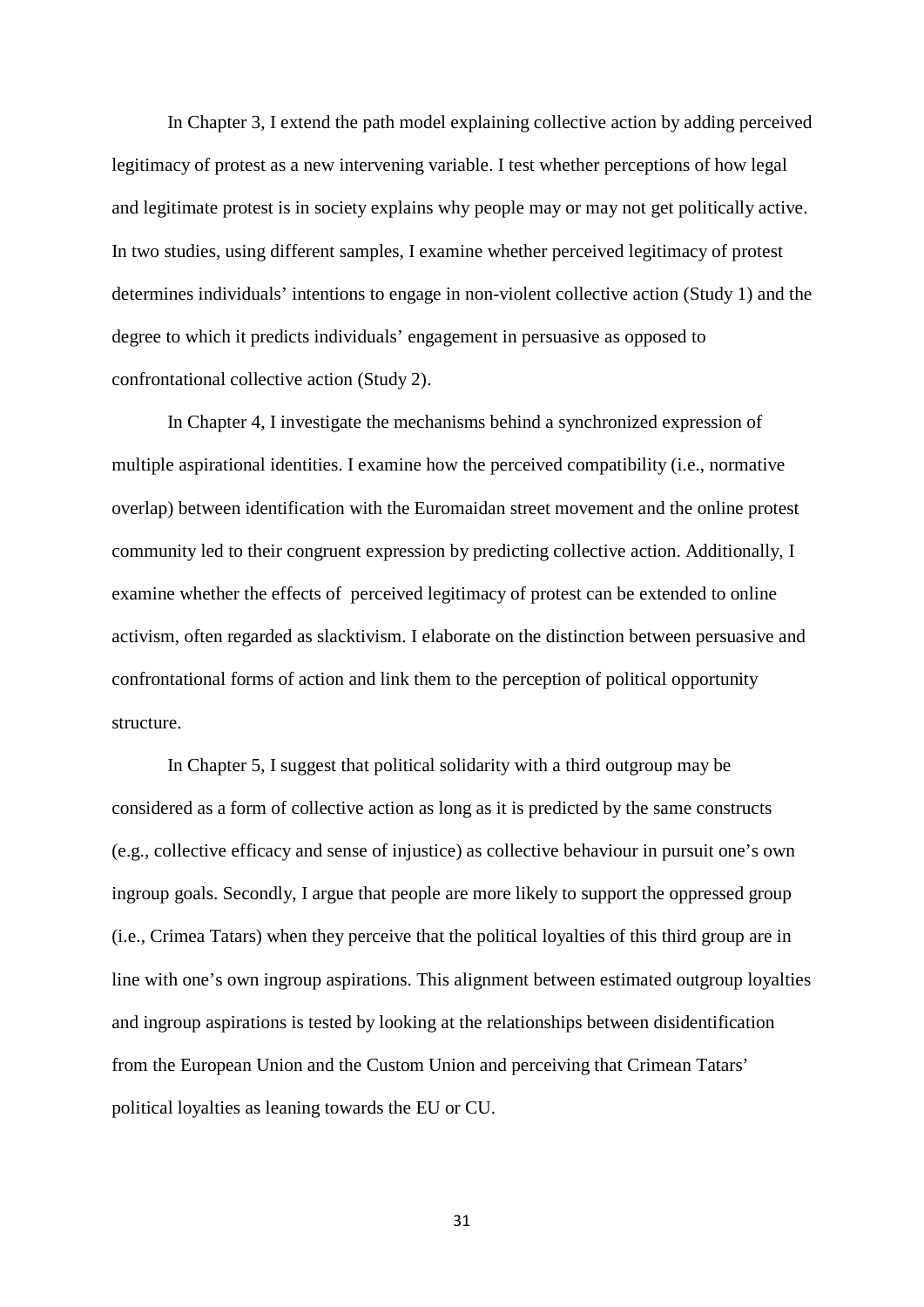In Chapter 6, I link social attribution theory with models of collective action, by examining the use of causal arguments to explain outcomes of ingroup collective action. I argue that individuals with situationally limited perceptions of group efficacy will be likely to use conspirational beliefs to explain the undesirable political outcomes of own collective action. I also propose that the tendency to blame conspirators against one's ingroup will be associated with the perception of ingroup collective behaviour as more moral and legal.

As a whole, this dissertation contributes to the field of the social psychology of collective action. First, it is designed to provide evidence for disidentification as a predictor of the formation and expression of aspirational group identities. Secondly, it argues that the perceived legitimacy of protest (i.e., perceiving protest as a legitimate and legal political mechanism) is an explanation for why people choose to persuade opponents through collective action rather than to confront them. Thirdly, this research examines the role of multiple identities in generating political action and emphasizes the role of the ideological compatibility between those identities as a facilitator of bottom-up movements. Fourthly, it explains why people engage in political action on behalf of another group. Finally, it explores how attributions of responsibility for the outcomes of ingroup collective efforts are used to bolster the morality and legality of ingroup actions.

Collectively, this research programme aimed at explaining the essential elements of the bottom-up social change, namely its emergence, development, and achievements, through the lens of existing social psychological theories. The research presented here contributes to the handful of studies examining collective action in non-Western contexts (e.g., Bilali, Vollhardt, & Rarick, 2017; Saab, Tausch, Spears, & Cheung, 2015) and the few studies investigating collective action in settings affected by ongoing conflicts (e.g., Shuman, Cohen-Chen, Hirsch-Hoefler, & Halperin, 2016).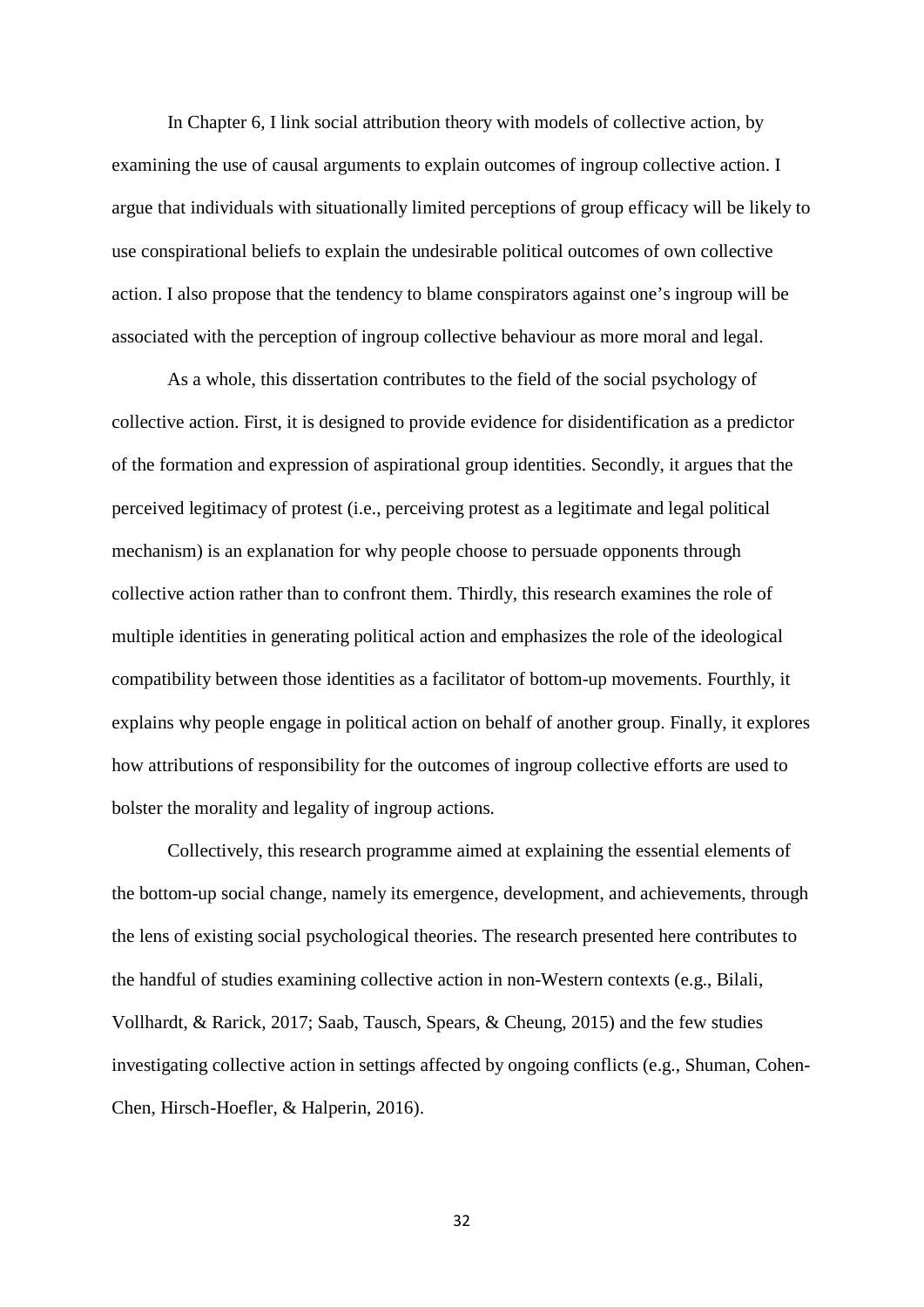### **CHAPTER 2**

# **UNDERSTANDING THE UKRAINIAN EUROMAIDAN MOVEMENT AS THE EMERGENCE OF A NEW SOCIAL IDENTITY**

This chapter sought to provide an answer to the question of 'What predicts collective action for social change via aspirational group identity?' Integrating the ideas from the social identity model of collective action with psychological reactance theory and motivational model of collective action, I examine the pathways leading to the formation and expression of Euromaidan as an aspirational group identity predicting collective action.

A modified version of this chapter was submitted for review in May 2017, as:

**Chayinska, M.,** Minescu, A., & McGarty, C. (2017). Understanding the Ukrainian Euromaidan movement as the emergence of a new social identity. *Manuscript under review.*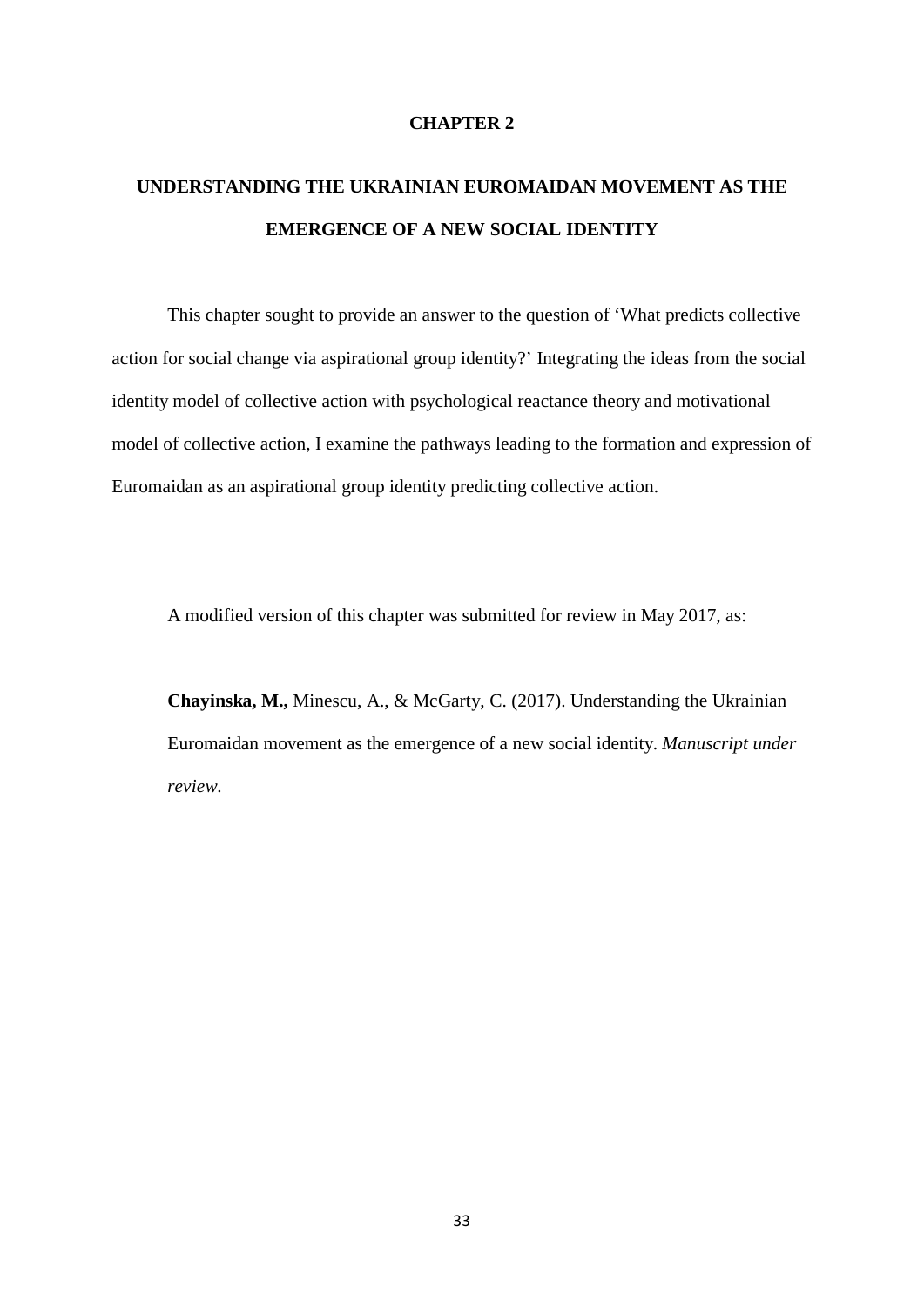### **Abstract**

The present research examines the concept of Euromaidan identity as an aspirational group identity that resulted as reactance to political regulations that imply changes in group aspirations. The Euromaidan aspirational identity is a kind of group consciousness, predicted by identification with a social category whose rights were oppressed (Ukrainian nation) and disidentification from 2 categories imposed by the geopolitical setting (European Union and Customs Union). We also examine the extent to which the emotional-cognitive appraisals of the context (i.e., anger, group efficacy and injustice) predict the Euromaidan identity and the degree to which this emergent aspirational identity predicts collective action. We found evidence  $(N = 3129)$  consistent with the proposal that Euromaidan identity was predicted by disidentification from the Russian Federation-dominated Customs Union and identification with the Ukrainian national identity. The sense of increased group efficacy did not predict the formation of Euromaidan identity, but significantly explained collective action.

*Keywords*: collective action, social identification, disidentification, group consciousness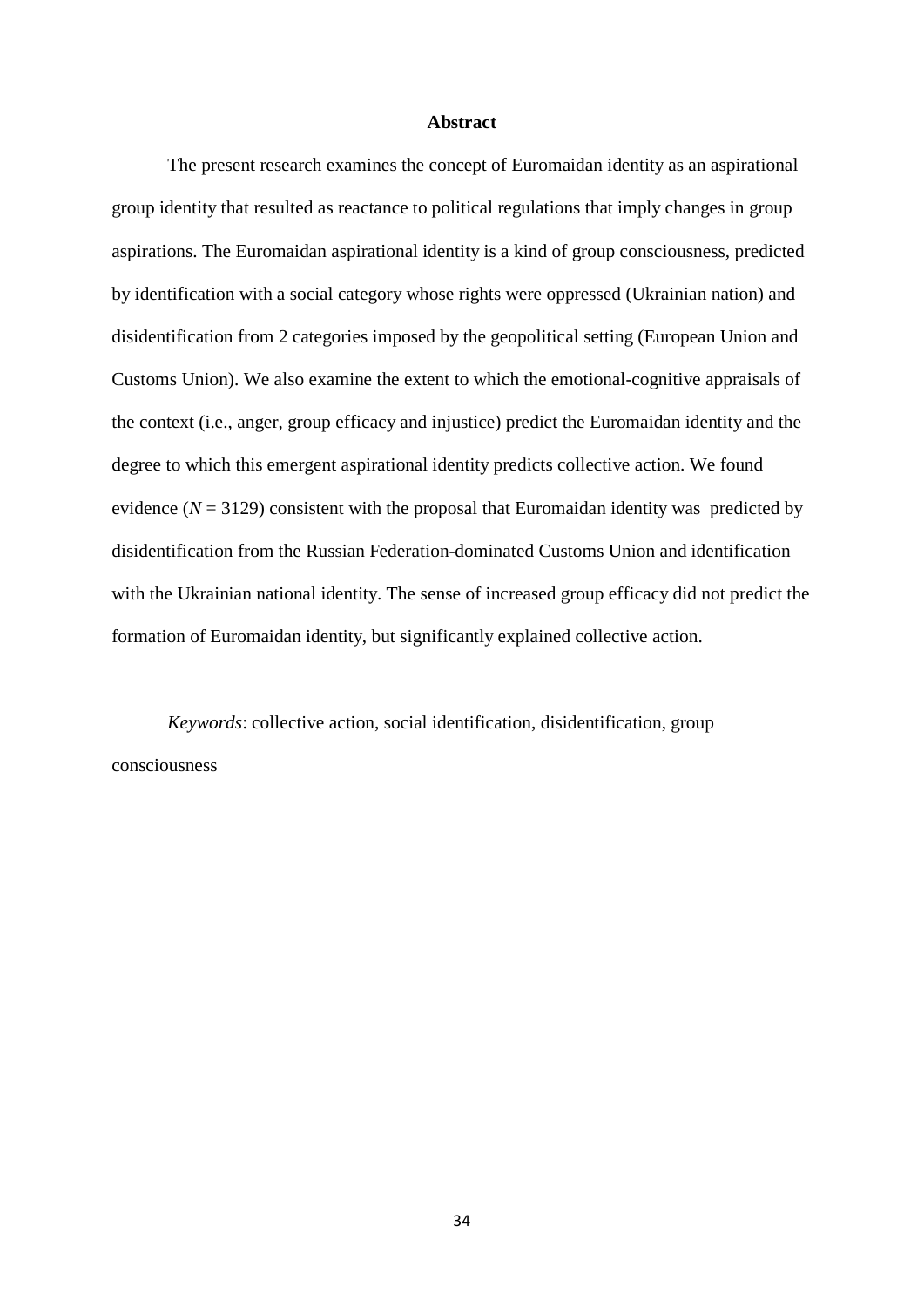*Understanding the Ukrainian Euromaidan movement as the emergence of a new social identity*

The 21st century has borne witness to new social movements that have caused remarkable changes in political landscapes. These movements have attempted to transform both domestic political systems and international affairs, and in some instances have succeeded in accomplishing specific political goals such as reforming laws and overthrowing authoritarian regimes. These new social movements are often seen to span many different social category memberships and institutions and are frequently expressed or described in new labels such as Occupy, Los Indignados, the Arab Spring articulating a common identity, aspiration or goal. Efforts to understand the formation of these identity-based movements as emergent, bottom-up multi-actor mobilization against existing societal arrangements has been greatly aided by the suite of theoretical resources that were developed in social psychology before the phenomenon emerged so spectacularly (e.g., Mummendey, Kessler, Klink, & Mielke, 1999; Postmes, Haslam & Swaab, 2005; Simon & Klandermans, 2001; van Zomeren, Postmes, & Spears, 2008). However, the understanding of the mechanisms underlying a formation of such emergent social movements remains underexplored.

The current research adopts an integrative approach for understanding the formation and expression of aspirational group identities of social movements. The aim of the present paper is threefold. First, we contend that social movements are driven by *aspirational group identities*, a particular kind of group consciousness, premised on shared opinions about problematic conditions in the world and aspirations to improve them through action. This kind of group consciousness comes from shared concerns given the common belonging to other social groups. We thus propose that aspirational group identities are generated through two inter-related processes – identification with a social category whose rights were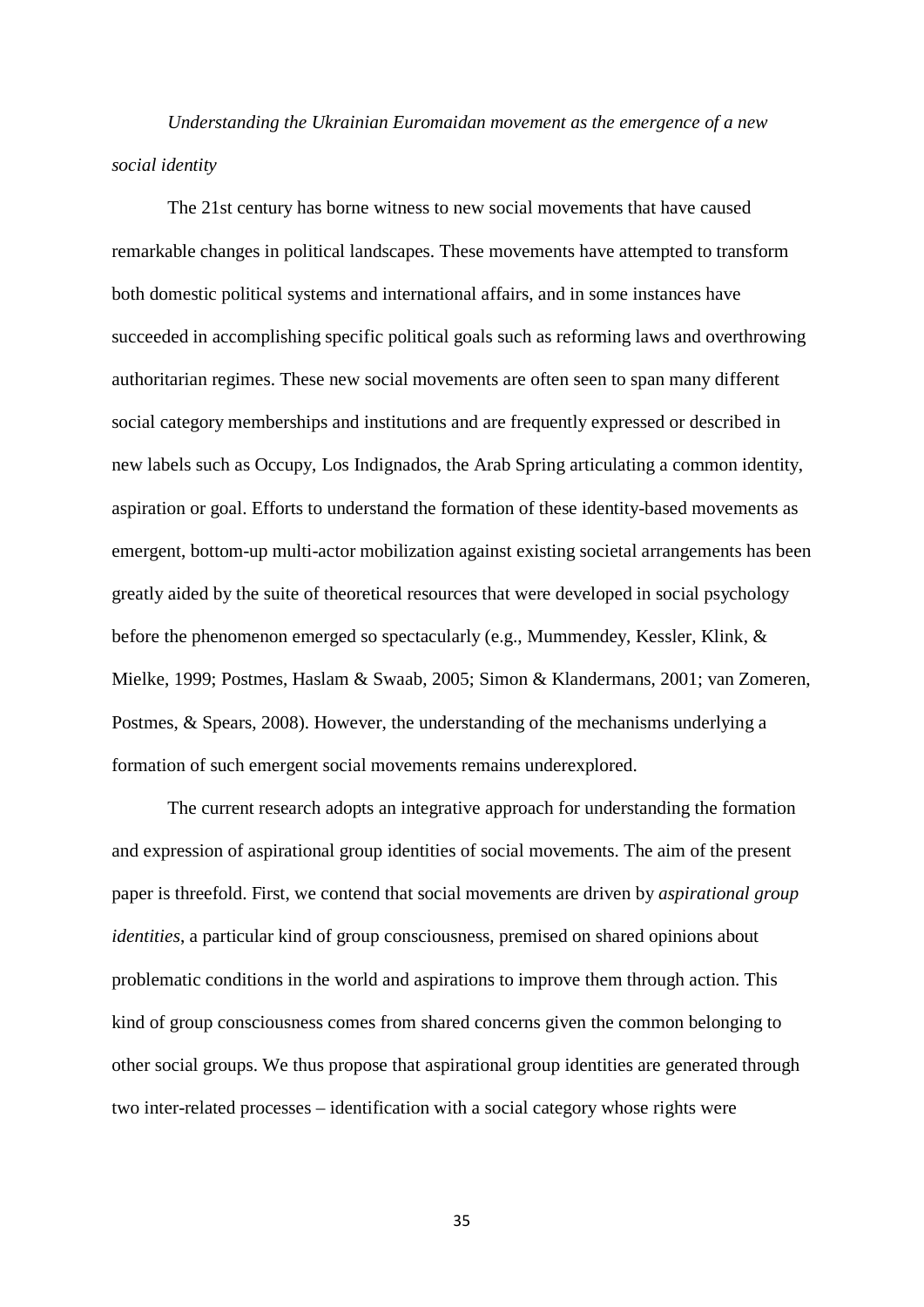oppressed and disidentification from the categories that imply unwanted changes in group aspirations.

Secondly, based on reactance theory (Brehm, 1966; Worchel, 2004), we suggest that these group identities are formed in response to certain regulation that imply unwanted changes in group aspirations. This psychological reactance is likely to occur through the perceptions of social injustices and unfairness of the current political system. To our knowledge, no systematic empirical research has attempted to examine the formation of politicized group identities through the lens of psychological reactance theory.

Finally, we propose that aspirational group identities are also "protest" identities, and thus, able to predict collective action towards social change. Based on social identity model of collective action (van Zomeren, Postmes, & Spears, 2008), we argue that group-based anger over injustices coupled with perceptions of the system of governance as biased and perceptions of the ingroup as capable to achieve social change (i.e. group efficacy) will predict aspirational group identities, which, in turn, will determine collective action on its behalf. Taken together, we aim to show that such a collective action is the act of "speaking out" for both what people "stand for" as a group and for what they "stand against". Before describing our theoretical model in detail, we briefly outline the political and historical context of this study.

### **International and National Context**

In the period between November 2013 to May 2014 Ukraine, an Eastern European country of 46 million that was formerly part of the Soviet Union, transited from a series of internal political disputes to become a pivotal arena in a significant geopolitical conflict (Soldak, 2014). The protests began in Ukraine's capital Kyiv on 21 November 2013 in response to then President Yanukovych's last-minute refusal to sign the Association Agreement with the European Union (EU). The protests were widely understood to be pro-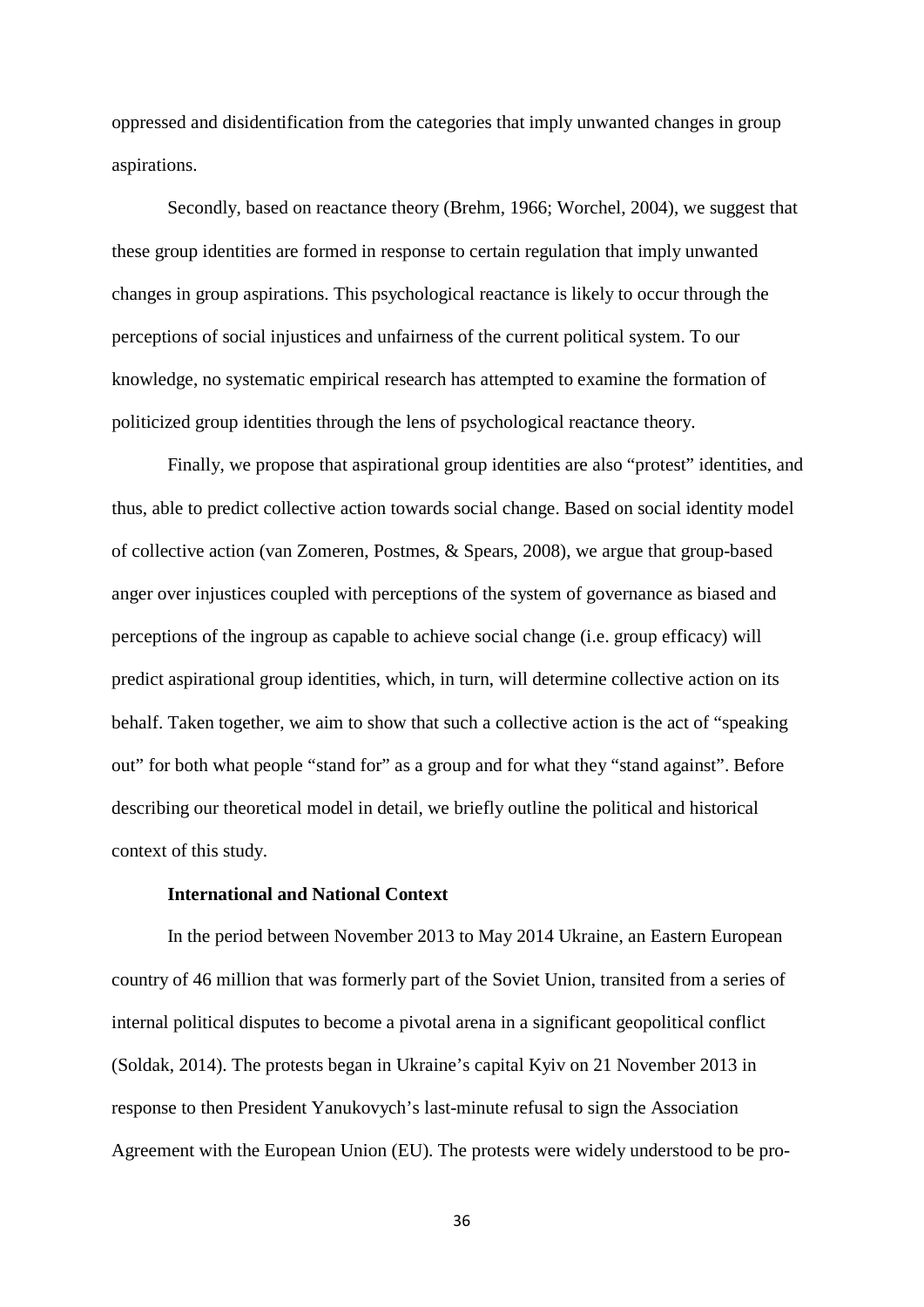European, first by Ukraine's opposition parties who branded the protest movement as Euromaidan – a 'neologism compounded from the name of Kyiv's Independence Square ('maidan' meaning a city square) and the adjectival prefix that signifies alignment with Europe' (e.g., Onuch, 2014, p. 45).

The protest rhetoric, that initially forwarded a pro-European agenda, transformed with the use of nationalist and anti-Russian slogans such as 'Ukraine – above all' and 'Ukraine is not Russia' after the Ukrainian President decided not to sign a long-awaited freetrade deal with the EU. This was avoided in order to forge stronger ties with the Russian Federation-dominated Customs Union (CU) instead (e.g., Diuk, 2014). Within Ukraine, where the general population has supported Euro-Atlantic integration and aspired to full membership in both the EU and NATO, such a move was seen as an unexpected change in the economic and political direction of the government's domestic and foreign policies. The other direction was the Kremlin-led Customs Union, a regional integration project designed to challenge the increasing influence of the Western European counties in the post- Soviet region and, particularly, within Ukraine(e.g., Lutsevych, 2016; Schwarzer & Stelzenmüller, 2014).

## **The Euromaidan: Background and Demographics**

Both sociological analyses and electoral geography suggest that the divide between Ukraine's European-facing west and the Russian-facing east has been an enduring feature of both domestic and foreign politics since the early 1990s (e.g., Barrington & Herron, 2004). However, the division can largely be expressed along the lines of opposing political values rather than binary ethnic, linguistic or geographic divides (e.g., Riabchuk, 2012). The decision of Ukraine's then President Yanukovych to seek closer ties to Russia rather than sign a negotiated free-trade deal with the EU provoked a counter-mobilization of citizens who shared commitment to Western-style democracy and market reforms.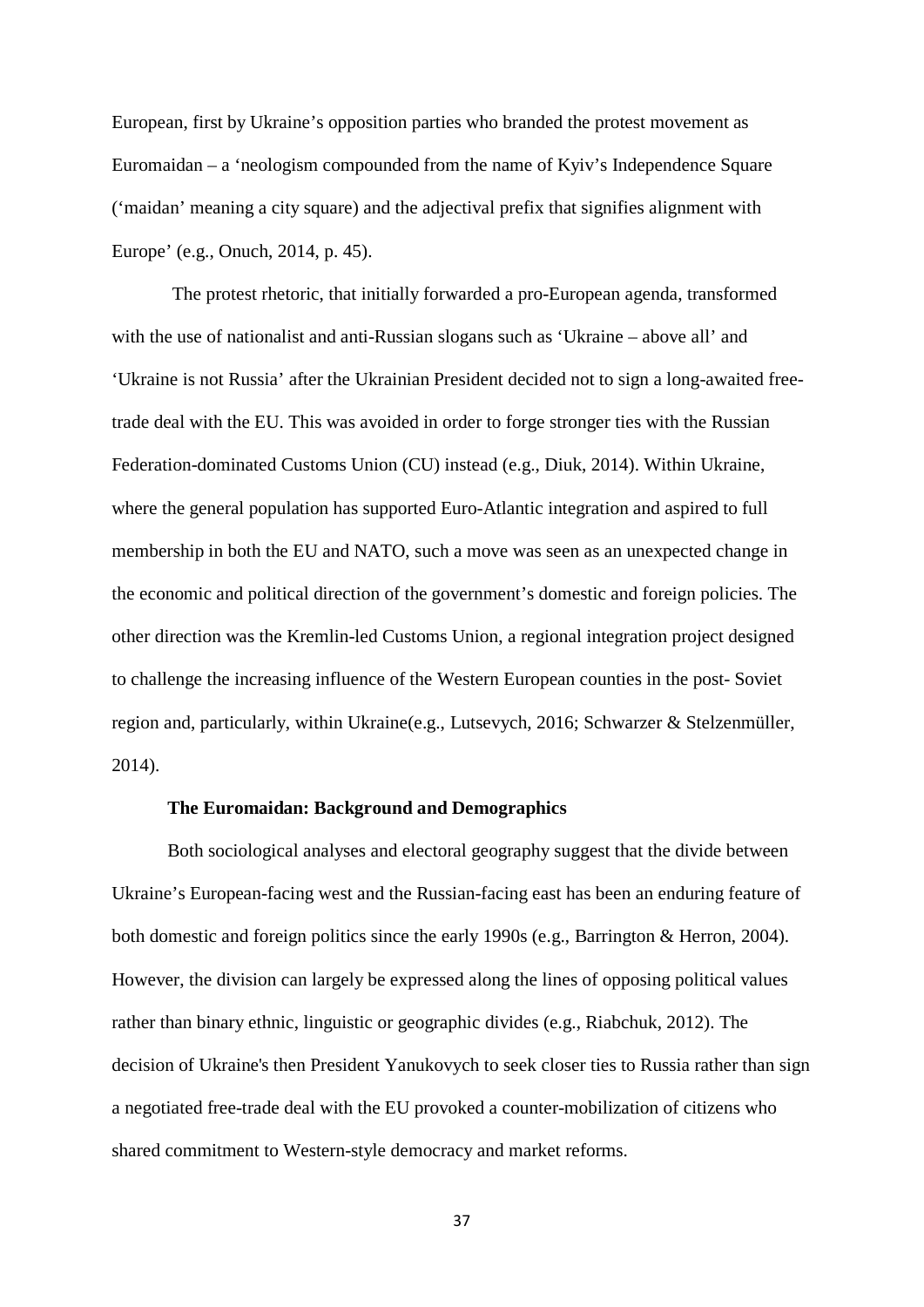The initial mobilisation involved approximately 800,000 citizens across the country in late November 2013, with the numbers increasing up to two million from mid-January 2014 onward, as the struggle between the authorities and the Euromaidan movement escalated. Reportedly, the Euromaidan movement was supported by middle-class, middle-aged participants who were linguistically cosmopolitan (i.e., speaking both Ukrainian and Russian as native languages), relatively weakly affiliated with the major political parties, and receiving their information via news websites and social media, engaged in both street or online collective action (e.g., Onuch, 2015).

### **Aspirational Group Identity as Group Consciousness**

Recently, scholars (e.g., Bliuc, et al, 2015; Duncan, 1999; Thomas, McGarty, Reese, Berndsen, & Bliuc, 2016)have turned to analysing social psychological mechanisms behind formation of new social change movements in terms of group consciousness. According to Duncan, group consciousness is "identification with a group in which an individual recognizes the group's position in a power hierarchy, rejects rationalizations of relative positioning, and embraces a collective solution to group problems" (Duncan, 1999, p. 612). This conceptualisation resembles the way in which Simon and Klandermans (2001) proposed to define politicized social identification. Innovatively, however, Duncan (2012, p. 781) has suggested that by considering individual-level differences in the study of collective action we will be in a better position to explain why some people "develop group consciousness and become politically active, whereas others do not". Duncan's(1999, 2012) integrative motivational model of collective action thus encompasses three key elements: individual differences, group consciousness, and collective action.

Thomas and colleagues (Thomas, et al., 2016) extended this model by approaching the formation of group consciousness through the interplay between individual differences and social psychological group processes, seen as distal and proximal factors in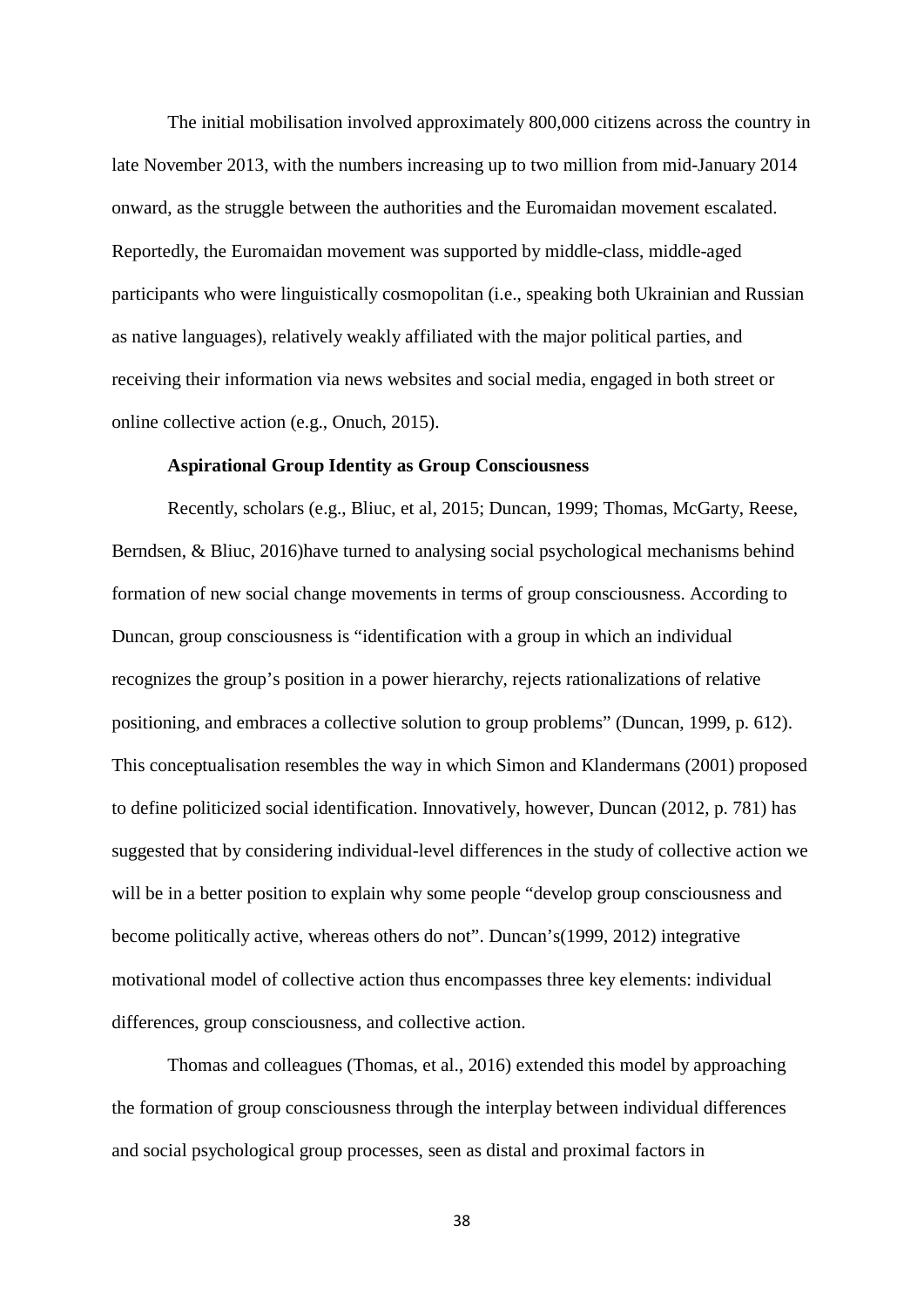understanding specific forms of collective action (e.g., humanitarian aid). These authors have suggested that political issues can be experienced as meaningful and personally relevant at the individual level (via personal political salience, social dominance orientation, values).However, when reflected by the cognitive and affective reactions to group injustice and group efficacy, political issues are likely to be more proximal predictors of action at the group level.

The current research adopts an approach that examines the role of political issues, as they are subjectively perceived, in predicting formation and expression of aspirational group identities. More specifically, we examine the processes that lead to cognitive and affective elaboration of an ideological standpoint that fuel identification with the new movement as well as determine collective action on its behalf. We define *aspiration group identities* as a particular kind of group consciousness, premised on shared opinions about problematic conditions in the world and aspirations to improve them through action.

#### **Collective Action as Reactance in Response to Unwanted (Geo)political Changes**

Traditionally, collective action has been understood as any behaviour where an individual acts on behalf of a group to improve the status, social power, or conditions of the group as a whole (e.g., Wright, Taylor, & Moghaddam, 1990). According to the social identity theory, such behaviour will be used as a strategy when group boundaries are perceived as impermeable and when the (inter)group status is seen as both illegitimate and unstable (e.g., Tajfel & Turner, 1979). Some extreme forms of collective action (i.e., revolt) tend to evoke in response to coercion, seen as an attempt to constrain people against their will, when no effort is given to persuade the opponents. What matters for social change research is that the more people perceive that coercive acts embody threats to their freedoms, the more will they generate reactance and over time "foster the contrasting group identity and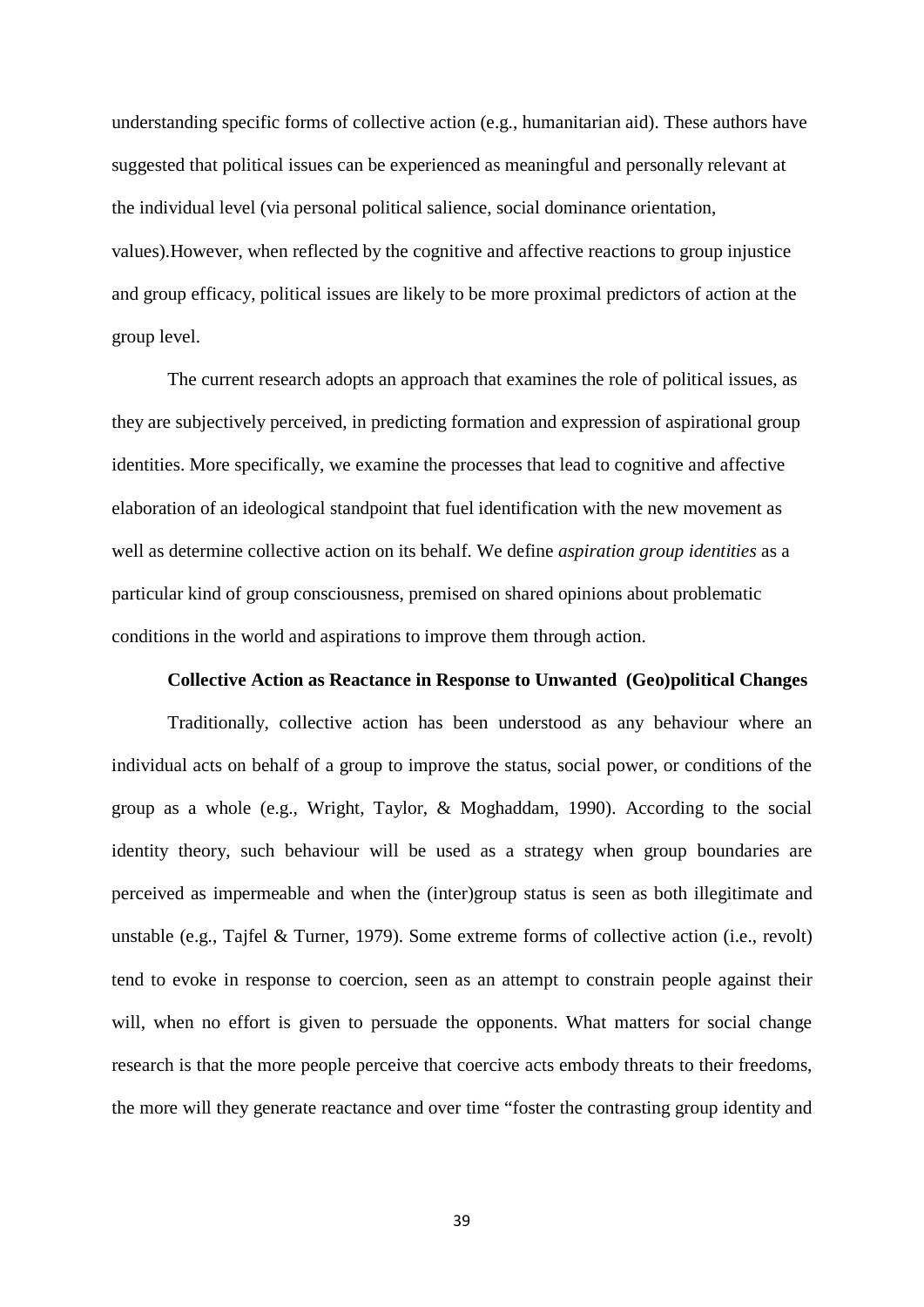countervailing beliefs that produce sustained oppositional power and collective conflict" (Turner, 2005, p. 16).

We approach Euromaidan as an aspirational group identity in the Ukrainian context from the perspective of psychological reactance theory (Brehm, 1966; Worchel, 2004), a framework that to our knowledge has not been previously linked to collective action research. According to this theory, a perceived restriction in freedom ignites an emotional state, called psychological reactance. Freedoms are defined as specific beliefs about what people can and cannot do (e.g., Miron & Brehm, 2006) as well as about what they are and are not as a group (e.g., de Lemus, Bukowski, Spears, & Telga, 2016).By reacting, individuals typically form opinions that opposes the policies they were coerced to adopt(e.g., Laurin, Kay, & Fitzsimons, 2012; Miron & Brehm, 2006).

Conceptualizing reactance as a construct amenable to self-report, Dillard and Shen (2005) have proposed that it entails a blend of emotional and cognitive processes. In particular, they have argued that reactance involves two main components: anger directed to the source of any restriction as well as negative cognitions such as perceived injustice (see Rains & Turner, 2007, for further validation of this operationalization).This approach resonates with recent theorizing in collective action research including SIMCA (e.g., Tausch et al., 2011; van Zomeren, Spears, Fischer, & Leach, 2004; van Zomeren, et al, 2008), which, similar to psychological reactance theory, suggests that group-based emotions such as anger intertwined with the perception of group-based inequality or deprivation as unfair or illegitimate, drive collective action against those responsible.

The main difference between these two models is that reactance theory traditionally focuses on individual freedoms whereas SIMCA explains people's reactions to injustices experiences at the group level. Nevertheless, these two approaches have in common one major assumption: people are likely to take action in response to the perceived attempts to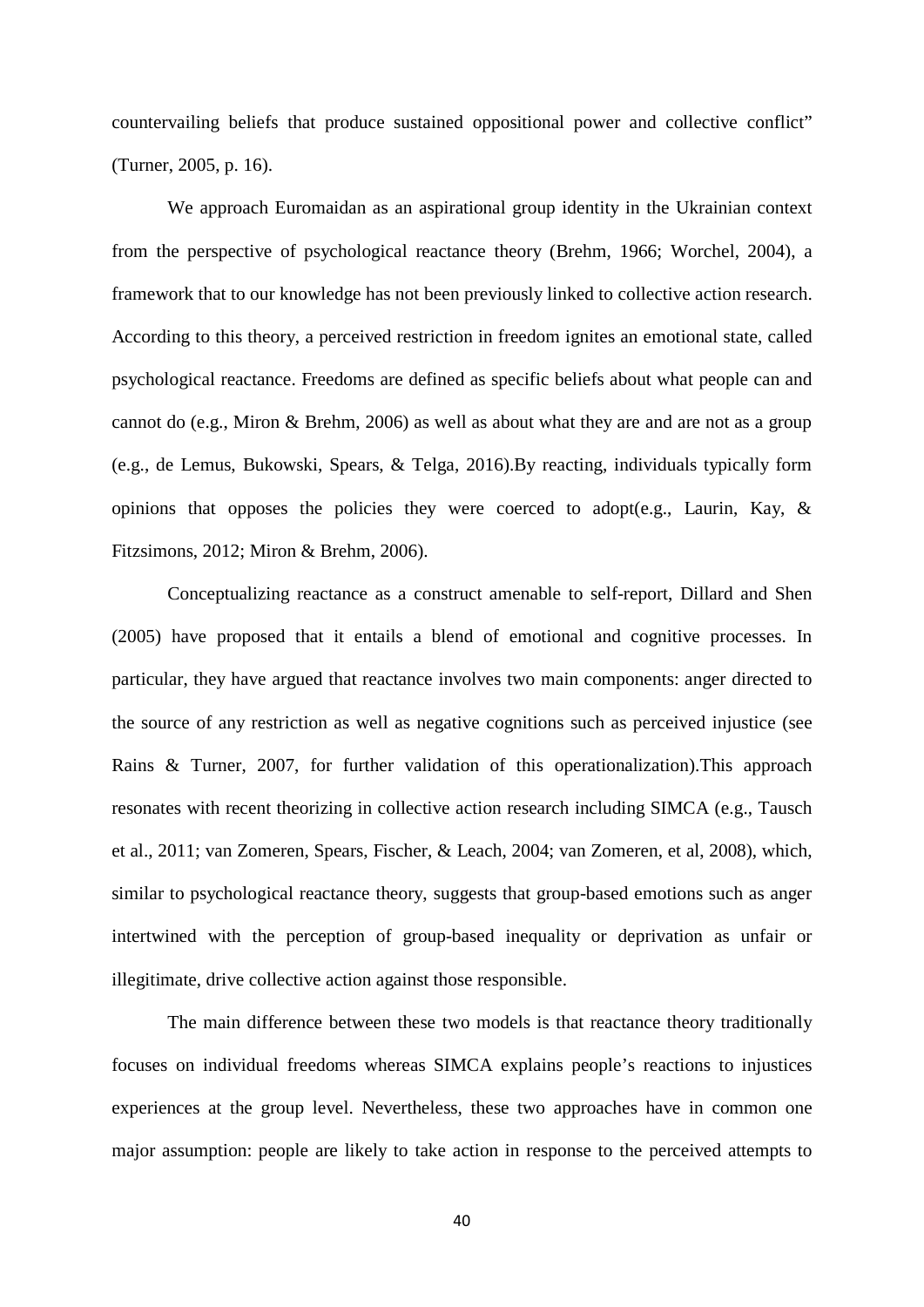restrict their will on an unwanted basis. In the present research we also examine whether reactance, operationalized through the emotional cognitive appraisals of the context, will lead to the formation of Euromaidan as an aspirational group identity.

## **The Present Research**

The current research involves a structural analysis of the antecedents and consequence of the Euromaidan identity. Existing research has shown that in the context in which some powerful outgroup tries to determine, define, and/or dominate the interests of another group, high identifiers will be likely to endorse ingroup affiliation and adopt behavioural reactions to protect their group (e.g., Gaertner, Dovidio, Anastosio, Bachman, & Rust, 1993; Stephan, Ybarra, Martinez, Schwarzwald, & Tur-Kaspa, 1998). We suggest that when faced with the government's abrupt decision to change Ukraine's geopolitical course from the longnegotiated integration with the EU towards a reunification with Russia-centered CU, people may experience a psychological reactance that will manifest itself through interrelated processes leading to the formation of the "Euromaidan" identity, as a particular kind of group consciousness.

First, we expect that social identification with Ukraine – a social group at the core of the geopolitical configurations of power in the Eastern Europe - will predict a formation of the Euromaidan identity as it opens the possibility of re-categorisation. This reasoning is supported by social identity theory (Tajfel, 1975; Tajfel & Turner, 1979) that posits that when external circumstances render the maintenance of the boundaries and distinctiveness of subjectively valued group insecure (i.e., when one's state faces political integration with supranational entities), this is likely to result in feelings of threat, which in turn should elicit attempts to express commitment to this group and engage in collective action to either preserve the current system of social relations or demand desired change.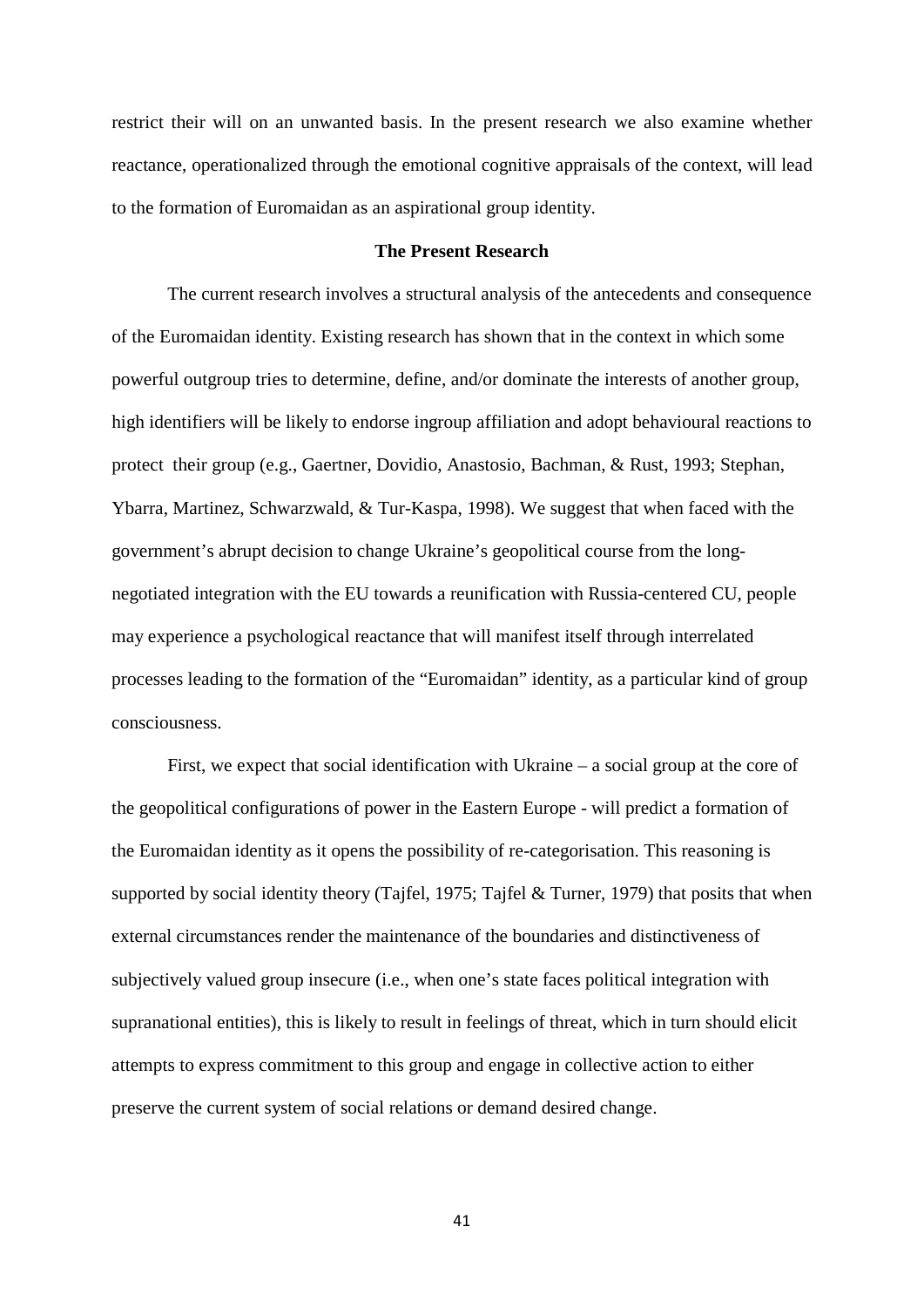Secondly, encountered with problematic state of affairs, people may feel the need to define themselves by what they are *not* to restate their aspirations (e.g., Becker & Tausch, 2013; Jasinskaja-Lahti, Liebkind, & Sohlheim, 2009; Major& O'Brien, 2005). In response to the unwanted change in group loyalties and aspirations stemming from the geopolitical decision on Ukraine's future, people may reject the anticipated integration with Russia-led alliance through disidentification. This act of "speaking out" of what people stand *against* may pave the basis for the Euromaidan identity.

Although the protests had started under the EU flags in late November of 2013, people's frustrations at Europe's hesitant policy towards pro-democratic protests which had escalated into the insurrection (Diuk, 2014) by the time of data collection may also be expressed through disidentification from the EU as a political force incapable to help resolve the crisis in Ukraine. Still, according to the polls in January 2014, 38 % of the respondents were in favour of the economic integration and deepening political association between Ukraine and the EU, whereas 29 % preferred the CU and 25 % opted for "neither" (Sociopolis, 2014).Hence, our structural model accounts for the effects of disidentification from the EU, too. We expected disidentification from the EU, in essence meaning a lack of commitment to this political entity, to be negatively associated to the Euromaidan identity.

Accounting for the effects of Ukrainians' disidentification from two major political players on the formation of this movement may substantially proxy individual-level attitudes towards the anticipated geopolitical changes in the context of a larger push and pull between the West and Russia.

Thirdly, for identity-based collective action to be sustainable, it must be empowered by efficacy beliefs and directed to a third party by feelings of anger (as opposed to the selffocused emotions of guilt or sympathy) (e.g., Tausch et al., 2011; Thomas, McGarty, & Mavor,2009; van Zomeren, et al., 2008). In other words, a group's commitment to engage in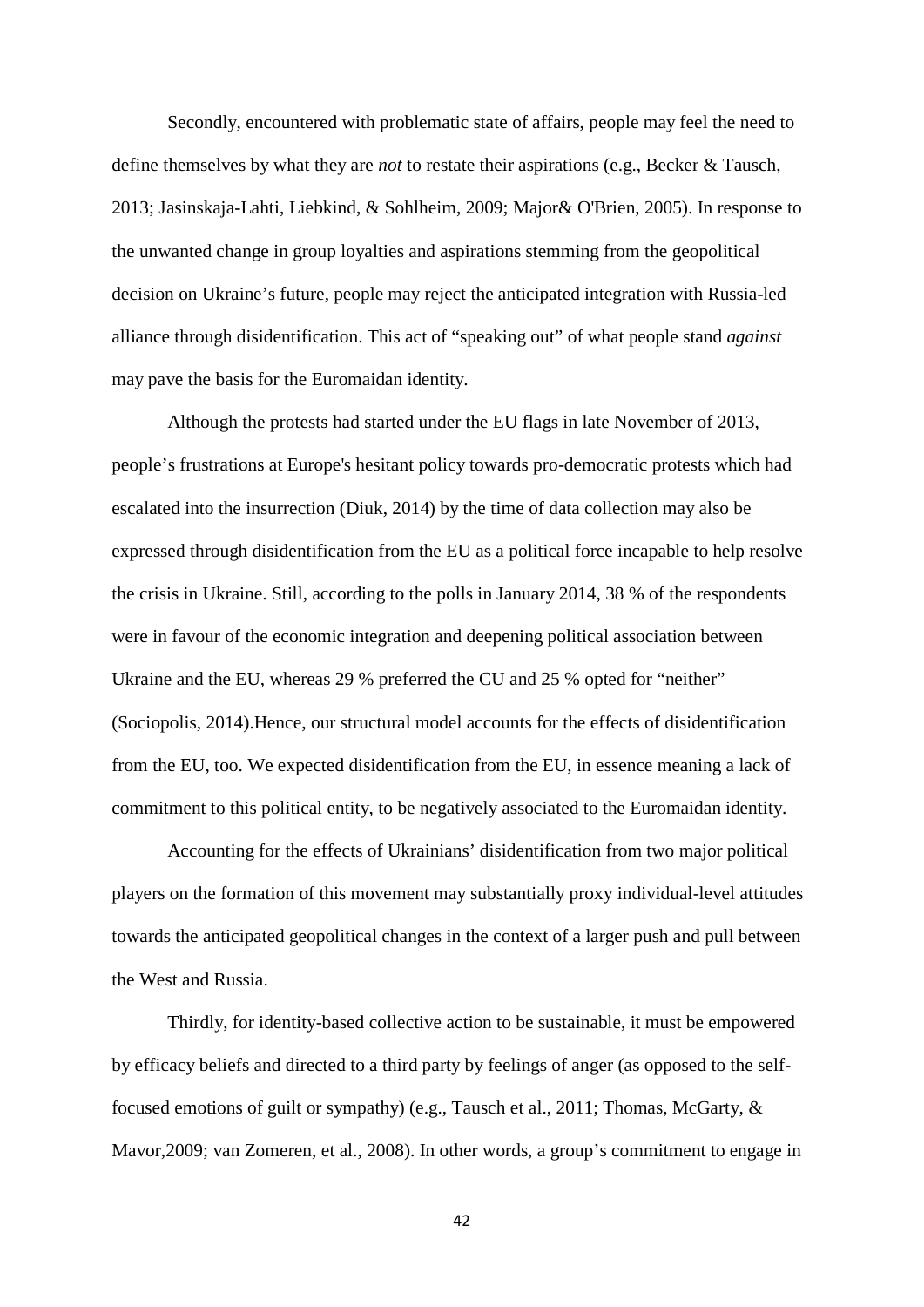action towards social change is intensified by a shared emotional understanding about who is responsible for group grievances and beliefs about the probability of achieving change through agentic action. In line with social identity model of collective action (SIMCA, van Zomeren, et al., 2008), group efficacy and group-based anger are thought to be robust 'offthe-shelf' predictors of collective action. We make a step further by suggesting that both collective efficacy and group-based anger towards the oppressor are instrumental for the formation of aspirational identities. We thus assume that people's feelings of anger about the government's decision to delay Ukraine-EU association agreement coupled with the sense of collective efficacy to change this state of affairs will predict identification with the Euromaidan and identity-driven collective behaviour.

Finally, the process of mobilization for collective action is thought to be intensified with one's experience of group inequalities and injustice (Simon & Klandermans, 2001; van Zomeren et al., 2008). However, when people perceive the authorities as fair and just they are likely to accept their political decisions even if they disagree with them; this is because people tend to care more about *how* decisions are made than they do about *what* decisions are made (e.g., Skitka & Mullen, 2002b; Tyler & Smith, 1999). Building on this notion, we suggest that in the context of the anticipated geopolitical changes, people's concerns with procedural fairness, that is, whether establishment and institutions act in trustworthy, unbiased ways, may also explain whether they are ready to engage in the protests that had taken a form of an anti-establishment movement. We thus expect that the more people perceive authorities to be fair the less they will be willing to come together to oppose the government's policies through collective action, and *vice versa*.

## **Theoretical Contribution**

The present research makes three novel contributions to the literature. First, the present research suggests that collective action is an expression of aspirational collective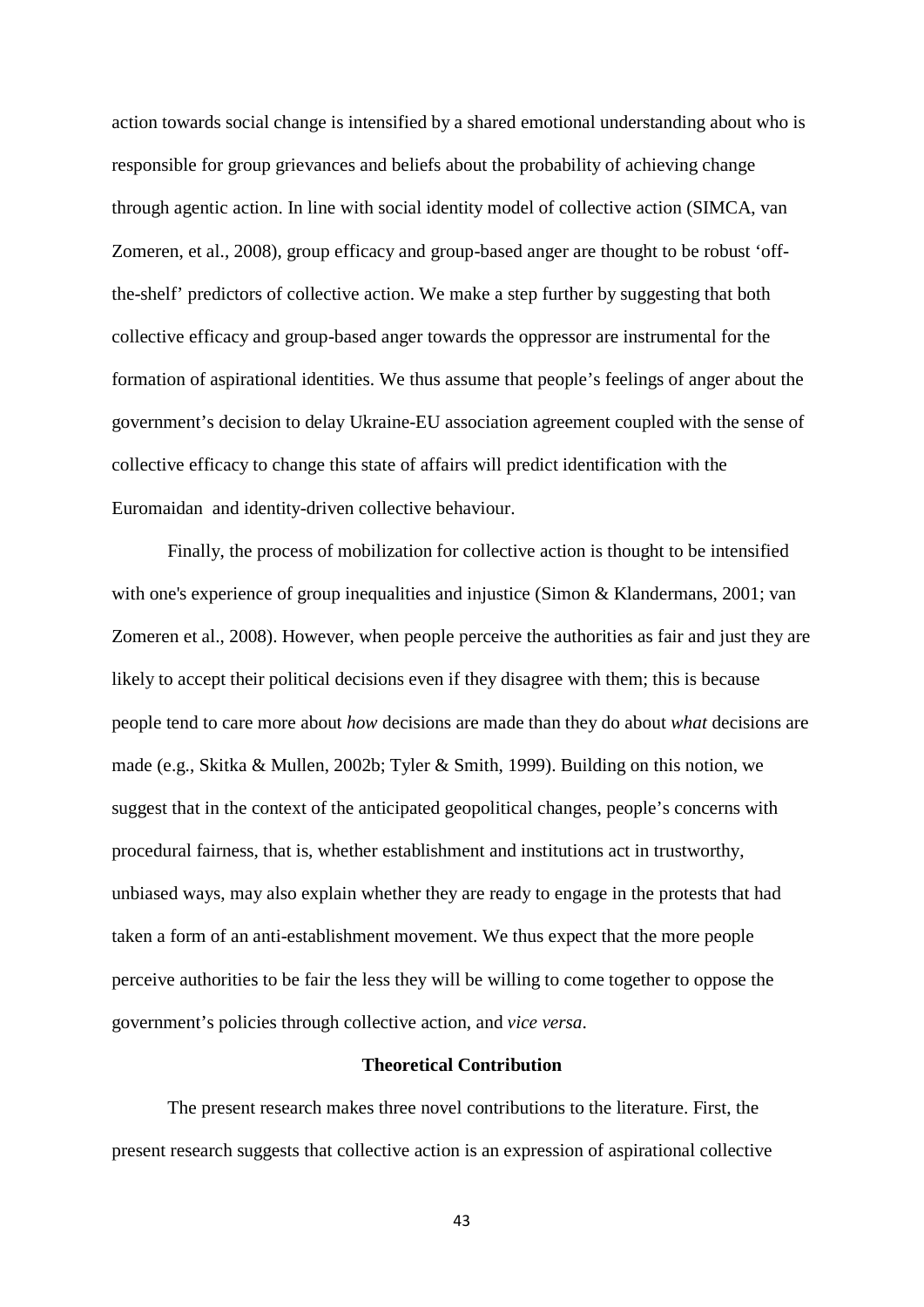identity, a particular kind of group consciousness. Secondly, we argue that aspirational group identities are generated in a heightened state of psychological reactance in response to regulations that imply unwanted change in group aspirations. We further propose that this identity is generated through two inter-related processes – identification with a social category whose rights were oppressed and disidentification from the categories that imply unwanted change in group's aspirations. We understand *disidentification* as mechanism of averse social categorization, which occurs in response to the imposition of the unwanted policies. Thirdly, we propose that a sense of collective efficacy and group-based anger toward the oppressors and their policies contribute to the formation of a new Euromaidan aspirational identity, whereas appraisals of the state establishment as fair will be negatively associated with the Euromaidan identity and collective action.

The current research adopts an integrative approach for understanding how collective action is predicted via aspirational group identities. We test a theoretical model with the hypotheses that a) the 'Euromaidan' is an aspirational group identity, predicted by disidentification from the Russian Federation-led CU (as opposed to disidentification from the EU), and social identification with the Ukrainian national identity; b) it is generated through psychological reactance to potential geopolitical changes, where reactance is operationalized by the emotional-cognitive appraisals of the context (unfair government and anger at its policy), and a sense of collective efficacy; c) the emotional-cognitive appraisals of the context contribute to the formation of the aspirational identity, and d) identification with Ukraine and disidentification from CU predict collective action directly and indirectly via the Euromaidan identity and via the emotional cognitive appraisals of the context(see Figure 2.1).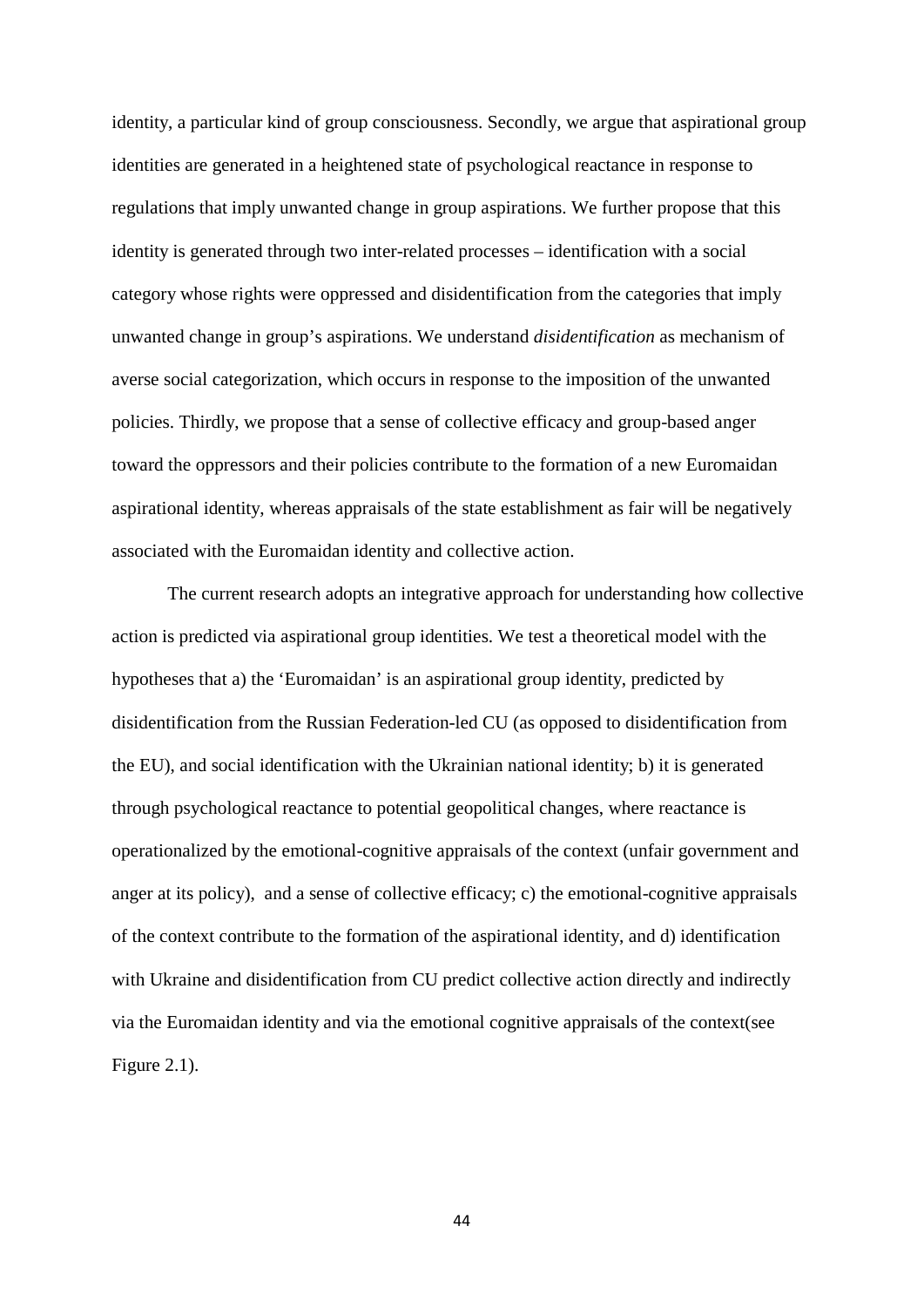

*Figure 2.1.* Conceptual model of collective action for social change. The presence of the predicted relationships is marked with "+" for a positive and "-" for a negative direction of the associations.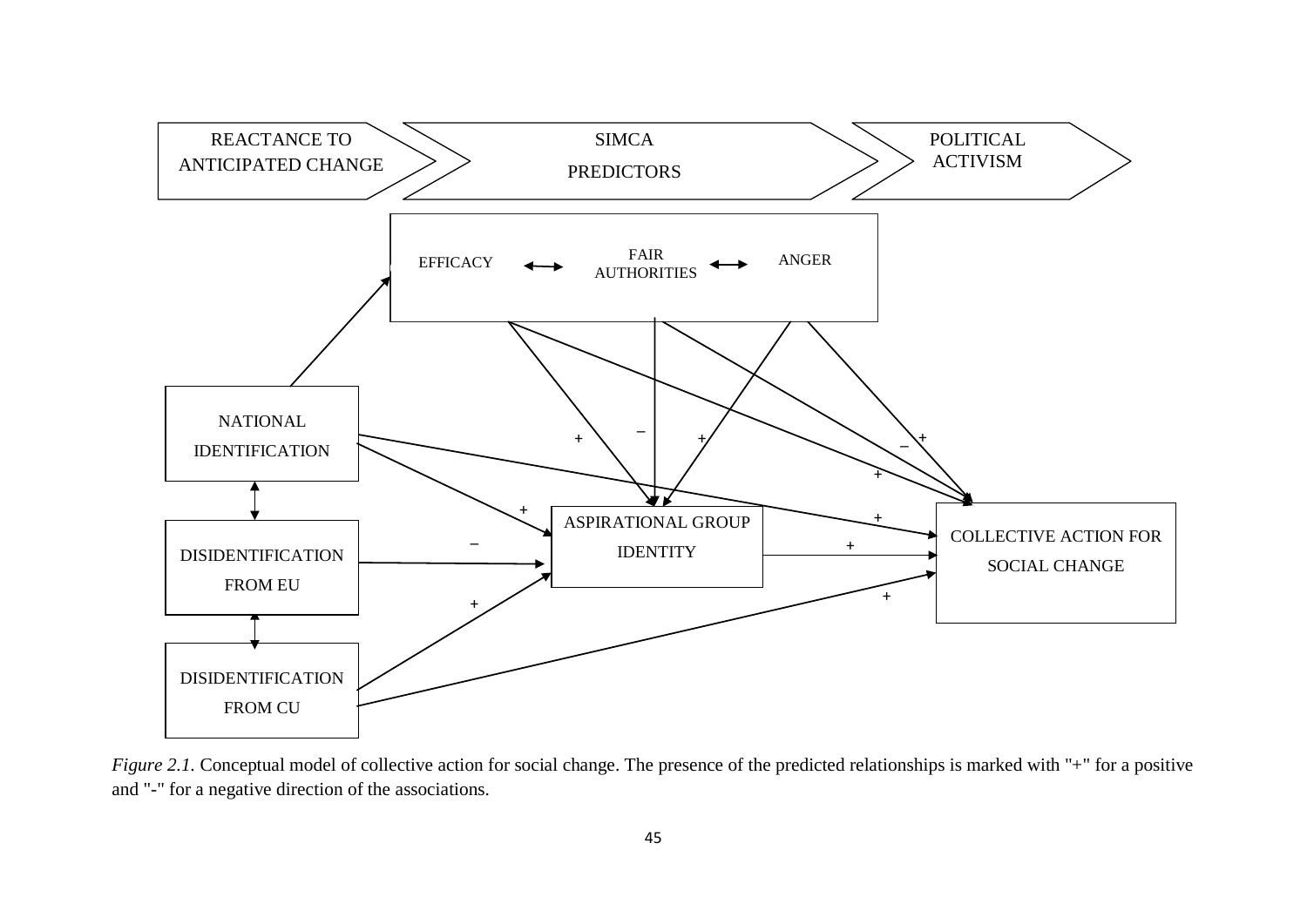#### **Method**

#### **Participants and Procedure**

Participants (*N* = 3129) were approached through a public online survey posted to Facebook pages that were generally discussing political events in Ukraine. The data were collected between January 25 and February 19, 2014, at the time of the large protests in Ukraine in response to the political crisis. The questions of the survey focused on sociodemographics and attitudes toward current political issues. The items were available in Ukrainian. Participants were required to be of the Ukrainian nationality and aged over 18.

The sample ranged in age from 18 to 70 (*M* age 31.43 years,  $SD = 8.51$ ) and comprised 60.8 % women. Participants were highly educated (66.6 % having graduated from university), 47 % were employed full time, and 67.3 % indicated Ukrainian as their first language. Some 77.9 % reported that they completed this survey while in Ukraine, 22.1 % while living abroad.

### **Measures**

After consenting to participate, participants completed socio-demographic measures, and then were asked to complete the survey. First, we assessed the extent to which participants identified with the Euromaidan movement, using a modified Inclusion-of-the-Other in-the-Self-Scale (the IOS-scale, Aron, Aron & Smollan, 1992) where higher numbers were indicative of a smaller felt distance between oneself and others participating in the movement. Next, participants rated six items from Leach et al. (2008) used to measure their identification with Ukraine(e.g., "I often think about the fact that I am a part of the Ukrainian people, "I am glad to be part of Ukraine", "I feel solidarity with people in Ukraine"),  $\alpha$ =.94.These and other measures below used five point Likert scales labelled from 1 (Strongly disagree) to 5 (Strongly agree). To assess disidentification from the EU and the CU we used six items from Becker and Tausch (2013) for each category respectively (e.g., "I feel a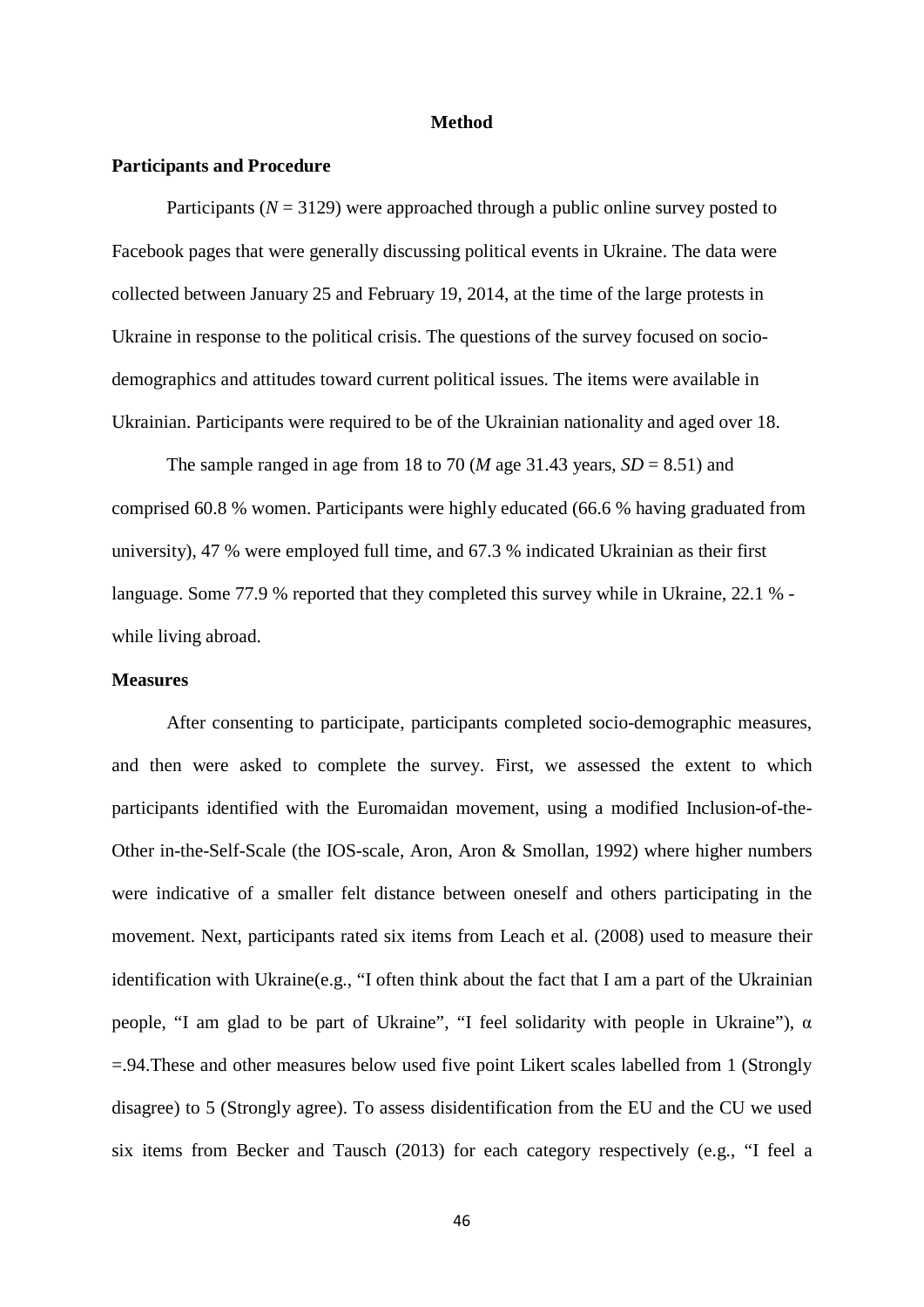distance between myself and EU/CU", "I would regret that I belong to EU/CU"), "I have nothing in common with most members of EU/CU"), EU ( $\alpha$ =.74) and the CU  $(\alpha=0.91)$ . Participants also completed Collective Political Efficacy Scale (Yeich & Levine, 1994),  $\alpha = .81$  and asked to indicate how in general fair or unfair they think the functioning of the police, courts, the current parliamentary majority, and the national government is in granting/representing the constitutional rights of Ukrainians. We combined these four items to form an index assessing fairness of authorities ( $\alpha = .85$ ). To assess anger, respondents were asked to rate how 'irritated', 'angry', 'furious', 'displeased', and 'fearful' they felt about the decision to delay Ukraine-EU association agreement. The five items loaded on one component (62.34 %); (KMO = .844; Bartlett's test of sphericity:  $\chi^2(10) = 7564.535$ ,  $p =$ .000; Determinant =.109), and were treated as a scale for measuring a group-based anger,  $\alpha$  = .85. Eleven items assessed the extent to which participants were willing or not willing to participate in different actions (e.g., "to sign a petition"; 'to attend a non-violent street action"; "to display symbolic attributes of the protest on their vehicle/clothes", "to donate money"),  $\alpha = .90$ .

## **Results**

## **Preliminary Analysis**

Preliminary analysis was performed to ensure there were no violations of the assumptions and breaches of normality. The correlations between all variables, means, and standard deviations are presented in Table 2.1.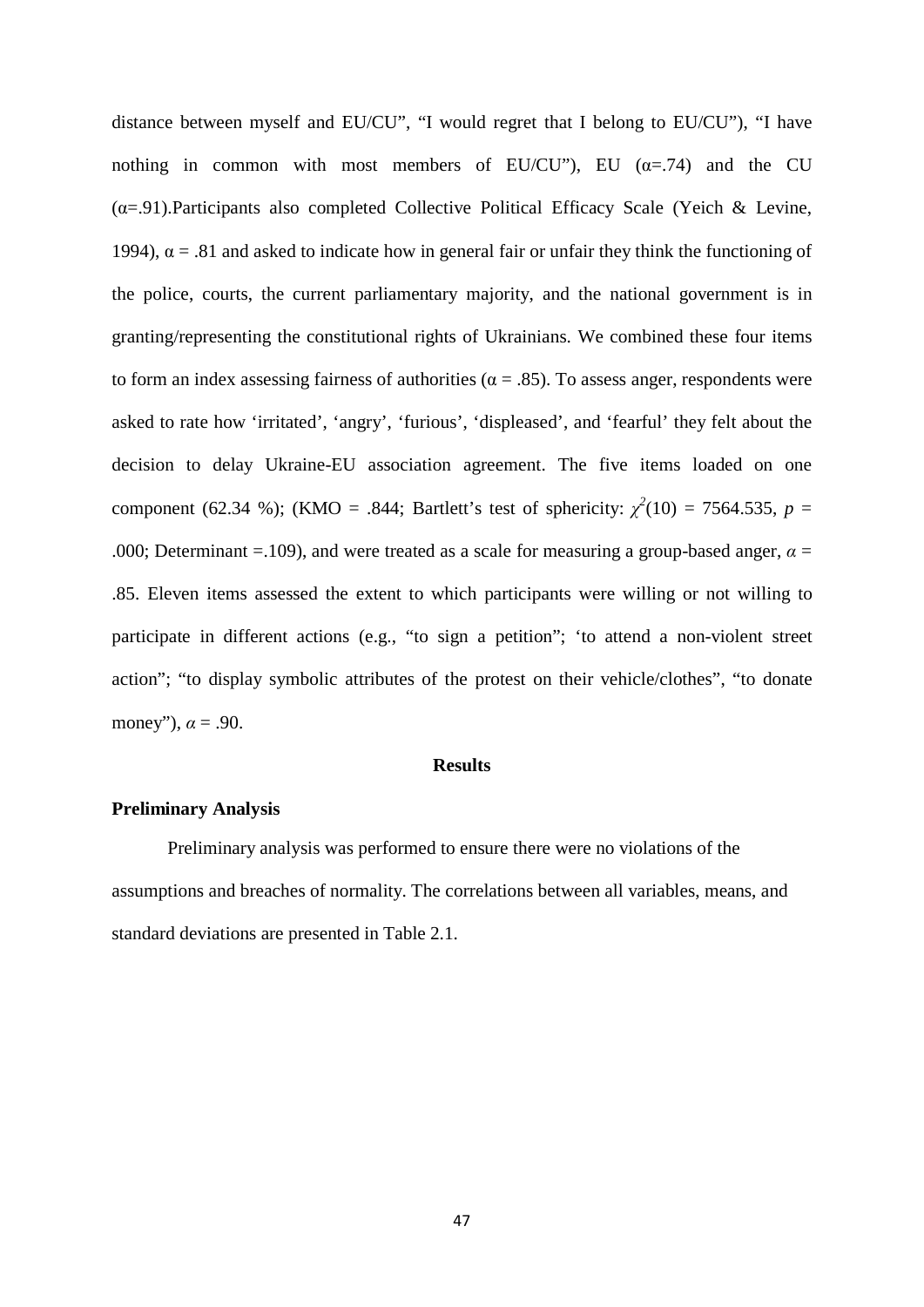## Table 2.1

## Correlations and Descriptive Statistics (*N* =3129)

| Variables                             |          |           | 4        | 5         | 6        |           | 8        | M         | <i>SD</i> |
|---------------------------------------|----------|-----------|----------|-----------|----------|-----------|----------|-----------|-----------|
| 1. Identification with the Euromaidan | $.247**$ | $-.242**$ | $.249**$ | $.287**$  | $.123**$ | $-.324**$ | $.373**$ | 3.98      | 1.13      |
| 2. Identification with Ukraine        |          | $.099**$  | $.341**$ | $.368**$  | $.281**$ | $-.069**$ | $.336**$ | 4.31      | 1.13      |
| 3. Disidentification from the EU      |          |           | .005     | $-.070**$ | $.044*$  | $.211**$  | $-.044*$ | 1.66      | .66       |
| 4. Disidentification from the CU      |          |           |          | $.450**$  | $.318**$ | $-175**$  | $.398**$ | 4.01      | - 1.21    |
| 5. Group-based anger                  |          |           |          |           | $279**$  | $-147**$  | $.385**$ | 3.35 1.17 |           |
| 6. Collective Efficacy                |          |           |          |           |          | .000      | $.340**$ | 3.51      | .96       |
| 7. Fair Authorities                   |          |           |          |           |          |           | $-176**$ |           | 1.32      |
| 8. Collective action                  |          |           |          |           |          |           |          | 3.97      | .89       |

Note. \* p< .05; \*\* p < .01. \*\*\* p< .001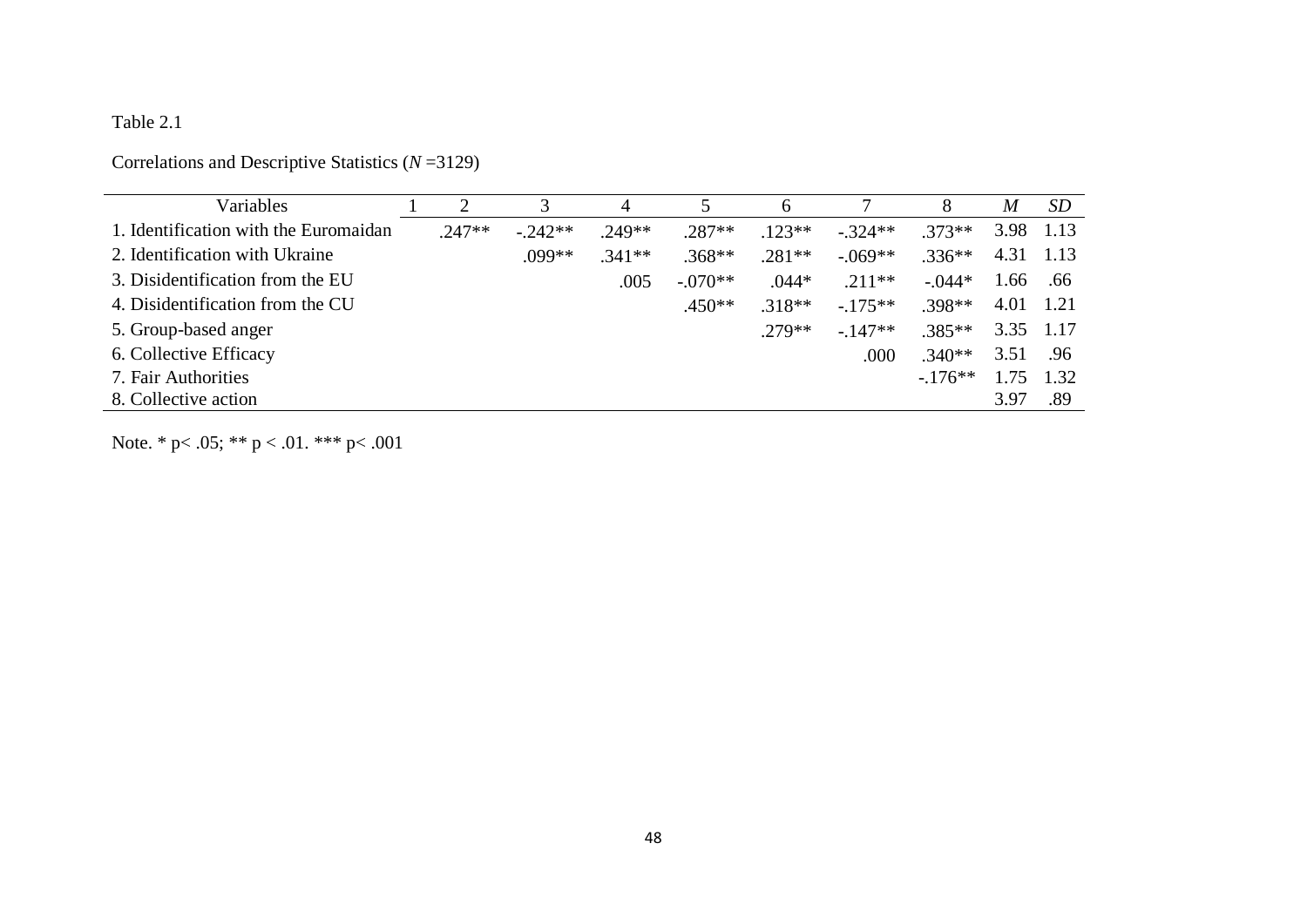### **Main Analysis**

The hypothesized model involving antecedents and consequences of the Euromaidan collective identity was estimated using structural-equation modelling via SPSS Amos 24. All exogenous variables were allowed to correlate. Results are depicted in Figure 2.2. Overall, the model fit the data well: *χ2* (*df* = 1) = 1.37, *p* = .242, CFI = 1.000, IFI = 1.000, TLI = .997, RMSEA = .009, (CI: Low = .000, High = .043, PCLOSE = .982 (see Kline, 2011). As expected, Euromaidan identity was predicted by identification with Ukraine (*ß* =.16,  $p$ <.001), disidentification from the EU ( $\beta$  = -.20,  $p$ <.001), and disidentification from the CU ( $\beta$  =.09,  $p$ <.001). The perception of the authorities as fair ( $\beta$  = -.25,  $p$ <.001) and anger over the delay of Ukraine – EU agreement  $(\beta = .14, p<.001)$  were also related to the Euromaidan identity, whereas the sense of collective efficacy was not  $(\beta = .02, p = .174)$ . Collective action intentions were predicted by the Euromaidan identity ( $\beta = 23$ ,  $p < .001$ ), but also triggered by identification with Ukraine ( $\beta = 13$ ,  $p < .001$ ) and disidentification from the CU ( $\beta$  =.18,  $p$ <.001) both directly and indirectly via collective efficacy ( $\beta$  =.19,  $p$ <.001) and anger ( $\beta = 15$ ,  $p < .001$ ). Although collective efficacy boosted collective action intentions, it did not translate into the formation of the Euromaidan movement ( $\beta = .02$ ,  $p = .174$ ). Appraisals of state authorities as fair was found to be a non-significant predictor of collective action intentions ( $\beta$  = -.04,  $p$  = .006). The results of this study present fairly clear evidence for the hypothesis that Euromaidan identity was formed through two interrelated processes – disidentification from the Russian Federation-led CU (as opposed to disidentification from the EU), and social identification with the Ukrainian national identity. Likewise, the formation of this identity was predicted by one's anger over the government's decision to delay Ukraine-EU agreement and beliefs that the state authorities were acting in an unjust way. The sense of collective efficacy did not contribute to the formation of Euromaidan identity; we will return to this finding further in Discussion.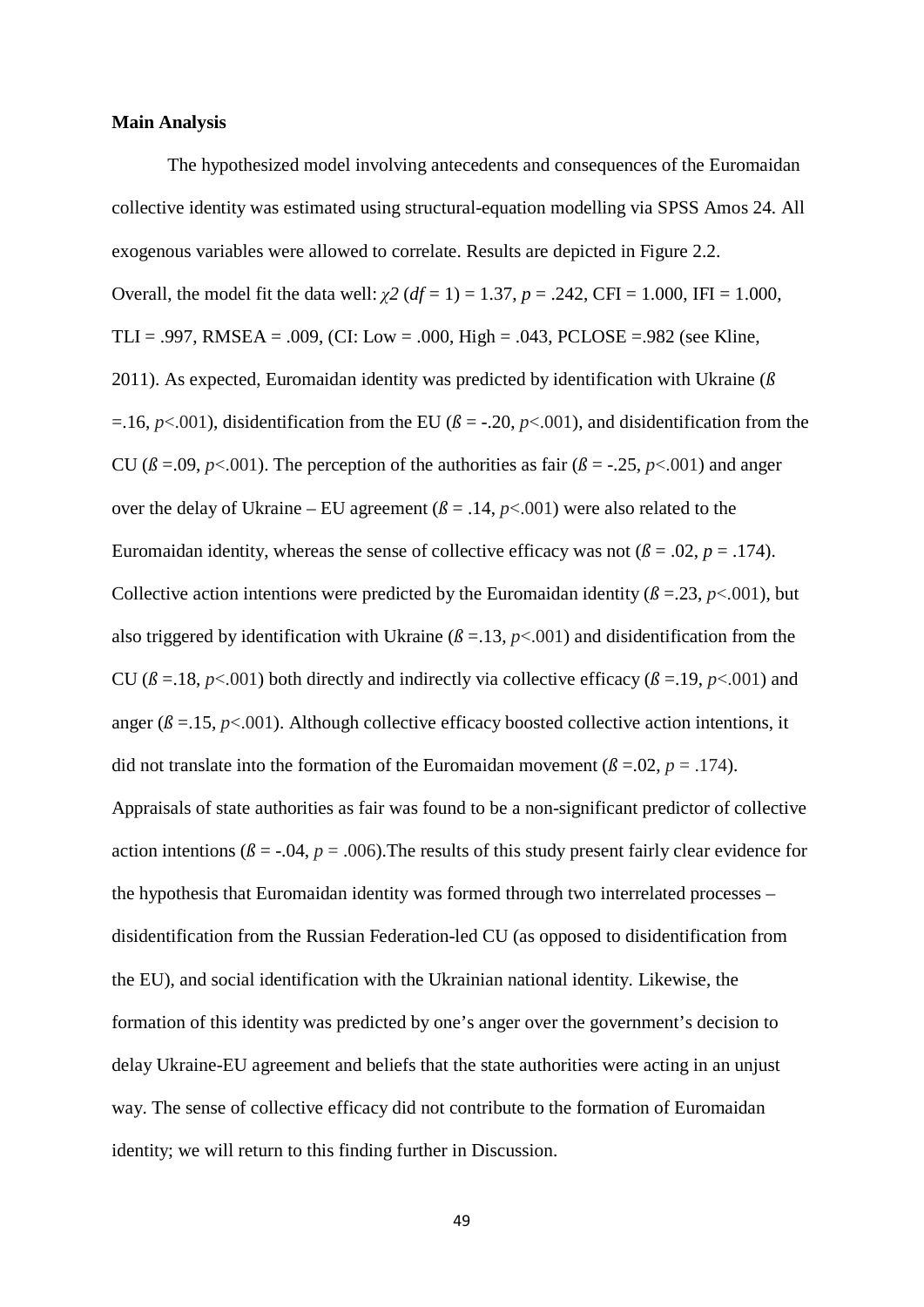

*Figure 2.2.* Structural model for collective action for social change (*N* = 3129). *Note*. Figure contains standardized parameter estimates, all *p* < .001. Non-significant paths are shown as broken arrows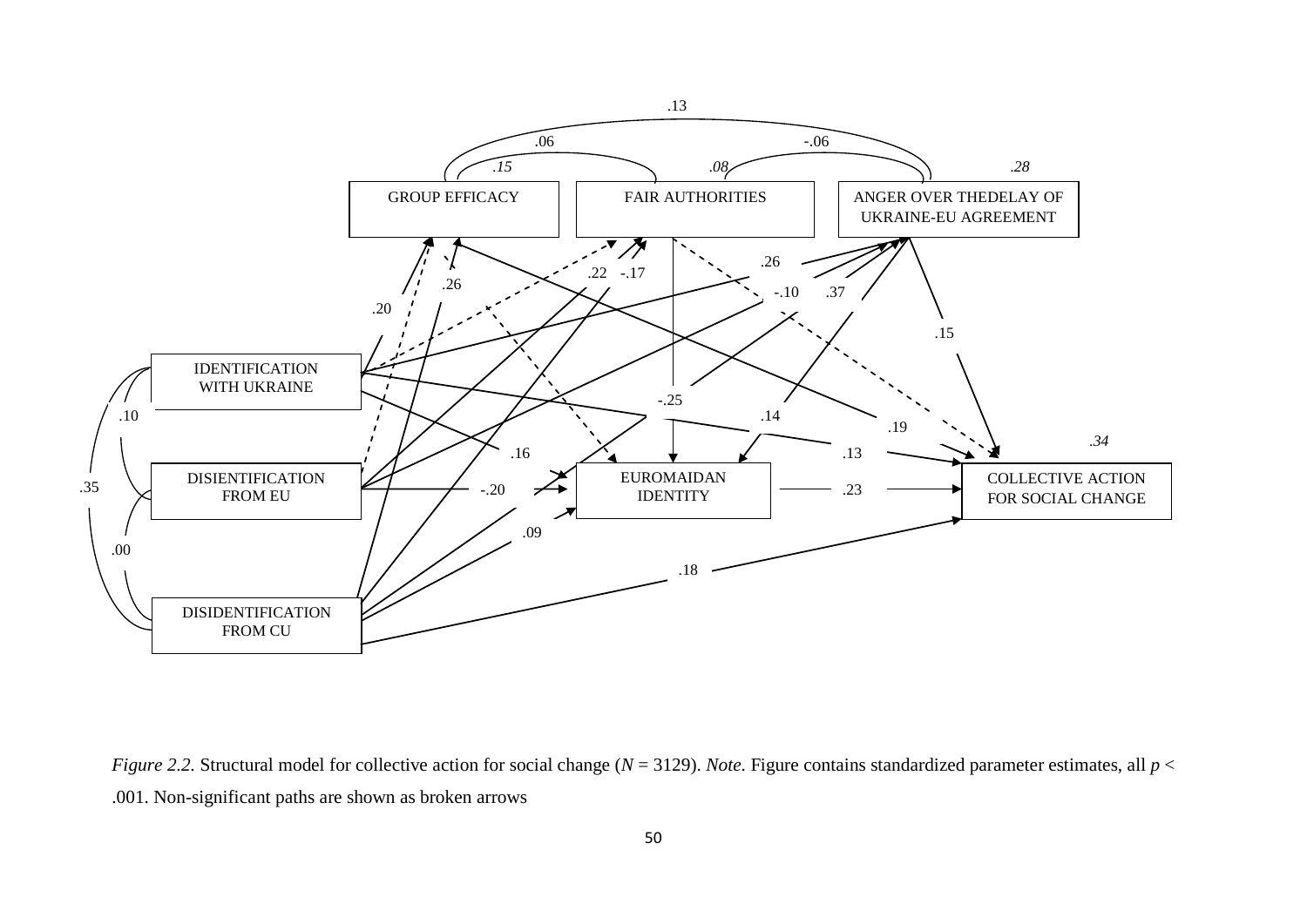### **Discussion**

In general, these findings support our hypotheses regarding the process underlying formation and expression of aspirational identities. We found evidence consistent with the proposal that the Euromaidan collective identity is an outcome of the aggregated group aspirations generated in a heightened state of psychological reactance. The Euromaidan aspirational identity was predicted by identification with a social category whose rights were oppressed and disidentification from the category that implied unwanted changes in the group aspirations. We additionally provided evidence for two indirect mediation paths from identities (i.e., Ukraine, anti-EU and anti-CU) to collective action: the first one through the aspirational Euromaidan identity and the second one through the emotional-cognitive appraisals of the context (i.e., reactance-based anger, perception of the system of governance as unjust and ingroup as capable of attaining social change). This adds to the literature on identity-driven collective action by pointing to the interactive and mutually constituting nature of engaging in social movement.

Our findings reinforce the credibility of the theoretical framework derived from the psychological reactance theory (Brehm, 1966, 1993; Miron & Brehm, 2006), the social identity model of collective action (van Zomeren et al, 2008), and the motivational model of collective action (Duncan, 2012), by identifying the antecedents and consequences of the emergent aspirational group identity.

Rather than attempting to directly measure the perceptions of individual concerns associated with reactance(e.g., de Lemus et al., 2016; Laurin, et al., 2012) and/or collective angst in response to a physical or symbolic ingroup extinction threat (e.g., Wohl, Branscombe, & Reysen, 2010), as has been already done in the literature, we sought to exploit the role of disidentification and social identification – two inter-related processes believed to be activated under the circumstances that render the maintenance of boundaries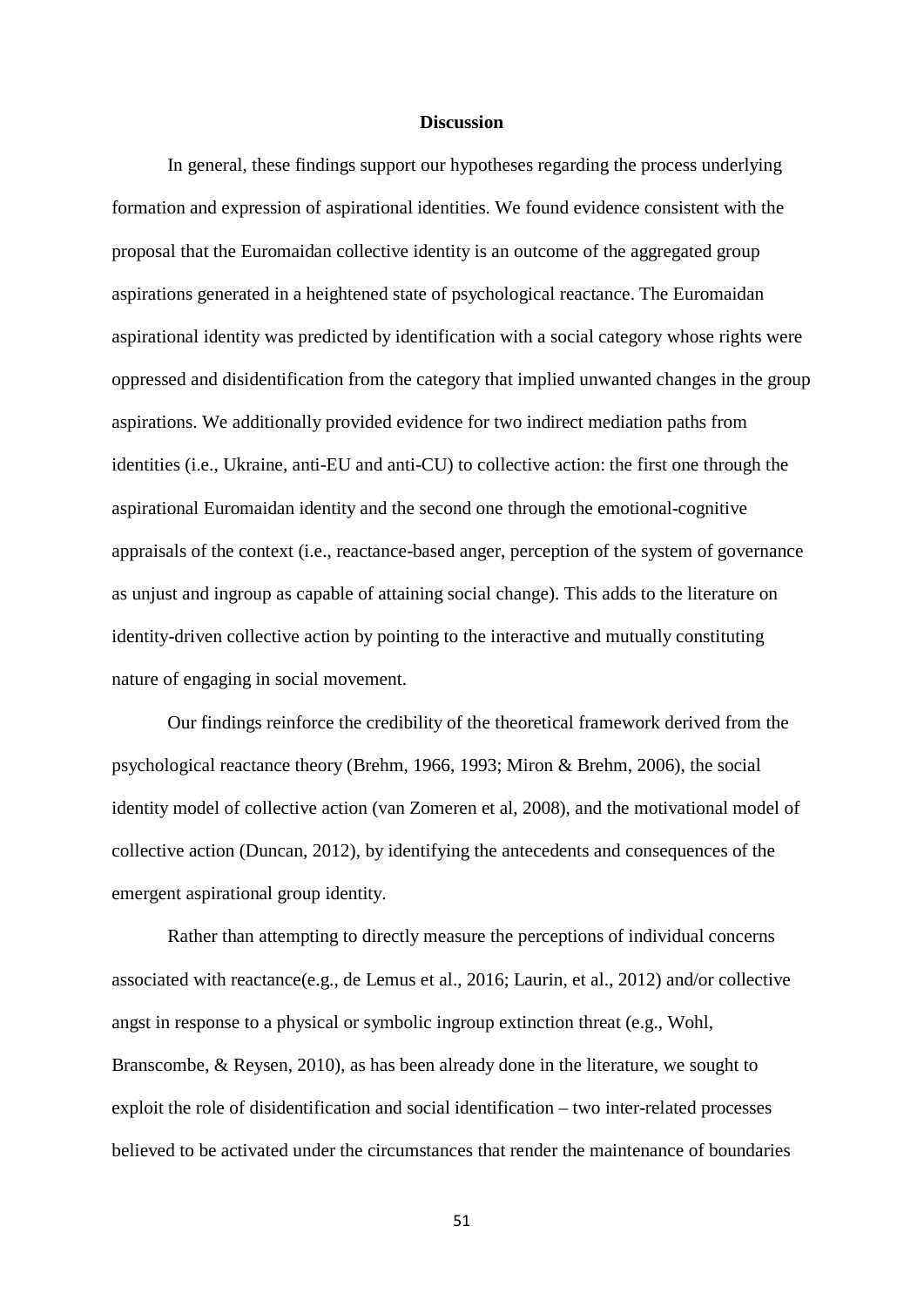and distinctiveness of subjectively valued group insecure(e.g., Barreto & Ellemers, 2002; Becker & Tausch, 2013; Ellemers, Spears & Doosje, 2002;Tajfel & Turner, 1979).

We, thus, showed that the Euromaidan aspirational identity had emerged in the contexts of the anticipated geopolitical changes when Ukrainians were facing political reunification with Russia as opposed to the integration with the Western Europe. Such state of affairs evidently made people distance themselves from the incongruently imposed social category (i.e., Russia-led CU) and articulate their commitment to the national identity. Moreover, people's anger over the government's decision to cancel Ukraine-EU agreement and their perception of the system of governance as unfair contributed to the formation of this identity.

Surprisingly, the relationship between collective efficacy of agentic action in achieving social change and the formation of the Euromaidan identity was found to be nonsignificant. We reason that the context of political corruption has an impact on the way people perceive a strategic non-violent action in achieving social change to be effective. The non-significant path from collective efficacy to Euromaidan identity may express individuals' doubt that in the current system of governance people can make a difference. However, having their aspirations articulated through the emergent sense of "we-ness" with other likeminded individuals, people may build this sense of efficacy and express it through collective action (see, the significant path from collective efficacy to collective action).We will return to this notion in Chapter 3.

Additionally, we found that people, who actively opposed Ukraine's integration with the Russia-led Customs Union and strongly endorsed a group-level self-investment into national social category via the process of social identification, were likely to engage in collective action directly but also on behalf of the Euromaidan social movement. These findings resonate with the ideas proposed by Duncan (2012) and Thomas et al (2016) about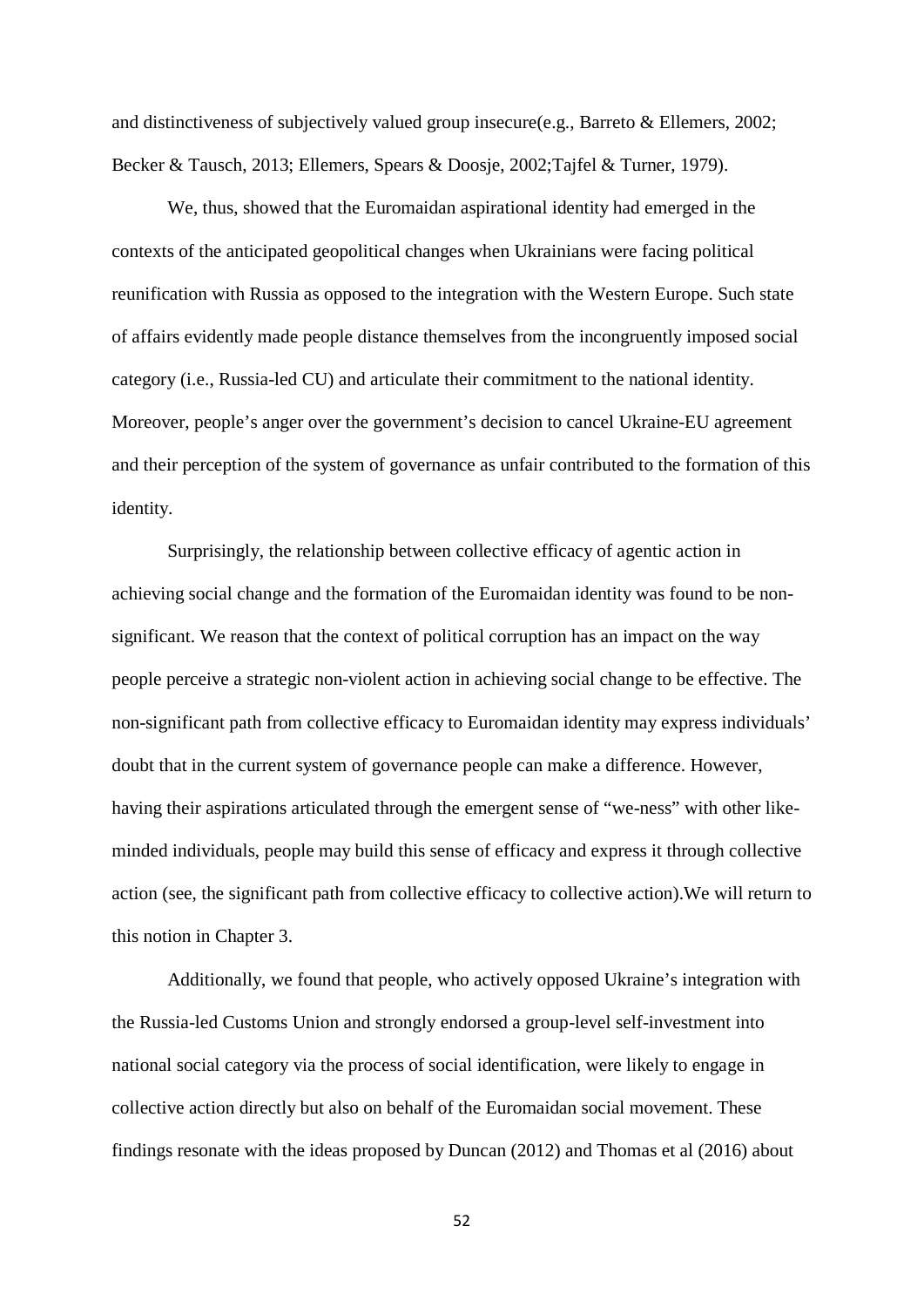the roles of ideologies in giving rise to discrete group memberships, formed through the development of a specific group consciousness. Similarly, we showed how the new aspirational group identity found its expression in collective action towards social change. Consequently, the formation of the Euromaidan identity can be seen as part of the development of an ideological standpoint of 'who we are as a group and what we stand for and against'. In addition, our model provides the way of considering SIMCA's key constructs (van Zomeren, et al., 2008) – i.e., perceptions of injustice (cognitive and affective) – that are known to mediate the relationship between identity and action, also as the proximal predictors of the formation of aspirational group identities. We will elaborate on the possibility of multiple causal orderings between SIMCA predictors and a few socialpsychological outcomes in Chapter 3.

The take-home message from this research is that social movements are driven by aspirational identities that are formed in reactance to group injustices and generated through inter-related processes – identification with a social category whose rights were oppressed, disidentification from the categories that imply involuntary change in group's aspirations, coupled with the appraisals of system of governance as unfair and fuelled by anger over injustices. Understanding of what people disidentify from is crucial, because protest is in essence an act of "standing against".

#### **Limitations and Further Directions**

Although we obtained a large general population sample in the midst of tumultuous historical events, it must be noted that the present research has several important limitations. One is that we used a one-shot cross-sectional correlational design while focusing on a single political context, namely Ukraine's Euromaidan movement and, therefore, additional empirical evidence stemming from either longitudinal data or experimental data is crucial for firmer causal conclusions.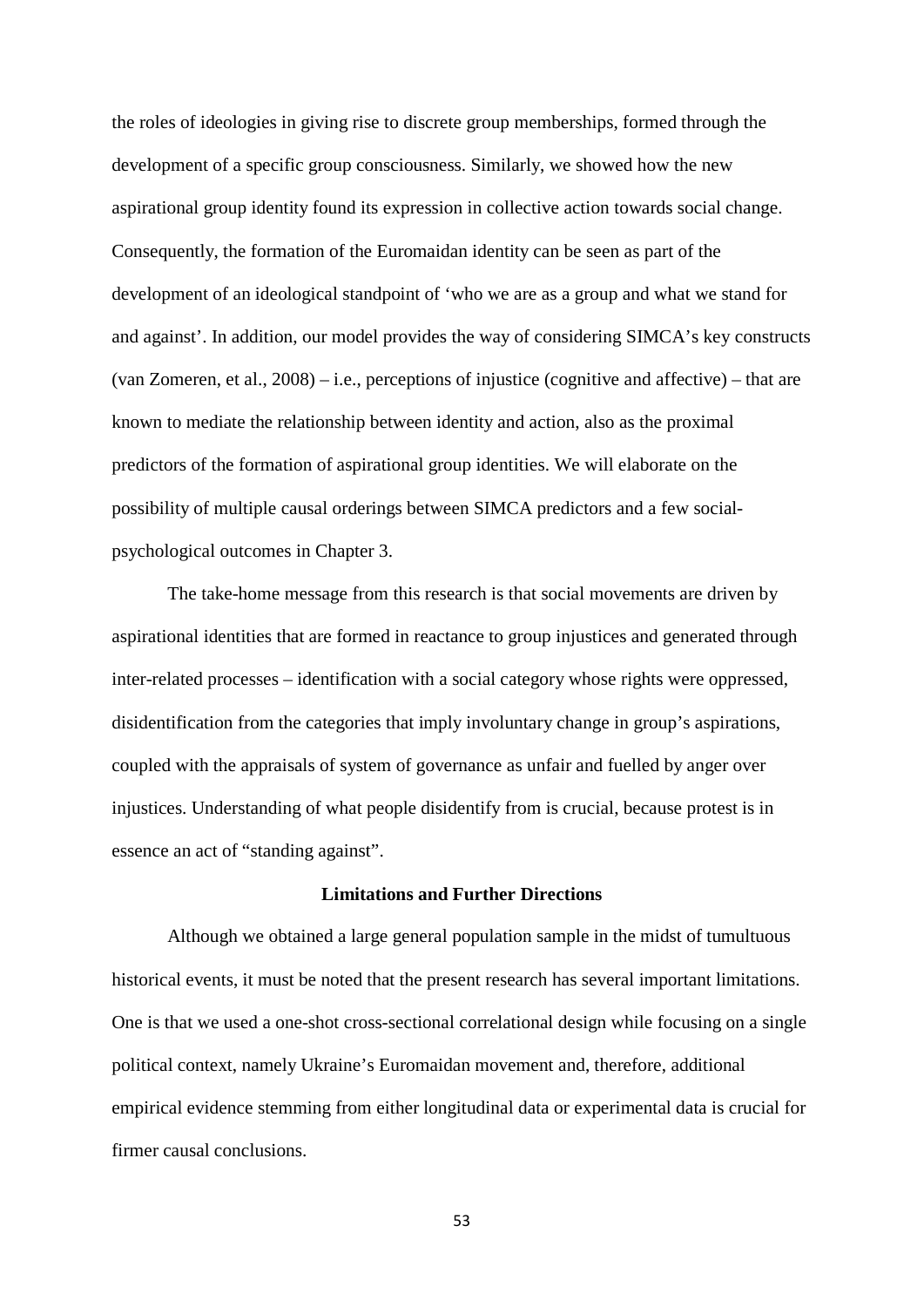Secondly, collective efficacy's role in determining formation of the Euromaidan identity was not revealed, while, as expected, it played an instrumental role in shaping intentions to engage in collective action. One way of thinking of these findings is that this specific context (i.e., Ukraine's semi-authoritarian regime) tends to impose a particular set of structural constrains on subjective (social-psychological) resources in the formation of social movement. Future research should address why the link between collective efficacy and emergent identity has been problematic and whether the neglected variations between external efficacy (regime responsiveness) and internal efficacy (subjective political competence), influence this pattern. It is also possible that ingroup's sense of political efficacy is more related to other beliefs that are present in the geopolitical space, such as the belief that other more powerful agents are more influential than any grass-root level agent (see Chapter 5).

Thirdly and finally, because the proposed model is based on shared variance between variables it may not be able to adequately explain the emergence of collective action in terms of the qualitative transformations and points of transition from inaction to action (e.g., Livingstone, 2014) or in the meaning of politicized and personal identities, and the relation between the two (e.g., Turner-Zwinkels, van Zomeren, & Postmes, 2015). Investigating whether and how the effects of antecedents and consequences of emergent collective identities, conceptualized as the typical response in the immediate, experienced setting, vary by time, would be a desirable direction for future research. However, we suspect that the very nature of social change presents specific explanatory challenges for a researcher and does not extensively lend itself to experimentation, while providing a natural laboratory for a situated understanding of the realpolitik phenomena, which would not have been attainable for examination otherwise.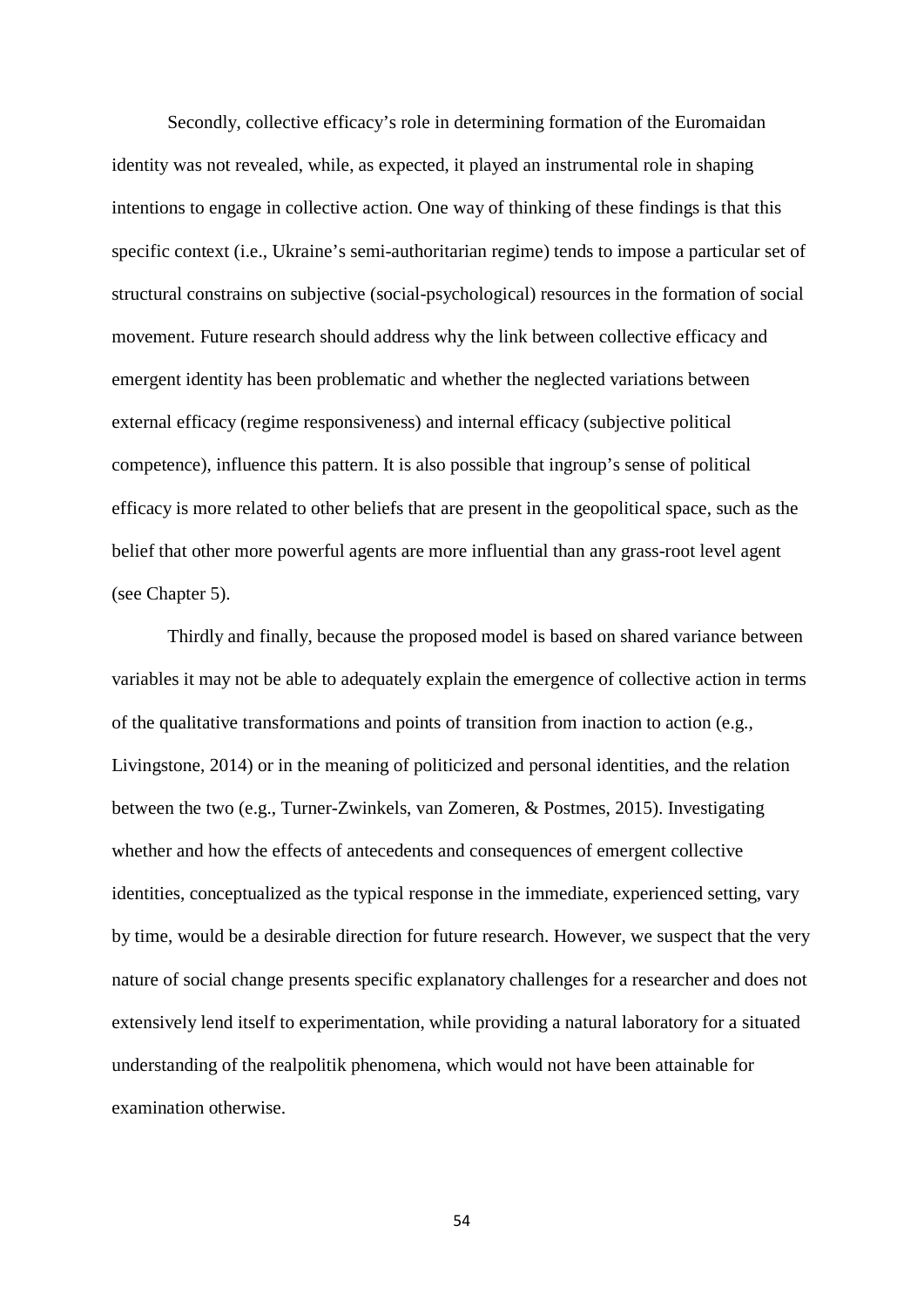### **CHAPTER 3**

# **TOWARDS A CONTEXTUALIZED UNDERSTANDING OF DISSENT: INTEGRATING LEGITIMACY OF PROTEST WITH THE SOCIAL IDENTITY MODEL OF COLLECTIVE ACTION**

This chapter focuses on the question: 'Under which conditions are people more likely to express their aspirational identities through persuasive rather than confrontational (direct, potentially violent) collective action?' I show how subjectively perceived legitimacy of protest affects one's intentions to engage in collective action and the form that this action may take.

A modified version of this chapter will be submitted for publication in June 2017.

**Chayinska, M.** & Minescu, A.(2017). Towards a Contextualized Understanding of Dissent: Integrating Legitimacy of Protest with the Social Identity Model of Collective Action. *Manuscript in preparation.*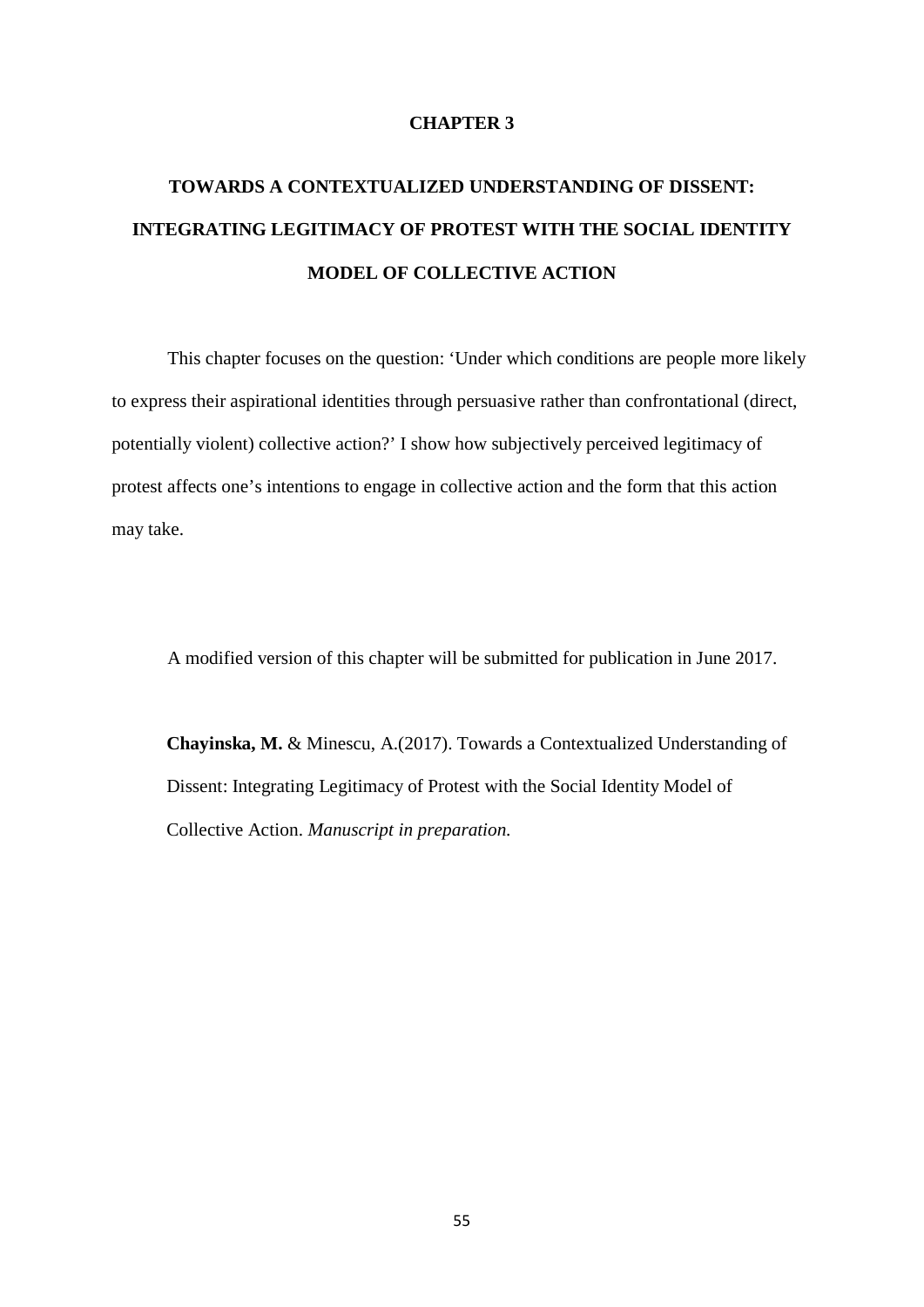### **Abstract**

This paper proposes that one's perception of legitimacy of protest – defined as subjective beliefs about one's entitlement to demand social change though action within collectively defined limits of legitimacy–predicts persuasive as opposed to confrontational collective action. Additionally, we propose a pathway to identity formation through disidentification, social identification and the emotional-cognitive appraisals of the context. We tested our hypotheses in Ukraine, a country, where street and online forms of protest were outlawed by the parliament during the course of a political-change campaign. Results revealed that disidentification from the Russian-Federation led CU (as opposed to disidentification from the EU), perceived injustice and group-based anger predicted the Euromaidan identity (Study 1–2) and that perception of protest as legitimate explained individuals' intentions to engage in persuasive (Study 1–2) as opposed to confrontational collective action (Study 2). Links between the emergent nature of the Euromaidan aspirational identity and the larger political opportunities structure are discussed.

*Keywords*: perceived legitimacy of protest, collective action, disidentification, social identification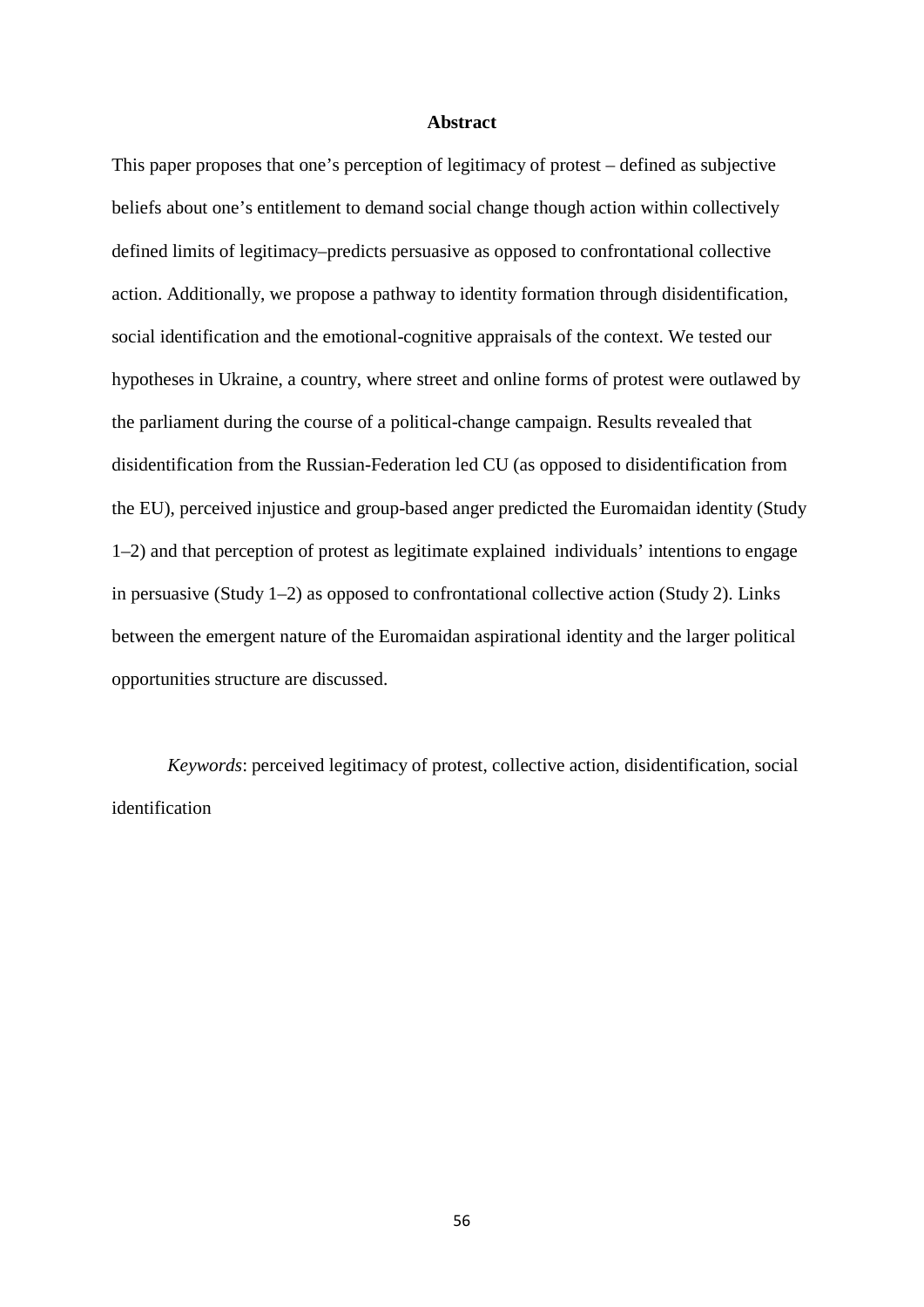# *Towards a Contextualized Understanding of Dissent: Integrating Legitimacy of Protest with the Social Identity Model of Collective Action*

Much theorising and empirical research in social psychology has been devoted to understanding of how the social political context enables or constrains expression of politicized group identities. Although existing social-structural arrangements and embedded political opportunities are thought to be crucial for one's identity expression(e.g., Reicher & Haslam, 2013; Spears, Greenwood, de Lemus, & Sweetman, 2010), reflection on how they affect individual participation in collective action has received insufficient attention. We offer insights into the social identity model of collective action (SIMCA, van Zomeren, Postmes, & Spears, 2008) by looking at why people get involved in collective action and how they get to do so.

Top-down structural conditions, such as ideologies, legal rules, and political changes, which define the structure of political opportunities, may *objectively* influence possibilities of challenging groups to demand change. What we aim to show in this paper is that a *subjective* perception of these opportunities may be crucial for the dissenters, too. More precisely, we focus on the volatile aspect of political opportunity structure – the right to peaceful protest that have proven to be a subject of legal restrictions in many political contexts around the world<sup>[1](#page-56-0)</sup>. Do people think it is legitimate to exercise their right to social protest or do they think

.

<span id="page-56-0"></span><sup>&</sup>lt;sup>1</sup>The high-profile cases of criminalization of protest commonly occurred in response to the mass anti-government demonstrations in Russia (2012), Egypt (2013), Ukraine (2014), and Turkey (2015), – the countries, which according to Freedom in the World report (2016), have experienced democratic setbacks. However, the similar trend in governments' treatment of civil liberties has also been seen in so called established democracies like, for instance, those of the Bill 78 in Quebec, Canada (2012), H.R. 347 the anti-occupy laws in the U.S. (2012), and New South Wales government's anti-protest bill in Australia (2016). Moreover, the data provided by the CIVICUS (2016) indicates that 2016 was marked as the  $10<sup>th</sup>$  consecutive year of decline in civil liberties with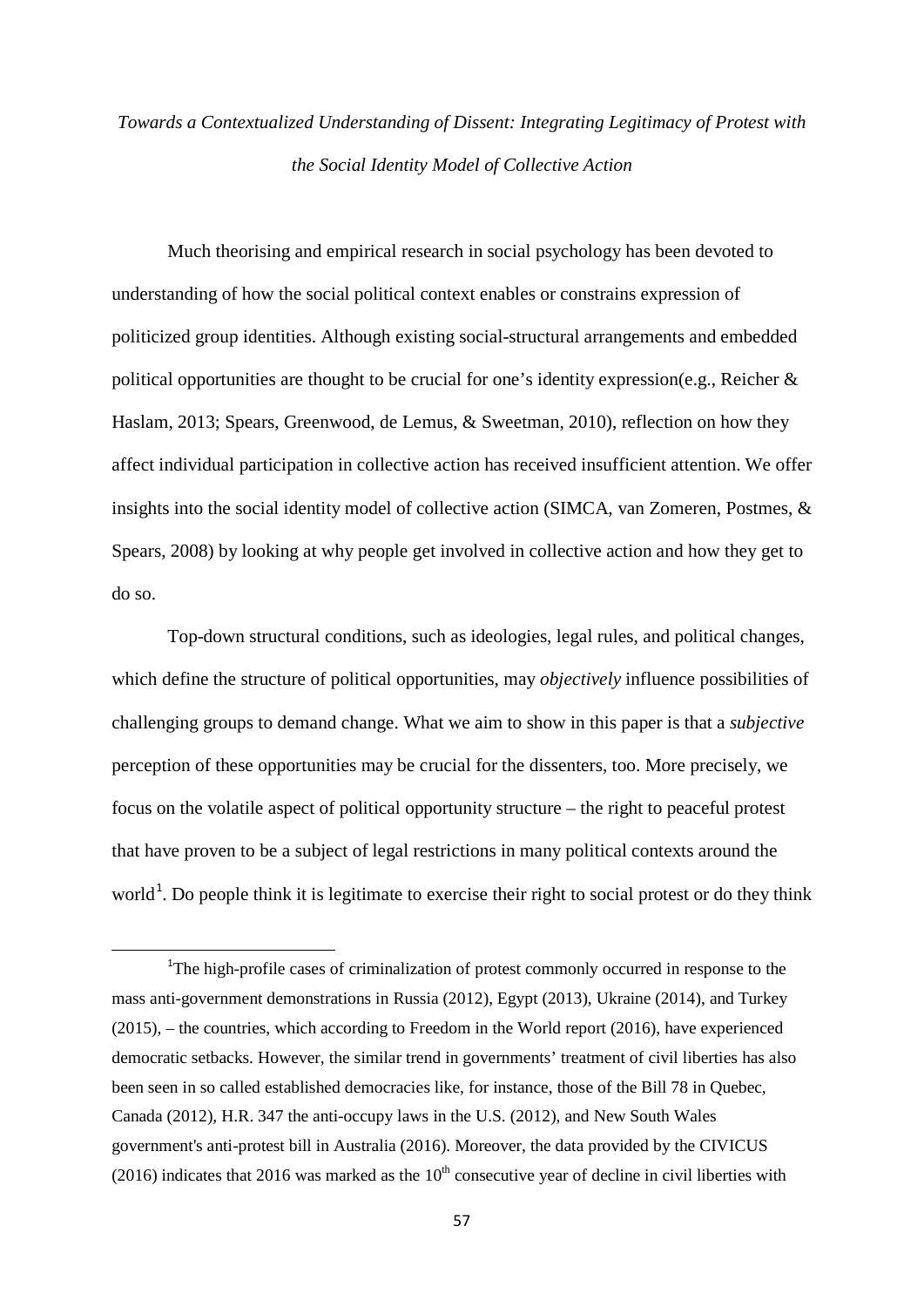that social protesting in their country is an illegal conduct? These are questions that can only be answered by group members themselves and are likely to yield different answers according to both contextual and individual differences. The recent international evidence of the restrictions of civil rights urges a nuanced theoretical understanding of the ways in which perceiving the right to protest may explain why people may or may not get politically active. To this end, we propose to measure individuals' perceptions of legitimacy of protest as a proxy variable for "assessing" structural opportunities in the context in which collective action occurs. We integrate SIMCA with our understanding of politicized collective identity as a socially-constructed, context-dependent phenomenon and extend it with the new explanatory variable.

To this end, we first briefly overview the main propositions of SIMCA and discuss some of its limitations. We move on to analysing identity of social movements as a dynamic process. We then operationalize the concept of the perceived legitimacy of protest and show how it may be associated with two distinct forms of collective behaviour – persuasive and confrontational action. Finally, we present results of two studies testing our extended path model. It is our belief that by carefully articulating these group-level mechanisms that lead to the formation and development of the social movements we are in a better position to analyze individuals' political participation as a bottom-up identity-driven process.

# **An Integrated Perspective on the Contextualized Understanding of Collective Action**

The Social Identity Model of Collective Action (van Zomeren, et al, 2008; 2012), an empirical attempt to integrate the psychological literature on collective action, accentuates four interrelated mechanisms. First, forwarding the social identity perspective of collective about 86% of the world's population (or more roughly 6 out of 7 people in over 100 countries) 1

describing their rights to peaceful protest as being curtailed or denied.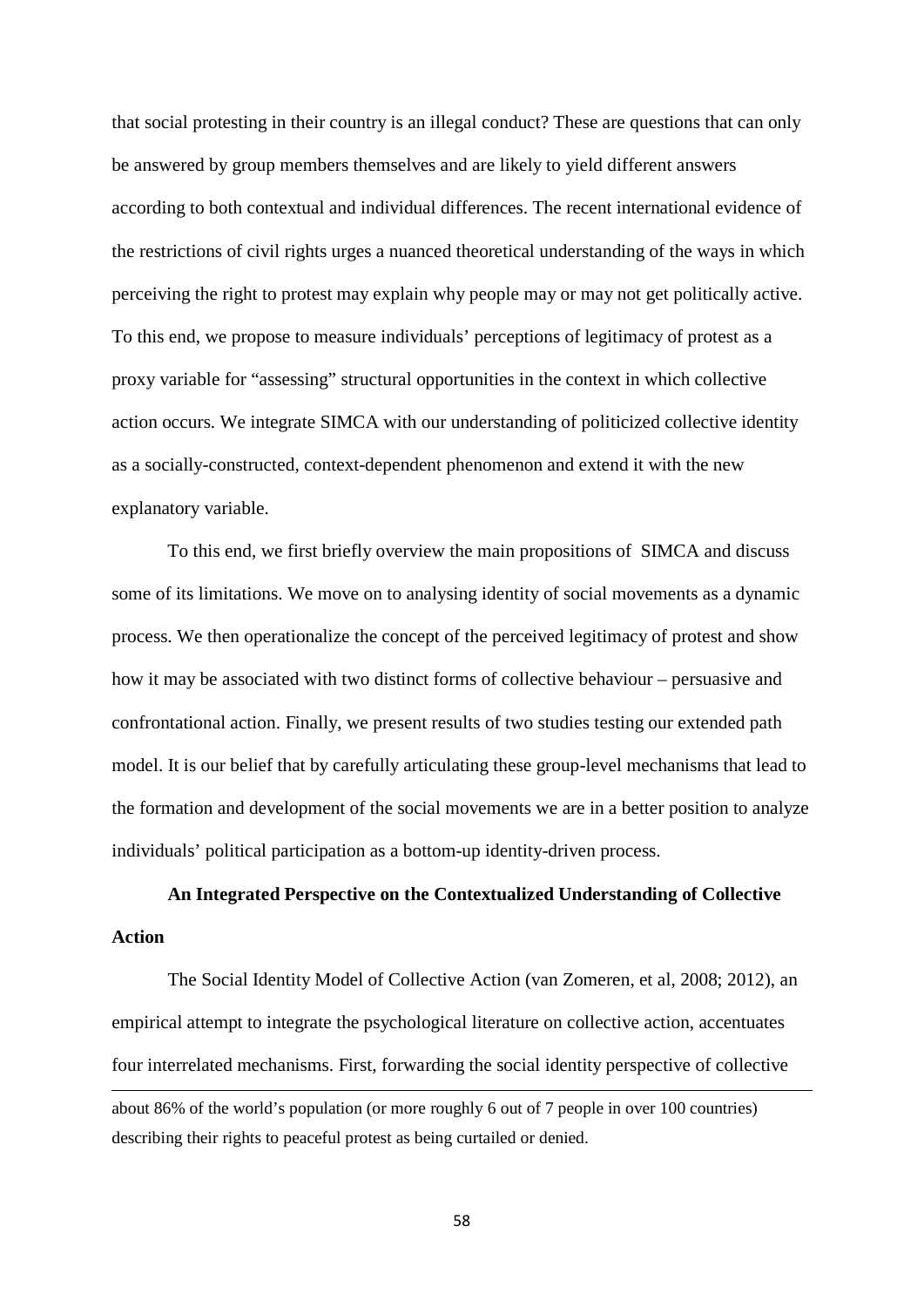action (e.g., Drury & Reicher, 2005; Tajfel & Turner, 1979), it suggests that one's identification with the group whose rights were oppressed determines intentions to engage in collective action, especially when individuals hold moral convictions about their ingroups' collective disadvantage (van Zomeren, et al, 2012). Secondly, collective action is impelled by one's perception of injustice (unfairness, illegitimacy) towards the ingroup. In line with the relative deprivation framework (e.g., Walker & Smith, 2002), SIMCA suggests that perceived injustice activates specific action-oriented emotions such as group-based anger (e.g., van Zomeren, Spears, Fischer, & Leach, 2004; Witte, 1992), regarded as a copying behaviour for fear, or contempt, an aggravated version of anger (e.g., see Tausch et al., 2011), characterized by lack of reconciliatory intentions. Thirdly, SIMCA posits that individuals' intentions to engage in collective action are determined by their perceptions of collective efficacy in solving group problem through joint effort (e.g., Klandermans, 1984; Louis, Taylor, & Douglas, 2005). Low efficacy, in contrary, pertains to collective inaction and has been routinely related to the perceptions of authorities or other relevant powerful groups as unresponsive to (e.g., Wright, 2001), or even oppressive of (e.g., Drury & Reicher, 2005), ingroup's attempts to attain social change. Lastly, the model suggests that social identification functions both as a direct and indirect (i.e., through group-based anger and group efficacy) predictor of collective action. These effects have formed the cornerstone for a series of theoretical statements on, and further empirical investigation of, the identity processes and collective behaviour (e.g., Shuman, Cohen-Chen, Hirsch-Hoefler, & Halperin, 2016; Tausch et al., 2011; Thomas, McGarty, & Mavor, 2009).

Despite substantial evidence for processes identified in SIMCA, there are some limitations to this model of collective action. First, from this perspective, a politicized group identity has been commonly treated as an independent variable and, as such, little attention has been paid to the notion that it is – in itself- a dynamic system of interrelations and the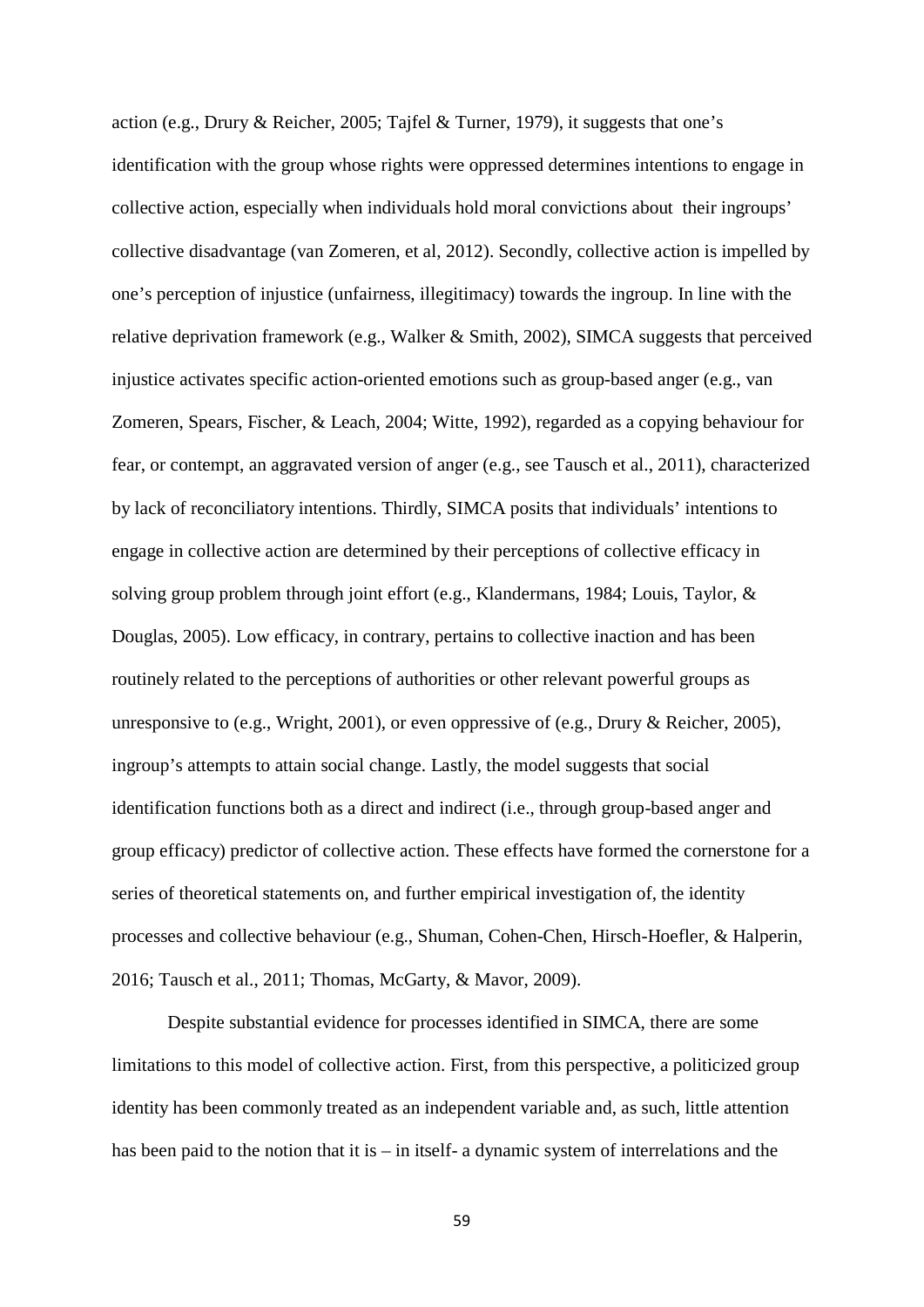outcome of other social psychological processes. Recent developments in the collective action literature (e.g., Thomas et al., 2015; Reicher, 2004) suggest some new pressing questions regarding the emergent nature of politicized group identities that need to be addressed with empirical research.

Secondly, the model tends to overlook the possibility that in certain contexts social protest may be regarded as an illegal conduct, and, as such, it is difficult to predict how an individual perception of the possibility to demand social change through protest will be translated into action as well as whether the other SIMCA variables will keep their predictive power under these circumstances. We shall address those limitations in the following sections.

## **Aspirational Group Identity as a Dynamic System of Interrelations**

Collective action research has put forward the question about mechanisms underlying formation of a new identity that "emerges" for the purpose of fostering social change. According to Postmes and colleagues (e.g., Postmes, Haslam, & Swaab, 2005; Sassenberg & Postmes, 2002), it is a bottom-up process constructed through communication and consensualization of group norms and, thus, inferred from expressions of individuals' originally idiosyncratic positions. With the primary interest in the link between small group dynamics and subsequent collective action, McGarty and colleagues (McGarty, Bliuc, Thomas, & Bongiorno, 2009) have coined the term "opinion-based group membership" to describe a group membership based on a shared understanding of "who we are" and "what we are about as a group". Later, Smith and colleagues (Smith, et al., 2014) have suggested that new shared social identities "develop when people are motivated to communicate their opinions and ideas about social change because they encounter a conflict between the way the world is and the way they believe the world should be" (p. 2). These authors have proposed that the formation of such identities requires the articulation of ideas about desired social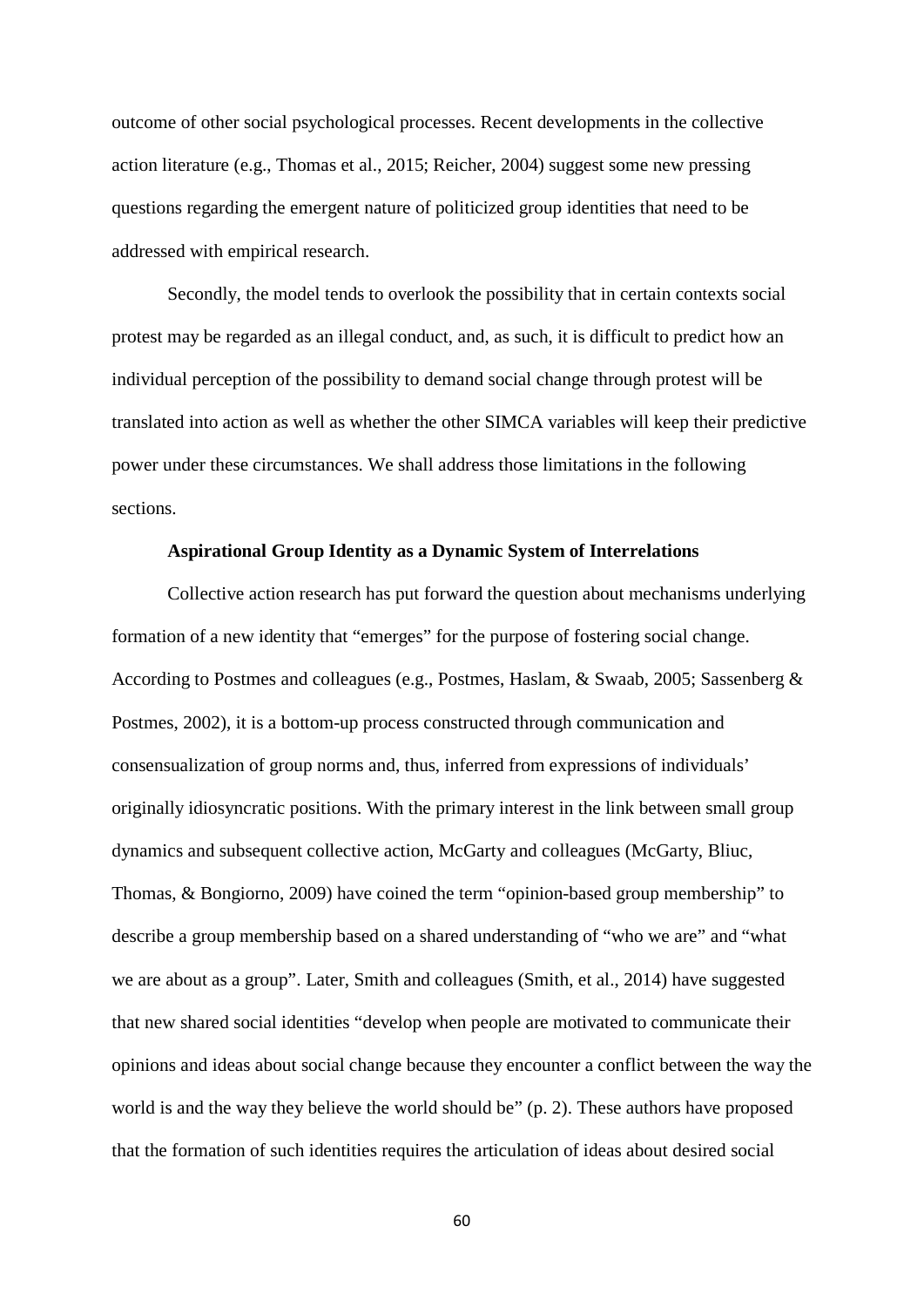change, which, in turn, need to be negotiated and agreed upon during interaction. It should be noted that this process of identity formation has been assumed for relatively small groups consisting of co-present individuals engaged in carrying out a shared task or fulfilling a common goal (see e.g., Gee & McGarty, 2013; Postemes, et al., 2005).

Geared towards establishing (or preventing) a particular state of affairs, opinion-based groups may also refer to social causes that unite people who do not have an experience of the interpersonal contact such as, for instance, "Black Lives Matter" in the US or "prochoice"/"pro-life" international movements, but who may come to identify themselves in terms of a social group capable of taking a collective stance as well as undertaking collective action. It is quite plausible that these social movements too emerged through social interaction processes via new technologies that can provide previously unconnected individuals with a forum for social interactions (e.g., Spears, Lea, Postmes, & Wolbert, 2012).

Based on the premises of the opinion-based group identity model (McGarty, et al., 2009), we suggest that new or emergent group identities originate from a shared set of aspirations of the world and one's place in it. This shared set of aspirations becomes generated in a heightened state of psychological reactance to potentially threatening events: peoplecan become a group through rejecting an alignment to incongruent or stigmatizing categories (i.e., disidentification) and through restating their commitment to valued group identity (i.e., social identification) (see Chapter 2). The SIMCA mechanisms discussed above are likely to play an active role in the formation of new identity through the emotionalcognitive appraisals of the context. Therefore, the first step towards extending SIMCA is to examine how an aspirational collective identity is a dynamic system of interrelations, assuming that SIMCA constructs shown to predict engagement in collective action may also lead to the formation of the aspirational identity that drives this action.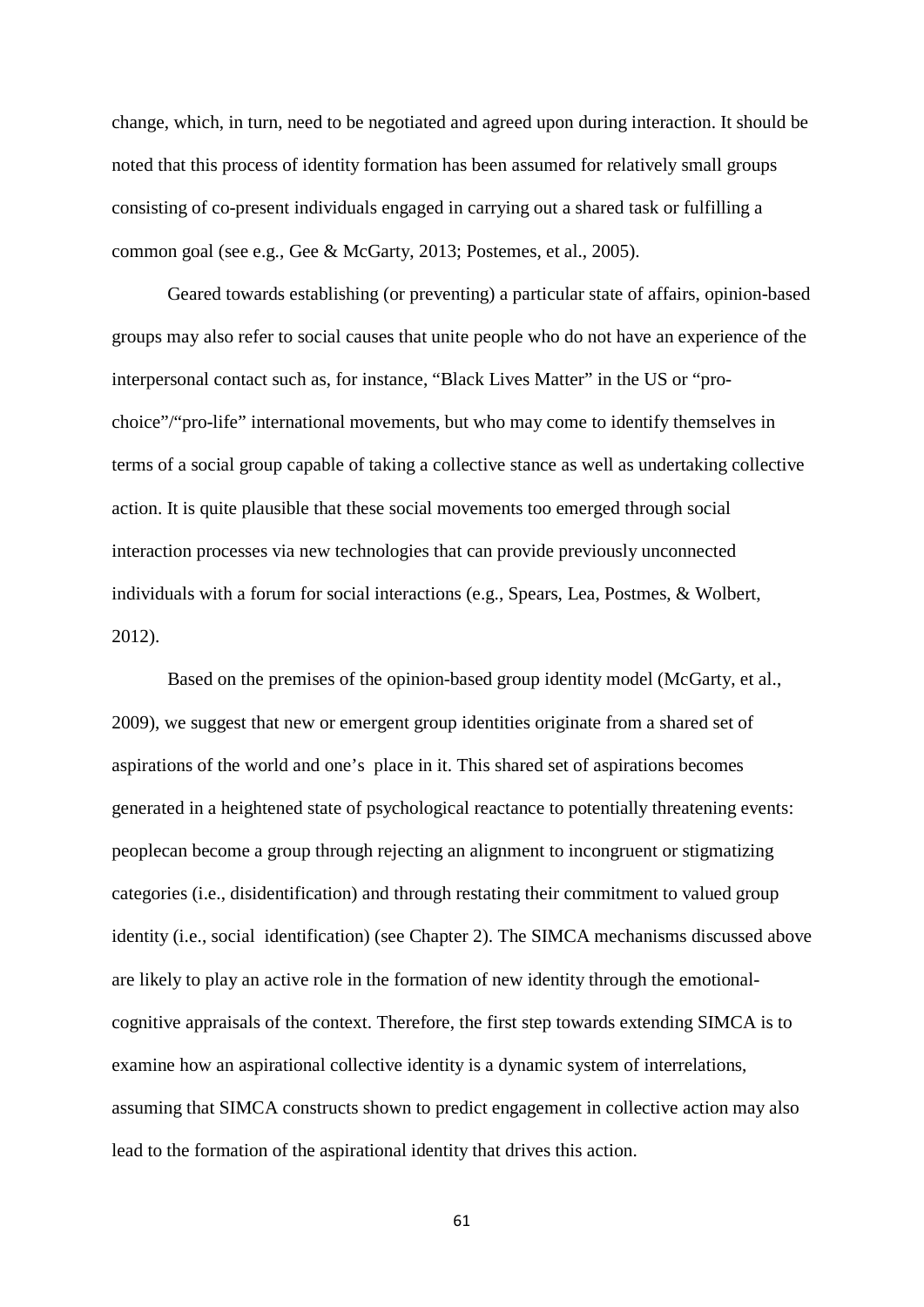#### **Legitimacy of Protest as an Element of Political Opportunity Structure**

The concept of political opportunities generally relates to the degree of influence that individuals and groups exert within the social political structure, their ability to demand and achieve social change, even if authorities or other powerful social groups oppose them.

Thinking of legitimacy of protest as a potential explanatory variable of collective action, a crucial question we need to ask is, 'legitimate for whom?' In this respect, Spears and colleagues (Spears, et al., 2010) have argued that it is important to distinguish between *external* legitimacy (i.e., social form) imposed by a particular social order, society or system, and *internal* legitimacy (i.e., social- psychological form) as it is perceived by some disadvantaged social group within that society or system. The relationship between external and internal legitimacy appears to be intricate and to depend on a variety of factors. For instance, external legitimacy may be embedded in the social-political structure in the form of hierarchy enhancing myths (see e.g., Sidanius & Pratto, 1999) and system justifying beliefs (Jost & Banaji, 1994; Jost, Burgess, & Mosso, 2001), that is, consensually shared social beliefs about group-based oppression and social inequality.

Skitka and Mullen (2002) have suggested that the way people reason about political legitimacy and obey the law (regardless of whether they are the direct recipient or a third party perceiver of certain procedural arrangements) is determined by their overall perception of whether authorities act in an unbiased, trustworthy way, and provide people with opportunities for voice. Collective action research has documented the relationship between the perception of institutions as unresponsive to the citizens' needs and demands and antiestablishment collective action: people who experience mistrust in authorities and, in particular, in law-making institutions, are likely to undertake protest actions bypassing the institutional channels (e.g., see Mannarini, Boffi, Brondi, & Sarrica, 2015; Tyler & Huo, 2002).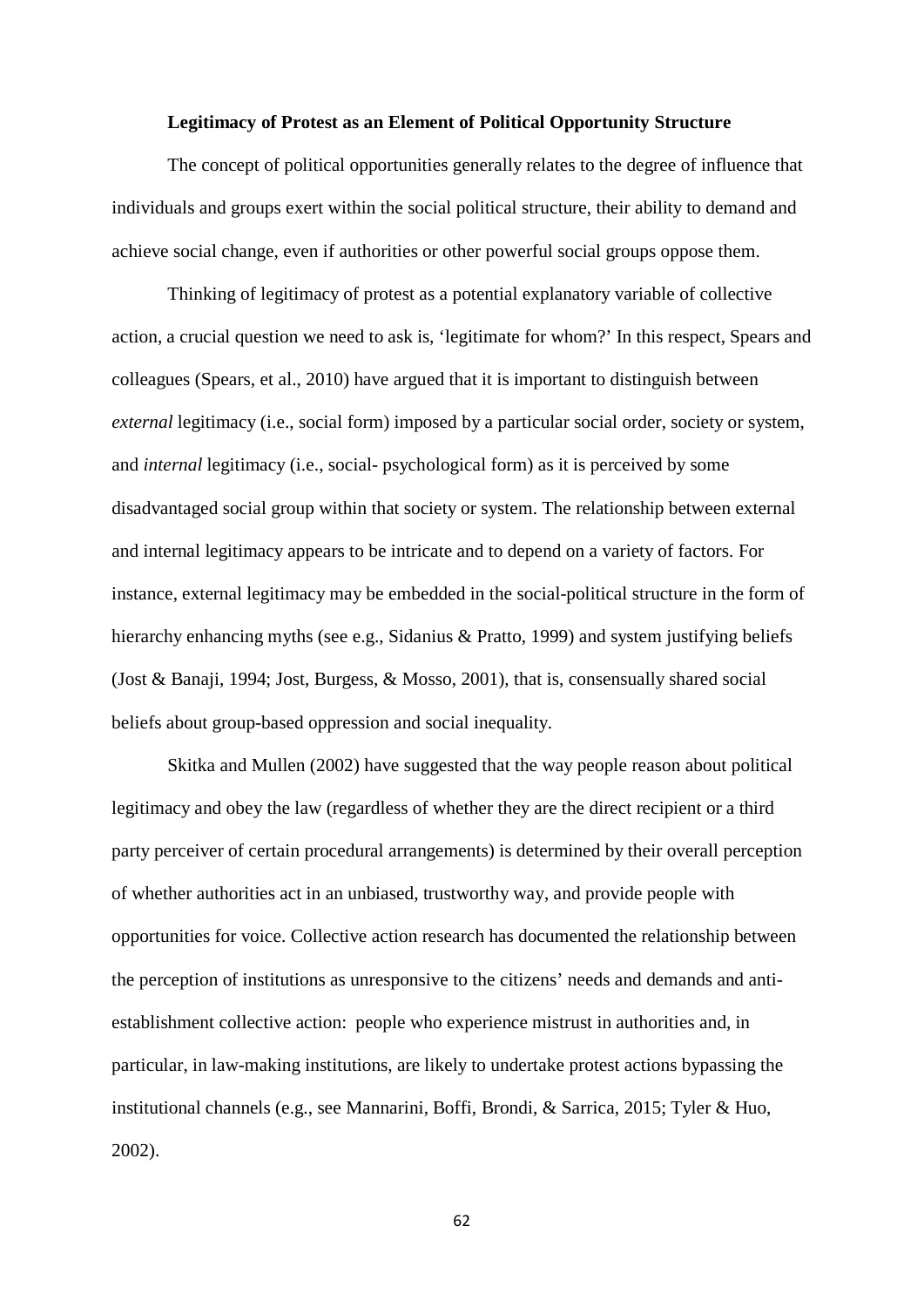The structure of political opportunities is not fixed but rather context-dependent, dynamic and variable. We aim to understand how people perceive their (current) opportunities to demand social change through protest so that we can better understand how political participation is shaped by these contextual constraints.

One possible way of extending SIMCA towards a more contextualised understanding of dissent, is integrating it with the concept of the *perceived legitimacy of protest*, defined as subjective beliefs about one's entitlement to demand social change within collectively defined limits of legitimacy. It appears plausible that in the situation where a parliament poses either temporary or permanent restrictions on social protest, individuals and groups will be likely to align their collective behaviour with their own perceptions of what they think is lawful and what is not. That is, when perceiving protest as a legal and constitutional form of civil participation, individuals may be likely to take persuasive collective action, aimed at influencing/persuading third parties (or even opponents). Conversely, when perceiving protest as an illegal form of political participation, individuals may be likely to adopt a more radical, confrontational collective action, aimed at disrupting opponents and their activities.

#### **Study Aims**

We aim to test a theoretical model, in which SIMCA main predictors (i.e., groupbased anger, collective efficacy, and injustice appraisals), disidentification from the CU (as opposed to disidentification from the EU), and social identification with the national Ukrainian identity are expected to predict the Euromaidan identity (Study 1 and 2) and perception of legitimacy of protest is expected to predict collective action above and beyond the other predictors (Study 1) as well as explain why people opt for persuasive as opposed to confrontational collective action (Study 2). Our hypotheses are summarised in Figure 3.1.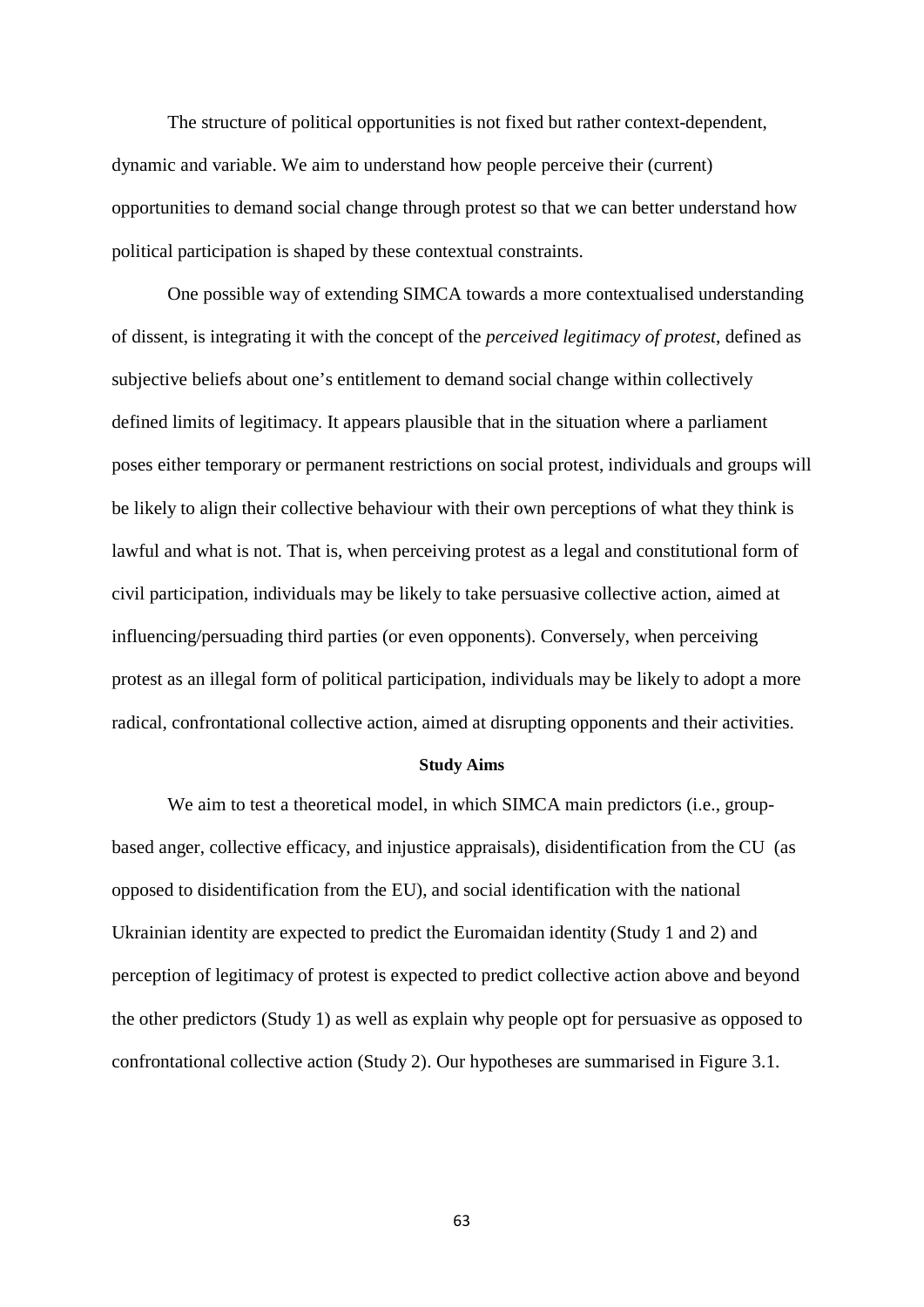

*Figure 3.1.* Expanded conceptual model of social identity predicting persuasive collective action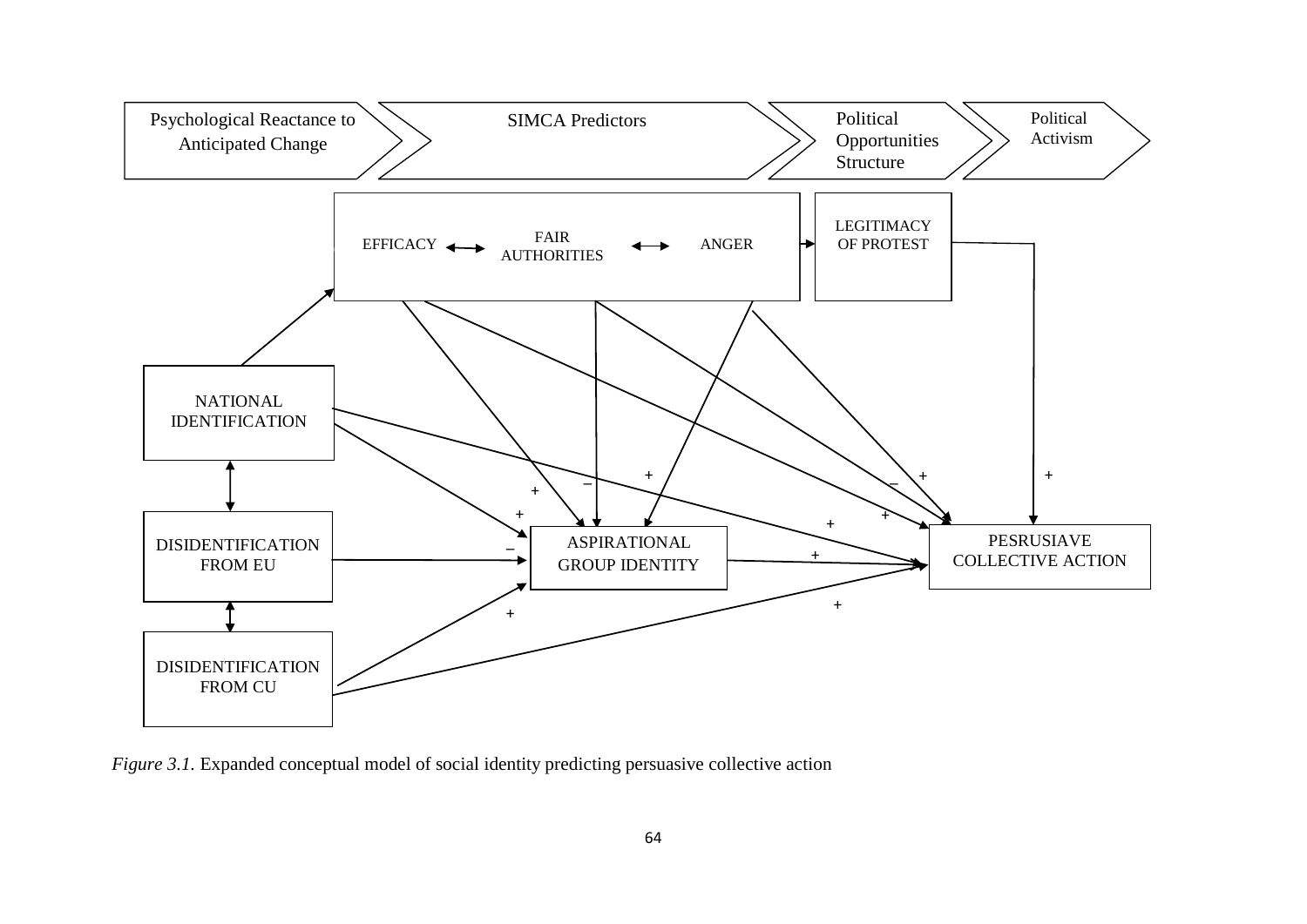#### **Study I**

#### **Background**

After a set of pro-Western protests – the Russian-aligned majority of the Parliament of Ukraine passed a set of anti-protest laws that included measures limiting street assemblies and internet freedoms (Cohen, 2014). The new laws, passed on 16 January 2014, criminalised all unauthorised meetings and gatherings in public places, and the online dissemination of "extremist information" (without providing a clear definition of 'extremist', Centre for Civil Liberties, 2014). Consequently, activists had become detectable and punishable by authorities and 82 of street protesters were killed, more than 1,100 injured and 234 arrested in the period after the new laws were introduced (Ukraine Crisis: Timeline, 2014).

## **Method**

## **Participants and Procedure**

Participants were approached through a public online survey posted to Facebook pages that were generally discussing political events in Ukraine. The data were collected between January 25 and February 19, 2014, at the time of the large protests in Ukraine in response to the political crisis, and immediately after the passing of laws that restricted people's right to protest. The questions of the survey focused on socio-demographics and attitudes toward current political issues. The items were available in Ukrainian. In order to guarantee coherence and validity of the questions, all items were translated from English to Ukrainian and back using a standard translation-back-translation procedure (Brislin, 1970). Participants were required to be of the Ukrainian nationality and aged over 18.

In total, the responses from 3129 participants were used in the data analysis. The sample ranged in age from 18 to 70 (*M* age 31.43 years,  $SD = 8.51$ ) and comprised 60.8 % women. Participants were highly educated (66.6 % having graduated from university), 47 %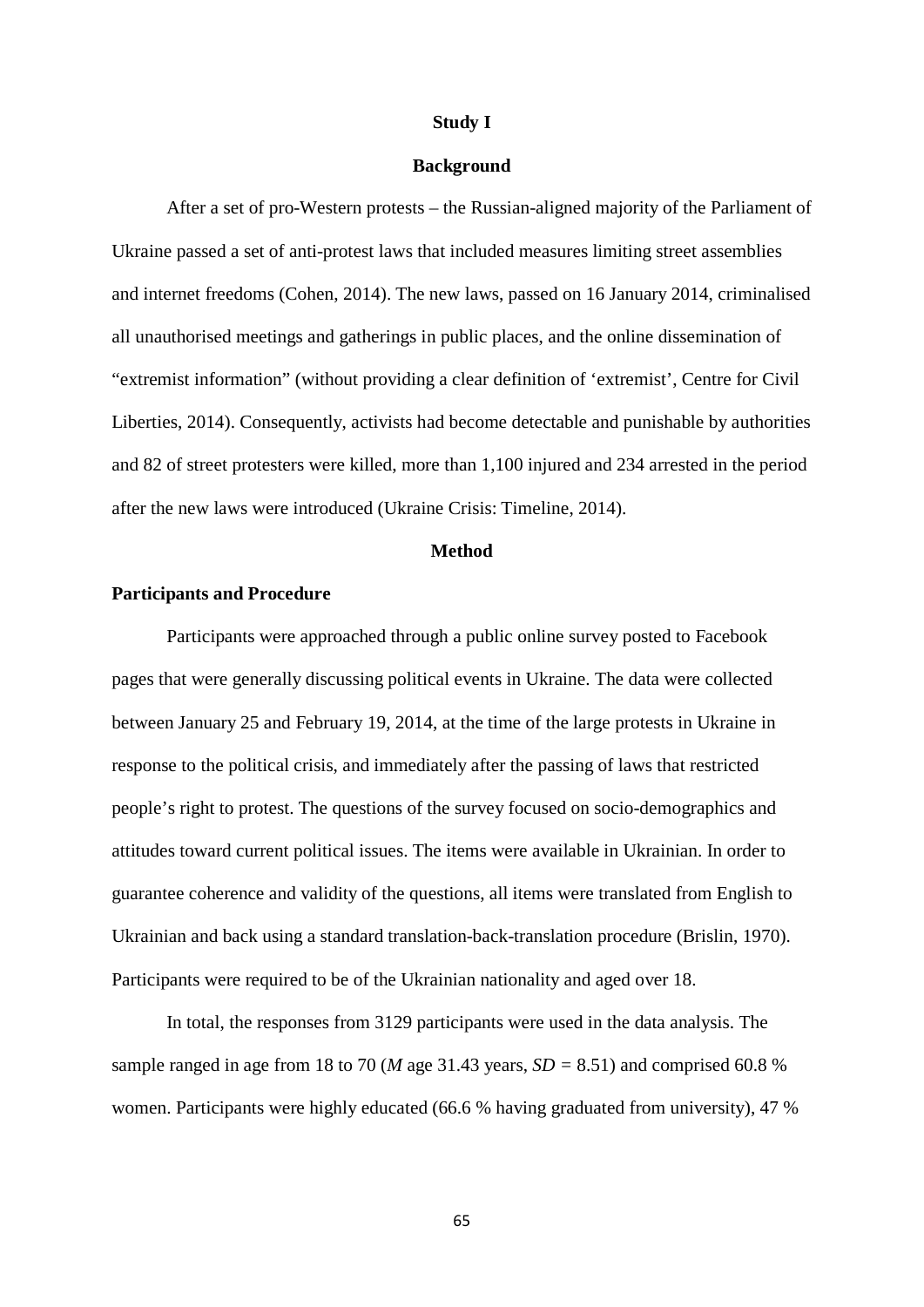were employed full time, and 67.3 % indicated Ukrainian as their first language. Some 77.9 % reported that they completed this survey while in Ukraine, 22.1 % - while living abroad.

#### **Measures**

*Socio-demographics.* Participants indicated age, gender, ethnicity, country of birth, current residence, prior experience of living abroad, educational level, employment status and mother tongue (i.e., Ukrainian, Russian, other).

*Identification with the Euromaidan*. We assessed the extent to which participants identified with the Euromaidan movement, using a modified Inclusion-of-the-Other in-the-Self-Scale (the IOS-scale, Aron, Aron & Smollan, 1992) where higher numbers were indicative of a smaller felt distance between oneself and others participating in the movement.

*Identification with Ukraine*. Participants rated six items from Leach et al. (2008) used to measure their identification with Ukraine (e.g., "I often think about the fact that I am a part of the Ukrainian people, "I am glad to be part of Ukraine", "I feel solidarity with people in Ukraine"),  $\alpha$  =.94. These and other measures below used five point Likert scales labelled from 1 (Strongly disagree) to 5 (Strongly agree).

*Disidentification from the European Union and the Russian-led Customs Union.* To assess disidentification from the EU and the CU we used six items from Becker and Tausch (2013) for each category respectively (e.g., "I feel a distance between myself and EU/CU", "I would regret that I belong to EU/CU"), "I have nothing in common with most members of EU/CU"), EU ( $\alpha$ =.74) and the CU ( $\alpha$ =.91).

*Collective Efficacy*. Six items from the Collective Political Efficacy Scale (Yeich & Levine, 1994) were used to assess participants' perceptions of the ability of a collective group to enact political changes (e.g., "Dramatic change can occur if people banded together and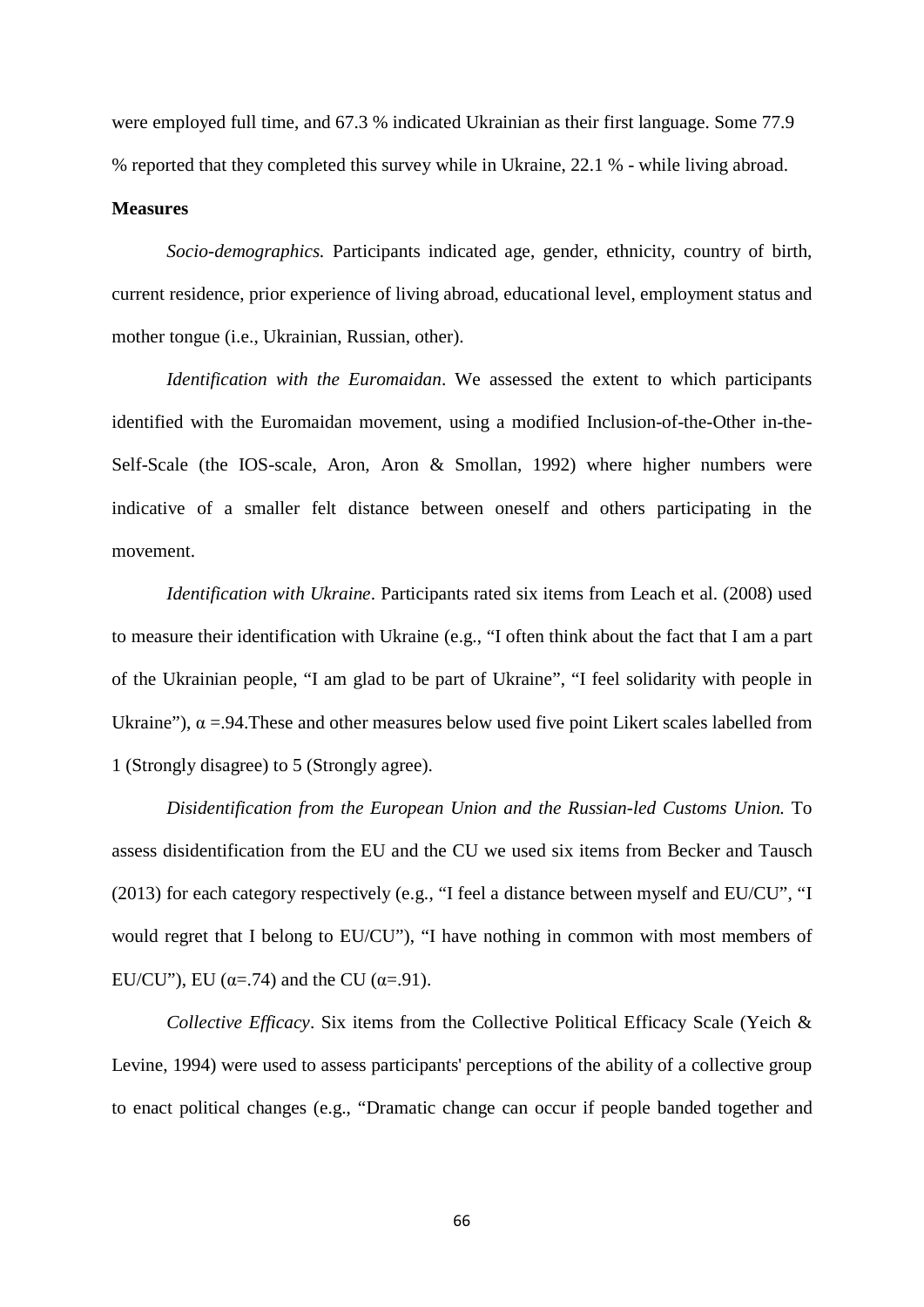demanded political change", "Politicians would listen to the protestors if we pressured them to"),  $\alpha = .81$ .

*Fair authorities.* We asked how in general fair or unfair participants think the functioning of the police, courts, the current parliamentary majority, and the national government is in granting/representing the constitutional rights of Ukrainians. We combined these four items to form an index assessing fairness of authorities ( $\alpha = .85$ ).

*Group-based anger.* To assess anger, respondents were asked to rate how 'irritated', 'angry', 'furious', 'displeased', and 'fearful' they felt about the decision to delay Ukraine-EU association agreement. The five items loaded on one component (62.34 %); (KMO = .844; Bartlett's test of sphericity:  $\chi^2$  (10) = 7564.535,  $p = .000$ ; Determinant =.109), and were treated as a scale for measuring a group-based anger,  $\alpha = .85$ .

*Perceived Legitimacy of Protest.* Beliefs about legitimacy of protest were assessed using four items: 'These people were wasting their time protesting (recoded)', 'I think protesting on the streets was a valid form of behaviour in Ukraine', 'Protesting changed nothing (recoded)', I think protest is a healthy part of democracy' ',  $\alpha$  = .51. Principal components analysis yielded one component with eigenvalues greater than 1 that accounted for 42.45 % of the variance(KMO = .615; Bartlett's test of sphericity:  $\chi^2(6) = 977.764$ ,  $p =$ .000; Determinant =.724),

*Persuasive collective action*. Eleven items assessed the extent to which participants were willing or not willing to participate in different actions (e.g., "to sign a petition"; 'to attend a non-violent street action"; "to display symbolic attributes of the protest on their vehicle/clothes", "to donate money"),  $\alpha$  = .90.

## **Results and Discussion**

### **Preliminary Analysis**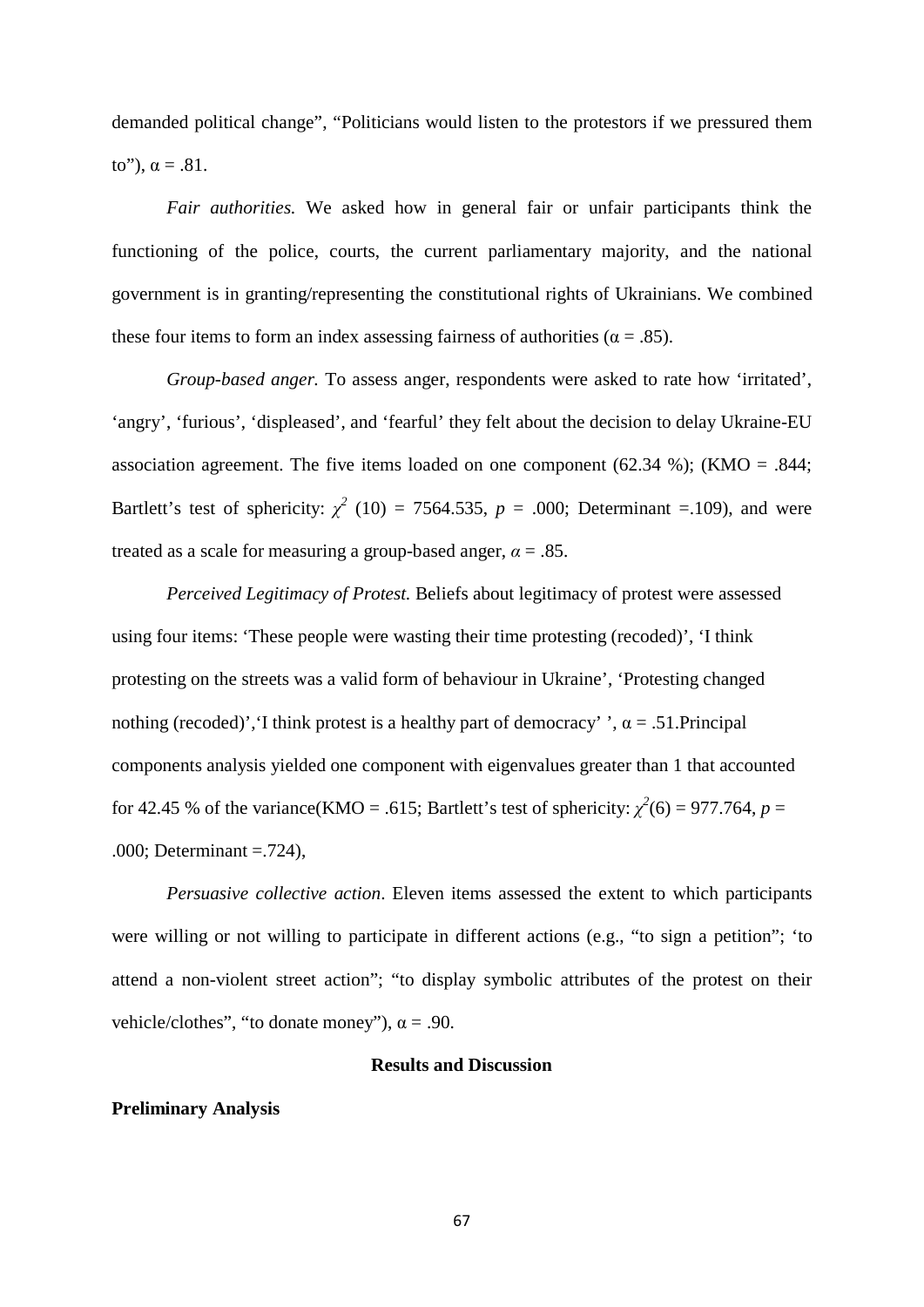Preliminary analysis was performed to ensure there were no violations of the assumptions and breaches of normality. The correlations between all variables, means, and standard deviations are presented in Table 3.1. Next, we performed a hierarchical multiple regression analyses to test whether perceived legitimacy of protest predicts collective action above and beyond disidentification, social identification, and SIMCA's constructs, and whether it should be included in a final model<sup>[2](#page-67-0)</sup>. At Step 1, disidentification from CU, identification with Ukraine, identification with the Euromaidan, group-based anger, group efficacy, fair authorities were significant positive predictors of persuasive collective action, *adjusted R*<sup>2</sup> = .25,  $\Delta F$  (1, 2994) = 31.82, p=.000. At Step 2, adding perceived legitimacy of protest to the regression model significantly increased the summarised effect of all other variables, *adjusted*  $R^2 = .29$ ,  $\Delta F(1, 2993) = 153.79$ ,  $p = 000$ , and was itself a significant predictor *β=* .22, *p=.*000.

.

<span id="page-67-0"></span><sup>&</sup>lt;sup>2</sup>For reasons of parsimony and in view of the high power derived from the large sample size we do not report the regression effects. Details of the regression analyses are available upon request.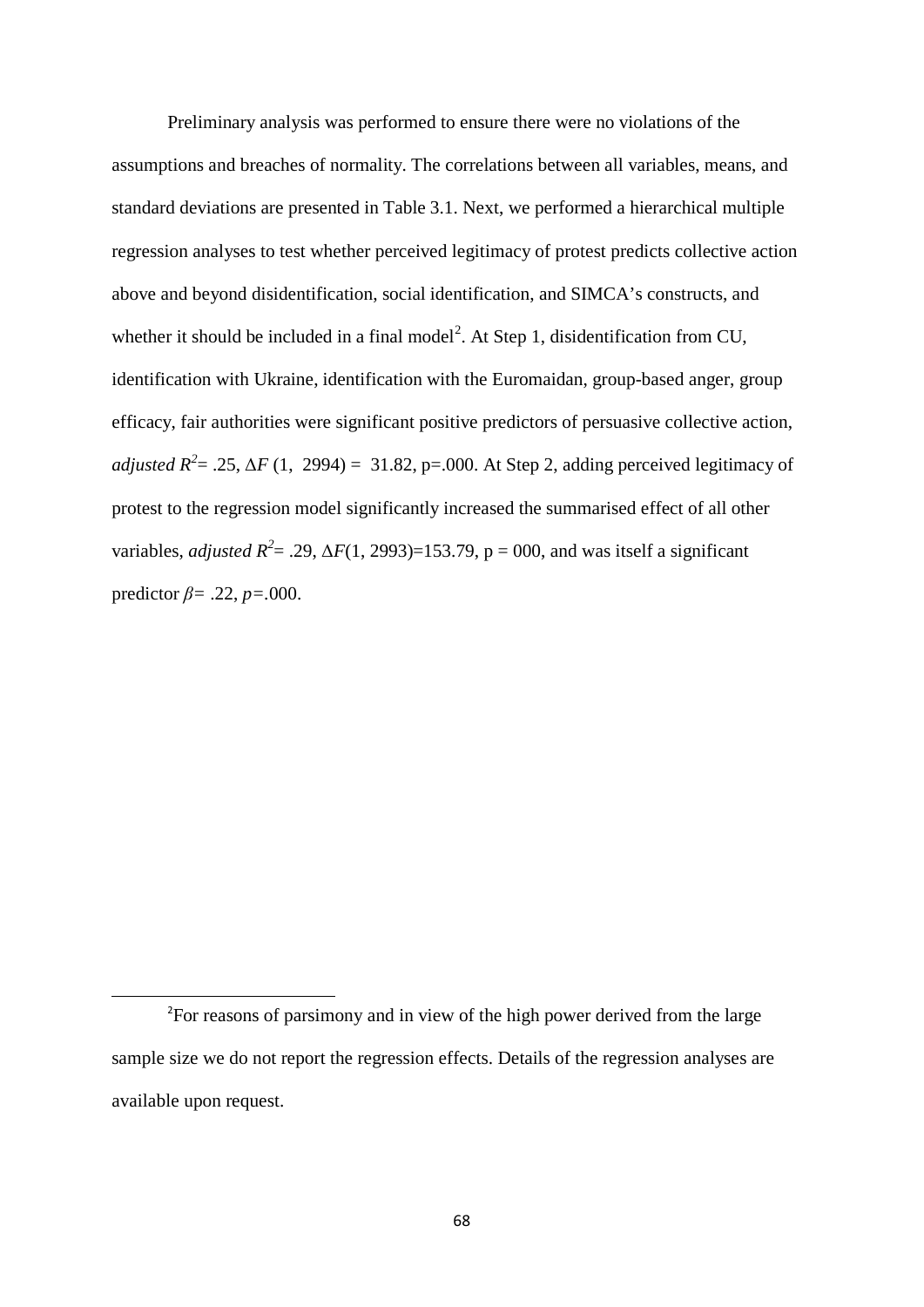## Table 3.1

## *Correlations and Descriptive Statistics (N =* 3129*)*

| Variables                         |        |          | 4          | 5.        | 6        |           | 8          | 9        | M    | <i>SD</i> |
|-----------------------------------|--------|----------|------------|-----------|----------|-----------|------------|----------|------|-----------|
| 1. Identification with Ukraine    | .099** | $.341**$ | $.247**$   | $-.069**$ | $.281**$ | $.368**$  | $.210**$   | $.336**$ | 4.3  | 1.13      |
| 2. Disidentification from the EU  |        | .005     | $-0.242**$ | $.211**$  | $.044*$  | $-.070**$ | $-0.248**$ | $-.044*$ | 1.66 | .66       |
| 3. Disidentification from the CU  |        |          | $.249**$   | $-175**$  | $.318**$ | $.450**$  | $.260**$   | $.398**$ | 4.01 | 1.21      |
| 4. Identification with Euromaidan |        |          |            | $-.324**$ | $.123**$ | $.287**$  | $.377**$   | $.373**$ | 3.98 | -1.13     |
| 5. Fair Authorities               |        |          |            |           | .000     | $-147**$  | $-279**$   | $-176**$ | 1.75 | 1.32      |
| 6. Collective Efficacy            |        |          |            |           |          | $.279**$  | $.260**$   | $.340**$ | 3.51 | .96       |
| 7. Group-based Anger              |        |          |            |           |          |           | $.280**$   | $.385**$ | 3.35 | 1.17      |
| 8. Legitimacy of Protest          |        |          |            |           |          |           |            | $.412**$ | 4.61 | .54       |
| 9. Persuasive Collective Action   |        |          |            |           |          |           |            |          | 3.97 | .89       |

Note. \* p< .05; \*\* p < .01. \*\*\* p< .001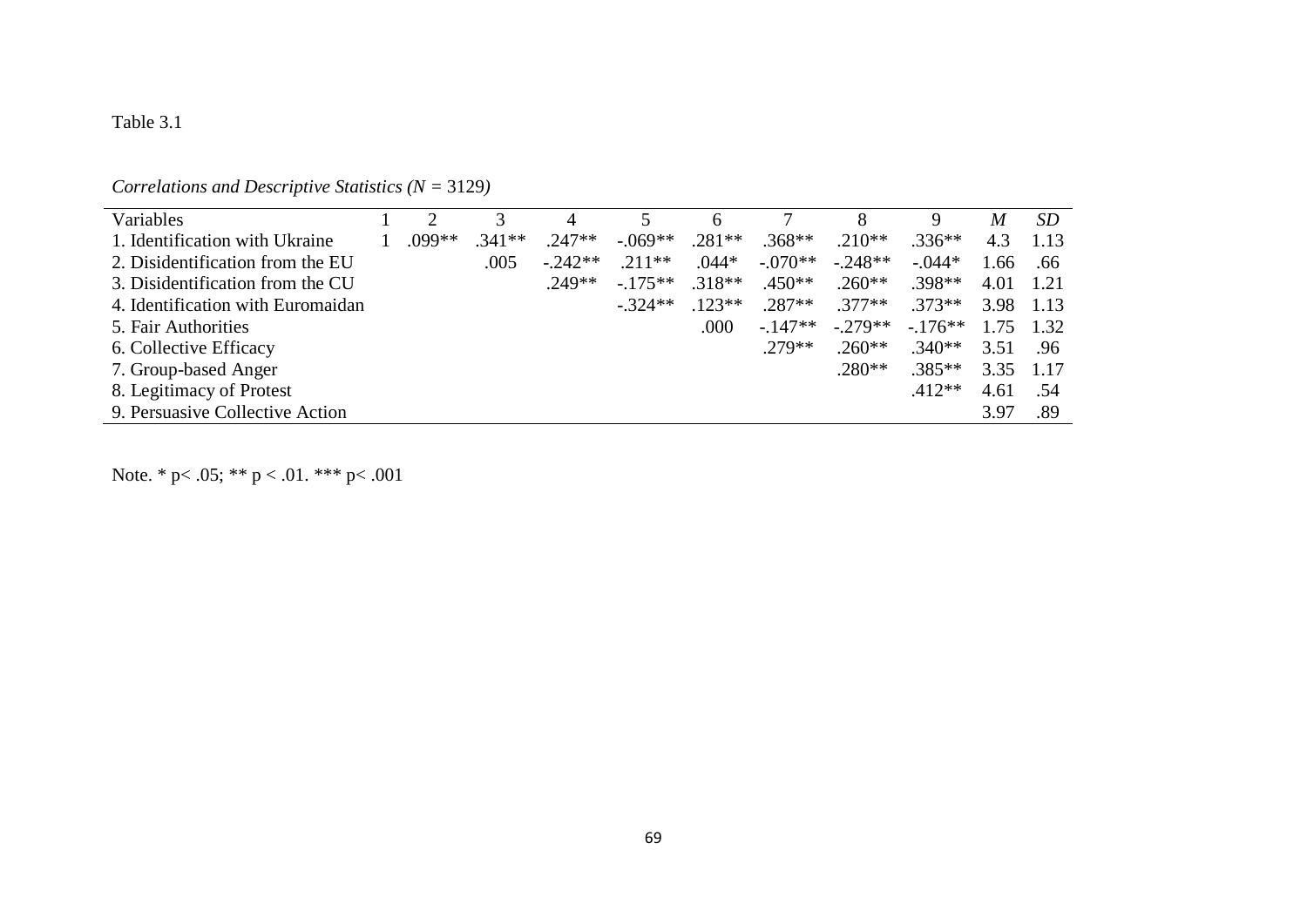### **Main Analysis**

Using structural-equation modelling via SPSS Amos 24, we examined a model that represents our argument. Results are depicted in Figure 2.2. The hypothesized model fit the data very well,  $\chi^2$  ( $df = 2$ ) = 41.24,  $p = 0.000$ . Moreover, other fit indices also indicated excellent fit: CFI = .993, IFI = .993, TLI = .836, RMSEA = .068, (CI: Low = .051, High = .086, PCLOSE =.044 (see Kline, 2011). We find evidence for the predicted pathways to persuasive collective action through Euromaidan identity and perceived legitimacy of protest. In the middle of Figure 3.2, we find evidence for the predictive role of disidentification from the CU and identification with Ukraine for the Euromaidan identity; likewise we find that two of SIMCA's constructs – perception of the authorities as fair and anger over the delay of Ukraine – EU agreement – were also related to the Euromaidan identity, while group efficacy was not; we turn to this point in the general discussion. Perceived legitimacy of protest produced the strongest path coefficients on persuasive collective action, further suggesting that our decision to extend the SIMCA model with this construct was valid.

As can be seen on Figure 3.2, the model included three non-significant parameters: disidentification from EU was not significantly related to group efficacy, indicating a clear pro-European tone of the emergent movement. Also, the association between the appraisals of authorities as fair and perceived legitimacy of protest was not significant, thus, providing evidence for a problematic character of the surrounding political opportunity structure. Finally, appraisals of the state's authorities as fair were not significantly related to persuasive collective action.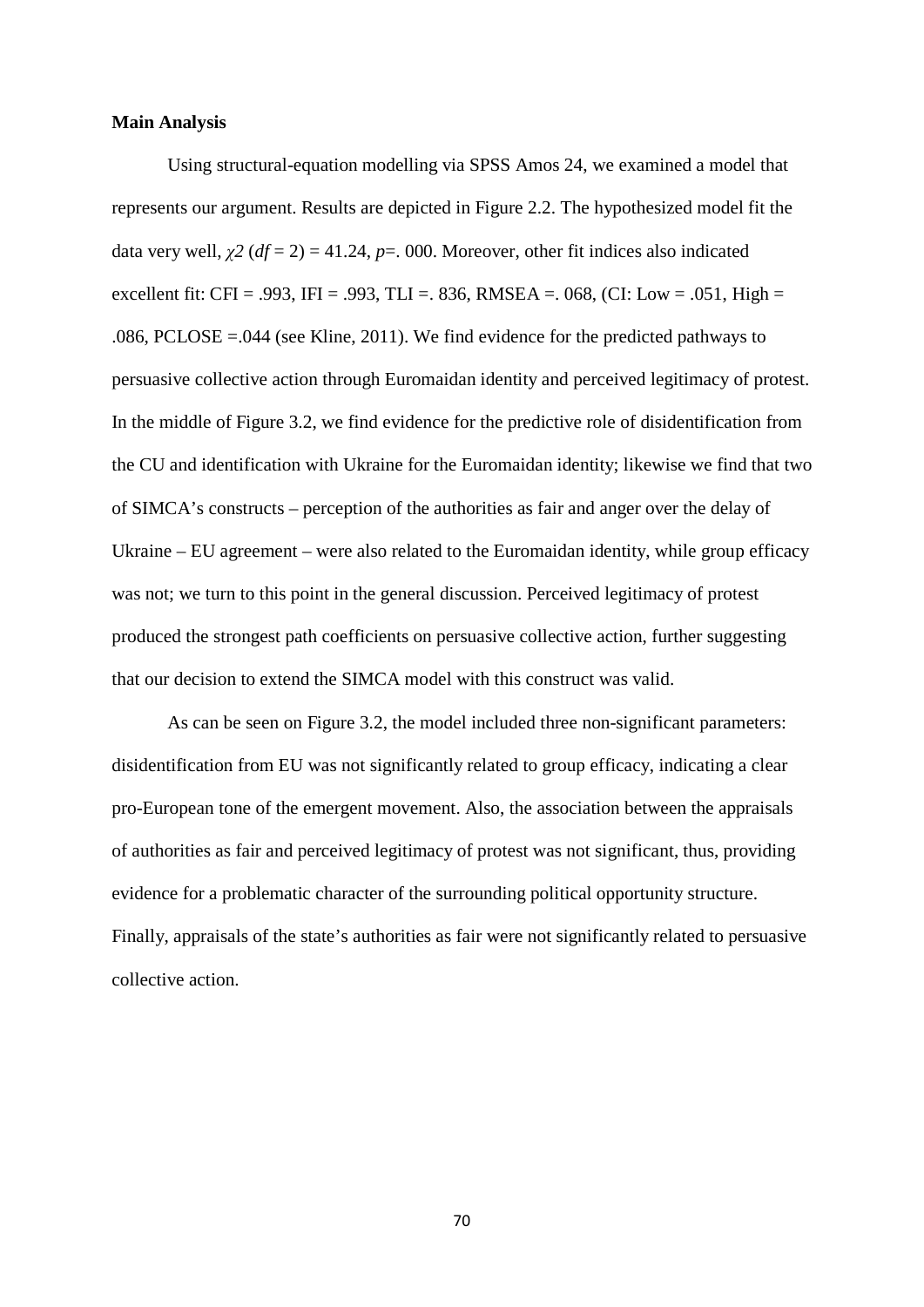

*Figure 3.2.* Structural model for persuasive collective action (*N* = 3129). *Note*. Figure contains standardized parameter estimates, all *p* < .001. Non-significant paths are shown as broken arrows.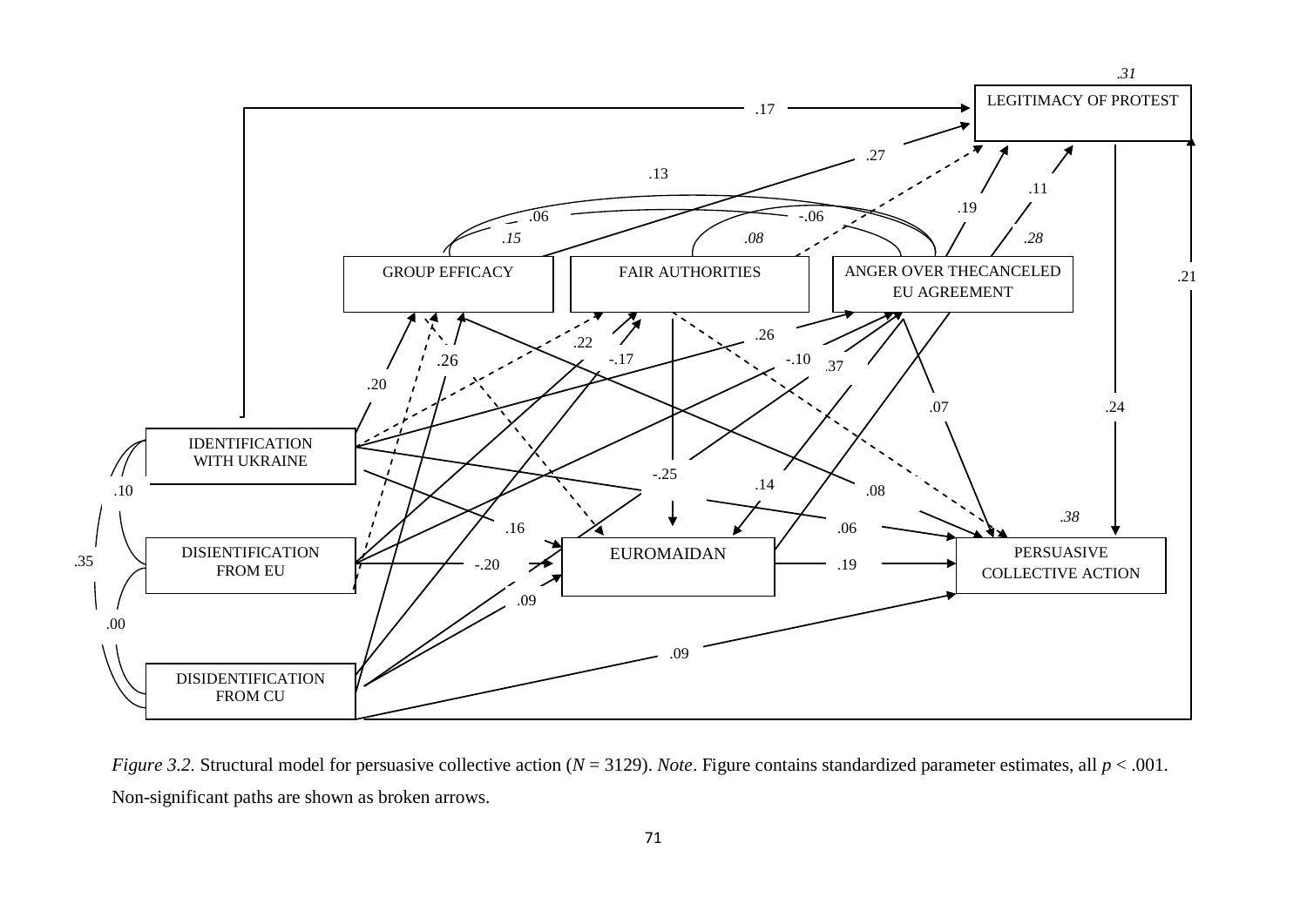These results lend support for our integrative approach in the sense that disidentification from the CU and identification with the national identity predicted the Euromaidan identity. SIMCA's sense of injustice (conceptualised and measured here as the reversed: 'fair authorises') and anger were also found to be robust predictors of the aspirational identity. Furthermore, perceived legitimacy of protest explained variance in persuasive collective action better than other predictors. This suggests that our integrative approach is a valid one. However, a possible caveat to Study 1 is that we did not examine the effects of these predictors on confrontational collective action. We address this in Study 2.

## **Study2**

## **Method**

## **Participants and Procedure**

The procedure in Study 2 was similar to that used in Study 1. The data were collected between March 28 and April 30, 2014, following the cancellation of nine out of 12 antiprotest laws during the special session of the Ukrainian Parliament. We therefore assessed the construct of legitimacy of protest with an extended and slightly modified scale than in Study 1.

In total, the responses from 1820 participants were used in the data analysis. The sample ranged in age from 18 to 77 (*M* age 33.87 years, *SD =* 9.61) and comprised 51.7 % women. Participants were highly educated (57.4 % having graduated from university), 44.2 % were employed full time, and 57 % indicated Ukrainian as their first language. Some72.7 % reported that they completed this survey while in Ukraine, 24.7 % - while living abroad (mostly in European countries, 15.5 %, and in North America, 4.4. %).

## **Measures**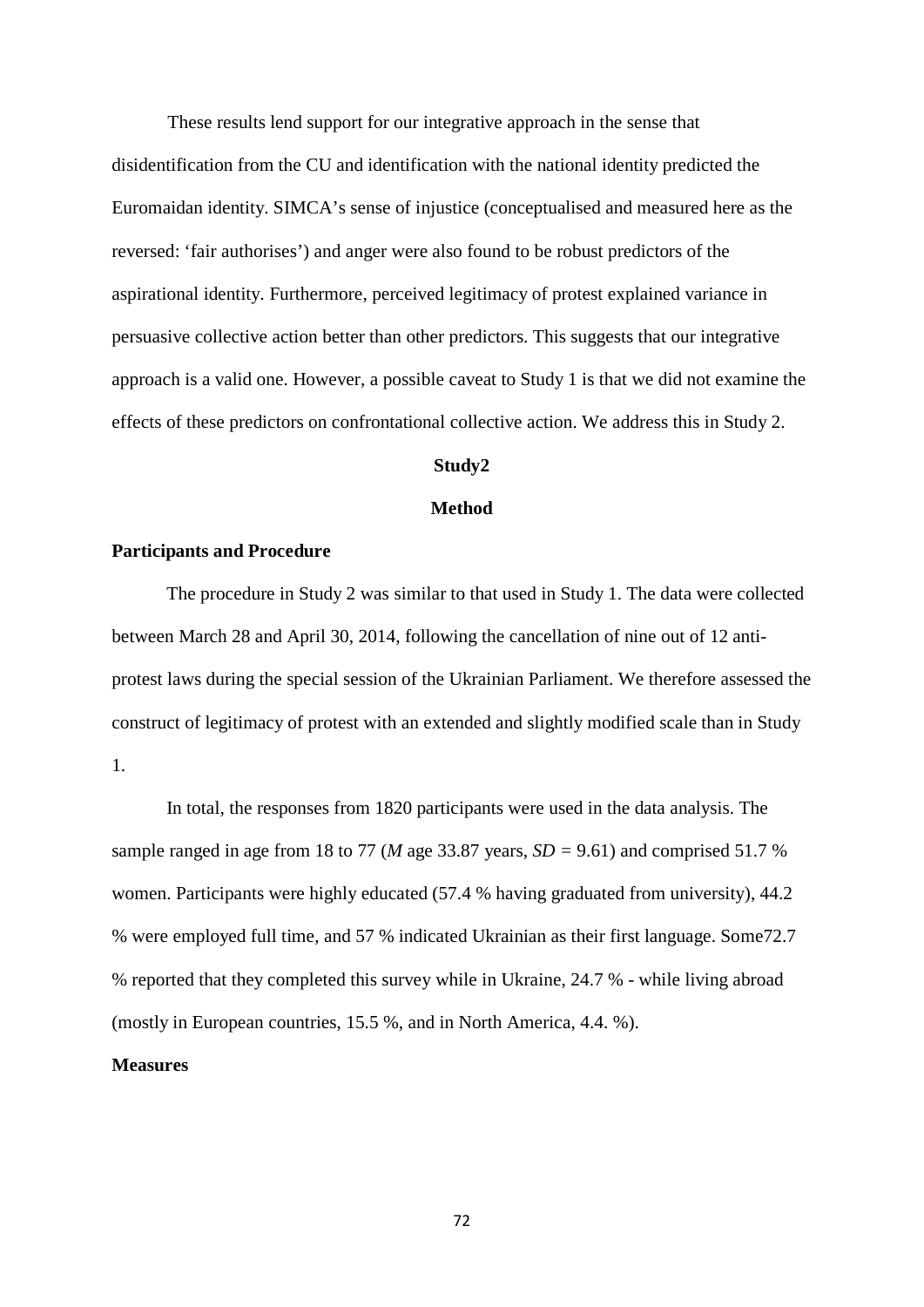*Socio-demographics.* Participants indicated age, gender, ethnicity, country of birth, current residence, prior experience of living abroad, educational level, employment status and mother tongue (i.e., Ukrainian, Russian, other).

To measure respondents' identification with the Euromaidan, identification with Ukraine ( $\alpha = .95$ ), disidentification from the European Union ( $\alpha = .78$ ) and the Russian-led Customs Union ( $\alpha$  = .91) we used the same scales as in Study 1.

*Group-based anger towards ideological opponents.* To assess anger, respondents were asked to rate how 'angry' and 'irritated' they felt about people who support the annexation of Crimea to the Russian Federation,  $\alpha = .77$ .

*Collective Efficacy*. Four items were used to assess participants' perceptions of ingroup's collective political efficacy (e.g., 'I think that Ukrainian people can stop the annexation of Crimea', 'I think that people in Ukraine can defend their rights over Crimea', 'Ukrainians as a nation can change a lot, and 'I think Ukraine has already lost the fight against Crimea' (reverse coded)),  $\alpha = .83$ .

*Injustice appraisals.* Seven items were used to measure participants' sense of injustice ('Having the referendum in Crimea was against the Constitution of Ukraine', 'Not all ethnic groups participated in the Referendum in Crimea', 'The results of referendum are not legitimate', 'Having the referendum was justified' (reverse coded), 'Russian foreign policy in the Crimea is illegitimate', 'Russian current campaign towards separatism in Southeast of Ukraine is illegal', and 'Russian invasion of Crimea is a legitimate peacekeeping campaign' (reverse coded),  $\alpha = .84$ .

*Perceived Legitimacy of Protest in Ukraine.* Beliefs about legitimacy of protest were assessed using seven items: 'These people were wasting their time protesting (item 1, recoded)', 'I think protesting on the streets was a valid form of behaviour in Ukraine' (item 2), 'Protesting changed nothing (item 3, recoded)', 'I think this was irresponsible behaviour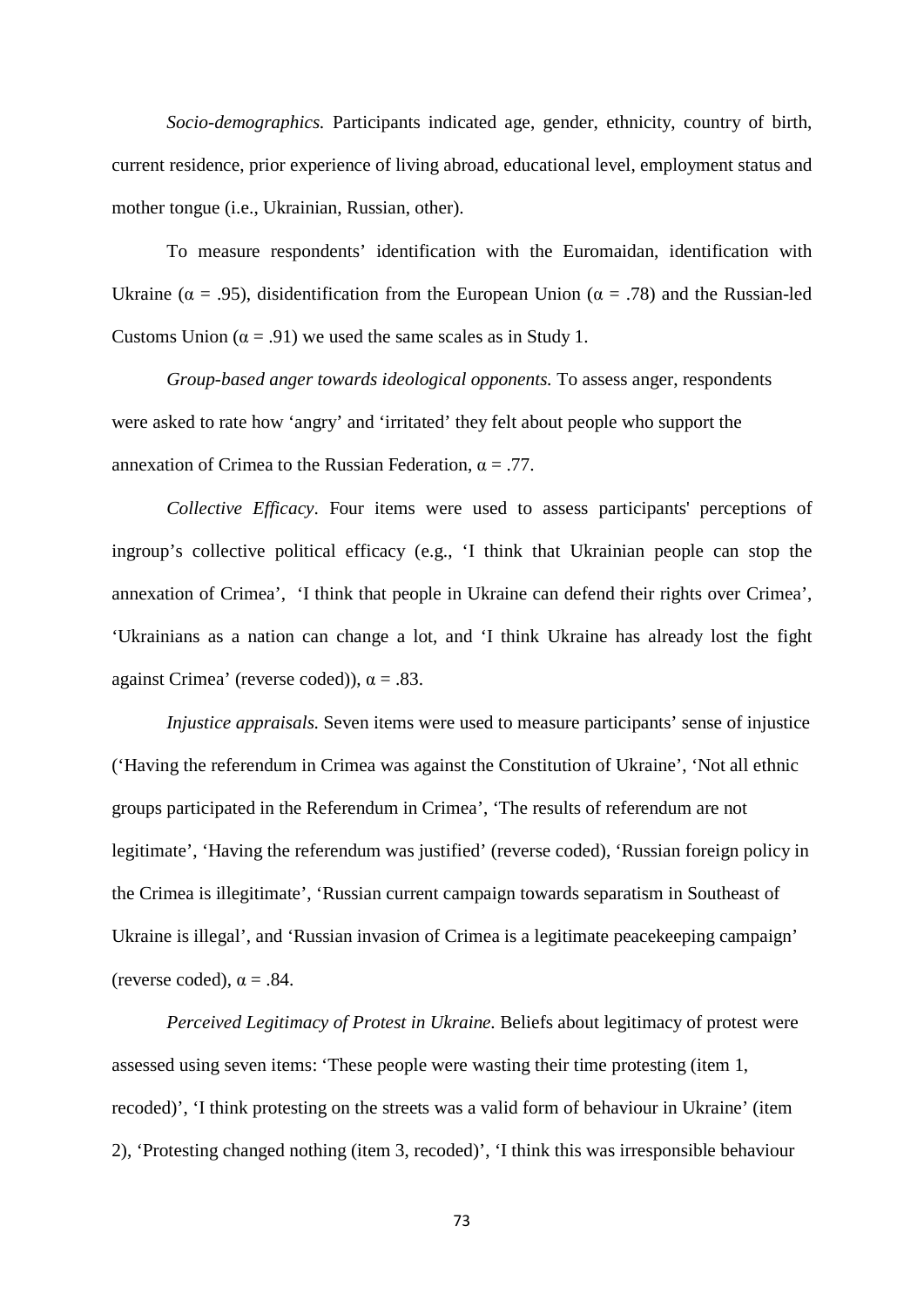(item 4, recoded)', 'I think there should be more protests in Ukraine' (item 5), 'This was not typical Ukrainian behaviour' (item 6), and 'I think protest is a healthy part of democracy' (item7). Principal components analysis yielded two components with eigenvalues greater than 1 that accounted for 51.15 % of the variance. Loadings, after oblique rotation, revealed that relatively items 1 – 6 with factor loadings ranging from .45 to .76 loaded primarily on the first component (36.73 %), whereas item 7 (i.e., 'I think protest is a healthy part of democracy') loaded highly .97 on the second component (14.43 %). The items of the first factor captured the respondents' beliefs about social protest as an instrumentally effective and legal way of achieving social change in Ukraine, while item 7 (i.e., 'I think protest is a healthy part of democracy') did not explicitly mention Ukraine as a context, and as such, might could have been interpreted by the respondents in a more generic way. We, thus, decided to exclude it from the subsequent analysis. A repeated principal component factoring analysis with oblique rotation extracted one factor that predicted 42.81 % of the variance, with factor loadings ranging from .45 to .76. The items were averaged to yield composite of individual's perception of legitimacy of protest in Ukraine,  $\alpha = .71$ .

*Persuasive and Confrontational Collective Action*. Respondents were asked to indicate how willing they were to participate in ten different offline collective actions. Principal components analysis yielded two components with eigenvalues greater than 1 that accounted for 55.45 % of the variance. Loadings, after oblique rotation, revealed that relatively non-violent, persuasive actions (e.g., 'voice group's claims in social network pages', 'display symbolic attributes (flags, stripes) of my group, 'participate in marches and motorcades', 'donate money for the cause of my group', 'compile a blacklist (list for lustration, sanctions)' and 'participate in flash-mobs and art events organized to support the cause of your group') loaded primarily on the first component (41.10 %); seemingly extremely confrontational actions (e.g., 'blockade activity of ideological opponents', 'sneer at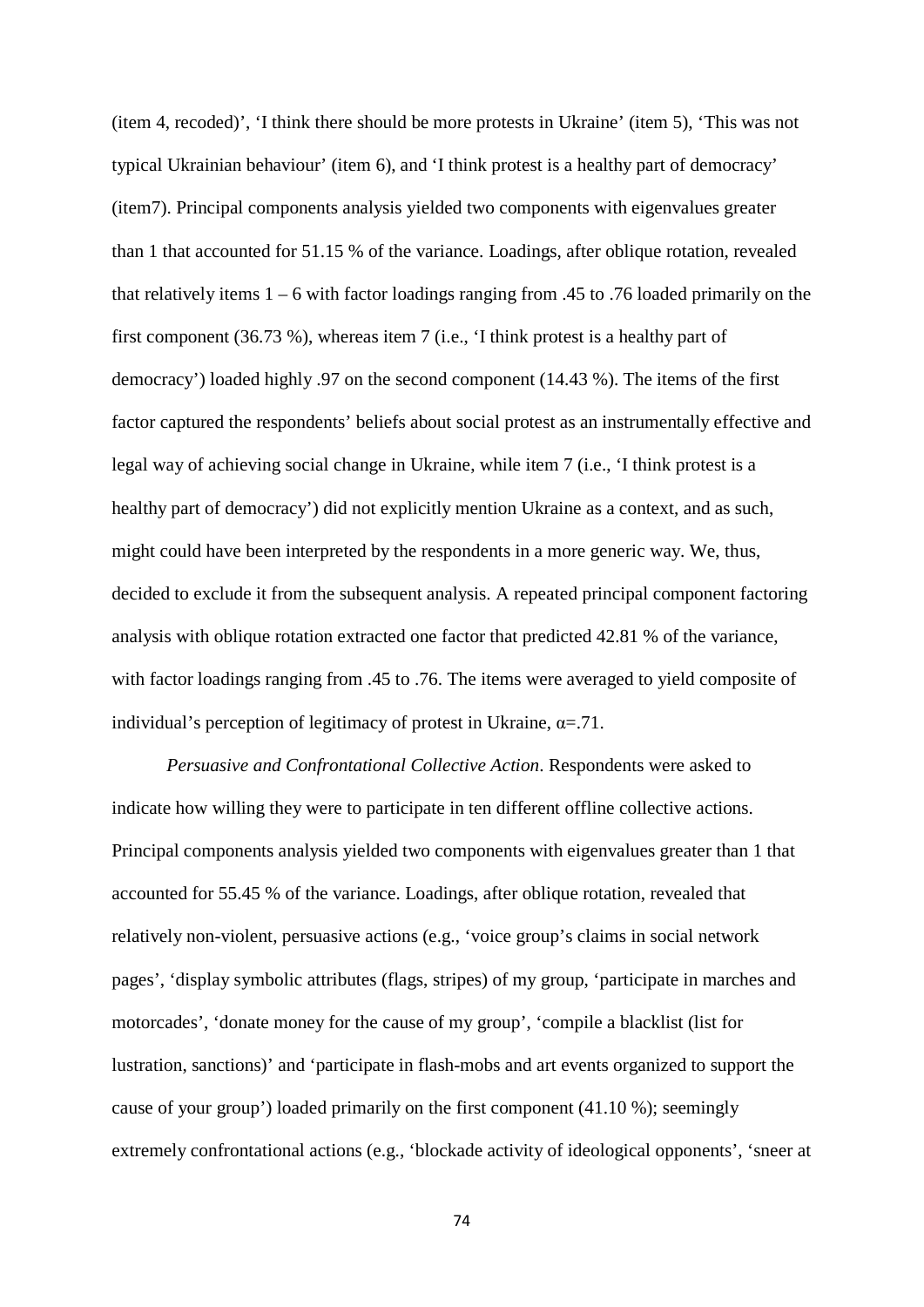opponents' symbolic attributes (e.g., flags)','participate in mock political funerals', 'sabotage political events of opponents') loaded on the second component (14.35 %).The items were averaged to yield composites of individual's likelihood to engage in persuasive ( $\alpha$ =.84) and extremely confrontational ( $\alpha$ =.70) collective action. The two scales were moderately correlated (*r* = .592, *p*<.001).

#### **Results and Discussion**

#### **Preliminary analyses**

The correlations between all variables, means, and standard deviations are displayed in Table 2.2. We employed the same analytic strategy as in Study 1. We first ran hierarchical regression analyses for two outcome variables. At Step 1, disidentification from CU, identification with Ukraine, identification with the Euromaidan, group-based anger, group efficacy, fair authorities were significant positive predictors of persuasive (*adjusted*  $R^2 = .40$ ,  $\Delta F (1, 978) = 4.707$ , p=.030) and confrontational (*adjusted R*<sup>2</sup> = .16,  $\Delta F (1, 979) = 39.081$ , p=.000) collective action.

At Step 2, adding perceived legitimacy of protest to the regression model significantly increased the summarised effect of the other variables on persuasive *(adjusted R*<sup>2</sup> = .44,  $\Delta F$  $(1, 977) = 68.620$ ,  $p = 000$ ) and confrontational *(adjusted R<sup>2</sup>* = .17,  $\Delta F$  (1, 978) = 12.120,  $p =$ 001) collective action. Perceived legitimacy of protest had a significant effect on persuasive ( $\beta$  = .29, *p* = .000), but not significant for confrontational ( $\beta$  = .08, *p* = .047) collective action.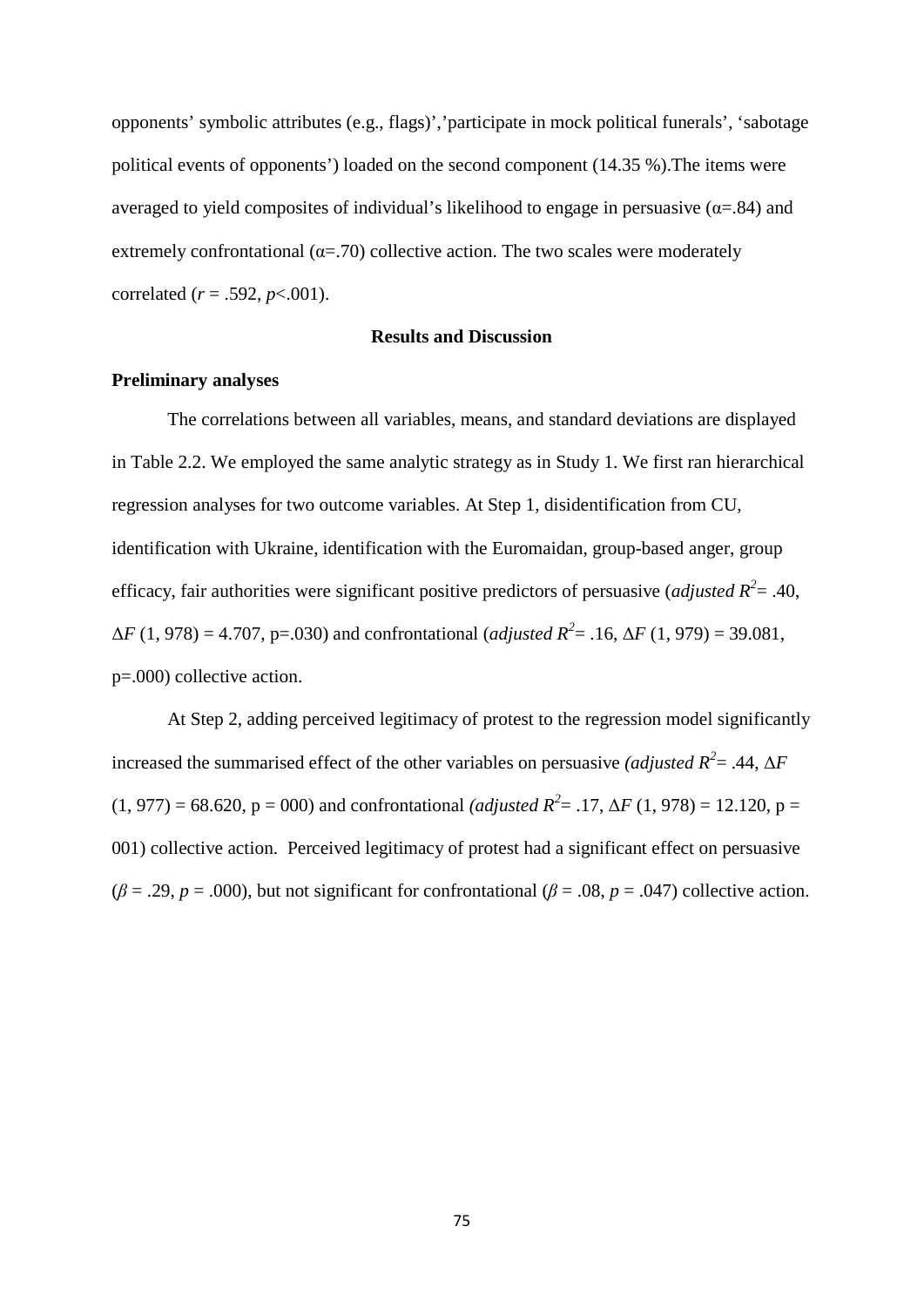## Table 3.2

### *Correlations and Descriptive Statistics (N = 1820)*

| Variables                             |         |            |                       |             |                       |                   |             |                   | 10                  | M    | SD   |
|---------------------------------------|---------|------------|-----------------------|-------------|-----------------------|-------------------|-------------|-------------------|---------------------|------|------|
| 1. Identification with Ukraine        | $-.084$ | .300       | $.281$ <sup>2</sup>   | .288°       | .476                  | .455 <sup>°</sup> | .497        | .386 <sup>°</sup> | $.168^\degree$      | 4.47 | .99  |
| 2. Disidentification from the EU      |         | $-.092$ ** | $-.132$ <sup>**</sup> | $-.061$     | $-.183$ <sup>**</sup> | $-.153$ **        | $-.232$ **  | $-.127***$        | .034                | 1.72 | .67  |
| 3. Disidentification from the CU      |         |            | $.276$ **             | $.356^{**}$ | $.370^{**}$           | $.318***$         | $.370^{**}$ | $.293***$         | $.263^{**}$         | 3.76 | 1.10 |
| 4. Identification with Euromaidan     |         |            |                       | $.243$ **   | $.228$ **             | $.303***$         | $.367***$   | $.382***$         | $.200^{**}$         | 2.83 | 1.14 |
| 5. Group-based Anger                  |         |            |                       |             | $.399***$             | $.305***$         | .381        | $.315***$         | $.304$ <sup>2</sup> | 3.81 | 1.26 |
| 6. Injustice Appraisals               |         |            |                       |             |                       | $.437***$         | $.629$ **   | $.347***$         | $.177***$           | 4.73 | .72  |
| 7. Collective Efficacy                |         |            |                       |             |                       |                   | $.468$ **   | $.418***$         | $.253$ **           | 3.65 | .97  |
| 8. Legitimacy of Protest in Ukraine   |         |            |                       |             |                       |                   |             | $.553***$         | .272                | 4.31 | .77  |
| 9. Persuasive Collective Action       |         |            |                       |             |                       |                   |             |                   | $.578^{^{\circ}}$   | 3.72 | .89  |
| 10. Confrontational Collective Action |         |            |                       |             |                       |                   |             |                   |                     | 2.73 | 1.02 |

Note. \* *p*< .05; \*\* *p*< .01. \*\*\* *p*< .001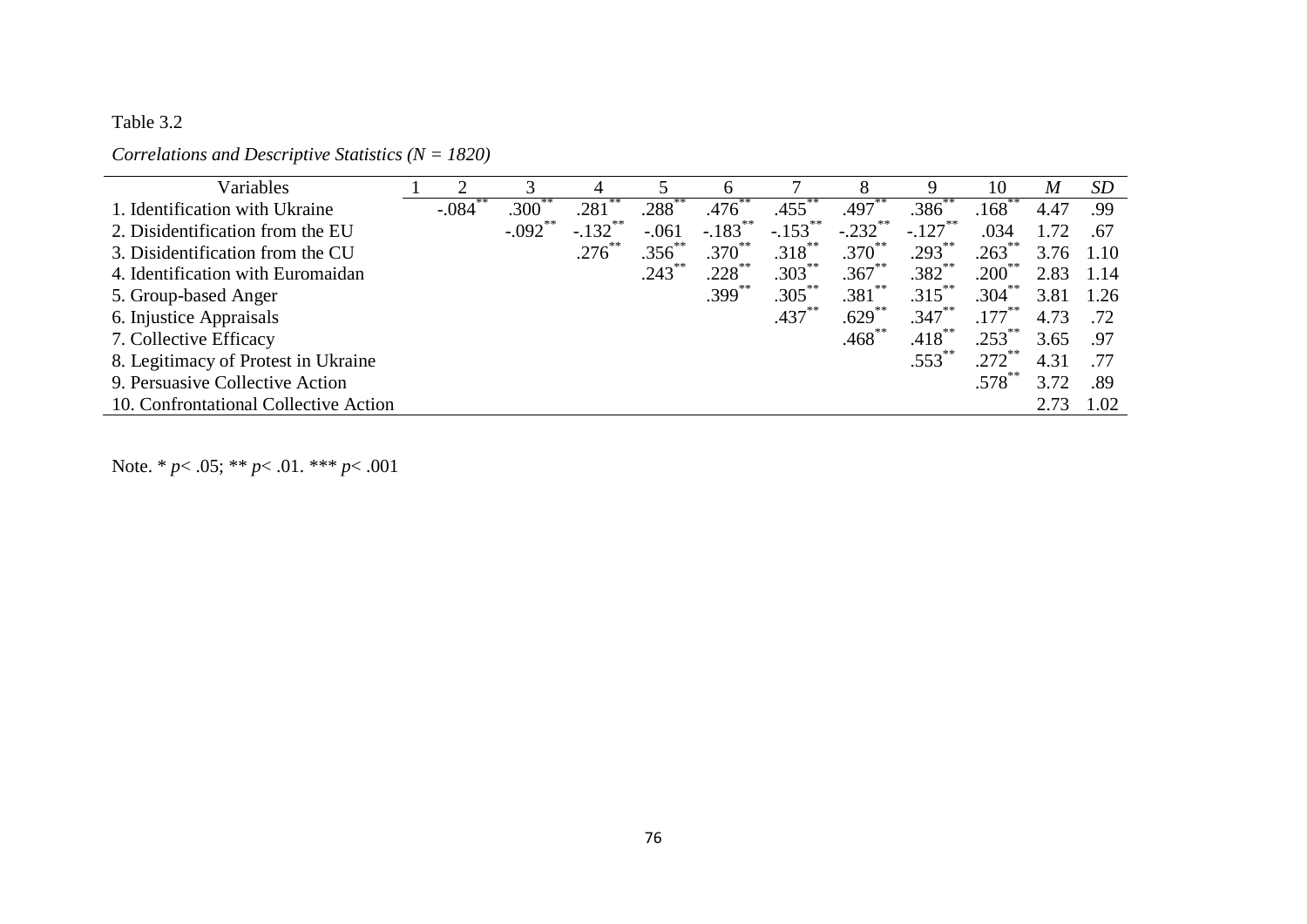#### **Main Analysis**

We then examined the full set of explanations identified in our conceptual model by means of a structural equation modelling using SPSS Amos 24. The observed chi-square  $(\chi^2)$ for the proposed model was significant, $\chi^2$  ( $df = 3$ ) = 32.588,  $p = .000$ . Because the *p* value of the  $\chi^2$  is highly sensitive to sample size, the relative  $\chi^2$  statistics measured by the *CMIN/df* were examined (Cheung & Rensvold, 2002). The values of the other indices fall within the cut-offs as advocated by Bentler and Bonett (1980) indicating acceptable model's fit: CFI = .990, IFI = .991 and TLI = .824. Inspection of the 90% confidence interval (CI: Low = .052, High  $= .097$ ) for the RMSEA  $= .074$  suggested that based on the current sample, the model could not be disconfirmed (PCLOSE =.036).

The results presented in Figure 3.3 are consistent with our conceptualization. Disidentifcation from CU and identification with Ukraine both positively predicted identification with the Euromaidan. Collective efficacy and group-based anger contributed to the formation of the Euromaidan protest identity. Identification with Euromaidan produced strong path coefficients on persuasive and moderate path coefficients on confrontational collective action. Confirming our hypothesis, perceived legitimacy of protest positively predicted persuasive forms of collective protest, while also predicting confrontational forms of collective action.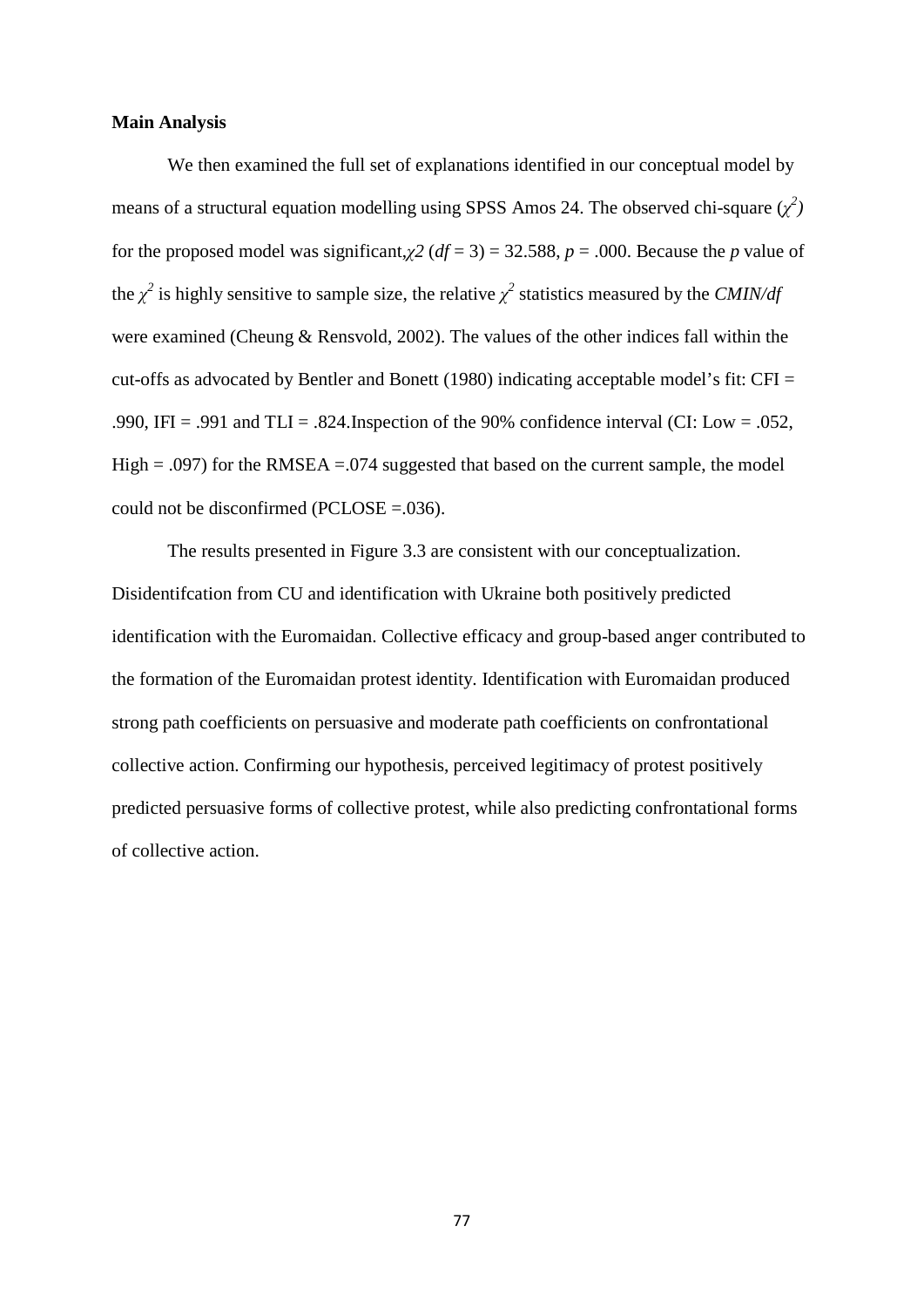

*Figure 3.3.* Structural model for persuasive and confrontational collective action (*N* = 1820). *Note*. Figure contains standardized parameter estimates, all *p* < .001. Non-significant paths are shown as broken arrows.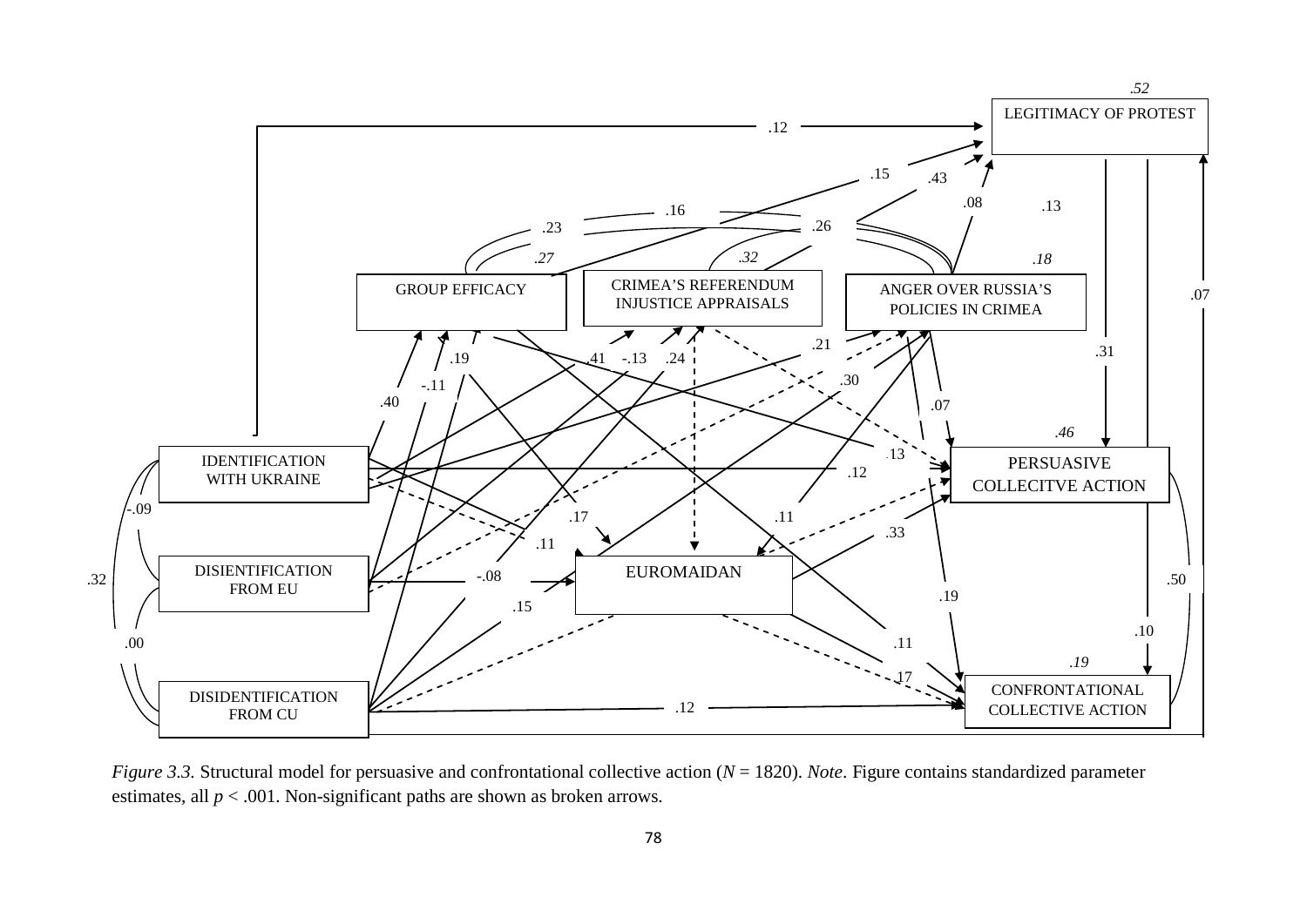#### **General Discussion**

We began this article by claiming that, despite its high explanatory and predictive power, the Social Identity Model of Collective Action, limits our understanding of two context-embedded aspects of identity-driven social movements – their emergence and development. We sought to address these limitations of the model by proposing a theoretical model whereby identification with a social category whose rights were oppressed and disidentification from the arrangements that imply involuntary change in group's loyalties or aspirations coupled with one's emotional-cognitive appraisals of the context drive formation of politicized group identity. Additionally, we suggested that one's perception of legitimacy of protest – defined as subjective beliefs about one's entitlement to demand social change within collectively defined limits of legitimacy–predicts persuasive as opposed to confrontational collective action

Findings from our two studies suggest that at time of acute disputes over Ukraine's geopolitical position (i.e., political integration with the countries of Western Europe as opposed to the re-unification with the Russian Federation), disidentification from Russia-led Customs Union as opposed to disidentification from the European Union was a predictor of the Euromaidan identity, likewise a social re-categorization of national Ukrainian identity contributed to people's emergent commitment to the cause. In particular, across two studies we showed that in the context of the anticipated geopolitical change, disidentification acts as a warning signal that highlights the emergent sense of 'who we stand against*'* , which due to the processes of psychological reactance leads to the formation of a new aspirational identity. Another striking evidence of Ukraine's democracy in the making stems from the data: in Study 1, collective political efficacy did not significantly contribute to the formation of the Euromaidan identity (despite a bivariate correlation of  $r = .123**$ ), as people were still unsure about their ability to change the political situation.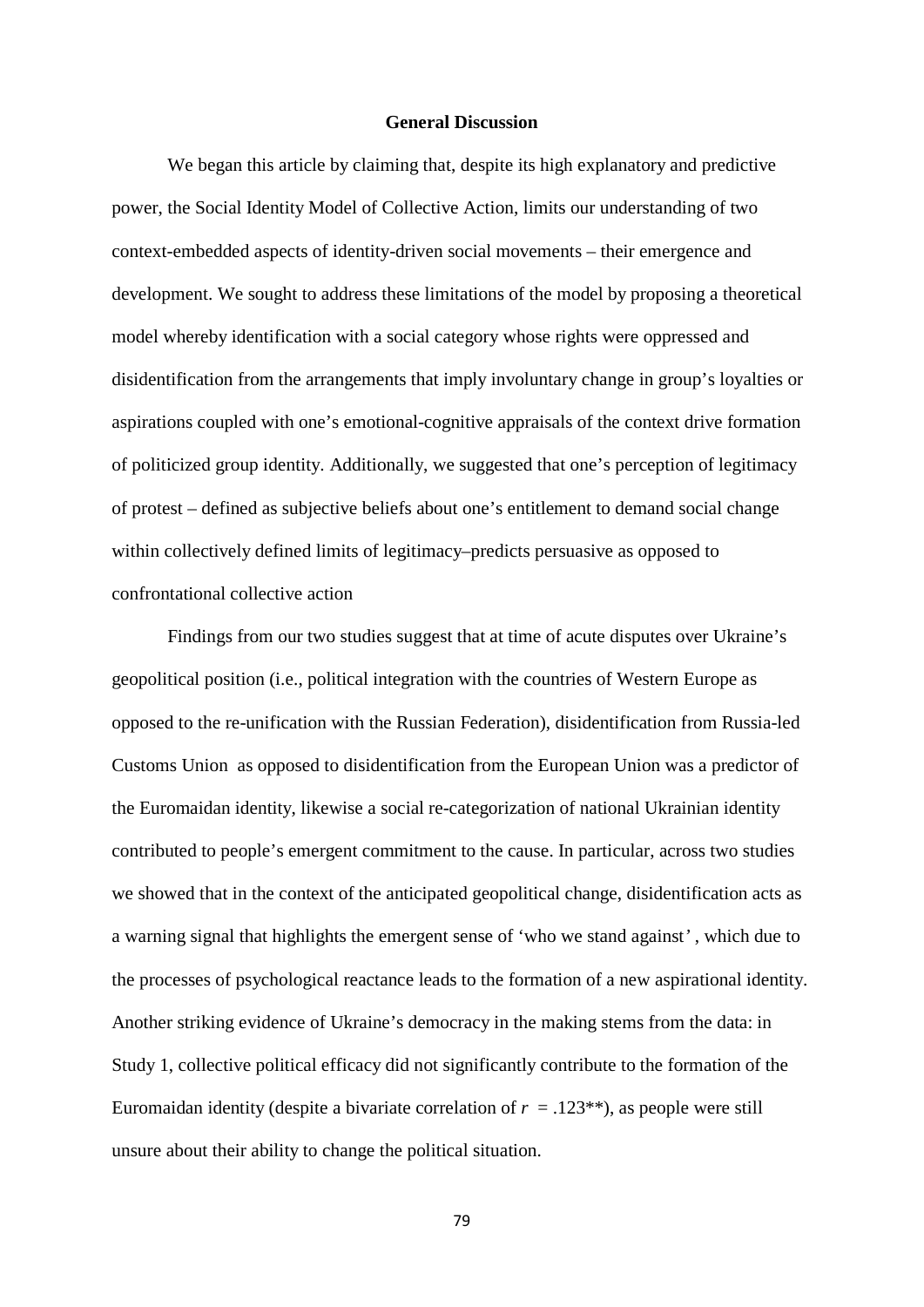However, in Study 2, collective political efficacy – the grass-root level process – was found to be a positive predictor of the Euromaidan identity (see Figure 3.3), which also was reflected in the correlational patters  $(r = .303^{**})$ . In the historical progression of events in Ukraine, it also makes sense to examine how people evaluate their collective efficacy in retrospect, in other words, how they attribute causality to the results of ingroup's political action considering that there are other influential actors in the geopolitical space; an issue to which we will return in Chapter 6.

Our second main argument was that collective action research has generally overlooked a very important question of whether people believe they are *at all* entitled to demand social justice within the legitimate channels. We then turned to the real-world events in Ukraine, a country, where street and online forms of protest were outlawed by the parliament during the course of a social-change campaign. Under these circumstances, do the predictions of SIMCA still apply? Theoretically, we proposed that dynamic relationship between the set of our predictors and collective action may be explained above and beyond the effects SIMCA predictors, by including one's perceptions of system-level constrains in terms of the perceived legitimacy of protest. In two studies, we tested its effects in predicting collective action and the form this action may take. Our findings suggest that this construct clearly contributed to the prediction of both persuasive and confrontational forms of action and it did so across two separate samples in the historical progression of events in Ukraine.

For the most part, this is key and an original contribution of this research, because it proposes the construct that equips researchers in the field with a measure of the contextsensitive variable. In the context of Ukraine, at the time of the data collection the political opportunity structure was changing dramatically due to the introduction of anti-protest laws and their subsequent annulment, therefore measuring respondents' beliefs about their 'right to protest' helped us shed light on the potential social-psychological causes of radicalization of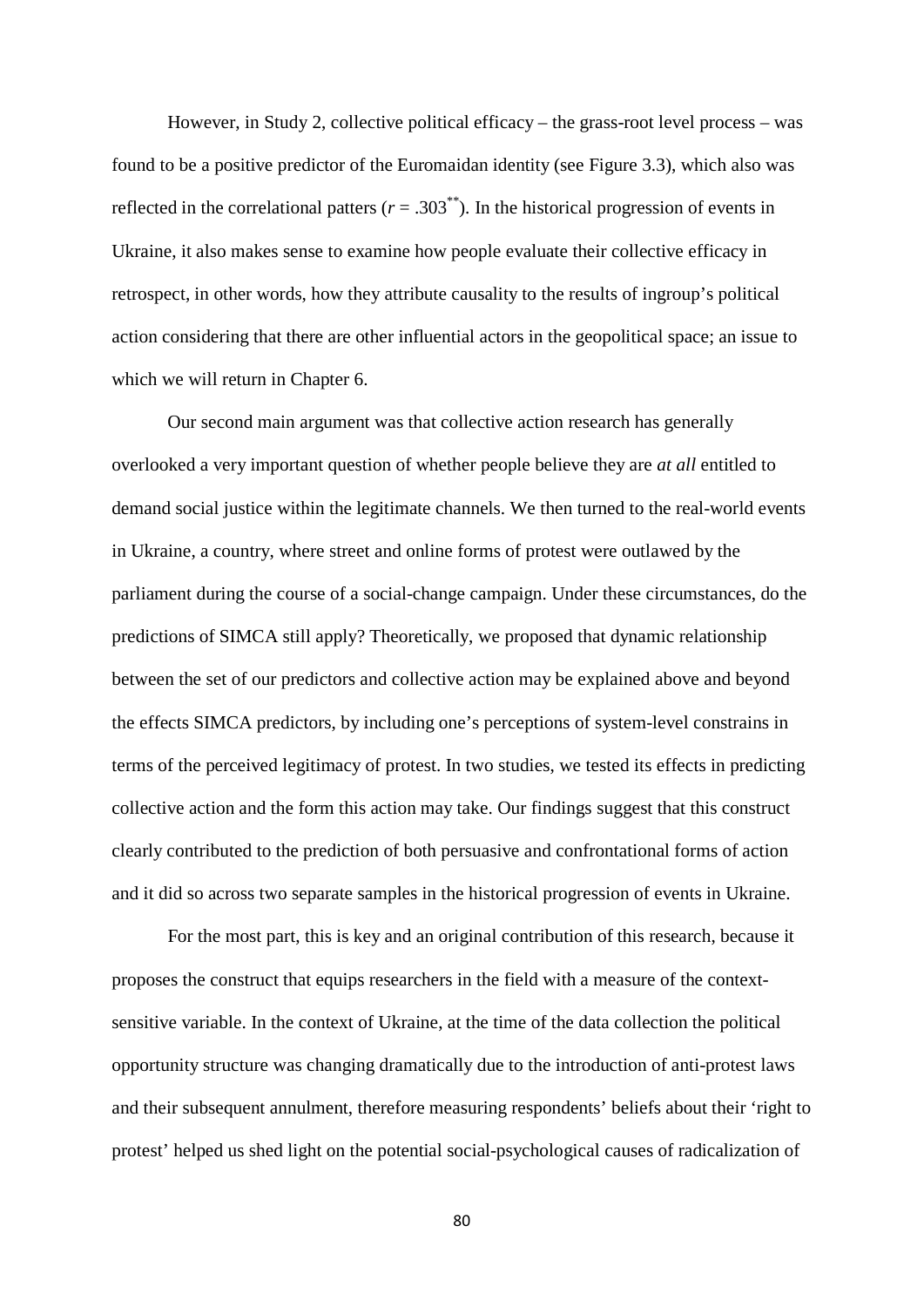street movement. Still, given the intensity of the events and the aggressive violent turn in response to the authorities' interventions, confrontational forms of action were explained to the lesser extent than persuasive forms of action.

It is worth noting that we extended and slightly modified the items assessing the legitimacy of protest to be able to better capture respondents' beliefs about legitimacy in Ukraine as the official status of the protest in this country was changed twice during the month (January 2014). Taken in abstract, two of the items we used across two studies (e.g., "These people were wasting their time protesting" and "Protesting changed nothing")may also be seen as those that relate to the perception of collective efficacy. However, we argue that applied contextually these items tapped into the need of assessing one's beliefs about protest as both a legal and instrumentally effective way of achieving social change. Yet, we recognized a need for further operationalization of this construct and taking a more rigorous approach to its measurement in terms of content validity.

Relatedly, there is also some evidence consistent with the notion that people's own beliefs about various channels of political participation are indicative of their political orientation. We investigated respondents' beliefs about the rights to protest in a volatile situation, where the conflict with authorities was ripe, and where the origin of the social protest movement was about the orientation towards a more liberal and democratic political climate of Western Europe compared to that of Russia. We found that the perceived legitimacy of protest was associated with disidentification from CU (correlations: .26\*\*\* in Study 1, and .370 in Study 2, see Tables, 3.1 and 3.2) but not with disidentification from EU.

Additionally, relationship between appraisals of the authorities as fair and perceived legitimacy of protest in Study 1 indeed showed how the situation was still volatile: people may have not yet realized how the Ukrainian political authorities were responding to the public demands. Bivariate correlations indicate that those who perceived the authorities as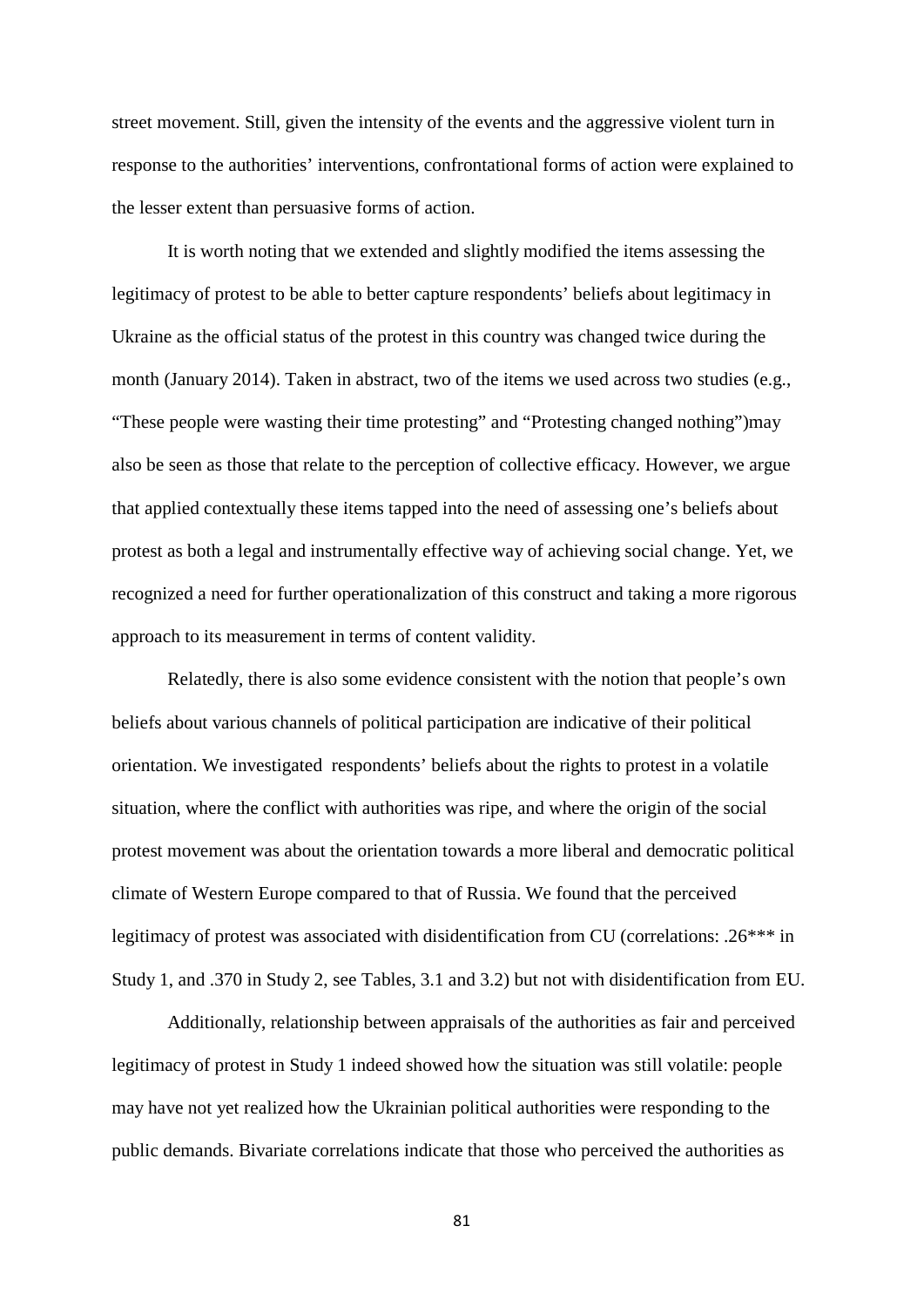fair were less likely to perceive protest as a legitimate way of action (*r* = -.279\*\*). However, by the time of Study 2 and in the more politically distant situation of Russia's interference in Crimea, the injustice appraisals referring to Russia's actions in Ukraine, correlated strongly with the perception of protest as legitimate  $(r=.629***)$ . These data are an example of how relevant political values, attitudes and beliefs are context-depended and sensitive. Equally, in a situation where the authorities in question (in Study 2, Russian authorities) are a clear catalyst of the cause of the protest (i.e., Crimean cause), people have less doubts about the "right" thing to do, and their beliefs about the authorities' legitimacy are linked with their participatory beliefs – that protest should help change the political situation. We will return to this point in Chapter 5.

Finally, findings from this research suggest that political activism during Ukraine's Euromaidan movement can be seen as an overall process of repositioning at the subjective level by realigning one's group identities in relation to the geopolitical situation, and by forging new politicized identities that crystallize people's commitment to action for social change. Part of this repositioning has also to do with individuals' perceptions of collective efficacy, social injustices, and group-based anger against the oppressors (what we already know from SIMCA, van Zomeren et al., 2008), but also with more specific beliefs about one's entitlement to participate in the processes of democratic deliberation and public decision-making, thus, the new concept, perceived legitimacy of protest, is a crucial and timely addition to the literature.

#### **Limitations**

Part of the strength of the present research is that it is, to our knowledge, the first social-psychological attempt to analyse emergent aspirational group identity and real-world collective behaviour in their immediate aftermath, among the real protagonists of the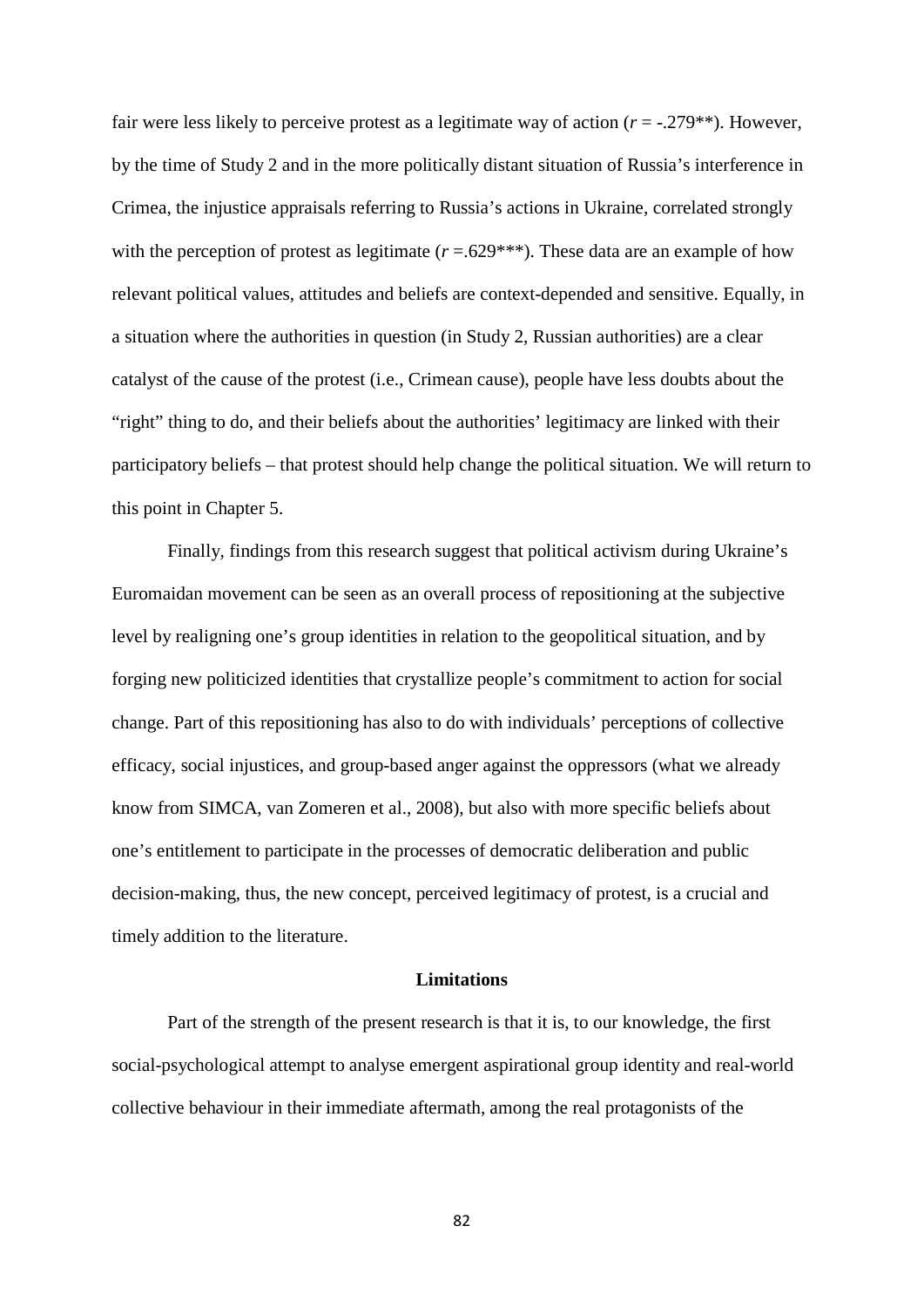Euromaidan revolution, the most serious insurrection in modern-day Ukraine leading to the change of the state regime. Even so, our research has some methodological limitations.

The first set of limitations has to do with self-selection in the sample. With such a vibrant topic as a social revolution, there is certainly selectivity in who volunteers to express their opinion for the research. We acknowledge that the very process of collecting data on public opinions through online surveys may bias our understanding of the big picture of the event such that the political voice of the opponents of the movement as well as of politically apathetic and civically disengaged individuals, may not be propitiously represented in our sample. Nevertheless, the research carried out here points to a number of potentially fruitful opportunities for a mixed method research like, for instance, analysing national online news coverage (and reader comments) of protest-related issues(e.g., the introduction of anti-protest laws) to understand the way in which dominant messages are being conveyed and in which the audience is categorised, as well as whether authorities and population are included in a common category. Quantitative content analysis may then involve examination of multiple variables (e.g., keywords in context, volume of mentions, circulation of the message in media)thought to be important moderators of the content elements.

The second main issue is generalizability of the theoretical claims we have made. As social scientists committed to investigate real world political collective behaviour, we are aware that such data excels in ecological validity and will never attain the reliability of studies, based on nationally representative survey data or controlled designs and measures, such as laboratory experiments. A more systematic examination of the ideas proposed here could be the subject of a further research, conducted using longitudinal mixed methods approaches and tested across contexts.

#### **Conclusions**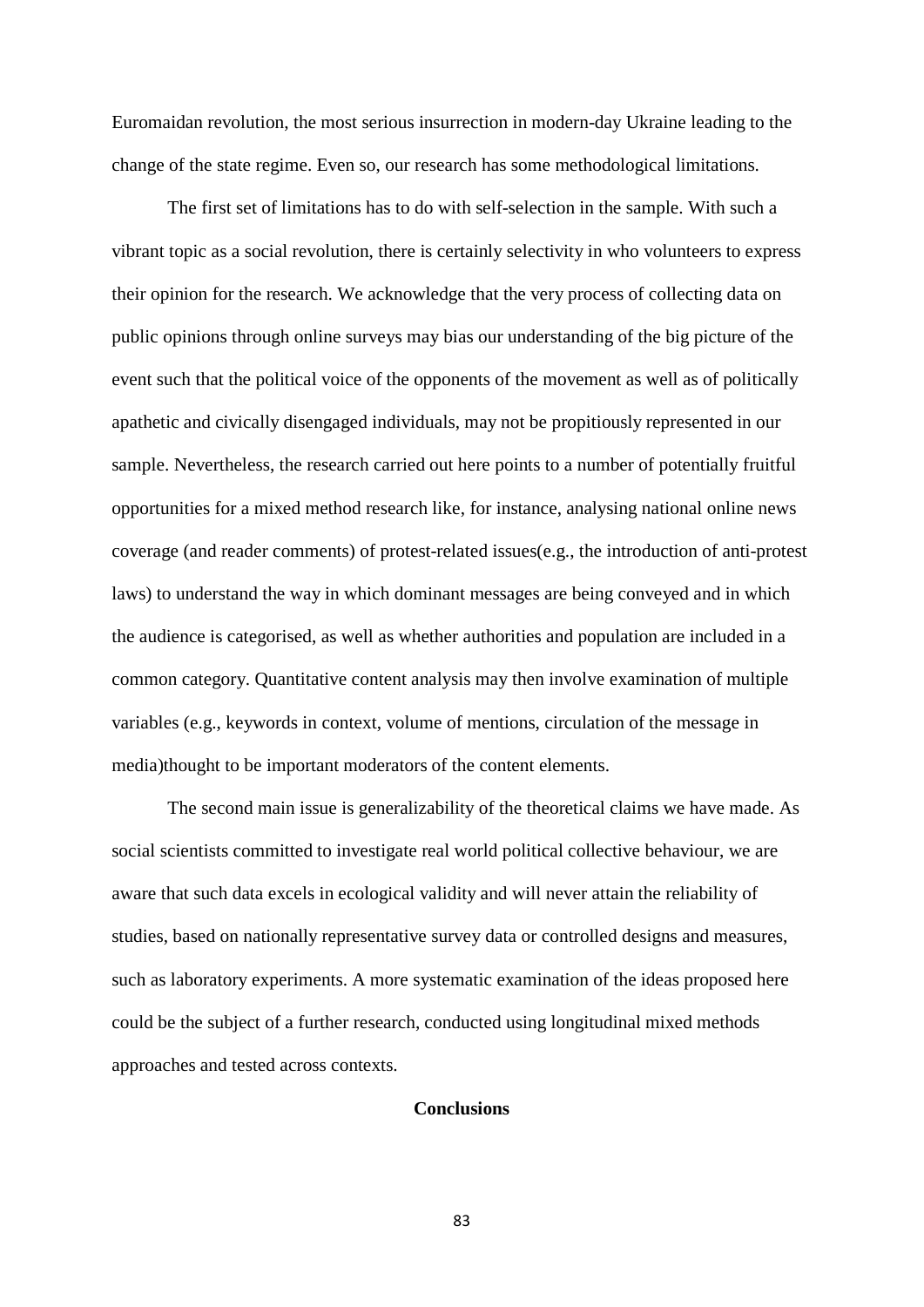In the present research we have underscored the processes behind formation and expression of aspirational group identity. First, in the context of the anticipated geopolitical changes, identification with Ukraine and disidentification from Russia-centered Customs Union (as opposed to the disidentification from the European Union) led to the formation of Euromaidan identity, as the quintessence of the oppressed group's aspirations for social change. Individuals' appraisals (cognitive and affective) of social injustices coupled with the sense of collective efficacy contributed to the formation of this identity. Secondly, perceived legitimacy of protest meaningfully predicted one's engagement more in persuasive than confrontational collective action, such that the more people believed that they are entitled to demand social change the more they were likely to persuade their opponents rather than confront them through collective action. Overall, the results offer insights into social identity model of collective action and raise questions about importance of contextualised understanding of bottom-up social change.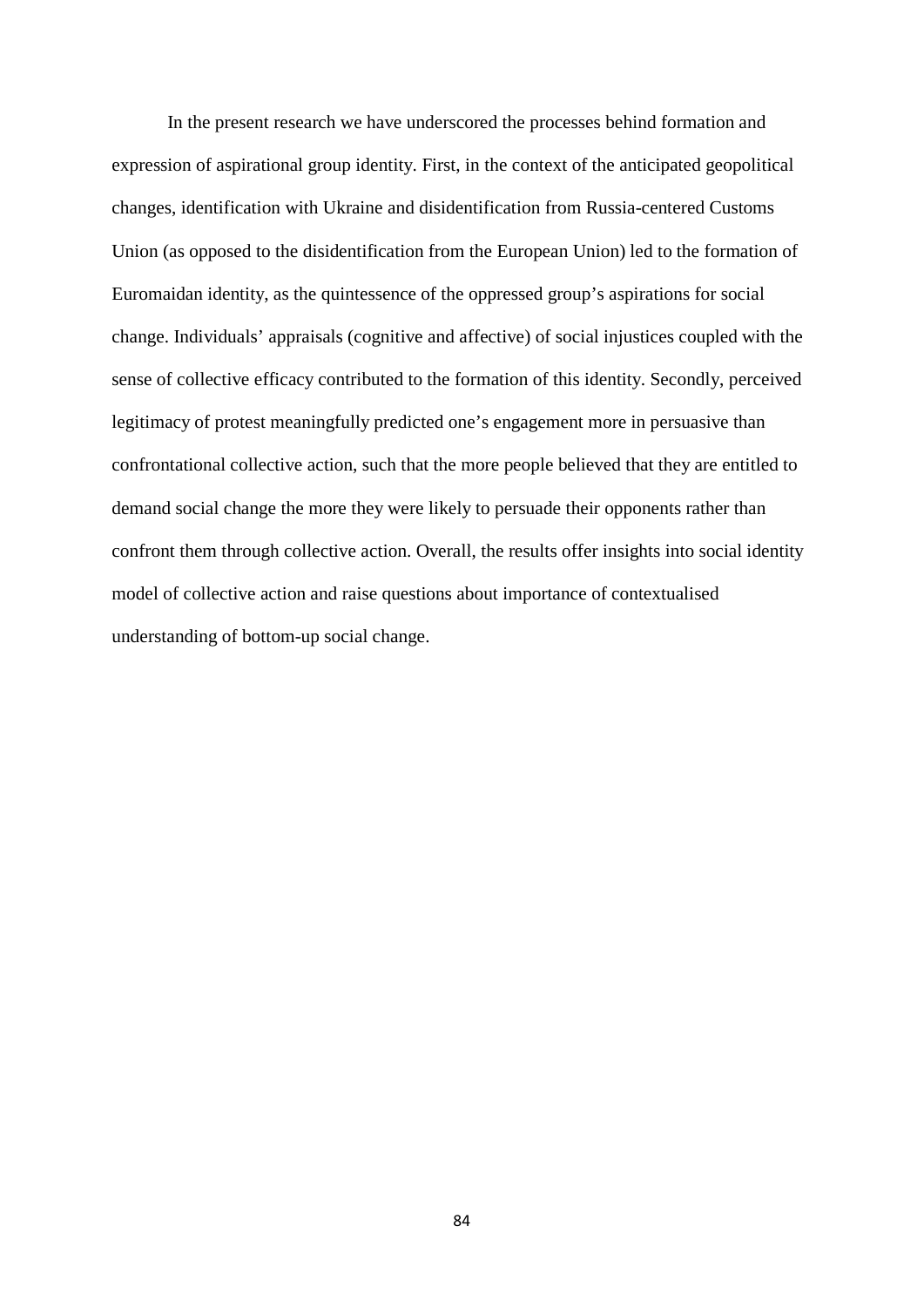#### **CHAPTER 4**

## **'THE MORE WE STAND FOR – THE MORE WE FIGHT FOR': COMPATIBILITY AND LEGITIMACY IN THE EFFECTS OF MULTIPLE SOCIAL IDENTITIES**

This chapter sought to provide an answer to the question of what social psychological mechanisms govern a synchronized expression of multiple aspirational identities. I examine whether the perceived compatibility (i.e., normative overlap) between identification with the Euromaidan street movement and the online protest community will lead to their congruent expression. Additionally, I further examine whether the effects of the perceived legitimacy of protest can be extended for the online activism, often regarded as slacktivism. I elaborate on the distinction between persuasive and confrontational forms of action and link them to the perception of political opportunity structure.

This chapter was adapted from a manuscript that is published at Frontiers in Psychology as at May 2017.

**Chayinska, M.**, Minescu, A., & McGarty, C. (2017). 'The More We Stand For – The More We Fight For': Compatibility and Legitimacy in the Effects of Multiple Social Identities. *Front. Psychol*. 8:642. doi: 10.3389/fpsyg.2017.00642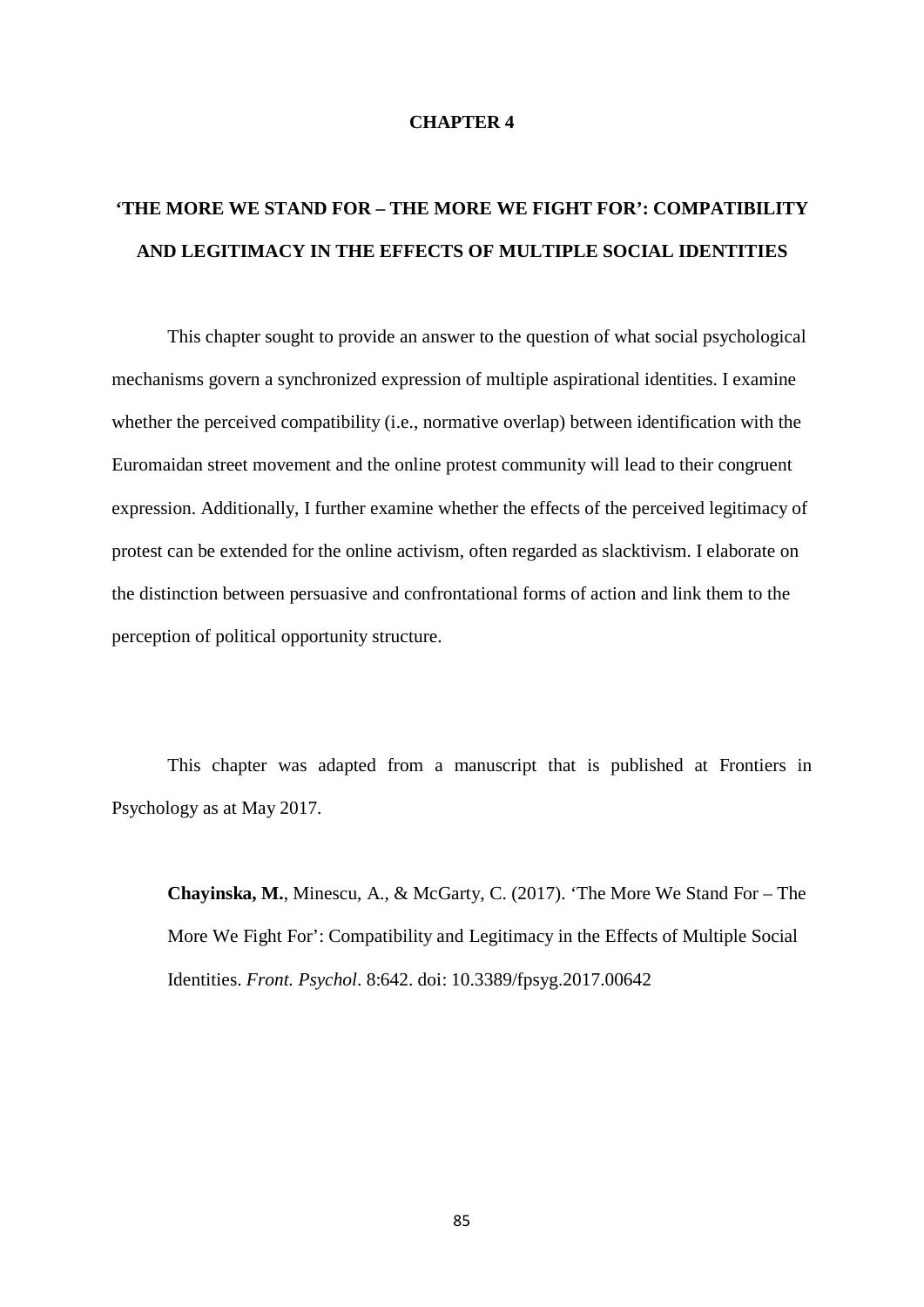#### **Abstract**

This paper explores the expression of multiple social identities through coordinated collective action. We propose that perceived compatibility between potentially contrasting identities and perceived legitimacy of protest serve as catalysts for collective action. The present paper maps the context of the "Euromaidan" anti-regime protests in Ukraine and reports data ( $N =$ 996) collected through an online survey following legislation to ban protests (March – May, 2014). We measured participants' identification with three different groups (the Ukrainian nation, the online protest community, and the street movement), perception of compatibility between online protest and the street movement, perception of the legitimacy of protest, and intentions to take persuasive and confrontational collective action. We found evidence that the more social groups people "stood for", the more they "fought" for their cause and that identifications predicted both forms of collective action to the degree that people saw the protest and the online movement as compatible with each other and believed protest to be legitimate. Collective action can be interpreted as the congruent expression of multiple identities that are rendered ideologically compatible both in online settings and on the street.

*Keywords:* multiple social identities, perceived compatibility, perceived legitimacy of protest, collective action, political activism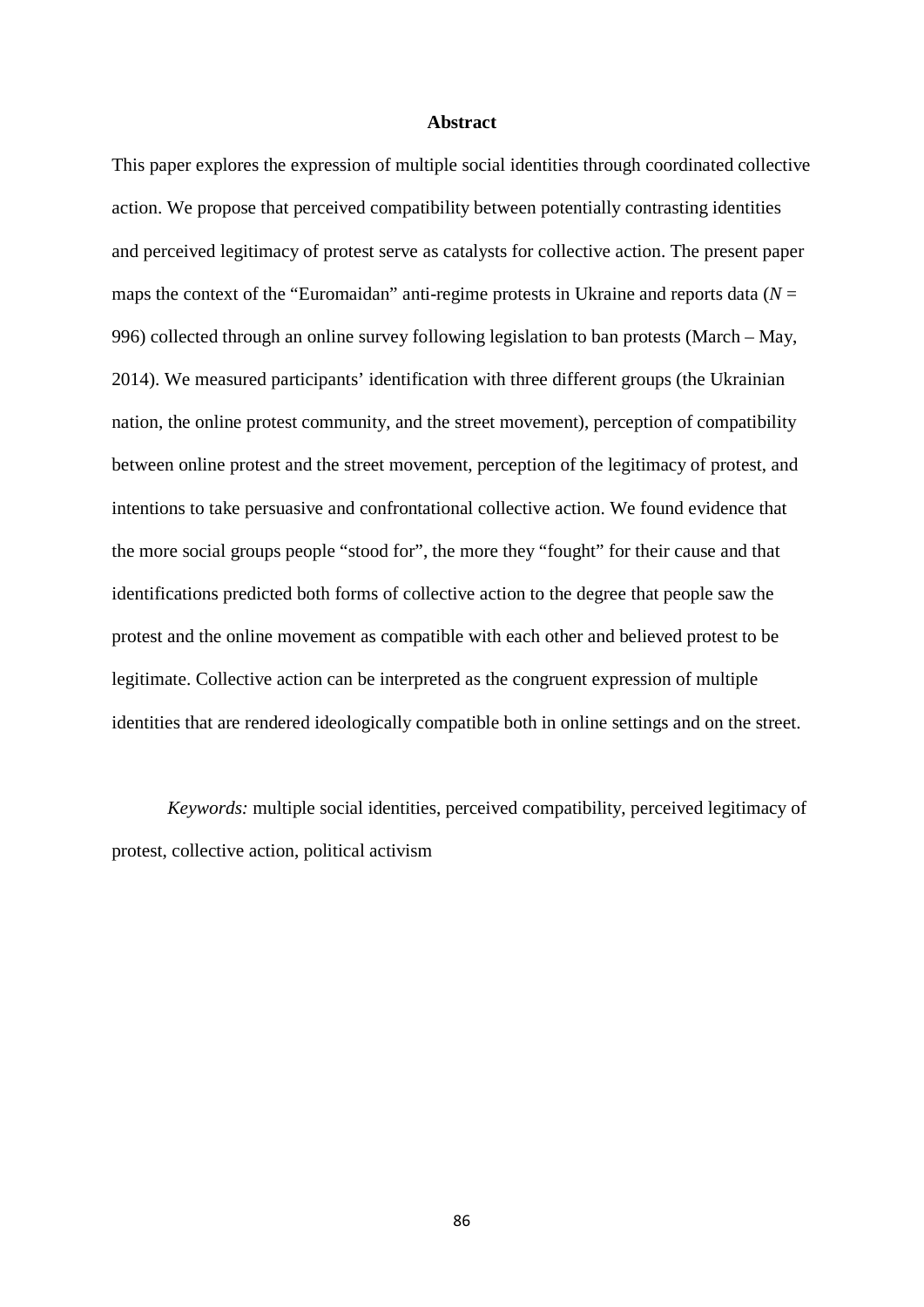## *'The More We Stand For – The More We Fight For': Compatibility and Legitimacy in the Effects of Multiple Social Identities*

A very relevant issue to address when examining the dynamics of grass-roots collective action is what type of commitments drive individuals' behaviour and how the realworld structural context conditions collective efforts to attain social change. Although collective action is routinely understood as efforts by members of a disadvantaged social group to overturn an injustice, the concept itself suggests the need to look beyond a single, nominal social category membership as the seed of dissent towards contested and multifaceted political agency and, thus, multiple politicized collective identities as a potential explanation of the drivers of social movements for social change. Did the Russian revolution of 1917 establish the dictatorship of the proletariat? Are efforts 100 years later to "make America great again" directed to the benefit of all (US) Americans? Perhaps, but it also seems plausible that in these, and many other cases, that there is a number of salient social categories that may be relevant at the same time for either a community or the same individual actor. The multiplicity of actors, political agendas and group identities are likely to achieve higher mobilization power in certain contexts, and social psychological models of collective action should be able to account for effects of such multiple identities.

The present research is designed to answer specific questions about how identification with distinct social groups coheres to underpin engagement in coordinated collective action. In particular, we aim to understand the process through which multiple social identities of self are translated into synchronized political action as well as conditions under which people opt for different forms of collective action. We seek to understand this phenomenon in relation to the wave of political activism in Ukraine starting in 2014.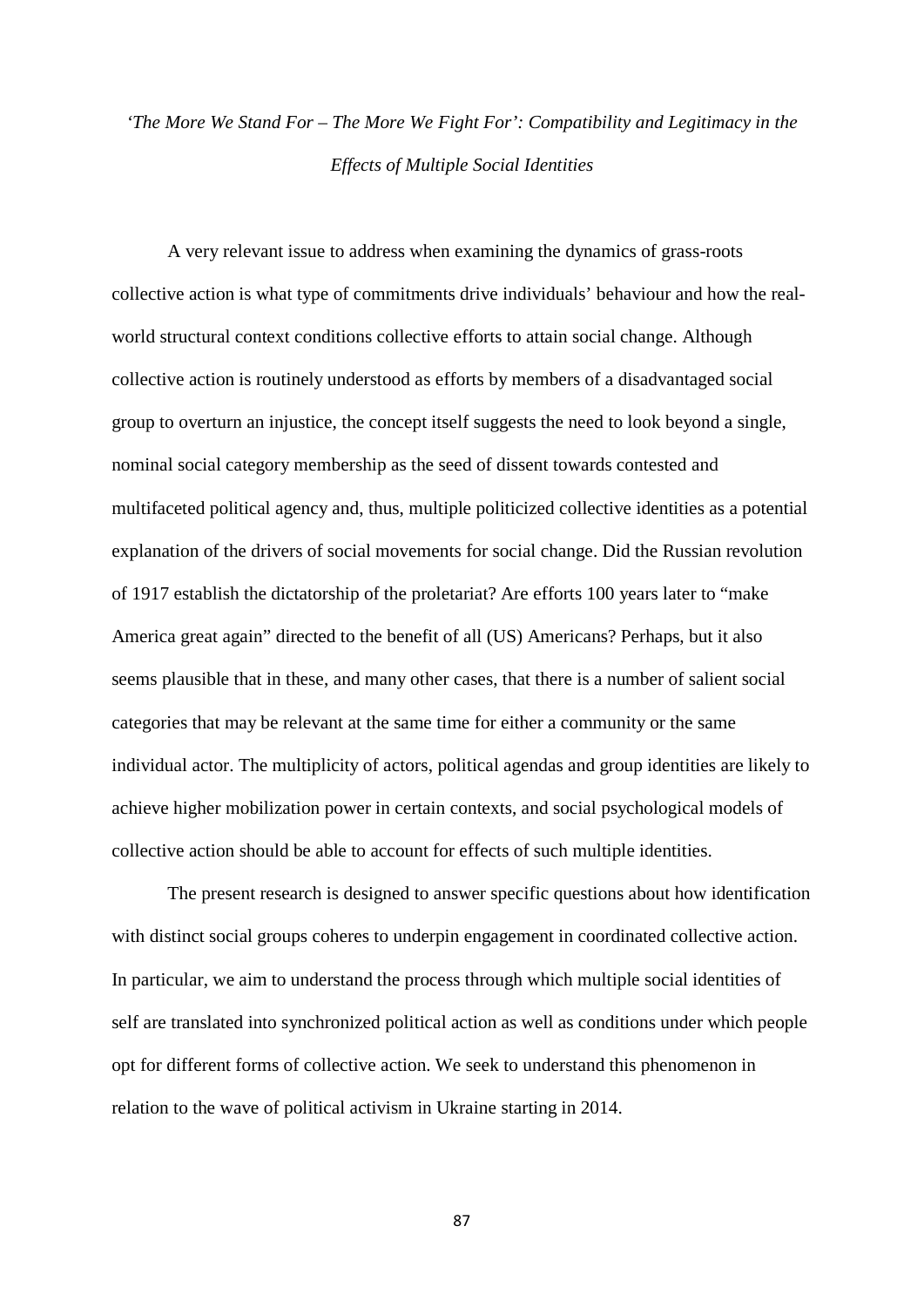Psychological research has demonstrated that people belong to a number of social groups and affiliations that can be potentially mobilized and politicized and has posited the question of whether these multiple commitments of self can lead to a synchronized expression (e.g., Cruwys, Steffens, Haslam, Haslam, Jetten, & Dingle, 2016; Curtin, Kende A., & Kende, J., 2016). Despite the increasing interest the underlying mechanisms of the expression of multiple identities remain unspecified.

The matter is complicated further because social movements may reflect not only multiple agendas but multiple methods. Some of these methods involve building support by persuading potential supporters to join a movement whereas others involve disrupting or even destroying opposition. Scholars have sought to understand the causes of extreme, nonnormative and violent collective action (e.g., Becker & Tausch, 2015; Jiménez-Moya, Spears, Rodríguez-Bailón, & de Lemus, 2015; Moskalenko & McCauley, 2009; Shuman, Cohen-Chen, Hirsch-Hoefler, & Halperin, 2016; Thomas & Louis, 2014; Thomas, McGarty, & Louis, 2014) by distinguishing them from moderate, normative, and peaceful action. We appreciate that all of these distinctions have merit for various purposes In this study, we rely on the distinction between *persuasive action –*as a form of protest with the primary purpose of influencing/persuading third parties (or even opponents) to share a political goal and *confrontational action,* conceived as a form of protest that confronts opponents with direct action that may disrupt their activities. The advantage of this distinction is that labels for action such as "non-normative", "unlawful", "violent" and "extreme" are subject to locally applicable definitions that are often within the power of authorities to define. This is generally problematic where those authorities are themselves the targets of action, but is specifically problematic where forms of protests are outlawed during the course of a campaign. In Tunisia in early 2010 street protests were both illegal and very uncommon (McGarty, Thomas, Lala, Smith, & Bliuc, 2014). Protests continued to be illegal right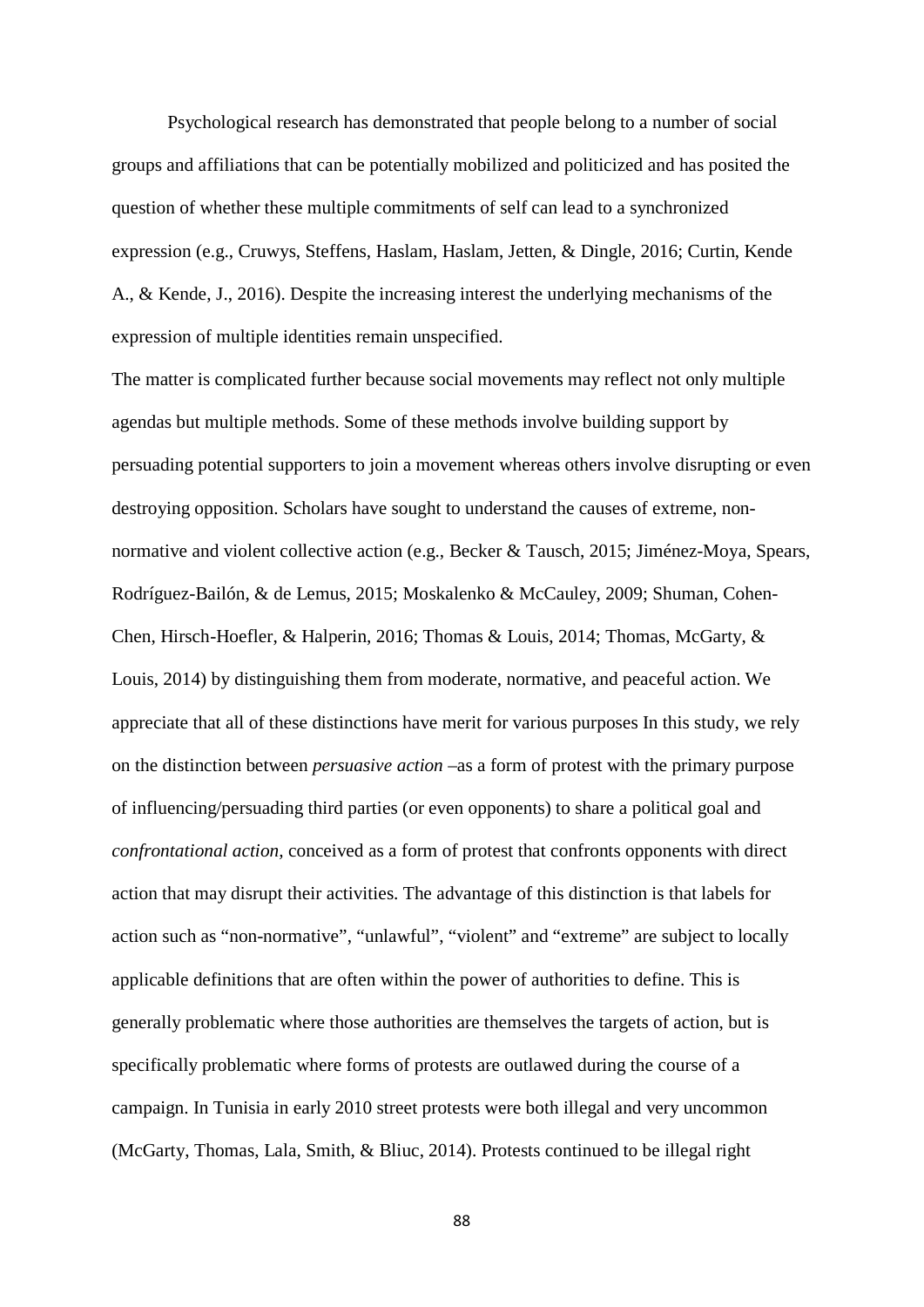through to the point that the Ben Ali regime was overthrown but they had become common right across the country by early January 2011. In Ukraine in 2013/14 public demonstrations, most famously in the Maidan Square in Kyiv, had become regular and heavily supported events, but in January of 2014 they were declared to be illegal, prompting a new wave of intensified protests.

A recognition of context in promoting and constraining the expression of social identities has prompted analysis of the perception of political opportunities in relation to the anticipated outcomes of protest efforts (e.g., Reicher & Haslam, 2013; van Stekelenburg & Klandermans, 2013; Williams, 2004). However, little attention has been paid to the role of the perception of legitimacy of protest in predicting different forms of collective action.

The present research readdresses these issues and suggests a framework for understanding the expression of multiple social identities situated in a specific historical context. The key objective of the present research is, therefore, to examine the mechanisms behind a synchronized expression of multiple social identities in explaining persuasive and confrontational collective action. In line with the social identity approach, we first propose that collective action can be explained to a greater extent by accounting for multiple social identities whose ideological contents are aligned rather than by focusing on a singular salient category membership (hence the title of this paper 'the more we stand for – the more we fight for'). In particular, based on self-expansion theory (Aron & Aron, 1996; Aron, Aron, & Norman, 2004), we assume that people expand their self-concepts to include different identities of groups and communities they belong to, and this can occur without individuals necessarily incorporating or nesting one social identity into another. This psychological process, also referred to as the inclusion of other in the self, is thought to be achieved through an increasing overlap between the representations of self and social groups (e.g., Tropp & Wright, 2001).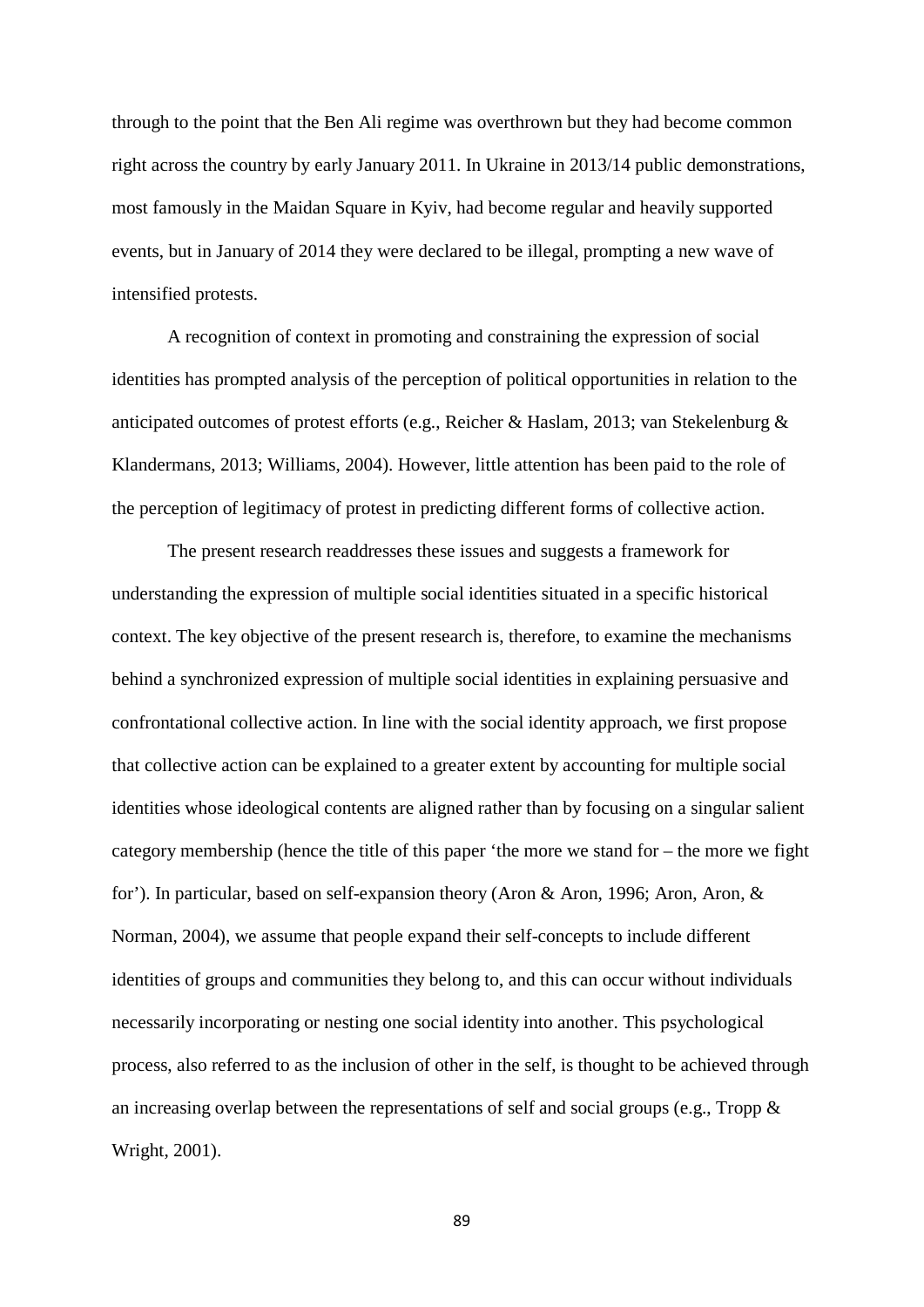Secondly, we argue that the ideological content of these identities need to be (or become) compatible with each other in order for them to drive collective action (see Bliuc, McGarty, Hartley, & Muntele Hendres, 2012; McGarty et al., 2014). We thus suggest that holding a shared (civic) vision based on the *perceived compatibility of multiple identities*  provides solid psychological ground for engaging in collective action.

Another important consideration, in addition to the compatibility between identifications, is the degree to which the *political opportunity structure* (e.g., Meyer, 2004; Tarrow, 1998), that is, system-level constraints of individual-level intentions to take collective action, imposes a particular set of expectations regarding the ways in which those multiple identities may be expressed. In other words, if the norm that protest is a legitimate way of engaging in collective action is aligned with multiple identities, then the perception of protest as legitimate will help explain the effects of these identities on collective action. This is a particularly timely and contextually relevant operationalization, capturing people's perception of a key feature of the political opportunity structure in contested times of transition.

#### **Compatibility of Multiple Identities and Political Activism**

The idea that collective action may be explained through politicization of multiple social identities has recently received more attention in collective action research (e.g., Curtin et al., 2016; Curtin &McGarty, 2016; Louis, Amiot, Thomas, &Blackwood, 2016; building on earlier insights by Klandermans, van der Toorn, & van Stekelenburg, 2008, and Simon & Ruhs, 2008).

It has been argued that the psychological processes behind the simultaneous expression of multiple identities might involve the formation of opinion-based groups (see McGarty, Bliuc, Thomas, & Bongiorno, 2009), where the content of commitments (*what 'we' stand for and what 'we' stand against,* see Chayinska, Minescu, &McGarty, in press), rather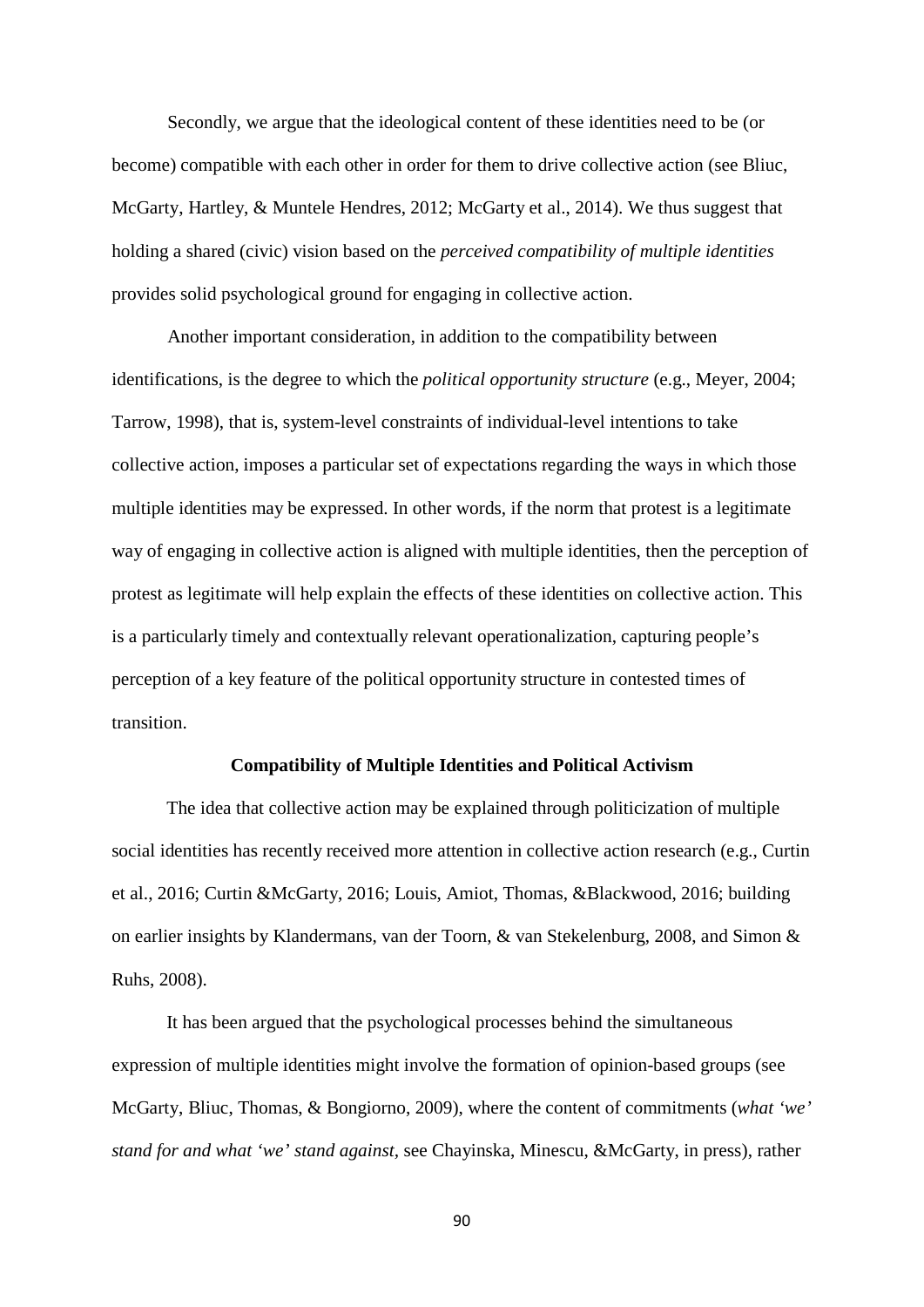than strength and salience of social identification, has been shown to be the key factor to understanding politicization and action engagement. Smith, Thomas, and McGarty (2015; see also Smith, Gavin, & Sharp, 2016) conceptualize this as the formation of an *identity-norm nexus* where people come to see shared views about how to change the world as an aspect of self. Qualitative analysis by Curtin and colleagues (2016) also revealed that individuals who experience marginalization and privilege *at the same time*, and arguably identify with advantaged *and* disadvantaged groups, tend to simultaneously express these multiple identities to the extent to which these identities may be subsumed under a broader identity category (i.e., interpretable as involving commitment to a common cause).

Turner-Zwinkels, van Zomeren, and Postmes (2015) have shown that politicization of social/personal identities is not merely a matter of increasing allegiance to multiple political agendas; it is the overlap in the normative content of these identities and a subjective internalization of their agendas through which the political becomes personal that predicts commitment and action. Similarly, Louis and colleagues (2016) contend that one of the reasons why activism in one domain (i.e., identification with Cause 1) might predict and facilitate the likelihood of activism in other domain (i.e., identification with Cause 2) is the ideological or normative alignment between these movements. According to these authors, it is therefore necessary to explicitly measure whether and how such a normative consensus leads to collective action.

Other scholars have highlighted that a meaningful interconnectedness of available multiple identities(e.g., Case, Iuzzini, & Hopkins, 2012; Greenwood, 2012) or so called 'identity-value fit' (e.g., Kutlaca, van Zomeren, & Epstude, 2016) tends to facilitate their simultaneous expression, and that holding a number of social commitments, as opposed to a sparse social identity profile, is beneficial to life transitions. However, there appears to be one crucial condition: the multiple identities one holds need to be perceived to be compatible with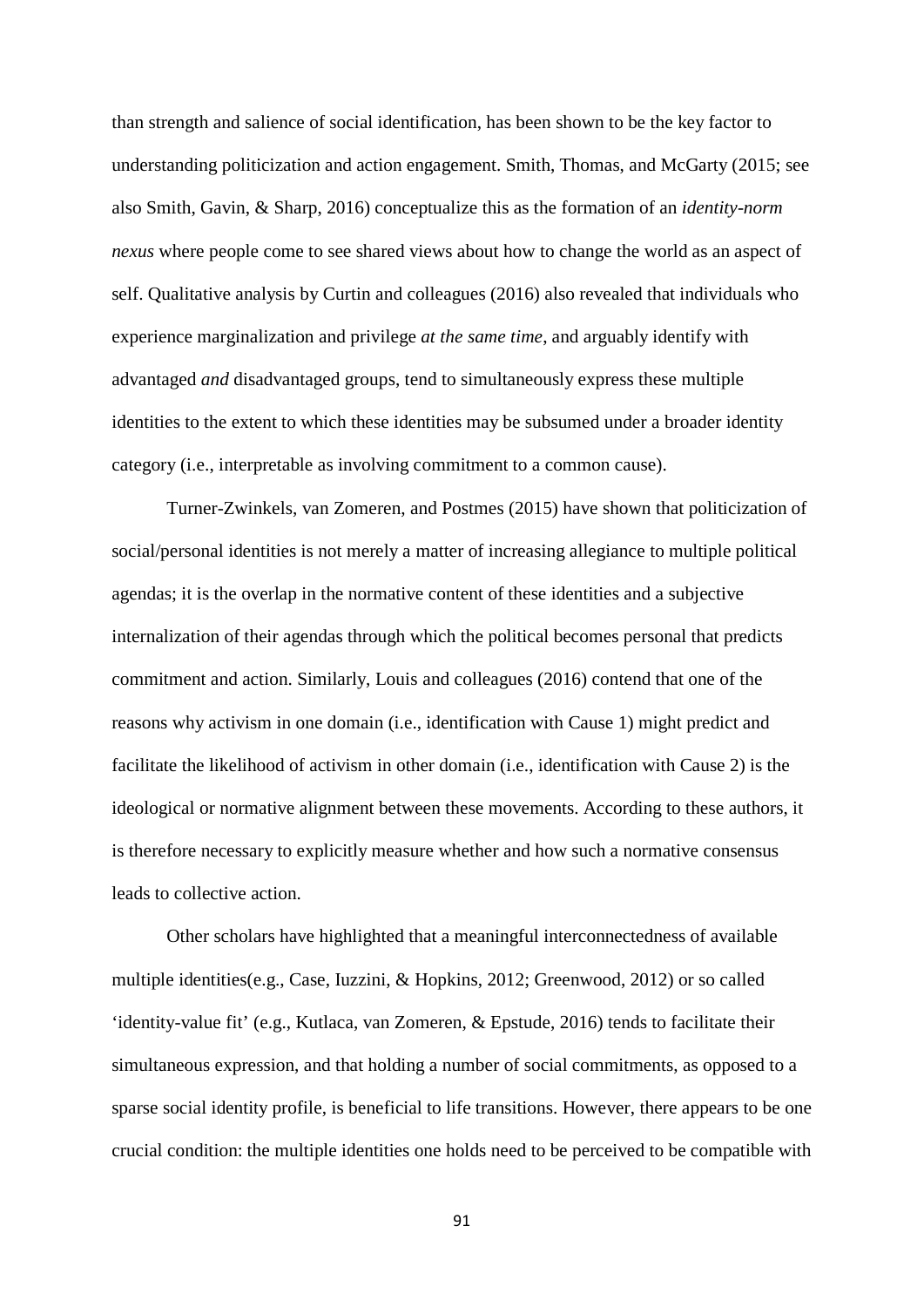each other (e.g., Benet-Martinez & Haritatos, 2005; Iyer, Jetten, Tsivrikos, Postmes, & Haslam, 2009; Riketta & Nienaber, 2007).

Taken together, these findings suggest that the more people perceive their multiple social identities to be compatible the higher the level of identity integration. Conversely, the perception of two or more identities being in opposition to each other, perhaps due to conflicting values and norms, signals a lower level of identity integration. We extend this line of research by suggesting that that expression of multiple politicized identities through collective action is more likely to occur when individuals do not have to make an 'either–or' choice between two or more commitments. In other words, when a high level of identity integration between multiple identities is present, thus when identities are perceived as more compatible, collective action is more likely to emerge.

Based on this literature review, we suggest that the greater the degree of normative or ideological compatibility between multiple social identities the more likely it is that they will lead to coordinated collective action for the same cause. Thus, the present study investigates the potential mediating role of perceived identity compatibility in the relationships between the identification with the online protest community and street movement and intentions to take persuasive and confrontational collective action. We conceptualize perceived compatibility between multiple identities as the extent to which their content (and the values assigned to it) are perceived at the individual level to be coherent and in congenial combination with one another. In other words, for multiple identities to be psychologically compatible, we assume, the identification with one social group must not be perceived as conflicting with identification with another group.

While we see ideologies as a perfectly viable basis for the formation of social identities (most obviously in relation to political groupings such as socialist and fascist) our focus here on the link between ideology and identity is chiefly in terms of the *perceived*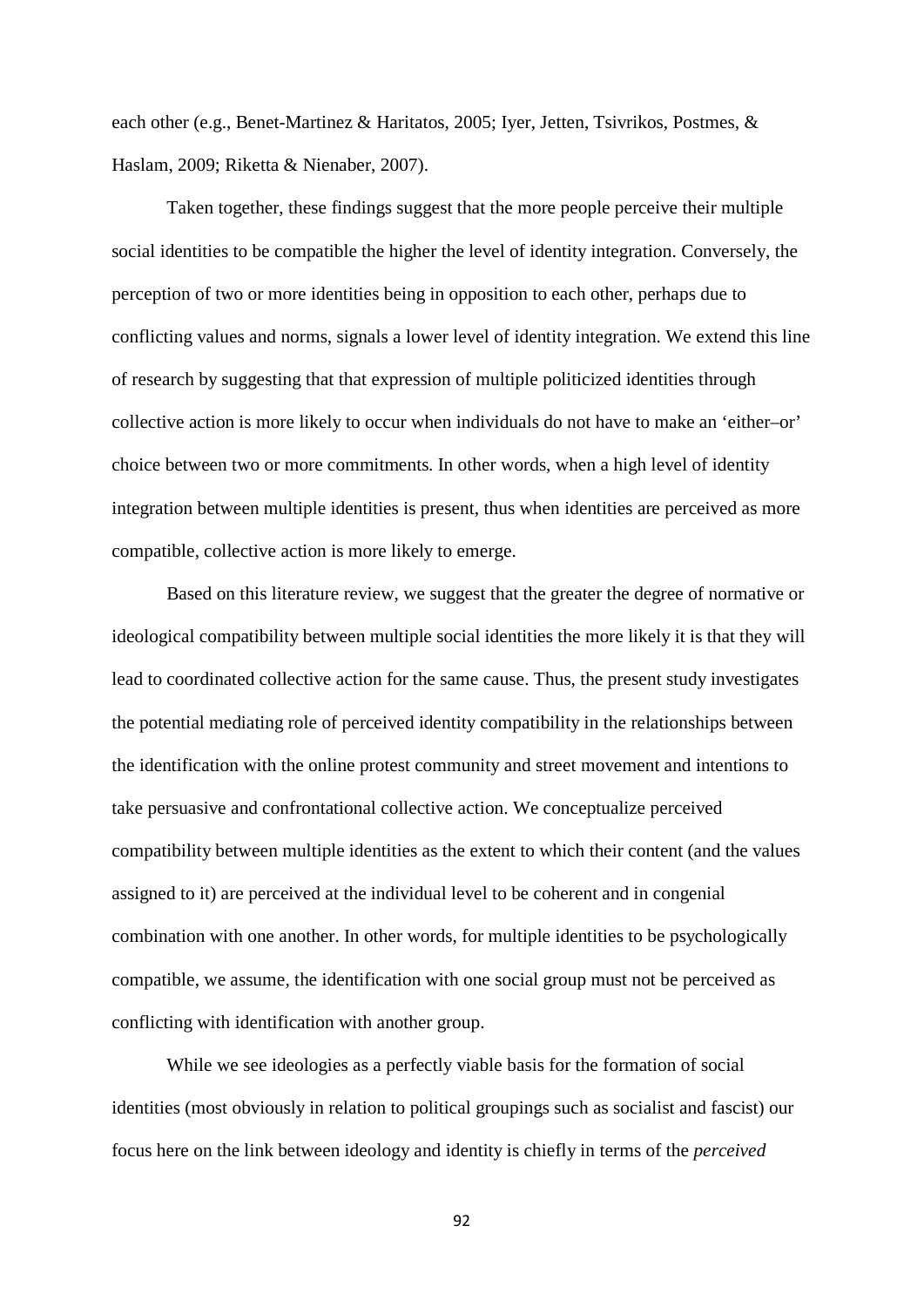*compatibility of identities* as they relate to participation in protest. Thus one pro-democracy, pro-European protester may hold an ideological commitment to non-violence or to obeying national laws (even when they are seen to be unjust) and another might believe that democratic ends justify violent means, or that 'bad' laws need to be broken. We turn to these matters now.

#### **Perceived Legitimacy of Protest**

It has been widely accepted that the context within which politicized collective identities emerge plays an important role in the understanding of political collective action and its consequences. Past research has paid insufficient attention to the fact that the legitimacy of engaging in protest against authorities or for a particular cause is itself a very contested aspect of social structure, and therefore varies across political contexts. Although it is commonly taken for granted in liberal democratic settings that political structures accommodate the right for participation in protest, this is not true in most parts of the world throughout history. This pattern may potentially challenge the cross-cultural applicability of findings from Western democratic contexts to other contexts where transition between political regimes and democratization is an ongoing process and challenging reality.

Some political science research (e.g., Corcoran, Pettinicchio, & Young 2011; Meyer, 2004; Tarrow, 1998) indicates significant links between democratization and protest such that a change in some dimensions of the political opportunity structure tends to affect an individual perception of the feasibility of protest. For instance, analyzing the data from the World Values Survey, Corcoran et al ( 2011) have revealed that the perception of political institutions as open (a macro-level factor) affected individuals' sense of efficacy (a microlevel factor), which in turn was found to determine intentions to take collective action. Social psychological research illustrated these processes in the analysis of McGarty and colleagues (2014) looking at the protests against repressive regimes in North Africa in 2010 and 2011. In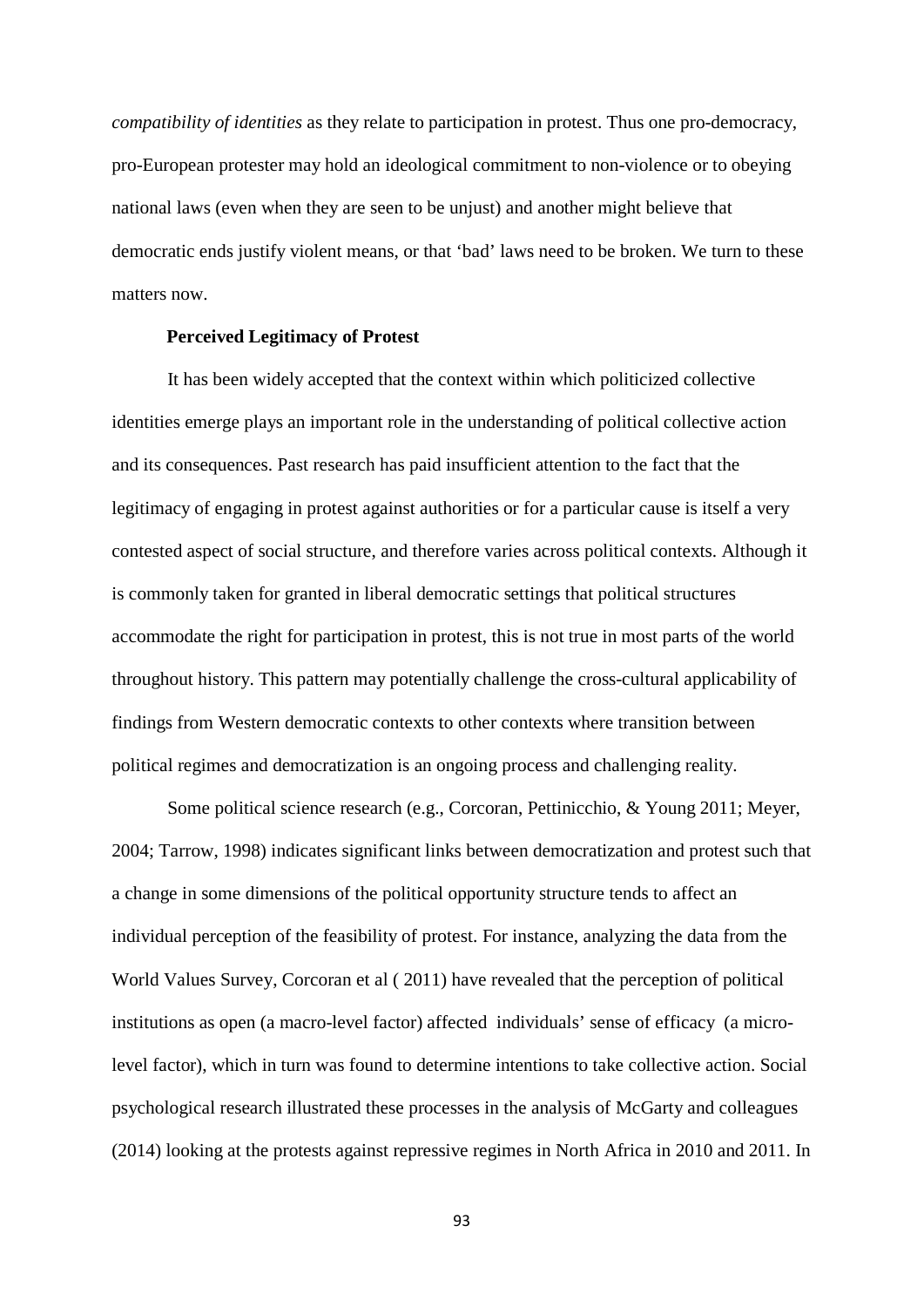this context, protest came to be seen as feasible after striking novel images of anti-regime protest were recorded on camera phones, uploaded to social media video sharing sites (e.g., YouTube), and from there, broadcast through external satellite television networks (Al Jazeera) to citizens in Tunisia and Egypt. Arguably in this context online mobilization was not alienated from street protest but was a precondition for it: part of a broader global pattern that Castells (2012) describes as the occupation of specific online spaces preceding the occupation of physical public spaces. Also, McGarty and colleagues', research (2014) captures the transition in people's perception that protest is "allowed", and the agency with which actors expanded this legitimacy of protest from the online to the street contexts.

Perceiving protest to be a legitimate political act is likely to result in collective action involving conventional, persuasive forms of action, but perhaps less so in the more confrontational forms of action (e.g., Becker & Tausch, 2015; Simon et al., 1998; Thomas & Louis, 2014). In the present study we examine whether *perception of protest* as a legitimate instrumental tool to achieve social change may also be rooted in the process that governs expression of multiple politicized identities. Specifically, we suggest that the ideological alignment (i.e., perceived compatibility) between different social identities *along with* perceiving protest as legitimate will explain how the relevant politicised identities will generate collective action. These processes are assumed to explain why and how multiple identities may align to predict engagement in collective action. In other words: 'the more we stand for' (multiple identities), 'the more we fight for' (increased collective action), because ideologically 'we' are fighting for the same goals (perceived compatibility) and because 'we' perceive our actions in protest as legitimate (perceived legitimacy of protest).

#### **Current Study**

We tested these ideas in the context of the 2014 Euromaidan movement – an uprising against the refusal of the then Ukrainian national government to sign the Association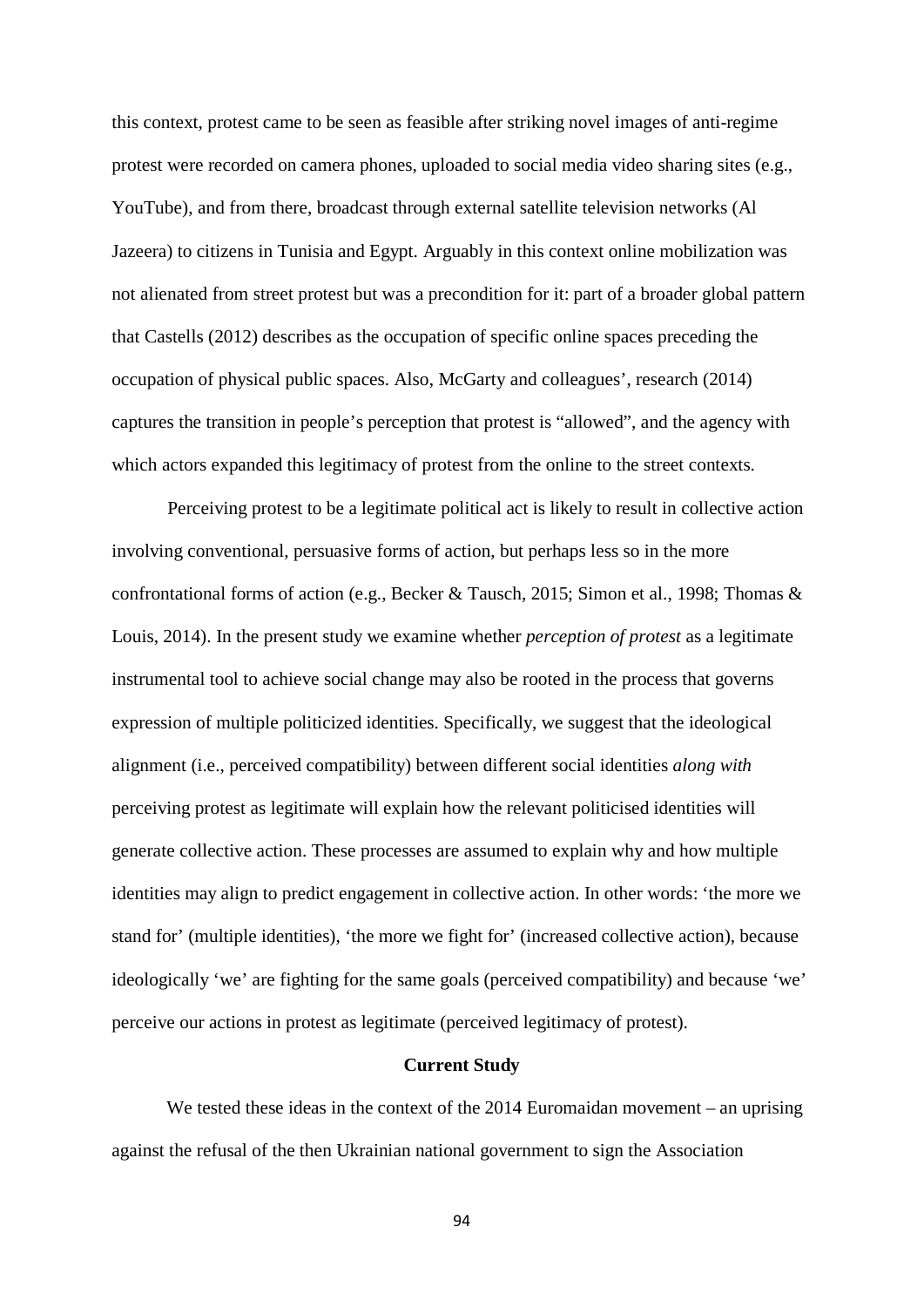Agreement with the European Union. After a set of pro-Western protests – the Russianaligned majority of the Parliament of Ukraine passed a set of anti-protest laws that included measures limiting street assemblies and internet freedoms (Cohen, 2014). The new laws, criminalised all unauthorised meetings and gatherings in public places, and the online dissemination of "extremist information" (without providing a clear definition of 'extremist', Centre for Civil Liberties, 2014). In the space of a few months, the political opportunity structure changed: the legitimacy of protests came to be contested in the midst of a political identity crisis of allegiances towards Ukraine, Europe or the Russian-led Customs Union among protesting Ukrainians. This is an especially intriguing context because of the legislative change. A growing social movement that sought to promote closer ties with Western Europe was confronted with new laws that made both street and online protest illegal. Obviously, however, street protests remained more detectable and punishable by authorities and 82 of street protesters were killed, more than 1,100 injured and 234 arrested in the period after the new laws were introduced (Ukraine Crisis: Timeline, 2014).

We captured this moment in this study, looking at whether and how participation in an online protest movement become an acceptable alternative to street protest, whether online activism may represent the legitimate continuation of the protest by other means in order to preserve the future of Ukraine, or whether online protest become an unsatisfactory and alienated substitute: expressing what Morozov (2009, 2011), Gladwell (2010) and others might deride as slacktivism, clicktivism or even in Morozov's terms "the net delusion" (see Schumann & Klein, 2015; Thomas, McGarty, Lala, Stuart, Hall, & Goddard, 2015).

We tested a model in which perceived identity compatibility and perceived legitimacy of protest mediate the relationships between multiple identities and collective action. We expected that, in the context of anti-government protest, people may find that there are more than one group or community that best represents their interests, and if they perceive that the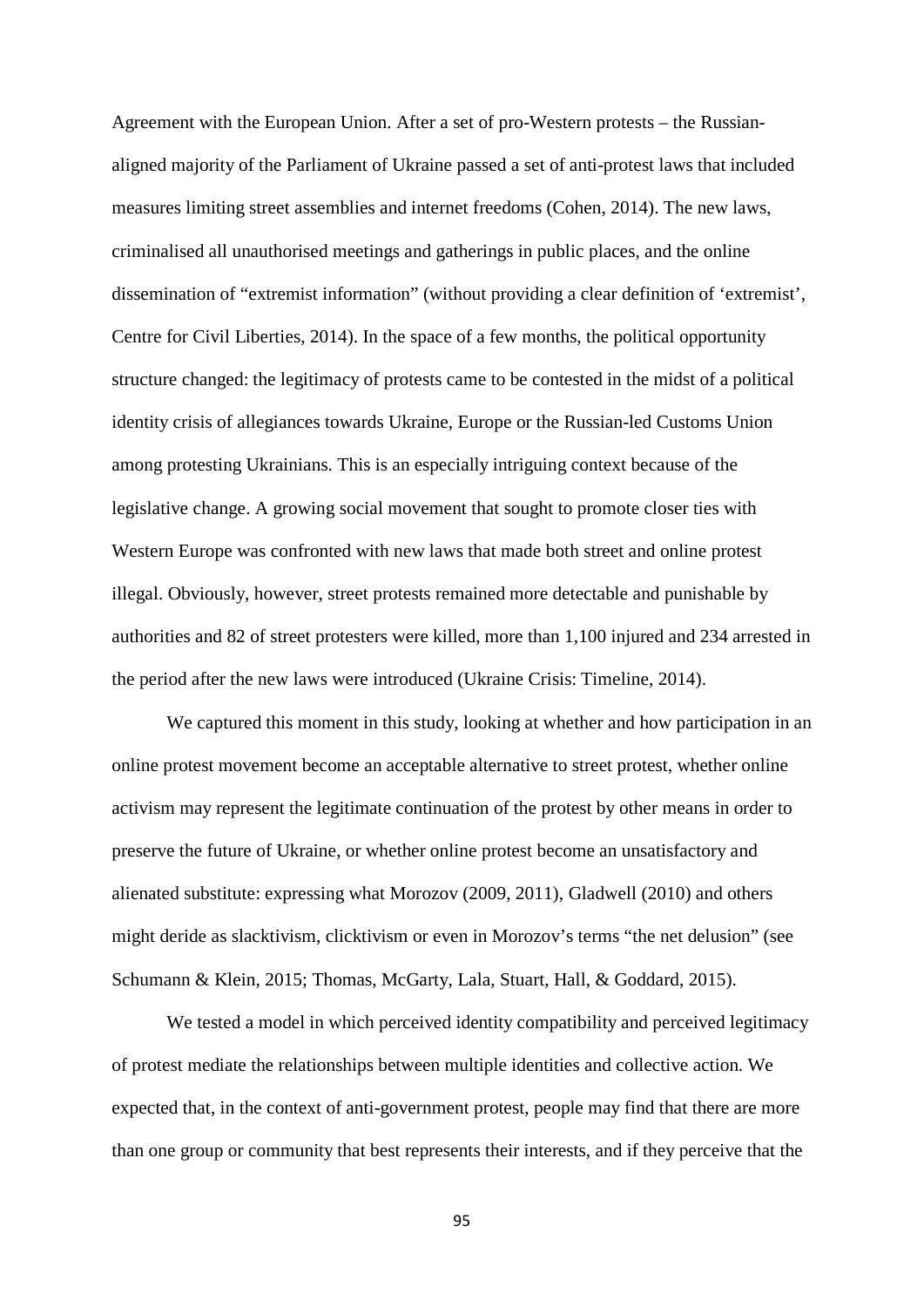values of these several groups are compatible (not conflicting), they will be likely to express their joint claims on behalf of those communities (the more we stand for – the more we find for).

We included three different social identifications as predictors of action: identification with the street protest movement, identification with the online protest movement, and Ukrainian national identification. We expected all three to be relevant predictors but the inclusion of national identification allowed us to address the possibility that identification with the single most relevant existing social category could provide an adequate (and parsimonious)account. Ethnic identification in terms of Ukrainian and Russian heritage represented other alternatives to measure single identities, and may seem obvious choices to external observers in view of recent dramatic conflicts in Ukraine. However, the civic ideology of the modern Ukrainian state (in which most participants would have been socialised) eschewed categorizations based on ethnicity in favour of a wider national identity category (see Prizel, 1998).

We expected that both persuasive and confrontational forms of collective action would flow from identification with the three different social identities (identification with Ukraine, identification with the online protest community, and identification with the Euromaidan street movement). Moreover, perceived compatibility and perceived legitimacy are expected to explain the effects of multiple identities on collective action. We generally also expected that the predictive power of the model including multiple identities and perceived compatibility and legitimacy will be stronger for persuasive than confrontational forms of collective action. This is because when considering persuasive collective actions, people are more likely to act out of a coherent ideological alignment between their multiple identities and the normative beliefs about these identities and about protest. When it comes to confrontational forms of collective action, this alignment between identities and normative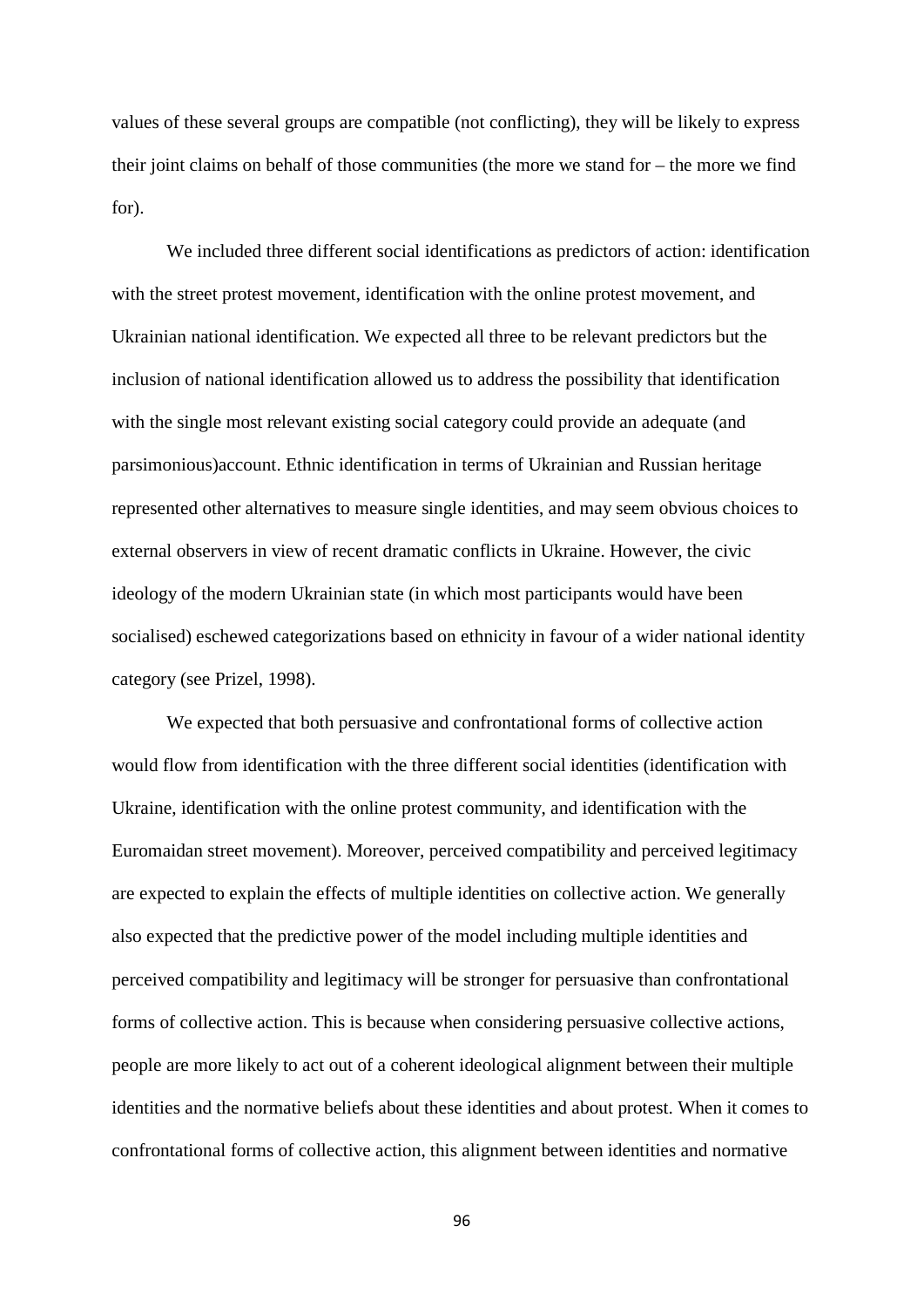beliefs might not be necessary. We tested these hypotheses with survey data collected during the 2014 protests.

#### **Method**

#### **Participants and Procedure**

Participants were approached through a public online survey posted to Facebook pages that were generally discussing political events in Ukraine. The data were collected between March 28 and April 30, 2014, (as soon as possible after the January 26 passage of laws that restricted people's right to protest led to larger protests in Ukraine). The questions of the survey focused on socio-demographics and attitudes toward current political issues. The items were available in separate Ukrainian and Russian versions of the survey instrument. In order to guarantee coherence and validity of the questions, all items were translated from English to Ukrainian / Russian and back using a standard translation-backtranslation procedure (Brislin, 1970).Participants were required to be of Ukrainian nationality and aged over 18.

In total, the responses from 996 participants were used in the data analysis. The sample ranged in age from 18 to 77 (*M* age 33.87 years, *SD =* 9.61) and comprised 51.7 % women. Participants were highly educated (57.4 % having graduated from university), 44.2 % were employed full time, and 57 % indicated Ukrainian as their first language. Some72.7 % reported that they completed this survey while in Ukraine, 24.7 % - while living abroad (mostly in European countries, 15.5 %, and in North America, 4.4. %).

#### **Measures**

*Socio-demographics.* Participants indicated age, gender, ethnicity, country of birth, current residence, prior experience of living abroad, educational level, employment status and mother tongue (i.e., Ukrainian, Russian, other).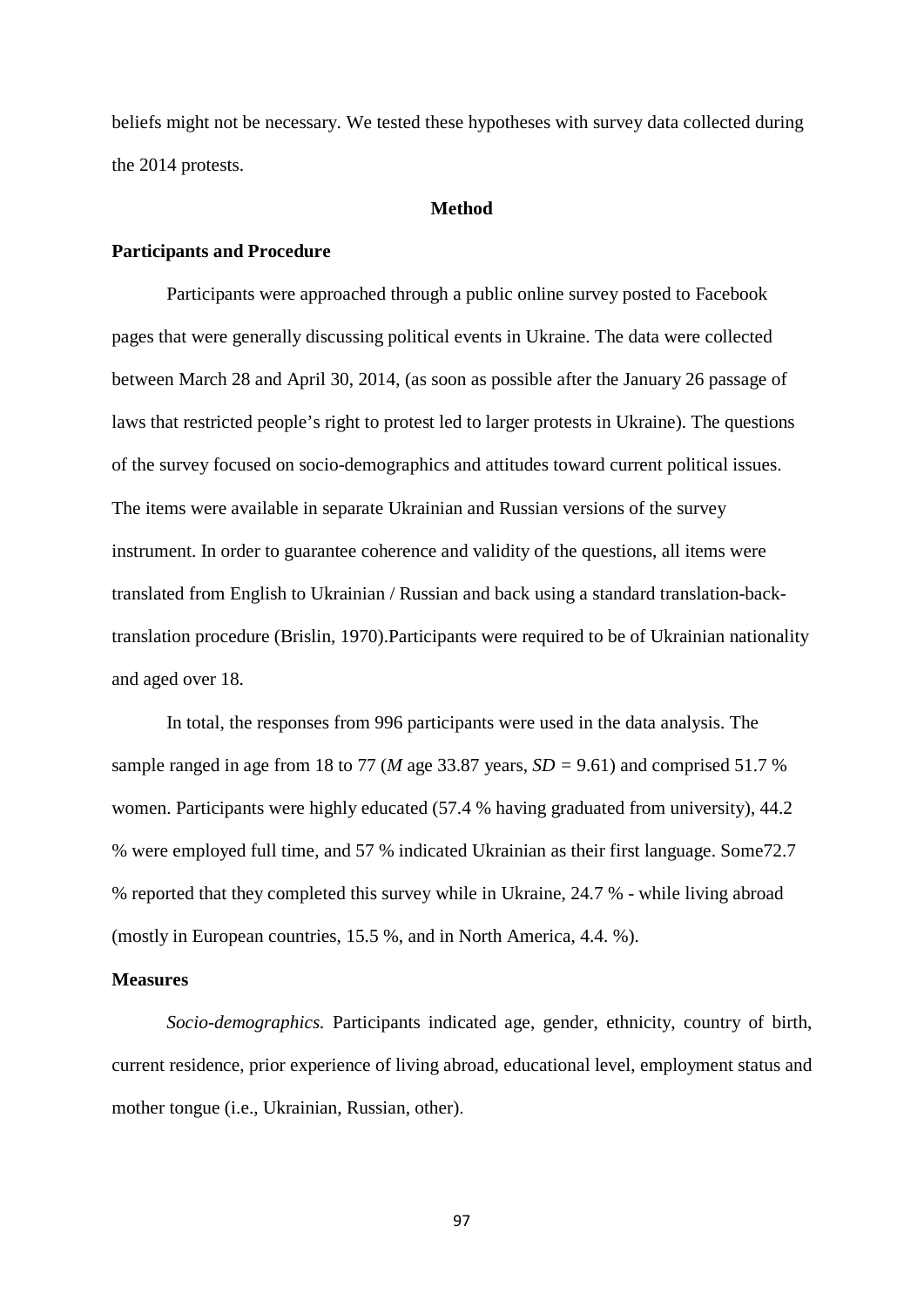*Identification with Online Protest Community and the Street Movement*. We measured self-expansion with the online protest community and with the street movement using a modified Inclusion-of-the-Other in-the-Self-Scale (the IOS-scale, Aron, Aron, & Smollan, 1992). The IOS task depicted five pairs of circles (numbered one to five), ordered by degrees of increasing overlap between the pairs. Self-expansion refers to a "fundamental human motivation to enhance potential self-efficacy [which is the ability to accomplish desired goals by attaining] greater material, social, and informational resources" (Aron & Aron, 1996, Aaron, et al., 2004). Participants were asked to indicate how close they felt towards online protest community and street movement respectively by selecting one of the five pairs of circles. Higher numbers are indicative of a smaller felt distance between oneself and others participating in the movement.

*Identification with Ukraine*. Six items from Leach et al. (2008) were used to measure identification with Ukraine. These and other measures below used five point Likert scales labelled from 1 (Strongly disagree) to 5 (Strongly agree). These items captured Leach and colleague's (2008) dimensions of centrality (e.g., "I often think about the fact that I am a part of the Ukrainian people"), satisfaction (e.g., "I am glad to be part of Ukraine"), and solidarity (e.g., "I feel solidarity with people in Ukraine") of identity, that comprise the second order dimension of group-level self-investment and are considered to be particularly important for collective political action. The items were averaged to form a composite measure of identification with Ukraine (Cronbach's alpha  $(\alpha) = .95$ ).

*Perceived Compatibility.* To measure perceived compatibility between the online protest community and the street movement we used four items adapted and modified from Riketta and Nienaber (2007):'this online community is another platform for the street protest', 'by becoming members of Online Protest Community people safeguard the very existence of the street protest', 'in general, the mission statement of Online Protest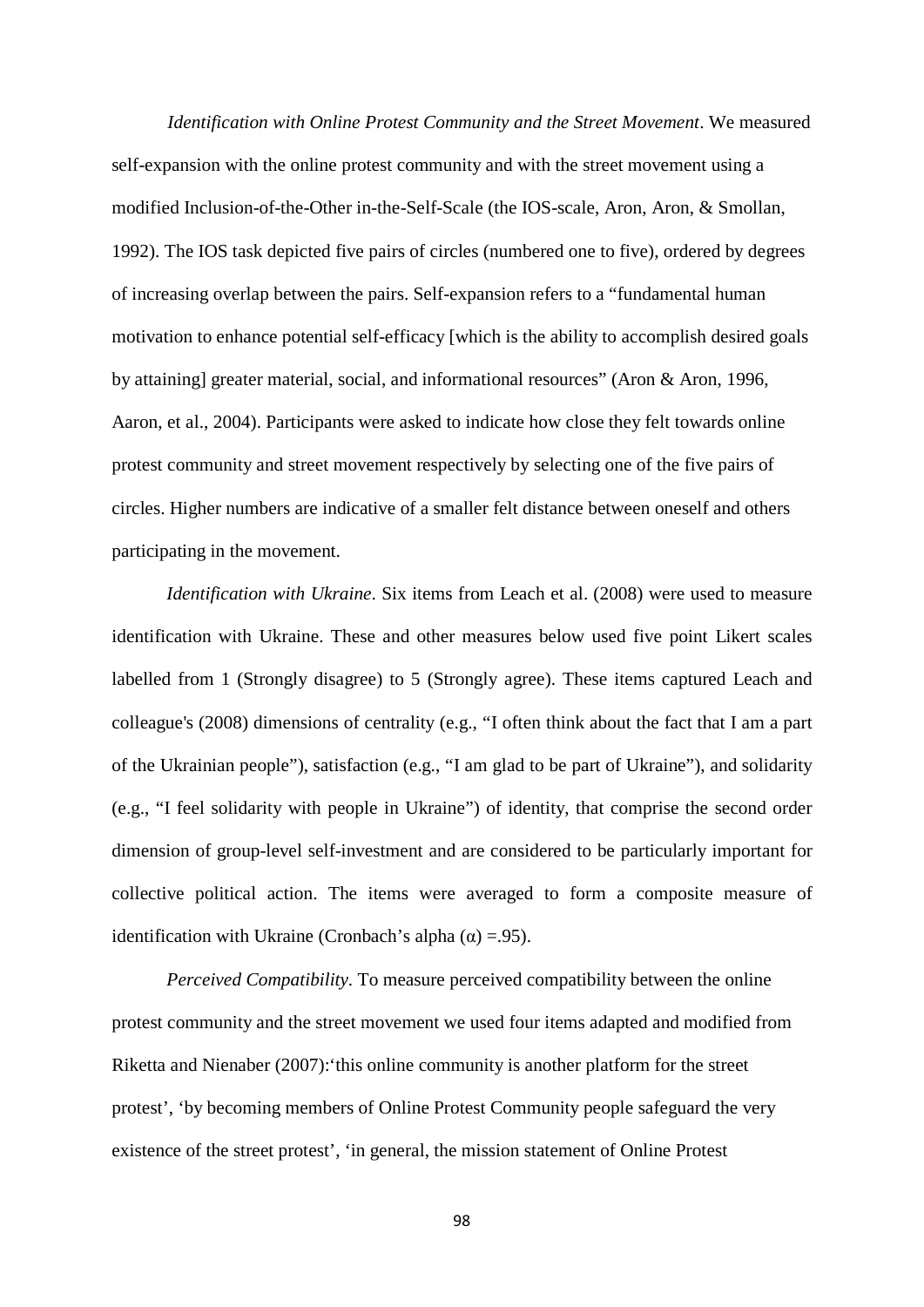Community fits well with the mission statement of the street protest', and 'the ideas of Online Protest Community concerning interaction and cooperation correspond to the ideas of the street protest'),  $\alpha = .79$ .

*Perceived Legitimacy of Protest.* Beliefs about legitimacy of protest were assessed using a 6item scale: 'These people were wasting their time protesting (recoded)', 'I think protesting on the streets was a valid form of behaviour in Ukraine', 'Protesting changed nothing (recoded)', 'I think this was irresponsible behaviour (recoded)', 'I think there should be more protests in Ukraine', 'This was not typical Ukrainian behaviour',  $\alpha = .71$ .

*Persuasive and Confrontational Collective Action*. Respondents were asked to indicate how willing they were to participate in ten different offline collective actions. Principal components analysis yielded two components with eigenvalues greater than 1 that accounted for 55.45 % of the variance. Loadings, after oblique rotation, revealed that relatively non-violent, persuasive actions (e.g., 'voice group's claims in social network pages', 'display symbolic attributes (flags, stripes) of my group, 'participate in marches and motorcades', 'donate money for the cause of my group', 'compile a blacklist (list for lustration, sanctions)' and 'participate in flash-mobs and art events organized to support the cause of your group') loaded primarily on the first component (41.10 %); seemingly extremely confrontational actions (e.g., 'blockade activity of ideological opponents', 'sneer at opponents' symbolic attributes (e.g., flags)','participate in mock political funerals', 'sabotage political events of opponents') loaded on the second component (14.35 %).The items were averaged to yield composites of individual's likelihood to engage in persuasive ( $\alpha$ =.84) and extremely confrontational ( $\alpha$ =.70) collective action. The two scales were moderately correlated (*r* = .592, *p*<.001).

#### **Results**

#### **Statistical Analyses**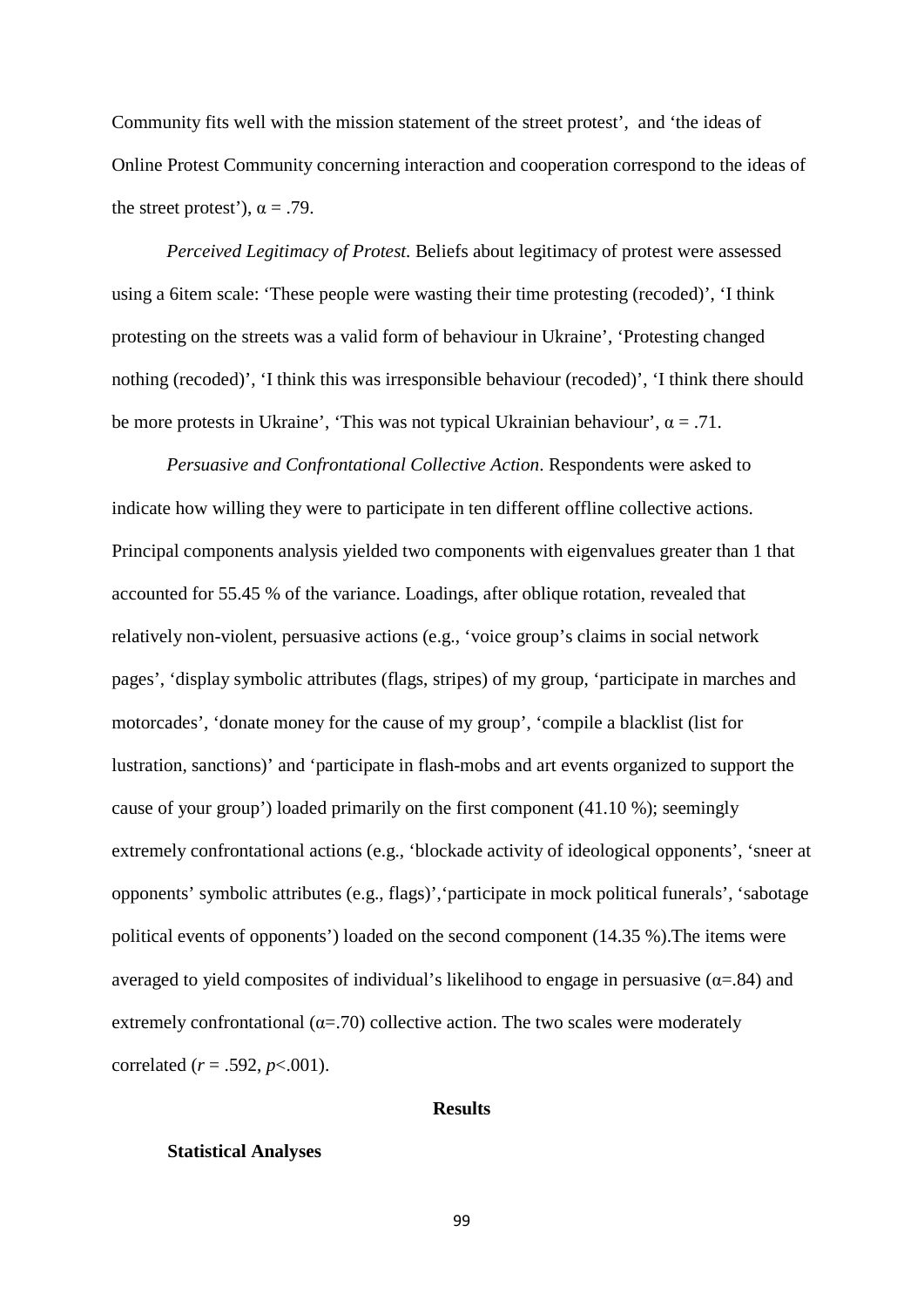The preliminary analyses involved bivariate analysis and hierarchical multiple regression. In this step, predictor variables were centered when computing interaction terms to minimize colinearity. The main analysis involved a test of the mediational model. Data analyses were performed using SPSS 24 and Amos 24. Fit statistics, including  $\chi^2$  test (which can be affected by sample size), root mean square error of approximation (*RMSEA*), comparative fit index (*CFI*), and Akaike Information Criterion (*AIC*) were evaluated (Kline, 2011). The standardized paths between the variables included in the model were examined. The magnitude of effect sizes for the regression paths was determined as .10, .30, and .50 for small, medium, and large effects (Cohen, 1992). A *p*-value of less than .05was considered to be statistically significant in all of the analyses.

#### **Preliminary Analysis: Do Multiple Politicized Identities Predict Collective Action?**

Data screening was performed to ensure there were no violations of the assumptions. The descriptive statistics and bivariate correlations are presented in Table 3.1.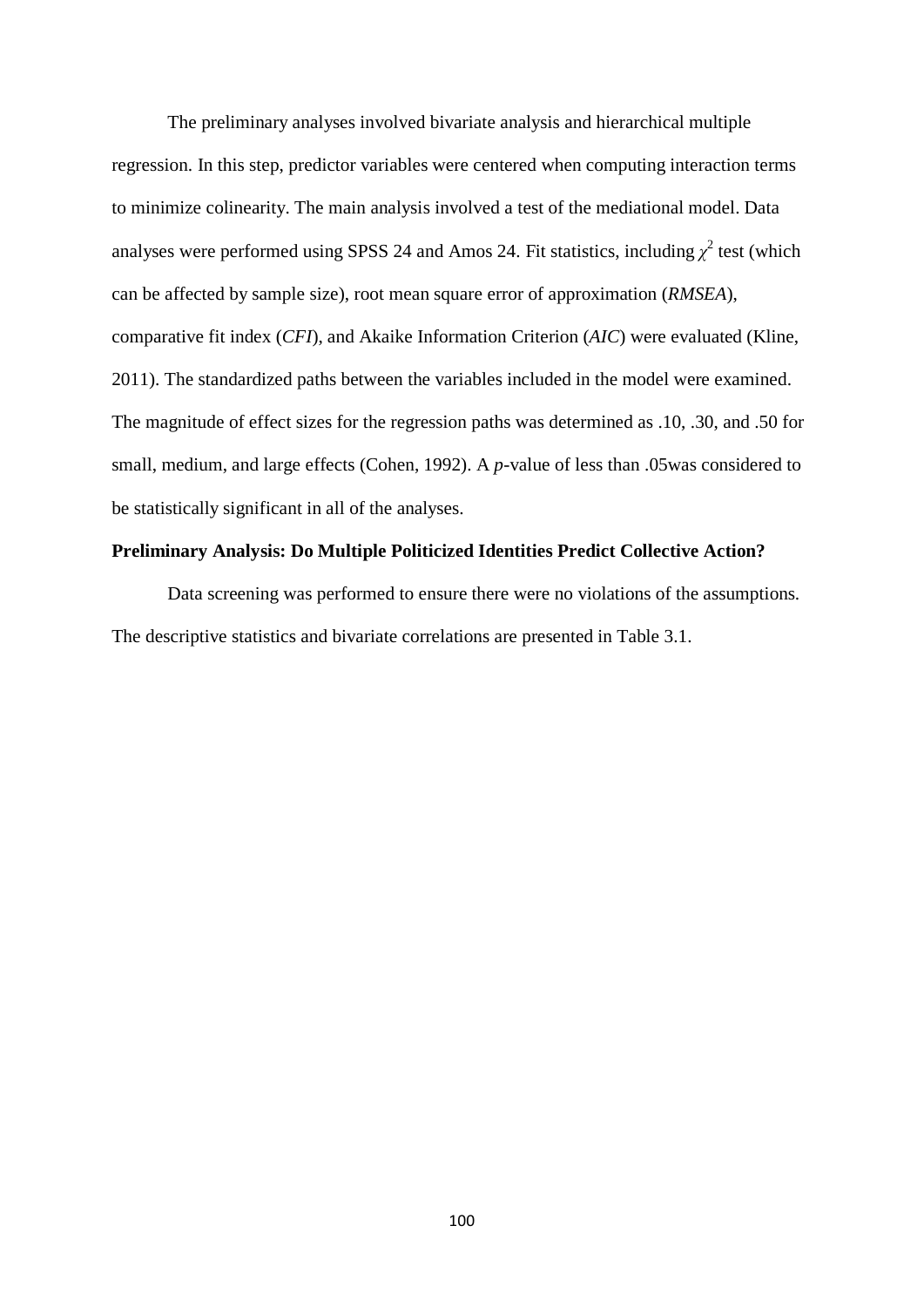## Table 4.1

| Variables                                    |        | 3                                 | $\overline{4}$ | $\overline{5}$ | 6 7                                |           | M                  | <i>SD</i> |
|----------------------------------------------|--------|-----------------------------------|----------------|----------------|------------------------------------|-----------|--------------------|-----------|
| 1 Identification with Ukraine                | $-274$ | .263 .317 .475 .402 .179 4.49 .96 |                |                |                                    |           |                    |           |
| 2 Identification with OPC                    | $- -$  |                                   |                |                | .396 .383 .359 .467 .306 3.26 1.14 |           |                    |           |
| 3 Identification with SM                     |        |                                   |                |                | .216 .357 .524 .297 2.84 1.13      |           |                    |           |
| 4 Perceived Compatibility between OPC and SM |        |                                   |                | .406           |                                    |           | .425 .228 3.77 .87 |           |
| 5 Perceived Legitimacy of Protest            |        |                                   |                |                |                                    |           | .550 .287 4.33 .76 |           |
| 6 Persuasive Collective Action               |        |                                   |                |                |                                    | .592 3.73 |                    | .89       |
| 7 Confrontational Collective Action          |        |                                   |                |                |                                    |           | $-2.74$            | 1.04      |

*Correlations and Descriptive Statistics for All Variables (N = 996)*

\* *p*< .05; \*\* *p*< .01. \*\*\* *p*< .001

Note. OPC = Online Protest Community, SM = Street Movement, all correlations *p* < .001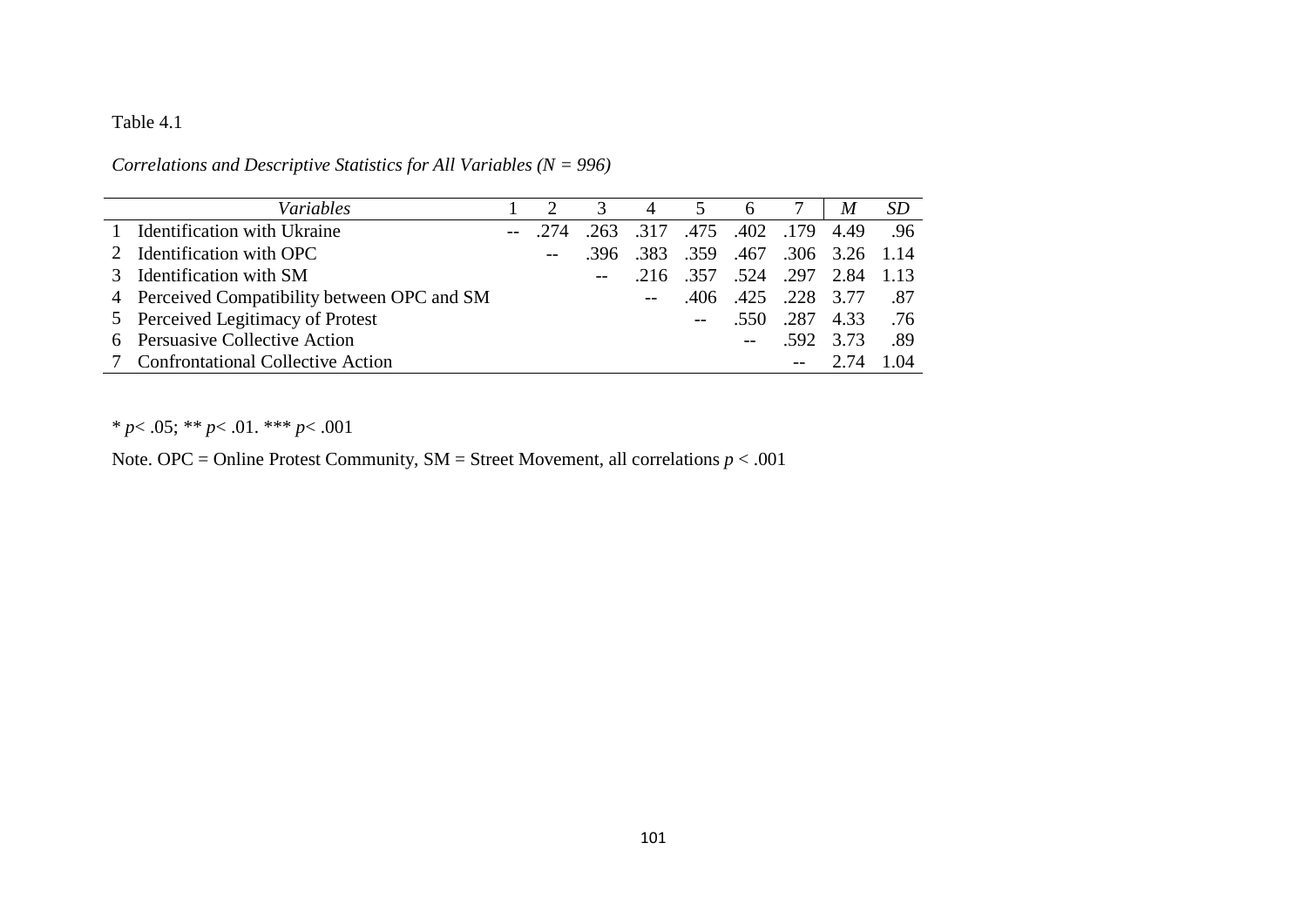First, we performed a hierarchical multiple regression analyses to test whether identification with several politicized categories predicts collective action better than one salient identity and whether interaction terms should be included in a final model along with main effects<sup>[3](#page-101-0)</sup>. Overall, the regression analyses indicated that multiple identities have additive positive effects on both types of collective action (on persuasive collective action, *adjusted*   $R^2$ =.403, on confrontational: *adjusted*  $R^2$ = .132) and that adding perceived compatibility and perceived legitimacy of protest significantly improved the explanatory power of both models, respectively, *adjusted*  $R^2$  = .49,  $\Delta F(2,994)$  = 89.41, p < .001, and *adjusted*  $R^2$  = .153.  $\Delta F$ (2,994)=13.03. Details of the regression analyses are available from the corresponding author.

# **Main Analyses: Do Compatibility and Legitimacy Mediate the Effects of Multiple Identities on Participants' Intentions to Engage in Persuasive and Confrontational Collective Action?**

We tested a model in which perceived legitimacy and compatibility were considered as possible mediators of the effects of the three forms of identification on persuasive and confrontational action. Correlated error terms were allowed at each layer of the model. After

<span id="page-101-0"></span><sup>&</sup>lt;sup>3</sup>The preliminary analysis includedcentred interaction terms between each of the two identities (i.e., identification with the online protest community and with the street movement), and perceived compatibility, as well as perceived legitimacy of protest. In fact the only significant interaction term was in the model explaining persuasive collective action where the interaction of the effect of identification with the online protest community and perceived compatibility was significant:  $\beta = .08$ ,  $p = .037$ . For reasons of parsimony and in view of the high power derived from the large sample size we do not consider these interaction effects in the main analyses.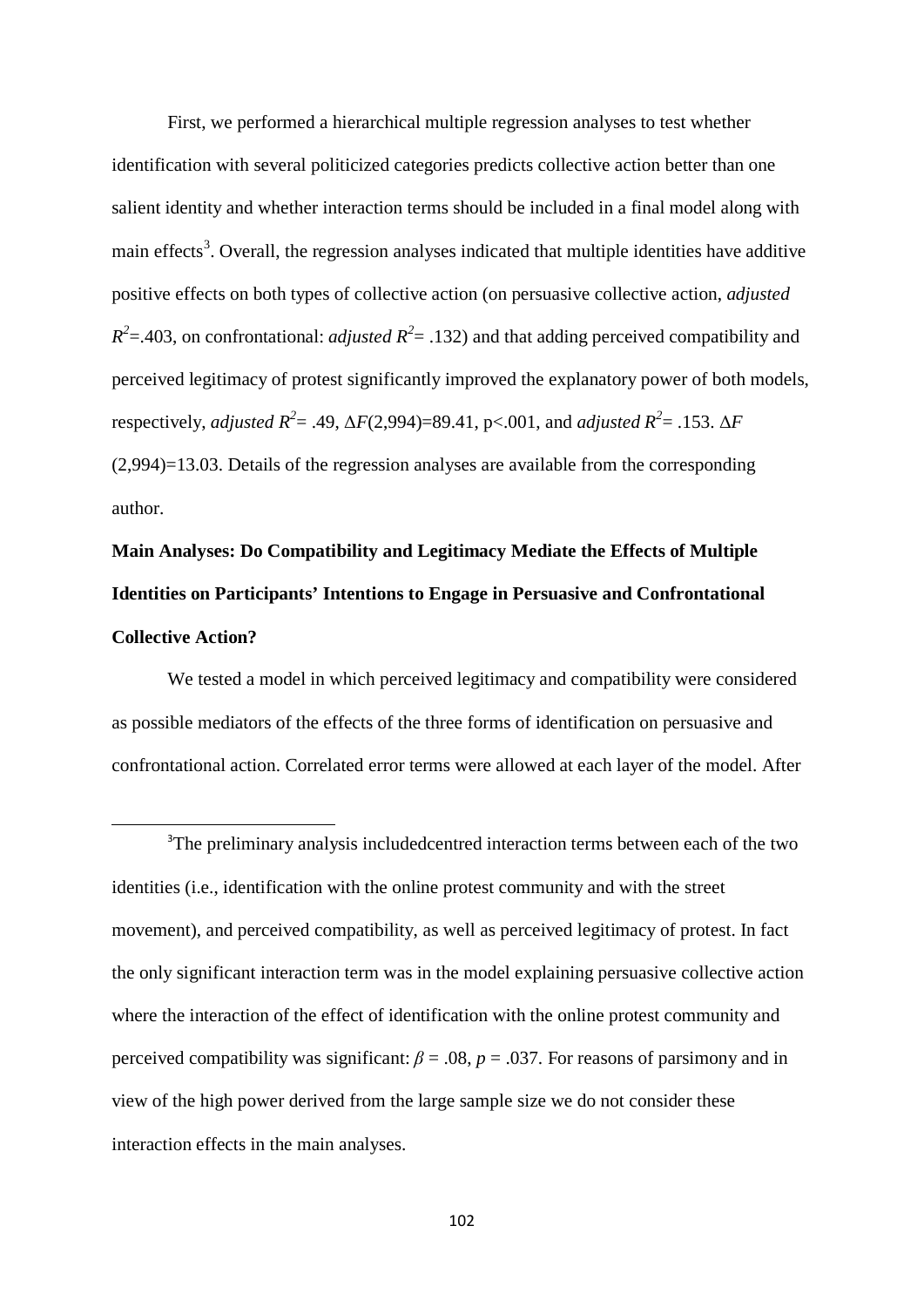the initial runs, we adjusted the models by setting two paths that had non-significant regression weights in the original models to zero, in particular the paths from the street movement identity to perceived compatibility ( $\beta$  = .03,  $p$  = .207) and from the Ukrainian identity to confrontational collective action ( $\beta$  = .01, *p* = .738). Figure 4.1 shows the adjusted fitting model. Goodness-of-fit values for this final model fall within the cut-offs as advocated by Bentler and Bonett (1980) indicating good model's fit:  $\chi^2$  (2) = 1.594, *p* = .451, *CFI* = 1.000, *RMSEA* = .000 (confidence interval: Low = .000, High = .043), *PCLOSE* =.978, *AIC* = 67.594.

The final model shows that identification with the street movement was a significant direct predictor of both persuasive and confrontational action and that identification with the online protest movement was a direct predictor of only persuasive action. Ukrainian national identification was an indirect predictor of both forms through perceived legitimacy and compatibility.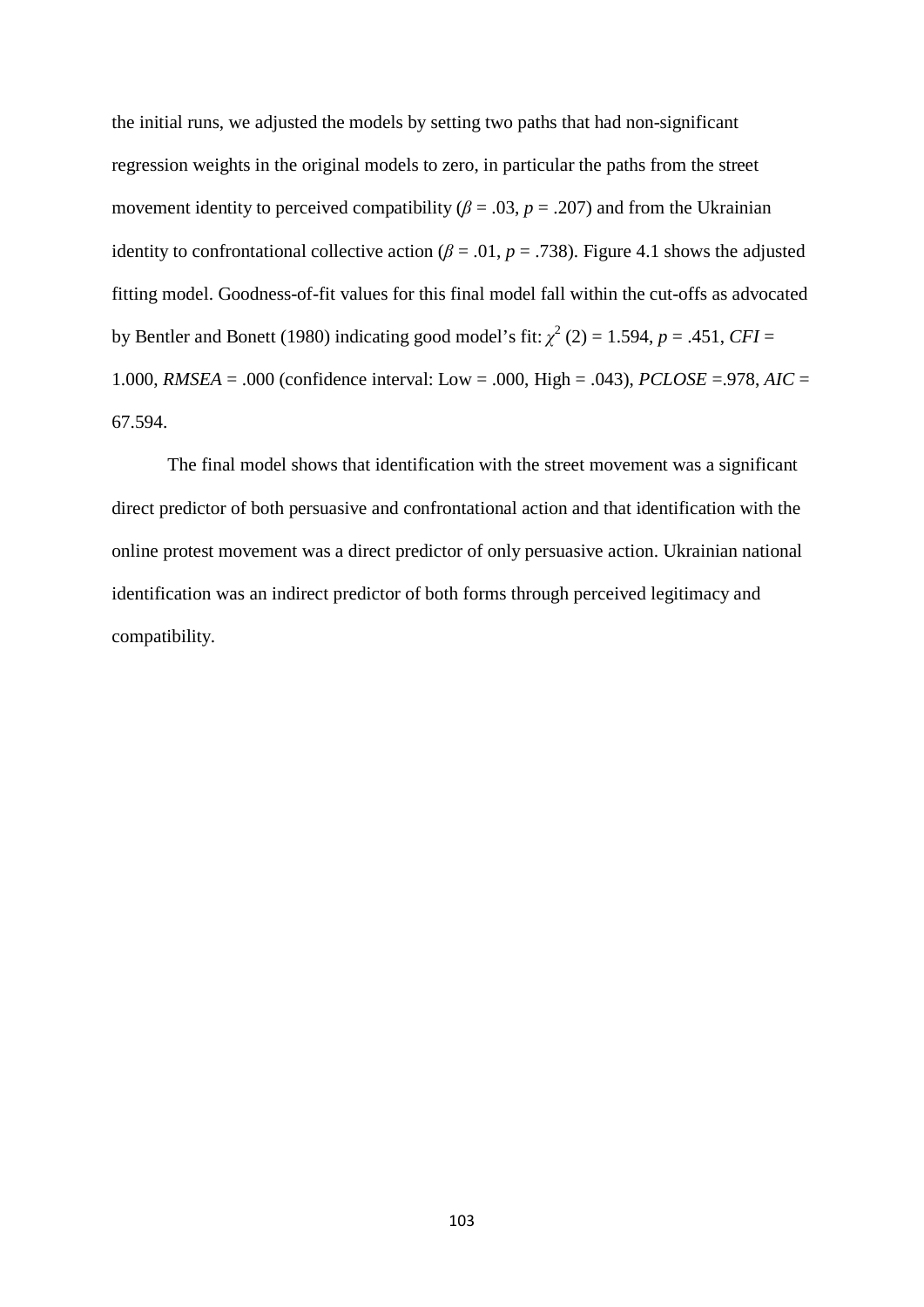

*Figure 4.1.*Path analysis. Model for the pathways to persuasive and confrontational collective action via perceived compatibility and perceived legitimacy of protest. *Note*. Figure contains standardized parameter estimates, all *p* < .001. Non-significant paths are shown as broken arrows.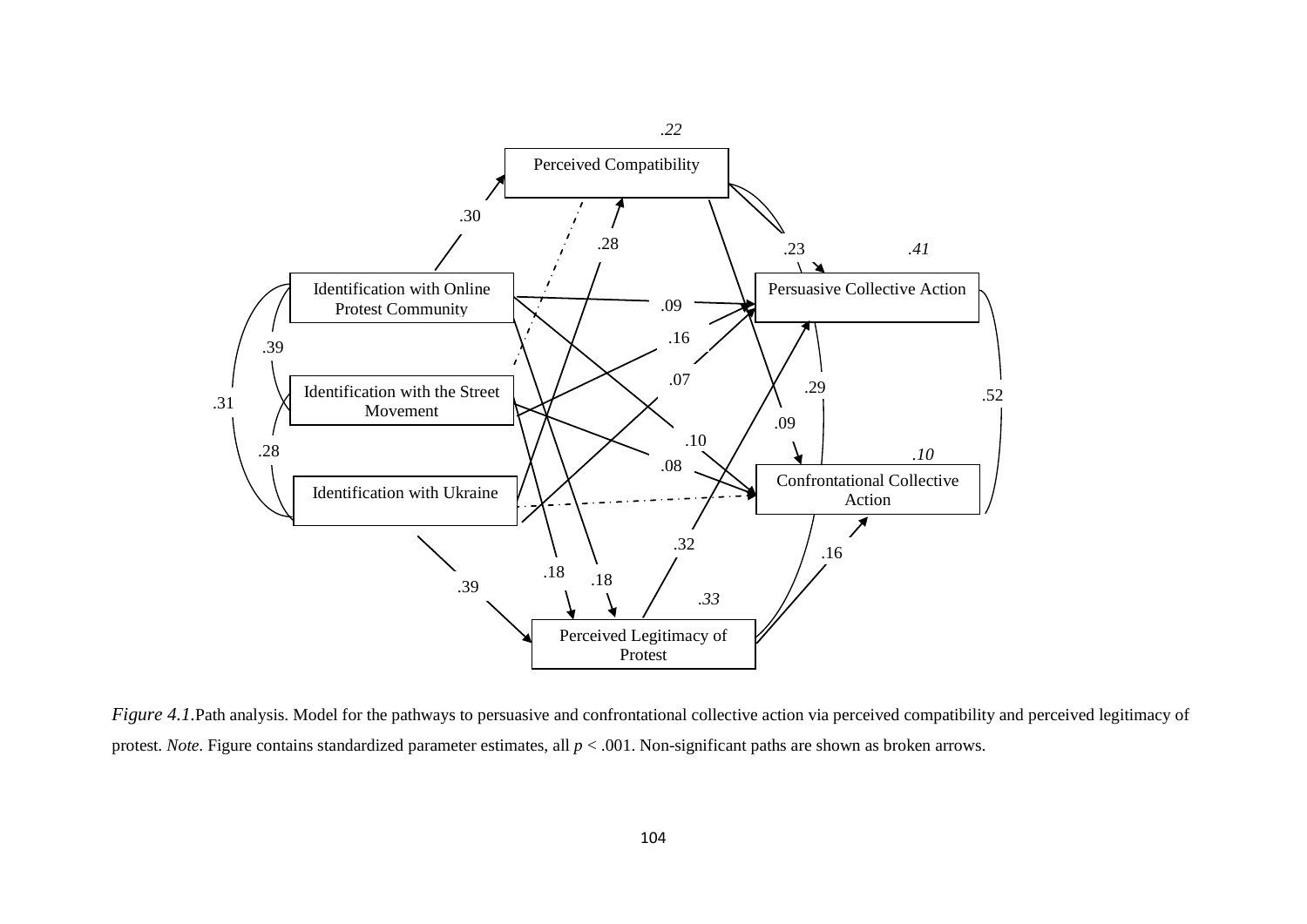

### SCUOLA DI DOTTORATO UNIVERSITÀ DEGLI STUDI DI MILANO-BICOCCA

#### **Discussion**

This study explored the mechanisms by which multiple identities predict collective action. First, we found empirical support to our hypothesis that collective action can be explained to a greater extent by accounting for multiple social identities with potentially aligned contents rather than by focusing on a singular salient category membership ('the more we stand for – the more we fight for'). Importantly, these relationships were found to be significant for both persuasive and confrontational forms of collective action.

The effects of identification with the online protest community are noteworthy. In particular, we found that both persuasive and confrontational collective action were predicted by identification with the online protest community due to increased perceptions of compatibility between the online and the street protest, but also due to the higher perception that protest is legitimate. These findings are intriguing as they contribute to the ongoing research on political participation through the Internet (e.g., Schumann &Klein, 2015; Thomas et al., 2015), which has been criticized as a low-cost and low-risk activism lacking commitment and social impact (e.g., Gladwell, 2010; Morozov, 2009). Our results indicate an alignment of identification with different groups, irrespective of the online-offline divide, and perceived compatibility between identifications and the perceived legitimacy of protest seems to equally and independently predict collective action.

In our case there was no evidence that online protest was seen to be a defective or unsatisfactory form of action even alongside widely disseminated images of street protests that were globally distributed. It is important to bear in mind though that in Ukraine in 2014, as in other parts of the world, both online dissent and street protest were illegal. The Ukrainian government may have unwittingly increased the value of online dissent by banning it at the beginning of 2014, in the midst of the political crisis. Additionally, the online community of protestors offered a platform for the Ukrainian diaspora to become involved,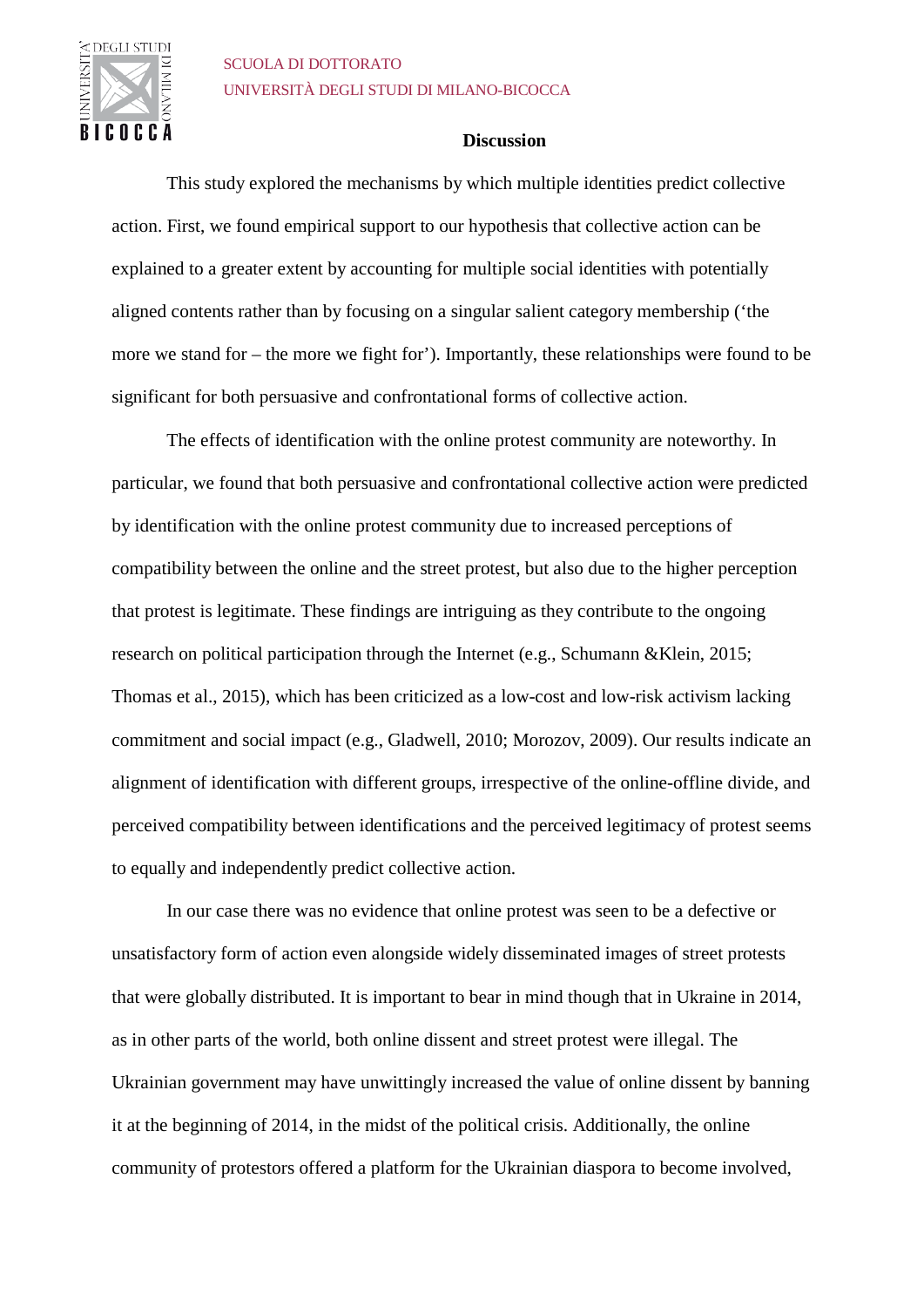whereas their participation in the street protests was logistically difficult if not entirely impossible. Future research may examine longitudinal changes in the relationships between multiple identities across various platforms of collective action, using individual-level analysis to track people's enduring participation in fighting for a common cause.

Secondly, our data revealed that, beyond the direct effect of multiple identities, the perceived compatibility between them adds to our understanding of people's engagement in collective action and explains the effects of identifications with the online community and with Ukraine. *What* "we stand for" and *how* we "stand for" the multiple communities we belong to (online, at the more abstract level of the national community), is of equal if not additional importance to our single memberships in any of them. Our study contributes to the theoretical discussion regarding the role of normative overlap between the agendas of different social groups in explaining cross-domain activism (e.g., Curtin et al., 2016; Louis et al., 2016) and long-term commitment to political causes (e.g., Smith et al., 2015; Turner-Zwinkels et al., 2015). The results offer the interpretation that participation in collective action came to express national identification where Ukrainians saw protest as the right (legitimate) thing to do and where they perceived online and street protest to be compatible.

One possible way of thinking about these findings is that a capacity to form, synthesize, politicize and merge several opinion-based groups centered on short-/mediumterm issues into a multi-goal campaign may serve as a key factor to understanding the processes behind coalition buildings and global activism. This also helps us understand the failures of mobilization: when networked campaigns use a vague idea-framing and related ideological noise that cannot justify involvement for a global cause, thus failing to bring people together. At the individual level, failure to cohere multiple group memberships into concerted collective action could be explained by exactly this lack of ideological overlap and miss-specification of the identity-norm nexus (Smith et al., 2015). Although the present study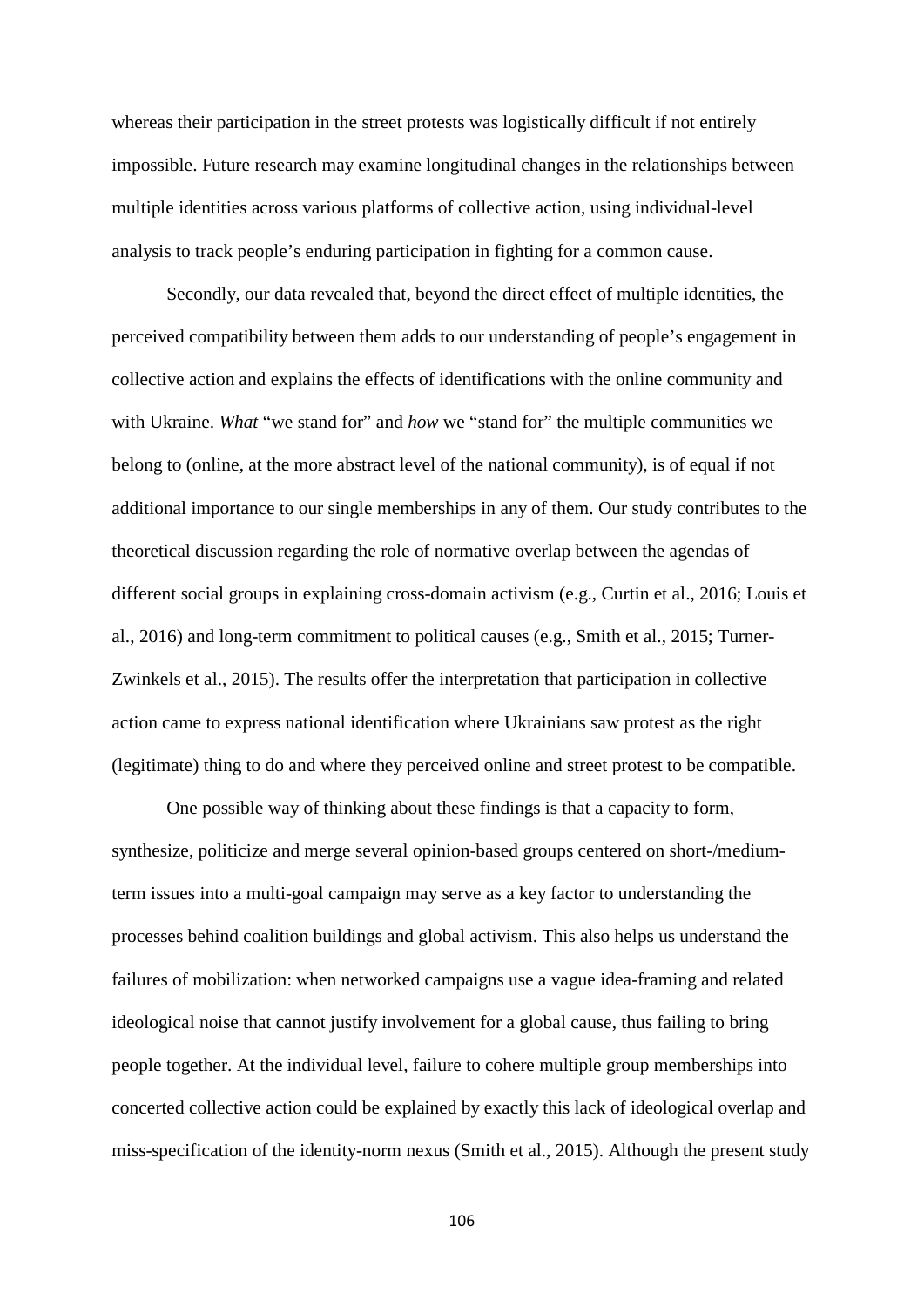was not designed to explicitly measure a link between formation of identities with overlapping injunctive contents and coordinated collective action, we believe that the curvilinear nature of this relationship requires a further examination.

Finally, consistent with our expectations, we found that expression of multiple social identities through collective action was also explained by individual perceptions of legitimacy of protest. Specifically, our findings indicate that higher degrees of identification with all politicized identities led to increased perceptions of protest as a legitimate method for achieving social change, and thus to higher likelihood of engaging in persuasive and confrontational collective action. In fact, our theoretical analysis helped us to identify and test this intriguing puzzle within the context of Ukraine, in the immediate aftermath of the introduction of criminal penalties for political dissent. The revealed pattern is important as it suggests that recognizing both between-group and inter-personal variations in people's beliefs about protest (and incorporating the concept of perceived legitimacy of protest in collective action research) can help explain more general processes of choosing tactics from a spectrum of possibilities within a repertoire of contention. It is noteworthy to highlight that the effects of identifying with the street protest were only mediated by the perceptions of protest legitimacy and not by perceiving identity compatibility. Capturing people's perceptions of protest legitimacy is also a way of operationalizing people's engagement with the political opportunity structure, at times of political change and transition. This is much needed for developing a more dynamic theoretical model of the multiple links between identity and politics in constantly changing political environments.

Our findings raise other important questions: whether and under what conditions radicalization (confrontational political action) emerges from activism (non-violent political action)? To what extent do the tactics that one employs depend on political circumstances (e.g., legal criminalisation of dissent) and will variations in perceived legitimacy of protest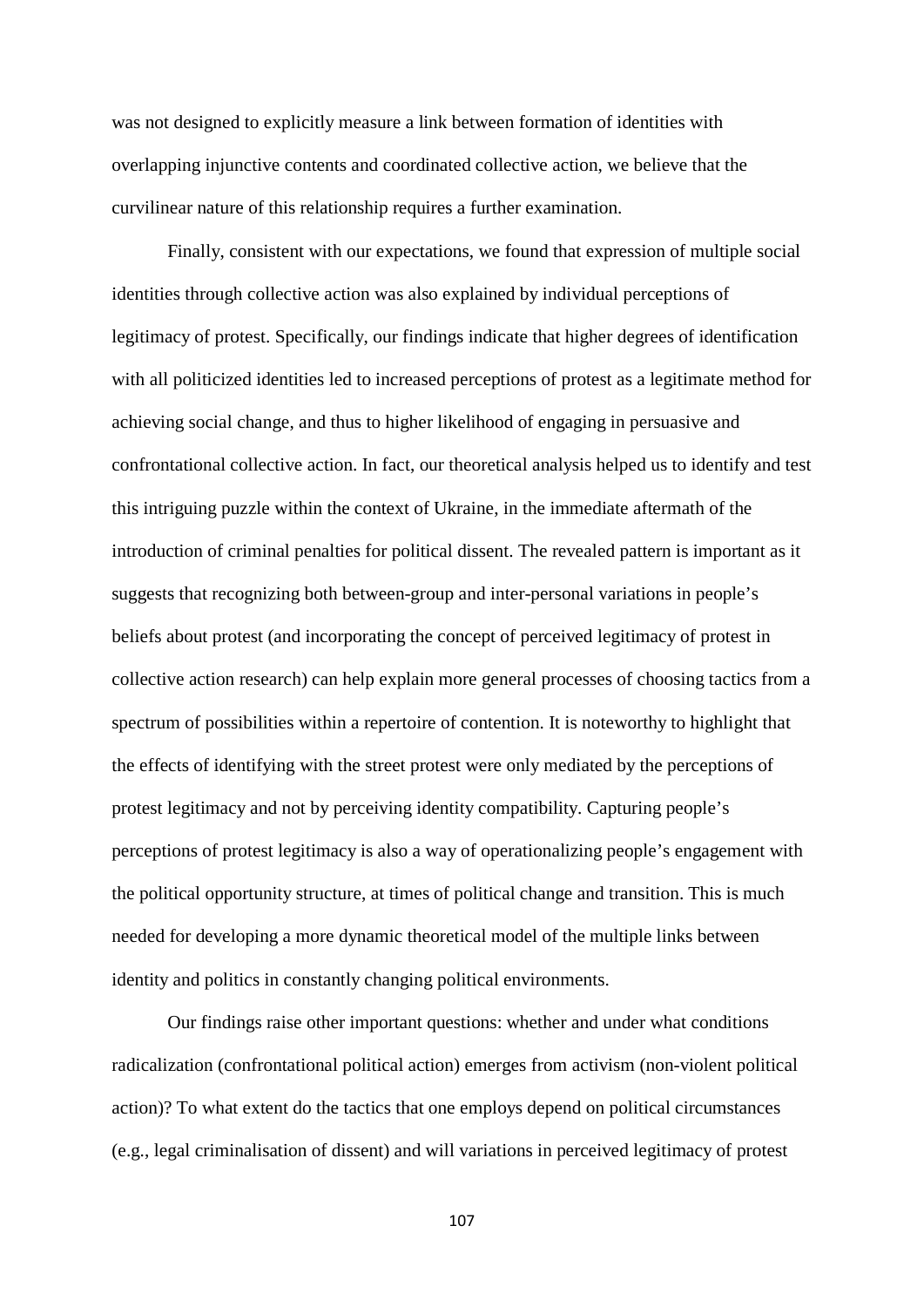produce similar patterns of collective behaviour in both liberal and developing democracies? In other words, if variances in the perception of legitimacy of protest can help explain particular cases, can this conceptual approach generate testable models that hold across contexts? The answers are beyond the scope of this paper, but one factor may be due to the individual perception of political opportunities (e.g., Meyer, 2004) and, therefore, an elaborated conception of perceived legitimacy of protest that considers a broad range of conjunctural and issue-specific factors is recommended for future research.

To sum up, our findings support the idea that the expression of multiple politicized identities—their *agency*—can be understood to a greater extent when considering the political context and the rules of the game in which those identities are endorsed and internalized —that is, the surrounding ideological and political opportunity structure. However, it is important to advance our understanding of how various real or virtual communities, structured around non-contiguous spaces, may trigger confrontational (potentially radicalized) and persuasive collective behaviour. Our models explained the latter to a greater extent, but not the former. Finally, we urge collective action research to continue to operationalize and test how the fluidity of the political opportunity structure affects the emergence of social and political identities, and the relationships of compatibility or opposition between these identities. A more complex framework capturing the diversity and multiplicity of identities (and relationships between them: such as perceived compatibility) as well as their relationship to the political context (the political background of legitimacy) will better equip us to understand and predict the paths to social change.

#### **Limitations**

Reflecting on the external validity of our findings, we must exercise caution, due to the cross-sectional nature of our design, sample characteristics, and our use of self-report explicit measures of various politically sensitive issues. Therefore, although we obtained a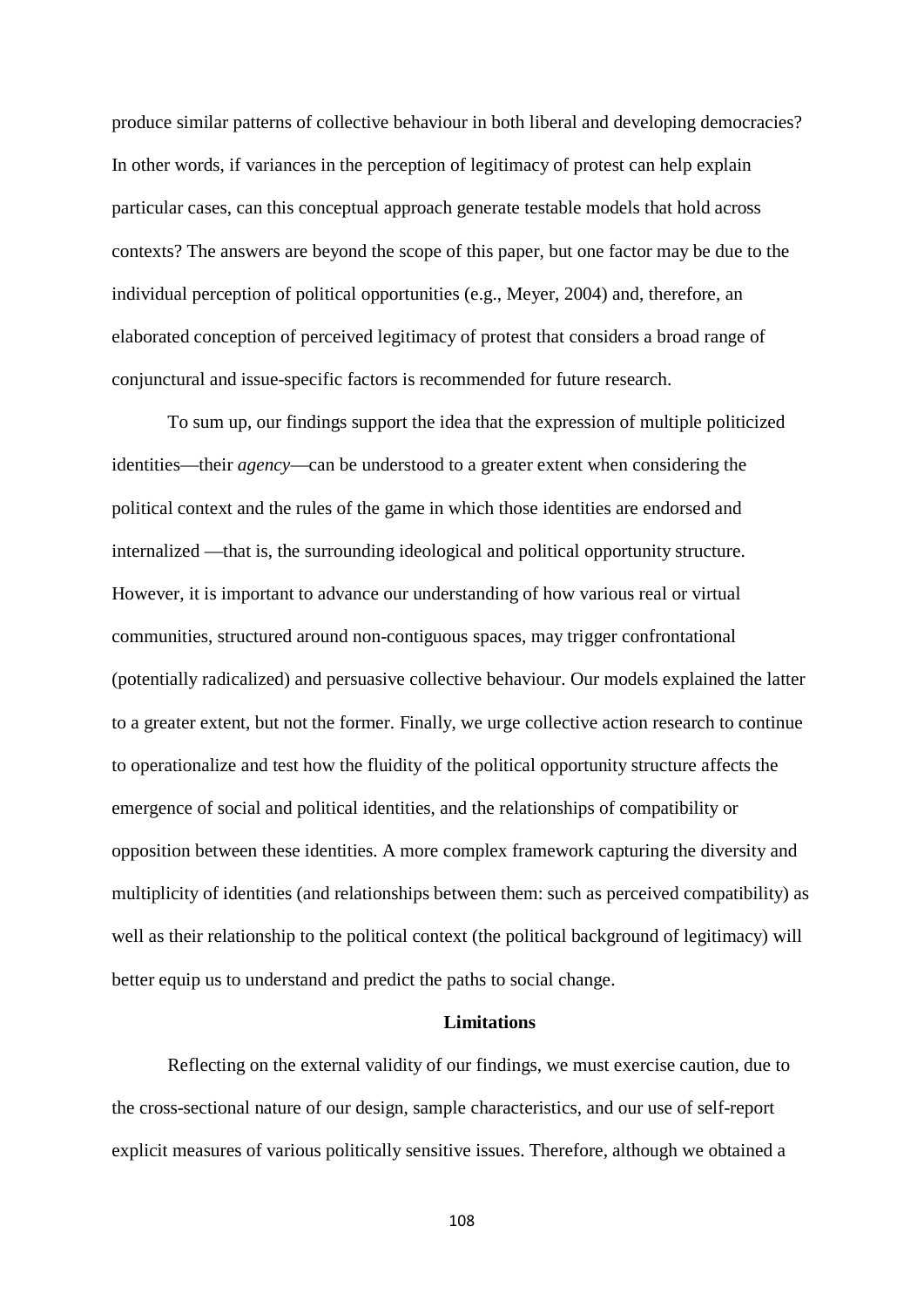large general community sample (in two languages), at a crucial time of the political crisis (shortly after the passing of laws that restricted people's right to protest),we cannot account for the potential selection bias in the sample, or for the powerful effect of 'history' happening at the time of the study. While we do not wish to assume causal links between, for example, perceiving protest as legitimate and engaging in certain types of collective action, we would still like to argue that it is important to capture the variation in people's beliefs about protest in a model predicting collective action. These variations will naturally be in tune with the changes in the political structure, and they are likely to have been particularly relevant for the Ukrainian setting. Further studies at different times in the development of a political crisis, and in contexts with variable degrees of democratization, will strengthen our empirical and theoretical ability to predict collective action.

Secondly, our results support the notion that the perceived compatibility between multiple identities is an independent predictor of collective action in addition to the combined effects of multiple politicized identities. This invites further refinements of the measures of compatibility and the three identification types. We assessed identification with three categories by using two different scales (i.e., item-based for national identification with Ukraine and the IOS pictorial measures for identifications with the online protest community and the street movement). This methodological discrepancy may account for the relative small covariance of these identifications. It is important to monitor how our understanding of the effects of multiple identities on collective action may depend on the measurement type. At the same time, we would note that concerns about ecological validity should prevail over the exclusive reliance on conventional measures. It might have been much more intuitively easy for people to respond with a pictorial measure when thinking about their self-inclusion in communities that were new and emerging at the time of the study. At the same time, when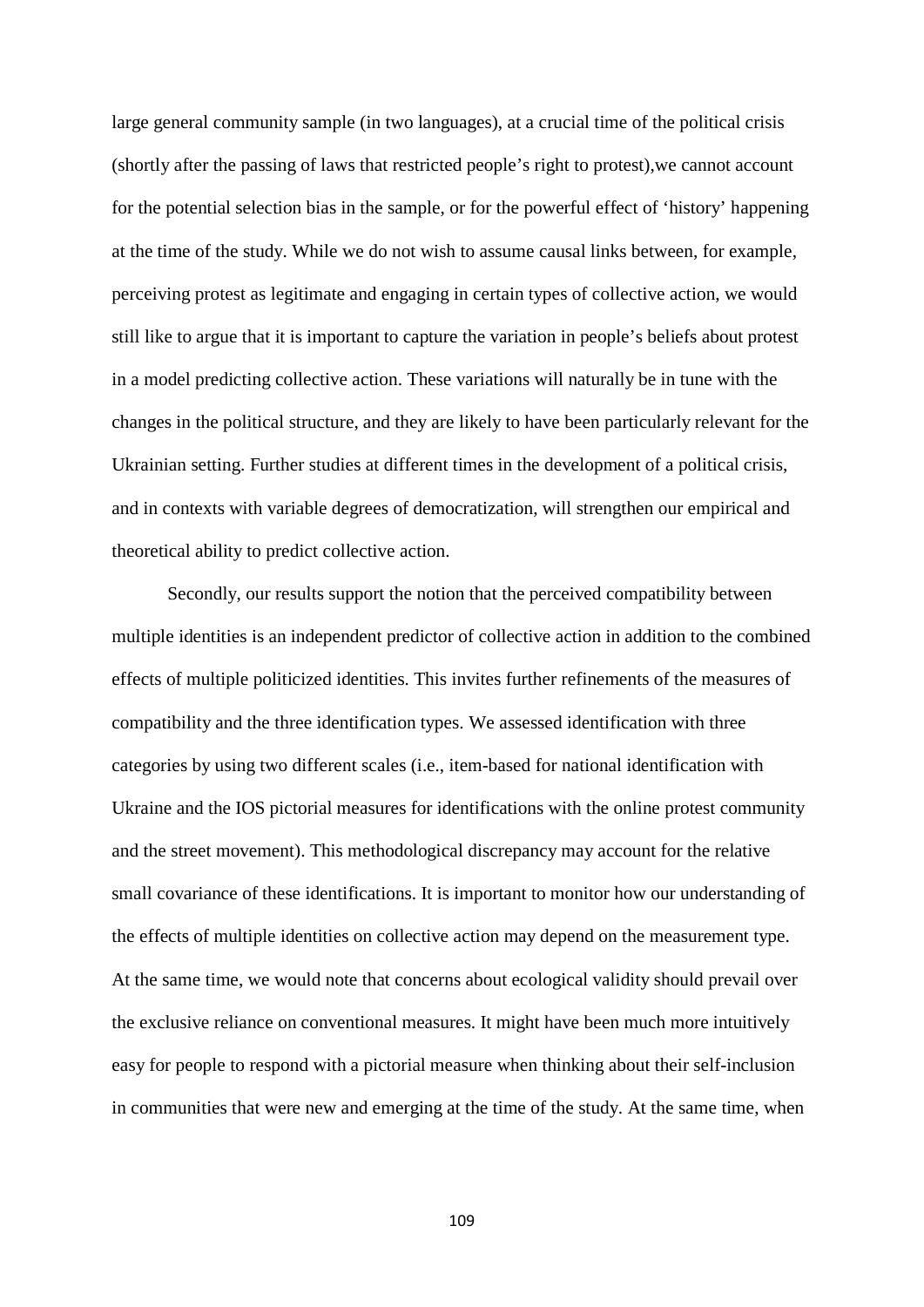assessing national identification, the more established measures are perhaps best to assess the depth and strength of people's group attachments.

Lastly, we operationalized perceived compatibility using several questions about the overlap between identity categories (i.e., referring to their ideological content). We did not explicitly measure the specific normative content and normative compatibility of the groups' political agendas. This measure might seem, on one hand, comparatively superficial. On the other hand, its predictive validity indicates that participants responded to these questions with the two communities (online and street protest) in mind. Once more, due to the emerging nature of these group identities and communities of protest, in the midst of the political instability and crisis, a more in-depth measure might have been both impractical and unnecessarily complicated. This leaves room for future research to test whether normative compatibility between multiple politicized identities explains other intergroup behaviours, beyond predicting collective action.

#### **Conclusions**

Summing up, we propose that collective action in the 2014 Euromaidan protests can be interpreted as the congruent expression of multiple identities that are rendered ideologically compatible both in online settings and on the street. This study investigated multiple identities that are related to the specific political context of a country in transition to democracy, caught in months-long upheavals and street protests, at a time when online interactions allowed for increased transnational mobilization and involvement in politics. The questions were: how do people negotiate their identities with their country, the online community of protesters and the street movement? Would these identities converge to support a concerted political agenda, thus increasing collective action intentions? Or would they be redundant in capturing people's feelings and engagement with the various groups? In addition, how do these multiple identities relate to the political opportunity structure where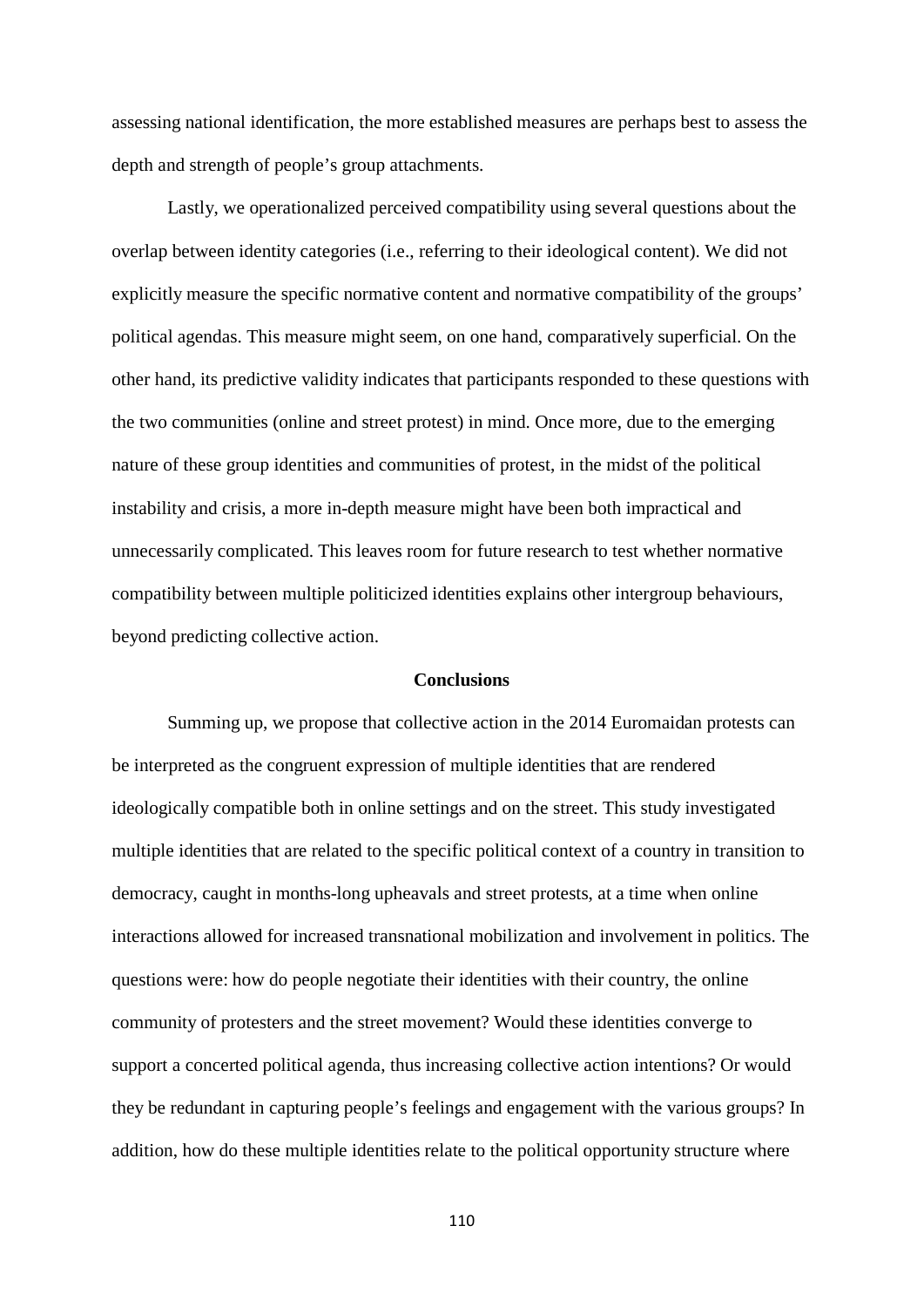protest itself was classified as illegal by the government, in a country grappling with an emergent democratic culture? We found evidence that the more social groups people "stood for", the more they "fought" for their cause and that identifications predicted both forms of collective action to the degree that people saw the protest and the online movement as compatible with each other and believed protest to be legitimate.

We explained persuasive form of collective action to a greater extent compared to the confrontational form of action. Perhaps, negotiating multiple identities and looking for ideological alignment is a strategy that is more easily employed by those with moderate political agendas. Future research should explore how the dynamics between multiple identities (creating dissonance and lack of compatibility) might be employed to temper engagement in more confrontational or radical political actions.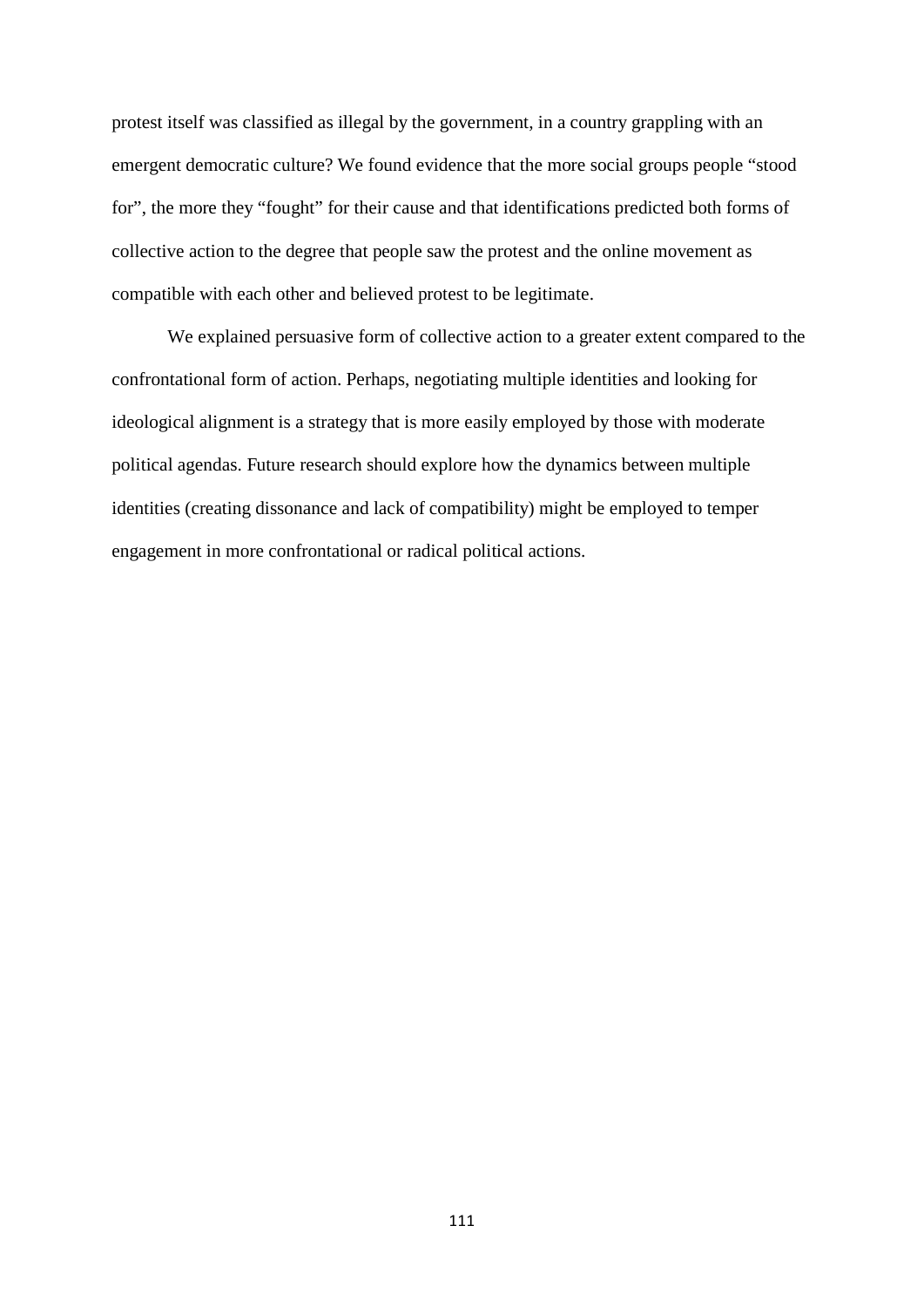#### **CHAPTER 5**

# **POLITICAL SOLIDARITY THROUGH ACTION (AND INACTION): HOW INTERNATIONAL RELATIONS CHANGED INTRACULTURAL PERCEPTIONS IN UKRAINE**

This chapter sought to provide an answer to the question of what drives people to engage in political solidarity action with another group presumed to be socially and/or politically oppressed (i.e. Crimean Tatars). I argue that psychologically speaking, the solidarity movement is in part governed by the same social-psychological processes as the movements committed to an ingroup's cause (Chapter  $1 - 3$ , see also van Zomeren et al., 2008). I argue, however, that a crucial psychological mechanism that defines political solidarity as a form of collective action is an individual's tendency to align own aspirational identities to the oppressed group's political loyalties via process of disidentification (i.e., 'they stand against what we stand against, therefore, we are going to protect them').

This chapter was adapted from a manuscript that has been accepted for a publication at Group Processes and Intergroup Relations as at May 2017.

**Chayinska, M.,** Minescu, A., & McGarty, C. (2017). Political solidarity through action (and inaction): How international relations changed intracultural perceptions in Ukraine. *Group Processes & Intergroup Relations*. doi: 10.1177/1368430216682354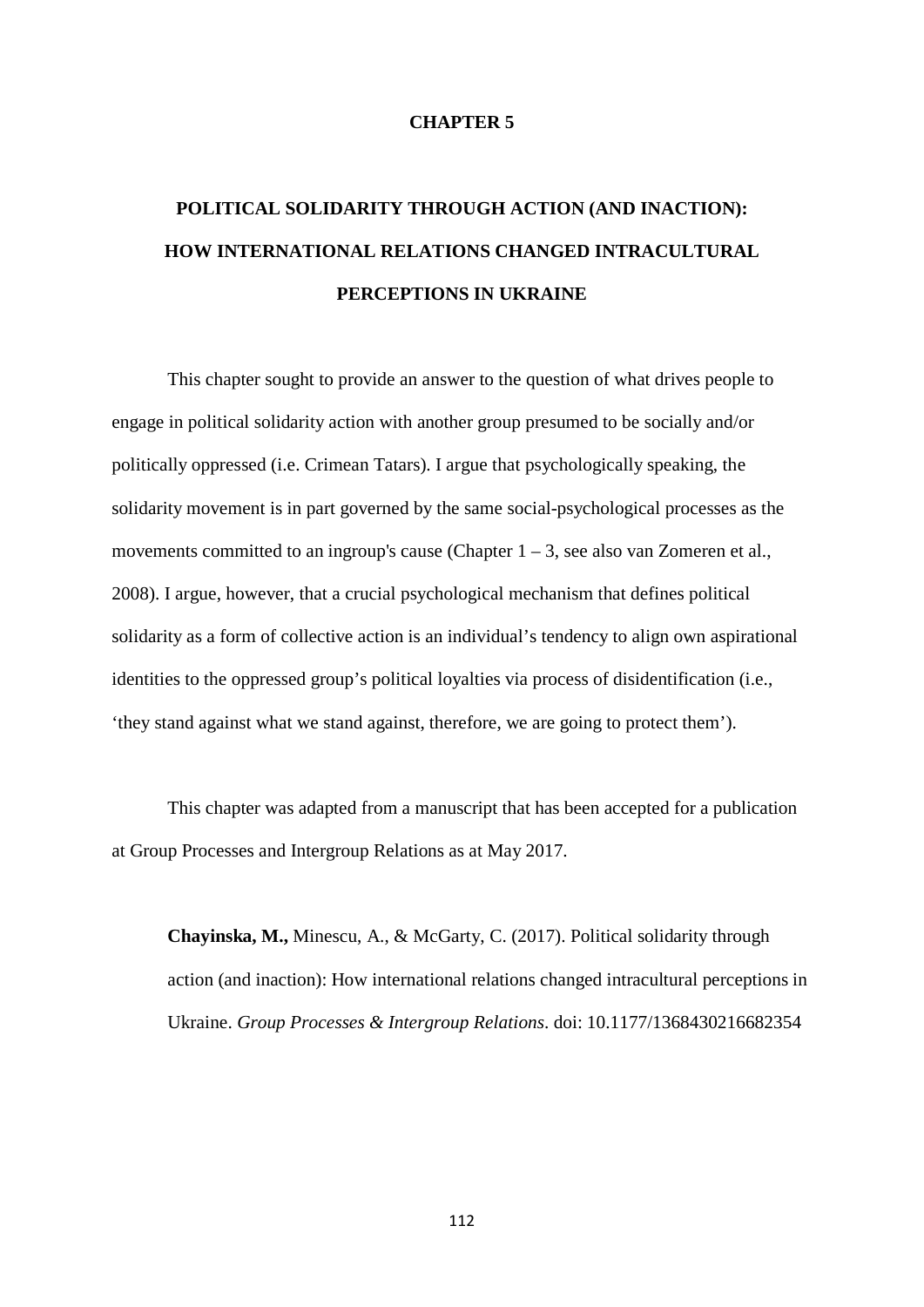#### **Abstract**

The present research sought to explain the mechanisms behind rival Ukrainian solidarity campaigns advocating protection of the same minority group – Crimean Tatars in the immediate aftermath of Russia's 2014 annexation of the peninsula. Adapting the social identity model of helping and solidarity, we proposed that political solidarity is a form of collective action in which allies tend to align their aspirational identities to the oppressed group's political loyalties via process of disidentification by distancing themselves from incongruent stereotypes attributed to the ingroup. We proposed and found supportive evidence  $(N = 657)$  for the notion that both action (facilitation pathway) and inaction (inhibitory pathway) in support of the Crimean Tatars derived from disidentification with powerful supranational forces (the European Union or the Russian Federation-dominated Customs Union) and are mediated by perception of the Crimean Tatars' loyalties towards Russia and Ukraine. The findings provide initial evidence for a new understanding of political mobilization in support for third groups as a group-level emergent phenomenon in the context of identity threat.

*Keywords*: political solidarity, social identification, disidentification, collective action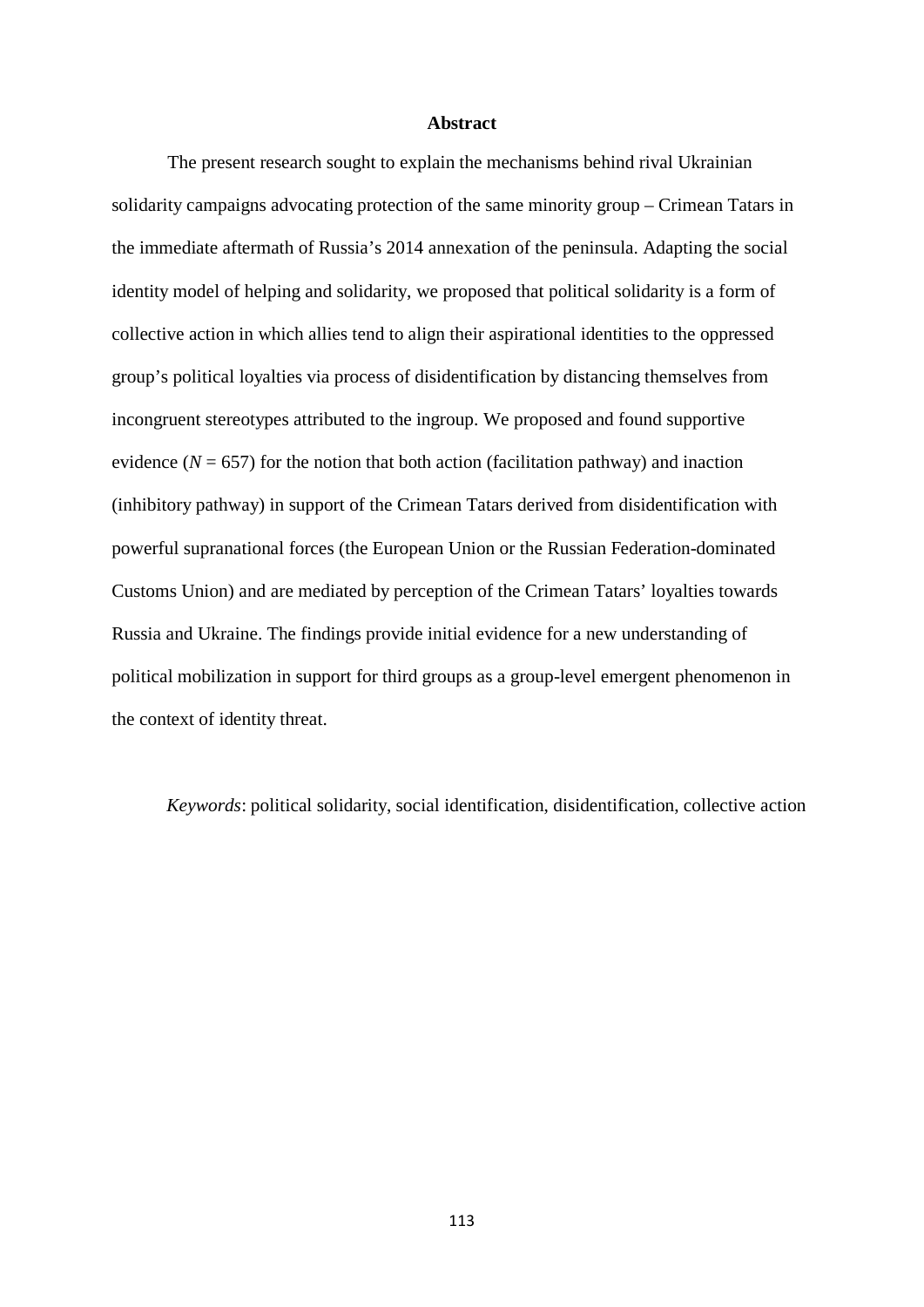# *Political Solidarity through Action (and Inaction): How International Relations Changed Intracultural Perceptions in Ukraine*

On19 March2014 Russian President Putin signed a declaration of annexation of Crimea by the Russian Federation. Crimea had been an autonomous region within Ukraine. This modification of internationally recognized territorial borders provoked strong international criticisms especially from the European Union and the United States of America. Within Ukraine, public opinion was sharply split between supporters and opponents of the annexation of Crimea by Russia, and both sides initiated solidarity campaigns on behalf of the people of Crimea. These solidarity campaigns initially were expressed through peaceful collective action such as fund-raising drives, flash-mobs waving flags and singing anthems, and they rapidly gained a global visibility as two competing social movements within broader Ukrainian society that positioned themselves as rival champions of the rights and aspirations of the Crimean people (e.g., Baczynska, 2014; Mirovalev, 2014). Interestingly, despite their opposite views on the Russian annexation of Crimea, the rival solidarity campaigns advocated the protection of the Crimean Tatars — a minority ethnic group representing 12% of the population of Crimea.

There are of course many instances of solidarity campaigns throughout the world but there are far fewer where competing social movements position themselves as champions of the same minority. This relative novelty and the recent global prominence of the events in Ukraine suggest it is a timely juncture to explore the socio-psychological factors that facilitate and inhibit solidarity action.

Collective action has increasingly been understood in terms of a triangular relationship between the activist group (on behalf of the ingroup) engaged in a power struggle with political opponent (outgroup) seeking to convince and attract the general population (or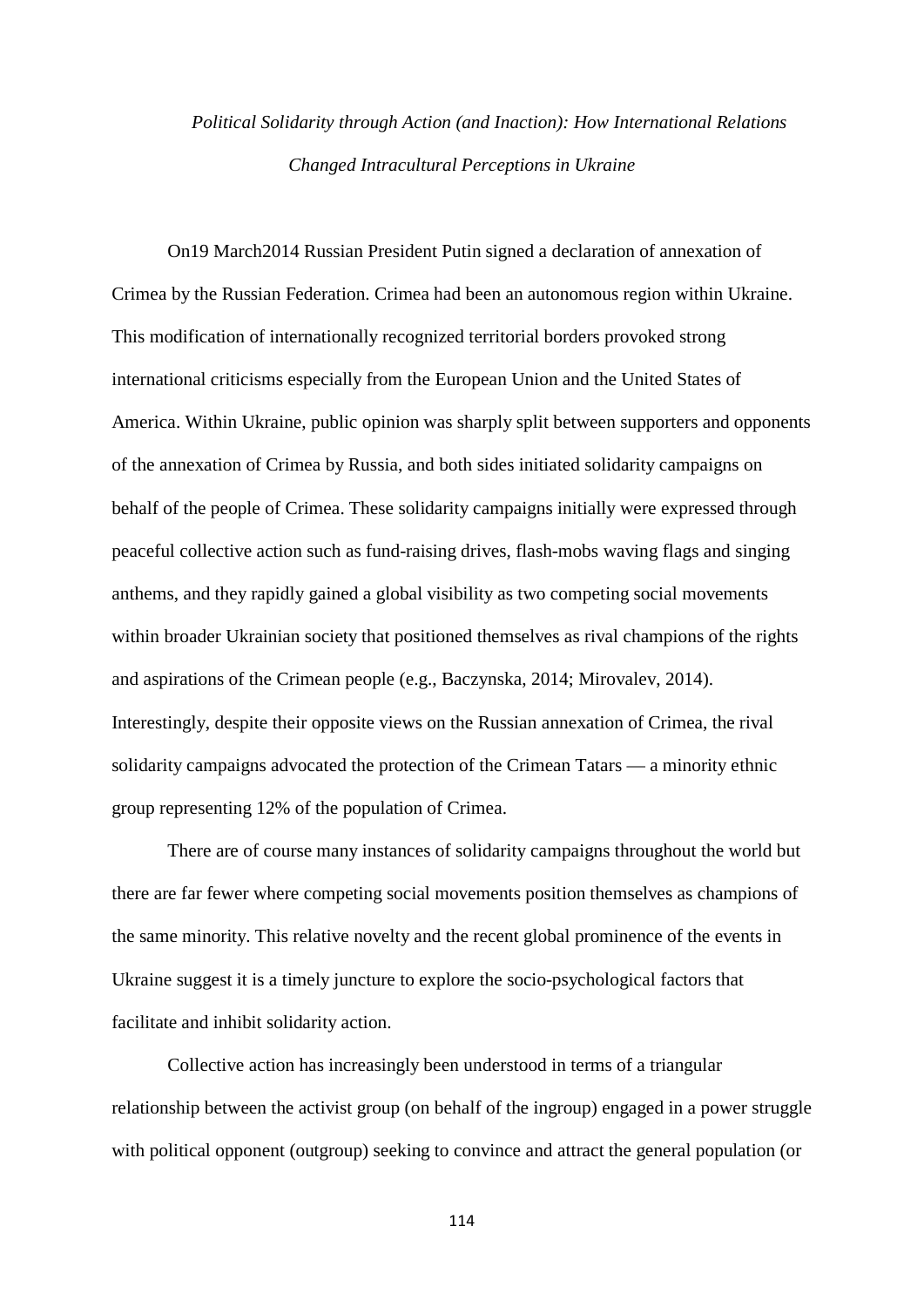another "third party") to support their cause(e.g., Simon &Klandermans,2001). Recent research on solidarity behaviour suggests that it may also be understood as collective action. Thus, solidarity collective action is a form of collective action, where allies act collectively to improve the conditions of another group presumed to be socially and/or politically oppressed (e.g., Glasford & Calcagno, 2012; Saab, Tausch, Spears, & Cheung, 2015; van Zomeren, Postmes, Spears, & Bettache, 2011). The antecedents of such emergent solidarity action (often linked to what is called *ally activism*, see Curtin & McGarty, 2016 for an overview and Curtin, Kende, A., & Kende, J., 2016; Droogendyk, Wright, Lubensky, & Louis, 2016; Russell & Bohan, 2016, for relevant treatments)are fundamental to understanding why relatively powerful groups decide to act on behalf of the powerless. The present research is, thus, designed to contribute to a more systematic understanding of political solidarity as a group-level emergent phenomenon by scrutinizing it in the context of the recent turmoil in Ukraine.

#### **The Antecedents of Political Solidarity Action**

Building on self-categorization theory (Turner, Hogg, Oakes, Reicher, & Wetherell, 1987), Subašic and colleagues (Subašic, Reynolds, & Turner, 2008) proposed a political solidarity model of social change based on the assumption that political solidarity rests on a psychological shift in majority self-categorization that ultimately redefines authority as an out-group and minority as an in-group. More precisely, the model assumes that dynamics of social change is located at the intersection between individual self-categorization processes and the social reality of intergroup relations, in which solidarity captures not only a 'sense of unity in diversity' and a coming together for a common cause, but also that the majority, despite not being directly disadvantaged by the authority's actions or the status quo, comes to embrace the minority's cause as its own. These authors argue that under such conditions, it is more likely that majority starts to question the legitimacy of those in positions of authority,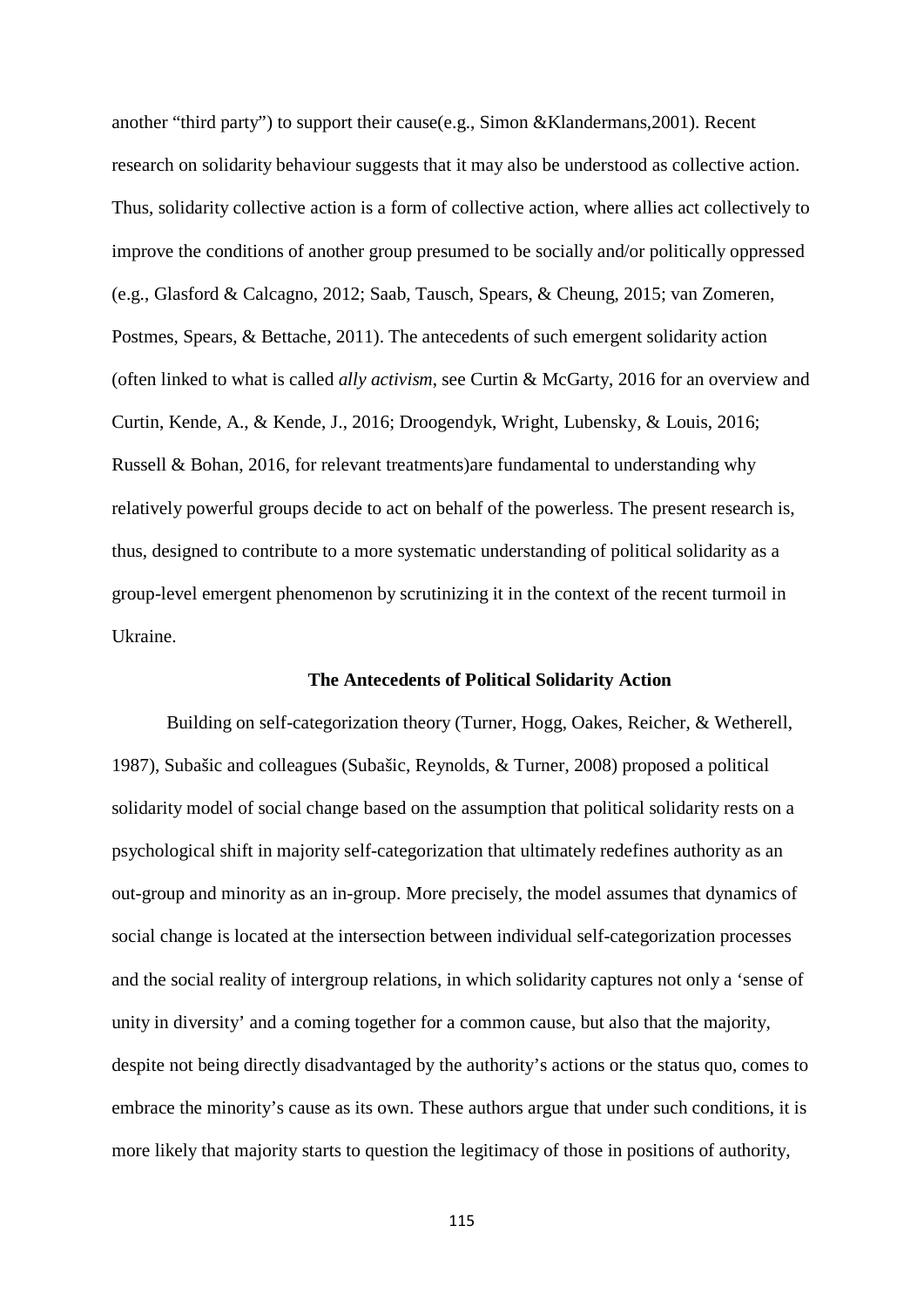which increases the ability of protesters to challenge existing relations of domination and achieve social change.

The perception of common fate, through the processes of common ingroup categorization has been argued to be a plausible source of political solidarity. For instance, Glasford and Calcagno (2012) have revealed that a commonality-focused message facilitates political solidarity between minority groups through recategorization, when individuals' perceptions of group boundaries from "us" and "them" transform into a more inclusive "we". Hence, one of the bases for undertaking collective action in political solidarity is the perception of a common fate.

Yet, these models hold in common that the political solidarity is more likely to come into play if people, who are neither direct perpetrators of group-based injustices, nor the direct targets, re-categorize/ redefine ingroup boundaries to the extent they see disadvantaged group as a part of their group ('we-ness'). In this respect, a common fate or, more precisely, a common cause, may refer to current or future social and political outcomes that befall all members in the face of external peril.

Our treatment of the determinants of political solidarity is further guided by Reicher and colleagues' (Reicher, Cassidy, Wolpert, Hopkins, & Levine, 2006) social identity model of helping and solidarity that assumes that individuals' support of third groups follows reasonably from intergroup inclusion (i.e., attitude towards a third group as part of a common ingroup rather than as constituting a separate outgroup), category norms (i.e., help for those in danger is a core aspect of ingroup identity), and category interest (i.e., belief that ingroup will be harmed if a relative third group is persecuted). The core idea in this model is that intentions to act in solidarity are bound up with, and predicated upon, perceptions of common goals, meaning that that those who will receive the support are not "other" but rather are included within the psychological boundaries of the in-group, 'us', and that by offering to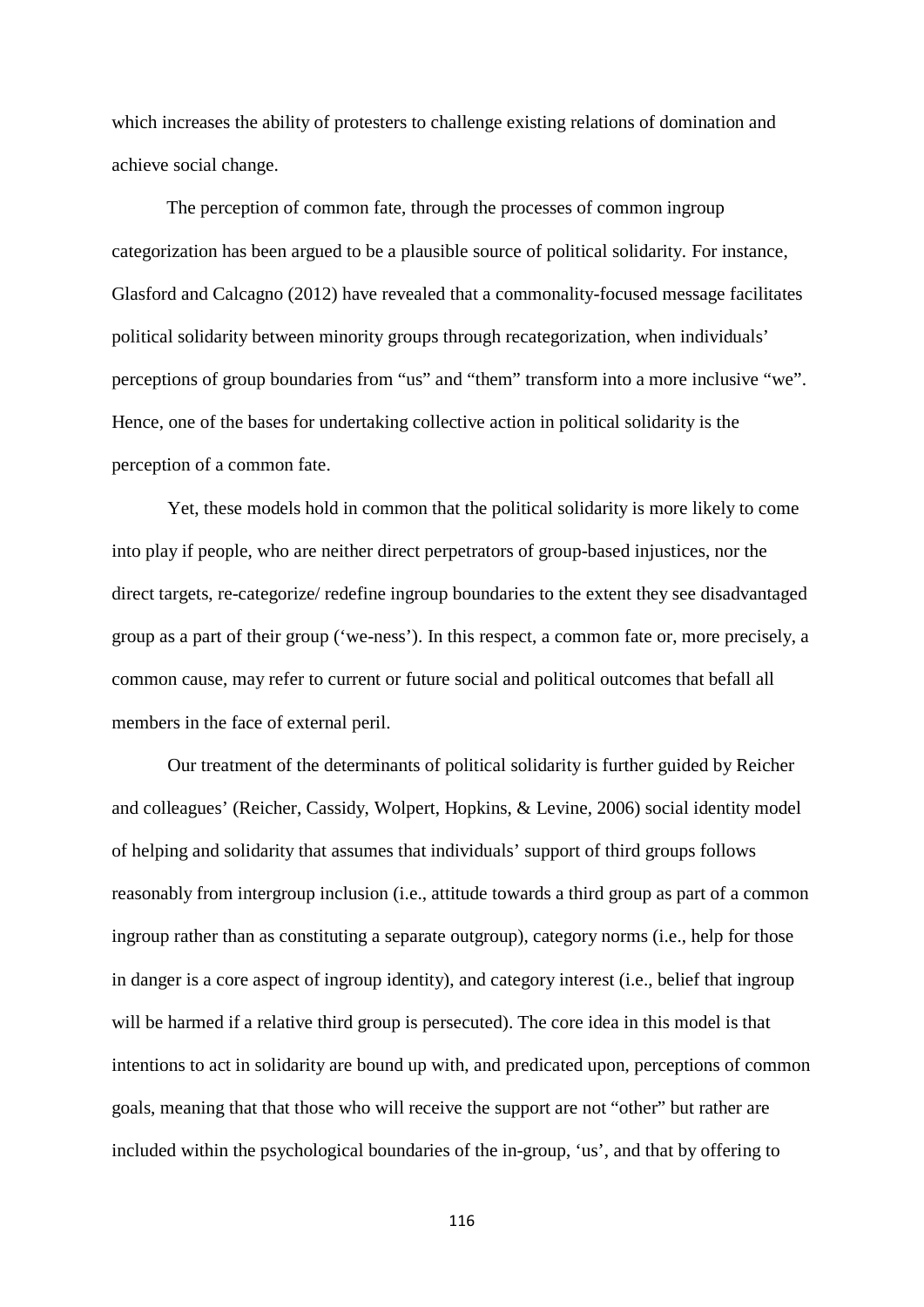help an oppressed group, allies seek to protect and advance their own political interests. Drawing on the social identity model of helping and solidarity, we argue that a) allies tend to align the perceived political views of oppressed groups to construct an aspirational identity that includes the oppressed group as part of the ingroup (i.e., 'they stand for what we stand, therefore, we are going to protect them') and that b) collective action in political solidarity with an oppressed group is determined largely by allies' attempts to affirm the distinctiveness of their aspirational identity by distancing themselves from incongruent values and negative stereotypes attributed to an ingroup.

We also argue that in order to explain the political acts of support for a cause, we must begin with considering two conceptually distinct yet interrelated notions from the social psychological research. First, the present research suggests that collective action is a dynamic outcome of the aggregated identity-based aspirations, the main engine of both social conflict and social change (McGarty, Bliuc, Thomas, & Bongiorno, 2009). Secondly, we propose that a fuller explanation of political solidarity as a group-level emergent process requires going beyond a traditional route of the social identity approach (i.e., the notion of 'who we are and what we stand for', see e.g., van Zomeren, Postmes, & Spears, 2008) towards the understanding of antagonistically charged processes of *disidentification* ('who we are not and what we stand against', see Becker &Tausch, 2013). We, thus, attempt to extend Reicher et al.'s (2006) framework (developed in a retrospective qualitative study) by proposing a theoretical model with the hypothesis that a)collective action in support of Crimean Tatars in response to the Russian annexation of Crimea is determined as a dynamic outcome of the ingroup's aspirational identity, that is constructed to a considerable extent through the perceived political alignment of the oppressed group's loyalties (i.e., perception of Crimean Tatars being more loyal towards Russia vs. Ukraine and vice versa), and b) that this political alignment can be explained through the process of ingroup's disidentification from the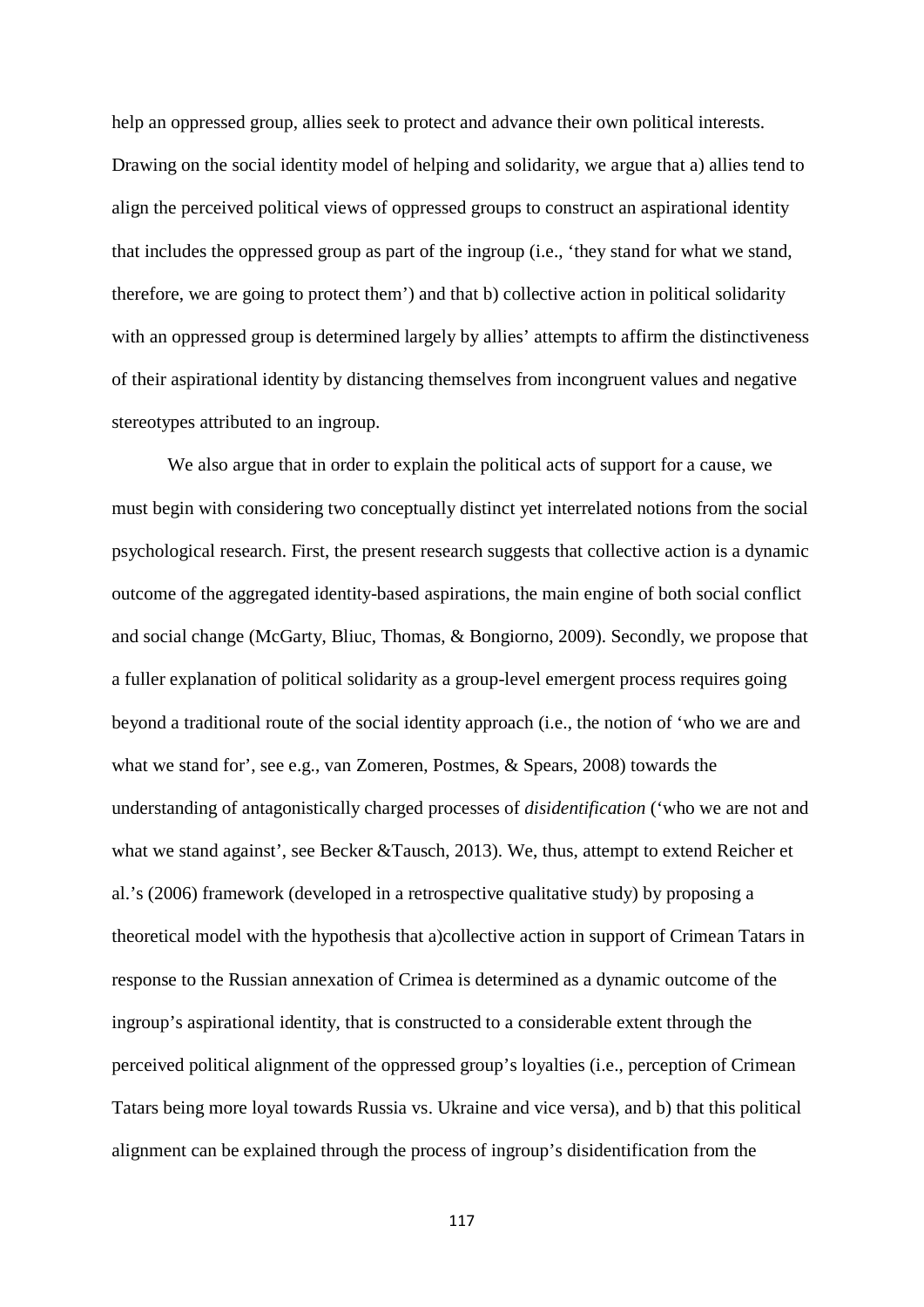supranational geopolitical forces, the European Union and the Russian Federation-dominated Customs Union, in which Ukraine was enmeshed.

#### **Establishing Political Solidarity Action as Collective Action**

One question that emerges is, given the prevailing definitions of collective action (see Wright, Taylor, & Moghaddam, 1990) as action to improve the conditions of one's own group, whether political solidarity action qualifies as collective action. Although political solidarity action may technically fail to meet that definition, treating collective action and political solidarity action as two forms of the same construct (that we might term sociopolitical action) is defensible where both can be shown to be driven by the same factors.

Recent theory and research have advanced understanding of solidarity action by proposing independent explanatory and predictive pathways. Saab and colleagues (Saab et al., 2015) have coined the term 'solidarity-based collective action' to point to a specific collective action taken by outsiders or third-party publics – individuals, who are neither the 'direct perpetrators of group-based injustices, nor the direct targets' (p. 1). By emphasizing the synthesis of collective efficacy and emotional reactions to perceived injustice, these authors have proposed the model with dual distinct pathways. According to this approach, the first route rests on two types of efficacy: the perceived political efficacy of collective action (i.e., efficacy at achieving social change) and identity consolidation efficacy (i.e., efficacy of collective action at affirming, confirming, and strengthening the identity of the protesting group).

The second route to solidarity-based collective action entails emotional reactions to perceived injustice such as sympathy, seen as a response to a disadvantaged outgroup's suffering which involves feeling compassion for them (see also Harth, Kessler, & Leach, 2008; Thomas, McGarty, & Mavor, 2009) and moral outrage, conceptualized as anger experienced regarding an injustice suffered by an outgroup and characterized by blaming a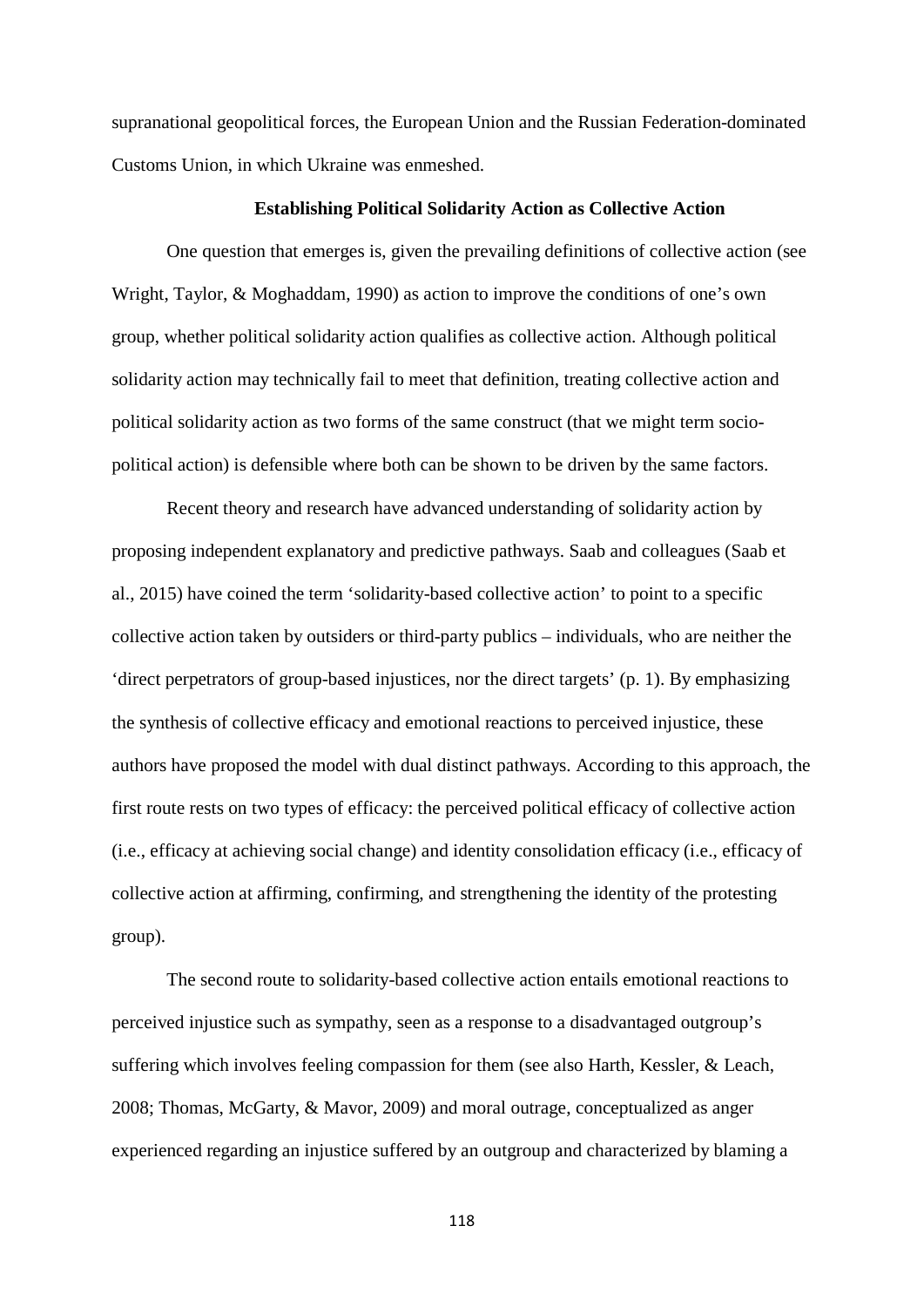third party such as an authority, rather than the ingroup (see also Leach, Snider, & Iyer, 2002; Thomas & McGarty, 2009). In this model, perceived injustice (regarding policies of authorities) determined solidarity-based collective action tendencies indirectly via both moral outrage and sympathy.

This approach helps to specify measurement criteria for our study. If solidarity action is (functionally)collective action then solidarity action should be predicted by the same factors that have been isolated in numerous studies as the drivers of collective action. As specified in the SIMCA model of van Zomeren et al (2008) these factors are social identification, group efficacy, and a sense of grievance. This set of factors (that Duncan, 2012, interprets as *group consciousness*, for empirical tests see Bliuc et al., 2015; Thomas et al., in press) also appear in the EMSICA model (see Fattori, Pozzi, Marzana, & Mannarini, 2015; Thomas, Mavor, & McGarty, 2012).

#### **Study Background**

In the period between November 2013 to May 2014 Ukraine, an Eastern European country of 46 million that was part of the former Soviet Union, has transited from a series of internal political disputes to becoming a pivotal arena in a significant geopolitical conflict (Soldak, 2014).Different sets of Ukrainian citizens have sought closer ties with either the nations of the European Union (EU) or with the Russian Federation-dominated Customs Union (CU). During this time Ukraine was embroiled in a series of political and military conflicts starting with the Euromaidan revolution beginning in November 2013 – an uprising against the Ukrainian national government's resistance to closer ties with Western Europe– to the subsequent Russian invasion and annexation of Crimea (Grant, 2015; Yuhas & Jalabi, 2014) through to an ongoing civil war that continues to the time of writing.

The multi-ethnic region of Crimea became the center of an acute international dispute when Russian military forces occupied the region in March 2014. The State Duma of the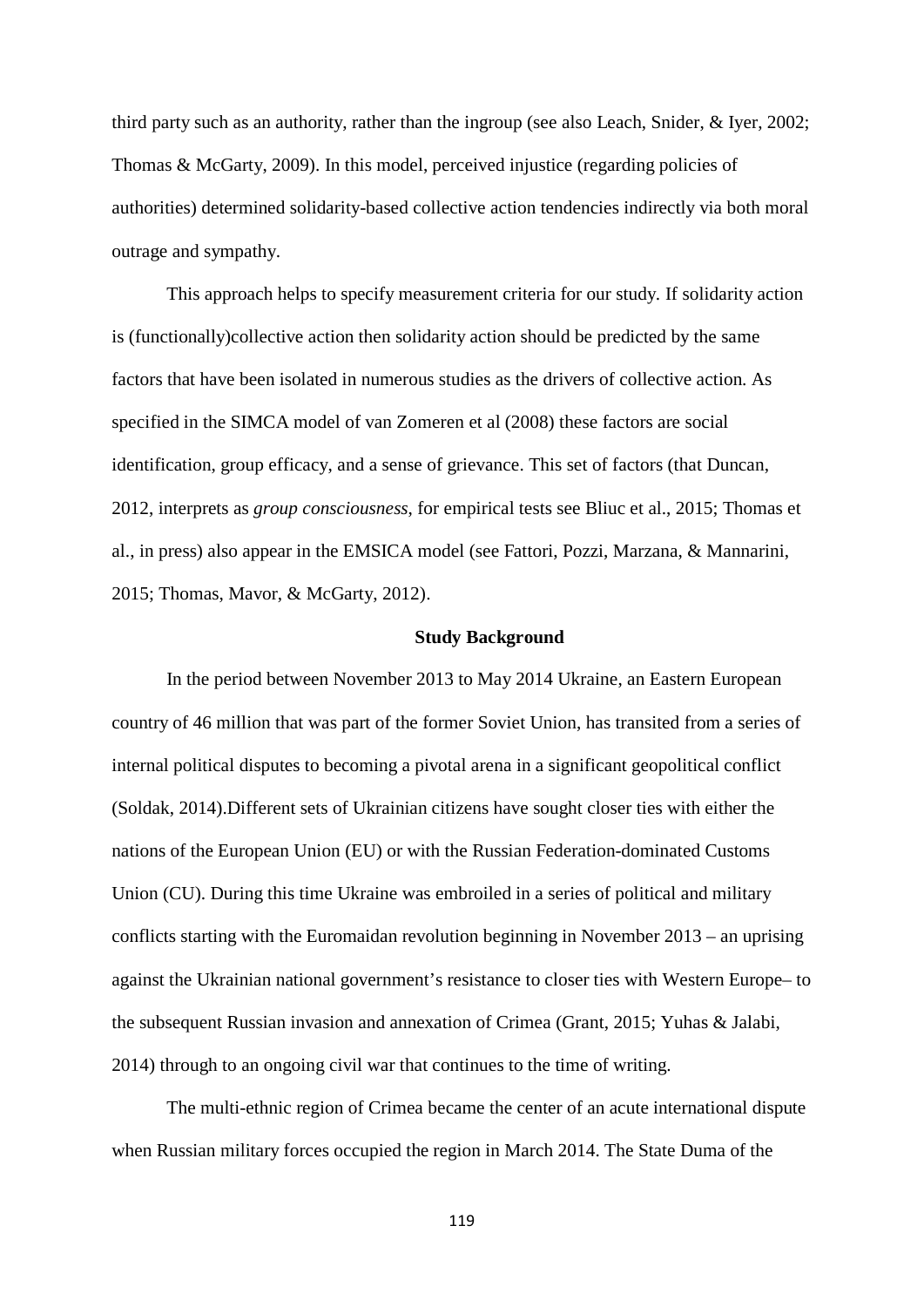Federal Assembly of the Russian Federation claimed to restore 'historic and legal justice' by reversing the decision to transfer the region to the Ukrainian Republic in 1954. In turn the United Nations General Assembly rejected the unauthorized invasion and violation of the internationally recognized borders (Ostrov, 2015; United Nations, 2014). Tensions continued to escalate within Ukrainian society as an ideological gulf developed between supporters of close ties with (chiefly Western) Europe and supporters of closer ties with the Russian-led CU.

While the annexation of any part of a sovereign nation is likely to have repercussions, the tensions that have arisen over the fate of the region's main ethnic minority group, the Crimean Tatars, attract particular attention. Crimean Tatars tended to occupy lower socioeconomic status positions in Ukrainian society and have been subject to periods of historical discrimination both in modern Ukraine and in the preceding Soviet Union and Russian Empire (Malyarenko & Galbreath, 2013).

Whereas ethnic Russians and Ukrainians living in the peninsula were widely expected by Ukrainians to have ethnically aligned loyalties so that ethnic Ukrainians were expected to oppose annexation and ethnic Russians to support it(the validity of this widespread assumption is questionable but it is beyond the scope of this paper), Crimean Tatars' views were less widely known. This allowed supporters and opponents of annexation to place competing constructions on the position of Crimean Tartars. Thus, it was possible for both supporters and opponents of annexation to position their policies as protecting the interests of Crimean Tartars. For instance, Zaur Smirnov, who following the annexation was appointed to the position of the head of Crimea's committee on inter-ethnic relations by President Putin, said he was convinced that 'Russia's annexation of Crimea is good news for the Crimean Tatars', indicating that approximately70% of those people were in favour of joining Russia (Walker, 2015). Speaking at the first World Conference on Indigenous Peoples in New York,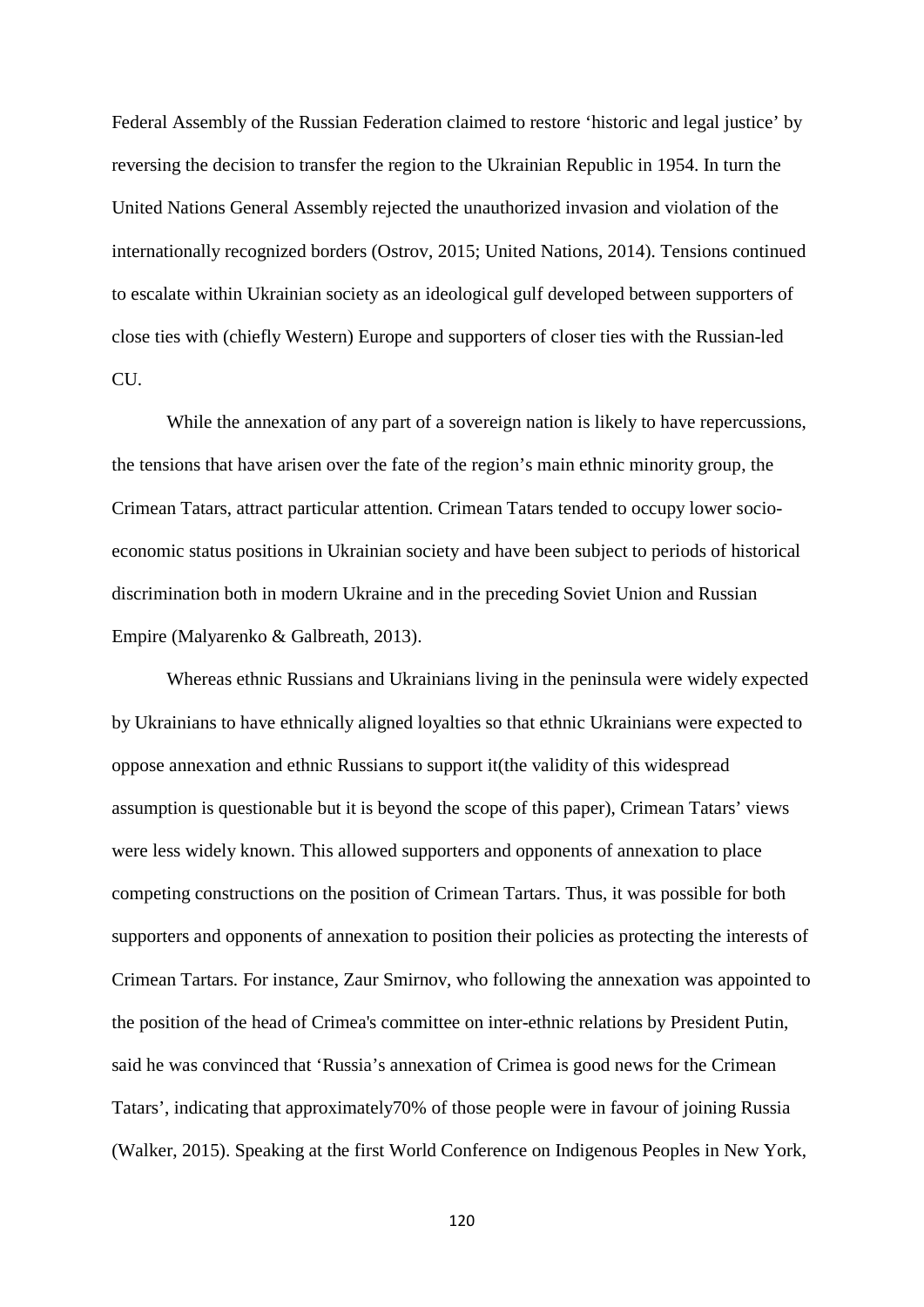Ukrainian Foreign Minister Klimkin said that Ukraine stands firmly by 'those suffering from aggressions, annexations and the ideology of hate', making the clear point that the Crimean Tatars are 'part of Ukraine' (Ministry of Foreign Affairs of Ukraine, 2014).

However, because Ukrainian national identity has, ever since the collapse of the Soviet Union, been defined in civil rather than ethnic terms (Prizel, 1998), the idea of protecting or supporting the Crimean Tartars invited a realignment or redefinition of Ukrainian national identity that could support two opposing positions. One position was that the Russian annexation should be opposed because it denied self-determination to the Crimean Tatars who wished to maintain their membership in the Ukrainian state. The opposing position was that the Russian annexation should be supported to protect the Crimean Tatar minority from their ethnic Ukrainian oppressors and the turmoil of the fractured Ukrainian state.

Returning to our analysis of political solidarity: if the social re-categorization approach being suggested here is correct, we would expect to find that, in the face of Russia's annexation of Crimea, Ukrainians would express their support for Crimean Tatars by reconstructing boundaries of the Ukrainian national identity. We would expect Ukrainians to support solidarity collective action ('to rescue the Crimean Tatars) to the extent they perceive their identity-based aspirations to be common with those of the oppressed minority (see also 'togetherness' or 'shared grievances', Drury, Cocking, & Reicher, 2009; Simon & Klandermans, 2001). Additionally, we would expect group-based experience of injustice towards the oppressed minority and collective political efficacy to be predictive of political solidarity (similarly as they predict collective action for in-group's cause, see van Zomeren et al., 2008), but through the independent, direct path.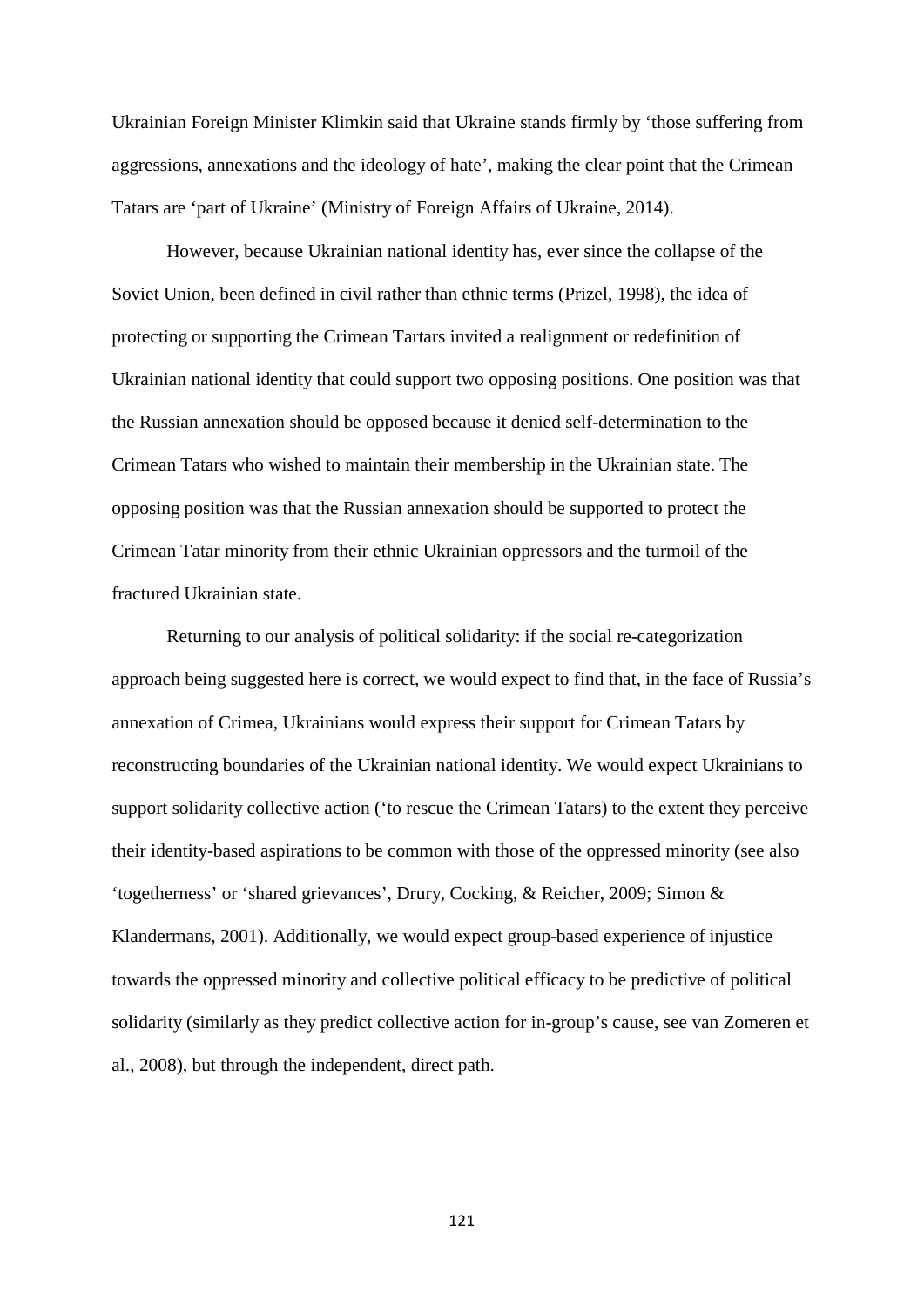#### **Study Aims**

The present study tests a hypothesized theoretical model of identity-driven political solidarity that proposes that a) both action and inaction are dynamic outcome of the ingroup's aspirational identity, that is constructed to a considerable extent through perceived political alignment with the third group's loyalties and b) that this political alignment can be explained negatively through the process of the ingroup's disidentification from other forces. We expected to show that committed collective action in support of Crimea Tatars' cause is an expression of Ukrainian national identity in a similar way as found Reicher et al. (2006), where majority group members (i.e., Bulgarian opinion leaders) expressed their support for the minority group (Bulgarian Jews) by reconstructing boundaries of the national identity, in the face of the threat to the Jews from Nazi Germany. We thus expect that both action (the facilitatory pathway) and inaction (inhibitory pathway) depend on the way allies align their vision of Crimean Tatars' loyalties (i.e., the perception of Crimean Tatars being more loyal towards Russia vs. Ukraine and vice versa) as a consequence of disidentification from the supranational actors EU and CU.

In particular, we expect that the more Ukrainians strongly oppose Russian Federation policies (disidentification with the CU), the more likely they will be to perceive Crimean Tatars as loyal to Ukraine and, therefore, will support collective action to rescue Crimean Tatars from the annexation (facilitation pathway). We also expect that the more Ukrainians oppose connections to Western Europe (disidentification with the EU), the more likely they will be to perceive Crimean Tatars as loyal to Russia and, as such, will refrain from acting because they will not see the necessity to rescue them (inhibitory pathway).

The idea that people will use perceived political alignment of third parties to construct their aspirational identity and will then express their own identity-based interests to rescue the oppressed group may seem counter-intuitive because research suggests that pro-social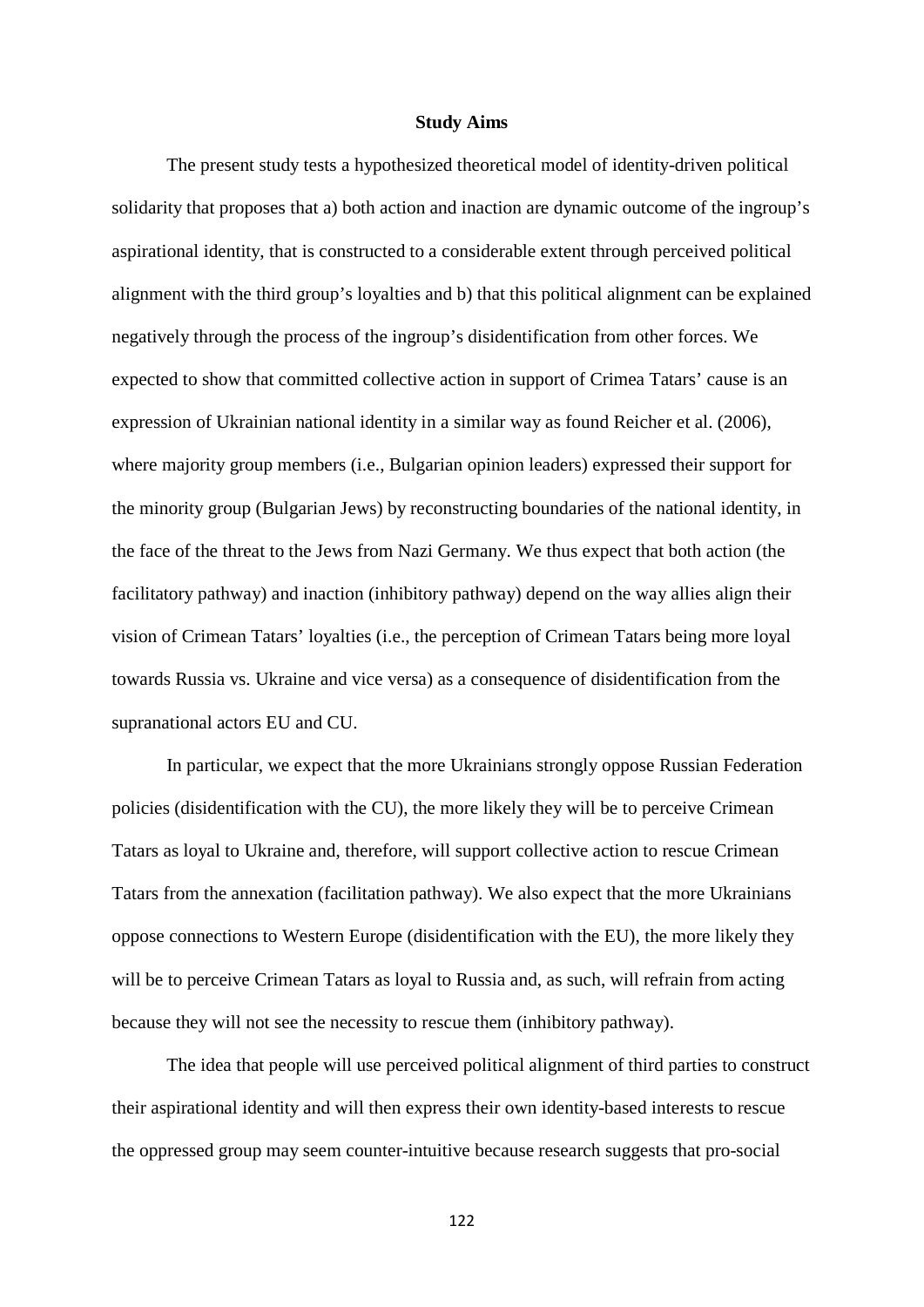behaviour (e.g., intergroup solidarity) builds upon a sense of inclusive victimhood (e.g., Vollhardt, Nair, &Tropp, 2016) and emotional reactions to injustices such as sympathy (e.g., Saab et al., 2015). We, however, suggest that political solidarity may be explained through the expression of political aspirations, wherein the majority group members intentionally link to the third group's cause to defend and/or promote their own political interests. Our thinking here is in line with Subašic et al. (2008), who define political solidarity as 'a strategy for achieving social change', in that we attempt to explain the process by which the ingroup translates its identity-based aspirations.

#### **Method**

#### **Participants and Procedure**

Participants were approached through a public online survey posted to the social networks pages (e.g., Facebook) that were generally discussing political events in Ukraine. The data were collected between March 28 and May 11, 2014, at the time of large protests in Ukraine in response to the Crimean cause. The questions of the survey focused on sociodemographics and attitudes toward current political issues and inter-group relations. Items were presented in Ukrainian and Russian. In order to guarantee coherence and validity of the questions, all items were translated from English to Ukrainian / Russian and back using a standard translation-back-translation procedure (Brislin, 1970).Participants were required to be of the Ukrainian nationality and aged over 18.

In total, the responses from 1033 participants were used in the data analysis. The sample ranged in age from 17 to 77 ( $M=33.87$  years,  $SD = 9.61$ ) and comprised 53.4 % women. Participants were highly educated (57.6 % having graduated from university), 44.9 % were full time employed, and 57 % indicated Ukrainian as their first language.

#### **Measures**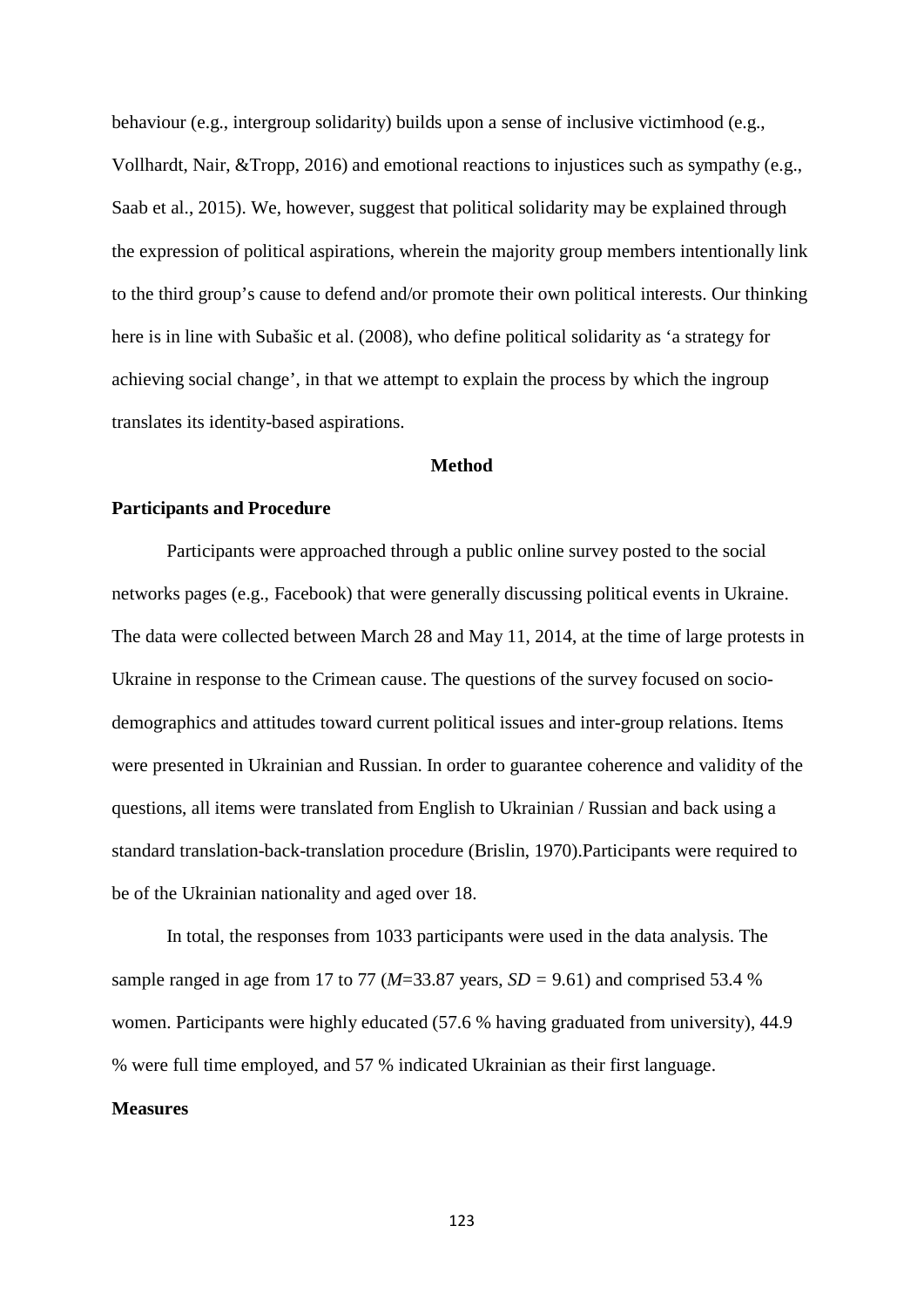*Socio-demographics.* Participants indicated age, gender, ethnicity, country of birth, location in Ukraine (e.g., Eastern Ukraine, Crimea) where they spent most part of their lives, current residence, prior experience of living abroad, educational level, employment status and mother tongue (i.e., Ukrainian, Russian, other).

*Identification with Ukraine*. Six items from Leach et al. (2008) were used to measure identification with Ukraine. These and other measures below used five point Likert scales labelled from 1 (Strongly disagree) to 5 (Strongly agree). These items captured Leach and colleague's (2008) centrality ("I often think about the fact that I am a part of Ukrainians", "Being Ukrainian is an important part of how I see myself"), satisfaction (e.g., "I am glad to be part of Ukrainians", "I think that people in Ukraine have a lot to be proud of"), and solidarity (e.g., "I feel solidarity with people in Ukraine", "I feel committed to a people from Ukraine") components of identity, that are considered to be particularly important for predicting collective political action. The items were averaged to composite identification with Ukraine (Cronbach's alpha  $(\alpha) = .95$ ).

*Disidentification from the European Union and the Russian-led Customs Union*. To assess disidentification from the EU and the CU we used six items from Becker and Tausch (2013) for each category respectively. Items were designed to capture three components of disidentification, namely detachment (e.g., "I feel a distance between myself and EU/CU"), dissatisfaction (e.g., "I would regret that I belong to EU/CU"), and dissimilarity (e.g., "I have nothing in common with most members of EU/CU"). We averaged six items for each category to composite opinion-based from the EU ( $\alpha$ =.78) and the CU ( $\alpha$ =.91).

*Perceived Illegitimacy of Russia's Foreign Policy in Crimea.* Seven items were used to assess participants' perceptions of the legitimacy of the referendum on Crimea status (e.g., "Having the referendum in Crimea was against the Constitution of Ukraine", "Russian invasion of Crimea is a legitimate peacekeeping campaign", reversed),  $\alpha = .84$ .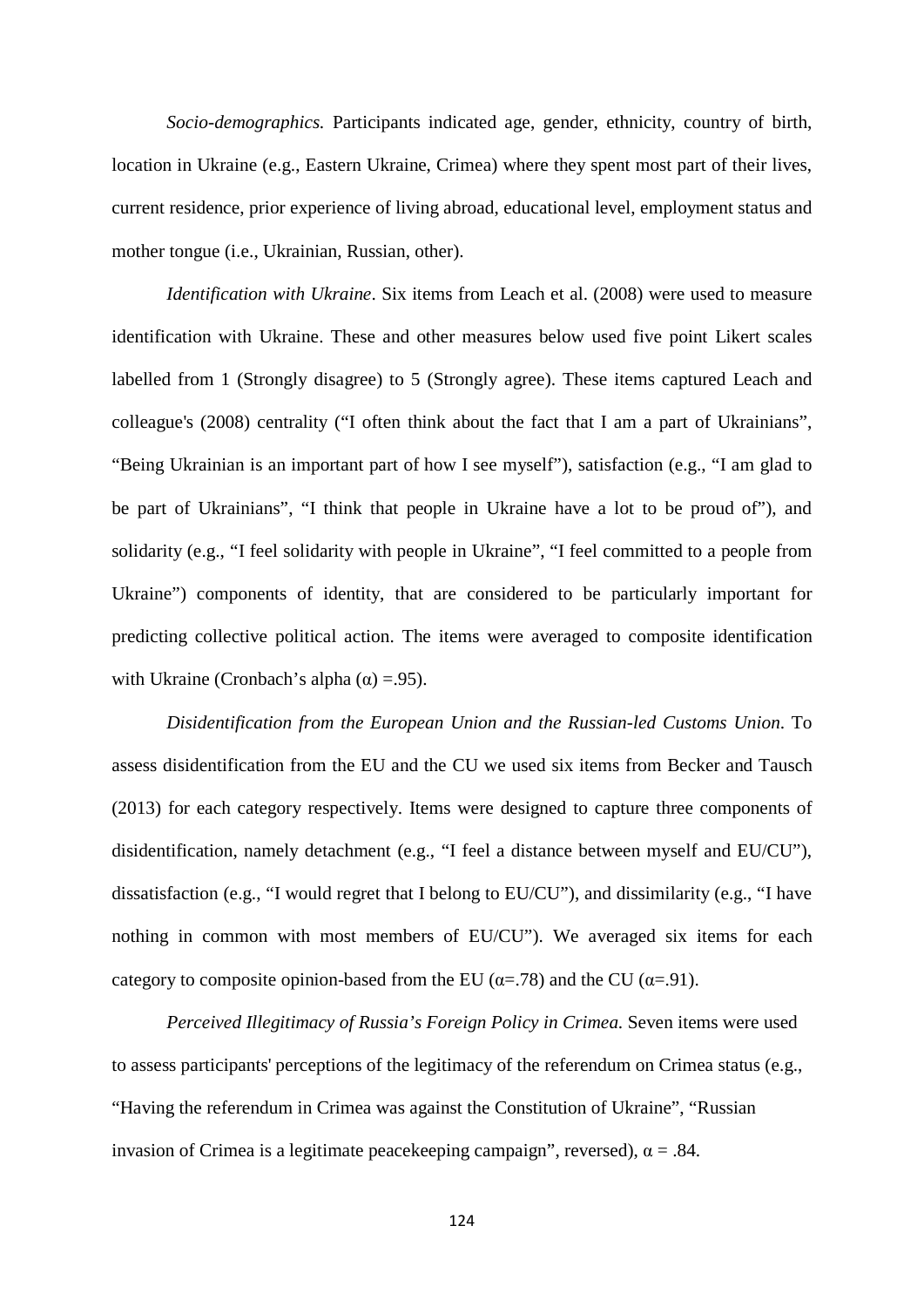*Collective Political Efficacy*. Four items were used to assess participants' perceptions of the ability of a collective group to affect the political decisions over Crimea's status (e.g., "I think that people in Ukraine can defend their rights over Crimea", "Ukrainians as a nation can change a lot"),  $\alpha = .83$ .

*Perceived Loyalties of Crimean Tatars*. For the purposes of the current study, instructions were developed to mirror participants' perceptions of the Crimean Tatars' future aspirations in the negotiation for intergroup power and status, but most importantly to accommodate their polar and contested political aspirations. Participants were asked to indicate how many Crimean Tatars they think feel closer to a) Ukraine than to Russia and b) to Russia than to Ukraine,  $r = 0.22$ ,  $p < 0.001$ . Responses were given on a scale that ranged from 0% to 100%. By increasing the number of response categories we sought to reduce the probability of singularity, which frequently occurs in the web-survey studies, and, accordingly to approach normal distribution, a crucial assumption of most correlation based methods (Treiblmaier & Filzmoser, 2011).

*Political solidarity action*. To measure willingness to engage in collective action, participants indicated how much they agreed or disagreed with the following statements: 'to do anything to protect the Crimean Tatars' interests', 'to join the Self-defence forces of Crimea', 'to support Ukrainian mobilization against the annexation of Crimea', 'to fight against threat to territorial integrity of Ukraine', 'to demand re-election of Crimea's parliament', 'to fight other people if it means to protect 'my people',  $\alpha = .73$ .

### **Results**

#### **Preliminary Analysis: Is Solidarity Action Collective Action?**

Data screening was performed to ensure there were no violations of the assumptions. The descriptive statistics, Cronbach's  $\alpha$  of the main study variables and bivariate correlational analysis are presented in Table 5.1.There were moderate to high correlations between the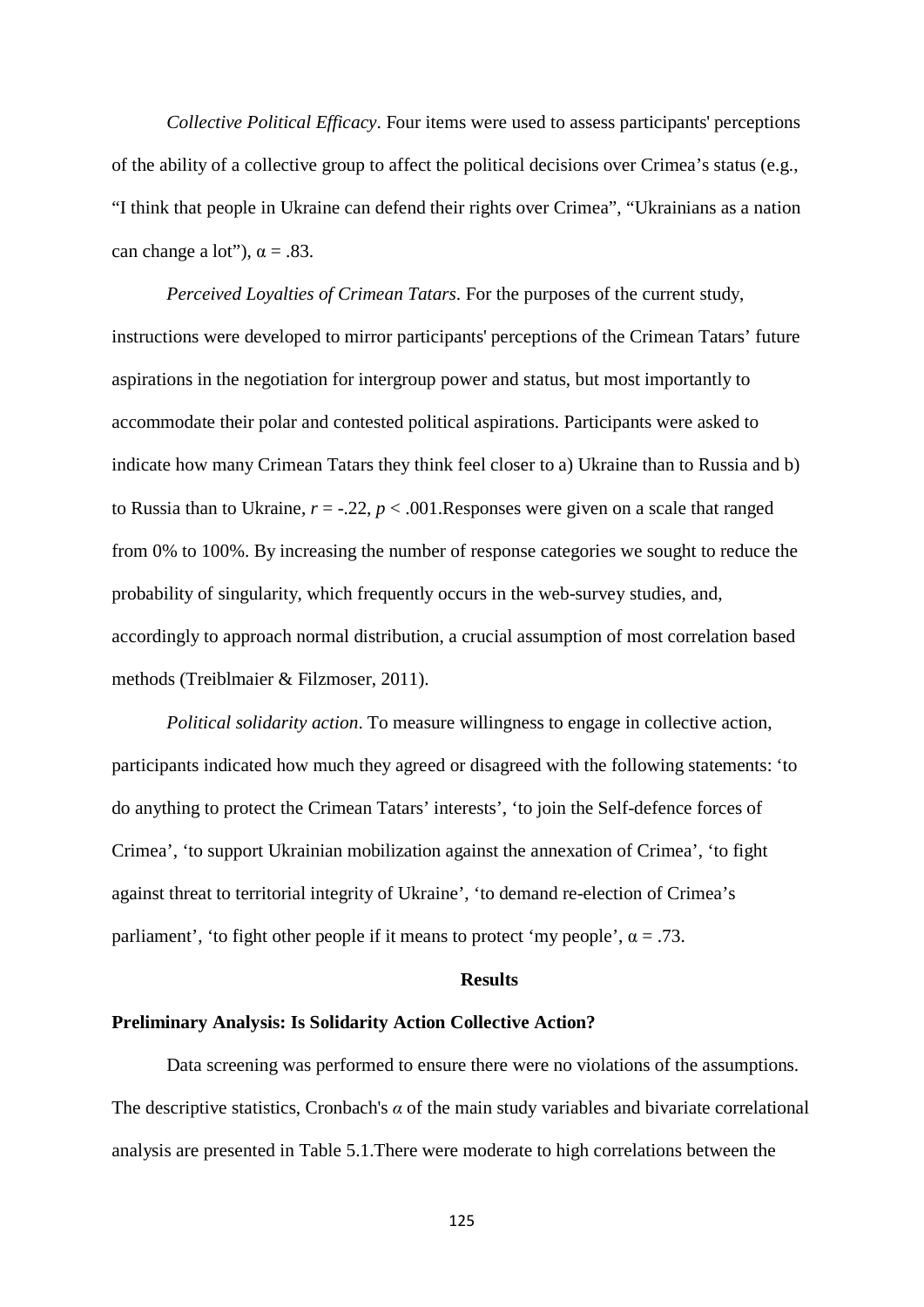SIMCA/EMSICA predictors (i.e., Duncan's, 2012, indicators of group consciousness) and commitment to take collective action on behalf of Crimean Tatars. That said though, there was a clear tone to the results. Solidarity action was more likely to be associated with views consistent with opposition to Russia's action in Crimea, a matter we return to in the Discussion.

As the causal order of the predictors is not a concern here (SIMCA vs. EMSICA) we performed an ordinary least multiple regression analysis to assess the power of the three indicators of group consciousness to predict collective action. The results revealed that efficacy ( $\beta$  = .42), perceived illegitimacy ( $\beta$  = .12) and Ukrainian national identification ( $\beta$  = .14) predicted intentions to take action in solidarity with the Crimean Tatars' cause (all *p*< .001, with adjusted $R^2 = 0.32$ ,  $F(3, 971) = 154.73$ . These findings resonate with past evidence for the causal role of efficacy and injustice in predicting collective action tendencies (e.g., van Zomeren, Spears, Fischer, & Leach, 2004; Wright, et al., 1990) and indicate that political solidarity action can be treated as collective action.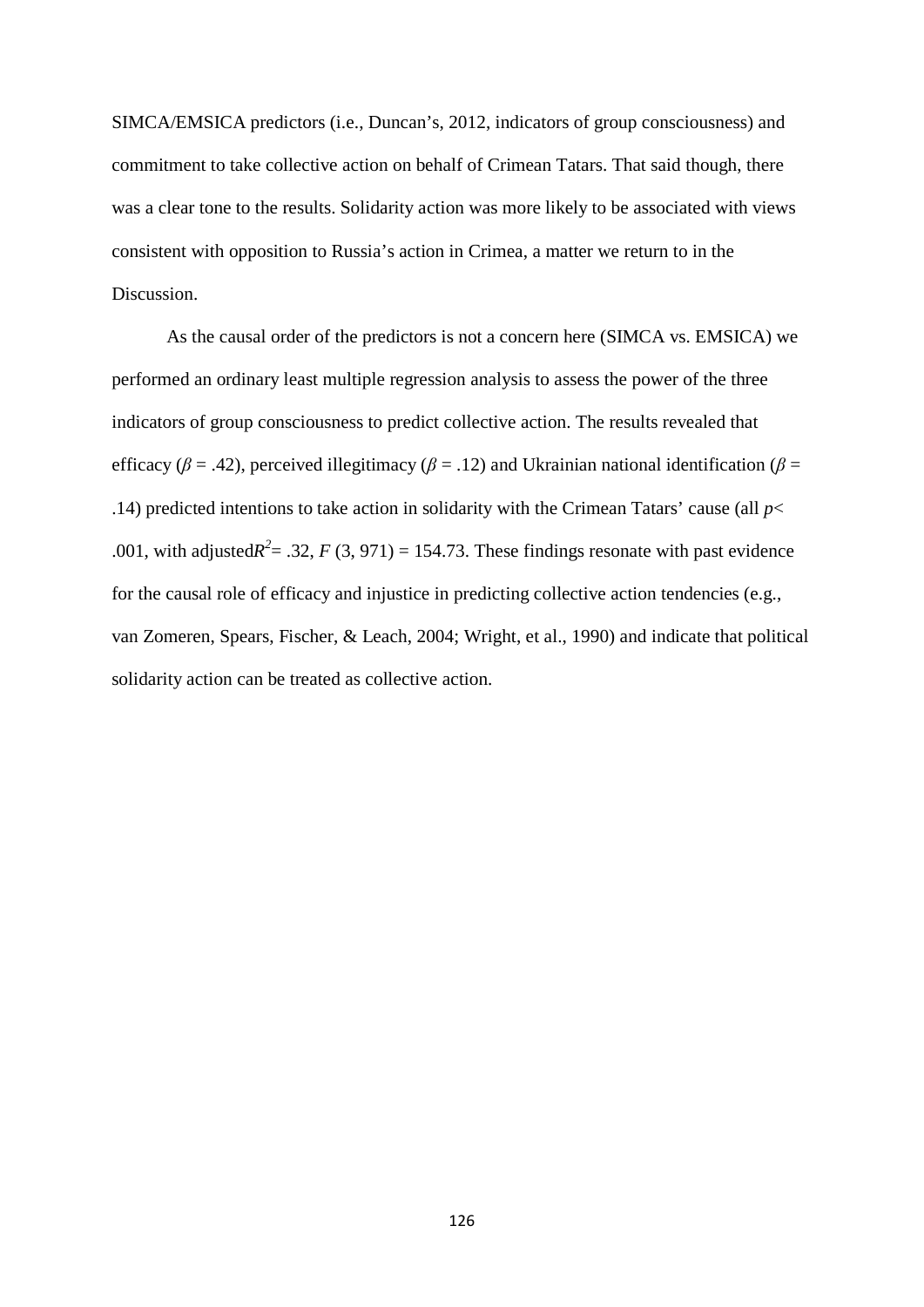### Table 5.1

| Variables                                  |        |                 |           |                   |                      |                     | 8                   | M     | SD    | Alpha         |
|--------------------------------------------|--------|-----------------|-----------|-------------------|----------------------|---------------------|---------------------|-------|-------|---------------|
| 1. Identification with Ukraine             | $-.08$ | 30 <sup>°</sup> | .48       | .46               | $.20^{**}$           | $-.18$ <sup>2</sup> | $.39^{**}$          | 4.49  | .97   | .95           |
| 2. Disidentification from the EU           | $-$    | $-0.09$         | $-.18***$ | $-.15***$         | $-.18$ <sup>**</sup> | $.20^{**}$          | $-.18***$           | 1.72  | .67   | .78           |
| 3. Disidentification from the CU           |        | $- -$           | $37***$   | $32^{**}$         | $.17***$             | $-.19***$           | $.29$ <sup>**</sup> | 3.76  | 1.10  | .91           |
| 4. PI of Russia's Foreign Policy in Crimea |        |                 |           | $.44***$          | $.36***$             | $-.35***$           | $.40^{**}$          | 4.73  | .72   | .84           |
| 5. Collective Political Efficacy           |        |                 |           | $\qquad \qquad -$ | $.28***$             | $-16^{**}$          | $.56^{**}$          | 3.65  | .97   | .83           |
| 6. PL of Crimean Tatars towards Ukraine    |        |                 |           |                   |                      |                     | $.28***$            | 86.29 | 17.24 | $\frac{1}{2}$ |
| 7. PL of Crimean Tatars towards Russia     |        |                 |           |                   |                      |                     | $-.19$              | 15.57 | 23.63 | $\frac{1}{2}$ |
| 8. Political Solidarity Action             |        |                 |           |                   |                      |                     | $- -$               |       | .82   | .73           |

*Correlations, Descriptive Statistics and Reliability for All the Considered Variables (N =*657*)*

*Note.* PI = Perceived Illegitimacy, PL = Perceived Loyalties, \*\*  $p$  < .001.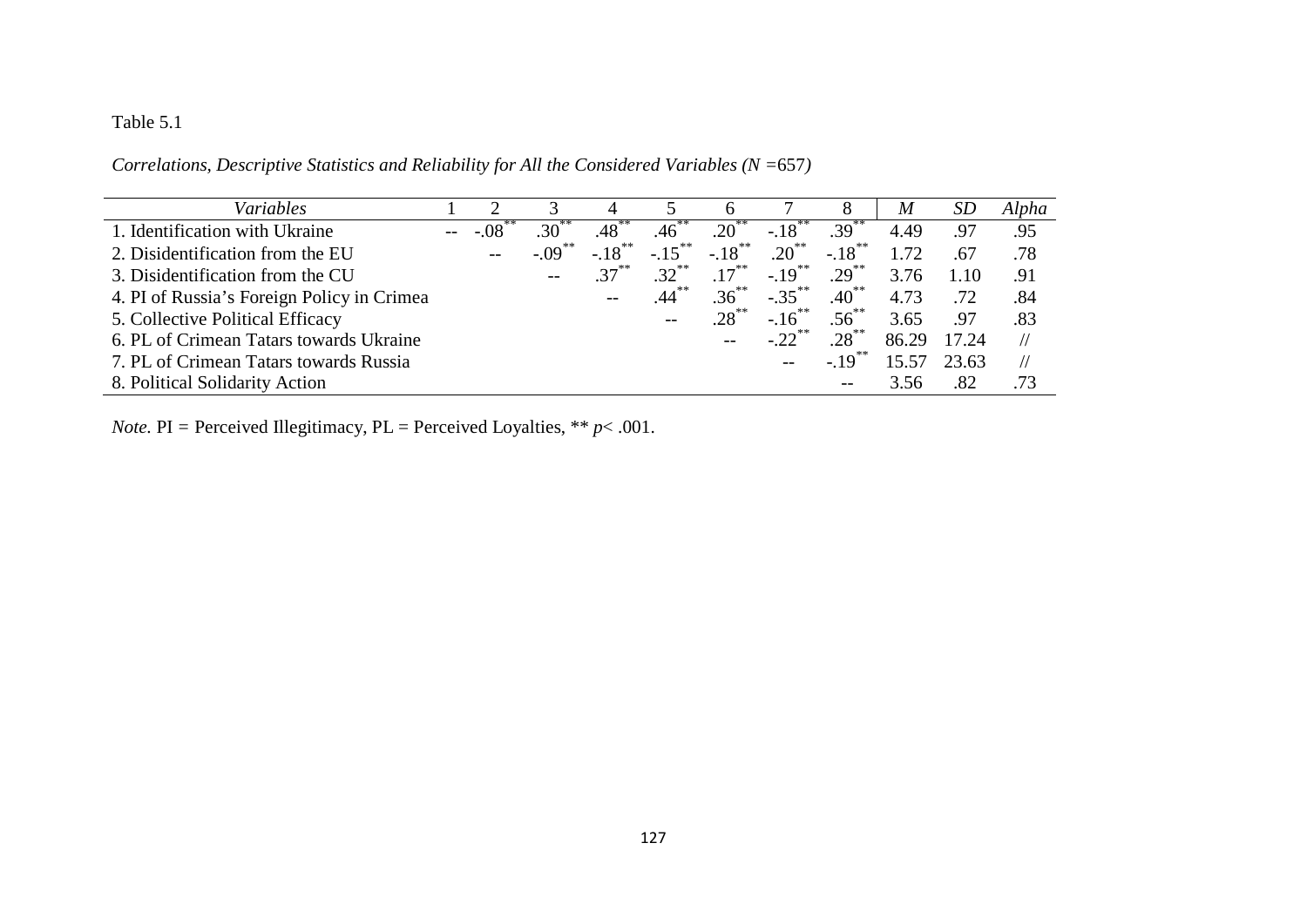#### **Main Analyses: Predictors of Identity-driven Political Solidarity**

To test our main model that disidentification with external forces drives support for political solidarity action through differing ascribed loyalties for the Crimean Tatars, we conducted mediation analysis using the MEDIATE macro (Hayes, 2013; Preacher & Hayes, 2004). This analysis estimates the direct, indirect effect, standard errors and confidence intervals. Non-parametric bootstrapping with 5000 resamples was used to establish 95% confidence intervals for indirect effects. The results are shown in Figure 5.1. There were two significant indirect effects on political solidarity action with Crimean Tatars for each of the disidentification variables. Disidentification with the CU was positively related to solidarity action through perceived loyalty of the Crimean Tatars to Ukraine,  $\beta$ = .023, *SE* = 0.009, 95%  $CI = .009, .044,$  and it was negatively related to solidarity action through perceived Crimean Tatar loyalty to Russia,  $\beta = -0.31$ ,  $SE = 0.014$ ,  $95\%$  CI =  $-.067$ ,  $-.009$ . Conversely, disidentification with the EU was negatively related to solidarity action through perceived loyalty of the Crimean Tatars to Ukraine, *β* =-.015, *SE* = .009,95% CI = -.036, -.001, and it was positively related to solidarity action through perceived Crimean Tatar loyalty to Russia,  $\beta$  =.006, *SE* = .004, 95% CI = .001, .019. There was, however, a clear divergence in the pathways in that the direct effect of perceived Crimean Tatars' loyalty with Russia was not a significant predictor  $(p<.08)$  of solidarity action when the other predictors were in the model.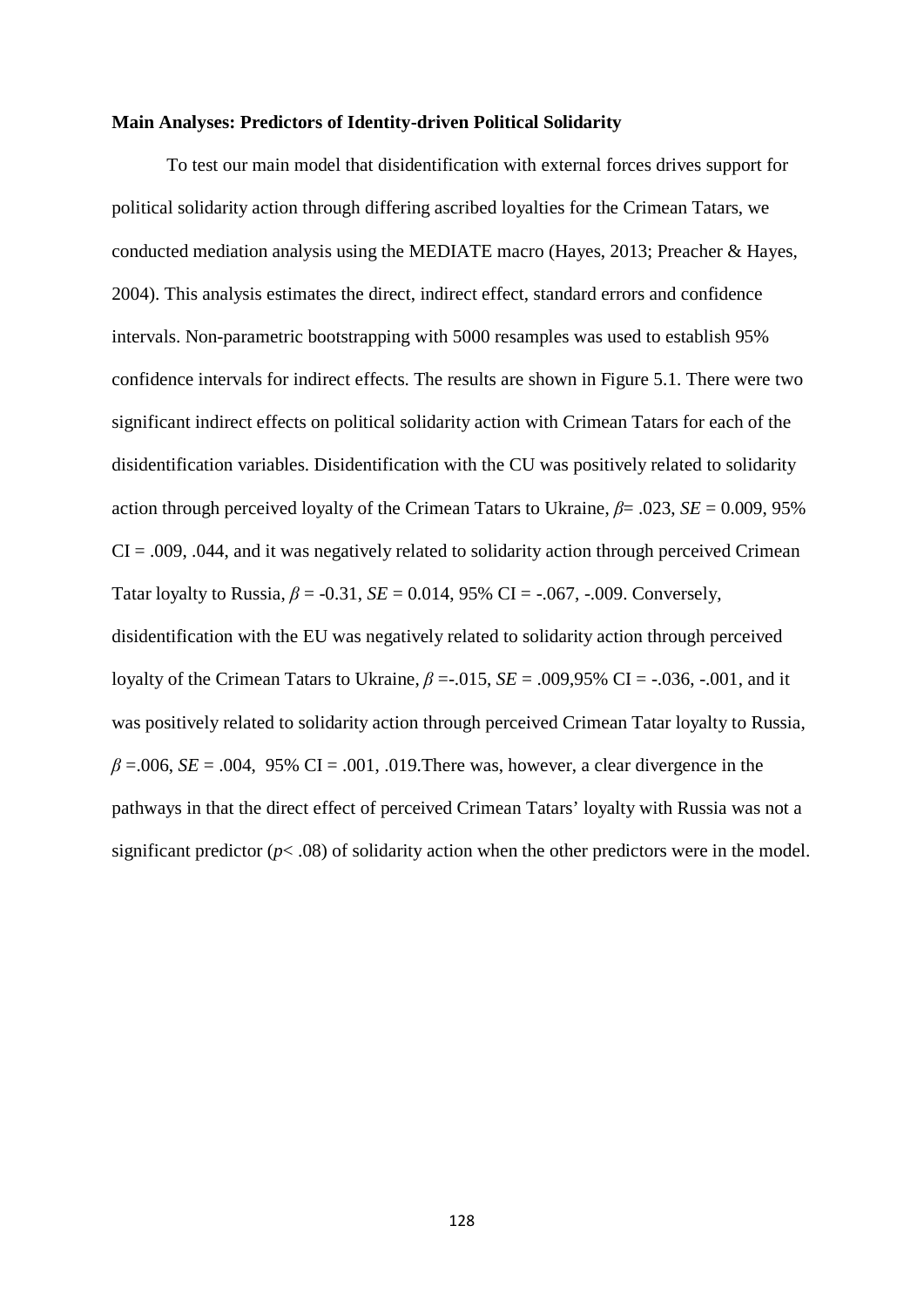

*Figure 5.1.*Mediation analysis: Effects of disidentification with CU and EU, and perceived loyalties of Crimean Tatars' towards Russia and Ukraine on political solidarity action. Note. The non-significant path is shown as broken arrow  $(N = 657)$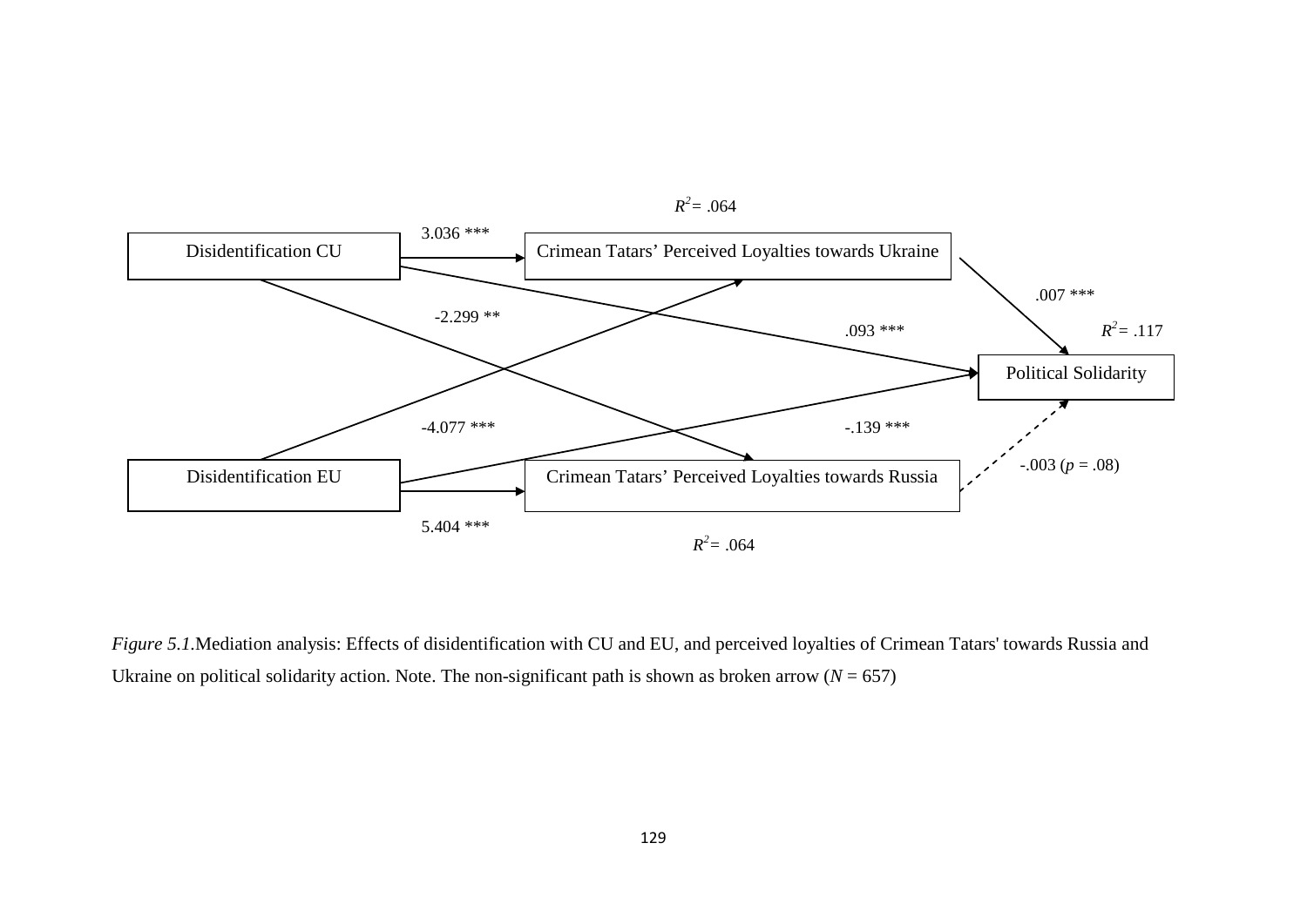#### **Discussion**

In general, these findings confirm our hypotheses regarding the process underlying political solidarity action. We found evidence consistent with the proposal that the perceived loyalties of Crimea Tatars functioned as mediators in the relationship between disidentification with external groupings and political solidarity action. This adds to the literature on collective action by pointing to the oppositional nature of social movement formation. Social movements, even those that form in support of a group, may have their roots in the desire for separation from another political entity (a third or even fourth party).

Clearly though, political solidarity action had an anti-Russian tone. This is not surprising as the time of the data collection was soon after the annexation and supporters of that annexation may have believed that Crimean Tatars' interests were being protected by Russia. That said, the anti-EU position was associated with lower levels of action. Put another way, anti-EU sympathies appeared to inhibit rather than facilitate action.

Our findings reinforce the credibility of the theoretical framework derived from Reicher and colleagues' (2006) analysis and extend collective action literature by identifying social psychological mechanisms associated with grassroots political solidarity. The data confirmed the central hypotheses of the model and provided empirical evidence of the 'realworld' social psychological responses to external political intervention in a particular intracultural conflict.

Similar to the argument regarding the relation between intergroup inclusion and intended mobilization (Reicher et al., 2006) we found that people, who actively opposed Ukraine's integration with the Russia-led Customs Union, were likely to perceive Crimean Tatars' as loyal to Ukraine rather than Russia ('they are a part of us and thus we must protect them'). Consequently, people who were more likely to reject integration with the European Union were found to perceive Crimean Tatars as being more loyal to Russia as opposed to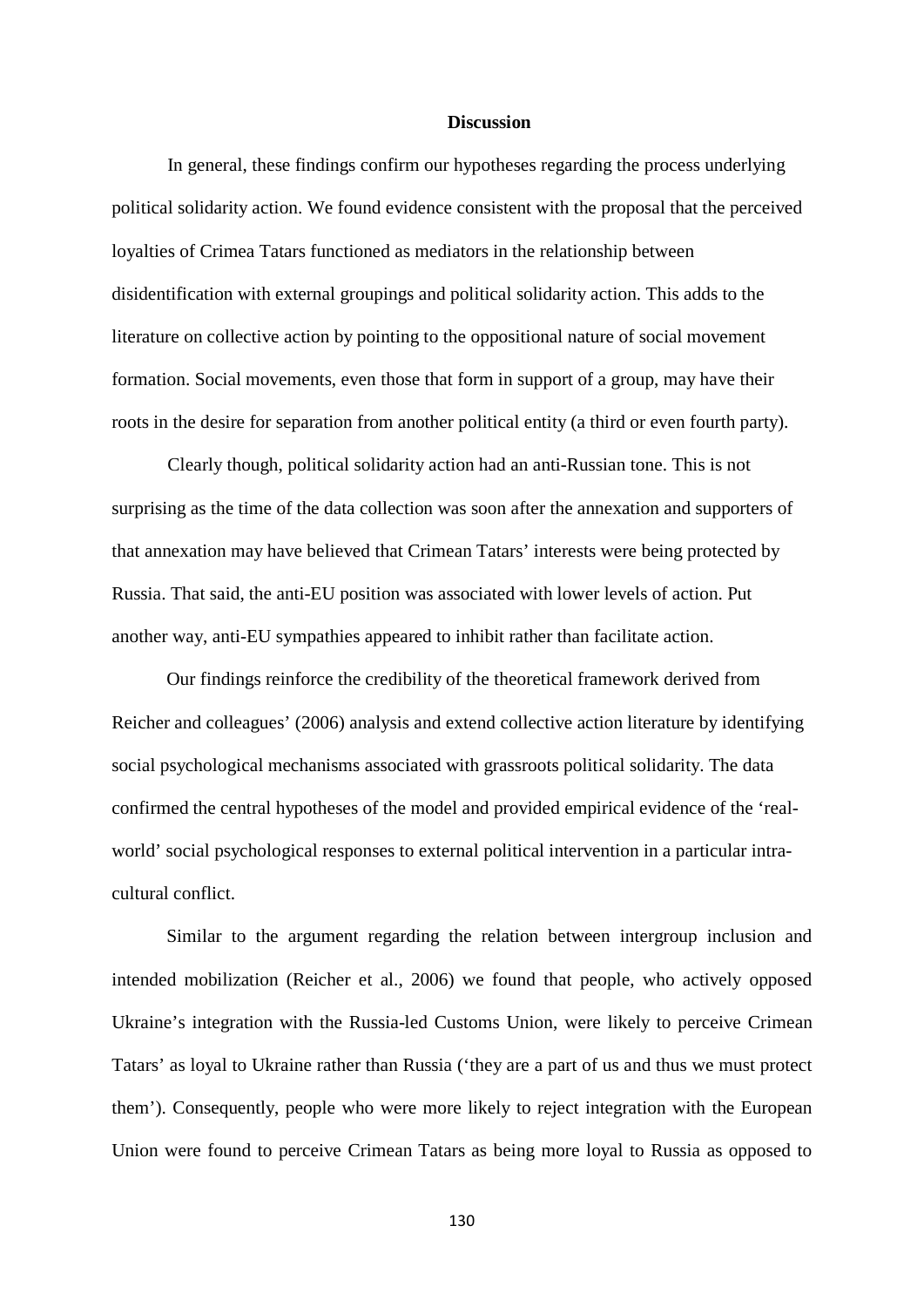Ukraine. Arguably, such perception requires a certain level of ingroup projection, that is, the tendency to use ingroup instead of outgroup characteristics to define an inclusive category.

Although research has advanced the understanding of socio-psychological conditions, under which such an intergroup inclusion occurs (e.g., Levine, Prosser, Evans, & Reicher, 2005; Wenzel, Mummendey, Weber, & Waldzus, 2003), the relationship between extending group boundaries, identity content and intergroup behaviour requires a further examination. We suggest to further look at processes of disidentification as important channels of redefining the ingroup position in the social world, especially when it comes to understanding a more complex intergroup situation. Social psychological understanding of identity categories tended to focus more on intra-group homogeneity and similarity, at the expense of the equally strategic processes of increasing inter-group differentiation and maximizing the cultural and political "distances" from relevant outgroup agents.

Moreover, the study also revealed that commitment to collective action in solidarity with the third group is based primarily on the expression of in-group's political aspirations, rather than the perceptions of what the third group's political loyalties would be. There is extensive research on pro-social behaviour and outgroup helping suggesting that category constructions can affect intentions to take committed action in solidarity when the minority outgroup does not threaten in-group's symbolic values (e.g., Abrams & Hogg, 1990; Dovidio, Gaertner, & Saguy, 2008; Haslam, Reicher, & Levine, 2011).

We made a step further by suggesting that political solidarity is a group-level emergent process in which individuals tend to use presumed political alignment of oppressed groups to construct aspirational identity of ingroup (i.e., 'they stand for what we stand, therefore, we are going to protect them').Thus, we suggest that individuals and groups seek to rationally maximize their own political interests, rather than act altruistically "in favour" of the third group. Importantly, as research in collective action has outlined (e.g., Tarrow, 1998),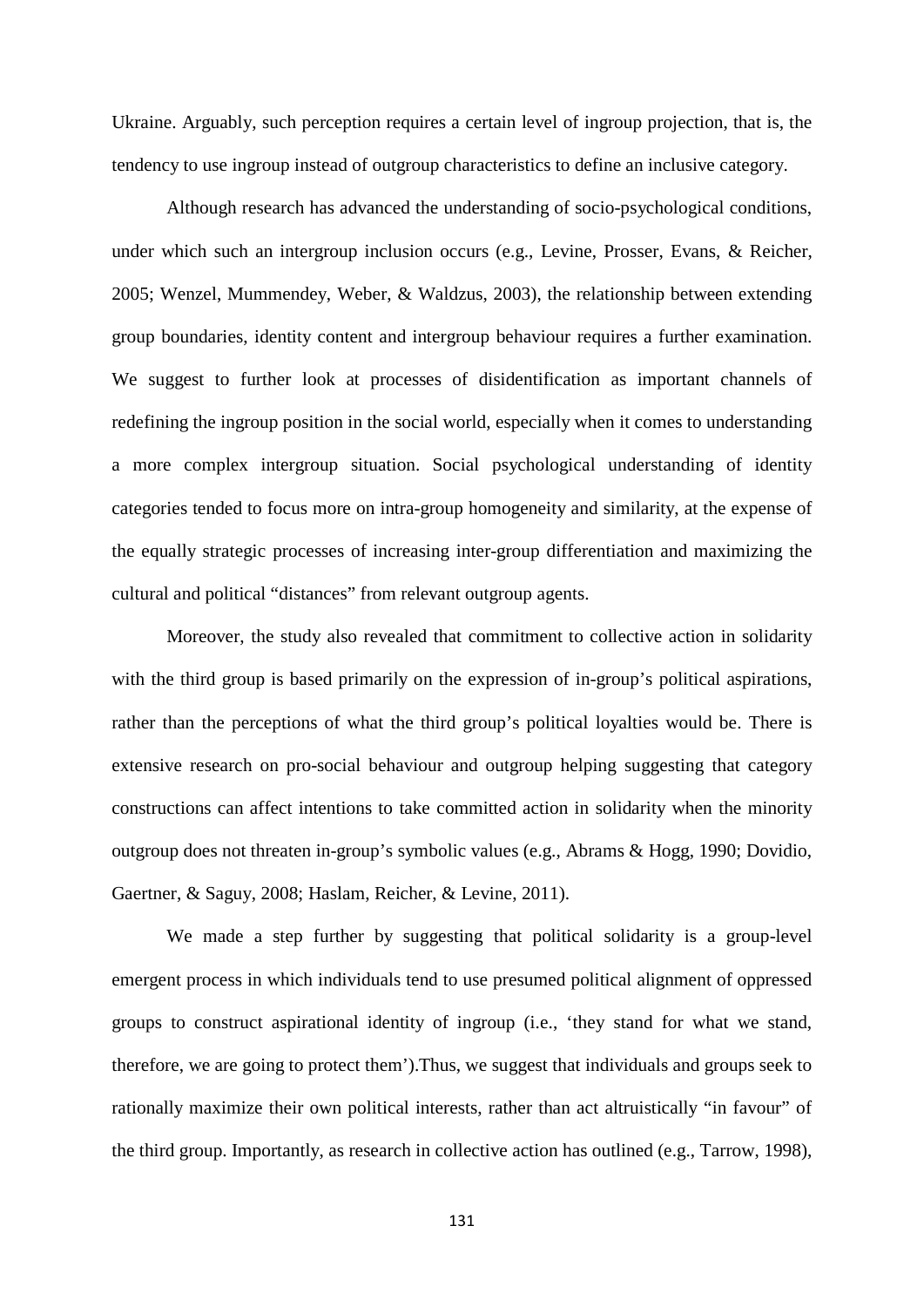when members of the silent majority express their concerns on behalf of a minority group, the authorities are more likely to pay attention to the minority cause (Simon & Klandermans, 2001). We turn this around, suggesting that in a polarized situation, where the "majority" is split in different factions, third outgroups will be used strategically to attract attention of authorities and external agents to the respective ingroup goals. The majority group factions are likely to use third outgroups to tilt the moral and political leverage in their favour. Thus, our contribution to the literature is pointing to the importance of expanding the dyadic analysis of intergroup relationships (ingroup versus outgroups), to account for the larger complexity of "real-world" political contexts. Relating to third outgroups and engaging on behalf of their political struggle is not necessarily the expression of altruistic concerns. It is also not entirely a 'cold' calculation of political advantage ("using third outgroups for ingroup goals"). There is an important social psychological mediation that has to do with people's ability to create and redefine identity categories. People perceive the world, and the orientation of specific third outgroups, through the lens of their own chosen group identity. Through this reconstruction of one's own identity that aligns the third outgroup's orientation to the in-group's cultural and political orientation, ingroup members will commit to collective action on behalf of that group (as an expression of their "newly redefined" identity).

### **Limitations**

Although we obtained a large general community sample (in two languages) very shortly after the annexation, these strengths should not blinker us to some limitations in our study. First, the survey was a single shot cross-sectional design without random sampling. Our ability to infer cause or assess prevalence of phenomena from such a design are limited.

Second although the results did show strong support for the facilitatory pathway cautionary note here is that the stronger support may reflect the sampling. More anti-CU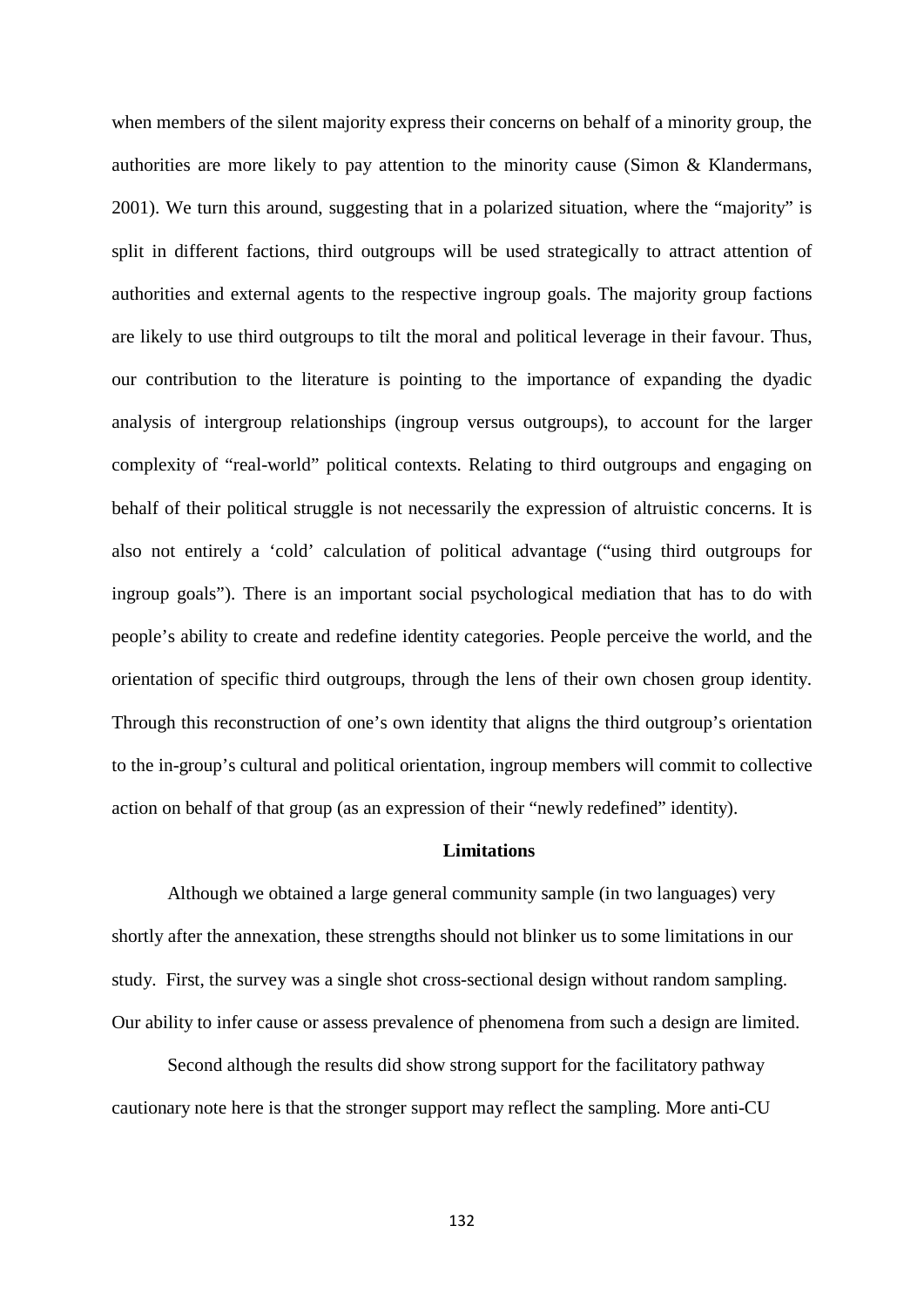participants volunteered for the study and therefore the power may have been greater to detect effects related to that response profile.

Third and finally, in this form of survey research it is difficult to gauge the authenticity of these politically charged responses. In particular, we do not know whether both solidarity campaigns are equally sincere in relation both to judging and wishing to support Crimean Tatars, but we suspect that there were elements of realpolitik in the thinking behind both campaigns.

#### **Conclusion**

We have proposed explanatory models of how ingroups relate their political concerns to third groups via processes of identification and disidentification as well as collective action, thus indicating why and how we could mobilize people's support for groups that are positioned more remotely from the immediate inter-group situation. Our study is an illustration of how intra-group polarization (between two factions of the Ukrainian population) is related to external political actors (EU and CU) and associated with a particular pattern of inter-group attitudes and collective action intentions on behalf of another group (vis-à-vis the third group of Crimean Tatars).The result suggests that collective political action and inaction are often *about* social categories (i.e., subjective perception of content and boundaries) not merely *between* them (Bliuc et al., 2012).

We trust that similar analyses of multiple group contexts could be employed to explain how we can garner support for groups that may not be easily constructed as "ingroup", but whose plight might be more readily endorsed by identifying a common "enemy". For example, Europeans might not be inclined to see the similarities with Syrian refugees from a religious or cultural point of view, but politically, many Europeans, and much of Syrian society, are opposed to the Islamic State terrorist group and the current Syrian government. Understanding the content of political identities to include allegiances to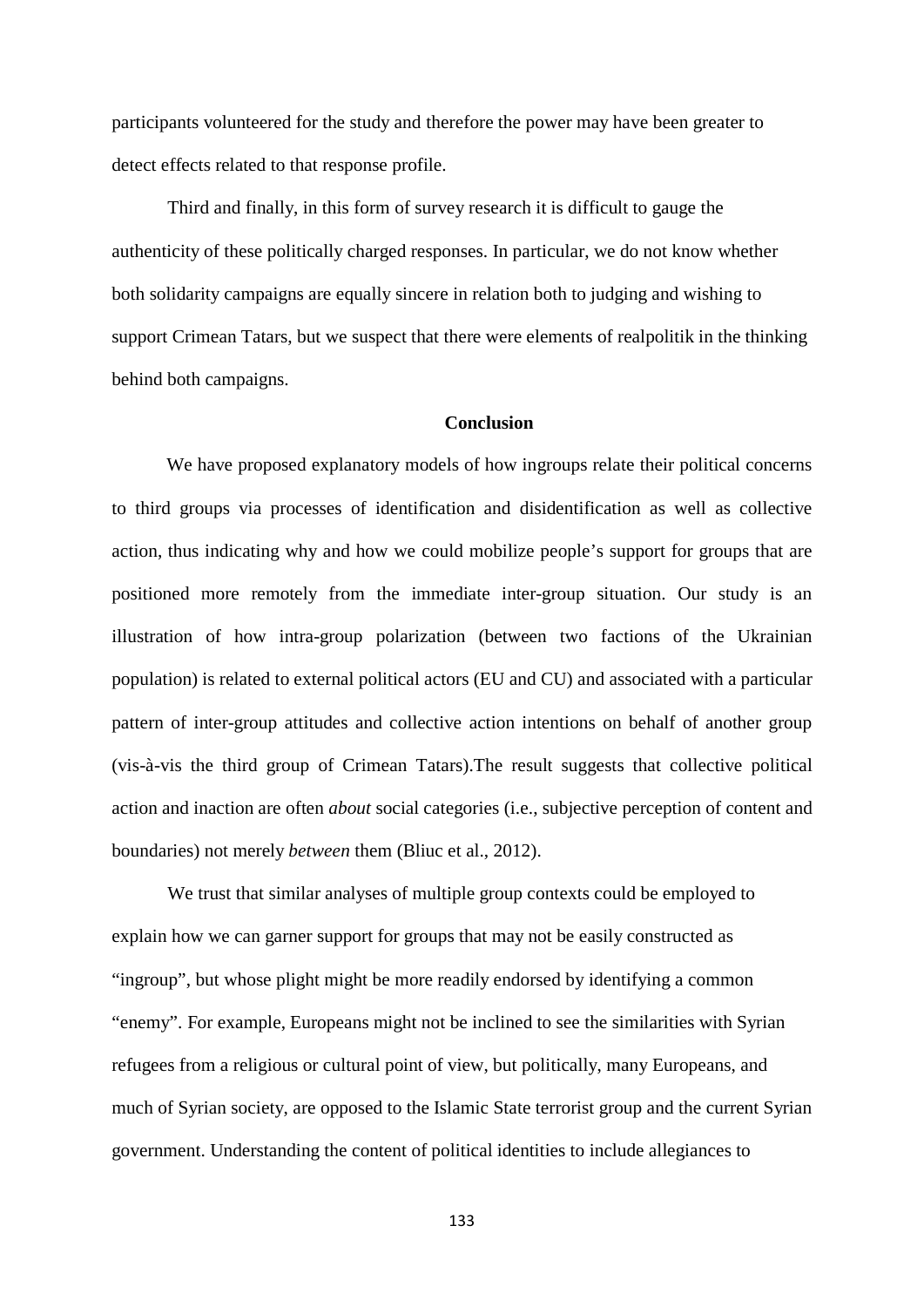particular political projects or the rejection of other projects may lead to a more comprehensive analysis of political activism, in a world where "traditional" ethnic or religious group memberships, and the essentialization of these categories seems to accentuate conflicts and discrimination, rather than promote solidarity and cohesion.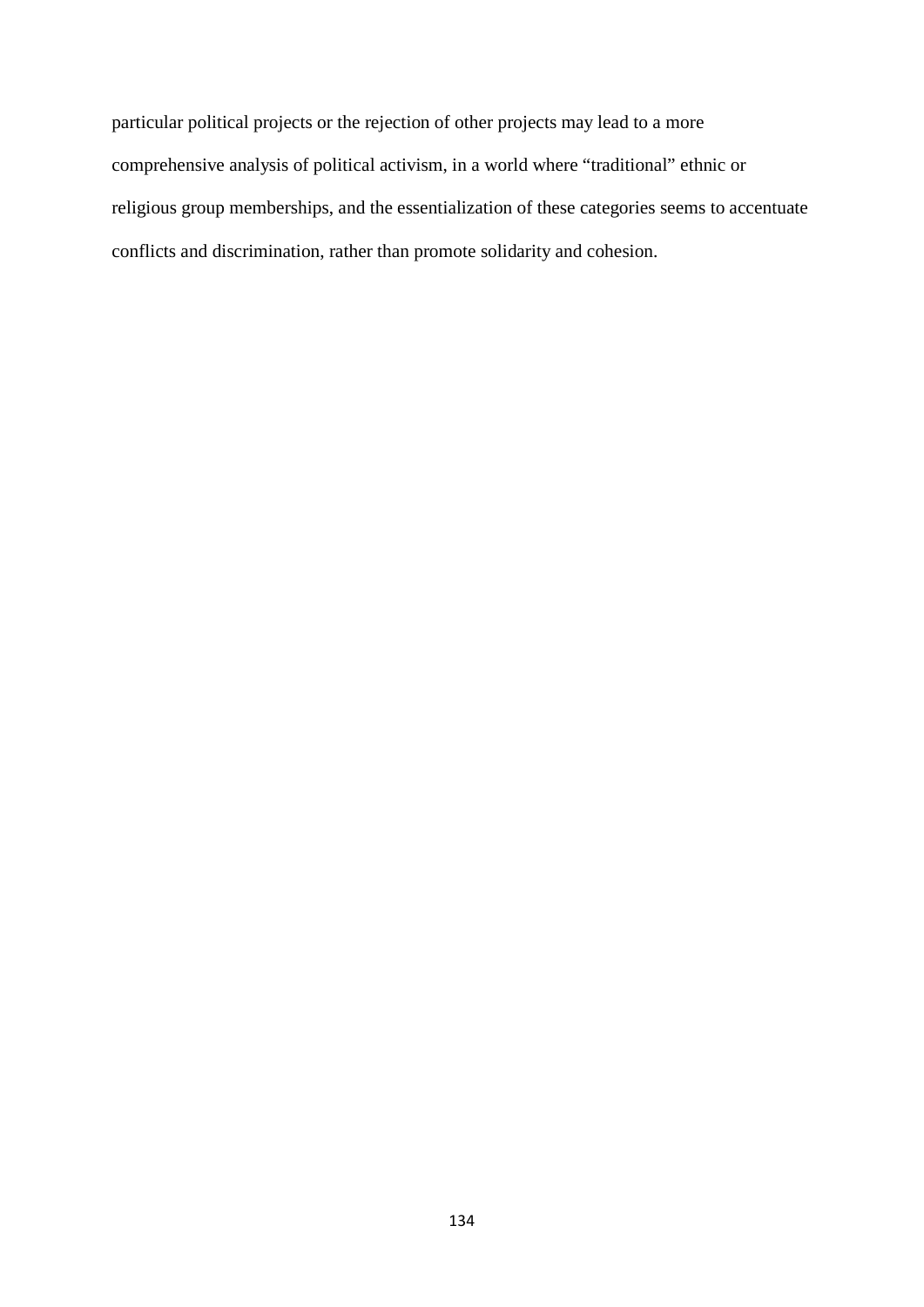#### **CHAPTER 6**

# **UNDERSTANDING THE ROLE OF ATTRIBUTIONS OF RESPONSIBILITY IN SOCIAL JUSTIFICATION OF INGROUP COLLECTIVE ACTION**

This chapter sought to provide an answer to the question: "How do people explain the legality and morality of their own collective behaviour when evaluating the political outcomes of ingroup activism?". I examine whether individuals with limited perceptions of group efficacy to achieve a particular social change will be likely to attribute responsibility for negative outcomes to powerful outgroups through the endorsement of conspiracy beliefs. I also investigate whether such an attributional tendency will be associated with the perception of ingroup collective behaviour as moral and legal.

A modified version of this chapter was adapted from a manuscript in preparation to be submitted for publication in June 2017.

**Chayinska, M.**, & Minescu, A. (2017). 'They've Conspired against Us': Understandings the Role of Attributions of Responsibility in Social Justification of Ingroup's Collective Action. *Manuscript in preparation*.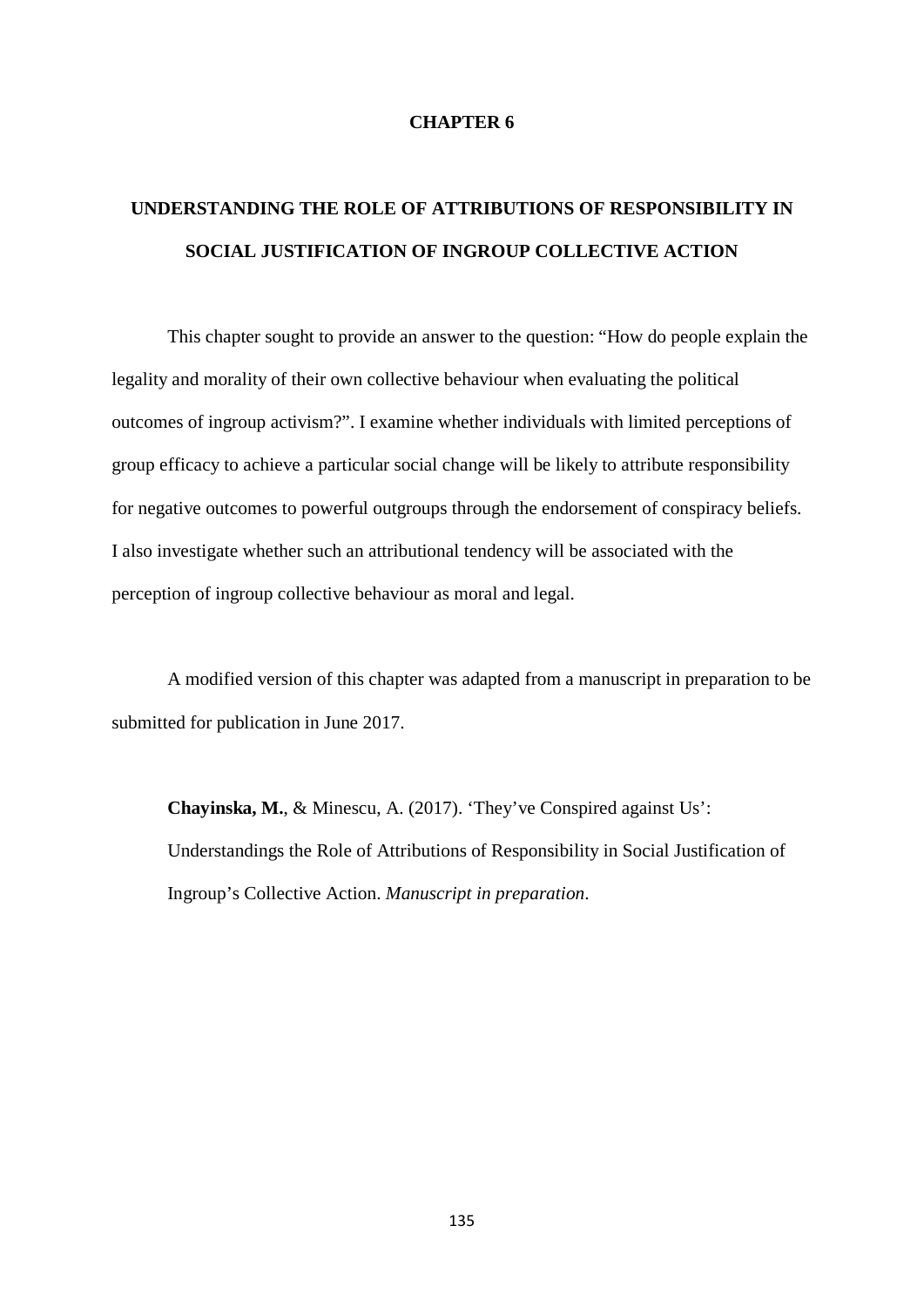#### **Abstract**

We argue that individuals with limited perceptions of group efficacy to achieve a particular social change will discount their own role in producing negative political outcomes by attributing responsibility to conspiracies against them as a social group. Such an endorsement of conspiracy beliefs will be associated with perception of ingroup collective behaviour as moral and legal. Hypotheses were tested in the context of political activism in Ukraine, three years after the 2014 Euromaidan revolution. We found  $(N = 314)$  that the more people perceived the consequences of collective efforts in stopping Crimea's annexation as ineffective the more they would be likely to blame conspiracies against them as a social group than themselves. This mediation was not significant for the perceived efficacy in changing the Yanukovych regime, deemed to be a positive outcome of Euromaidan protests. Implications for social attribution theory are discussed.

*Key words:* conspiracy beliefs, attribution of responsibility, collective action, social identification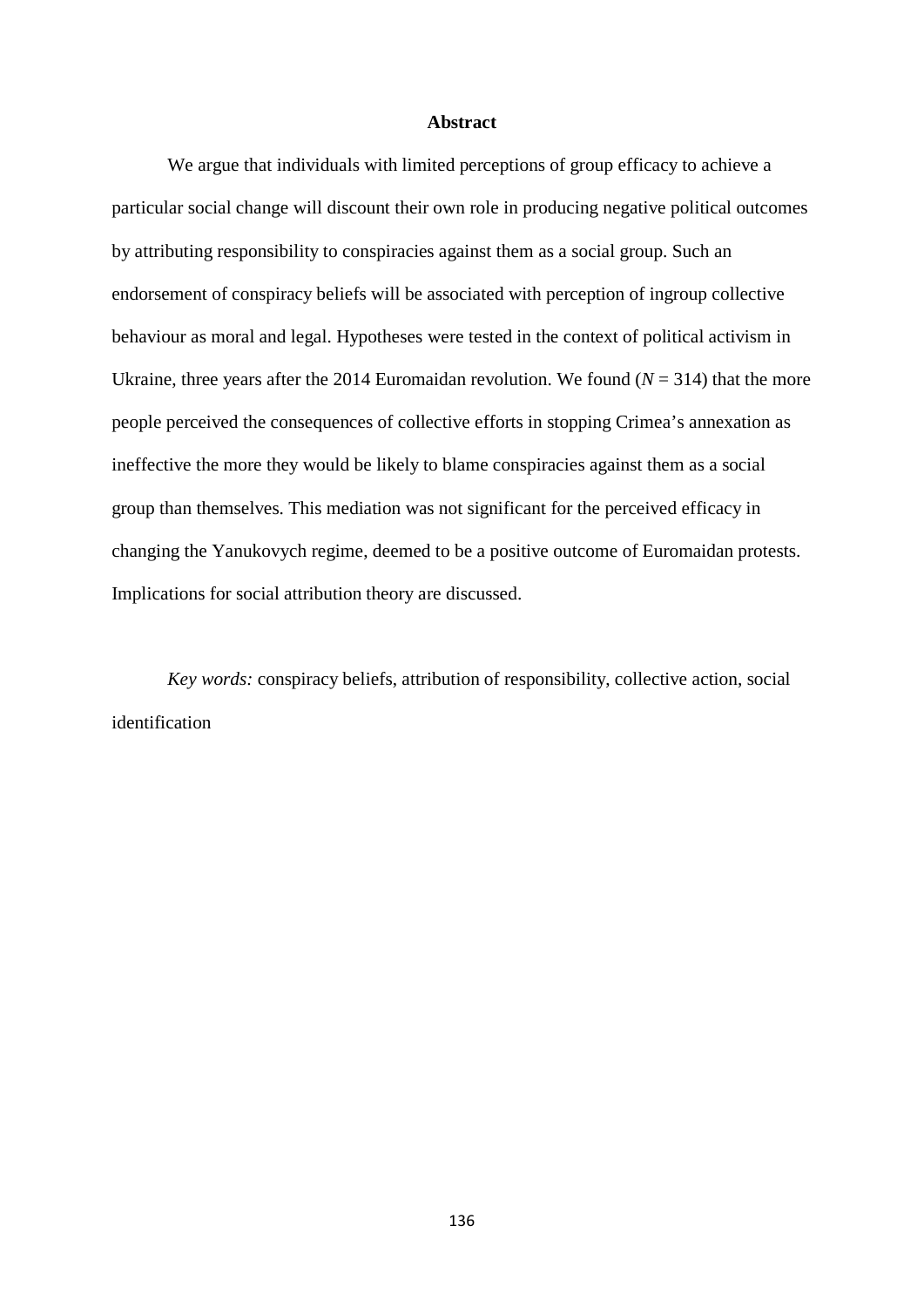# *'They've Conspired against Us': Understanding the Role of Attributions of Responsibility in Social Justification of Ingroup Collective Action*

Research on attributions of social responsibility has advanced our understanding of when and how groups are praised or blamed for their conduct (e.g., Coleman, 2013; Hewstone, 1990; Rudolph, Roesch, Greitemeyer, & Weiner, 2004). Very little attention, however, has focused on how individuals' explanations for the misfortunes of their ingroup relate to beliefs in conspiracies by an outgroup against ingroup, and social justification of collective behaviour against the outgroup. Given that the spiral of conflict typically involves the appraisals of ingroup's actions as moral and legitimate, the motives attributed to outgroups takes on particular psychological relevance as Kennedy and Pronin, (2012) observe. We argue here that individuals' beliefs in conspiracies against their groups, and particularly blaming a political system— coupled with the tendency to justify own collective behaviour, may help both to initiate conflict and prevent its resolution. An understanding of the processes behind attributional tendencies and social justice may help finding solutions to political issues and encourage sustainable peace-building.

The present research is designed to extend and complement the research on social attribution and intergroup behaviour by answering the question: how do people explain political outcomes of their group's collective action? We report the data from a public opinion survey, collected in war-torn Ukraine three years after the 2014 Euromaidan revolution.More specifically, we investigate the conditions under which individuals blame conspiracies against them as group and how this process affects perception of morality and legality of ingroup's collective action.

Social attribution theory (e.g., Hewstone, 1989; Kelley, 1973) provides a relevant conceptual framework that can be used to formulate assumptions designed to untangle the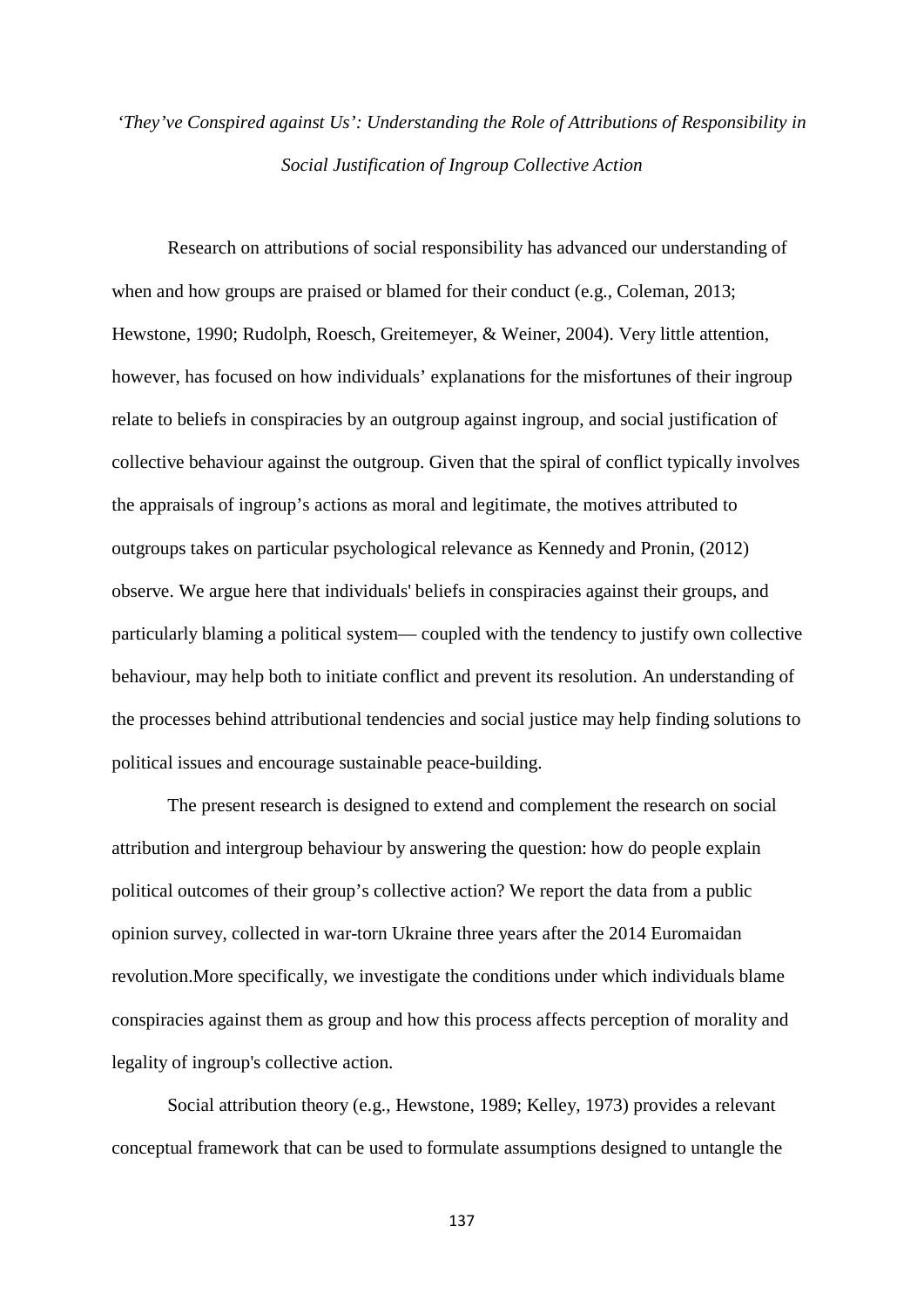intricate nature of current political conflict in Ukraine. This theory suggests that there is the tendency of explaining (attributing social responsibility for) certain events in a way that favours members of an in-group and derogates members of an out-group. More specifically, the attributional bias has been conceptualised using the dimensions (i.e., external and internal) of locus such that in the case of observing an ingroup's collective behaviour, negative outcomes are attributed to external circumstances or causes and positive outcomes are attributed to internal (i.e., dispositional) characteristics of individuals as a social group (e.g., collective political efficacy, see for an overview van Zomeren, Postmes, & Spears, 2008).

Based on the social attribution theory, we contend that in the context of intergroup struggle over realistic and/or material resources, beliefs in conspiracies serve an important psychological function for individuals. First, we propose that individuals with situationally limited perceptions of their ingroup's efficacy to achieve a particular social change will discount their own role in producing undesirable political outcomes by attributing responsibility to conspiracies against them as a social group.

A second issue addressed in the present research is the extent to which conspiracy beliefs, defined as an underlying worldview in which events, processes and circumstances are associated with particular interests of shadow beneficiaries, will affect social justification of the ingroup collective behaviour in the context of intergroup conflict. In particular, drawing on the notion that beliefs in conspiracy theories serve protecting self-esteem (e.g., Cichocka, et al., 2016; van Prooijen & Jostmann, 2013), we suggest that to the extent that conspiracies against an ingroup's cause are perceived to be a source of group predicament, individuals will be more likely to see their own collective action as moral and just. Finally, in line with the social identity theory (e.g., Ellemers, Spears, & Doosje, 1999; Tajfel & Turner, 1979), we contend that it is important to account for the situational salience of group identities such that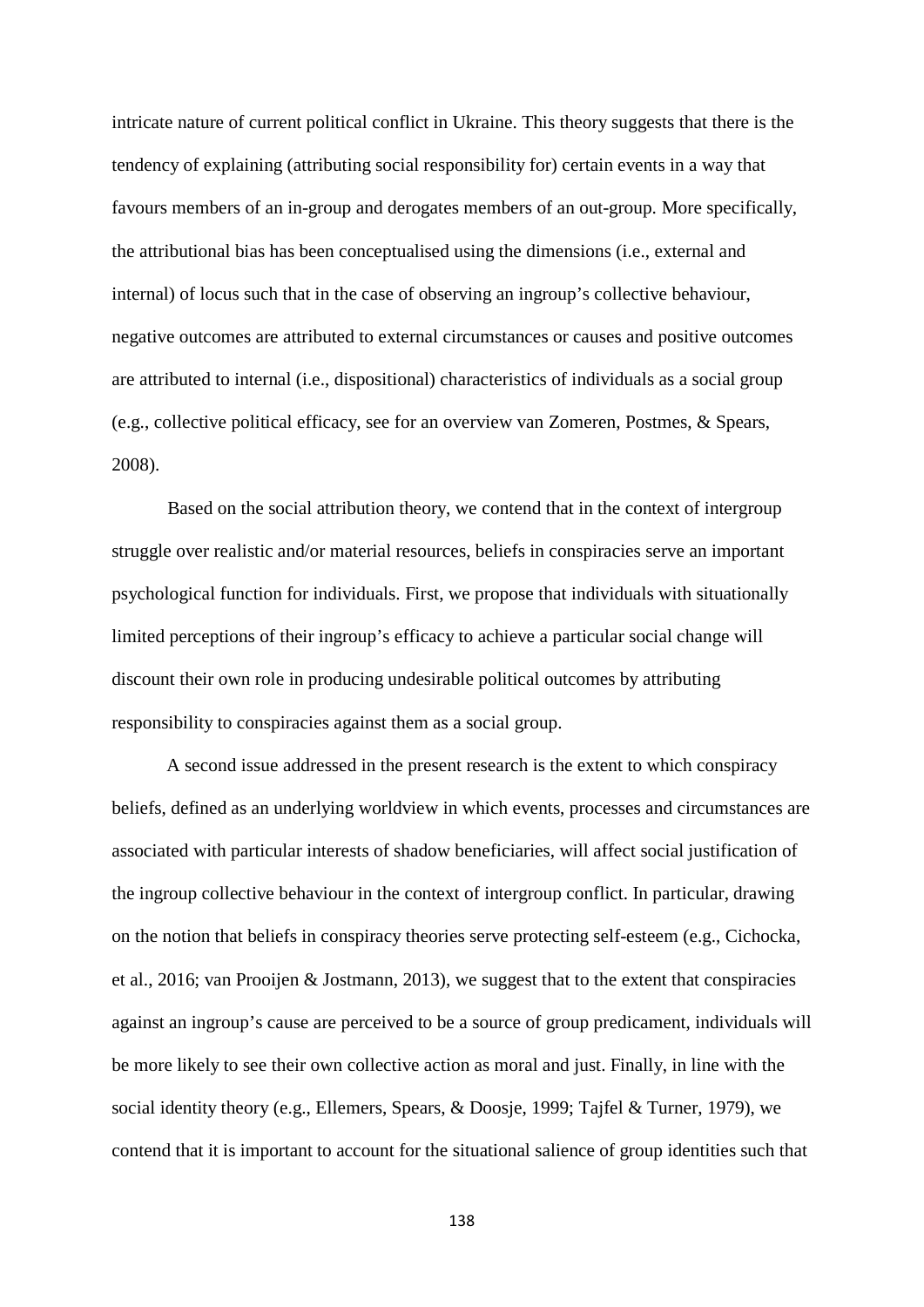it tends to guide individuals' thoughts and behaviors, especially when the group to which one feels committed, faces threat. In the present study, we conduct correlational and regression analyses to examine how one's social identification with the supporters of the movement (as opposed to identification with its opponents) will relate to respondents' tendency to endorse conspiracy beliefs and, in turn, how these measures will predict evaluation of collective action as moral and legal.We then move on to examining the extent to which one's tendency to attribute responsibility to negative outcomes to the political authorities through the endorsement of conspiracy beliefs will mediate the relationship between perceived efficacy of collective action and evaluation of group collective behaviour as moral and legal.

## **Why Do People Subscribe to Conspiracy Beliefs When They Fail to Achieve a Social Change Goal?**

One possible answer is that beliefs in conspiracy theories satisfy crucial psychological needs, allowing people to make sense of particularly complex and distressing societal events (Hofstadter, 1966; van Prooijen, 2012) and of one's marginalized social condition (Mashuri & Zaduqisti, 2015; Thorburn & Bogart, 2005), avoid feelings of uncertainty and existential anxiety (van Prooijen & Jostmann, 2013; Newheiser, Farias & Tausch, 2011; Shermer, 2011; Whitson, Galinsky, & Kay, 2015), address feelings of anomie and powerlessness (Abalakina-Paap, Stephan, Craig, & Gregory, 1999; Goertzel, 1994; van Prooijen & Acker, 2015), identify specific enemies as responsible for a threatening event (Kofta & Sedek, 2005; Sullivan, Landau, & Rothschild, 2010), direct anger towards those enemies (Swami, Chamorro-Premuzic, & Furnham, 2009),protect the image of the ingroup and offer alternative, self-empowering understandings of social reality (Cichocka, Marchlewska, & Golec de Zavala & Olechowski, 2016;Sapountzis, & Condor, 2013), and, paradoxically, justify system when its legitimacy is under threat (Jolley, Sutton, & Douglas, 2017).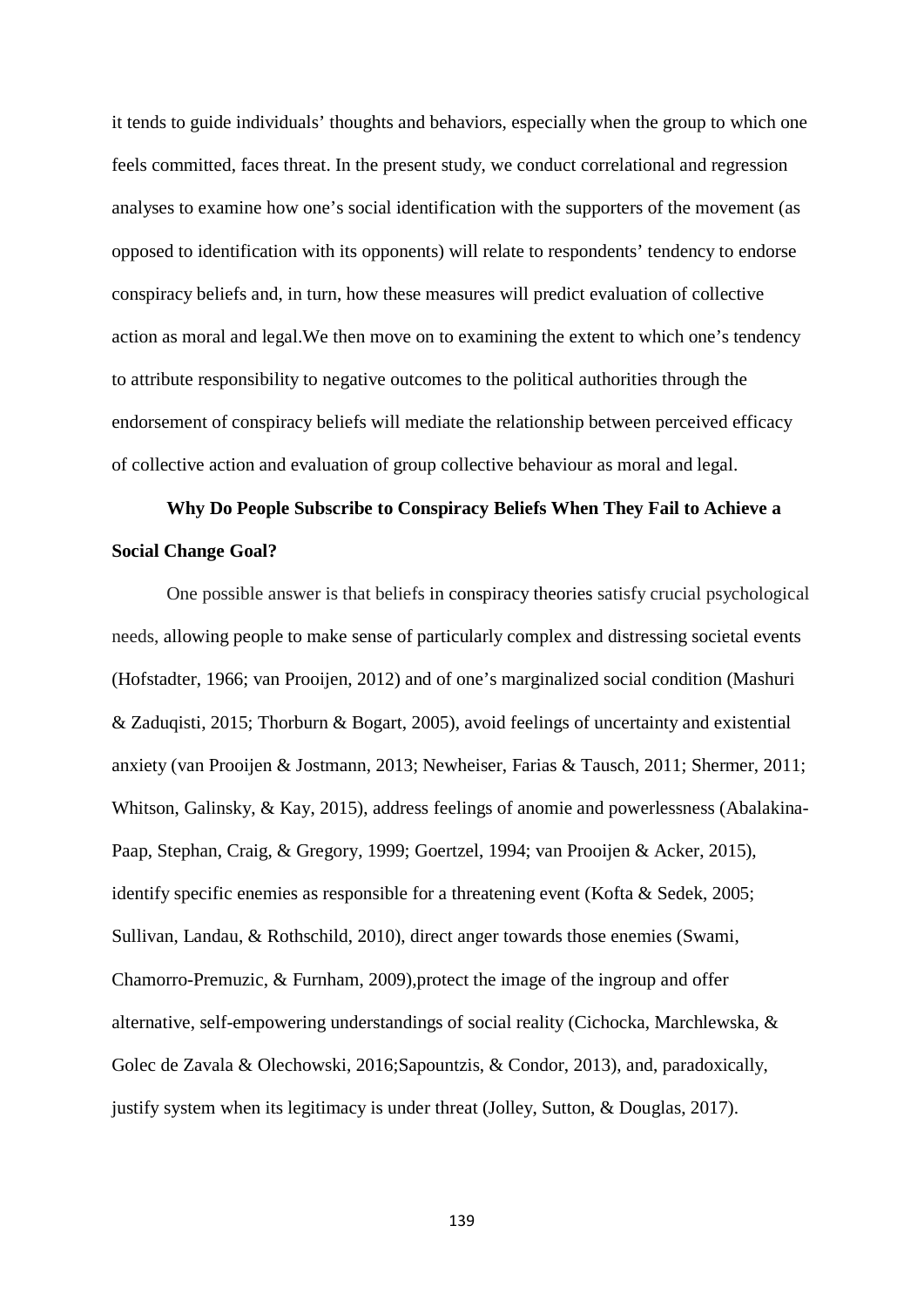At an intergroup level, believing in conspiracy theories may involve social attribution of responsibility for the undesirable outcomes of one's collective action to influential political actors, who are perceived to have sufficient resources to control, determine and manage the development of a group's cause. Therefore, there are grounds to predict that individuals with situationally limited perceptions of ingroup's efficacy to achieve a particular social change will discount their own role in producing undesirable political outcomes by attributing responsibility to conspiracies against them as a social group. However, to our knowledge little research has directly examined these predictions (for an overview, see Sapountzis & Condor, 2013).

## **Does Attributing Negative Outcomes to Conspiracies against Ingroup Affect Perception of Ingroup's Collective Action as Moral and Legal?**

Just as a locus of attribution depends substantially on one's group membership, intentions, and understanding of a specific event (e.g., Hilton, 1995; Hilton & Slugoski, 1986; Jaspars, Hewstone, & Fincham, 1983), so too does the tendency to evaluate behaviour of ingroup and outgroup, especially in the context of intergroup conflict. Recent investigations into morality (e.g., Brambilla, Sacchi, Pagliaro, & Ellemers, 2013; de Hooge, Nelissen, Breugelmans, & Zeelenberg, 2011; Haidt & Graham, 2007; Gausel, Leach, Vignoles, & Brown, 2012) and legitimacy (e.g., Leidner, Castano, Zaiser, & Giner-Sorolla, 2010; Lerner, & Clayton, 2011; Skitka & Mullen, 2002) suggest that social identification processes are a key aspect of social judgments. More specifically, morality- and legitimacy-based evaluations of group behaviour have been conceptualised as secondary or derivative to instrumental considerations of members of social groups. For individuals with high self-investment such evaluation typically serve to maintain (or restore) a positive group identity and moral image (Ellemers, Pagliaro, Barreto, & Leach, 2008; Leach, Ellemers, & Barreto, 2007), especially when they need to justify collective acts of transgression (Shepherd, Spears, & Manstead,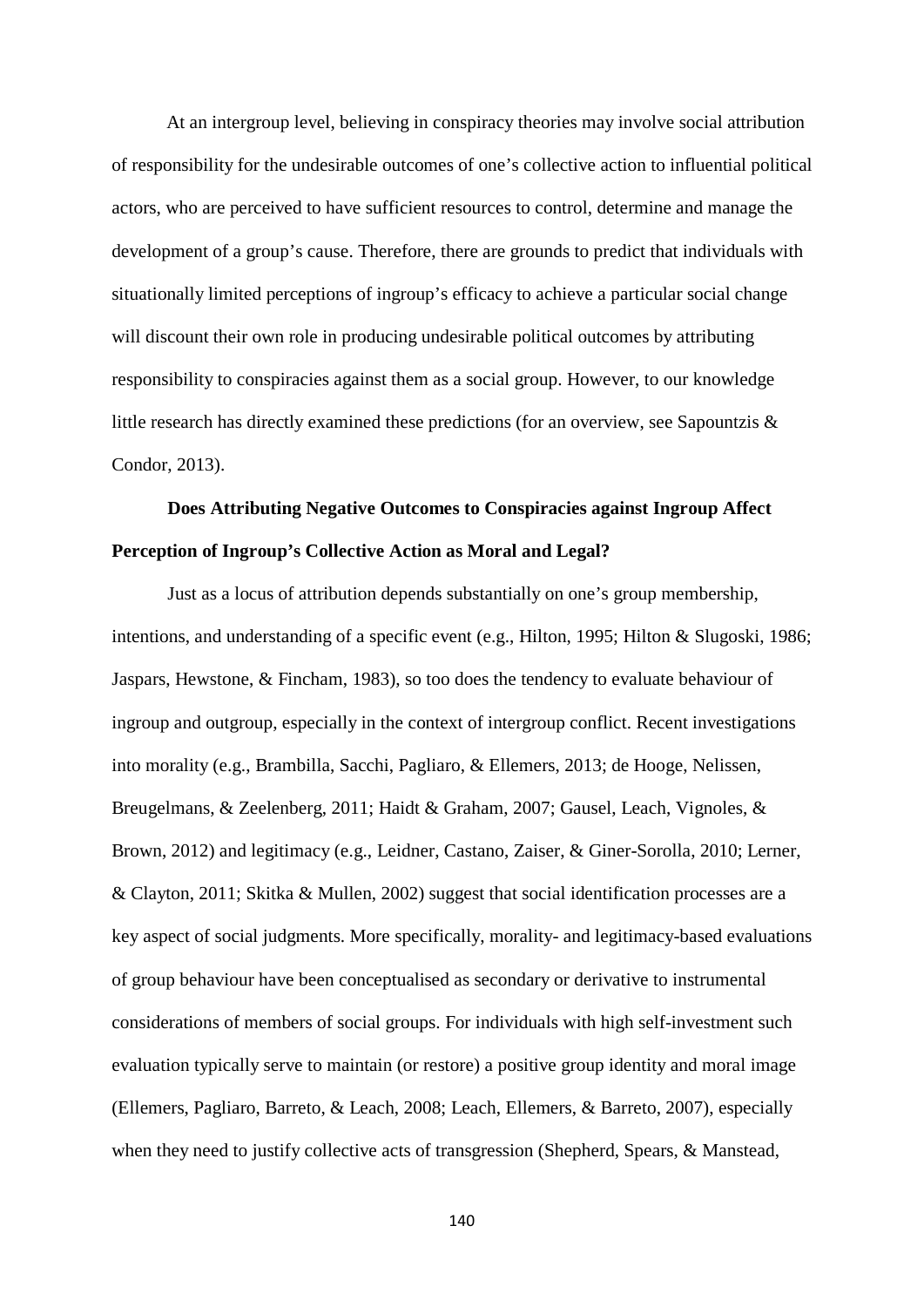2013) or defend their group's wrongdoings (e.g., Castano & Ginner-Sorolla, 2006;Mashuri, van Leeuwen, & Hanurawan, 2016).

In line with the social attribution theory, Crocker and Major (1989; see also Major, Quinton, & Schmader, 2003) have speculated that the tendency of attributing undesirable outcomes to external factors (e.g., blatant prejudice against ingroup) may offer protective benefits to one's self-esteem, shifting the blame from more internal causes such as a lack of ability. In this research, we extended this notion by predicting that in the context of intergroup conflict, social justification of ingroup's behaviour is apt to be the relative degree to which individuals blame undesirable political outcomes on conspiracies against them as a social group.

### **Study Aims**

The present research tests the hypotheses derived from social attribution theory (e.g., Hewstone, 1989; Kelley, 1973) that individuals are more likely to assign responsibility fornegative events to outgroup than to ingroup actors, and that such conspiracy beliefs are less likely to occur when the outcomes of ingroup collective action are perceived to be positive. Our research aims to extend social psychological thinking on attribution tendencies in three ways.

First, we argue that conspiracy beliefs serve as an adaptive coping mechanism through which people tend to attribute responsibility for negative outcomes of collective behaviours to powerful outgroups. Thus, we suggest that the perception of ingroup collective action as ineffective will be more likely to evoke the endorsement of conspiracy beliefs, that is, tendency to attribute responsibility for negative outcomes of own actions to powerful outgroups (e.g., political authorities) who are believed to hold conspiracies against them as a group. Conversely, when people perceive their collective efforts to attain social change as effective, they will be less likely to endorse conspiracy beliefs.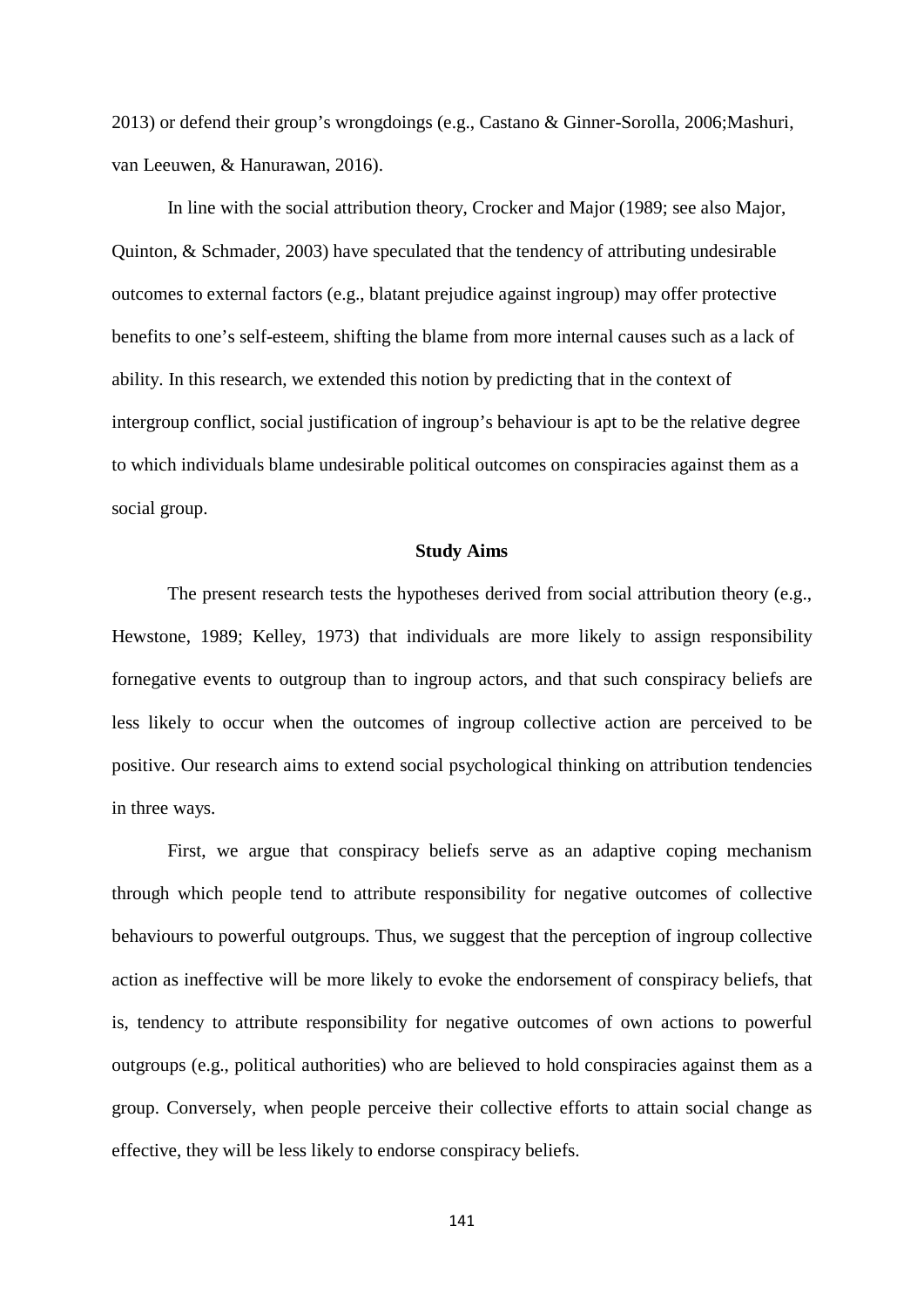Secondly, in line with the previous research (e.g., Cichocka, et al., 2016; van Prooijen & Jostmann, 2013), we propose that the endorsement of conspiracy beliefs may allow people to explain distressing outcomes of own collective efforts to attain social change by protecting the image of the ingroup. We aim to show that in case when collective action towards a certain social change goal (i.e., stopping Crimea's annexation) is perceived as ineffective, people will be more likely to blame the powerful outgroup in conspiracies against them, and, such an attributional tendency will, in turn, affect one's evaluation of ingroup collective behaviour as moral and legal. Accordingly, we suggest that when people perceive their collective action towards a certain social change goal (i.e., changing the Yanukovych regime) as effective, the mechanism of attributing responsibility through conspiracies will not occur, and thus, the mediation path from the perceived legitimacy to the evaluation of ingroup collective behaviour as more moral and legal, will be non-significant.

Finally, we propose that social identification with the supporters of the movement (as opposed to identification with its opponents) in terms of the degree to which people see themselves as group members, will relate to respondents' tendency to endorse conspiracy beliefs and, in turn, how these measures will predict evaluation of collective action as moral and legal.We test these hypotheses in the context of political activism in Ukraine.

#### **Study Background**

In 2017, three years after the 2014 Euromaidan revolution, Ukraine is a long way away from political stability after suffering a violent change of the governance system, an annexation of a part of its territory in Crimea by a vastly bigger and more powerful neighbor, and due to the hostilities in conflict-affected Eastern provinces, that continue to the time of writing. In addition, slow reforms and high corruption rate open the door for rising public discontent and frustration within Ukraine (Holcomb, Conlon, & Hryckowian, 2016; Khylko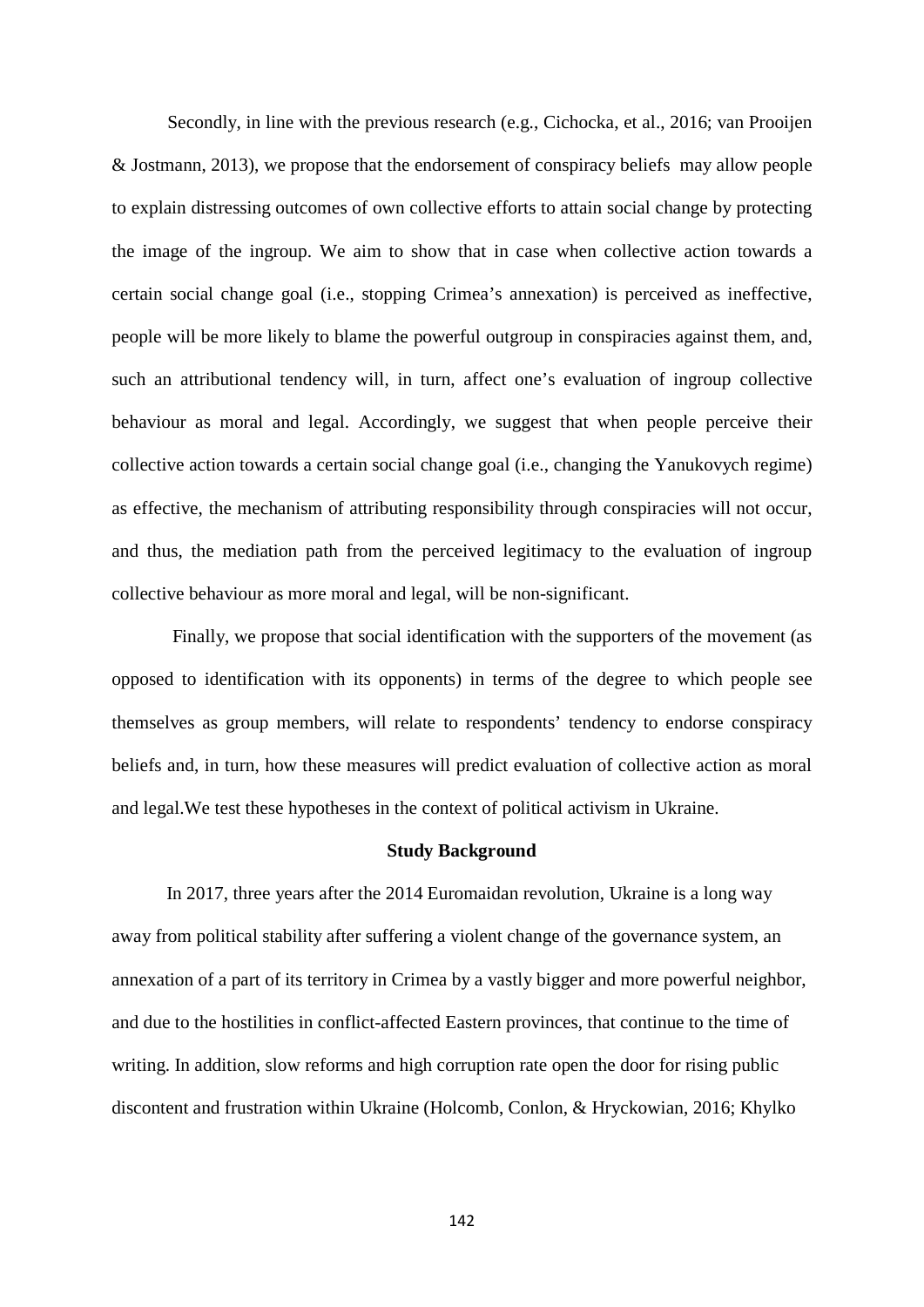& Tytarchuk, 2017). This social-political situation provides an opportunity of testing our hypotheses in the real world intergroup setting and under real world political demands.

#### **Method**

#### **Participants and Procedure**

Participants were recruited using snowball convenience sampling. The data were collected between March 30 and April 21, 2017, three years after the Russian Federation annexed Ukraine's peninsula of Crimea. The questions of the survey focused on sociodemographics and attitudes toward current political issues. The items were available in Ukrainian. In order to guarantee coherence and validity of the questions, all items were translated from English to Ukrainian and back using a standard translation-back-translation procedure (Brislin, 1970). Participants were required to be of the Ukrainian nationality and aged over 18.

In total, the responses from 314 participants were used in the data analysis. The sample ranged in age from 18 to 76 (*M* age 20.85 years, *SD =* 12.89) and comprised 54.8 % women. Participants were highly educated (45.8 % having graduated from university), 55.9 % were employed full time, and 65.4 % indicated Ukrainian as their first language. Some 77 % reported that they completed this survey while in Ukraine, 23.1 % - while living abroad.

### **Measures**

*Socio-demographics.* Participants indicated age, gender, current residence, educational level, employment status and mother tongue (i.e., Ukrainian, Russian, other).

*Supporter of the Euromaidan*. We assessed the extent to which participants identified themselves as a 'supporter', 'participant', 'typical member', and 'activist' of the Euromaidan movement;  $1 =$  *strongly disagree*,  $5 =$  *strongly agree*,  $\alpha = .78$ .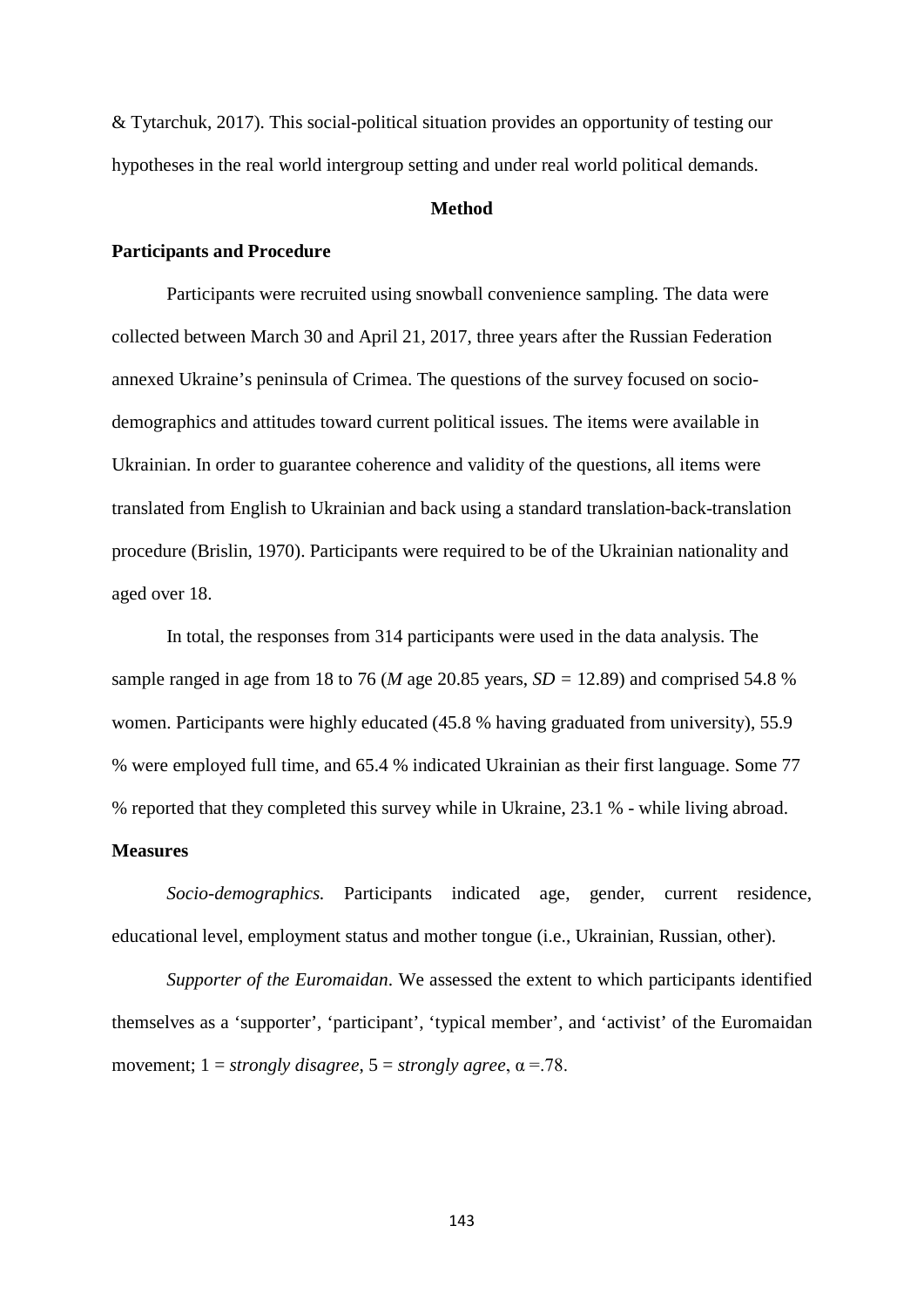*Opponent of the Euromaidan*. We assessed the extent to which participants identified themselves as an 'opponent', and 'antagonist of the Euromaidan movement; 1 = *strongly disagree*,  $5 =$ *strongly agree*,  $\alpha = .85$ .

*Perceived Efficacy in Changing Yanukovych's Regime.* To measure participants' perception of ingroup efficacy in influencing the ex-President's decision to flee Ukraine, we asked 'Overall, how effective, you think, were protesters in changing Yanukovych's regime?' and 'How much do you think protesters achieved their goal to make ex-president step back?';  $1 = not$  *at all effective*,  $5 = very$  *effective*,  $\alpha = .81$ .

*Perceived Efficacy in Crimea's Cause.* To measure participants' perception of ingroup efficacy in anti-annexation protests, we asked 'Overall, how effective, you think, were protesters in stopping Crimea's annexation?' and 'How much do you think protesters achieved their goal to restore Ukraine's sovereignty through averting Crimea's secession?'; 1  $=$  *not at all effective*,  $5 =$ *very effective*,  $\alpha = .71$ .

*Blame on Protesters.* To assess attribution of responsibility to social protesters, respondents were asked to rate the following statements: 'It is not protesters' fault the social movement on Crimea have not achieved its main goal' (reverse coded) and 'Protesters are to blame for not being effective enough to stop Crimea's annexation'; 1 = *strongly disagree*, 5 = *strongly agree,*  $\alpha = .64$ .

*Crimea-related Conspiracies.* To assess attribution of responsibility to an influential political group, respondents were asked to rate the following statements: 'There is an influential secretive group that has long ago decided the 'destiny' of Crimea's question' and 'Political decision about Crimea's annexation has been greatly influenced by a small influential political group';  $1 =$  *strongly disagree*,  $5 =$  *strongly agree*,  $\alpha = .80$ .

*Conspiracy beliefs*. In order to assess conspiracy beliefs (operationalized as the extent to which participants attributed a negative outcome to conspiracies against ingroup rather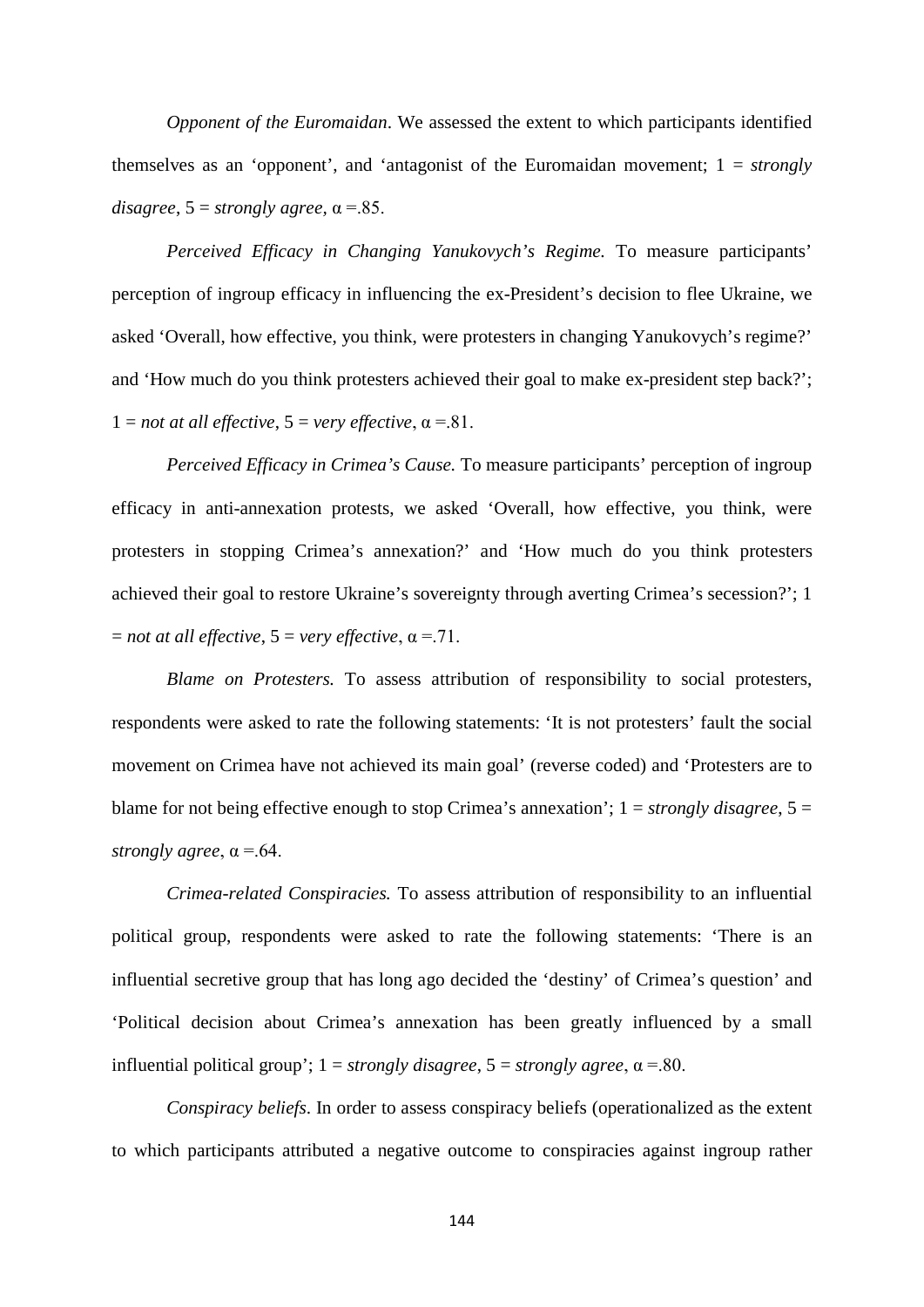than to their collective efficacy in stopping Crimea's annexation), we computed a variable by standardizing attributions to conspiracies against ingroup regarding Crimea and group efficacy in stopping Crimea's annexation, and subtracting attributions to group efficacy from attributions to conspiracies (see also Major, et al, 2003, for this technique).

*Perceived morality and legality of collective action.* Respondents were asked to rate how 'moral' and 'upright' were the actions of social activists during the Euromaidan events;  $1 = not at all moral/upright, 5 = very moral/upright,  $\alpha = .66$ . We then asked how 'illegal'$ (reverse coded) and 'just' they think were the actions of social activists during the Euromaidan events;  $1 = not$  *at all legal/just*,  $5 = very$  *legal/just*,  $\alpha = .71$ . The measures were highly correlated ( $r = .653$ ,  $p = .000$ ).

#### **Results**

#### **Statistical Analyses**

The preliminary analyses involved bivariate analysis and hierarchical multiple regression. The main analysis involved a test of the mediational model. Data analyses were performed using SPSS 24 and Amos 24. The magnitude of effect sizes for the regression paths was determined as .10, .30, and .50 for small, medium, and large effects, respectively (Cohen, 1992).

#### **Preliminary Analysis**

Data screening was performed to ensure there were no violations of the assumptions. The descriptive statistics and bivariate correlations are presented in Table 6.1. There were moderate to high correlations between identification as a supporter and opponent of the Euromaidan and perception of morality and legality of collective action,, which set a clear tone to the results. The perception of collective action as moral ( $r = .548$ <sup>\*\*</sup>;  $p = .000$ ) and legal  $(r = .496^{**}; p = .000)$  were more likely to be associated with one's support for the movement. The tendency to perceive collective behaviour of the Euromaidan's protesters as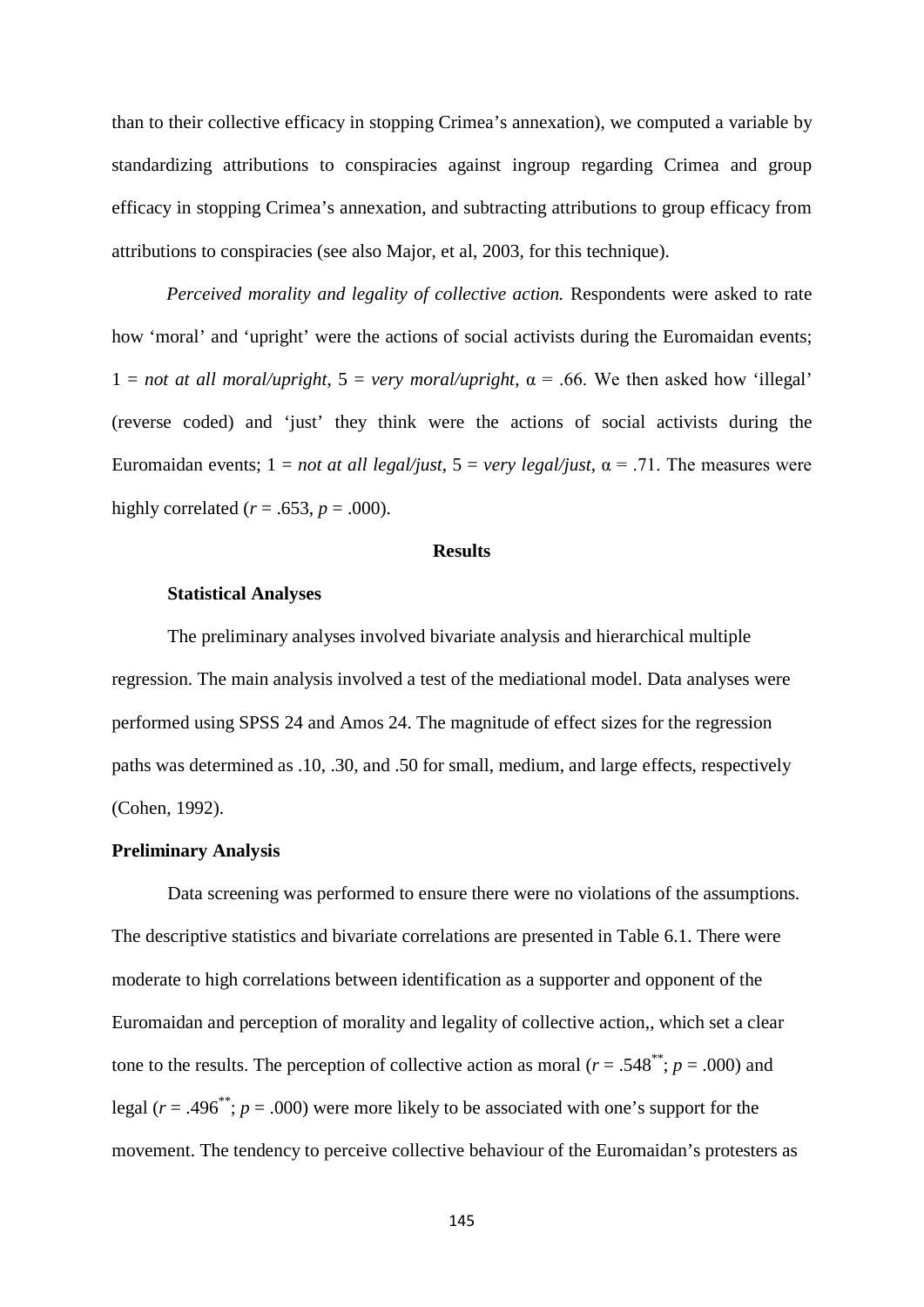immoral ( $r = -0.292**$ ;  $p = 0.000$ ) was associated with one's opposition to the movement. There was no significant correlation between the identification with the opponents of Euromaidan and perception of protesters' behaviour as illegal ( $r = -0.076$ ;  $p = 0.181$ ), a matter we return to in the Discussion. Support for the movement was not significantly associated with a blaming the negative outcome of Crimea's cause on protesters ( $r = .036$ ;  $p = .520$ ), but was significantly related to beliefs in conspiracies against ingroup ( $r = .165$ ;  $p = .003$ ). Opposition to the movement was significantly associated with a blame on protesters ( $r = .254$ ;  $p = .000$ ) and beliefs in conspiracies  $(r = .112; p = .047)$ .

*Conspiracy beliefs*. First, we performed a hierarchical multiple regression analysis to test whether beliefs in conspiracy theories regarding Crimea's cause predict perception of ingroup's collective action as moral and legal. At Step 1, identification with the supporters of the movement, identification with the opponents of the movement, were significant positive predictors of perceived morality (*adjusted R*<sup>2</sup> = .38,  $\Delta F$  (2, 311) = 94.968, *p*=.000) and perceived legality (*adjusted R*<sup>2</sup> = .24,  $\Delta F$  (2,311) = 50.891, *p* = .000) of collective action. At step 2, perceived efficacy of ingroup's collective action in relation to two political causes was found to explain more perceived morality (*adjusted R*<sup>2</sup> = .42,  $\Delta F$  (2, 309) = 13.151, *p*=.000) compared to perceived legality (*adjusted R*<sup>2</sup> = .25,  $\Delta F$  (2, 309) = 3.332, *p*=.037) of collective action. In fact, only identification with the movement's supporters was found to be a significant predictor of perceived legality at this second step of regression. At Step 3,adding beliefs in conspiracies against ingroup to the regression model significantly increased the summarised effect of the other variables on perceived morality *(adjusted R*<sup>2</sup> = .45,  $\Delta F$  (1, 308)  $= 20.239$ ,  $p = 000$ ) and legality *(adjusted R<sup>2</sup>* = .27,  $\Delta F$  (1, 308) = 7.062,  $p = 008$ ) of ingroup's collective action. Separately, beliefs in conspiracies against ingroup had a significant effect on perceived morality( $\beta$  = .19,  $p$  = .000) and legality ( $\beta$  = .13,  $p$  = .008) of collective action. The results are summarized in Tables 6.2 and 6.3, respectively.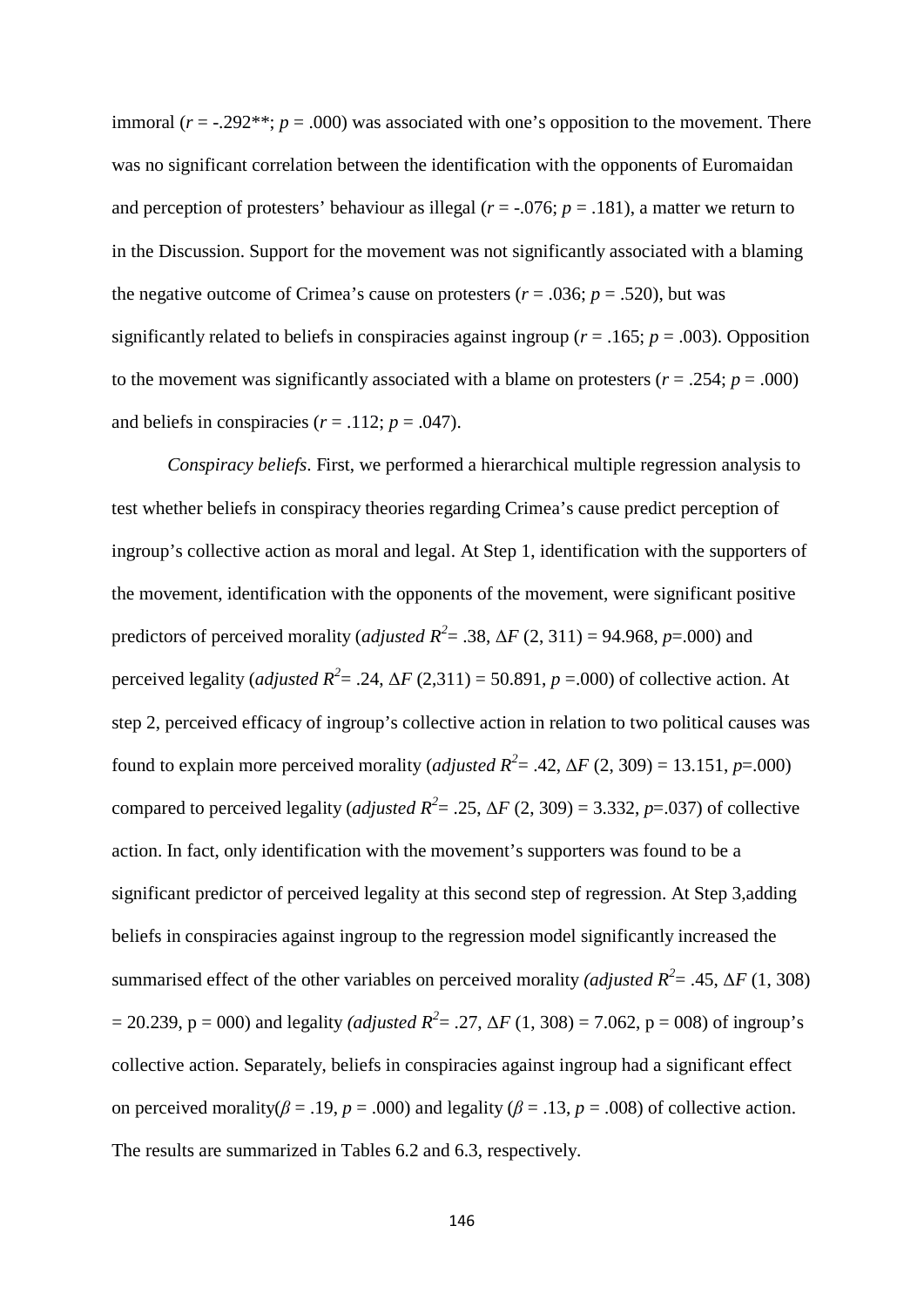# Table 6.1

*Correlations and Descriptive Statistics (N = 314)*

| Variables                                  |         |                      |           |           | 6                   |             |                     | M    | <i>SD</i> |
|--------------------------------------------|---------|----------------------|-----------|-----------|---------------------|-------------|---------------------|------|-----------|
| 1. Euromaidan Supporter                    | $-.001$ | $.399$ <sup>-1</sup> | $.198$ ** | .036      | $.165$ <sup>*</sup> | $.548$ **   | .496                | 2.45 | 1.45      |
| 2. Euromaidan Opponent                     |         | $-.338$ **           | $-.104$   | $.254***$ | $.112$ <sup>*</sup> | $-.292$ **  | $-.076$             | 1.10 | 1.32      |
| 3. PE in Changing Regime                   |         |                      | $.361$ ** | $-.043$   | .052                | $.487***$   | $.309***$           | 3.79 | 1.00      |
| 4. PE in Crimea Cause                      |         |                      |           | .028      | $-.046$             | $.305***$   | $.219$ **           | 2.01 | .86       |
| 5. Blame on Protesters                     |         |                      |           |           | $.255***$           | .070        | $.115$ <sup>*</sup> | 1.89 | 1.26      |
| 6. Crimea-related Conspiracies             |         |                      |           |           |                     | $.240^{**}$ | $.197***$           | 3.15 | 1.56      |
| 7. Perceived morality of collective action |         |                      |           |           |                     |             | $.653***$           | 3.84 | 1.43      |
| 8. Perceived legality of collective action |         |                      |           |           |                     |             |                     | 3.30 | 1.66      |

Note. PE - Perceived Efficacy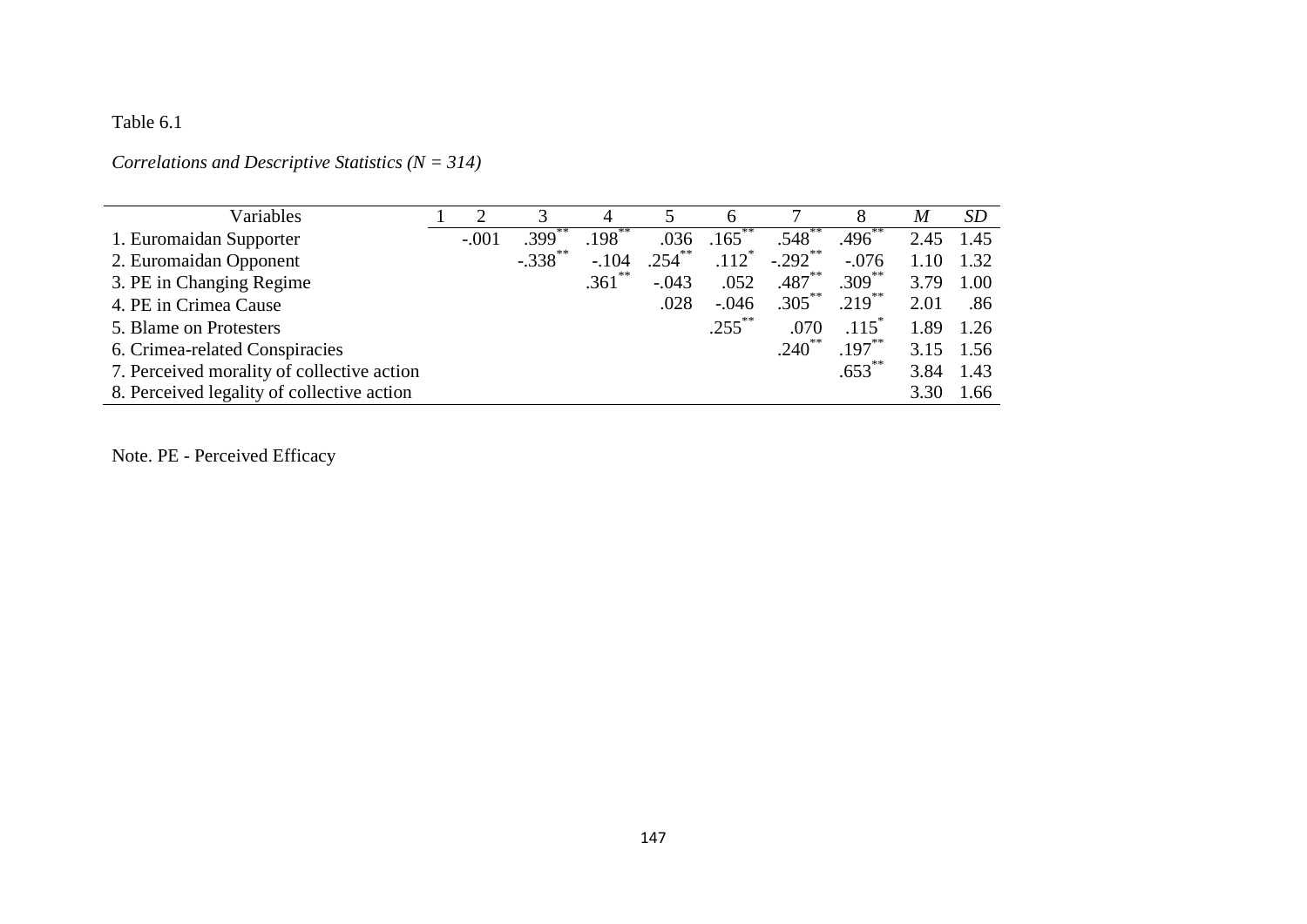## Table 6.2

## *Hierarchical Multiple Regression Predicting Perceived Morality of Collective Action*

| Predictors                     | Perceived Morality of Collective Action |                  |           |         |          |           |         |          |                |
|--------------------------------|-----------------------------------------|------------------|-----------|---------|----------|-----------|---------|----------|----------------|
|                                |                                         | Step 1           |           |         | Step 2   |           | Step 3  |          |                |
|                                | $\beta$                                 | $\boldsymbol{T}$ | $p$ value | $\beta$ | t        | $p$ value | $\beta$ | t        | <i>p</i> value |
| 1. Euromaidan Supporter        | .542                                    | 12.135           | .000      | .449    | 9.484    | .000      | .418    | 9.010    | .000           |
| 2. Euromaidan Opponent         | $-.291$                                 | $-6.522$         | .000      | $-.218$ | $-4.705$ | .000      | $-.240$ | $-5.310$ | .000           |
| 3. PE in Changing Regime       |                                         |                  |           | .181    | 3.462    | .001      | .174    | 3.427    | .001           |
| 4. PE in Crimea Cause          |                                         |                  |           | .122    | 2.658    | .008      | .140    | 3.129    | .002           |
| 5. Crimea-related Conspiracies |                                         |                  |           |         |          |           | .192    | 4.499    | .000           |
| Adjusted $R^2$                 |                                         | .38              |           |         | .42      |           |         | .45      |                |
| $\Delta F$                     |                                         | 94.968           |           |         | 13.151   |           | 20.239  |          |                |
| $df_1$ , $df_2$                |                                         | 2(311)           |           |         | 2(309)   |           | 1(308)  |          |                |
| Sig. $\Delta F$                | .000<br>.000<br>.000                    |                  |           |         |          |           |         |          |                |

\**p*<.05, \*\* *p*<.01, \*\*\* *p*< .001

Note. Blame on Protesters has been automatically excluded from the regression analysis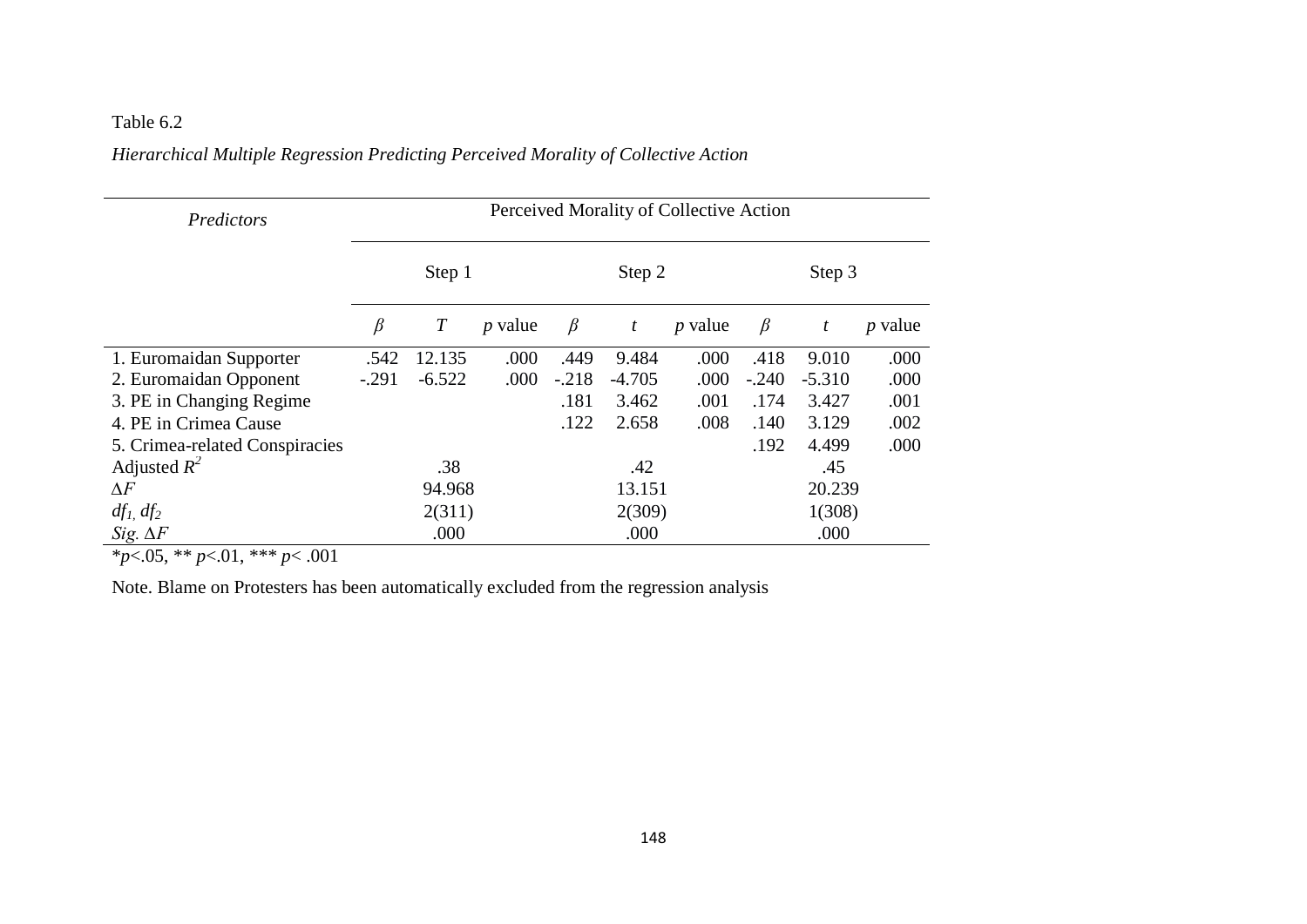# Table 6.3

## *Hierarchical Multiple Regression Predicting Perceived Legality of Collective Action*

| Predictors                     | Perceived Legality of Collective Action |                  |           |         |         |           |         |          |                |
|--------------------------------|-----------------------------------------|------------------|-----------|---------|---------|-----------|---------|----------|----------------|
|                                |                                         | Step 1           |           |         | Step 2  |           | Step 3  |          |                |
|                                | β                                       | $\boldsymbol{T}$ | $p$ value | $\beta$ | t       | $p$ value | $\beta$ | t        | <i>p</i> value |
| 1. Euromaidan Supporter        | .491                                    | 9.971            | .000      | .444    | 8.262   | .000      | .423    | 7.864    | .000           |
| 2. Euromaidan Opponent         | $-.075$                                 | $-1.529$         | .127      | $-.040$ | $-.767$ | .444      | $-.055$ | $-1.059$ | .291           |
| 3. PE in Changing Regime       |                                         |                  |           | .075    | 1.257   | .210      | .070    | 1.186    | .236           |
| 4. PE in Crimea Cause          |                                         |                  |           | .094    | 1.811   | .071      | .107    | 2.058    | .040           |
| 5. Crimea-related Conspiracies |                                         |                  |           |         |         |           | .132    | 2.657    | .008           |
| Adjusted $R^2$                 |                                         | .24              |           |         | .25     |           |         | .27      |                |
| $\Delta F$                     |                                         | 50.891           |           |         | 3.332   |           | 7.062   |          |                |
| $df_1$ , $df_2$                |                                         | 2(311)           |           |         | 2(309)  |           | 1(308)  |          |                |
| Sig. $\Delta F$                |                                         | .000             |           |         | .037    |           | .008    |          |                |

\**p*<.05, \*\* *p*<.01, \*\*\* *p*< .001

Note. Blame on Protesters has been automatically excluded from the regression analysis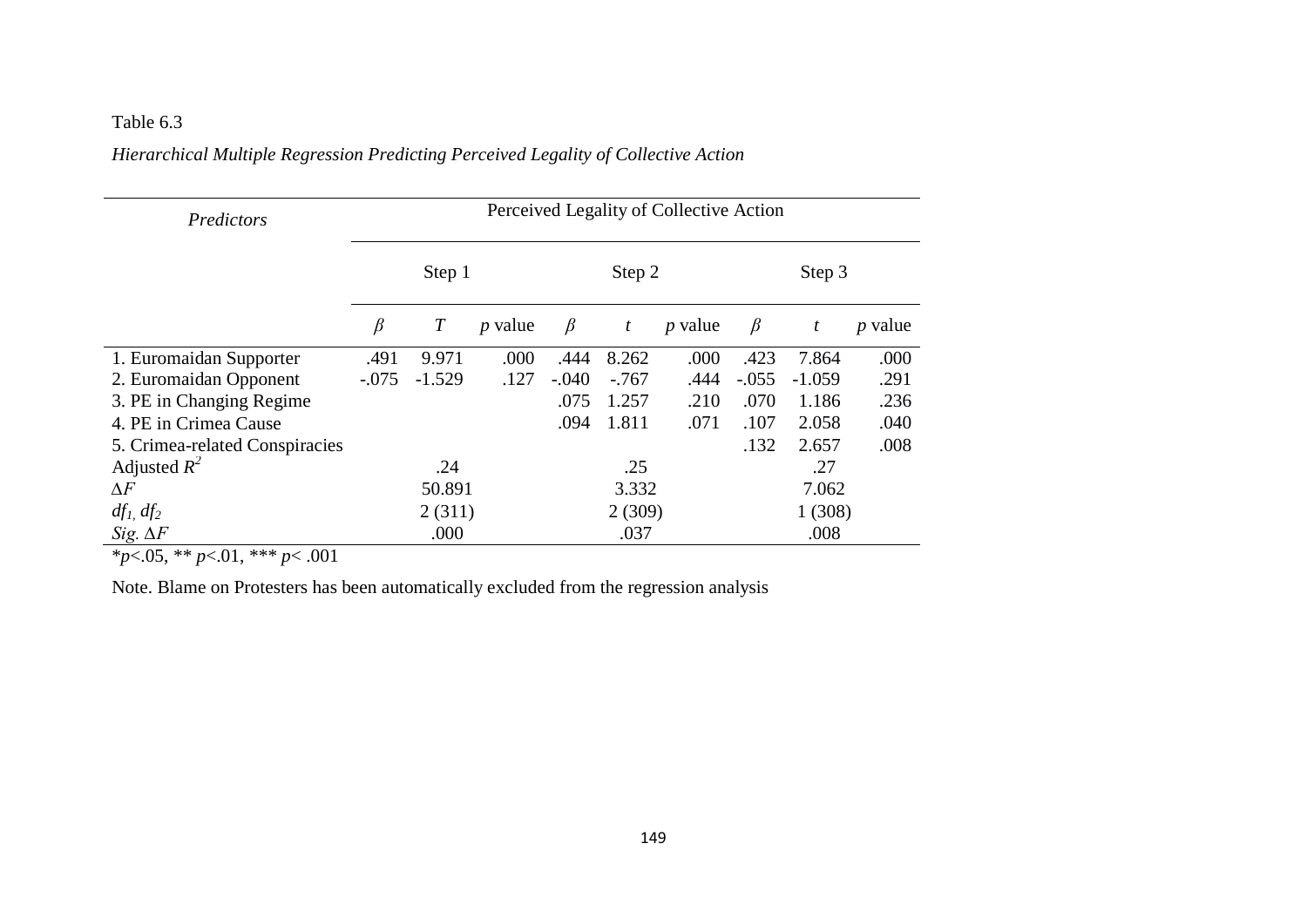#### **Main Analysis**

To test our main model that the perception of efficacy of ingroup's collective action predicts its evaluation of group collective behaviour as moral and legal through the endorsement of conspiracy beliefs, that is, attributing responsibility to the conspiracies against ingroup than themselves, we conducted mediation analysis using the PROCESS macro for SPSS (model 4; Hayes, 2013; Preacher & Hayes, 2004). We included identification with the support and opposition to the movement as covariates in the models. This analysis estimates the direct, indirect effect, standard errors and confidence intervals. Non-parametric bootstrapping with 10,000 resamples was used to establish 95% confidence intervals for indirect effects. The bootstrapping method provides some advantages comparing to parametric procedures such as regression. This procedure calculates the total and all possible specific indirect effects of the IV on the DV. In bootstrapping, an indirect effect is estimated as being significant if zero is not contained within the 95% lower (LLCI) and upper (ULCI) confidence intervals (Hayes, 2013).

Consistent with predictions, perceived efficacy in changing the Yanukovych regime was negatively associated with conspiracy beliefs,  $\beta$ = -.27, *SE* = .10,  $p$  = .010, 95% CI = -.4766, -.0666, and positively related to moral appropriateness of collective action, *β*= .34, *SE*  $= .09$ ,  $p = .000$ , 95% CI = .1587, .5123, while it was not significantly related to the perception of collective action as legitimate,  $\beta$ = .19,  $SE$  = .11,  $p$  = .097, 95% CI = -.0343, .4117, when controlling for social identification with the supporters and opponents of the movement (see Figures  $6.1 - 6.2$ ). As expected, conspiracy beliefs did not mediate this relationship (indirect total effect,  $\beta$ = -.02, *SE* = .02, 95% CI = -.0644, .0043 for moral and  $\beta$ = -.01, *SE* = .02, 95%  $CI = -.0628, .0183,$  legal collective action, respectively), indicating that participants were not likely to shift responsibility for the political outcome, which they perceived as a positive consequence of their ingroup's effective collective action. The pattern of findings has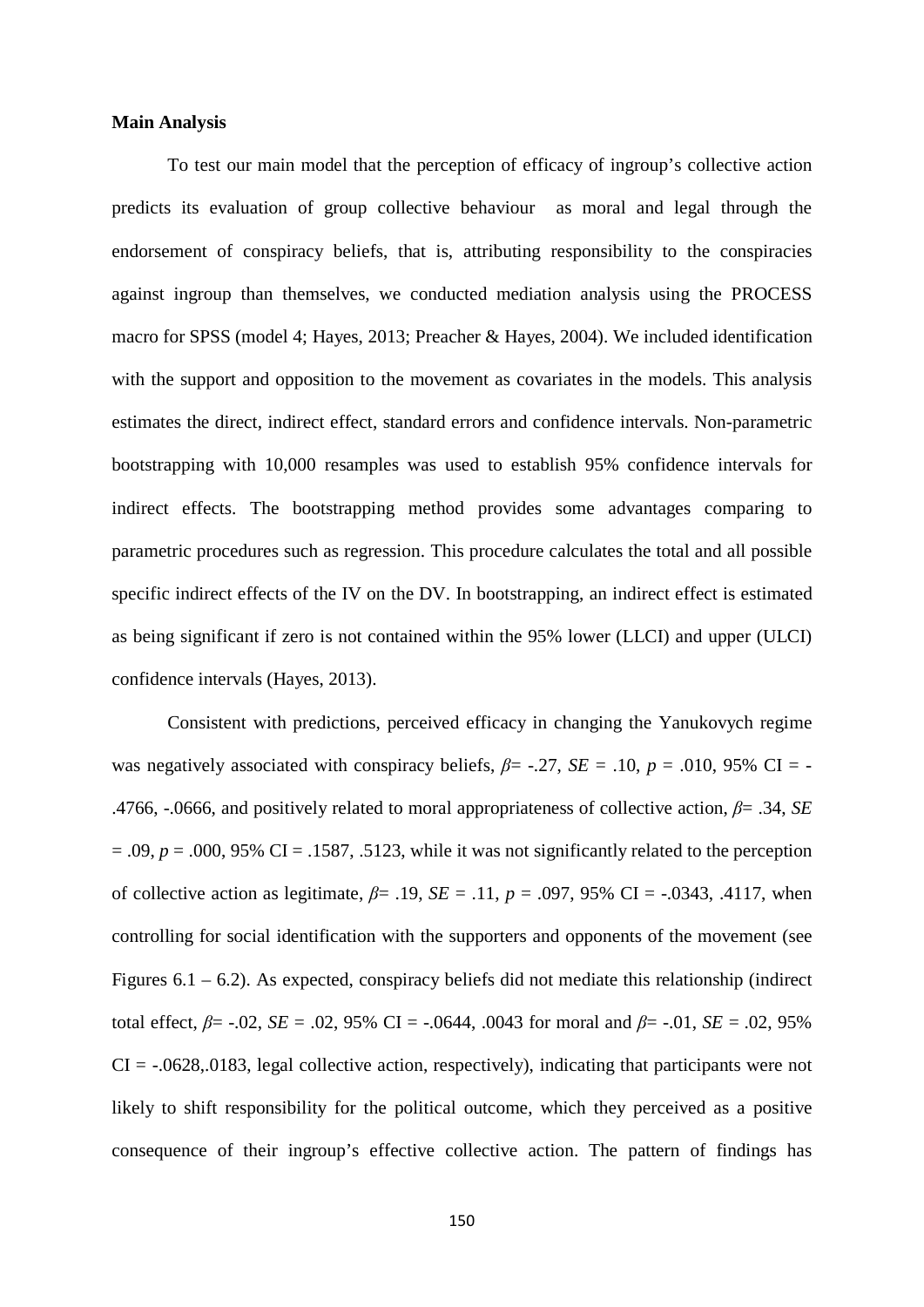changed when identification with these two social categories was not controlled for: the perceived efficacy in changing the regime became positively associated with the perception of collective action as legitimate, *β*= .53, *SE* = .09, *p* = .000, 95% CI = .3545, .7113. Although the focus of our research was to examine the role of conspiracy beliefs as an important mechanism of attributions of responsibility in the intergroup setting, future research could further explore the potential role of politicized group identities as of potential mediators.

Perceived efficacy in stopping Crimea's annexation was negatively associated with conspiracy beliefs,  $\beta$ = -1.10,  $SE$  = .07,  $p$  = .000, 95% CI = -1.2378, -.9574, and positively related to both perceptions of morality,  $\beta$ = .58,  $SE$  = .11,  $p$  = .000, 95% CI = .3663,.8007, and legality, *β*= .46, *SE* = .15, *p* = .002, 95% CI = .1677, .7557, of protesters' collective action. Conversely, the indirect total effects were significant for both moral,  $\beta$ = -.31, *SE* = .08, 95% CI =  $-.4611, -.1561$ , and legal,  $\beta$  =  $-.24$ ,  $SE = .11$ , 95% CI =  $-.4543$ ,  $-.0350$ , collective action, respectively. That is, conspiracy beliefs significantly mediated the relationship between perceived efficacy of ingroup's collective action towards Crimea and perceptions of morality and legality, when controlling for social identification with the supporters and opponents of the movement (see Figures  $6.3 - 6.4$ ). The pattern of findings remained unchanged when the social identities were not controlled for.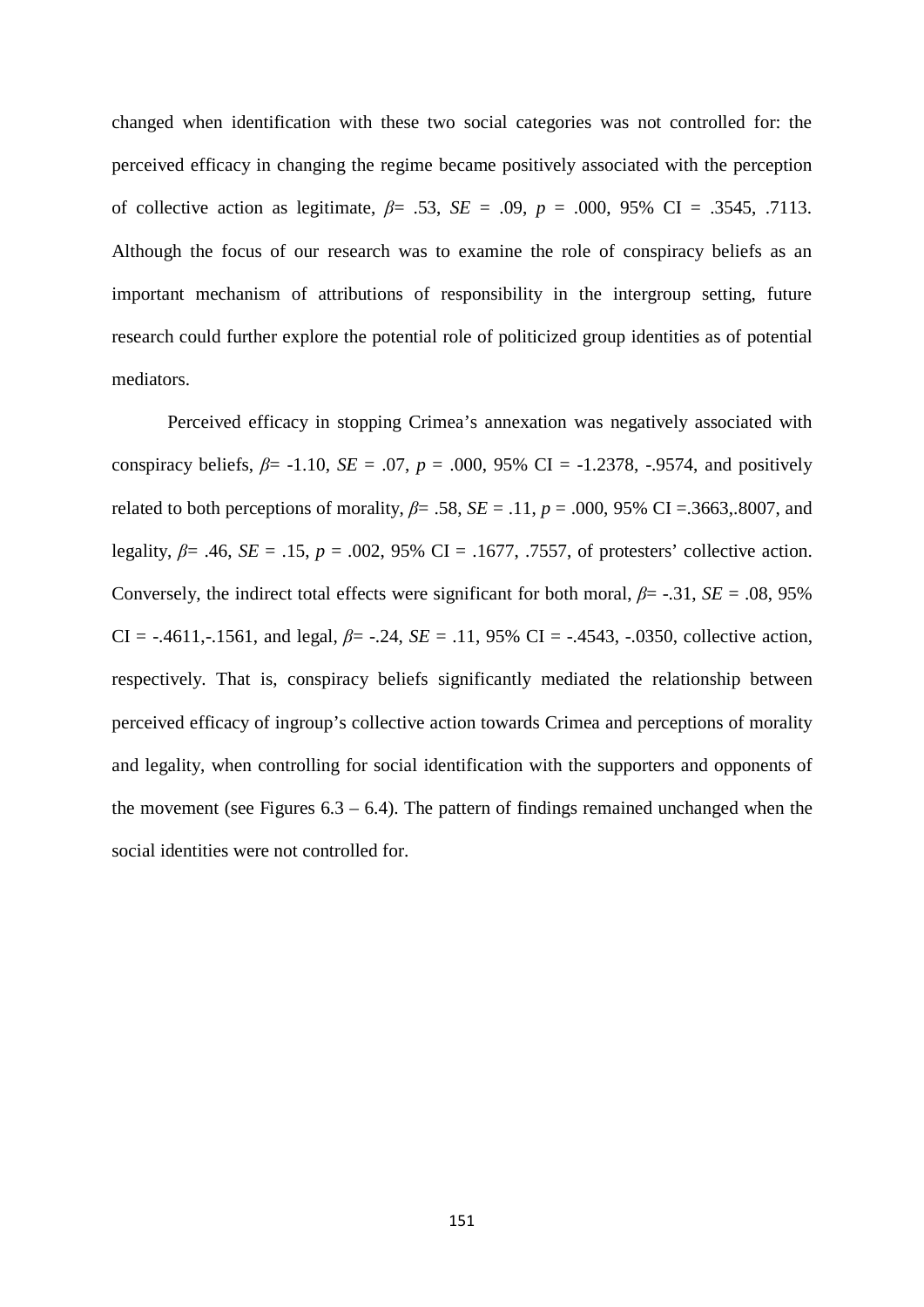

*Figure 6.1 – 6.4.*Mediation analyses: Effects of the perceived efficacy (PE) of collective action (T1 and T2) for perceived morality and legality of collective action, through the endorsement of conspiracy beliefs (ECB), controlling for identification with the supporters and opponents of Euromaidan. The broken arrow lines were used to represent the non-significant paths *Note*. \**p*< .05. \*\* *p*< .01. \*\*\**p*< .001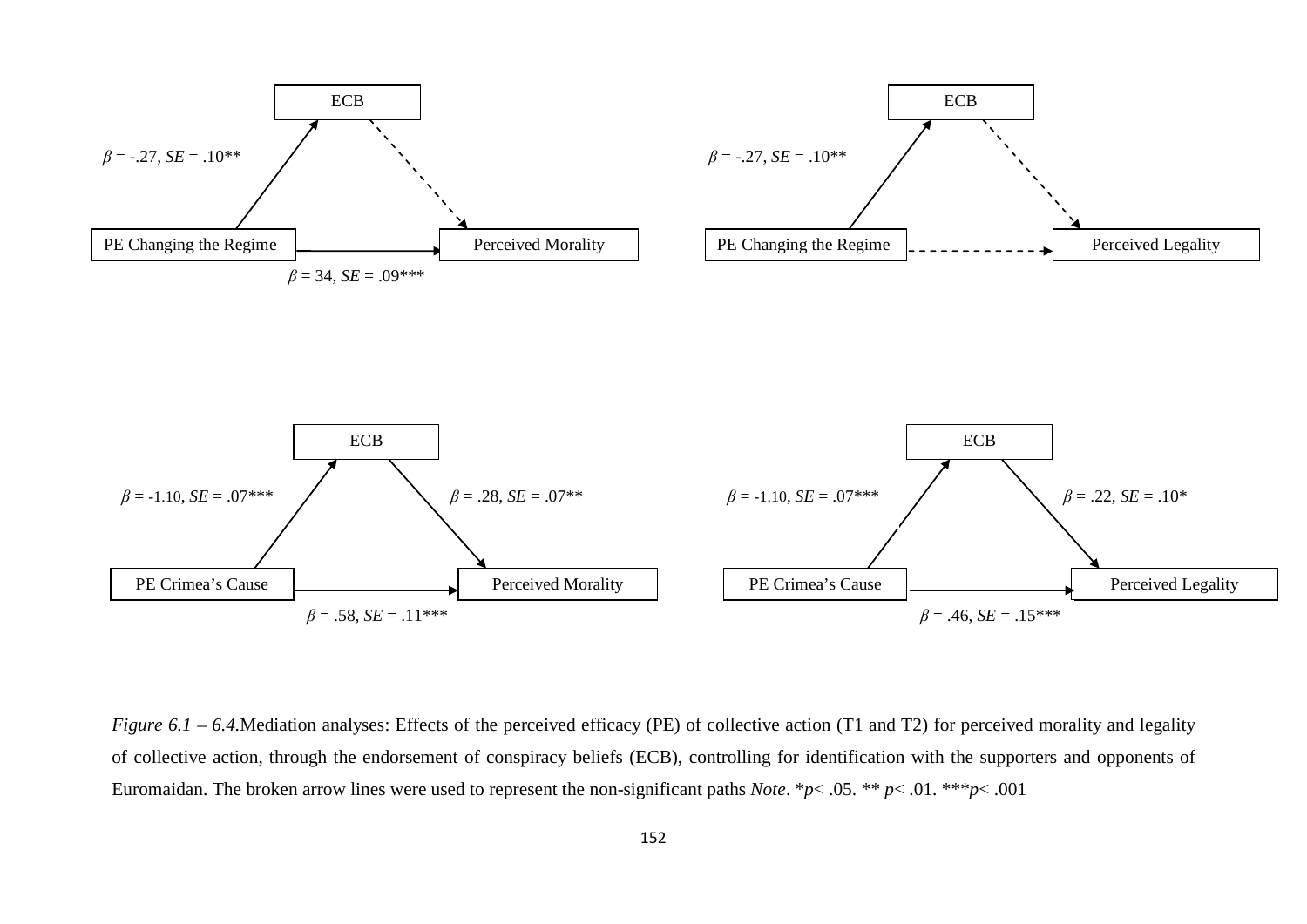#### **Discussion**

The findings of this study demonstrate that attribution of social responsibility to a conspiracy against ingroup may serve an important psychological function. The research thus extends and complements theories concerned with the role of attributional processes and intergroup behaviour (Coleman, 2013; Hewstone, 1990; Rudolph, et al., 2004) and resonates with the group-level approaches to morality and justice in real-world contexts (e.g., Brambilla, et al., 2013; Gausel, et al., 2012; Shepherd, et al., 2013; Skitka & Mullen, 2002). In the present paper, however, we also sought to reconcile these lines of research and investigate the role of the endorsement of conspiracy beliefs (i.e., a tendency to attribute responsibility of events, processes and circumstances to particular interests of shadow beneficiaries) in relation to individuals' social justification of collective behaviour.

We explained that in the context of intergroup struggle over realistic and/or material resources, the endorsement of conspiracy beliefs may serve an important psychological function: in the case of undesirable political outcomes of ingroup's collective action, it allows people to shift responsibility from themselves as a social group towards influential actors (i.e., government, supranational elite groups), who are perceived to have sufficient resources to control, determine and manage the development of a group's cause. Furthermore, we derived specific hypotheses as to when the conspiracy beliefs, as a underlying worldview in which events, processes and circumstances are associated with particular interests of shadow beneficiaries, mediates the perception of efficacy of ingroup's attempt to achieve social change and evaluation of ingroup's collective behaviour as moral and legitimate. In this respect, conspiratorial reasoning might be regarded as a prototypical form of intergroup representation (e.g., Sapountzis & Condor, 2013).

The results were very much consistent with our predictions. First, respondents were more likely to assign responsibility of the distinct event with negative outcomes (i.e., social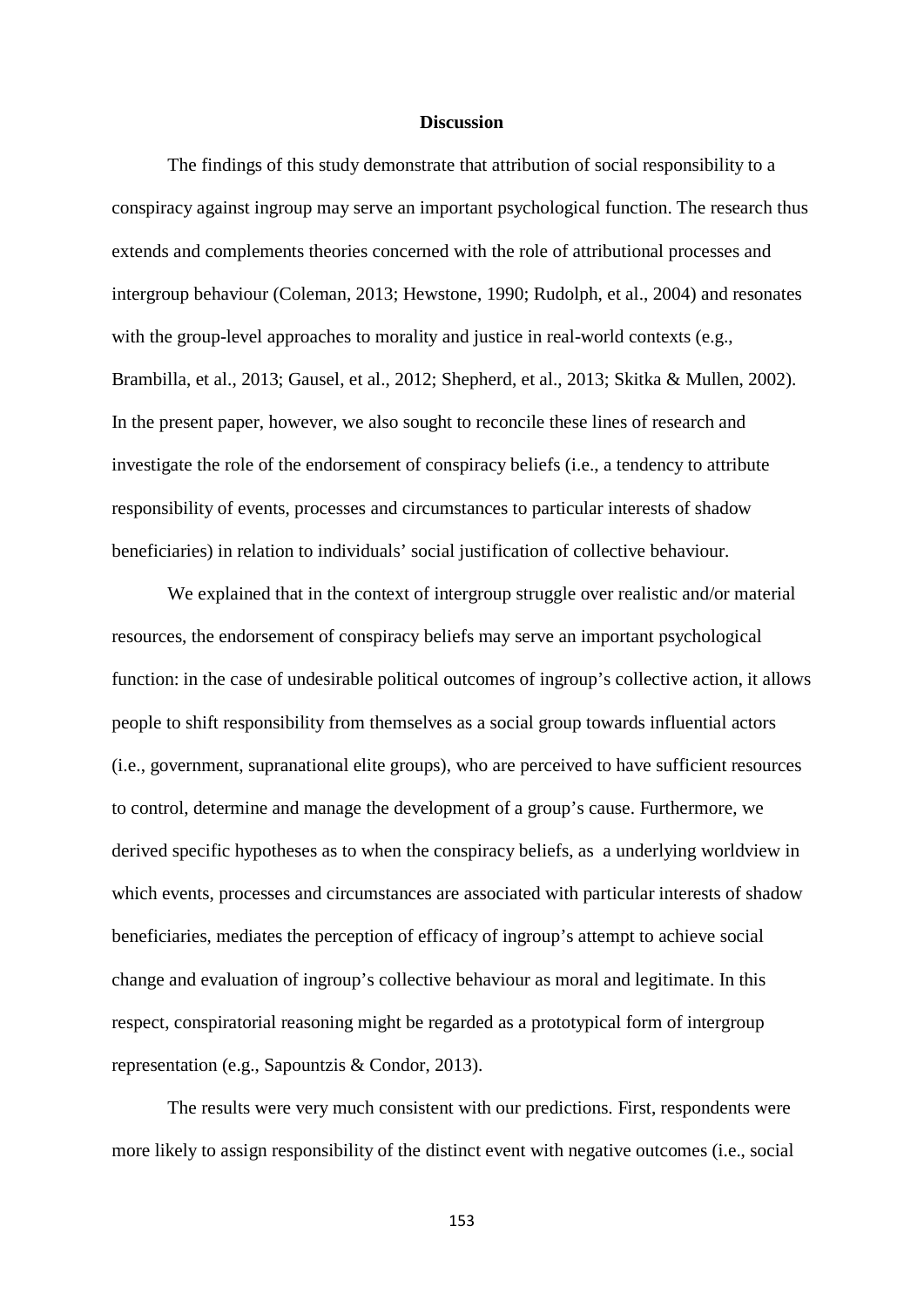protests to stop Crimea's annexation) to influential political actors than to themselves (i.e., mediation via conspiracy beliefs), compared to the event with positive outcomes (i.e., change of the Yanukovych regime). The identification with the supporters of the movement, but not the opponents, facilitated these effects. This relationship indicates the tendency of in-group favouring /outgroup derogating in explaining events (e.g., Hewstone, 1989; Kelley, 1973). Participants' social identity in terms of supporters but not opponents of the movement affected the attributional tendencies towards externality/internality in a deliberate way: that is, assigning responsibility of events with positive outcomes to internal causes (i.e., 'yes, we did it') and of those with negative outcomes to external and situational properties (i.e., 'not our fault'). In this respect our findings complements theories concerned with the role of attributional processes and intergroup behaviour (Coleman, 2013; Hewstone, 1990; Rudolph, et al., 2004).

Secondly, the goal of the present study was also to explore whether and how perception of group efficacy, conspiracy beliefs, and social identification with the supporters (but not opponents) of the movement, might be related to judgments of morality and legality of group behaviour. Previous research has clearly identified the crucial roles that social identity and instrumental concerns can and often do play in the justice reasoning process (Skitka & Mullen, 2012; van Prooijen & Zwenk, 2009). However, this study demonstrated that endorsement of conspiracy beliefs plays an important role in the social justification of group behaviour. We found how the tendency to attribute responsibility to the outgroup involved in political conflict had important connections to how people evaluated behaviour of the group they identify with, as moral and legal. These results speak to the self-protective effects of the attributional processes on self-esteem (e.g., Major, et al., 2003) as well as social identification (e.g., Mashuri & Zaduqisti, 2015). We show how the respondents who perceived collective efforts of protesters in changing Yanukovych regime as effective, were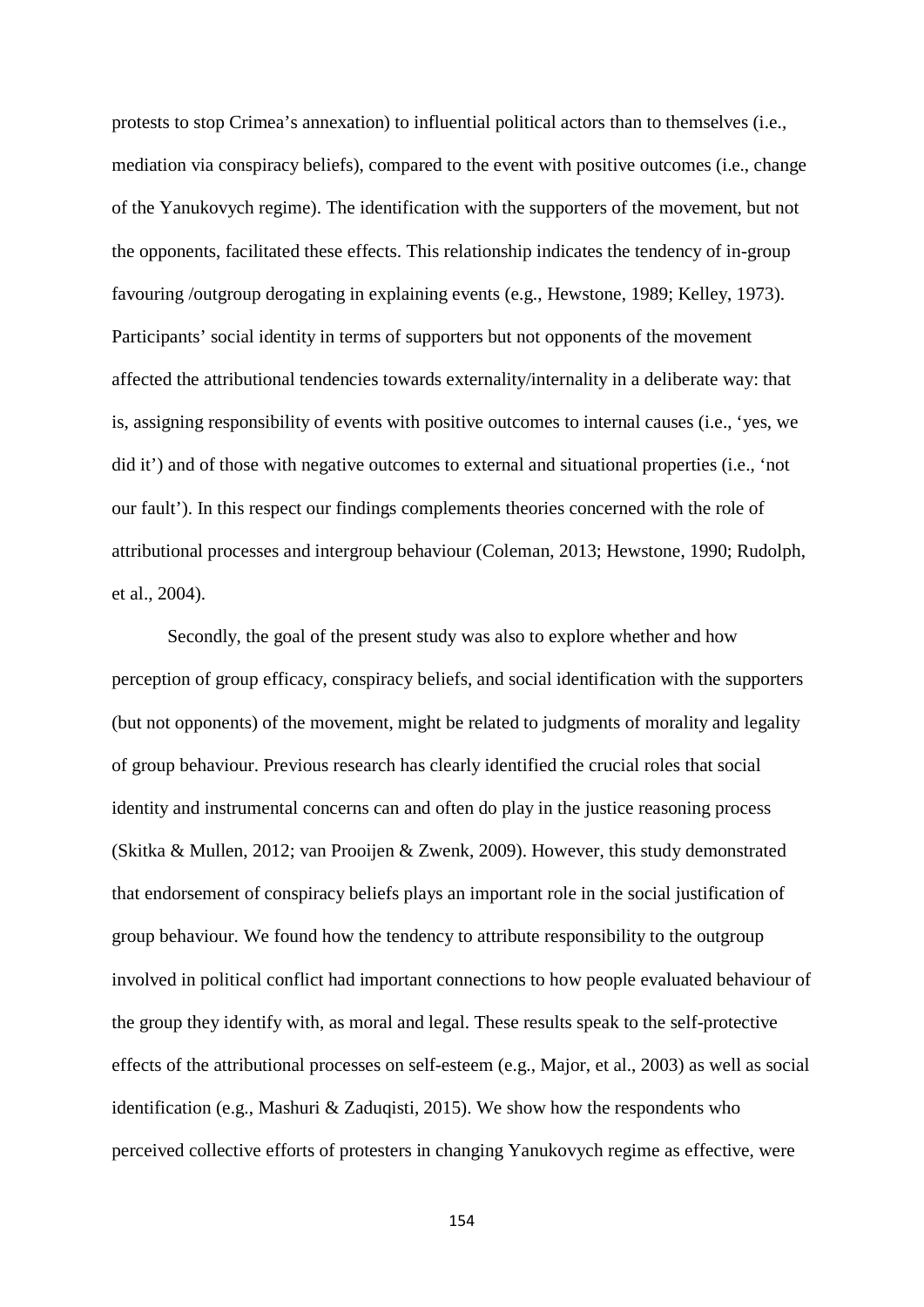more likely to evaluate their collective behaviour as moral, but not legal. This pattern of results indicates that although morality and legitimacy scales were highly correlated, these are two distinct ways of justifying group behaviour. These findings address the concern that a presumably shared set of moral values does not necessarily reflect justice standards; a point that has been already discussed in the literature (e.g., Skitka & Mullen, 2002b). Importantly, these effects remained unchanged after controlling for social identification. One possible interpretation of these findings is that although group identification is essential for social justification, one's tendency to see ingroup's behaviour as morally appropriate will not translate into the justification of action 'outside the rule of law' such as insurrections, including violent protest and revolution, as people seek to achieve a social change.

These complex patterns of results generally indicate that people who identified with the supporters of the movement (but not with the opponents) were likely to endorse conspiracy beliefs and that such reasoning differently affected their evaluation of own behaviour as morally and legally "right". Interestingly, this indicates how individual agency and structural constraints are in a constant dynamics where people negotiate their desire to do "good" with the official definitions of what is "allowed" and what is considered "public good". The mere suspicion that others may have a more influential role in deciding collective fate (indicated by the presence of conspiracy beliefs) brings on even more concern that our actions are both morally and legally acceptable. Essentially, this can also be explained by the fact that the legal status of protest itself was changed during the social movements of changing the regime. This has created a vacuum of possibilities, where participating in the Euromaidan protests could be perceived as equally legal (by those believing in democratic participatory values) and as illegal (by those abiding by the changed laws at the time of the Euromaidan movement). Asking people to evaluate their collective action retrospectively may have resulted in a similar vacuum effect whereby people are sure of having done the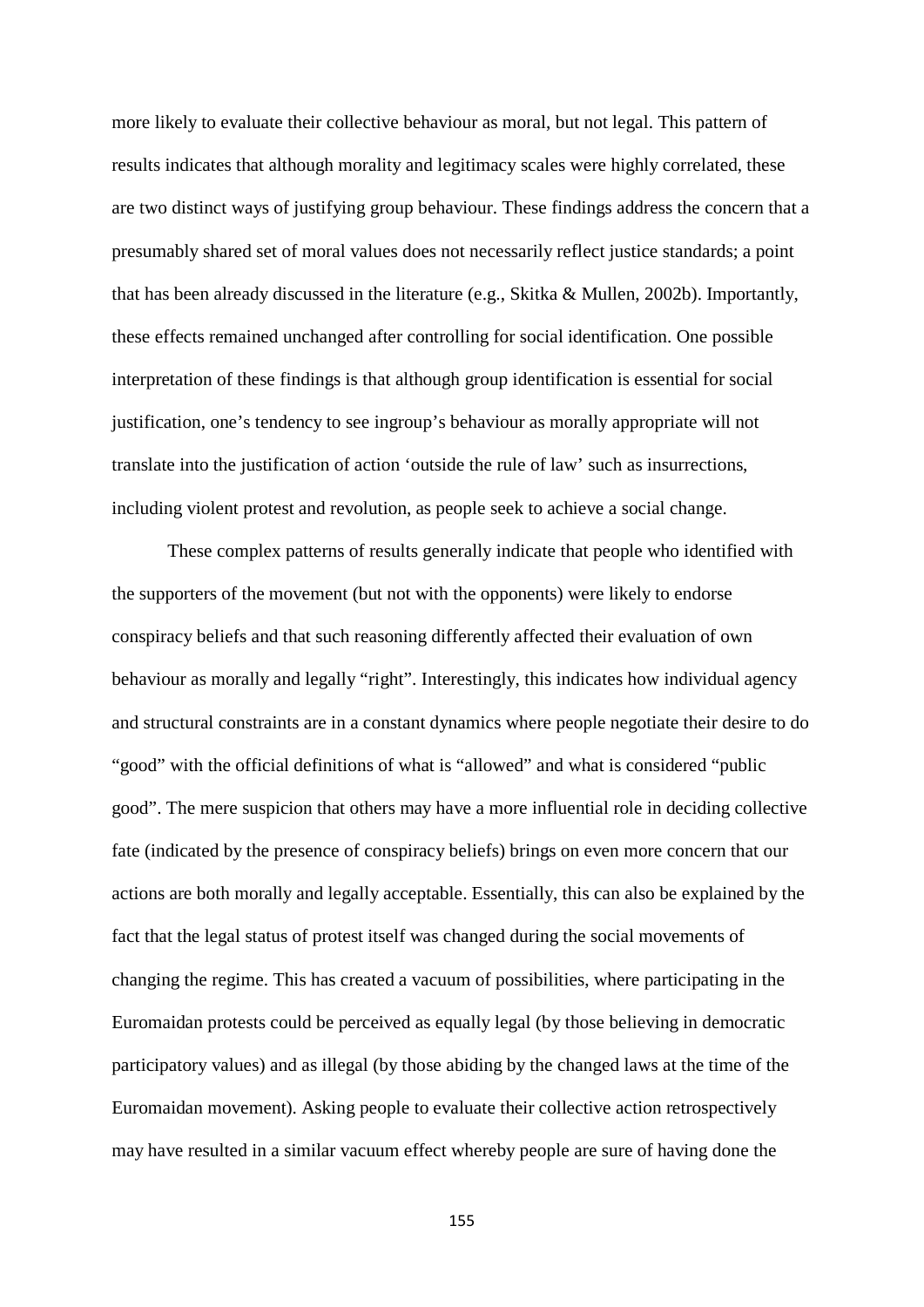morally right thing, but still unsure whether this was considered "legal" according to the then-official-government legislation.

#### **Limitations**

Although this research is promising, it presents some limitations. First, we did not explicitly explored the notion that beliefs in conspiracies against an ingroup's cause can be addressed by collective response or whether they will lead to one's political inaction and apathy. Some authors have argued that when conspiracy theories are framed as conflicts over sacred values they will be likely to predict intense social commitment and collective action (e.g., Atran & Ginges, 2012; Franks, Bangerter, & Bauer, 2013). An interesting avenue for future research consists of examining the conditions under which conspiracy beliefs, as an underlying worldview in which events, processes and circumstances are associated with particular interests of shadow beneficiaries, may lead to both political apathy and radicalization.

Secondly, the statistical approach we applied did not test the interaction pattern that the total set of independent variables would have allowed. Instead, we tested single predictions and compared results from mediation analyses, in order to understand how perceived efficacy to achieve a political goal interacts with the process of attribution of responsibility, given the two types of political goals (the regime change, and Crimea's cause), and in relation to people's evaluations of collective action as moral and legal. Although a more sophisticated analysis could have enriched the patterns of findings, we opted for the analyses that could give a simple insight into the presence of these processes. Respondents tended to evaluate their actions as both moral and legal, the more they perceived themselves as efficacious in attaining social change. However, those who felt less efficacious in relation to the political outcome that was seemingly less desirable (in the case of Crimea's annexation to the Russian Federation) tended to identify conspirators as a more likely "cause" of that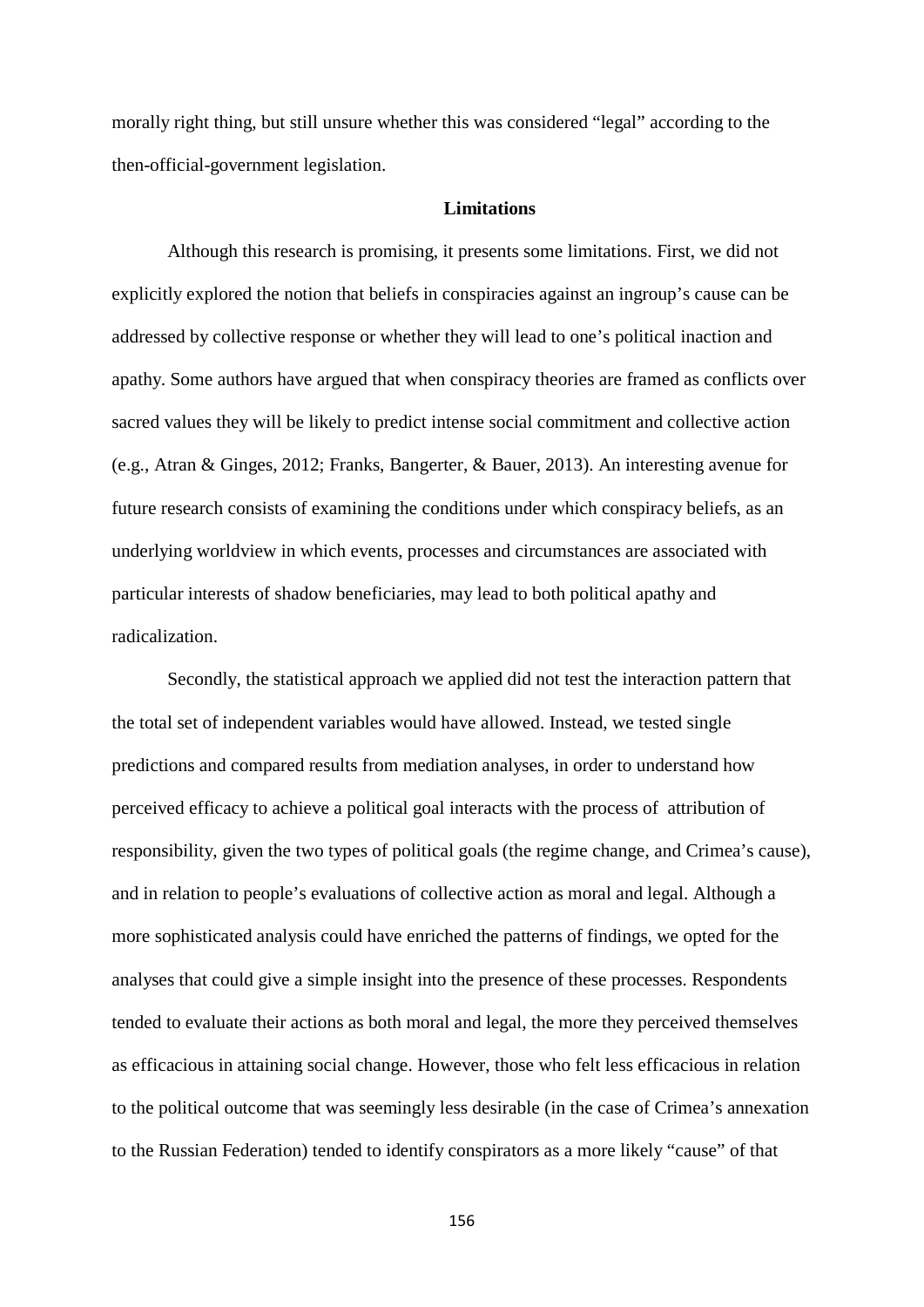particular event. This indirect effect of group efficacy via endorsement of conspiracy beliefs indicates the complexity of intergroup relationships in the geopolitical setting, as well as the necessity of theoretical models to be adapted and tested in specific social-political contexts.

Finally, a possible shortcoming of the study presented here, like of all field studies, is that it cannot provide conclusive evidence given its cross-sectional design and a singular context, in which the hypotheses were tested. Despite these limitations, the main strength of this research is that it was carried out in the real world setting and under real world demands and that the results were highly consistent with other recent research using different methods. We urge social psychologists to conduct further research in the natural "laboratory" of current geopolitical events to test the boundaries of theories linking engagement and consequences of collective action to the cognitive processing of causal attributions and evaluations of morality and legality of different courses of action and behaviours.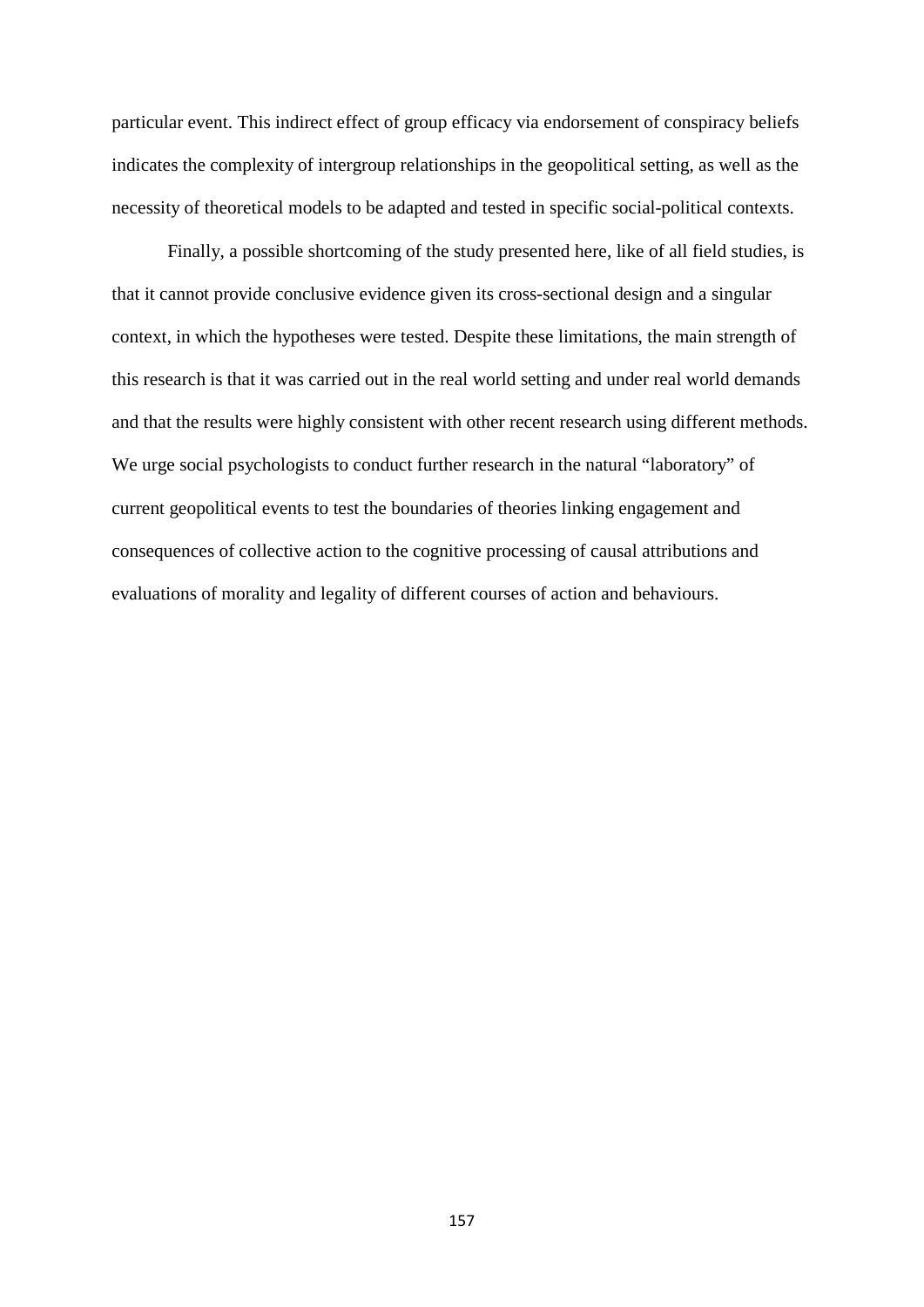#### **CHAPTER 7**

#### **SUMMARY AND GENERAL DISCUSSION**

By focusing on Ukraine's Euromaidan Revolution and its aftermath, the present thesis explored the social-psychological processes associated with bottom-up social change. The aim of the this research was to investigate the social psychology of collective action in the context of Ukraine's Euromaidan revolution and to systematically explore the usefulness of reconciling the macro and micro approaches in explaining bottom-up social change. In other words, I investigate if the current models of collective action can sufficiently account for specific *macro level factors*, so that we can adequately explain collective action in different political contexts and in different political situations. The overarching research question throughout the previous chapters was: what are the social psychological dynamics predicting collective action that will result in bottom-up changes of the political system?

Focusing on the political events in Ukraine, the main question was analysed along five lines of investigation on the social psychology of collective action:

1) How can we predict collective action for social change via the aspirational group identity?

2) Under which conditions are people more likely to express their aspirational identities through persuasive rather than confrontational collective action?

3) What social psychological mechanisms govern a synchronized expression of multiple aspirational identities when social protest is outlawed?

4) What drives people to engage in political solidarity action with another group presumed to be socially and/or politically oppressed (i.e. Crimean Tatars)?

5) How do people explain the legality and morality of their own collective behaviour when evaluating the political outcomes of ingroup activism?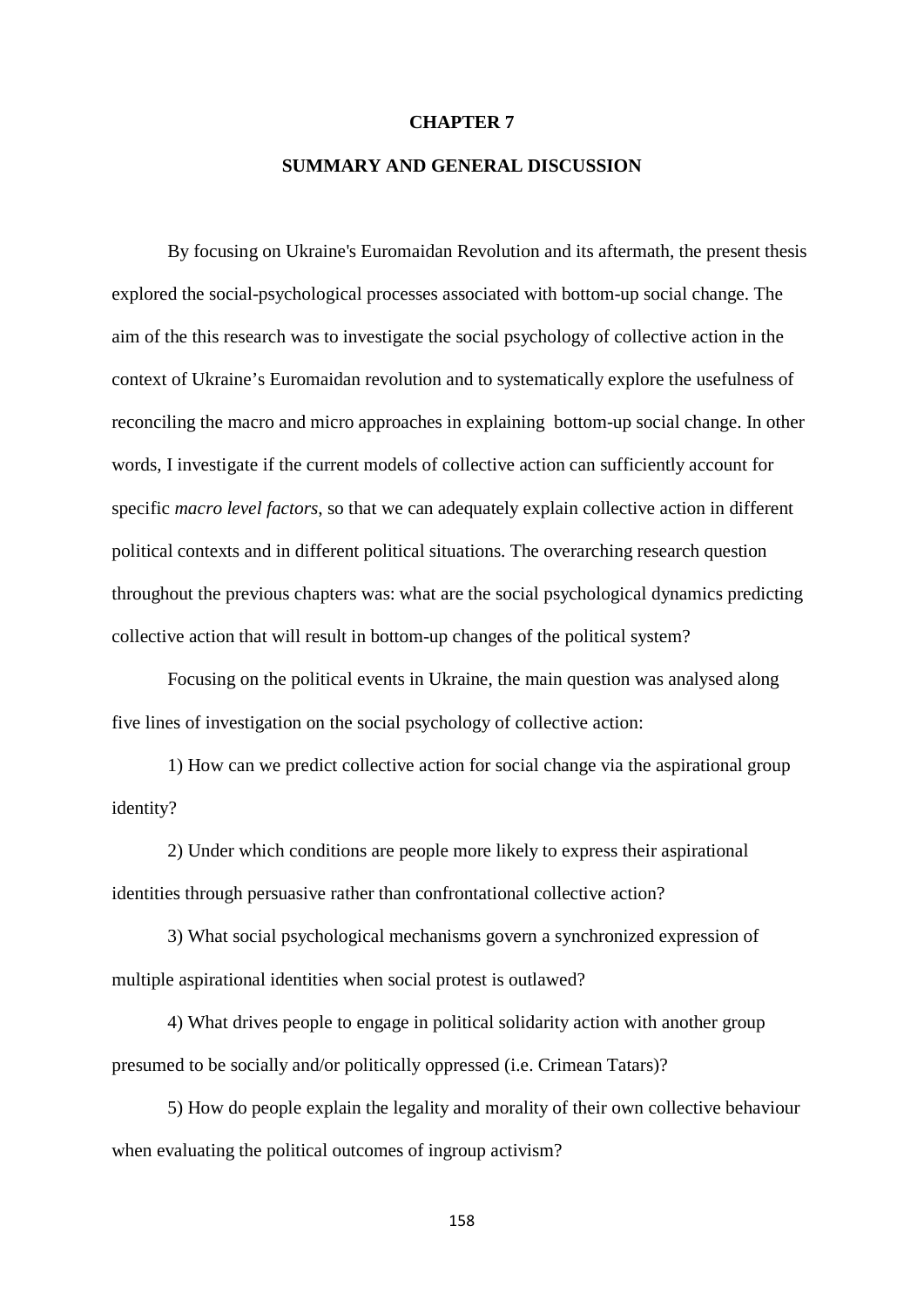To answer these questions, I collected survey data three times in the immediate aftermath of (and during) key political events in Ukraine in 2014 and 2017: first, after the introduction of anti-protest laws (January – February, 2014); secondly, after the referendum on Crimea's status and the annexation of the peninsula by the Russian Federation (March – April, 2014); thirdly, three years after the Euromaidan in time when the EU Parliament approved visa-free regime for Ukraine (March – April, 2017).

Analyses include a range of social psychological and political attitudes: from social identification with and disidentification from politicized categories/policies, appraisals (affective and cognitive) of injustices and collective political efficacy (Chapters 2, 3 and 5), to the perception of the legitimacy of protest (Chapters 3 and 4), to the beliefs reflecting ideological compatibility between different politicized social groups (Chapter 4) and beliefs regarding political aspirations of the oppressed minority (Chapter 5), as well as people's retrospective evaluations of morality and legality of the ingroup collective action (Chapter 6). I identified and analysed three forms of collective action for social change – that is, persuasive, confrontational and political solidarity action, – and suggested distinct socialpsychological pathways leading to each of them.

Separately, the chapters of this thesis present various angles and perspectives on why and how people engage in the political events of the time. Each chapter is situated in a broader area of social psychological knowledge, drawing on a range of established or more modern theories of identification and disidentification, collective action, social attribution theory, political solidarity and the like. As a whole, the 'macro-to-micro' approach to social change that I have taken here suggests that geopolitical structures and individual agency are complementary forces: the disputes regarding an institutional change of Ukraine's geopolitical position influence citizens via their politicized group identities; this activates human (individual) agency that is capable of changing macro level processes: the direction of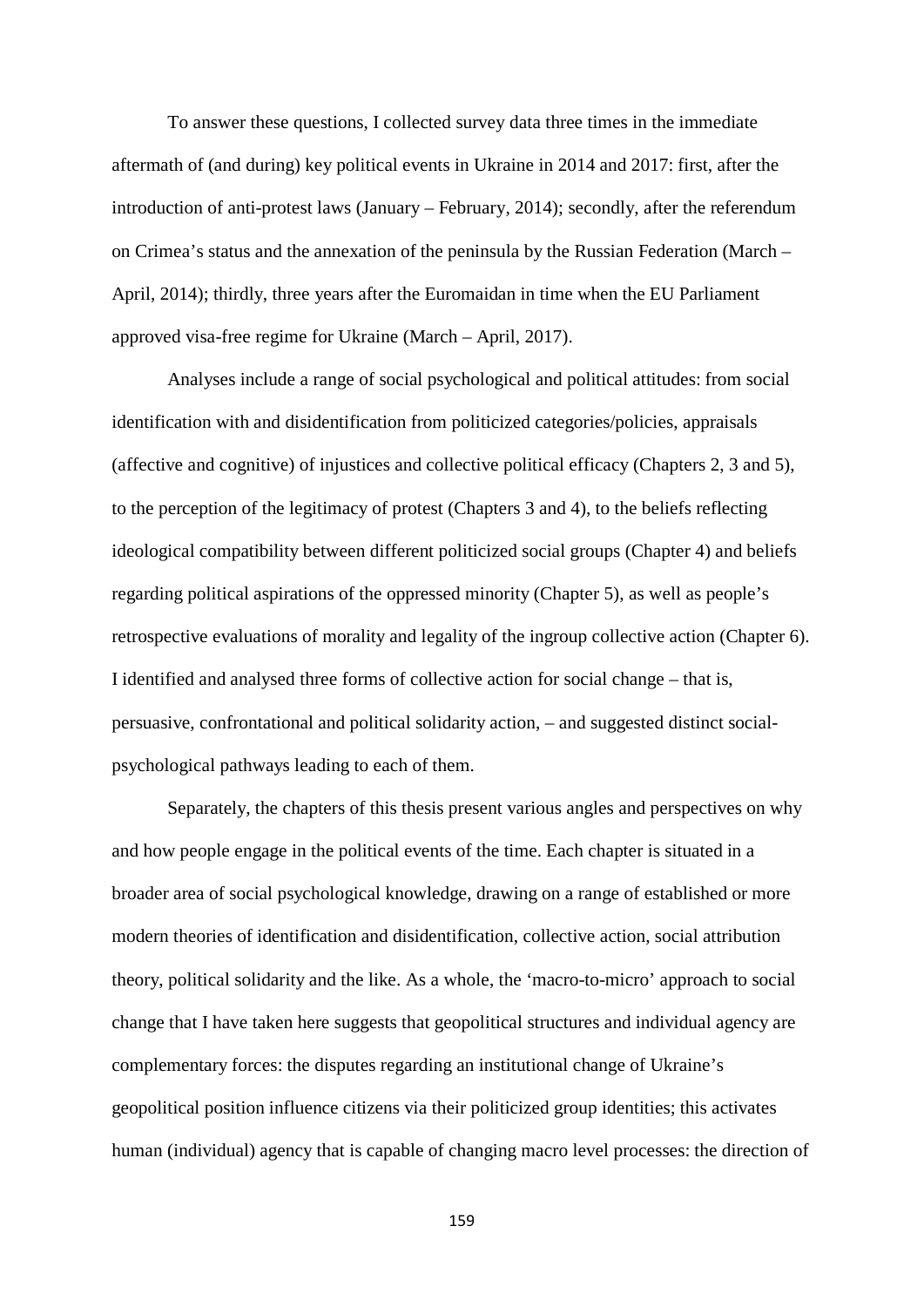foreign politics towards the EU as opposed to Russia-centred Custom Union, as well as the governance system within the country.

In this final chapter, I reflect on how the thesis contributes to a more nuanced and systematic understanding of bottom-up social change, describe broader implications for other relevant literatures that investigate intergroup processes such as hostile and pro-social behaviour and ideologies, outline some limitations and challenges of the work, and propose several fertile venues for future research investigating real-world collective action.

#### **General Discussion**

I now review the associations between the individual-level social-psychological processes, the main predictors of aspirational identity as well as different forms of collective action(see Paths 1 and 2, Figure 1.1) aimed at changing the political system within Ukraine (Path 3, Figure 1.1). It should be noted that it is difficult to provide a rigorously comparative overview of these associations, because the estimated models were not identical across the chapters, and because the analyses were conducted on different samples resulting from three surveys. The interpretation of any particular effect is conditioned by the effects of all other variables included in the path and/or mediation analyses, as well as specific to the nonrepresentative samples in each study. Thus, my purpose here is not to report and accentuate any statistically based inferences, but rather to broadly discuss the patterns of associations, involved in bottom-up political change as a multi-faceted process. I elaborate on these facets and core messages below.

#### **Becoming a Political Activist: Why "Disidentification" Rather Than**

#### **"Identification" Matters?**

Social identity theorising has become a disciplinary perspective for collective research (e.g., Klandermans & Simon, 2001; van Zomeren, et al., 2008; McGarty, et al., 2009; Reicher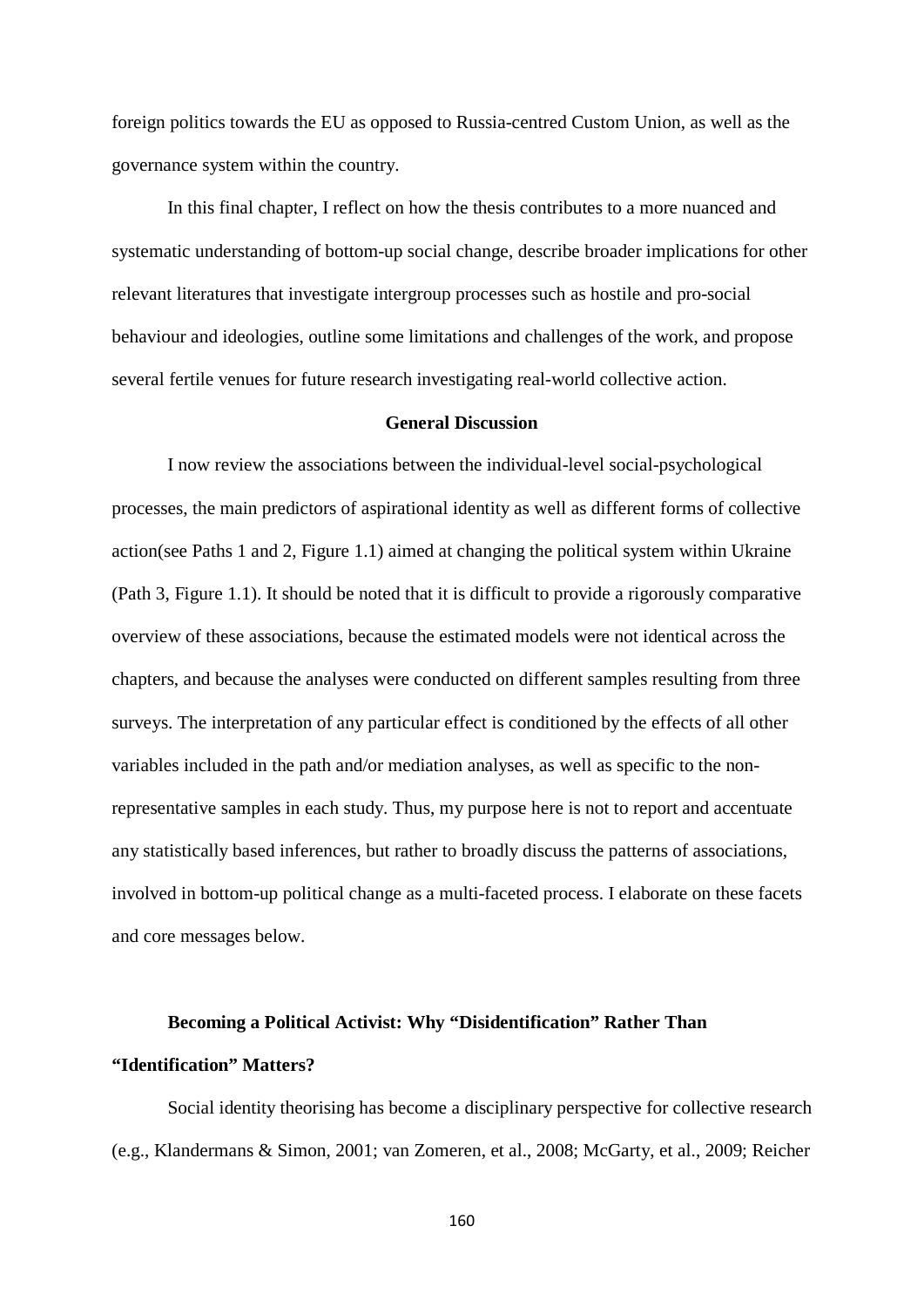& Haslam, 2013) rather than just a model of particular social phenomena. The critical role of the dynamics of the social self has often been approached as an explanation of the way in which people, whose group and/or a social category of belonging, faced a threat of subordination, denigration, and misrecognition, come to accentuate who they are *not* and what they stand *against* (e.g., Becker & Tausch, 2013; Jasinskaja-Lahti, et al, 2009; Major & O'Brien, 2005). Dissent, disapproval, or simply protest are widely used by individuals and groups to reject and deny conflicting social and political arrangements that are perceived to threaten one's salient social identity (Branscombe, et al., 1999; Wohl, et al., 2010).

In this thesis I broaden the understanding of the dynamics of social self and political engagement by examining the effects of disidentification on both formation and expression of aspirational group identities. My main point here was that understanding of what people disidentify from in a certain context is crucial, because protest is always an act of "standing against". Innovatively, I extended the social identity model of collective action by showing how disidentification from coercively imposed categories contributed to the formation of identity of the social movement. More precisely, I showed that when encountered with the government's decision to delay Ukraine-EU association agreement (perceived to be socially unjust) people came to express their aspirations through disidentification from Russiacentered Customs Union as opposed to disidentification from the European Union, not only though identification with Ukraine. Thus disidentification, in part, defined the Euromaidan identity as the sense of "who we are not" and "what we stand against". This finding is particularly important as it extends previous research on collective action that relies heavily on the effects of social identification and opens up the possibility of incorporating disidentification from context-related relevant causes as an additional explanatory variable. Focusing on the Ukrainian case, I brought research further by suggesting that the immediate political situation can be used to indicate the relevant political categories that people will use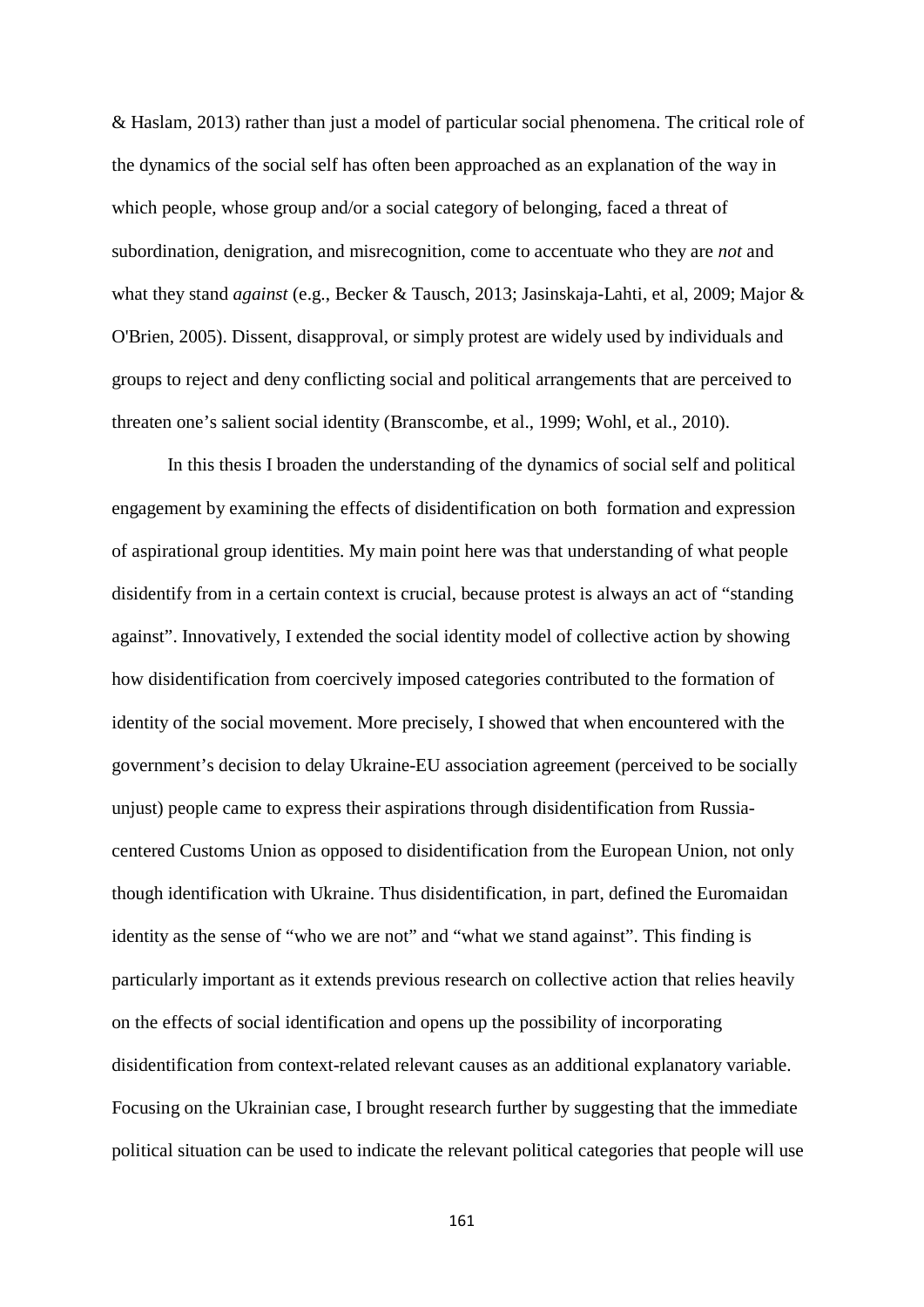to orient themselves in the social and political arena. Disidentifying from CU as opposed to the EU was a key finding and innovative idea of this research, and the contribution of these processes to the aspirational identity of the Euromaidan movement, and the direct impact of disidentification on collective action are noteworthy. What yet needs to be examined is how the sense of 'who we are *not* and what we stand *against*' predicts extreme behaviours in intergroup conflicts, and what is the role of conflicting sacred values is in translating one's antagonism into intergroup collective action (e.g., Atran, Axelrod, & Davis, 2007; Sheikh, Gómez, & Atran, 2016). Such future research must necessarily involve longitudinal quasiexperimental design and mixed-method approach to give a fuller and deeper explanation to the concept of disidentification.

# **Perception of Political Opportunities: From Persuading to Confronting the Political Opponents**

Focusing on the political attempts to restrict social protest in Ukraine, I argue that considering the interaction between broad governance characteristics (i.e., state's responsiveness and accountability, rule of law, freedoms of expression and political organization) and individual-level perception of these structural arrangements, is essential to predicting political radicalisation in conflict-sensitive environments. In this thesis, I use a "proxy" measure on how individuals perceive the political opportunity structure, namely perception of legitimacy of protest.

The perceived legitimacy of protest aimed to measure individuals' beliefs about protest as a legal, accepted and democratic process of inflicting political change in their current circumstances, namely Ukraine in 2014. Believing that protest is the "right" way to go about changing the political structure should mean that protesters will be more willing to persuade rather than confront their oppressors (Chapters 3 and 4). In other words, collective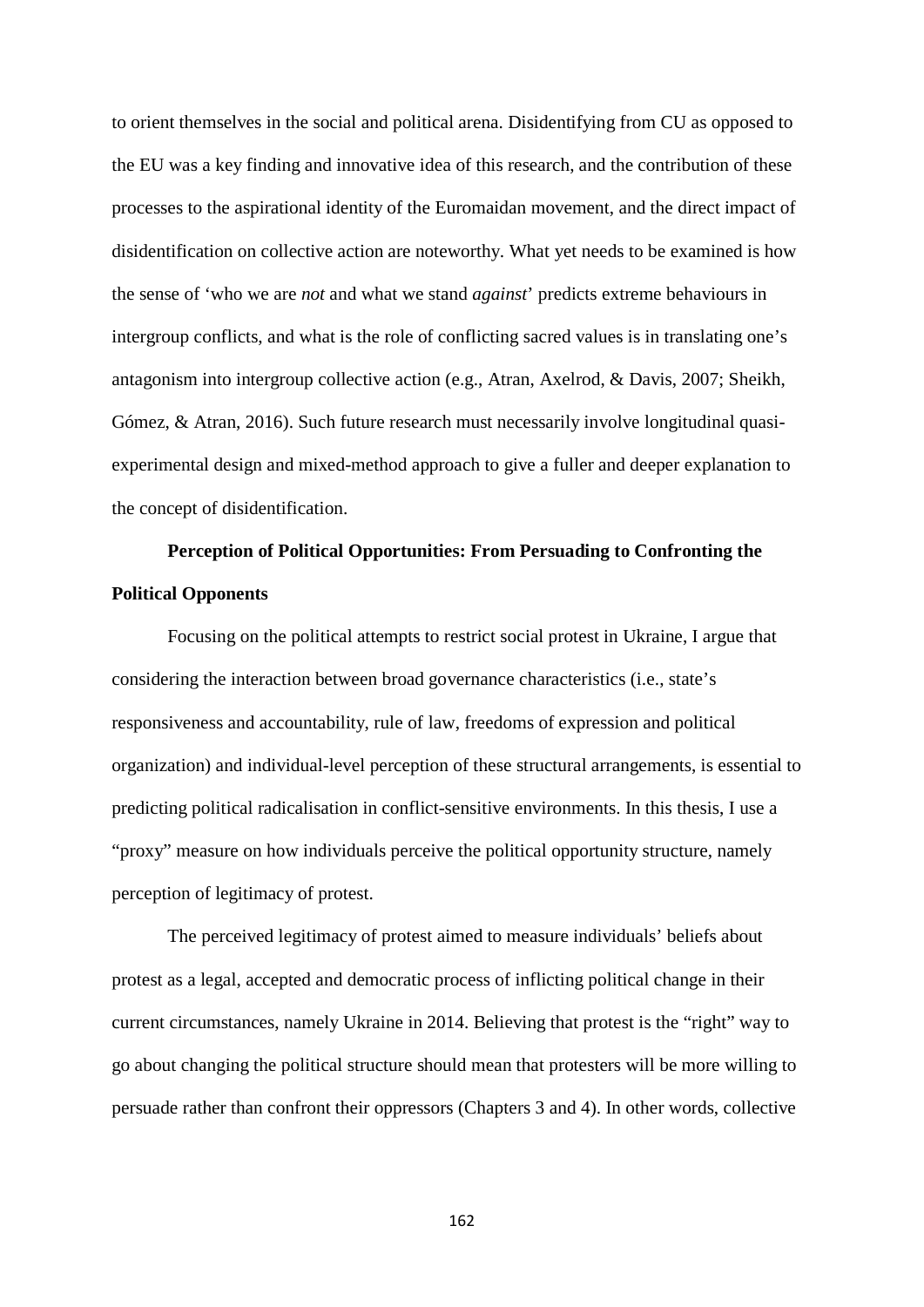action and social-political change can be achieved by using legitimate and recognized means, such as protest and non-confrontational (i.e. persuasive) actions.

Using another variable, that is, beliefs in procedural fairness, I show that people's beliefs that the governance system is unbiased, trustworthy and responsive will have a negative effect on collective action intentions (Chapter 2 and 3).

Hence, these are examples of how I analyse the perception of broader governance arrangements typical to Ukraine in 2013/14 and its effects on the character of collective action that emerged in response to president Yanuchovch's political actions. Future research can unpack these important structural attributes, as they are subjectively perceived, in facilitating persuasive collective action or, contrarily and at extremes, determining one's intention to engage in action subverting state's governments or authorities.

#### **Ideological Compatibility: How Does It Bring Political Activists Together?**

One of the bedrocks of social protest movement is its ideological platform. Keeping this notion in mind, in Chapter 3 I raise the question about the social-psychological mechanism that explains why two or more social groups connect to build a social movement.

I derived my assumptions from the literature on the convergence of ideological platforms (e.g., Curtin et al., 2016; Curtin & McGarty, 2016; Kutlaca, el at, 2016; Smith, et al, 2015; Turner-Zwinkels, et al, 2015). I examined under which conditions people who identified with both the emergent online and street protest communities were likely to engage in anti-government street collective action. To explore this mechanism, I proposed a seemingly simple measure of ideological convergence between multiple aspirational identities, namely the measure of their perceived ideological compatibility. I found that as long as people perceived their membership in both online and street protest communities as ideologically compatible, they were more willing to join street action expressing the demands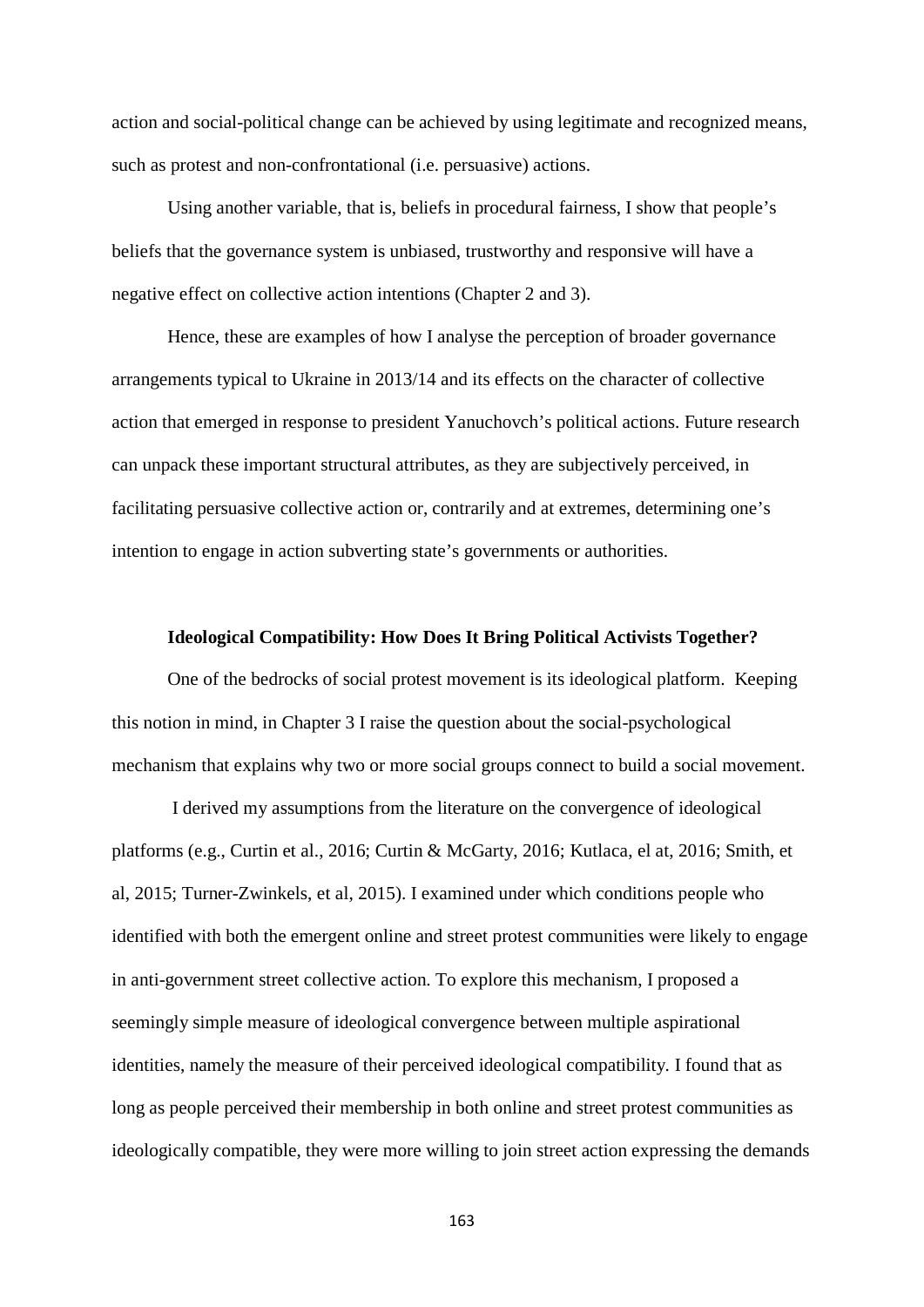of both civil rights groups. Future research may further develop this argument and operationalize the concept in more detail by investigating the mechanisms behind coalitionbuilding dynamics among social movements.

Additionally, the proposed framework seems to have empirical validity, since it could explain the link between Internet-based activism and street protest movement in terms of alignment of ideological content between two categories. The analysis presented here comes to challenge some conclusions of other researchers (e.g., Gladwell, 2010; Morozov, 2009, 2011) that have suggested that the Internet activists are substituting their offline engagement with the possibilities of low-cost and low-risk activism the Internet offers. My investigation of the perception of ideological compatibility between online and offline communities as distal antecedents of synchronized collective action mirrors some recent ideas in the social movement literature. This new line of research looks into how the convergence of interest networks helps explain the emergence of spontaneous, leaderless, and multimodal politicized groups, whose members come together to challenge their oppressors through action in concrete spatial locations as well as online social participation (e.g., Nahon & Hemsley, 2013). Future research is to examine the dynamics that determine the spillover from online to offline collective actions and vice versa in more detail, analysing also its boundary conditions.

#### **Political Solidarity with Third Outgroups: Not a Simple Act of Altruism?**

Another crucial issue that I addressed in this thesis is political solidarity and its relation to self-interested rationality (e.g., Reicher, et al, 2006; Subašic, et al., 2008). There is little research on political action on behalf of another group and, therefore, it is unclear what makes relatively powerful groups act collectively to challenge a situation of injustice, oppression, tyranny, or social vulnerability of powerless group, even if they are not directly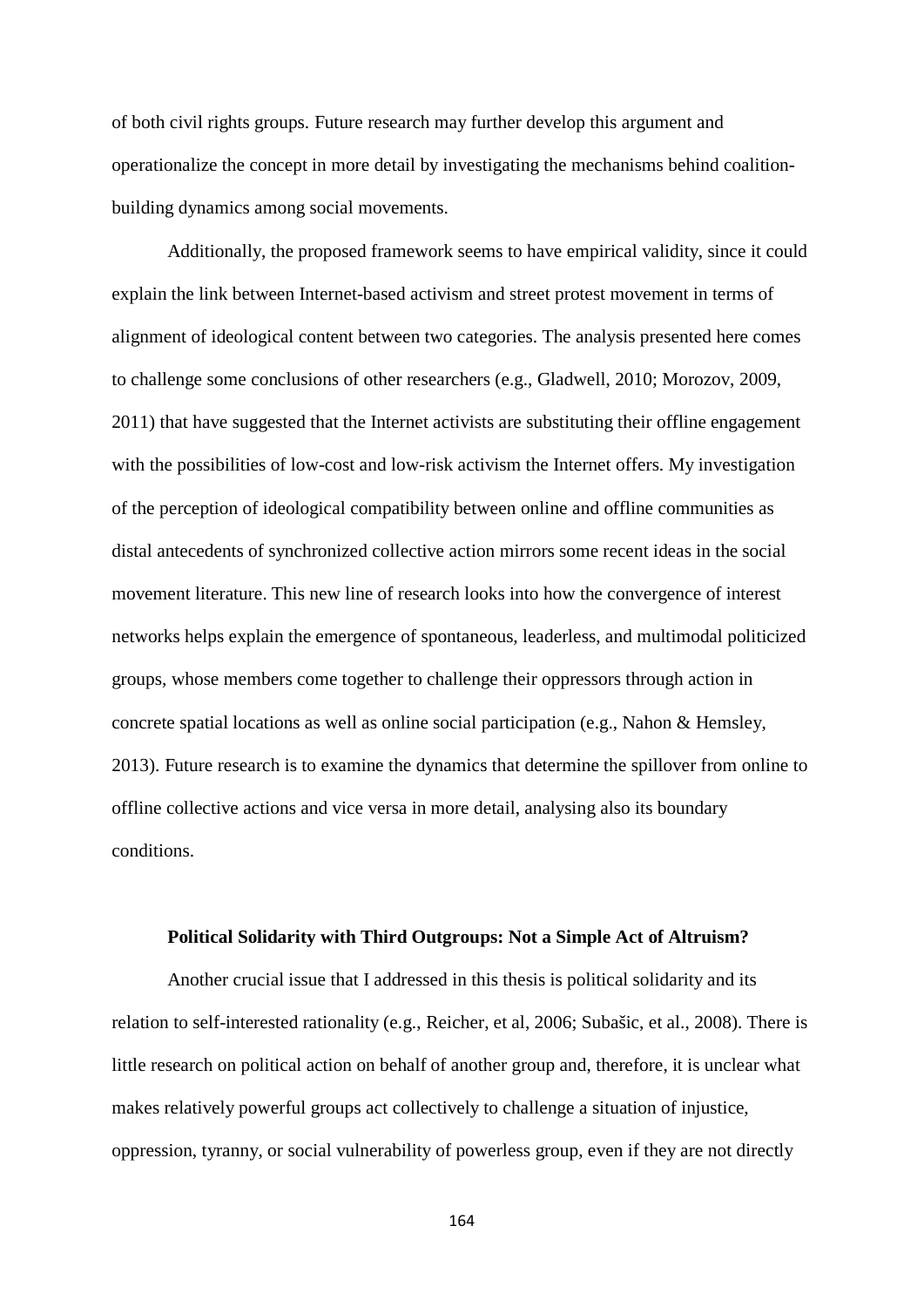related in the immediate intergroup context. Focusing on the territorial disputes in Ukraine's divided society, I examined what made Ukrainians engage in political solidarity action in support of Crimean Tatars. Crimean Tatars are the indigenous population of the peninsula of Crimea, which was annexed by Russia one week before the data collection in March2014.

Two conclusions follow from this research. First, political solidarity can be considered as a form of collective action given that it was found to be predicted by the same social-psychological processes (i.e., appraisals of injustice, sense of collective efficacy, and social identification; see SIMCA, van Zomeren et al., 2008) as the movements in pursuit of an ingroup's cause. Secondly, a crucial psychological mechanism that defines political solidarity as a form of collective action is an individual's tendency to align own aspirational identities to the oppressed group's political loyalties via processes of disidentification(i.e., 'they stand against what we stand against, therefore, we are going to fight for them').

One striking, indeed astonishing feature of political solidarity identified here, is that two conflicting groups can use similar arguments based on their perceptions of minority's loyalties. In the context of divided Ukraine, there were two parallel solidarity campaigns in support of Crimea's Tatars: those who opposed Crimea's annexation to the Russian Federation, and those who supported it. Ukrainians who strongly opposed unification with Russia-centered Customs Union were likely to perceived Crimea's Tatars political loyalties as similar to their own, that is, closer to Europe. These Ukrainians were likely to engage in street protest action to protect 'the rights for self-determination' of the Crimean Tatar minority group, because according to the respondents, their minority rights were violated in the 'unjust' referendum on Crimea's status in March of 2014.

At the same time, Ukrainians who strongly opposed European integration were likely to perceive Crimea's Tatars political loyalties as similar to their own, that is, closer to Russia with its integrating platforms such as the Russian World and the Slavic Brotherhood. These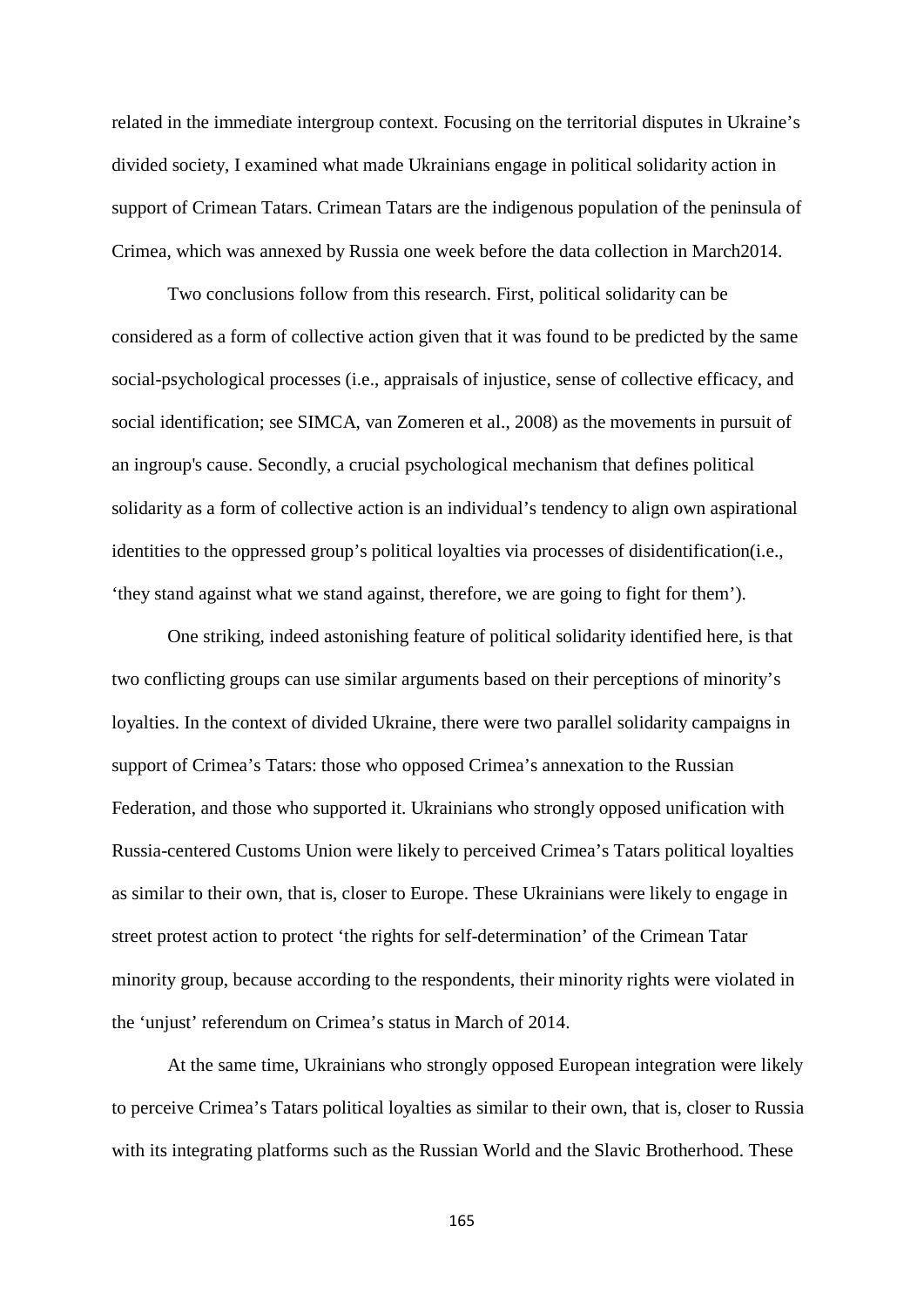Russia-oriented Ukrainians were willing to sustain Crimea's Tatars for Crimea's 'historic return home' (i.e., reunification with the Russian Federation, Walker, 2015).

I thus showed that two different social movements both claimed solidarity with the Crimean Tatars in the situation of Crimea being annexed to the Russian Federation, and both movements echoed the specific political aspirations of the majority. The evidence I obtained supports my model and clearly indicates that social identity, territorial disputes, and intergroup processes need to be understood in their social context as they are anchored in history and strengthened by group narratives (e.g., Levine& Manning, 2013; Vezzali, Versari, Cadamuro, Trifiletti, & Di Bernardo, 2016). In other words, simply knowing that somebody is Ukrainian would not predict how people felt towards Crimea being territorially and politically removed from Ukraine. However, knowing how Ukrainians positioned themselves vis-à-vis the two major geopolitical agents – the EU and CU –could more specifically predict Ukrainians' attitudes towards Crimea, and thus their engagement in solidarity political action on behalf of the Crimean Tatars.

Future research may further investigate the extent to which ingroup's aspirations and calculations excel one's altruistic concerns to better understand psychological causes of political solidarity.

#### **Ingroup's Political Goal Unaccomplished: Who to Blame?**

In the final chapter of this thesis I investigated the mechanism by which people assign responsibility for undesirable outcomes of their own political action and discussed how using the 'blame game' and finding scapegoats serve the ingroup to justify their own collective behaviour in the context of intergroup conflict. Based on social attribution theory (Hewstone, 1989; Kelley, 1967), I showed how people tend to use conspiracy beliefs when they perceived that their collective efforts failed, and the outcomes of their collective action were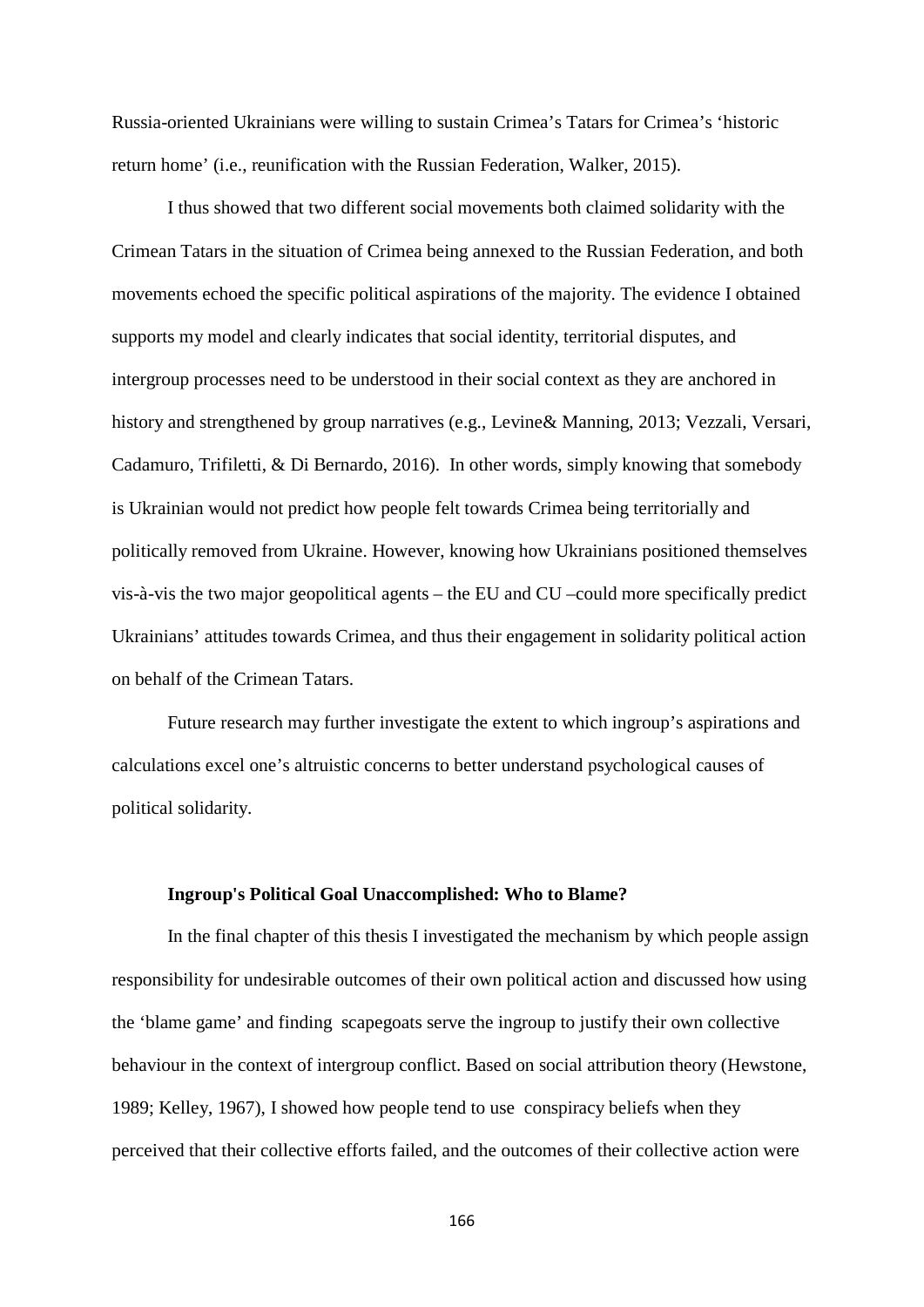undesirable or negative. Conspiracy beliefs were defined as an underlying worldview in which events, processes and circumstances are associated with particular interests of shadow beneficiaries. In line with the previous research on conspiracy beliefs (e.g., Cichocka, et al., 2016; Sapountzis & Condor, 2013; van Prooijen & Jostmann, 2013), I showed how the endorsement of such beliefs may allow people to simplify and attach meaning to particularly complex and distressing societal events, while protecting the image of the ingroup by offering alternative, self-empowering understandings of social reality.What I also showed is that such a mode of attributing responsibility (to the powerful outgroup) affected people's evaluation of their own collective behaviour as moral and legitimate.

With the survey data collected three years after the Euromaidan revolution, I showed how by holding politicians responsible for the ineffective resolution of Crimea's cause<sup>[4](#page-166-0)</sup>, the supporters of the movement bolstered a moral image of their group. In other words, even if people failed to achieve their goal, their group actions are still perceived to be moral and legal, because the failure was due to the "Others". In their essence, such attributional tendencies tend to boil down to the representation of complex political issues into 'black and white' terms: social protesters are depicted as being deprived by politicians and assumed to be conspired against(and undermined) by those who have sufficient resources to control, determine and manage the development of a group's cause.

What is important to bear in mind and is that similar attributional errors, that is, a tendency of blaming establishment, form the core of populism (e.g. Jagers & Walgrave, 2007). Therefore, findings from this research may be regarded as a starting point for new theoretical investigation of how in the context of intergroup conflict people may engage in the social construction of an out-group –both vertically as political elites and horizontally as

<span id="page-166-0"></span><sup>&</sup>lt;sup>4</sup>Despite political promises, the annexed Black Sea peninsula of Crimea was not returned into Ukraine's border lines.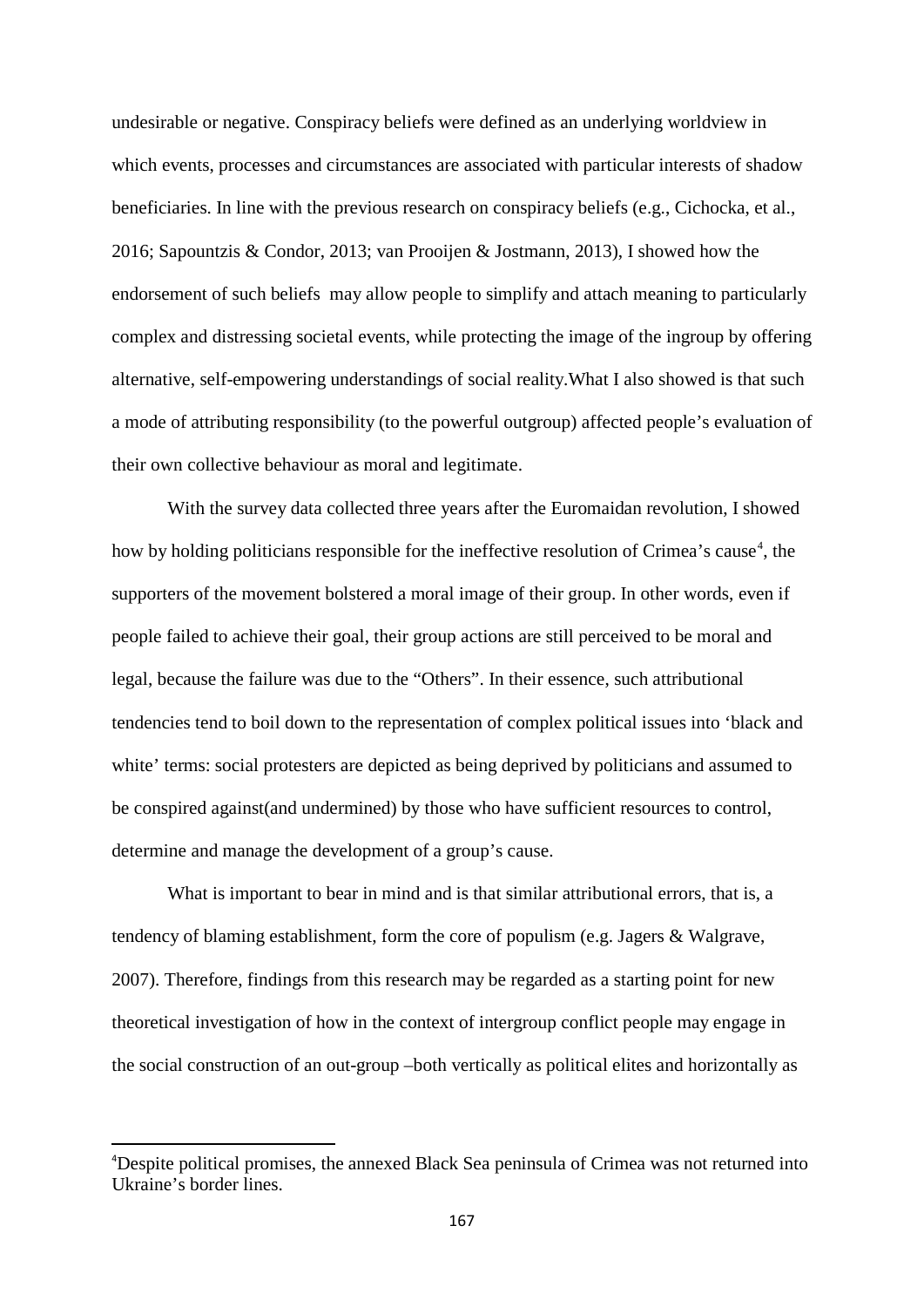societal out-groups – and how this moral and legitimate divide between 'us' and 'them' translates in another form of collective action, that is, electoral behaviour.

To sum up the findings discussed above, I marked the presence of a significant relationship and the direction of the association (as a positive or negative regression coefficient) in Table 7.1.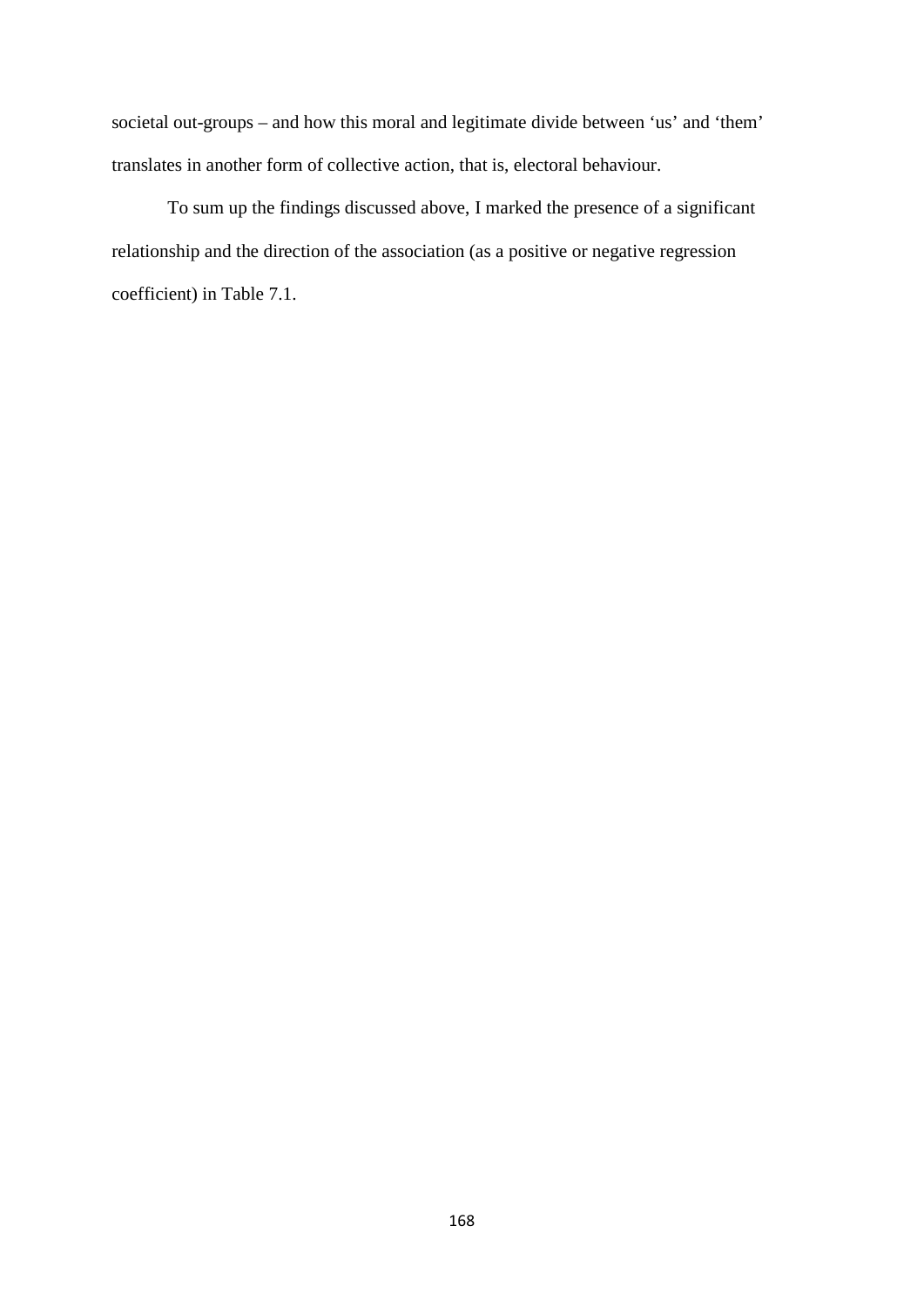#### Table 7.1. Summary of Findings

|                                                   | Chapter 3<br>Chapter 2 |     | Chapter 4  |            | Chapter 5  | Chapter 6  |           |               |               |
|---------------------------------------------------|------------------------|-----|------------|------------|------------|------------|-----------|---------------|---------------|
|                                                   | PA                     | PA  | <b>PCA</b> | <b>CCA</b> | <b>PCA</b> | <b>CCA</b> | <b>PS</b> | <b>PMCA</b>   | <b>PLCA</b>   |
| <b>Identification with Euromaidan</b>             | $+$                    | $+$ | $+$        | $+$        | $+$        | ns         | n/a       | n/a           | n/a           |
| <b>Identification with Ukraine</b>                | $^{+}$                 | $+$ | $^{+}$     | ns         | n/a        | n/a        | n/a       | n/a           | n/a           |
| Disidentification from the EU                     | $+$                    | $+$ | $^{+}$     | $+$        | n/a        | n/a        | -         | n/a           | n/a           |
| Disidentification from the CU                     | $^{+}$                 | $+$ | ns         | $^{+}$     | n/a        | n/a        | $^{+}$    | n/a           | n/a           |
| Collective efficacy                               | $^{+}$                 | $+$ | $^{+}$     | $+$        | n/a        | n/a        | n/a       | n/a           | n/a           |
| Fairness of authorities                           | ns                     | ns  | $^{+}$     | $+$        | n/a        | n/a        | n/a       | n/a           | n/a           |
| Group-based anger                                 | $^{+}$                 | $+$ | $+$        | $+$        | n/a        | n/a        | n/a       | n/a           | n/a           |
| Illegal referendum                                | n/a                    | n/a | ns         | $+$        | n/a        | n/a        | n/a       | n/a           | n/a           |
| <b>Legitimacy of Protest</b>                      | n/a                    | $+$ | $^{+}$     | $+$        | n/a        | n/a        | n/a       | n/a           | n/a           |
| Identification with OPC                           | n/a                    | n/a | n/a        | n/a        | $+$        | $+$        | n/a       | n/a           | n/a           |
| Identification with SM                            | n/a                    | n/a | n/a        | n/a        | $+$        | $+$        | n/a       | n/a           | n/a           |
| Perceived Compatibility                           | n/a                    | n/a | n/a        | n/a        | $+$        | $+$        | n/a       | n/a           | n/a           |
| Illegitimacy of Russia's Foreign Policy in Crimea | n/a                    | n/a | n/a        | n/a        | n/a        | n/a        | $^{+}$    | n/a           | n/a           |
| Loyalties of Crimean Tatars towards Ukraine       | n/a                    | n/a | n/a        | n/a        | n/a        | n/a        | $+$       | n/a           | n/a           |
| Loyalties of Crimean Tatars towards Russia        | n/a                    | n/a | n/a        | n/a        | n/a        | n/a        | ns        | n/a           | n/a           |
| Supporter of the Euromaidan                       | n/a                    | n/a | n/a        | n/a        | n/a        | n/a        | n/a       | $+$           | $^{+}$        |
| Opponent of the Euromaidan                        | n/a                    | n/a | n/a        | n/a        | n/a        | n/a        | n/a       | ns            | ns            |
| PE in changing regime (T1)                        | n/a                    | n/a | n/a        | n/a        | n/a        | n/a        | n/a       | $+$           | ns            |
| PE in Crimea's cause (T2)                         | n/a                    | n/a | n/a        | n/a        | n/a        | n/a        | n/a       | $+$           | $+$           |
| <b>Conspiracy Beliefs</b>                         | n/a                    | n/a | n/a        | n/a        | n/a        | n/a        | n/a       | T1 ns; $T2 +$ | T1 ns; $T2 +$ |

Note: The table presents a summary of findings from the empirical chapters, and indicates the type of association between the various variables ("+" for a significant positive association; and "–" for a significant negative association, "ns" indicates a non-significant association and "n/a" means not-applicable, namely when the respective relationship was not tested in the respective chapter. "PA" – Political activism, "PCA" - Persuasive collective action, "CCA" - Confrontational collective action, "PS" – political solidarity, "PMCA" – Perceived morality of collective action, "PLCA" – Perceived legality of collective action, "PE" – Perceived efficacy, "OPC" – online protest community, "SM" – Street movement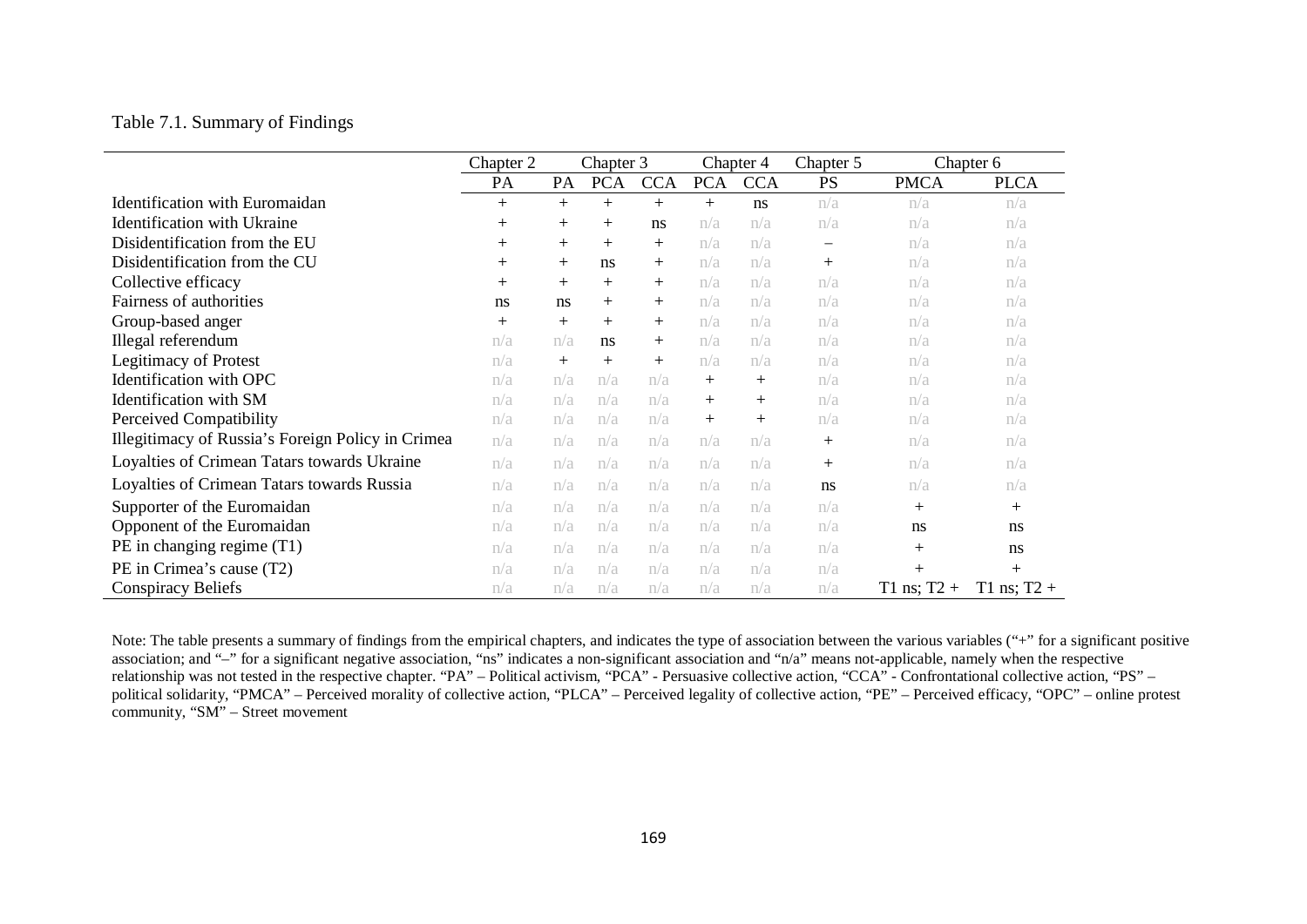#### **Limitations and Future Prospects**

In addition to the contributions of this work to the field, I turn to discuss a few limitations of the current project.

First, although the current work offers insights into the antecedents and consequences of aspirational group identities, a limitation is the reliance on the same social-political context across all the studies. The former Soviet republic of Ukraine provided the research location, and was selected as a typical case of a popular movement. People got to the streets to counteract the effects of the authorities who were deemed to aspire towards the restoration of the Russian Federation-led political union as opposed to Ukraine's integration into Western Europe. Hence, it is possible that the population of Ukrainians (whose public opinions were examined in this thesis) and the geo-political situation arising from the transition process in post-Soviet space may carry distinct features that could have coloured the findings. Further cross-country comparisons will address this shortcoming, by investigating if similar social psychological dynamics of collective action are also present in other countries in transition towards a democratic political system.

Secondly, since the samples of the three studies presented here were not stratified according to probability-based demographic projections reflective of the general population of Ukraine, the external validity of the results is limited. Although by design all studies sought to accommodate political attitudes of both supporters and opponents of the Euromaidan movement, the surveys attracted largely respondents that identified themselves as activists of the Euromaidan. However, rather than seeing this as solely a limitation, these samples also allowed us to portray the complex picture of the Ukrainian activists, at the time of the events, as well as 3 years later. Collecting quantitative survey data over multiple points of time even with samples which are not representative of the whole country, will still reveal the political opinions of 'people mobilized in the context', in real time, from the perspective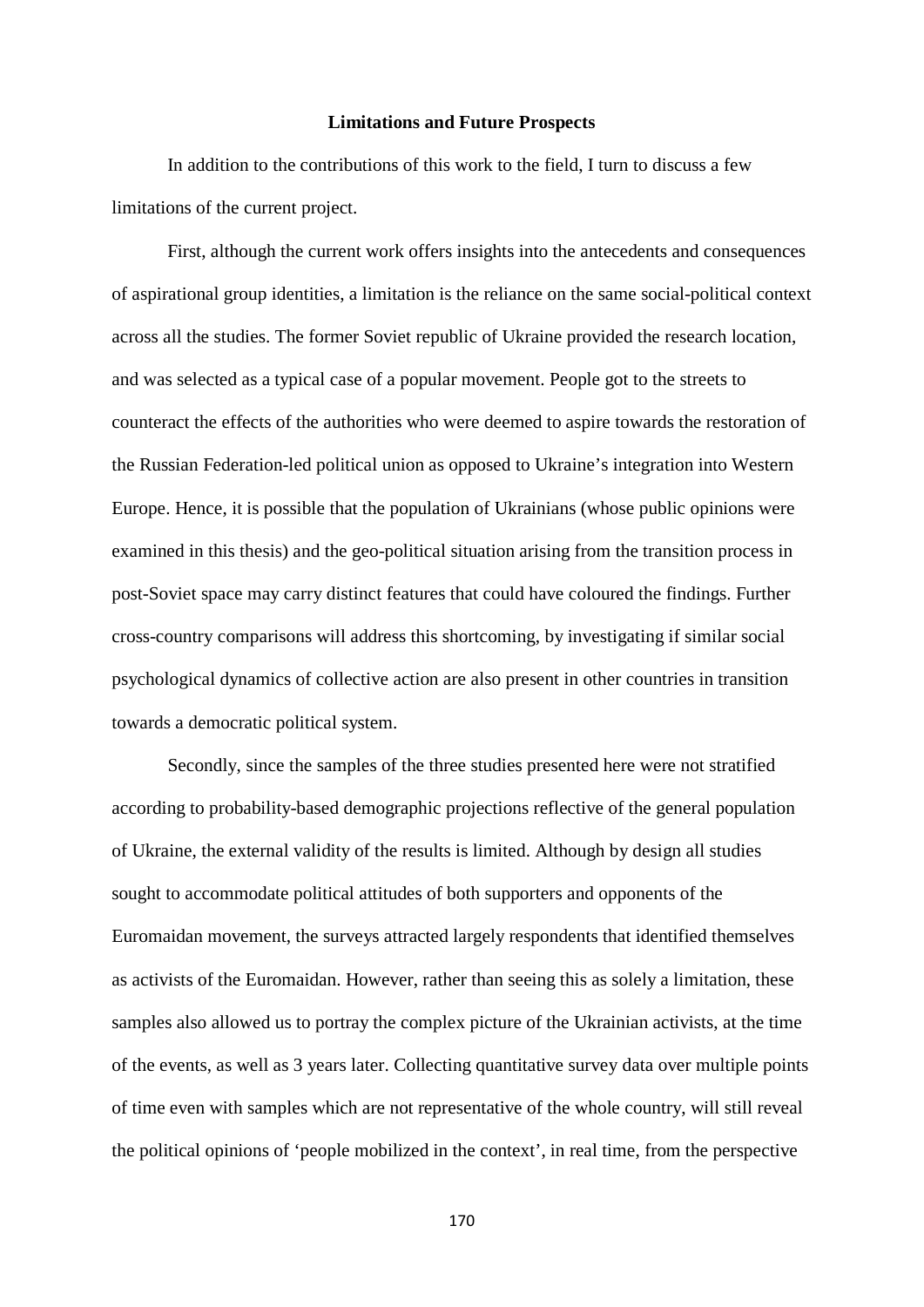of the activists, who made the revolution happen. Thus the external validity in terms of the research taking place at the "right time" had to over-ride the inability to draw on a countrywide representative sample.

Finally, although I discuss the political action in Ukraine in terms of bottom-up social change, this social psychological perspective cannot testify or aim to establish whether the change at the macro level, that is, Ukraine's transition to democracy, had actually occurred. Despite the nuanced examination of the peculiar relations between the means and the meanings characterizing the bottom-up social-political change in this particular setting, the studies provide a social-psychological snapshot of those associations at the micro level. The epistemological challenge related to the study of real-world bottom-up social change is to approach this phenomenon through the lens of history, sociology and social psychology. The remit of social psychology is to explain the macro-micro links and show how micro-level processed end up in particular individual attitudes and intended behaviours. The next level would be to investigate the micro-macro link by investigating how the aggregation of the individual level processes may affect the macro-level structures. This however, was not the remit of this thesis.

Future research and multi-disciplinary approaches are necessary to further specify if the assumptions from the models presented here are conditional or more general, and expand the external validity of the models to different social-political contexts, with longitudinal designs and representative samples.

#### **Conclusion**

Focusing on the political events in Ukraine, this dissertation has politically contextualized, historically traced, and empirically investigated the antecedents and consequences of aspirational group identities and proposed a theoretical framework for the systematic understanding of identity-driven collective behaviour aimed at social change.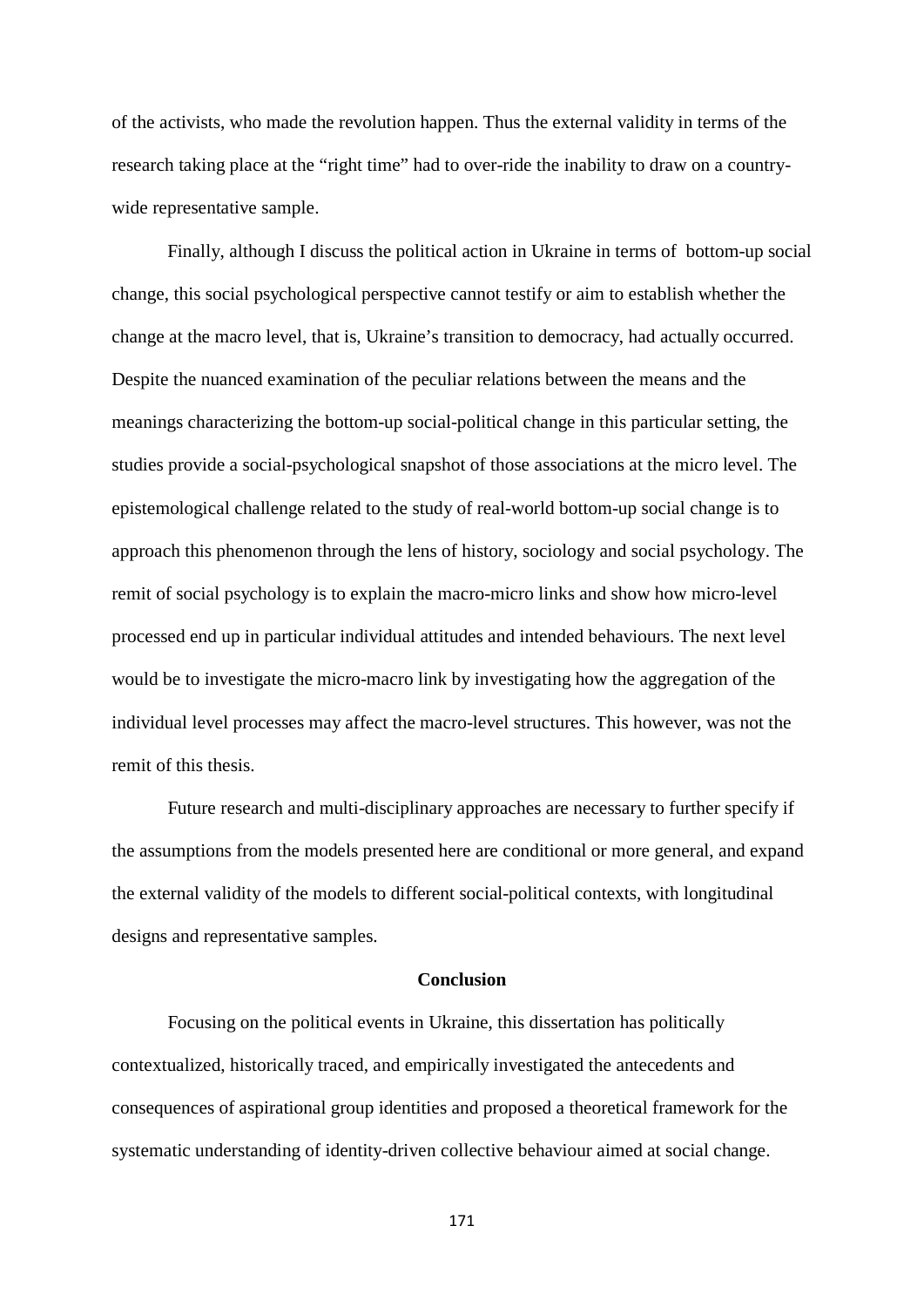Specifically, I found that politicized collective identity is a dynamic outcome of the aggregated group aspirations generated in a heightened state of psychological reactance via two inter-related processes –disidentification from the incongruent policies and social identification with the group whose rights were oppressed. I showed the degree to which one's belief in the legitimacy of protest will predict persuasive as opposed to confrontational action that people will pursue towards a specific social change goal. I revealed how the perception of ideological compatibility between distinct aspirational group identities (online and offline) leads to their congruent expression in the street action. I also found that the alignment of ingroup's aspirational identity to the perceived political loyalties of a third oppressed group makes people want to engage in political solidarity action to protect the relatively powerless group, while clearly pursuing political interests of the ingroup. Finally, I showed how people, who identified with the Euromaidan movement, tended to attribute responsibility for negative political outcomes to the political establishment and how this tendency of blaming conspiracies against them as a group affected social justification of their own behaviour.

My main point along the lines of this thesis is that to understand real world collective political participation as a bottom-up identity-driven process, we need to identify the interactions between social psychological processes and the structural and ideological parameters of the geopolitical context of analysis. This subtle shift in the way that a bottomup social change is understood makes political activism comprehensible in terms of social identity theory framework and allows the truly specific, context-sensitive features of this process to be explored in more depth than it has previously been done.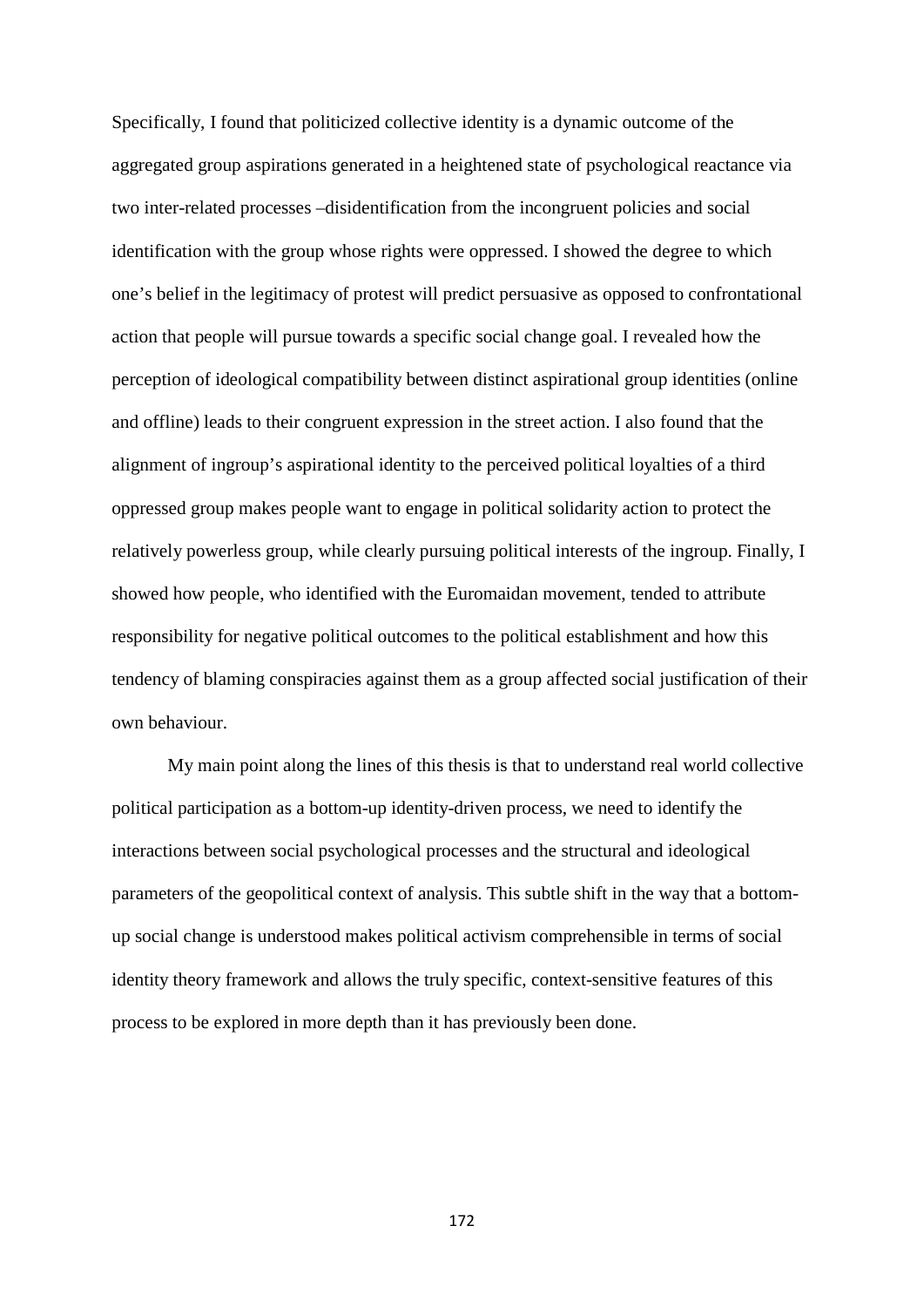#### **REFERENCES**

- Abalakina-Paap, M., Stephan, W.G., Craig, T., & Gregory, L. (1999). Beliefs in conspiracies. *Political Psychology*, 20, 637–647. doi:10.1111/0162-895X.00160
- Abrams, D. & Hogg, M. A. (1990). Social identification, self-categorization and social influence. *European Review of Social Psychology*, 1, 195-228.doi: 10.1080/14792779108401862
- Arel, D. (2014). The Fall of a Regime. *The Ukraine List*. Retrieved from [http://socialsciences.uottawa.ca/ukraine/sites/socialsciences.uottawa.ca.ukraine/files/th](http://socialsciences.uottawa.ca/ukraine/sites/socialsciences.uottawa.ca.ukraine/files/the_fall_of_a_regime.pdf) [e\\_fall\\_of\\_a\\_regime.pdf](http://socialsciences.uottawa.ca/ukraine/sites/socialsciences.uottawa.ca.ukraine/files/the_fall_of_a_regime.pdf)
- Aron, A., & Aron, E. N. (1996). Self and self-expansion in relationships. In G. J. O. Fletcher & J. Fitness (Eds.), *Knowledge structures in close relationships: A social psychological approach*. (pp. 325–344). Hillsdale, NJ: Lawrence Erlbaum Associates, Inc.
- Aron, A., Aron E. N., & Smollan, D. (1992). Inclusion of other in the self-scale and the structure of interpersonal closeness. *Journal of Personality and Social Psychology*, 63 (4), 596-612. doi: 10.1037/0022-3514.63.4.596
- Aron, A., Aron, E. N., & Norman, C. (2004). Self-expansion model of motivation and cognition in close relationships and beyond. In M. B. Brewer & M. Hewstone (Eds.), *Self and social identity*. (pp. 99–123). Malden, MA: Blackwell Publishing.
- Atran, S., & Ginges, J. (2012). Religious and sacred imperatives in human conflict. *Science* 336, 855–857. doi:10.1126/science.1216902
- Baczynska, G. (2014, April 14). Opponents of Russian annexation persecuted in Crimea Europe rights body, *Reuters*. Retrieved from [http://uk.reuters.com/article/uk-ukraine](http://uk.reuters.com/article/uk-ukraine-crisis-crimea-europe-idUKKCN0XB1U0)[crisis-crimea-europe-idUKKCN0XB1U0](http://uk.reuters.com/article/uk-ukraine-crisis-crimea-europe-idUKKCN0XB1U0)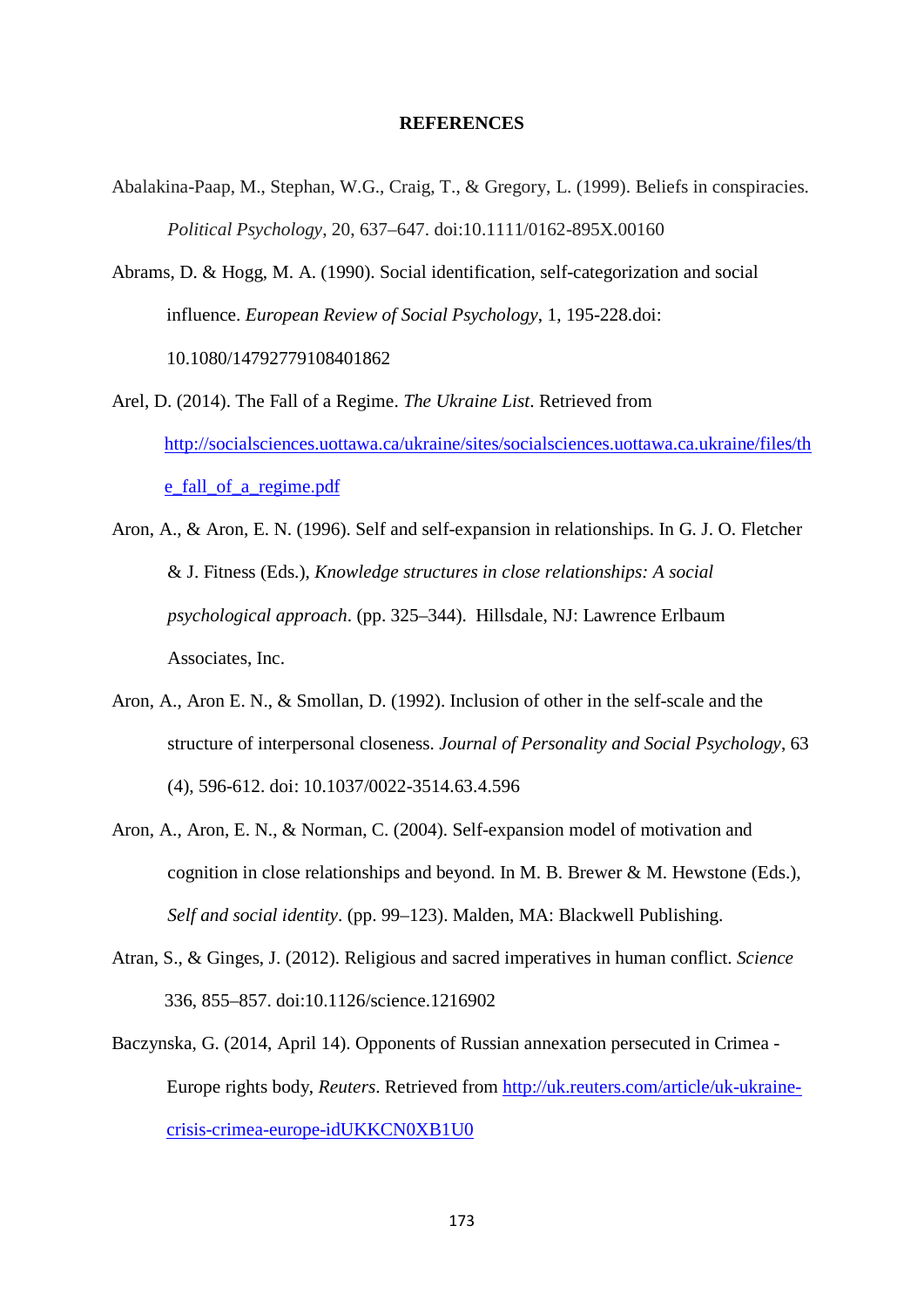- Barreto, M. & Ellemers, N. (2002). The impact of respect versus neglect of self-identities on identification and group loyalty. *Personality and Social Psychology Bulletin*, *28*, 629- 639. doi: 10.1177/0146167202288007
- Bartkowski, M., & Stephan, M. J. (2014). How Ukraine Ousted an Autocrat: The Logic of Civil Resistance. *Atlantic Council*. Retrieved from [http://www.atlanticcouncil.org/publications/articles/how-ukraine-ousted-an-autocrat](http://www.atlanticcouncil.org/publications/articles/how-ukraine-ousted-an-autocrat-the-logic-of-civil-resistance)[the-logic-of-civil-resistance](http://www.atlanticcouncil.org/publications/articles/how-ukraine-ousted-an-autocrat-the-logic-of-civil-resistance)
- Bilali, R., Vollhardt, J.R., & Rarick, J.R.D. (2017). Modeling collective action through media to promote social change and positive intergroup relations in violent conflicts. *Journal of Experimental Social Psychology*, 68, 200-211. doi: 10.1016/j.jesp.2016.07.005
- Becker, J.C., & Tausch, N. (2015). A dynamic model of engagement in normative and nonnormative collective action: Psychological antecedents, consequences, and barriers. *European Review of Social Psychology*, 26(1), 43-92. doi:

10.1080/10463283.2015.1094265

- Becker, J.C., & Tausch, N. (2013). When group memberships are negative: The concept, measurement and behavioural implications of psychological disidentification. *Self and Identity*, *13*, 294-321. doi: 10.1080/15298868.2013.819991
- Benet-Martinez, V., & Haritatos, J. (2005). Bicultural identity integration (BII): Components and psychosocial antecedents. *Journal of Personality*, 73(4), 1015-50.doi: 10.1111/j.1467-6494.2005.00337.x
- Bentler, P. M., & Bonett, D. (1980). Significance tests and goodness of fit in the analysis of covariance structures. *Psychological Bulletin*, 88 (3), 588-606. doi: 10.1037/0033- 2909.88.3.588
- Blackwood, L., Livingstone, A. G., &Leach, C. W. (2013). Regarding societal change*. Journal of Social and Political Psychology*, *1* (1). 105-111. doi:10.5964/jspp.v1i1.282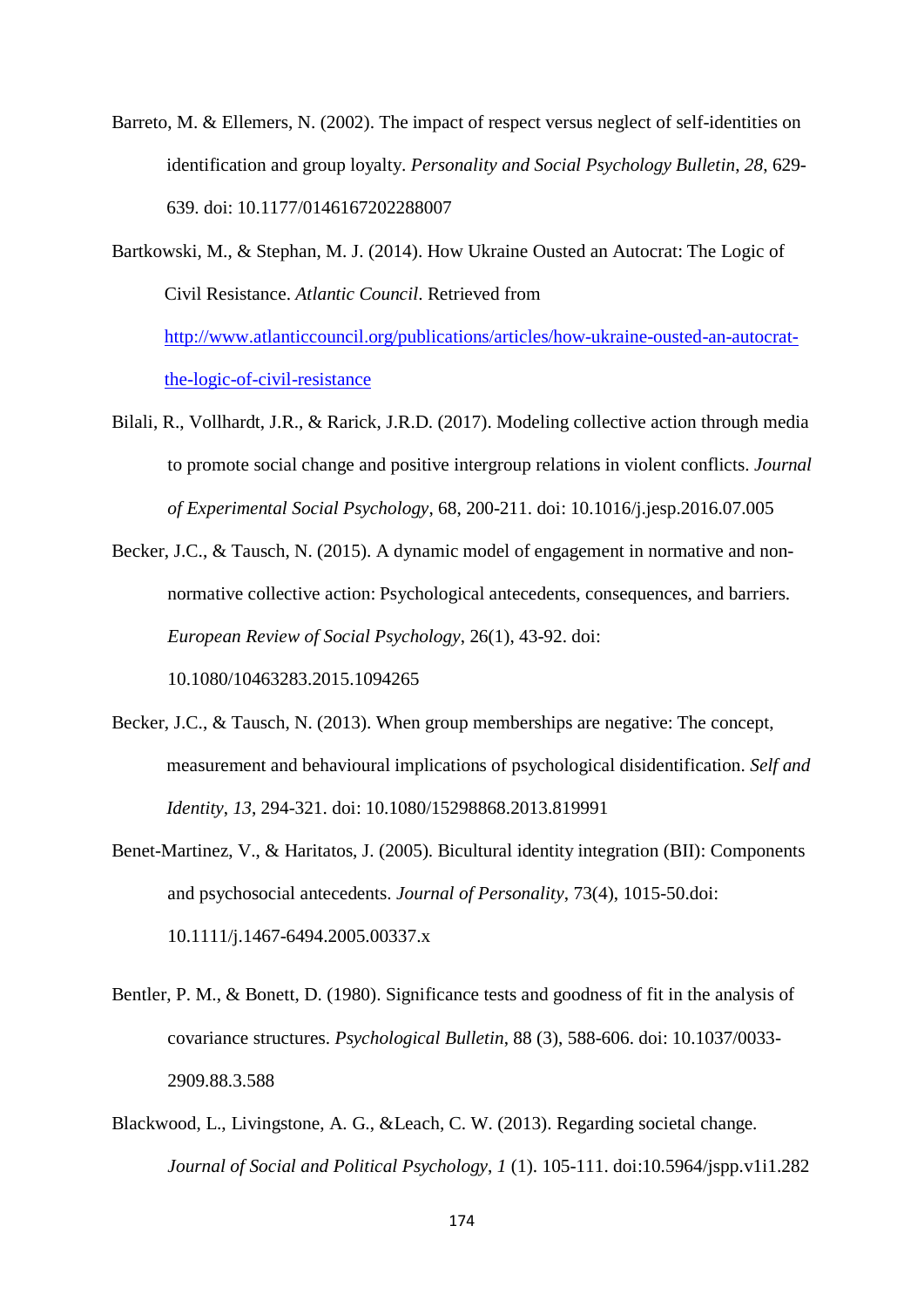- Bliuc, A. M., McGarty, C., Thomas, E. F., Lala, G., Berndsen, M., &Misajon, R. (2015). Public division about climate change rooted in conflicting socio-political identities. *Nature Climate Change*, *5*, 226-230, doi:10.1038/nclimate2507
- Bliuc, A.-M., McGarty, C., Hartley, L., & Muntele Hendres, D. (2012). Manipulating national identity: The strategic use of rhetoric by supporters and opponents of the 'Cronulla Riots' in Australia. *Ethnic and Racial Studies*, 35 (12), 2174-2194. doi: 10.1080/01419870.2011.600768
- Bliuc, A.-M., McGarty, C., Thomas, E., Lala, G., Berndsen, M., & Misajon, R. (2015). Public division about climate change rooted in conflicting socio-political identities. *Nature Climate Change*, 5 (3), 226-229.doi:10.1038/nclimate2507
- Brambilla, M., Sacchi, S., Pagliaro, S., & Ellemers, N. (2013). Morality and intergroup relations: Threats to safety and group image predict the desire to interact with outgroup and ingroup members. *Journal of Experimental Social Psychology*, 49, 811– 821. doi:10.1016/j.jesp.2013.04.005
- Branscombe, N. R. , Ellemers, N., Spears, R., & Doosje, B. (1999). *The context and content of social identity threat*. In N. Ellemers, R. Spears, & B. Doosje (Eds.), Social identity: Context, commitment, content (pp. 35-58). Oxford, UK: Blackwell.
- Branscombe, N. R., & Wann, D. L. (1994). Collective self-esteem consequences of outgroup derogation when a valued social identity is on trial. *European Journal of Social Psychology*, 24, 641–658. doi: 10.1002/ejsp.2420240603
- Brehm, J. (1993). Control, its loss, and psychological reactance. In G. Weary, F. Gleicher and K. Marsh (Eds), *Control Motivation and Social Cognition* (pp. 3 –30).Springer New York.

Brehm, J.W. (1966). *A theory of psychological reactance*. New York: Academic Press.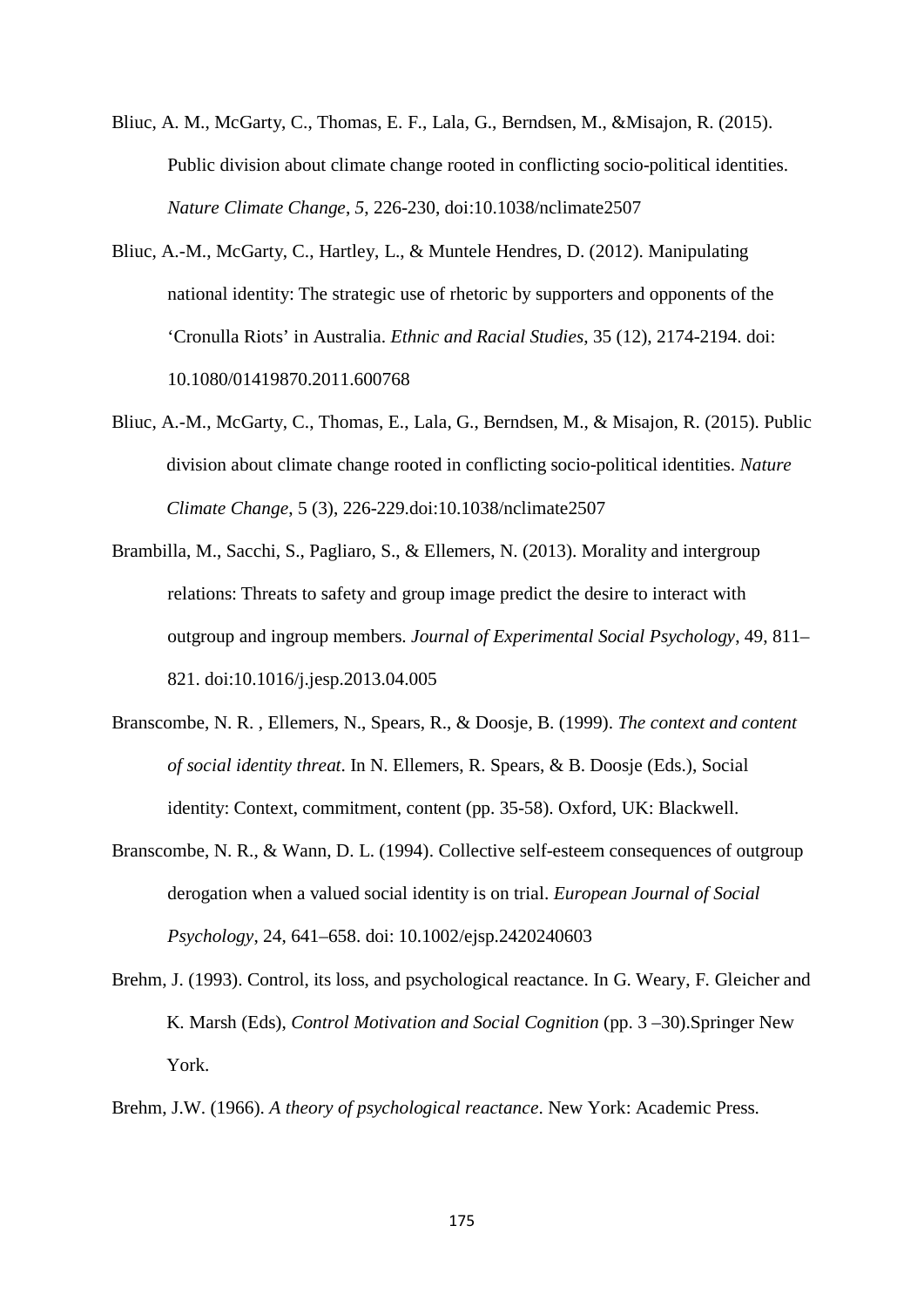Brislin, R. W. (1970). Back-translation for cross-culture research*. Journal of Cross-Cultural Psychology*, *1*, 185–216.doi: 10.1177/135910457000100301

Bullough, O. (2017). The money machine: how a high-profile corruption investigation fell apart*. The Guardian*. Retrieved from ttps://www.theguardian.com/world/2017/apr/12/the-money-machine-how-a-highprofile-corruption-investigation-fell-apart

- Cameron, J. E., Duck, J. M., Terry, D. J., & Lalonde, R. N. (2005). Perceptions of self and group in the context of a threatened national identity: A field study. *Group Processes and Intergroup Relations*, 8, 73–88. doi: 10.1177/1368430205048618
- Case, K. A., Iuzzini, J., & Hopkins, M. (2012). Systems of privilege: Intersections, awareness, and applications. *Journal of Social Issues*, 68, 1–10. doi: 10.1111/j.1540- 4560.2011.01732.x
- Castano, E., & Giner-Sorolla, R. (2006). Not quite human: Infra-humanization in response to collective responsibility for intergroup killing. *Journal of Personality and Social Psychology*, 90, 804–814. doi:10.1037/0022–3514.90.5.804
- Castells, M. (2012). *Networks of Outrage and Hope: Social Movements in the Internet Age*. Chichester, UK: Wiley.
- Centre for Civil Liberties (2014). *Ukraine: Brief Legal Analysis of 'Dictatorship Law', Civic Solidarity*, Retrieved from [http://www.civicsolidarity.org/article/880/ukraine-brief](http://www.civicsolidarity.org/article/880/ukraine-brief-legal-analysis-dictatorship-law)[legal-analysis-dictatorship-law](http://www.civicsolidarity.org/article/880/ukraine-brief-legal-analysis-dictatorship-law)
- Chayinska, M., Minescu, A., & McGarty, C. (2017a). Political solidarity through action (and inaction): How international relations changed intracultural perceptions in Ukraine. *Group Processes & Intergroup Relations*. doi: 10.1177/1368430216682354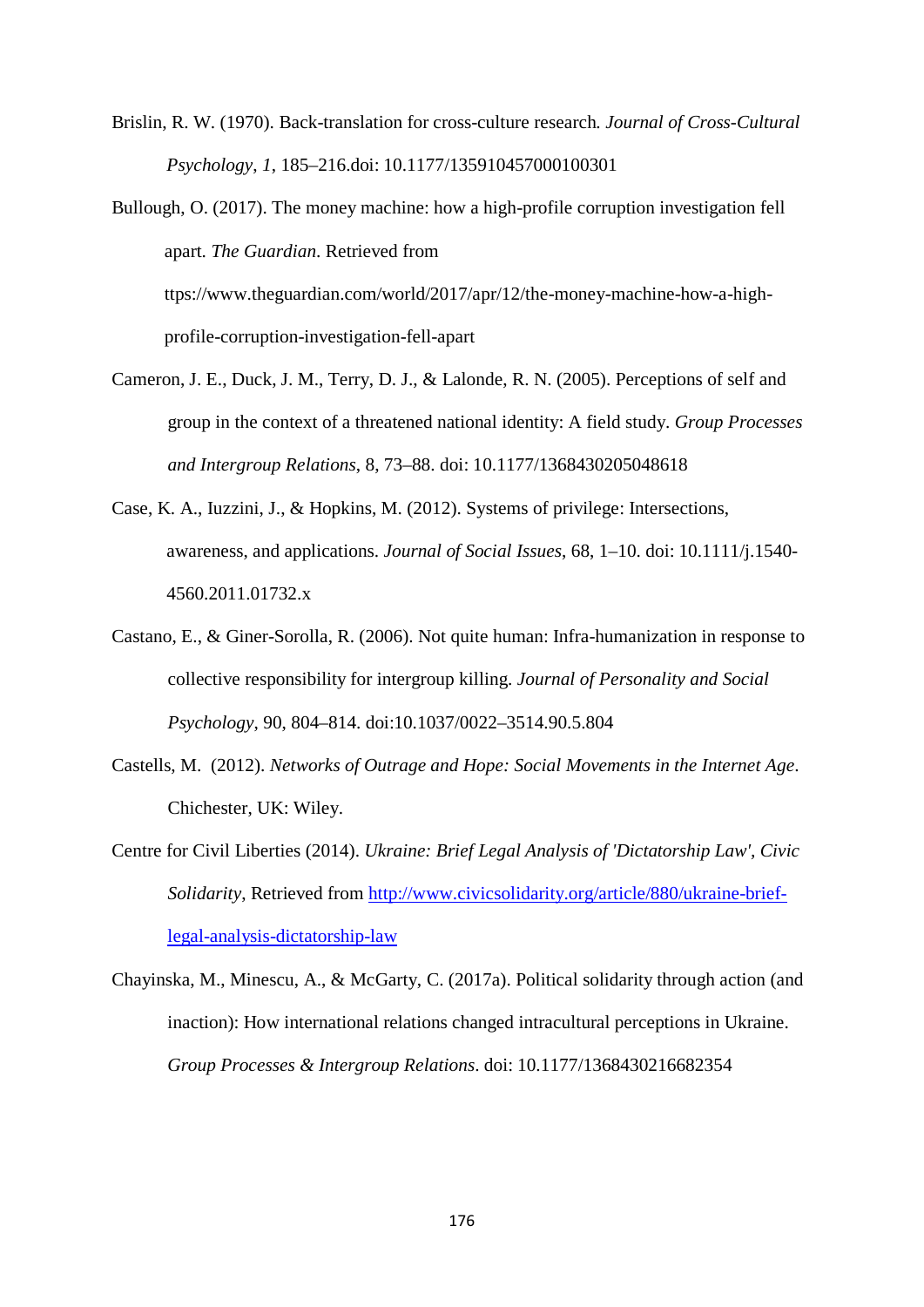- Chayinska, M., Minescu, A., & McGarty, C. (2017b). 'The More We Stand For The More We Fight For': Compatibility and Legitimacy in the Effects of Multiple Social Identities. *Frontiers in Psychology*. 8:642. doi: 10.3389/fpsyg.2017.00642
- Cheung, G. W., & Rensvold, R. B. (2002). Evaluating goodness-of-fit indexes for testing measurement invariance. *Structural Equation Modeling*, 9 (2), 233-255. doi: 10.1207/S15328007SEM0902\_5
- Cichocka, A., Marchlewska, M., & Golec de Zavala, A. (2016). Does self-love or self-hate predict conspiracy beliefs? Narcissism, self-esteem and the endorsement of conspiracy theories. *Social Psychological and Personality Science*, 7, 157-166. doi:10.1177/1948550615616170
- CIVICUS.(2016). *World Alliance for Citizen Participation*. Retrieved from http://www.civicus.org/index.php/socs2016
- Cohen, A. (2014). Ukraine's anti-protest laws: A step backwards in time. *Issue Brief on Russia and Eurasia.* Retrieved fro[mhttp://www.heritage.org/research/reports/2014/01/ukraine-s-anti-protest-laws-a](http://www.heritage.org/research/reports/2014/01/ukraine-s-anti-protest-laws-a-step-backwards-in-time)[step-backwards-in-time](http://www.heritage.org/research/reports/2014/01/ukraine-s-anti-protest-laws-a-step-backwards-in-time)
- Cohen, J. (1992). A power primer. *Psychological Bulletin*, 112 (1), 155-159. doi: 10.1037/0033-2909.112.1.155
- Cohen, L., Manion, L., & Morrison, K. (2000). *Research Methods in Education*, 5th ed. London: Routledge
- Coleman, M. D. (2013). Emotion and the Ultimate Attribution Error. *Current Psychology*, 32(1), 71-81. doi: 10.1007/s12144-013-9164-7
- Corcoran, K. E., Pettinicchio, D. & Young, J. T. N. (2011). The context of control: A crossnational investigation of the link between political institutions, efficacy, and collective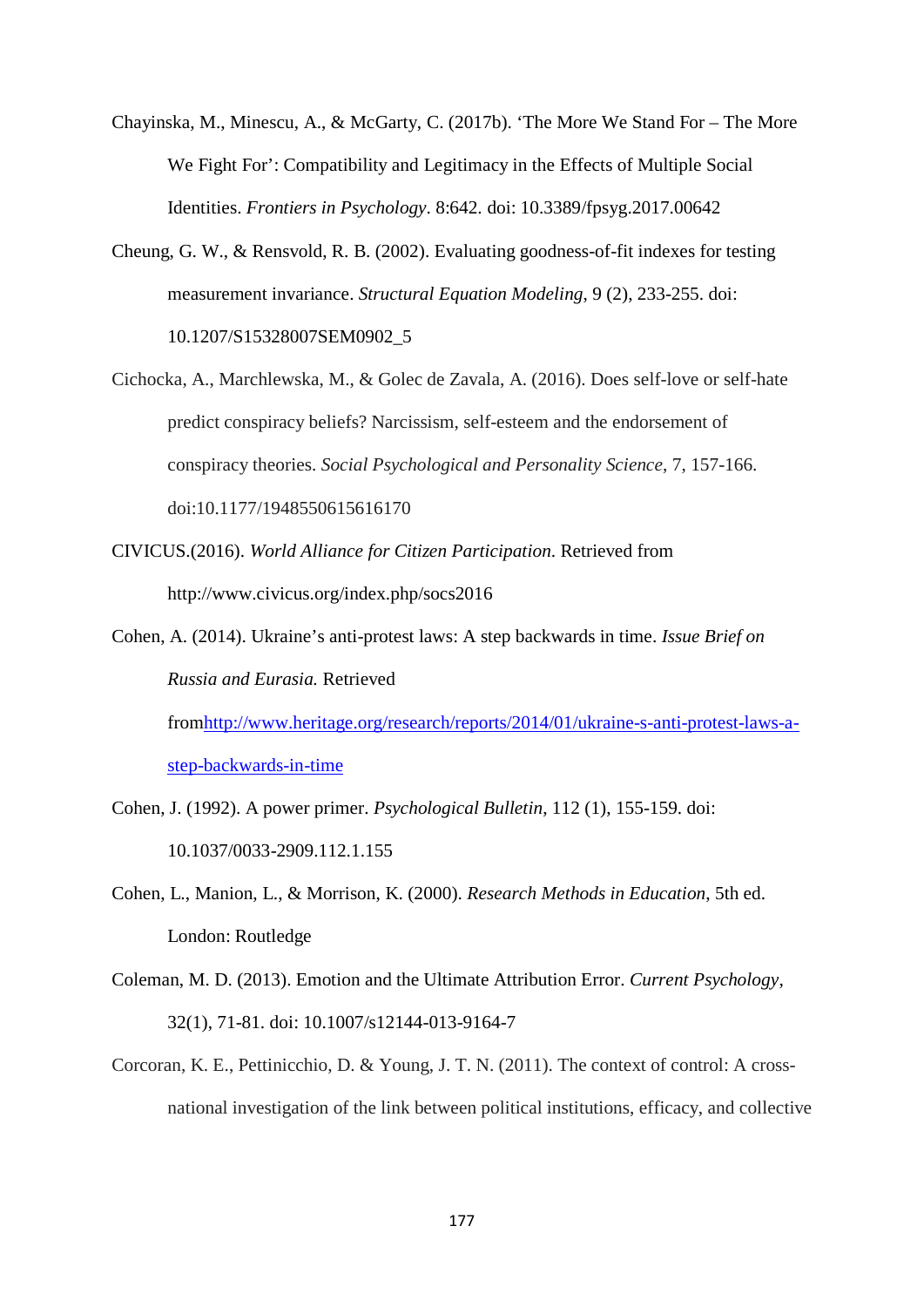action. *British Journal of Social Psychology*, *50*, 575–605.doi:10.1111/j.2044- 8309.2011.02076.x

- Crocker, J., & Major, B. (1989). Social stigma and self-esteem: The self-protective properties of stigma. *Psychological Review*, 96, 608–630. doi: 10.1037/0033-295x.96.4.608
- Cruwys, T., Steffens, N. K., Haslam, S. A., Haslam, C., Jetten, J., & Dingle, S. A. (2016). Social identity mapping: A procedure for visual representation and assessment of subjective multiple group membership. *British Journal of Social Psychology*, 55 (4), 613–642. DOI: 10.1111/bjso.12155
- Curtin N., Kende, A., & Kende, J. (2016). Navigating multiple identities: The simultaneous influence of advantaged and disadvantaged identities on politicization and activism. *Journal of Social Issues*, 72 (2) , 264-285.doi: 10.1111/josi.12166
- Curtin, N., & McGarty, C. (2016). Expanding on psychological theories of engagement to understand activism in context(s).*Journal of Social Issues*, *72*(2), 227–241. doi: 10.1111/josi.12164
- Dillard, J. P., & Shen, L. (2005). On the nature of reactance and its role in persuasive health communication. *Communication Monographs*, 72, 144-168. doi: 10.1080/03637750500111815
- Diuk, N. (2014). Euromaidan: Ukraine's Self-Organizing Revolution. *World Affairs*. Retrieved from [http://www.worldaffairsjournal.org/article/euromaidan](http://www.worldaffairsjournal.org/article/euromaidan-ukraine%E2%80%99s-self-organizing-revolution)[ukraine%E2%80%99s-self-organizing-revolution](http://www.worldaffairsjournal.org/article/euromaidan-ukraine%E2%80%99s-self-organizing-revolution)
- De Hooge, I. E., Nelissen, R. M. A., Breugelmans, S. M., & Zeelenberg, M. (2011). What is moral about guilt? Acting "pro-socially" at the disadvantage of others. *Journal of Personality and Social Psychology*. 100:462–473. doi: 10.1037/a0021459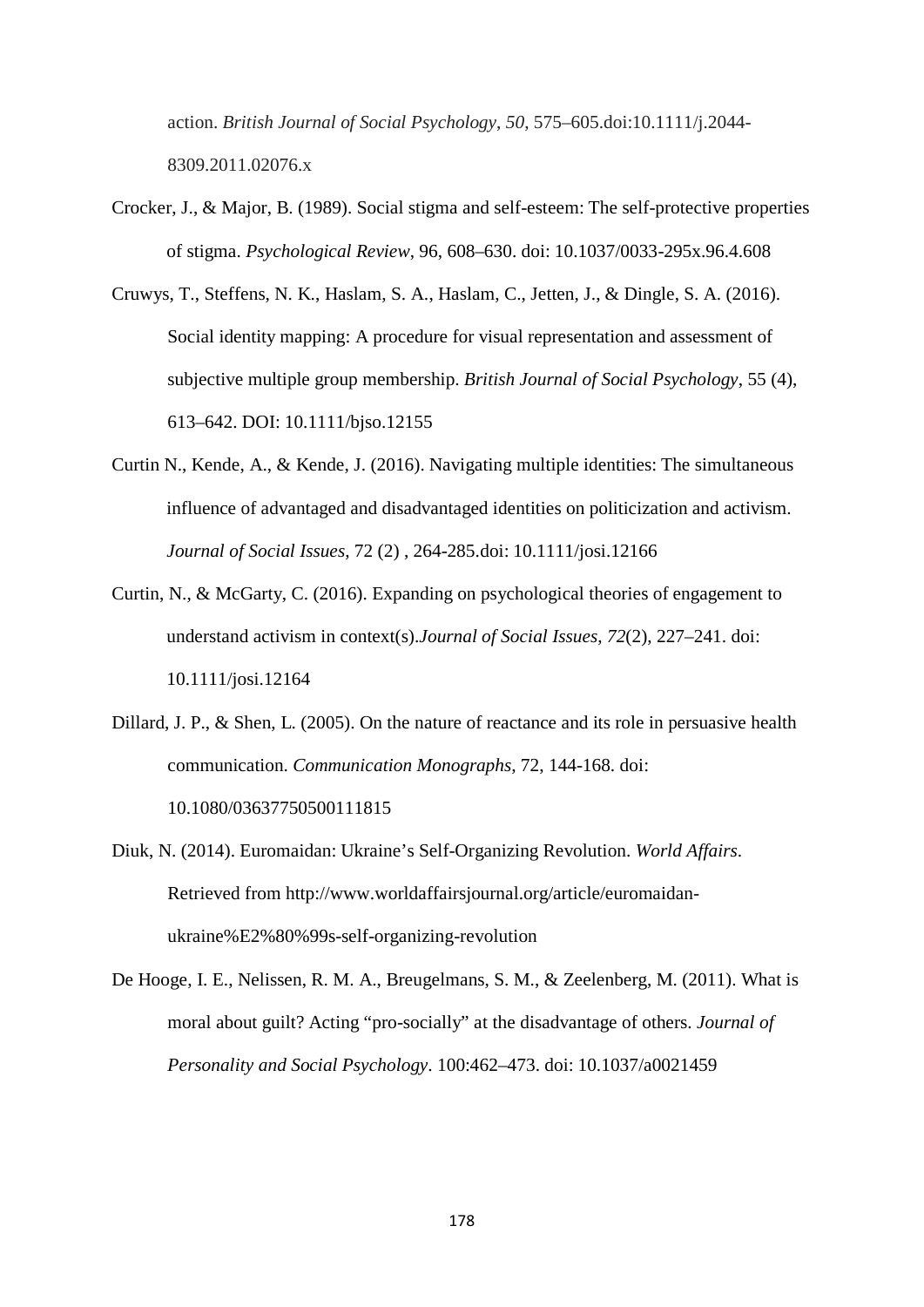- Doosje, B., & Ellemers, N. (1997). Stereotyping under threat: The role of group identification. In: R. Spears, P. Oakes, N. Ellemers, & S. A. Haslam (Eds.), *The social psychology of stereotyping and group life* (pp. 257–272). Oxford: Blackwell.
- Dovidio, J. F., Gaertner, S. L., & Saguy, T. (2008). Another view of "we:" majority and minority group perspectives on a common ingroup identity. *European Review of Social Psychology*, 18, 296–330.doi: 10.1080/10463280701726132
- Droogendyk, L., Wright, S. C., Lubensky, M.E., & Louis, W. R. (2016). Acting in solidarity: Crossgroup contact between disadvantaged group members and advantaged group allies. *Journal of Social Issues*, 72, 315–334.doi: 10.1111/josi.12168
- Drury, J., & Reicher, S. D. (2005). Explaining enduring empowerment: A comparative study of collective action and psychological outcomes. *European Journal of Social Psychology*, 35, 35–38. doi: 10.1002/ejsp.231
- Drury, J., Cocking, C. & Reicher, S. D. (2009). Everyone for themselves? A comparative study of crowd solidarity among emergency survivors, *British Journal of Social Psychology*, 48 (3), 487–506.doi: 10.1348/014466608X357893
- Duncan, L. E. (1999). Motivation for collective action: Group consciousness as mediator of personality, life experiences, and women's rights activism. *Political Psychology*, 20(3), 611-635. doi: 10.1111/0162-895X.00159
- Duncan, L. E. (2012). The psychology of collective action. In K. Deaux, & M. Snyder (Eds), *The Oxford Handbook of Personality and Social Psychology* (pp. 781-803). Oxford Library of Psychology: Oxford.
- Duncan, L. E., & Stewart, A. J. (2007). Personal political salience: The role of personality in collective identity and action. *Political Psychology*, *28*, 143–164. doi: 10.1111/j.1467- 9221.2007.00560.x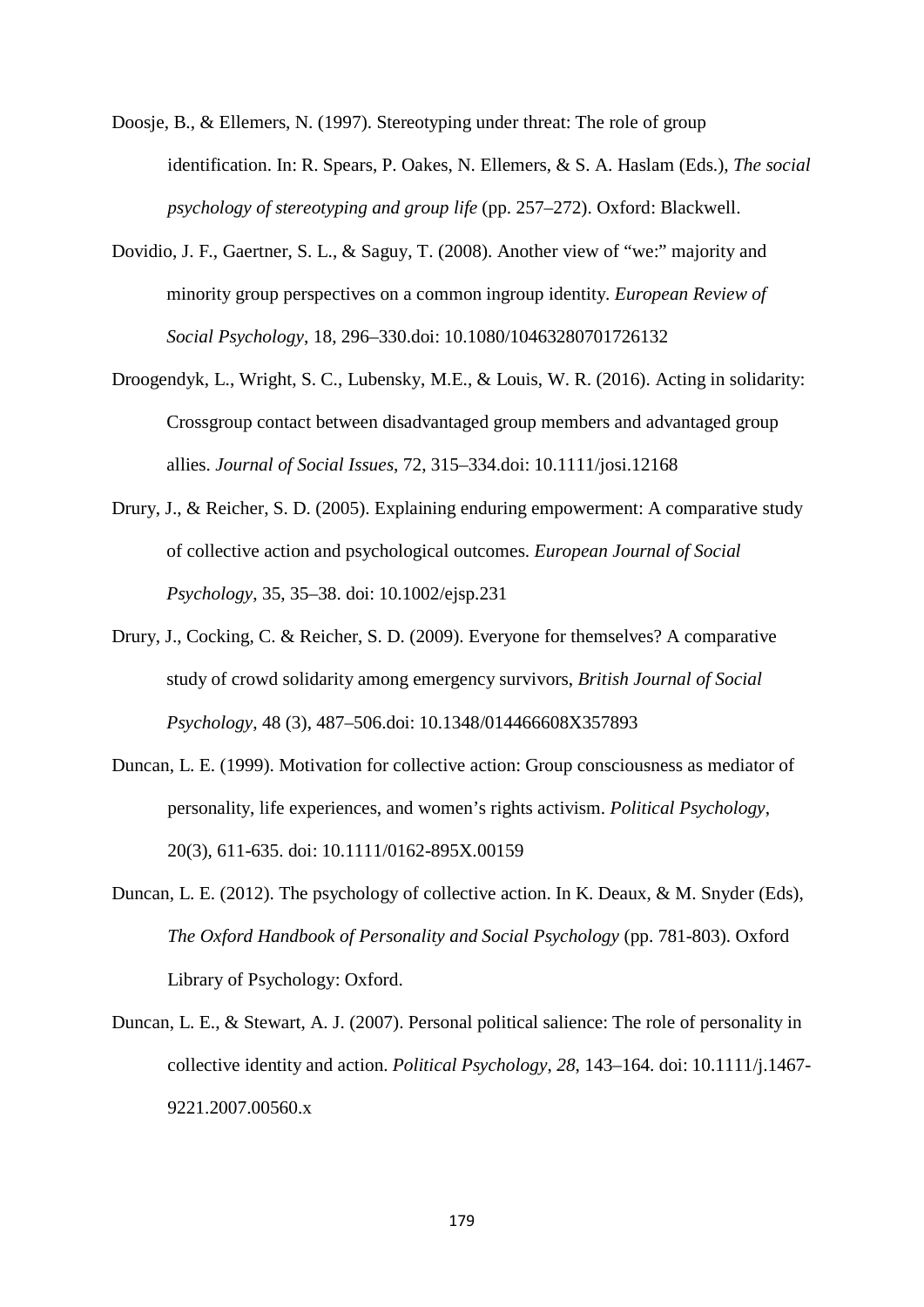- Duncan, L.E. (2012). *The psychology of collective action*. In K. Deaux & M. Snyder (eds.), The Oxford handbook of personality and social psychology (pp.781-803). New York, New York: Oxford University Press.
- Ellemers, N. , Barreto, M., & Spears, R. (1999). Commitment and strategic responses to social context. In N. Ellemers, R. Spears, & B. Doosje (Eds.), *Social identity: Context, commitment, content* (pp. 146-157). Oxford, UK: Basil Blackwell. Google Scholar
- Ellemers, N., Pagliaro, S., Barreto, M., & Leach, C. W. (2008). Is it better to be moral than smart? The effects of morality and competence norms on the decision to work at group status improvement. *Journal of Personality and Social Psychology*, 95, 1397- 1410.doi: 10.1037/a0012628
- Ellemers, N., Spears, R., & Doosje, B. (Eds.). (1999). *Social identity: Context, commitment, content*. Oxford, England: Blackwell Publishers.
- European Council on Foreign Relations.(2014). *Ten global consequences of the Ukraine crisis*.Commentary. Retrieved from

[http://www.ecfr.eu/article/commentary\\_ten\\_global\\_consequences\\_of\\_ukraine272](http://www.ecfr.eu/article/commentary_ten_global_consequences_of_ukraine272)

- Eysenbach, G., & Wyatt, J. (2002). Using the Internet for surveys and health research. *Journal of Medical Internet Research*, 4 (2), 129 - 143. doi: 10.2196/jmir.4.2.e13
- Fattori, F., Pozzi, M., Marzana, D., & Mannarini, T. (2015). A proposal for an integrated model of prosocial behavior and collective action as the expression of global citizenship. *European Journal of Social Psychology.*45 (7), 907-917.doi: 10.1002/ejsp.2154
- Gaertner, S. L., & Dovidio, J. F. (2000).*Reducing intergroup bias: The common ingroup identity model*. Philadelphia: Psychology Press.
- Gaertner, S.L., Dovidio, J.F., Anastasio, P.A., Bachman, B.A., & Rust, M.C. ( 1993). The common ingroup identity model: Recategorization and the reduction of intergroup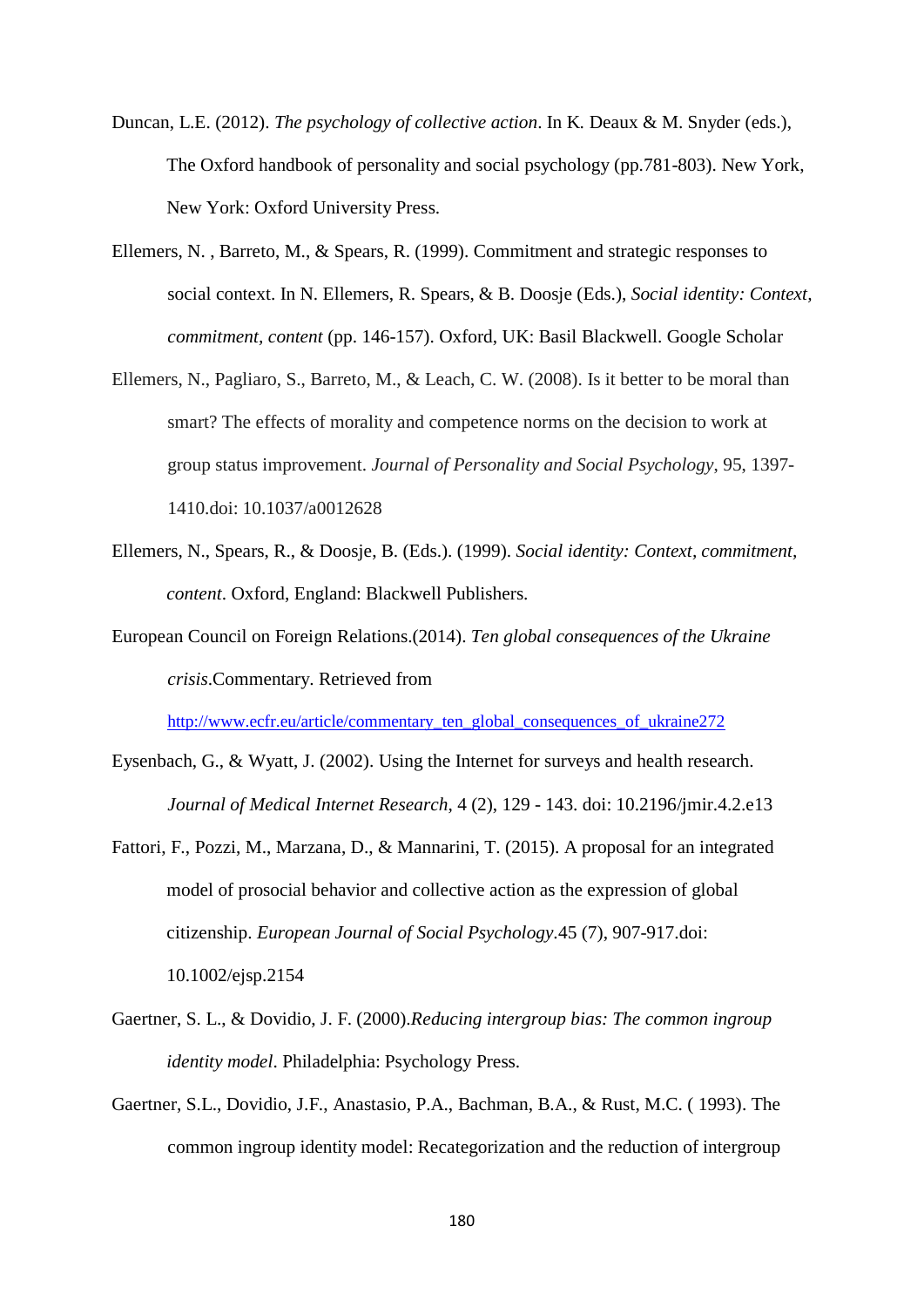bias. *European Review of Social Psychology*, 4, 1-26. doi:

10.1080/14792779343000004

- Gausel, N., Leach, C.W., Vignoles, V.L., Brown, R. (2012). Defend or repair? Explaining responses to in-group moral failure by disentangling feelings of shame, rejection, and inferiority. *Journal of Personality and Social Psychology*. 102, 941–960. doi: 10.1037/a0027233
- Gee, A., & McGarty, C. (2013). Developing cooperative communities to reduce stigma about mental disorders. *Analyses of Social Issues and Public Policy*, 13(1), 137--164.doi: 10.1111/j.1530-2415.2012.01296.x
- Gladwell, M. (2010). *Small change: Why the revolution will not be tweeted* [Weblog post]. Retrieved from http://www.newyorker.com/magazine/2010/10/04/small-changemalcolm-gladwell
- Glasford, D.E., & Calcagno, J. (2012). The conflict of harmony: Intergroup contact, commonality and political solidarity between minority groups, *Journal of Experimental Social Psychology*, 48, 323–328. doi:10.1016/j.jesp.2011.10.001
- Grant, T. (2015). *Aggression against Ukraine Territory Responsibility and International Law American Foreign Policy In The 21st Century*. Palgrave Macmillan.
- Greenwood, R. M. (2012). Standing at the crossroads: An intersectional approach to women's social identities and political consciousness. In S. Wiley, & T. A. Revenson (Eds.), *Social categories in everyday experience* (pp. 103–129).Washington, DC: American Psychological Association.doi.org/10.1037/13488-006
- Jagers, J, & Walgrave, S. (2007). Populism as political communication style: An empirical study of political parties' discourse in Belgium. *European Journal of Political Research*, 46 (3): 319–345. doi: 10.1111/j.1475-6765.2006.00690.x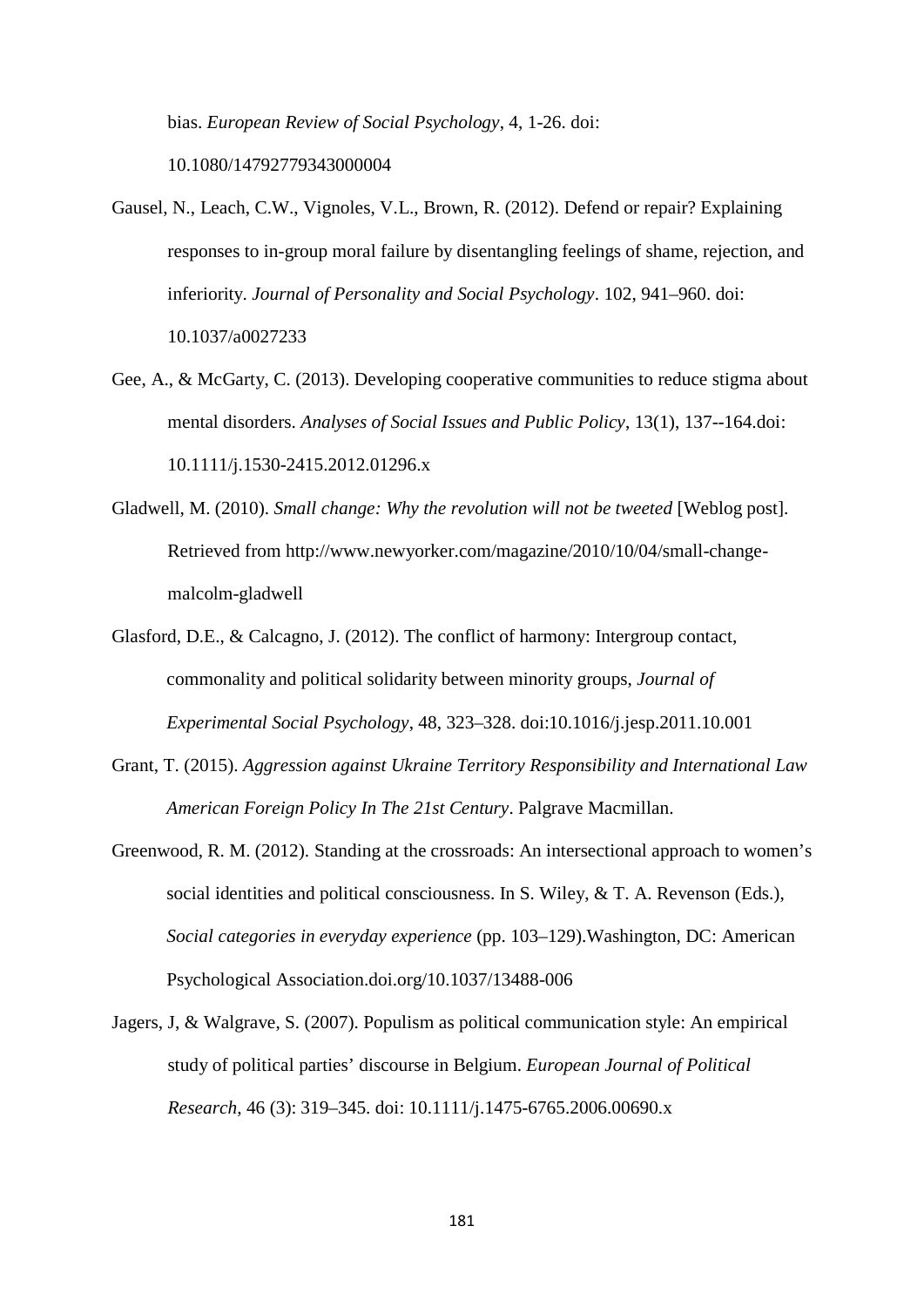- Haidt, J., & Graham, J. (2007). When morality opposes justice: Conservatives have moral intuitions that liberals may not recognize. *Social Justice Research*, 20, 98-116. doi: 10.1007/s11211-007-0034-z
- Harth, N. S., Kessler, T., & Leach, C. W. (2008). Advantaged group's emotional reactions to intergroup inequality: The dynamics of pride, guilt and sympathy. *Personality and Social Psychology Bulletin*, 34, 115–129.doi:10.1177/0146167207309193
- Haslam, S. A., Reicher, S. D. & Levine, M. (2011). When other people are heaven, when other people are hell: How social identity determines the nature and impact of social support. In Jetten, J., Haslam, C., & Haslam, S. A. (Eds.) *The social cure: Identity, health, and wellbeing*. London & New York: Psychology Press.
- Haste, H. (2012). Where do we go from here in political psychology? An introduction by special issue editor. *Political Psychology*, 33, 1-9.doi:10.1111/j.1467- 9221.2011.00868.x
- Hayes, A. F. (2013). *An introduction to mediation, moderation, and conditional process analysis*. New York: The Guilford Press.
- Hewstone, M. (1989). *Causal attribution: From cognitive processes to collective beliefs*. Oxford, UK: Basil–Blackwell.
- Hewstone, M. (1990). The "ultimate attribution error"? A review of the literature on intergroup causal attribution. *European Journal of Social Psychology*. 20 (4), 311- 335. doi: 10.1002/ejsp.2420200404
- Hilton, D. J., & Slugoski, B. R. (1986). Knowledge-based causal attribution: The abnormal conditions focus model. *Psychological Review*, 93, 75–88.
- Hilton, D. J., Smith, R. H., & Kin, S. H. (1995). Processes of causal explanation and dispositional attribution. *Journal of Personality and Social Psychology*, 68, 377–387.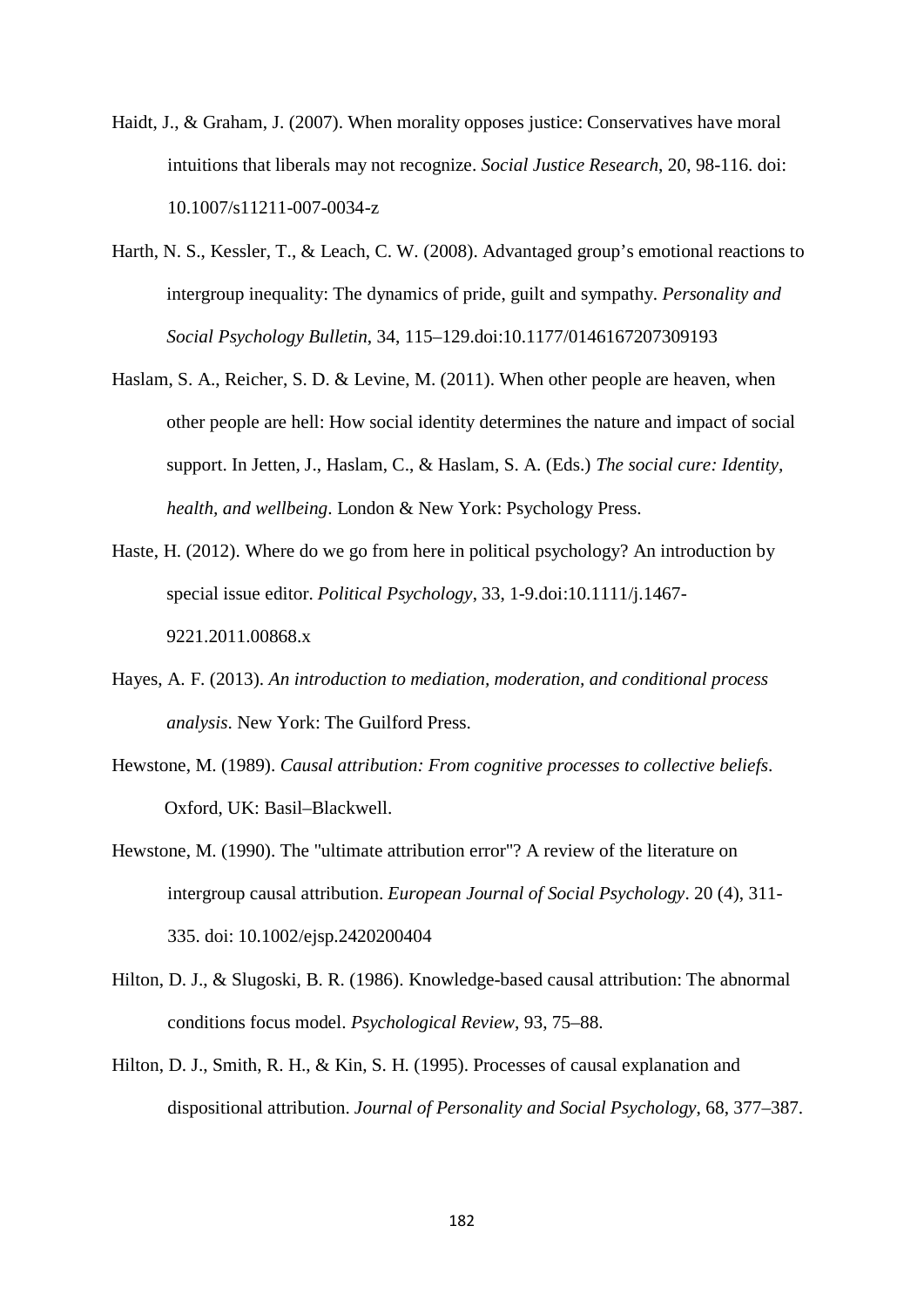Hofstadter, R. (1966). The paranoid style in American politics. In R. Hofstadter (Ed.), *The paranoid style in American politics and other essays* (pp. 3–40). New York, NY: Knopf.

- Holcomb, F., Conlon, N. & Hryckowian, D. (2016). Ukraine Warning Update: Increasing Public Frustration Threatens to Destabilize Ukraine. *Institute for the Study of War*. Retrieved from http://iswresearch.blogspot.it/2016/11/ukraine-warning-updatenovember-7-2016.html
- Howarth, C., Campbell, C., Cornish, F., Franks, B., Garcia-Lorenzo, L., Gillespie, A., Gleibs, I., Goncalves-Portelinha, I., Jovchelovitch, S., Lahlou, S., Mannell, J., Reader, T., and Tennant, C. (2013). Insights from societal psychology: a contextual politics of societal change. *Journal of Social and Political Psychology*, 1 (1), 364-384. doi: 10.5964/jspp.v1i1.64
- Iyer, A., Jetten, J., Tsivrikos, D., Postmes, T., & Haslam, S. A. (2009). The more (and the more compatible) the merrier: Multiple group memberships and identity compatibility as predictors of adjustment after life transitions. *British Journal of Social Psychology*, 48, 707-733.doi: 10.1348/014466608X397628
- Jasinskaja-Lahti, I., Liebkind, K., & Solheim, E. (2009). To identify or not to identify? National disidentification as an alternative reaction to perceived ethnic discrimination. *Applied Psychology: An International Review*, 58, 105–128. doi:10.1111/j.1464- 0597.2008.00384.x
- Jaspars, J., Hewstone, M., & Fincham, F. (1983). Attribution theory and research: The state of the art. In J. Jaspars, F. D. Fincham, & M. Hewstone (Eds.), *Attribution theory and research: Conceptual, developmental and social dimensions* (pp. 3–36). London: Academic Press.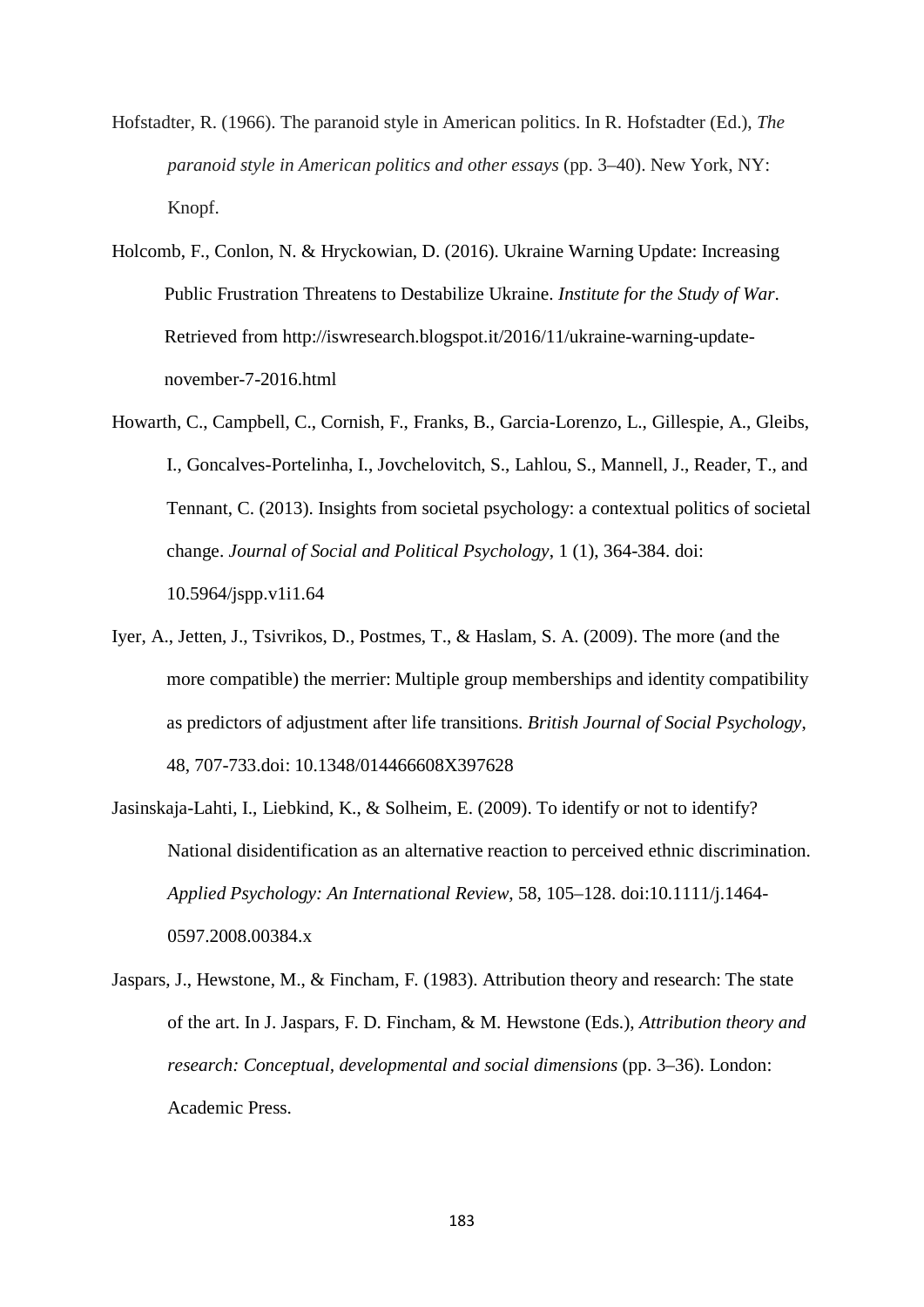- Jimenez-Moya, G., Spears, R., Rodriguez-Bailon, R., & de Lemus, S. (2015). By any means necessary? When and why low group identification paradoxically predicts radical collective action. *Journal of Social Issues*, 71(3), 517-535. DOI: 10.1111/josi.12126
- Jolley, D., Douglas, K.M, & Sutton R. (In press). Blaming a few bad apples to save a threatened barrel: The system-justifying function of conspiracy theories. *Political Psychology*. doi: 10.1111/pops.12404
- Jost, J. T., & Banaji, M. R. (1994). The role of stereotyping in system-justification and the production of false consciousness. *British Journal of Social Psychology*, 33, 1-27. doi: 10.1111/j.2044-8309.1994.tb01008.x
- Jost, J. T., Burgess, D., & Mosso, C. O. (2001). Conflicts of legitimation among self, group, and system: The integrative potential of system justification theory. In J. T. Jost & B. Major (Eds.), *The psychology of legitimacy: Emerging perspectives on ideology, justice, and intergroup relations* (pp. 363-388). Cambridge, UK: Cambridge University Press.
- Kelley, H. H. (1967). *Attribution theory in social psychology*. In D. Levine (Ed.), Nebraska symposium on motivation (Vol. 15) (pp. 192–238). Lincoln: University of Nebraska Press.
- Kennedy, K. A., & Pronin, E. (2012). Bias perception and the spiral of conflict. In J. Hanson (Ed.), *Ideology, psychology, and law* (pp. 410–446). New York: Oxford University Press. doi:10.1093/acprof:oso/9780199737512.003.0017
- Khylko, M, & Tytarchuk, O. (2017). Ukraine Risks Map 2017. Retrieved from http://eesri.org/wp-content/uploads/2017/03/2017-03\_Ukraine-Risks-Map-2017 text\_EESRI-CP-PB-ENG.pdf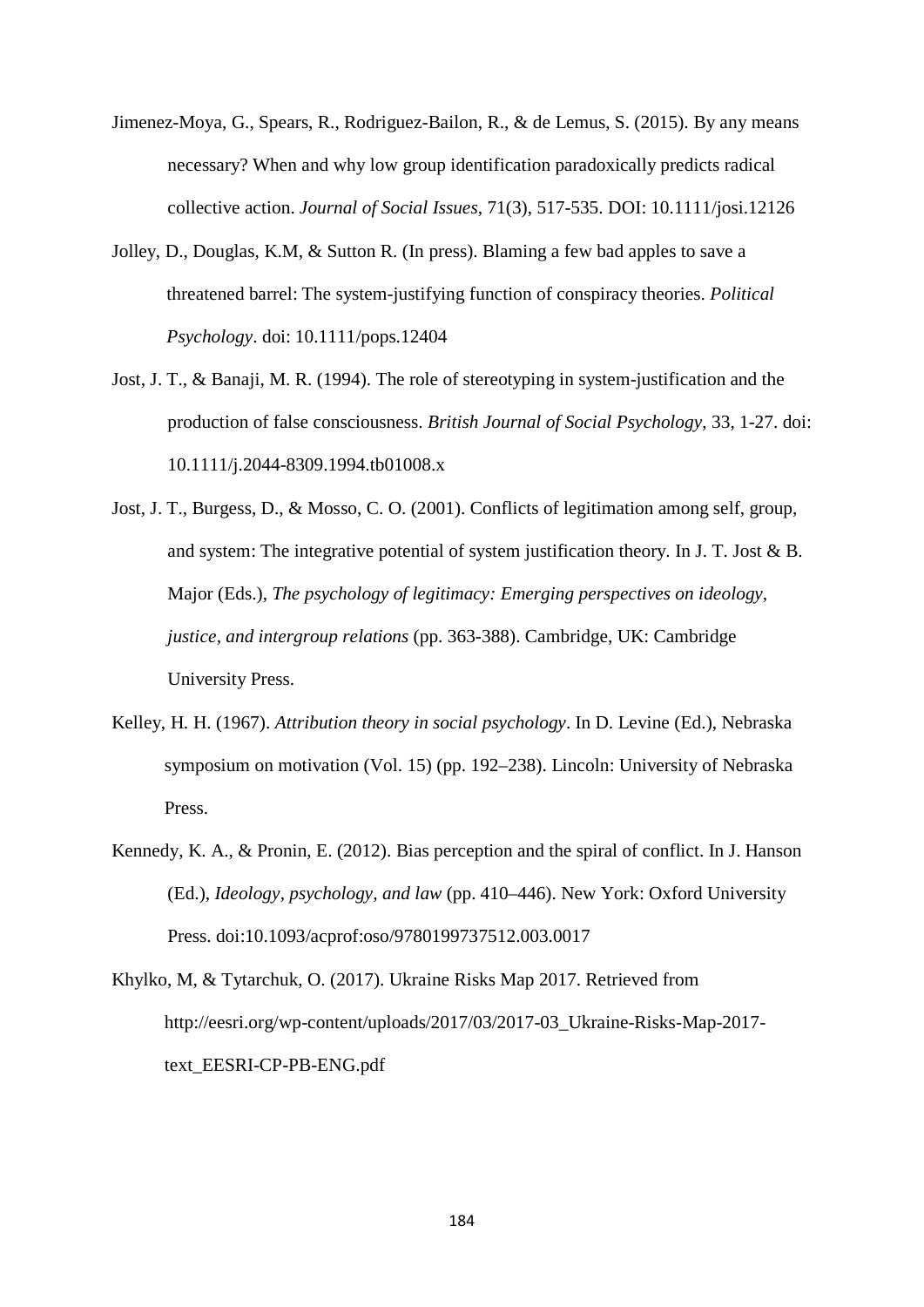- Klandermans, B. (1984). Mobilization and participation: Social-psychological expansions of resource mobilization theory. *American Sociological Review*, 49, 583-600. doi: 10.2307/2095417
- Klandermans, B., van der Toorn, J., & van Stekelenburg, J. (2008). Embeddedness and identity: How immigrants turn grievances into action. *American Sociological Review*, 73, 992–1012.doi: 10.1177/000312240807300606
- Kline R.B. (2011). *Principles and practice of structural equation modeling* (Third Edition). New York, NY: The Guilford Press.
- Kofta, M., & Sedek, G. (2005). Conspiracy stereotypes of Jews during systemic transformation in Poland. *International Journal of Sociology*, 35, 40–64. doi: 10.1080/00207659.2005.11043142
- Kutlaca, M., van Zomeren, M., &Epstude, K. (2016). Preaching to or beyond the choir: The politicizing effects of fitting value-identity communication in ideologically heterogeneous groups. *Social Psychology*, 47(1), 15-28.doi: 10.1027/1864- 9335/a000254
- Laurin, K., Kay, A.C.,& Fitzsimons, G.J. (2012). Reactance versus rationalization: Divergent responses to policies that constrain freedom. *Psychological Science*, *23* (2), 205-209. doi: 10.1177/0956797611429468
- Leach, C. W., Ellemers, N., & Barreto, M. (2007). Group virtue: The importance of morality (vs. competence and sociability) in the positive evaluation of in-groups. *Journal of Personality and Social Psychology*, 93, 234-249. doi: 10.1037/0022-3514.93.2.234
- Leach, C. W., Snider, N., & Iyer, A. (2002). Poisoning the consciences of the fortunate: The experience of relative advantage and support for social equality. In I. Walker  $\&$  H. J. Smith (Eds.), *Relative deprivation: Specification, development, and integration* (pp. 136–163). New York, NY: Cambridge University Press.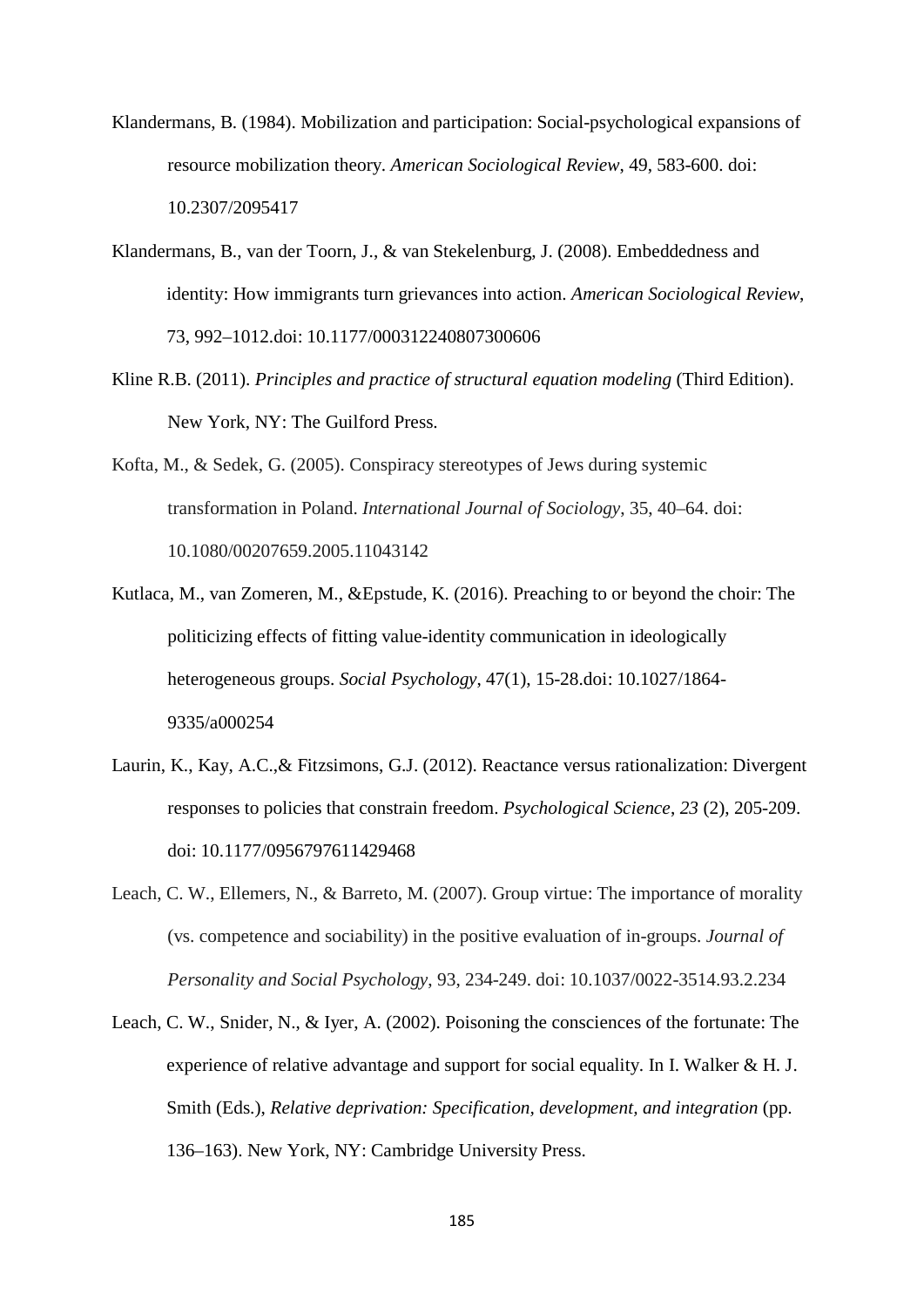- Leach, C. W., van Zomeren, M., Zebel, S., Vliek, M. L. W., Pennekamp, S. F., Doosje, B., Ouwerkerk, J.P, & Spears, R. (2008). Group-level self-definition and self-investment: A hierarchical (multicomponent) model of in-group identification. *Journal of Personality and Social Psychology*, *95*(1), 144-165. doi: 10.1037/0022-3514.95.1.144
- Leidner, B., Castano, E., Zaiser, E., Giner-Sorolla, R. (2010). Ingroup glorification, moral disengagement, and justice in the context of collective violence. *Personality and Social Psychology Bulletin*, 36, 1115–1129. doi:10.1177/0146167210376391
- Lerner, M. J., & Clayton, S. (2011). *Justice and self-interest*. New York: Cambridge University Press.
- Levine, M. & Manning, R. (2013). Social identity, group processes, and helping in emergencies. *European Review of Social Psychology,* 24 (1), 225–251. doi: 10.1080/10463283.2014.892318
- Levine, M., Prosser, A., Evans, D., & Reicher, S. (2005). Identity and emergency intervention: how social group membership and inclusiveness of group boundaries shape helping behavior. *Personality and Social Psychology Bulletin*, 31 (4), 443- 453.doi: 10.1177/0146167204271651
- Livingstone, A. G. (2014). Why the psychology of collective action requires qualitative transformation as well as quantitative change, *Contemporary Social Science: Journal of the Academy of Social Sciences*, 9 (1), 121-134. doi: 10.1080/21582041.2013.851404
- Louis, W. R., Amiot, C. E., Thomas, E. F., & Blackwood, L. (2016). The "Activist Identity" and activism across domains: A multiple identities analysis. *Journal of Social Issues*, 72(2), 242–263. doi: 10.1111/josi.12165
- Louis, W. R., Taylor, D. M., & Douglas, R. L. (2005). Normative influence and rational conflict decisions: Group norms and cost-benefit analyses for intergroup behaviour.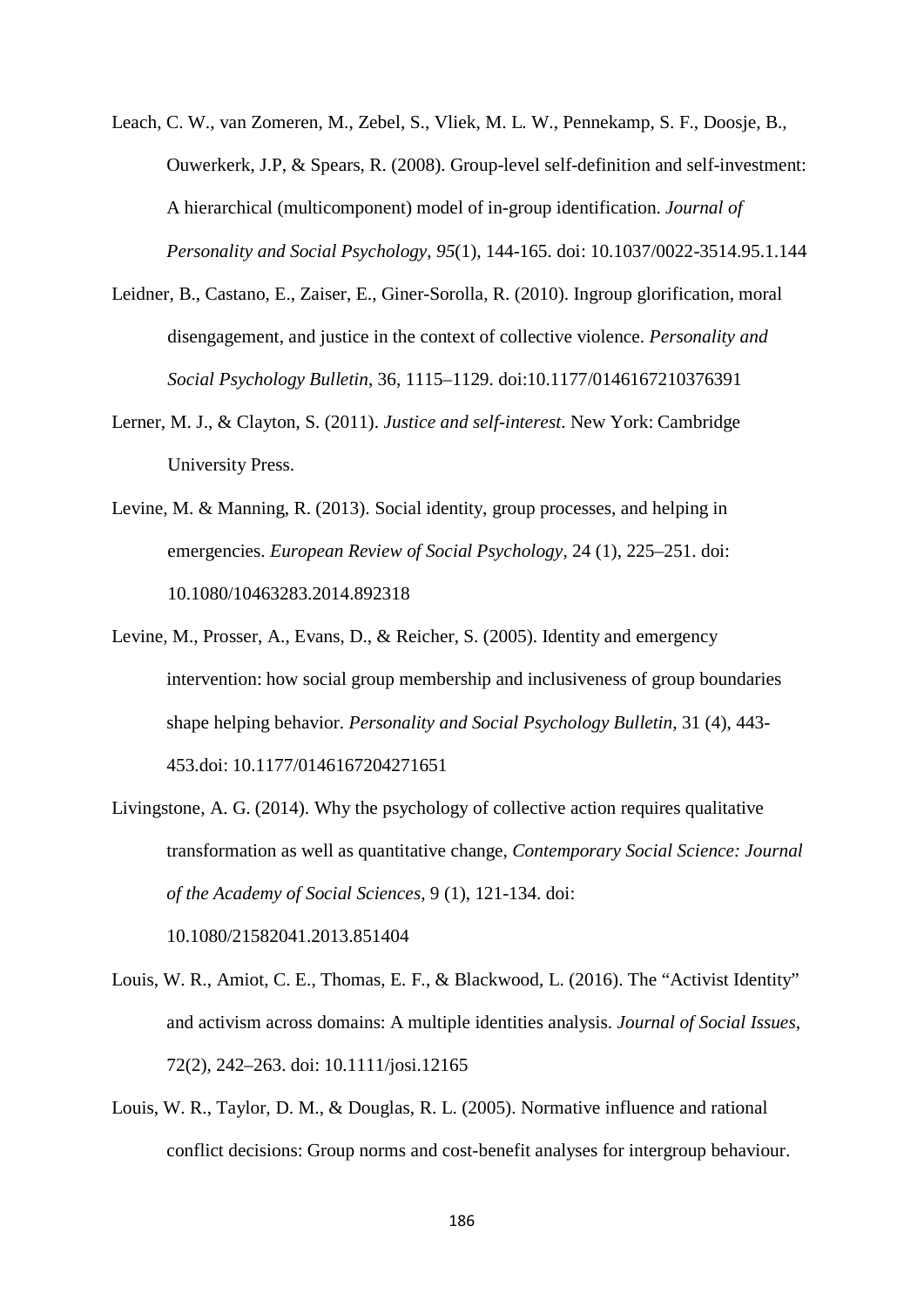*Group Processes and Intergroup Relations*, 8, 355-374. doi:

10.1177/1368430205056465

Lutsevych, O. (2016). *Agents of the Russian World: Proxy Groups in the Contested Neighbourhood*, Chatham House, Retrieved from: [https://www.chathamhouse.org/sites/files/chathamhouse/publications/research/2016-](https://www.chathamhouse.org/sites/files/chathamhouse/publications/research/2016-04-14-agents-russian-world-lutsevych.pdf) [04-14-agents-russian-world-lutsevych.pdf](https://www.chathamhouse.org/sites/files/chathamhouse/publications/research/2016-04-14-agents-russian-world-lutsevych.pdf)

- Major, B., & O'Brien, L. T. (2005). The social psychology of stigma. *Annual Review of Psychology*, 56, 393– 421.doi: 10.1146/annurev.psych.56.091103.070137
- Major, B., Quinton, W. J., & Schmader, T. (2003). Attributions to discrimination and selfesteem: Impact of group identification and situational ambiguity. *Journal of Experimental Social Psychology*, 39, 220-231. doi: 10.1177/1368430206062074
- Malyarenko, T. & Galbreath, D.J. (2013). Crimea: Competing Self-Determination Movements and the Politics at the Centre, *Europe-Asia Studies*, 65 (5), 912-928, doi: 10.1080/09668136.2013.805964
- Mannarini, T., Boffi, M., Brondi, S., & Sarrica, M. (2015). Collective action as response to unresponsive institutions: A psychological insight into the theory of counterdemocracy. *Psicologia Sociale*, 2, 123-140. doi: 10.1482/80761
- Mashuri, A. & Zaduqisti, E. (2015). The Effect of Intergroup Threat and Social Identity Salience on the Belief in Conspiracy Theories over Terrorism in Indonesia: Collective Angst as a Mediator. *International Journal of Psychological Research*, 8 (1), 24-35.
- McGarty, C., Bliuc, A.-M., Thomas, E.F., & Bongiorno, R. (2009). Collective action as the material expression of opinion-based group membership. *Journal of Social Issues*, 65, 839-857.doi: 10.1111/j.1540-4560.2009.01627.x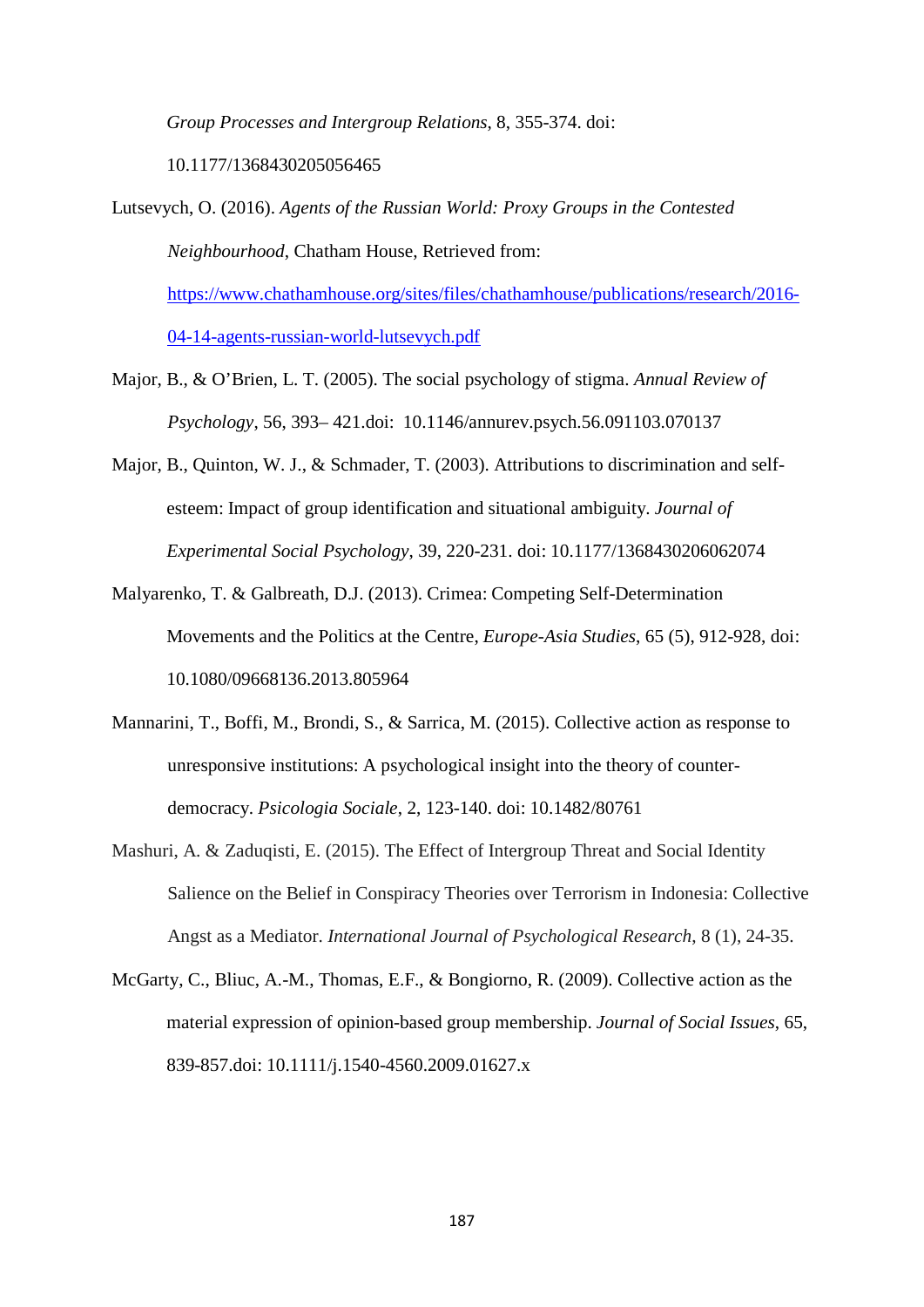- McGarty, C., Thomas, E. F., Lala, G., Smith, L. G. E., & Bliuc, A.-M.(2014). New technologies, new identities, and the growth of mass opposition in the Arab Spring. *Political Psychology*, 35, 725-740.doi:10.1111/pops.12060
- Meyer, D. S. (2004). Protest and political opportunities. *Annual Review of Sociology*, 30(1), 125–145. doi:10.1146/annurev.soc.30.012703.110545.
- Minescu, A. (2012). *Relative Group Position and Intergroup Attitudes in Russia*. Amsterdam: Ponsen & Looijen. ISBN: 978-90-6464-553-2.

Ministry of Foreign Affairs of Ukraine.(2014). *Address by the Minister for Foreign Affairs of Ukraine Pavlo KLIMKIN at the first World Conference on Indigenous Peoples*. Retrieved from [http://mfa.gov.ua/en/press-center/interviews-and-articles/3760-vistup](http://mfa.gov.ua/en/press-center/interviews-and-articles/3760-vistup-ministra-zakordonnih-sprav-ukrajini-pavla-klimkina-na-pershij-konferenciji-oon-z-pitany-korinnih-narodiv-svitu)[ministra-zakordonnih-sprav-ukrajini-pavla-klimkina-na-pershij-konferenciji-oon-z](http://mfa.gov.ua/en/press-center/interviews-and-articles/3760-vistup-ministra-zakordonnih-sprav-ukrajini-pavla-klimkina-na-pershij-konferenciji-oon-z-pitany-korinnih-narodiv-svitu)[pitany-korinnih-narodiv-svitu](http://mfa.gov.ua/en/press-center/interviews-and-articles/3760-vistup-ministra-zakordonnih-sprav-ukrajini-pavla-klimkina-na-pershij-konferenciji-oon-z-pitany-korinnih-narodiv-svitu)

- Miron, A.M., & Brehm, J.W. (2006). Reactance theory 40 Years Later*.Zeitschrift für Sozial psychologie*, *37*(1), 9-18.doi: 10.1024/0044-3514.37.1.3.
- Mirovalev, M. (2014, December 4). Disappearing Crimea's anti-Russia activists, *AlJazeera*. Retrieved from [http://www.aljazeera.com/indepth/features/2014/12/disappearing](http://www.aljazeera.com/indepth/features/2014/12/disappearing-crimea-anti-russia-activists-201412110405525656.html)[crimea-anti-russia-activists-201412110405525656.html](http://www.aljazeera.com/indepth/features/2014/12/disappearing-crimea-anti-russia-activists-201412110405525656.html)
- Morozov, E. (2009). The brave new world of slacktivism. Net. Effect: *Foreign Policy*. [Weblog post]. Retrieved 27 September 2016from

[www.npr.org/templates/story/story.php?storyId=104302141](http://www.npr.org/templates/story/story.php?storyId=104302141)

Morozov, E. (2011). *The Net Delusion – The Dark Side of Internet Freedom*. New York: Public Affairs.

Moscovici, S. (1976). *Social influence and social change*. New York, NY: Academic Press.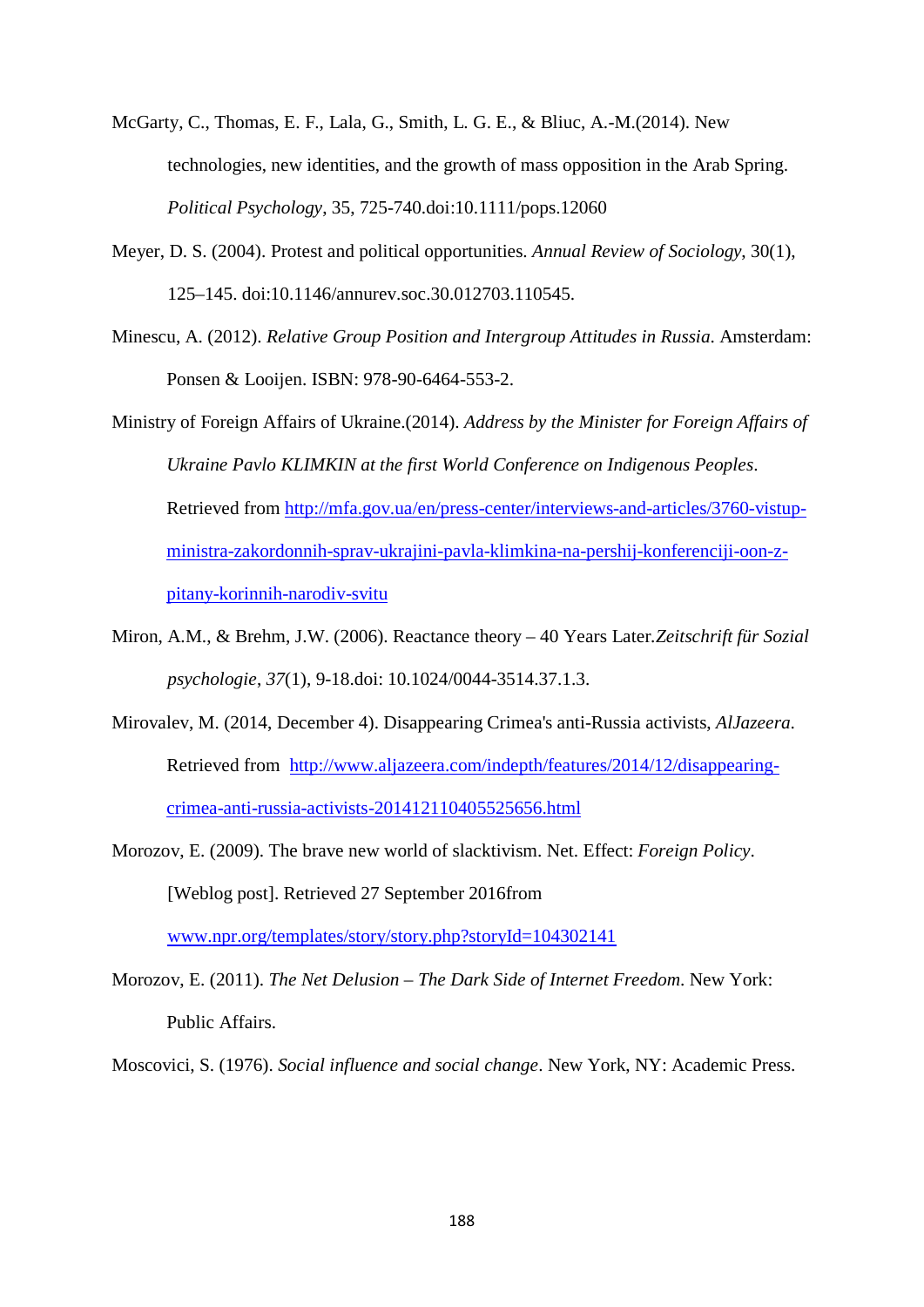- Moskalenko, S., & McCauley, C. (2009). Measuring political mobilization: The distinction between activism and radicalism. *Terrorism and Political Violence*, 21, 239–260.doi: 10.1080/09546550902765508
- Mummendey, A., Kessler,T., Klink, A., & Mielke, R. (1999). Strategies to cope with negative social identity: Predictions by social identity theory and relative deprivation theory. *Journal of Personality and Social Psychology*, *76*, 229–245. doi: 10.1037/0022-3514.76.2.229
- Nahon, K., & Hemsley, J. (2013). *Going viral*. Cambridge, England: Polity Press.
- Newheiser A. K., Farias M., Tausch N. (2011). The functional nature of conspiracy beliefs: examining the underpinnings of belief in the Da Vinci Code conspiracy. *Personality and Individual Differences*, 58, 1007–1011. doi:10.1016/j.paid.2011.08.011
- Onuch, O. (2014). Who were the protesters? EuroMaidan. *Journal of Democracy*, *25* (3),44- 51. doi: 10.1353/jod.2014.0045
- Ostrov, A. (2015). New Russian Bill Condemns 1954 Transfer of to Ukraine as 'Illegal'. *The Moscow Times*. Retrieved from [http://www.themoscowtimes.com/news/article/new](http://www.themoscowtimes.com/news/article/new-russian-bill-condemns-1954-transfer-of-crimea-to-ukraine-as-illegal/515470.html)[russian-bill-condemns-1954-transfer-of-crimea-to-ukraine-as-illegal/515470.html](http://www.themoscowtimes.com/news/article/new-russian-bill-condemns-1954-transfer-of-crimea-to-ukraine-as-illegal/515470.html)
- Postmes, T., Haslam, S., & Swaab, R. (2005). Social influence in small groups: An interactive model of social identity formation. *European Review of Social Psychology*, *16*, 1-42. doi: 10.1080/10463280440000062
- Preacher, K. J., & Hayes, A. F. (2004). SPSS and SAS procedures for estimating indirect effects in simple mediation models. *Behavior Research Methods, Instruments, & Computers*, 36, 717–731. doi: 10.3758/BF03206553
- Prizel, Y. (1998). *National Identity and Foreign Policy: Nationalism and Leadership in Poland, Russia, and Ukraine*. Cambridge: Cambridge University Press.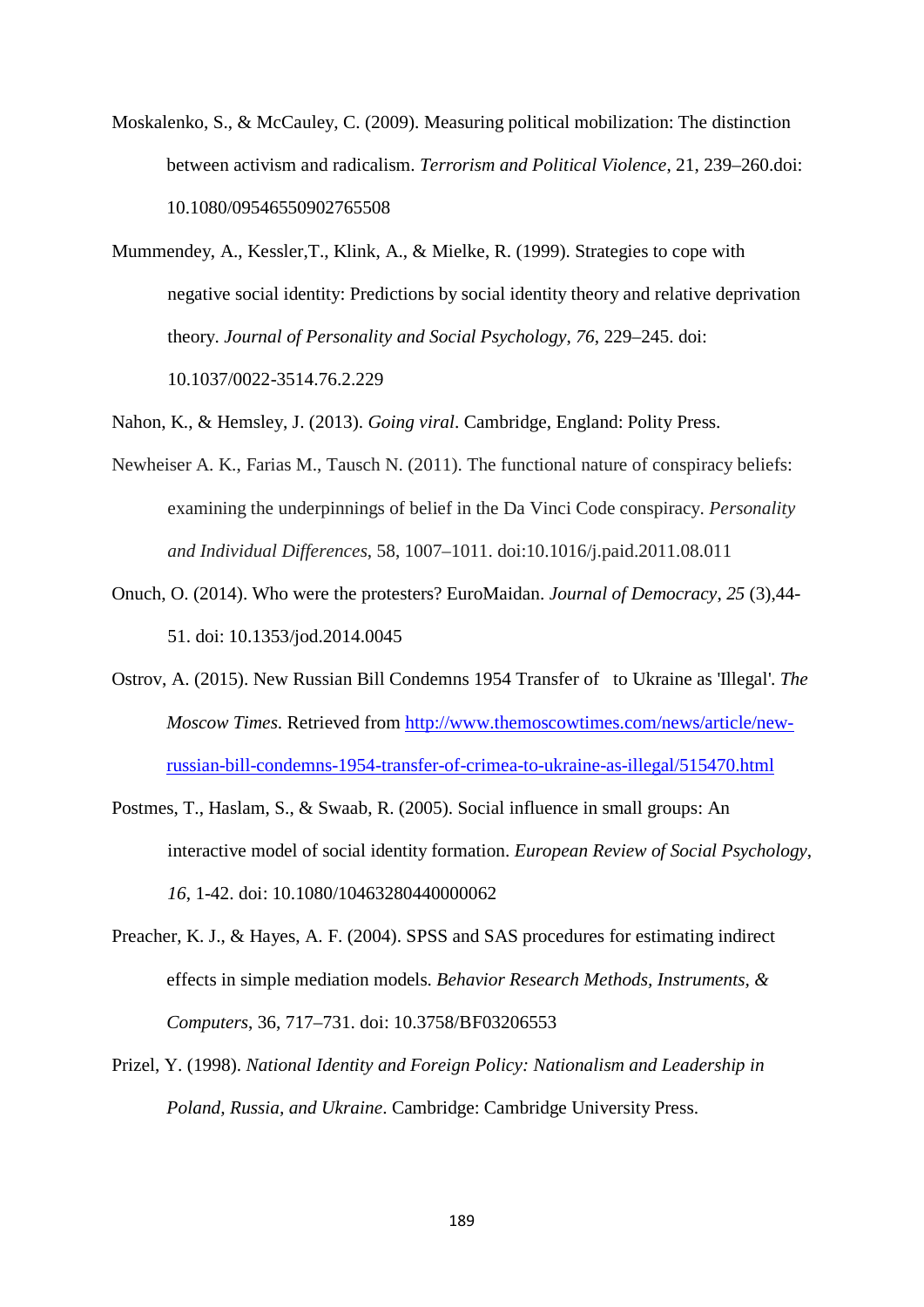Rains, S. A., & Turner, M. (2007). Psychological reactance and persuasive health communication: A test and extension of the intertwined model. *Human Communication Research*, 33, 241-269. doi: 10.1111/j.1468-2958.2007.00298.x

- Reicher, S. (2004). The context of social identity: Domination, resistance, and change. *Political Psychology*, 25(6), 921-945. DOI: 10.1111/j.1467-9221.2004.00403.x
- Reicher, S. D., & Haslam, S. A. (2013). Towards a 'science of movement': Identity, authority and influence in the production of social stability and social change. *Journal of Social and Political Psychology*, 1, 112–131.doi:10.5964/jspp.v1i1.266
- Reicher, S., Cassidy, C., Wolpert, I., Hopkins, N., & Levine, M. (2006). Saving Bulgaria's Jews: An analysis of social identity and the mobilisation of social solidarity. *European Journal of Social Psychology*, 36, 49-72.doi: 10.1002/ejsp.291
- Riabchuk, M. (2012). Ukraine's muddling through: National identity and post-communist transition, *Communist and Post-Communist Studies*, *45* (3-4), 439–446. doi: 10.1016/j.postcomstud.2012.06.007
- Riketta, M. & Nienaber, S. (2007). Multiple identities and work motivation: The role of perceived compatibility between nested organizational units. *British Journal of Management*, 18 (1), 61–77. doi: 10.1111/j.1467-8551.2007.00526.x
- Rudolph, U., Roesch, S., Greitemeyer, T., & Weiner, B. (2004). A meta-analytic review of help giving and aggression from an attributional perspective: Contributions to a general theory of motivation. *Cognition and Emotion*, 18(6), 815-848. doi: 10.1080/02699930341000248
- Russell, G. M., & Bohan, J. S. (2016). Institutional allyship for LGBT equality: Underlying processes and potentials for change. *Journal of Social Issues*, 72(2), 335–354. doi: 10.1111/josi.12169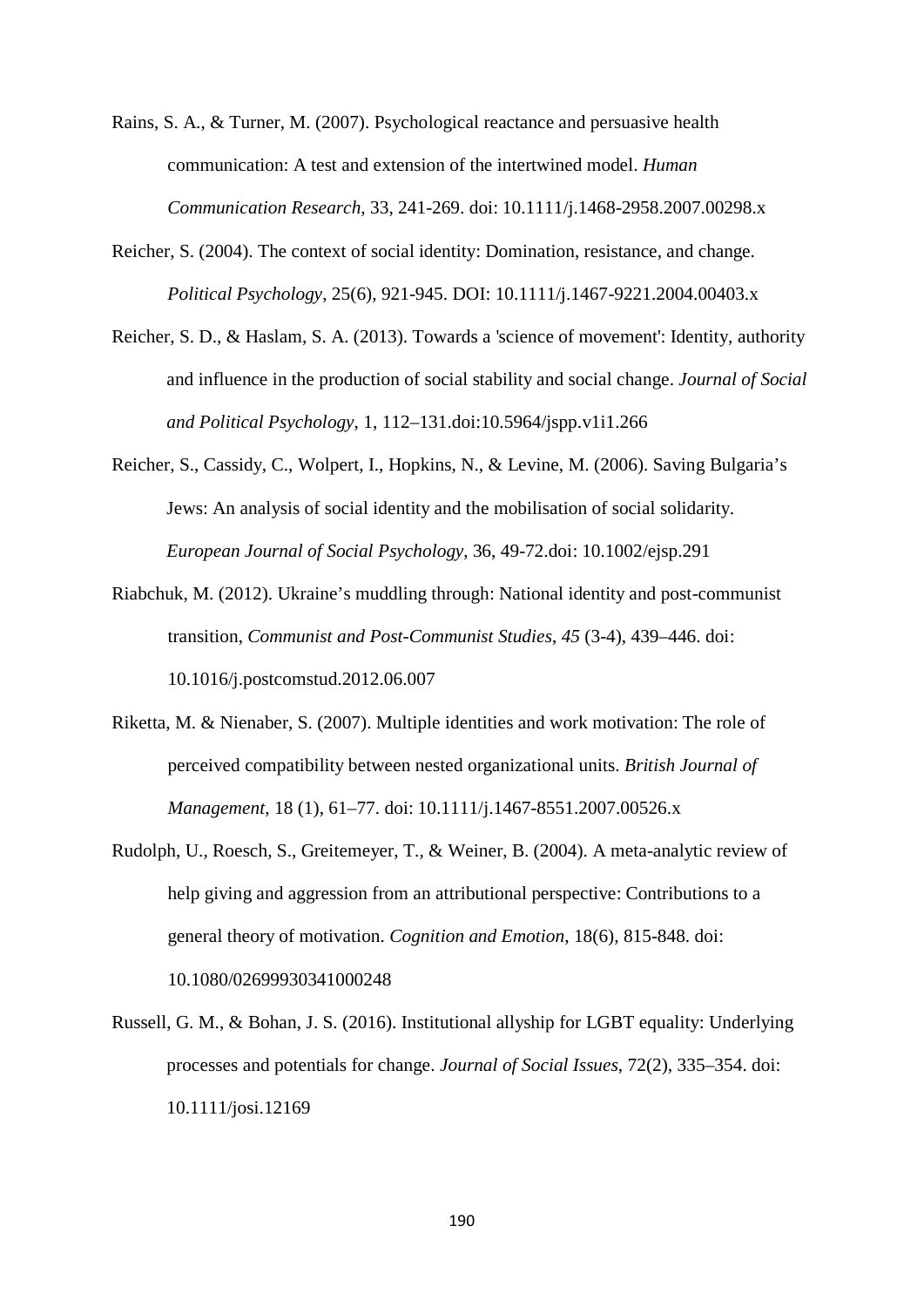- Saab, R., Tausch, N., Spears, R., & Cheung, W.Y. (2015). Acting in solidarity: Testing an extended dual pathway model of collective action by bystander group members. *British Journal of Social Psychology*, 54(3), 539-560.doi: 10.1111/bjso.12095
- Sapountzis, A., & Condor, S. (2013). Conspiracy accounts as inter-group theories: challenging dominant understandings of social power and political legitimacy. *Political Psychology*, 34 (5), 731–752. doi: 10.1111/pops.12015
- Saunders, M., Lewis, P. & Thornhill, A. (2009). *Research methods for business students*, 5th ed., Harlow, Pearson Education
- Schumann, S., & Klein, O. (2015). Substitute or Stepping Stone? Assessing the impact of low-threshold online collective actions on offline participation. *European Journal of Social Psychology*, 45, 308-322.doi: 10.1002/ejsp.2084
- Schwarzer, D., & Stelzenmüller, C. (2014). *What is at stake in Ukraine: Europe and the United States need to do what it takes to protect the right of the Eastern Partnership countries to choose their future*. Washington, D.C.: German Marshall Fund of the United States.
- Shuman, E., Cohen-Chen, S., Hirsch-Hoefler, S., & Halperin, E. (2016). Explaining normative versus non-normative action: The role of implicit theories. *Political Psychology*, 27 (6), 835-852. doi: 10.1111/pops.12325
- Sidanius, J., & Pratto, F. (1999). *Social dominance: An intergroup theory of social hierarchy and oppression*. New York: Cambridge University Press.
- Simon B., Loewy, M., Sturmer, S., Weber, U., Freytag, P., Habig, C., et al. (1998). Collective identification and social movement participation. *Journal of Personality and Social Psychology*, 74(3): 646–658.doi: 10.1037/0022-3514.74.3.646
- Simon, B. & Klandermans, B. (2001). Politicized collective identity: A social psychological analysis. *American Psychologist*, 56, 319-331.doi: 10.1037/0003-066X.56.4.319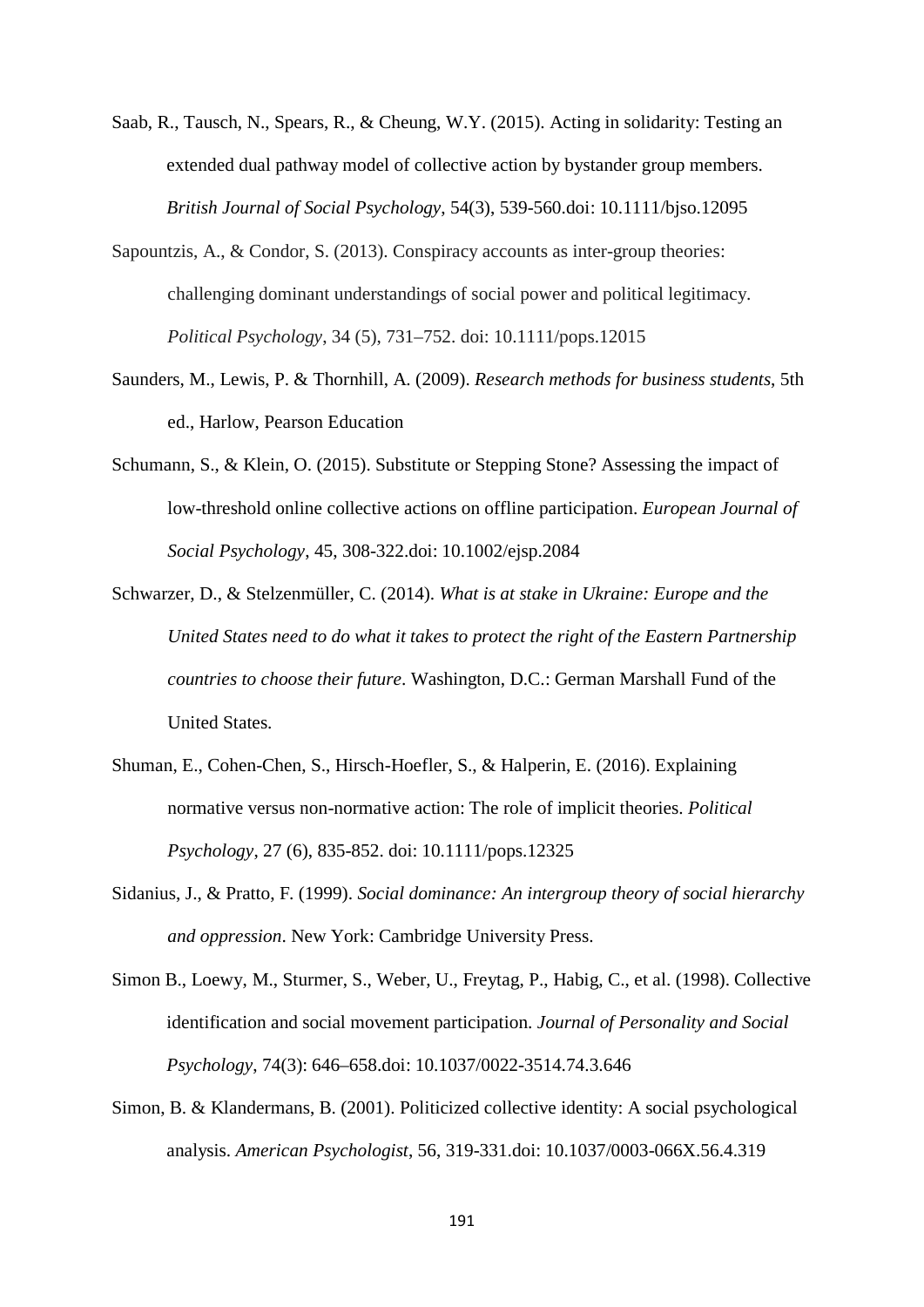- Simon, B., & Ruhs, D. (2008). Identity and politicization among Turkish migrants in Germany: The role of dual identification. *Journal of Personality and Social Psychology*, 95, 1354 –1366.doi: 10.1037/a0012630
- Simon, B., et al. (1998). Collective Identification and Social Movement Participation. *Journal of Personality and Social Psychology*, 74, 646-658.doi: 10.1037/0022- 3514.74.3.646
- Skitka, L. J., & Mullen, E. (2002a). The "dark side" of moral conviction. *Analyses of Social Issues and Public Policy*, 2, 35-41. doi: 10.1111/j.1530-2415.2002.00024.x
- Skitka, L. J., & Mullen, E. (2002b). Understanding judgments of fairness in a real-world political context: A test of the value protection model of justice reasoning. *Personality and Social Psychology Bulletin*, 28, 1419-1429. doi: 10.1177/014616702236873
- Smith, L. G. E., Gavin, J. & Sharp, E. (2015). Social identity formation during the emergence of the Occupy movement. *European Journal of Social Psychology*, 45 (7), pp. 818- 832. doi: 10.1002/ejsp.2150
- Smith, L. G. E., Thomas, E. F. &McGarty, C. (2015). "We must be the change we want to see in the world": Integrating norms and identities through social interaction. *Political Psychology*, 36 (5), pp. 543-557. doi: 10.1111/pops.12180
- Snyder, T. (2014).Fascism, Russia, and Ukraine. *The New York Review of Books*. Retrieved from<http://www.nybooks.com/articles/2014/03/20/fascism-russia-and-ukraine/>
- Sociopolis (2014). Evaluation of the social-political situation in the country in January 2014 by people of Ukraine.Poll. (ukr.,Оцінка жителями України соціально-політичної ситуації в країні станом на січень 2014 року.Опитування). Retrieved from: http://sociopolis.ua/uk/novyvny/novyny-komentari/174-socio-political-january-2014/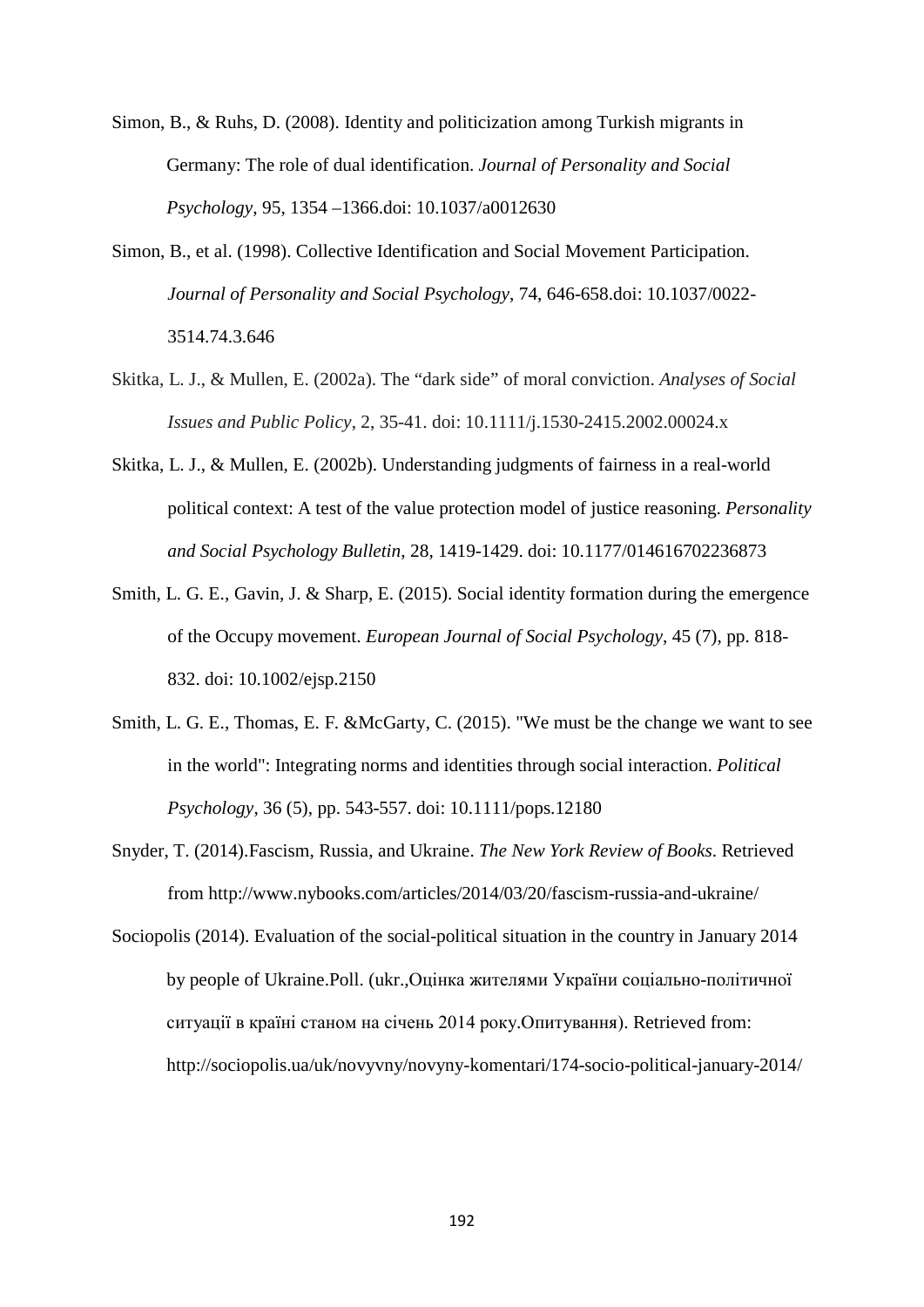- Soldak, K. (2014, September 15). Debating the Fate Of The World, In Kyiv. *Forbes*. Retrieved from [http://www.forbes.com/sites/katyasoldak/2014/09/15/debating-the](http://www.forbes.com/sites/katyasoldak/2014/09/15/debating-the-fate-of-the-world-in-kyiv/%231da740723853)[fate-of-the-world-in-kyiv/#1da740723853](http://www.forbes.com/sites/katyasoldak/2014/09/15/debating-the-fate-of-the-world-in-kyiv/%231da740723853)
- Spears, R., Greenwood, R. M., de Lemus, S., & Sweetman, J. (2010). Legitimacy, social identity, and power. In A. Guinote & T. K. Vescio (Eds.), *The social psychology of power* (pp. 251-283). New York: The Guilford Press.
- Spears, R., Jetten, J., & Doosje, B. (2001). The (il)legitimacy of ingroup bias: From social reality to social resistance. In J. T. Jost, & B. Major (Eds.), *The psychology of legitimacy* (pp. 332–362). NY: Cambridge University Press.
- Stephan, W. G., Ybarra, O., Martinez, C. M., Schwarzwald, J., & Tur-Kaspa, M. (1998). Prejudice toward immigrants to Spain and Israel. *Journal of Cross-Cultural Psycholog*y, 29, 559 – 576. doi: 10.1177/0022022198294004
- Subašic ́, E., Reynolds, K. J. & Turner, J. C. (2008). The Political Solidarity Model of Social Change: Dynamics of Self-Categorization in Intergroup Power Relations. *Personality and Social Psychology Review*, 12 (4). 330-352. doi: 10.1177/1088868308323223
- Sullivan, D., Landau, M.J., & Rothschild, Z.K. (2010). An existential function of enemyship: Evidence that people attribute influence to personal and political enemies to compensate for threats to control. *Journal of Personality and Social Psychology*, 93, 434-449. doi: 10.1037/a0017457
- Swami, V., Chamorro-Premuzic, T., & Furnham, A. (2009). Unanswered questions: A preliminary investigation of personality and individual difference predictors of 9/11 conspiracist beliefs. *Applied Cognitive Psychology*, 24, 749–761.doi: 10.1002/acp.1583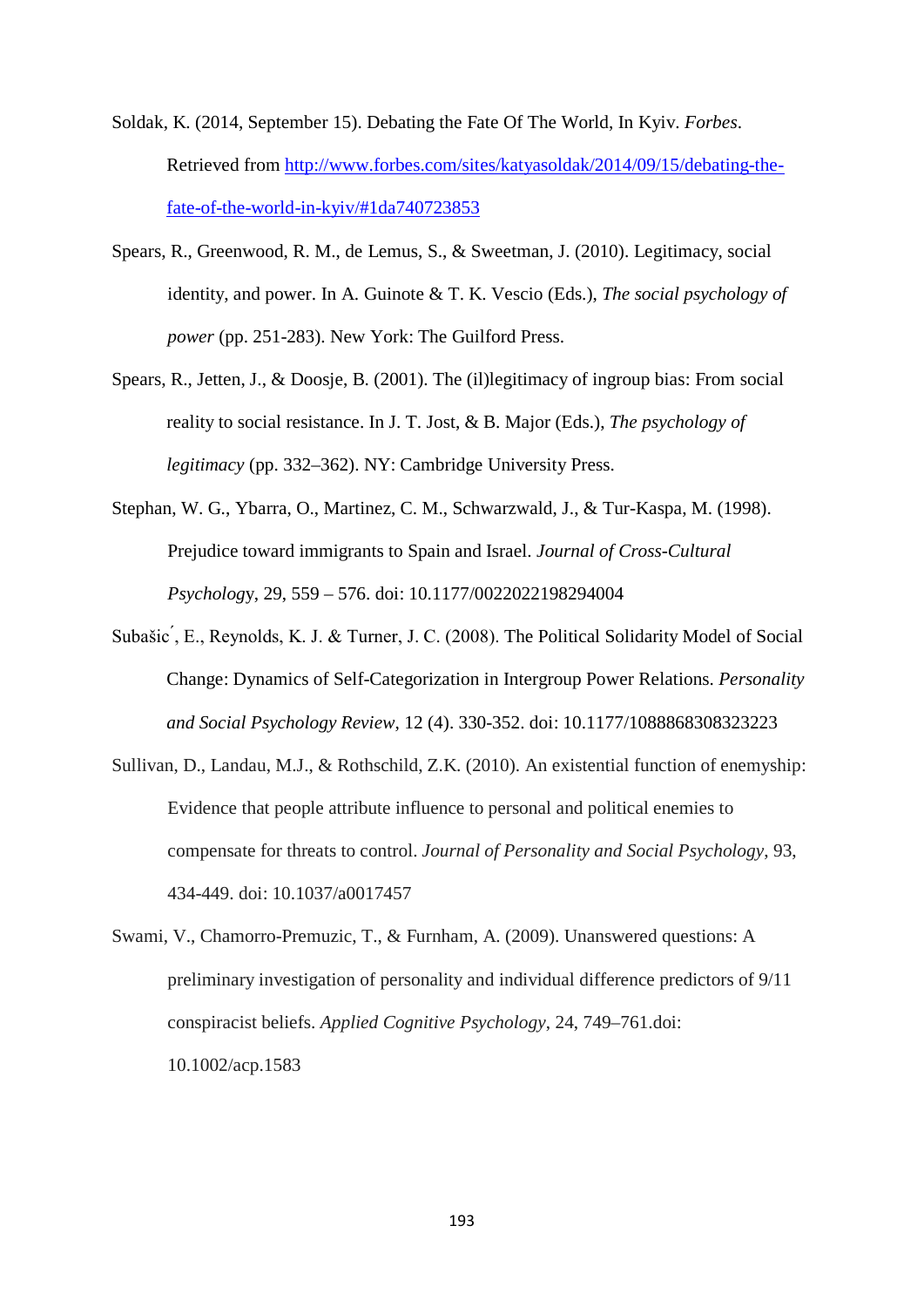- Tajfel, H. (1975). The exit of social mobility and the voice of social change: Notes on the social psychology of intergroup relations. *Social Science Information*, 14, 101-118. doi:10.1177/053901847501400204
- Tajfel, H., & Turner, J. (1979). An integrative theory of intergroup conflict. In W. G. Austin & S. Worchel (Eds.), *The social psychology of intergroup relations* (pp. 33-47). Monterey, CA: Brooks/Cole.
- Tarrow, S. (1996). *States and Opportunities: The Political Structuring of Social Movements*, in D. McAdam, J. D. McCarthy and M. N. Zald (eds) Comparative Perspectives on Social Movements, New York: Cambridge University Press, pp. 41–61
- Tarrow, S. (1998). *Power in movement: Social movements and contentious politics*. Cambridge, UK: Cambridge University Press.
- Tausch, N., Becker, J., Spears, R., Christ, O., Saab, R., Singh, P., et al. (2011). Explaining radical group behaviour: Developing emotion and efficacy routes to normative and non-normative collective action. *Journal of Personality and Social Psychology*, 101(1), 129–148. doi:10.1037/a0022728
- Thomas E. F., McGarty C., Mavor K. I. (2009). Aligning identities, emotions and beliefs to create commitment to sustainable social and political action. *Personality and Social Psychology Review*, 13, 194–218. doi: 10.1177/1088868309341563
- Thomas, E. F., & Louis, W. R. (2014). When will collective action be effective? Violent and non-violent protests differentially influence perceptions of legitimacy and efficacy among sympathizers. *Personality and Social Psychology Bulletin*, 40, 263-276.doi: 10.1177/0146167213510525
- Thomas, E. F., & McGarty, C. (2009). The role of efficacy and moral outrage norms in creating the potential for international development activism through group-based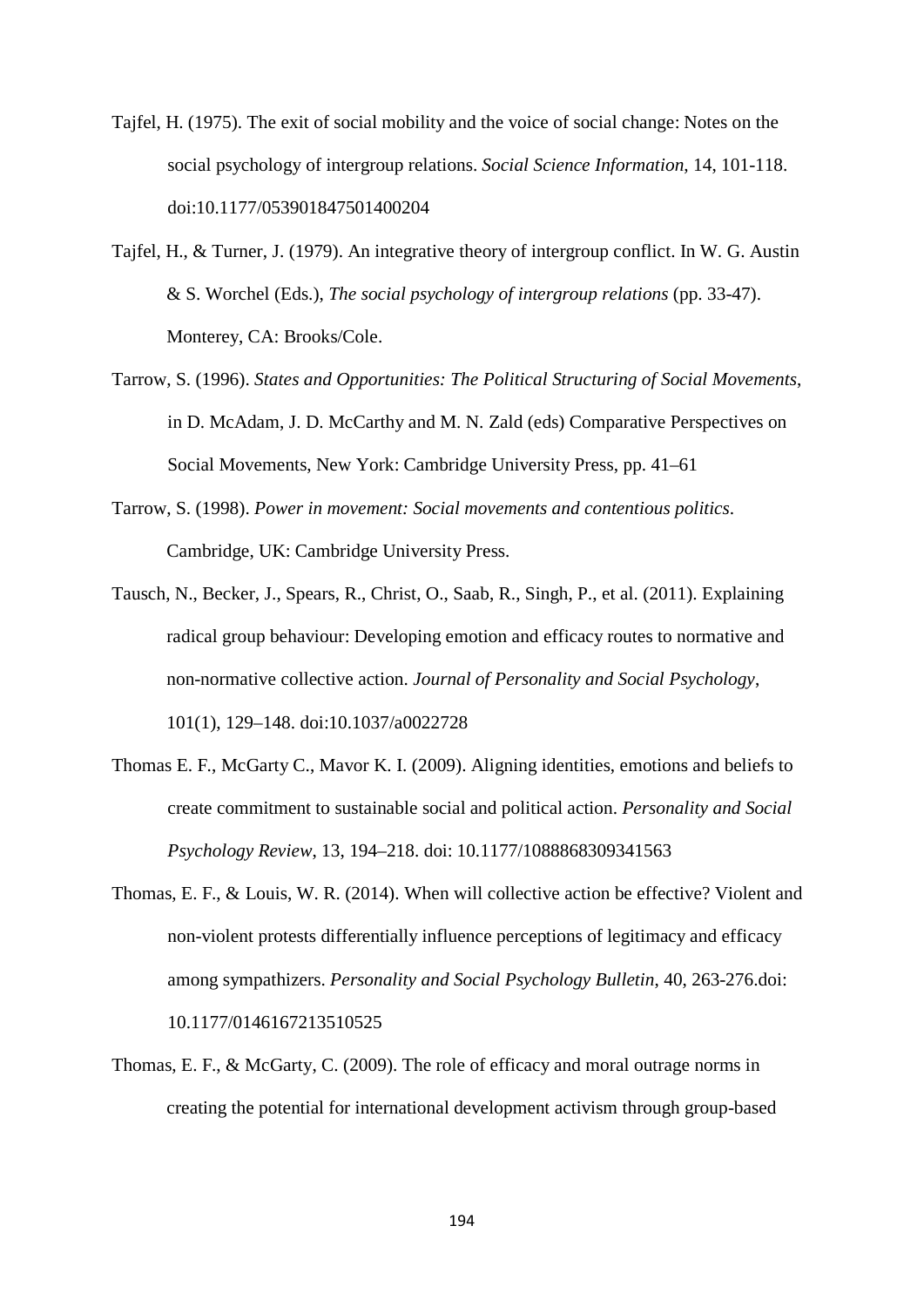interaction. *British Journal of Social Psychology*, 48, 115–

134.doi:10.1348/014466608X313774

- Thomas, E. F., Mavor, K. I., &McGarty, C. (2012). Social identities facilitate and encapsulate action-relevant constructs: A test of the social identity model of collective action. *Group Processes and Intergroup Relations, 15*, 75-88.doi: 10.1177/1368430211413619
- Thomas, E. F., McGarty, C., & Mavor, I. (2009). Transforming 'apathy into movement': The role of prosocial emotions in motivating action for social change. *Personality and Social Psychology Review*, 13, 310–333.doi:10.1177/1088868309343290
- Thomas, E. F., McGarty, C., Lala, G., Stuart, A., Hall, L. J., & Goddard, A. (2015). Whatever happened to Kony 2012? Understanding a global Internet phenomenon as an emergent social identity. *European Journal of Social Psychology*, 45, 356–367.doi: 10.1002/ejsp.2094
- Thomas, E., McGarty, C., & Louis, W. (2014). Social interaction and psychological pathways to political engagement and extremism. *European Journal of Social Psychology*, 44 (1), 15 - 22.doi: 10.1002/ejsp.1988
- Thomas, E., McGarty, C., Reese, G., Berndsen, M., & Bliuc, A.-M. (2016). Where there's a (collective) will, there are (effective) ways: Integrating individual and group-level factors in explaining humanitarian collective action. *Personality and Social Psychology Bulletin*, 42, 1678-1692. doi: 10.1177/0146167216669134
- Thorburn, S., & Bogart, L. (2005). Conspiracy beliefs about birth control: Barriers to pregnancy prevention among African Americans of reproductive age. *Health Education and Behavior*, 32, 474–487. doi: 10.1177/1090198105276220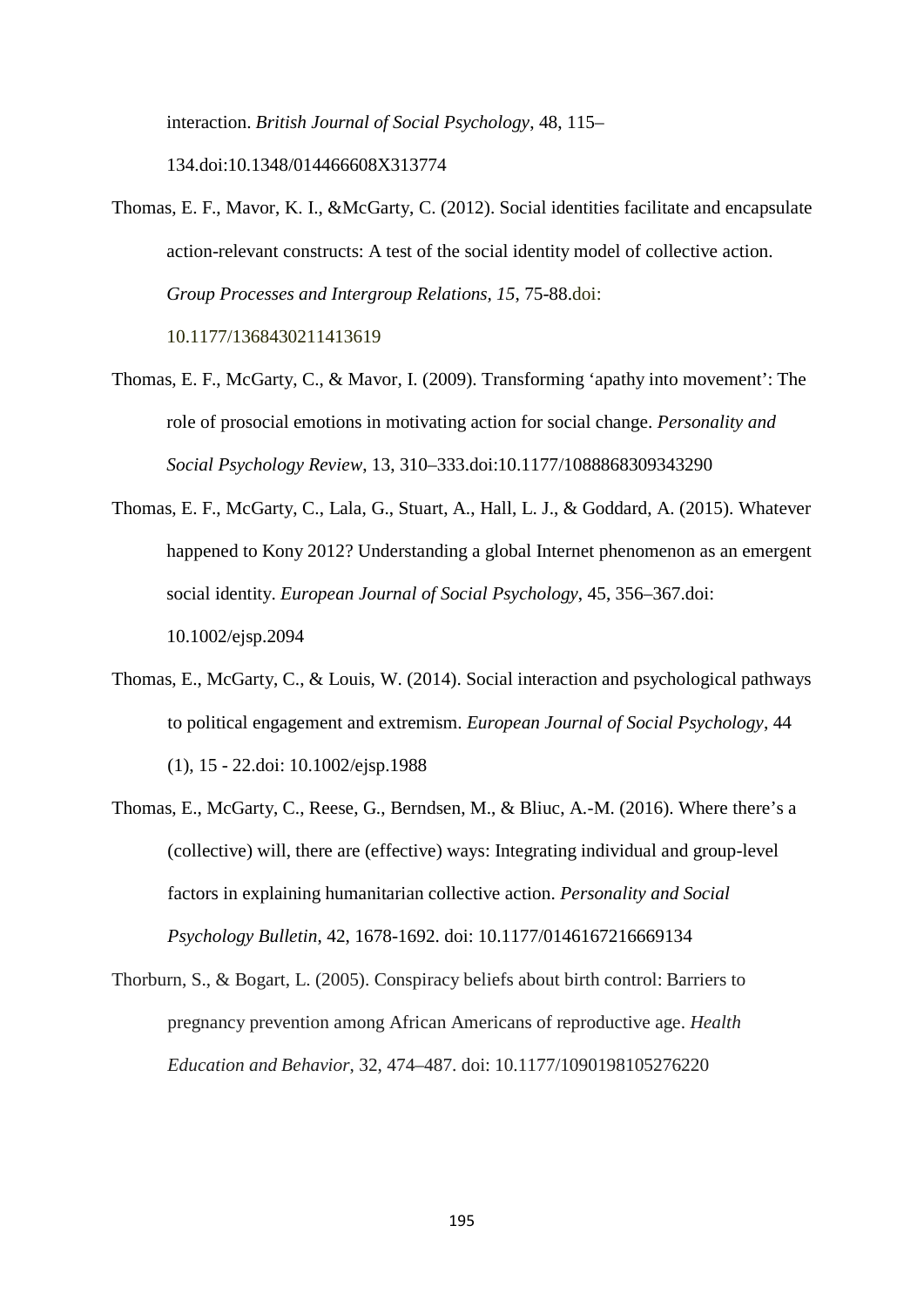Tran, J.,& Curtin, N. (2017). Not Your Model Minority: Own-Group Activism Among Asian Americans. *Cultural Diversity and Ethnic Minority Psychology*. doi: /10.1037/cdp0000145

- Treiblmaier, H. & Filzmoser, P. (2011). Benefits from Using Continuous Rating Scales in Online Survey Research, *International Conference on Information Systems* (ICIS), December 4-7, Shanghai, China. DOI: 10.13140/RG.2.1.2899.6643
- Tropp, L. R., & Wright, S. C. (2001). Ingroup identification as the inclusion of ingroup in the self. *Personality and Social Psychology Bulletin*, 27, 585–600. doi:10.1177/0146167201275007
- Turner, J. C. (2005). Explaining the nature of power: A three-process theory. *European Journal of Social Psychology*, *35*(1), 1-22. doi: 10.1002/ejsp.244
- Turner, J. C., Hogg, M. A., Oakes, P. J. Reicher, S. D. & Wetherell, M. S. (1987). *Rediscovering the social group: A Self-Categorization Theory*. Oxford & New York: Blackwell.
- Turner-Zwinkels, F., van Zomeren, M., &Postmes, T. (2015). Politicization during the 2012 us presidential elections: Bridging the personal and the political through an identity content approach. *Personality and Social Psychology Bulletin*, 41, 433–455.doi: 10.1177/0146167215569494
- Tyler, T. R., & Huo, Y. J. (2002).*Trust in the Law*. New York: Sage.
- Tyler, T. R., & Smith, H. J. (1999). Justice, social identity, and group processes. In T. R. Tyler & R.M. Kramer (Eds.), *The psychology of the social self: Applied social research* (pp. 223-264). Mahwah, NJ: Lawrence Erlbaum.
- Uhlig, C. E., Seitz, B., Promesberger, J., Eter, N., Busse, H. (2014). Efficiencies of Internet-Based Digital and Paper-Based Scientific Surveys and the Estimated Costs and Time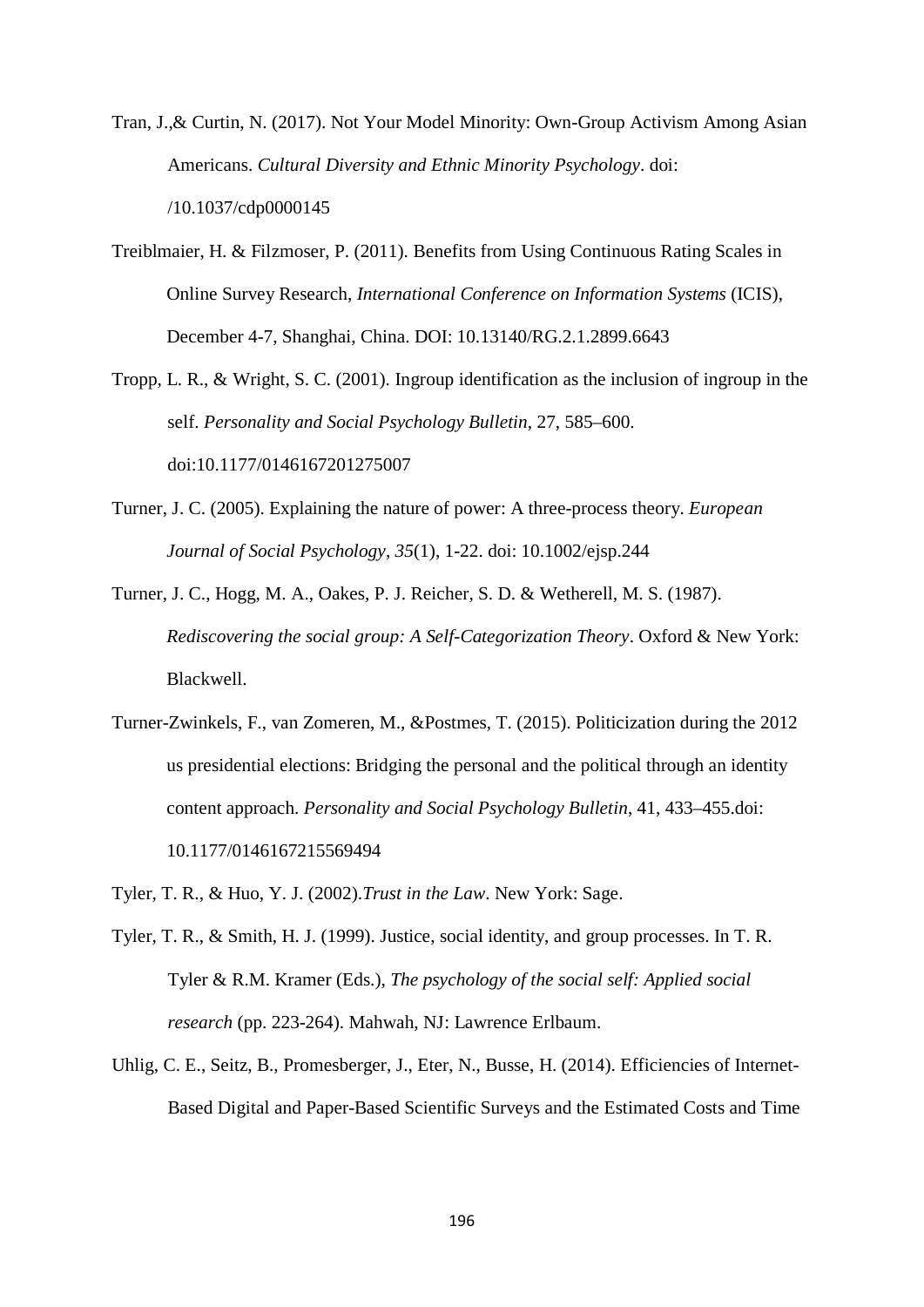for Different-Sized Cohorts. *PLoS One*. 2014; 9(10), 1 - 11. doi:

10.1371/journal.pone.0108441

Ukraine crisis: Timeline (2014). BBC. News. Retrieved 13 November 2014 from <http://www.bbc.com/news/world-middle-east-26248275>

Ukraine Reform Monitor. (2017). Report for April, 2017. Carnegie Endowment for International Peace. Retrieved from:

[http://carnegieendowment.org/2017/04/19/ukraine-reform-monitor-april-2017-pub-](http://carnegieendowment.org/2017/04/19/ukraine-reform-monitor-april-2017-pub-68700)[68700](http://carnegieendowment.org/2017/04/19/ukraine-reform-monitor-april-2017-pub-68700)

United Nations. (2014). *General Assembly Adopts Resolution Calling upon States Not to Recognize Changes in Status of Crimea Region*. Retrieved from <http://www.un.org/press/en/2014/ga11493.doc.htm>

Urquhart, C. (2014). Ukraine MPs appoint interim president as Yanukovych allies dismissed – 23 February as it happened. *The Guardian*. Retrieved from [https://www.theguardian.com/world/2014/feb/23/ukraine-crisis-yanukovych-tymoshenko](https://www.theguardian.com/world/2014/feb/23/ukraine-crisis-yanukovych-tymoshenko-live-updates)[live-updates](https://www.theguardian.com/world/2014/feb/23/ukraine-crisis-yanukovych-tymoshenko-live-updates)

- van Prooijen, J.-W.&Acker, M. (2015). The Influence of control on belief in conspiracy theories: Conceptual and applied extensions. *Applied Cognitive Psychology*, 29, 753– 761.doi: 10.1002/acp.3161.
- van Prooijen, J.-W., & Jostmann, N. B. (2013). Belief in Conspiracy Theories: The Influence of Uncertainty and Perceived Morality, *European Journal of Social Psychology*, 43, 109–115. doi: 10.1002/ejsp.1922
- van Prooijen, J.-W., & Zwenk, F. (2009). Self-construal level and voice procedures: The individual self as psychological basis for procedural fairness effects. *Journal of Experimental Social Psychology*, 45, 392–397. doi: 10.1016/j.jesp.2008.10.008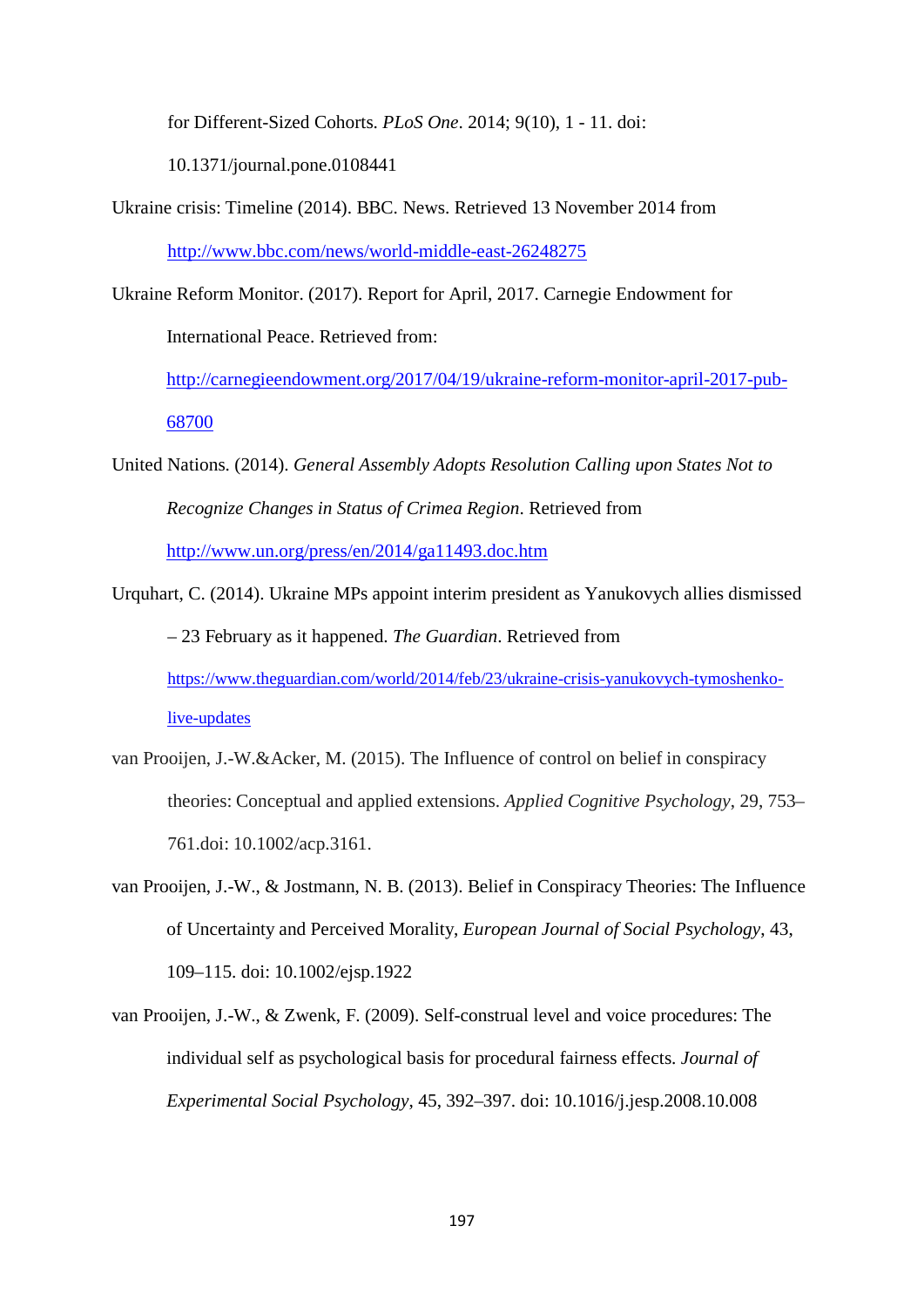- van Stekelenburg, J. & Klandermans, B. (2013). The social psychology of protest. *Current Sociology*, 61 (5–6): 886–905. doi: 10.1177/0011392113479314
- van Zomeren, M., Postmes, T., & Spears, R. (2008). Toward an integrative social identity model of collective action: A quantitative research synthesis of three sociopsychological perspectives. *Psychological Bulletin*, *134*, 504-535.doi: 10.1037/0033- 2909.134.4.504
- van Zomeren, M., Postmes, T., & Spears, R. (2012). On conviction's collective consequences: Integrating moral conviction with the social identity model of collective action. *British Journal of Social Psychology*, 51(1), 52-71. doi: 10.1111/j.2044- 8309.2010.02000.x
- van Zomeren, M., Postmes, T., Spears, R., & Bettache, K. (2011). Can moral convictions motivate the advantaged to challenge social inequality? Extending the social identity model of collective action. *Group Processes & Intergroup Relations*, 14, 735-753.doi: 10.1177/1368430210395637
- van Zomeren, M., Spears, R., Fischer, A. H., & Leach, C. W. (2004). Put your money where your mouth is!: Explaining collective action tendencies through group-based anger and group efficacy. *Journal of Personality and Social Psychology*, *87*(5), 649-664. DOI: 10.1037/0022-3514.87.5.649
- Vezzali, L., Versari, A., Cadamuro, A., Trifiletti, E., & Di Bernardo, G. A. (2016).Out-group threats and distress as antecedents of common in-group identity among majority and minority group members in the aftermath of a natural disaster. *International Journal of Psychology*. Advance online publication. doi: 10.1002/ijop.12406
- Vollhardt, J.R., Nair, R., &Tropp, L. (2016). Inclusive victim consciousness predicts minority group members' support for refugees and immigrants. *Journal of Applied Social Psychology*, 46, 354–368.doi:10.1111/jasp.12368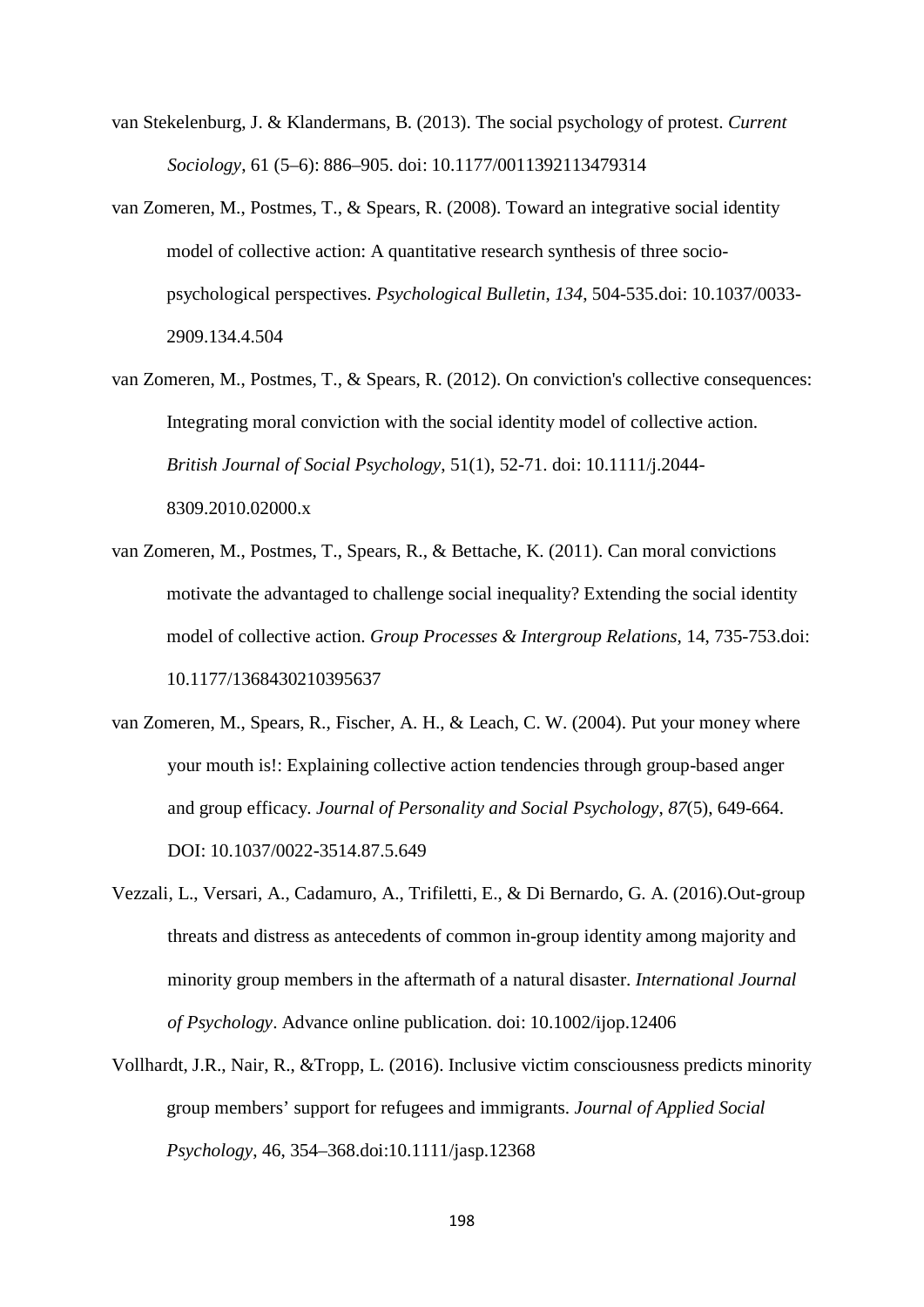- Walker, I., & Smith, H. J. (2002). *Relative deprivation: Specification, development, and integration*. Cambridge: University Press.
- Walker, S. (2015). Crimean Tatars divided between Russian and Ukrainian promises. *The Guardian*. Retrieved from [http://www.theguardian.com/world/2015/mar/17/crimean](http://www.theguardian.com/world/2015/mar/17/crimean-tatars-divided-between-russian-and-ukrainian-promises)[tatars-divided-between-russian-and-ukrainian-promises](http://www.theguardian.com/world/2015/mar/17/crimean-tatars-divided-between-russian-and-ukrainian-promises)
- Wenzel, M., Mummendey, A., Weber, U., & Waldzus, S. (2003). The ingroup as pars pro toto: Projection from the ingroup onto the inclusive category as a precursor to social discrimination. *Personality and Social Psychology Bulletin*, 29, 461 – 473.doi: 10.1177/0146167202250913
- Whitson, J.A., & Galinsky, A.D., & Kay, A. (2015). The emotional roots of conspiratorial perceptions, system justification, and belief in the paranormal. *Journal of Experimental Social Psychology*, 56, 89-95. doi: 10.1016/j.jesp.2014.09.002
- Williams, R. H. (2004). The Cultural Contexts of Collective Action: Constraints, Opportunities, and the Symbolic Life of Social Movements. In *The Blackwell Companion to Social Movements*, edited by Snow, A. D., Soule, S.A. & Kriesi, H. pp. 91 - 115. Malden, MA and Oxford, UK: Blackwell Publishing.
- Witte, K. (1992). Putting the fear back into fear appeals: The extended parallel process model. *Communication Monographs*, 59, 330–349. doi: 10.1080/03637759209376276
- Wohl, M. J. A., Branscombe, N. R., & Reysen, S. (2010). Perceiving your group's future to be in jeopardy: Extinction threat induces collective angst and the desire to strengthen the ingroup. *Personality and Social Psychology Bulletin*, *36*, 898-910. doi:

10.1177/0146167210372505

Wright, S. C. (2001). *Strategic collective action: Social psychology and social change*. In R. Brown & S. L. Gaertner (Eds.), Intergroup processes: Blackwell handbook of social psychology (Vol. 4, pp. 409-430). Oxford, England: Blackwell.